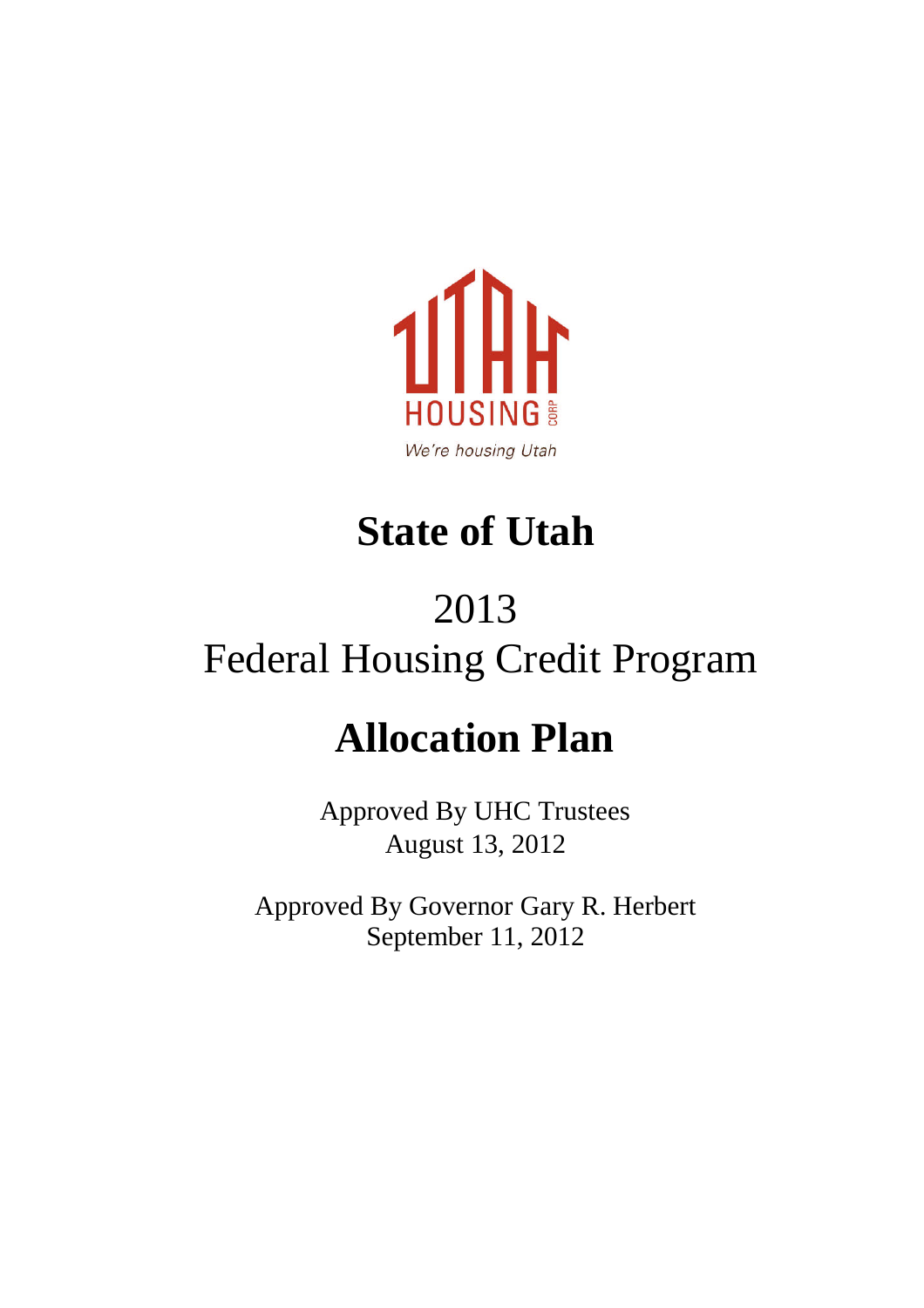| SUSTAINABLE DESIGN |  |
|--------------------|--|
|                    |  |
|                    |  |
|                    |  |
|                    |  |
|                    |  |
|                    |  |
|                    |  |
|                    |  |
|                    |  |
|                    |  |
|                    |  |
|                    |  |
|                    |  |
|                    |  |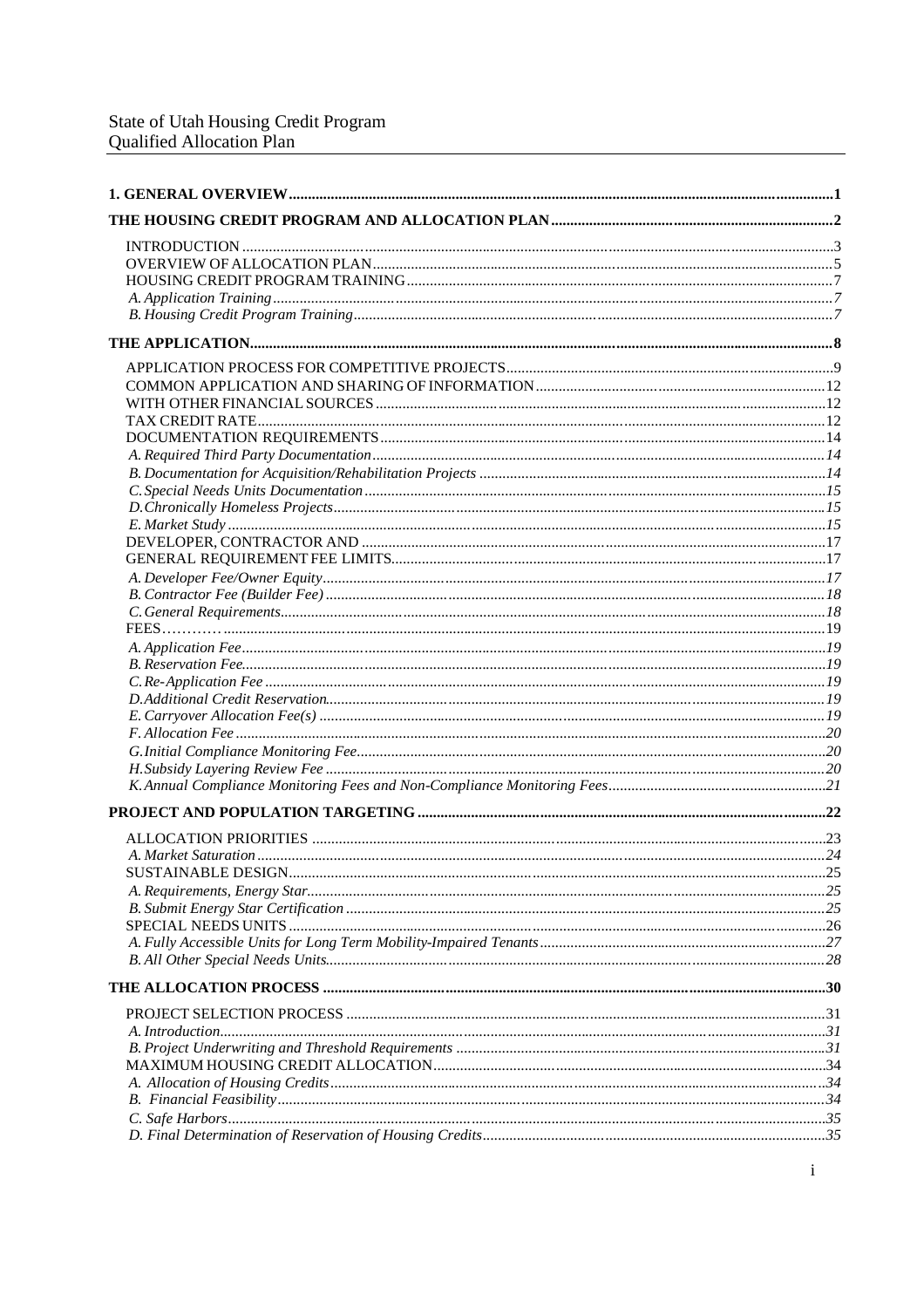| PERFORMANCE BOND REQUIREMENT FOR PROJECTS WITH CONDITIONAL USE PERMITS  40        |  |
|-----------------------------------------------------------------------------------|--|
|                                                                                   |  |
|                                                                                   |  |
|                                                                                   |  |
|                                                                                   |  |
|                                                                                   |  |
|                                                                                   |  |
|                                                                                   |  |
| FINAL COST CERTIFICATION & ISSUANCE OF LOW-INCOME HOUSING CREDIT ALLOCATION AND   |  |
|                                                                                   |  |
|                                                                                   |  |
|                                                                                   |  |
|                                                                                   |  |
|                                                                                   |  |
|                                                                                   |  |
|                                                                                   |  |
|                                                                                   |  |
|                                                                                   |  |
|                                                                                   |  |
|                                                                                   |  |
|                                                                                   |  |
| PROCESS FOR SELECTING WHICH POOL A PROJECT WILL COMPETE IN FOR HOUSING CREDITS 52 |  |
|                                                                                   |  |
|                                                                                   |  |
|                                                                                   |  |
|                                                                                   |  |
|                                                                                   |  |
|                                                                                   |  |
|                                                                                   |  |
|                                                                                   |  |
| 58<br>H. Underwriting Process                                                     |  |
|                                                                                   |  |
|                                                                                   |  |
|                                                                                   |  |
|                                                                                   |  |
|                                                                                   |  |
|                                                                                   |  |
|                                                                                   |  |
|                                                                                   |  |
|                                                                                   |  |
|                                                                                   |  |
|                                                                                   |  |
|                                                                                   |  |
|                                                                                   |  |
|                                                                                   |  |
|                                                                                   |  |
|                                                                                   |  |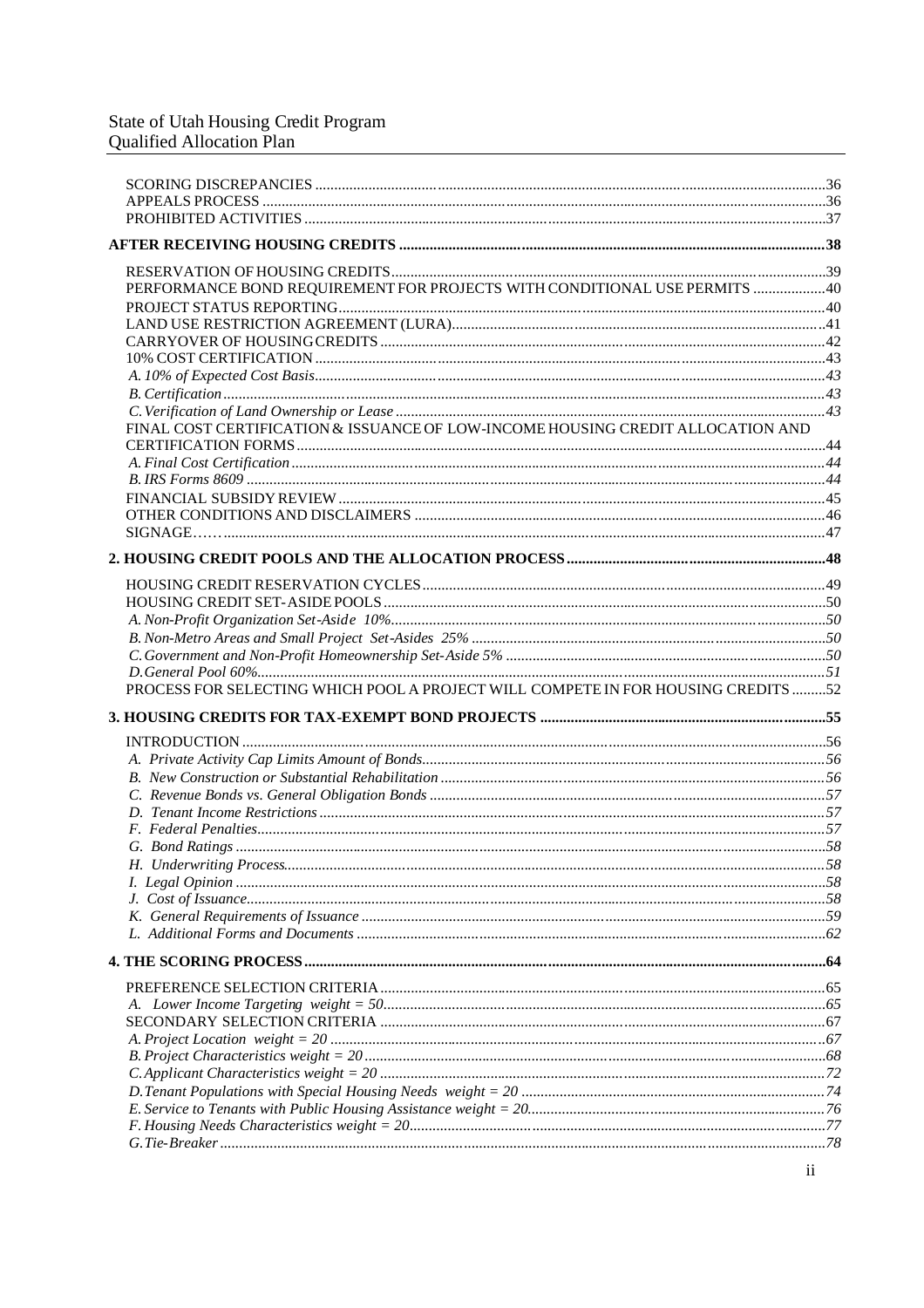| EXHIBIT A                              |                                                                      |  |
|----------------------------------------|----------------------------------------------------------------------|--|
|                                        |                                                                      |  |
| EXHIBIT B                              | HUD'S DESIGNATED DIFFICULT DEVELOPMENT AREAS (DDA), QUALIFIED CENSUS |  |
|                                        |                                                                      |  |
| <b>EXHIBIT C</b>                       |                                                                      |  |
| <b>EXHIBIT D</b>                       |                                                                      |  |
| <b>EXHIBIT E</b>                       |                                                                      |  |
| <b>EXHIBIT F</b>                       |                                                                      |  |
| EXHIBIT G1                             |                                                                      |  |
| <b>EXHIBIT G2</b><br><b>EXHIBIT G3</b> |                                                                      |  |
| <b>EXHIBIT G4</b>                      |                                                                      |  |
| <b>EXHIBIT H</b>                       |                                                                      |  |
| <b>EXHIBIT I</b>                       |                                                                      |  |
| <b>EXHIBIT J</b>                       |                                                                      |  |
| <b>EXHIBIT K</b>                       |                                                                      |  |
| <b>EXHIBIT L</b>                       |                                                                      |  |
| <b>EXHIBIT M</b>                       |                                                                      |  |
|                                        |                                                                      |  |
|                                        |                                                                      |  |
| <b>EXHIBIT O</b>                       |                                                                      |  |
| <b>EXHIBIT P</b>                       |                                                                      |  |
| <b>EXHIBIT O</b><br><b>EXHIBIT R</b>   |                                                                      |  |
| <b>EXHIBIT S</b>                       |                                                                      |  |
| <b>EXHIBIT T</b>                       |                                                                      |  |
| <b>EXHIBIT U</b>                       |                                                                      |  |
| <b>EXHIBIT V</b>                       |                                                                      |  |
| <b>EXHIBIT W</b>                       |                                                                      |  |
| EXHIBIT X                              |                                                                      |  |
| <b>EXHIBIT Y</b>                       |                                                                      |  |
| <b>EXHIBIT Z</b>                       |                                                                      |  |
| <b>EXHIBIT AA</b>                      |                                                                      |  |
| <b>EXHIBIT BB</b>                      | COMPREHENSIVE REIMBURSEMENT RESOLUTION CERTIFICATION  137            |  |
| <b>EXHIBIT CC</b>                      |                                                                      |  |
|                                        |                                                                      |  |
|                                        |                                                                      |  |
|                                        |                                                                      |  |
|                                        |                                                                      |  |
|                                        |                                                                      |  |
|                                        |                                                                      |  |
|                                        |                                                                      |  |
|                                        |                                                                      |  |
|                                        |                                                                      |  |
|                                        |                                                                      |  |
|                                        |                                                                      |  |
|                                        |                                                                      |  |
|                                        |                                                                      |  |
|                                        |                                                                      |  |
|                                        | iii                                                                  |  |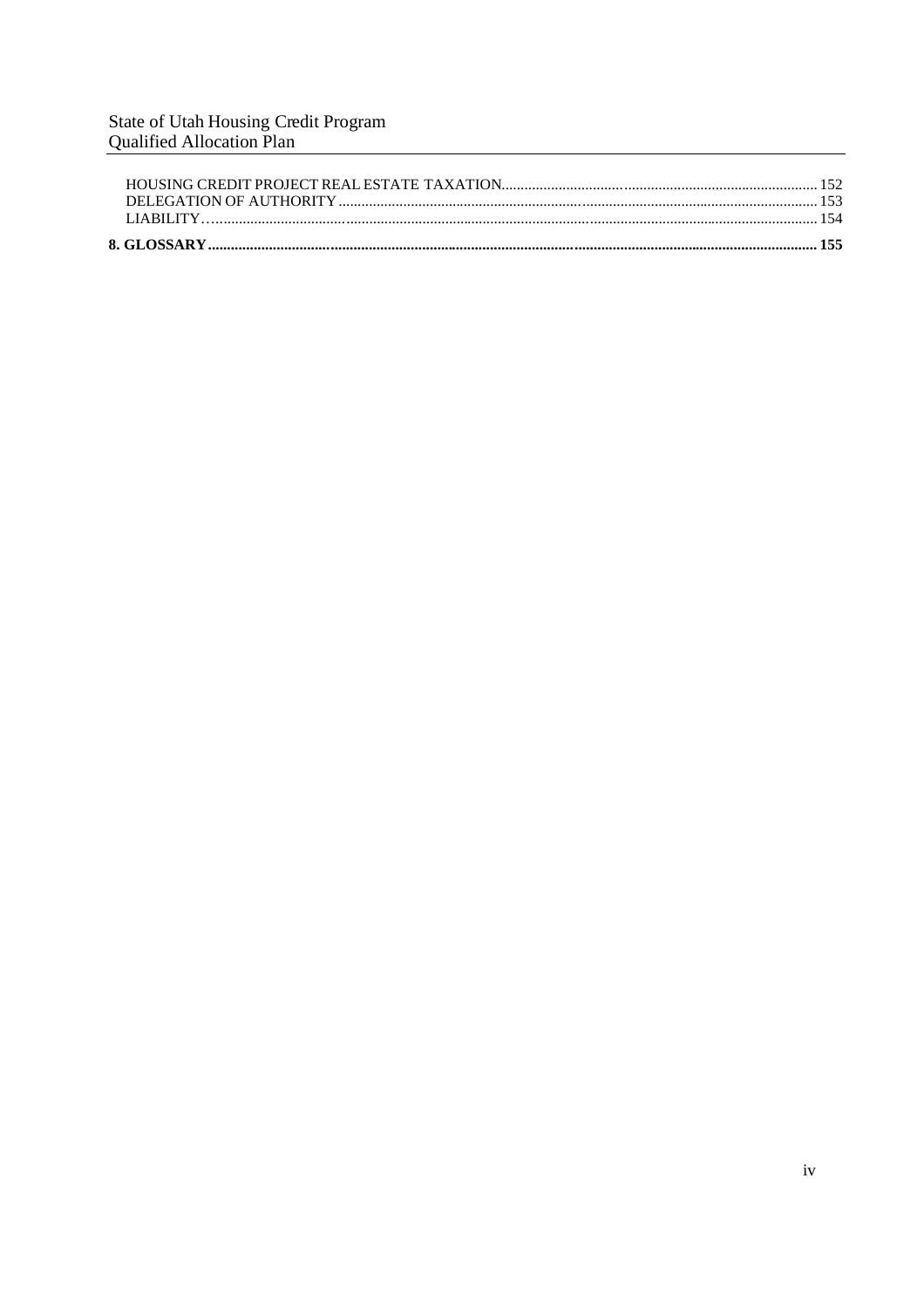## **1. GENERAL OVERVIEW**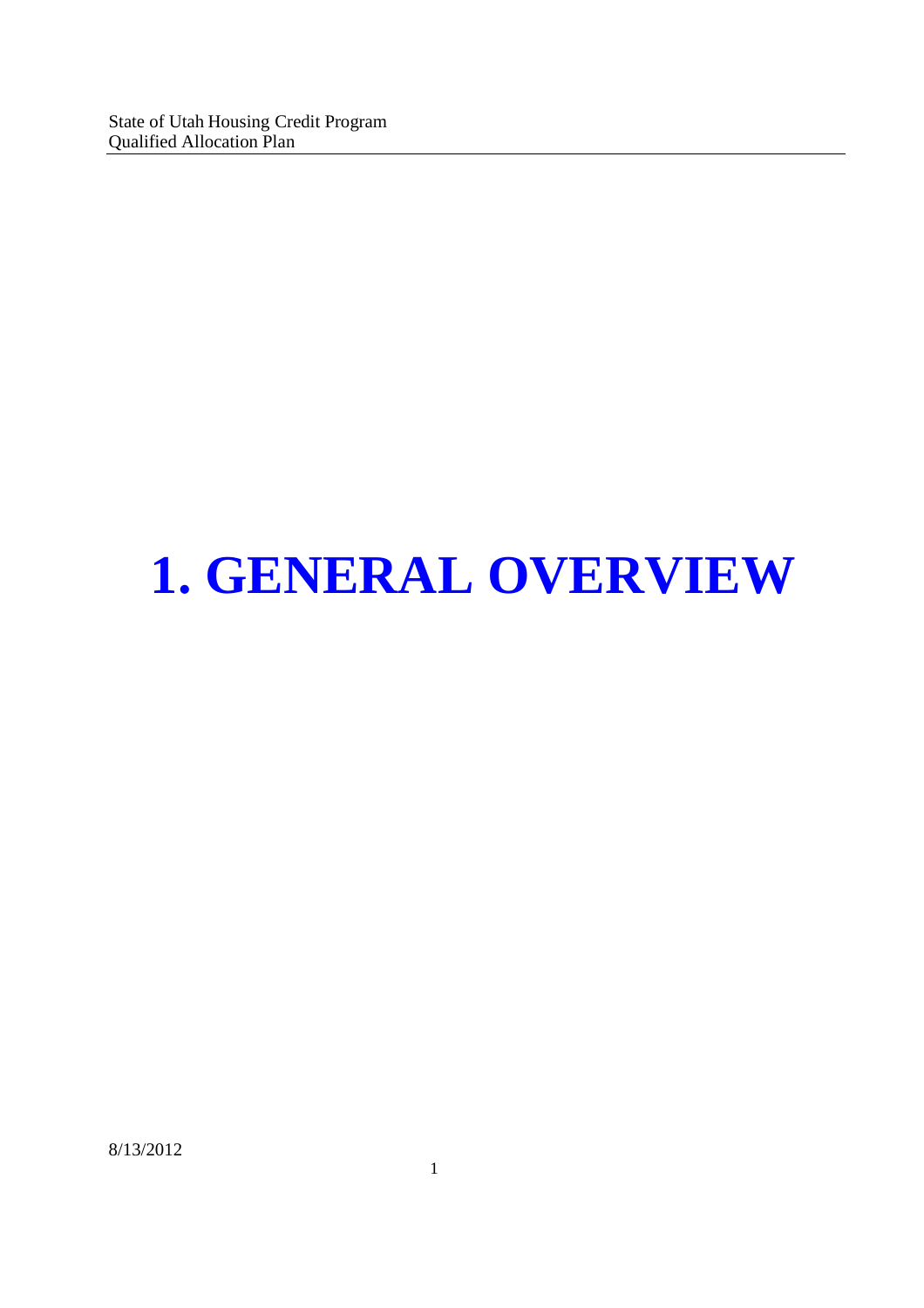# **THE HOUSING CREDIT PROGRAM AND ALLOCATION PLAN**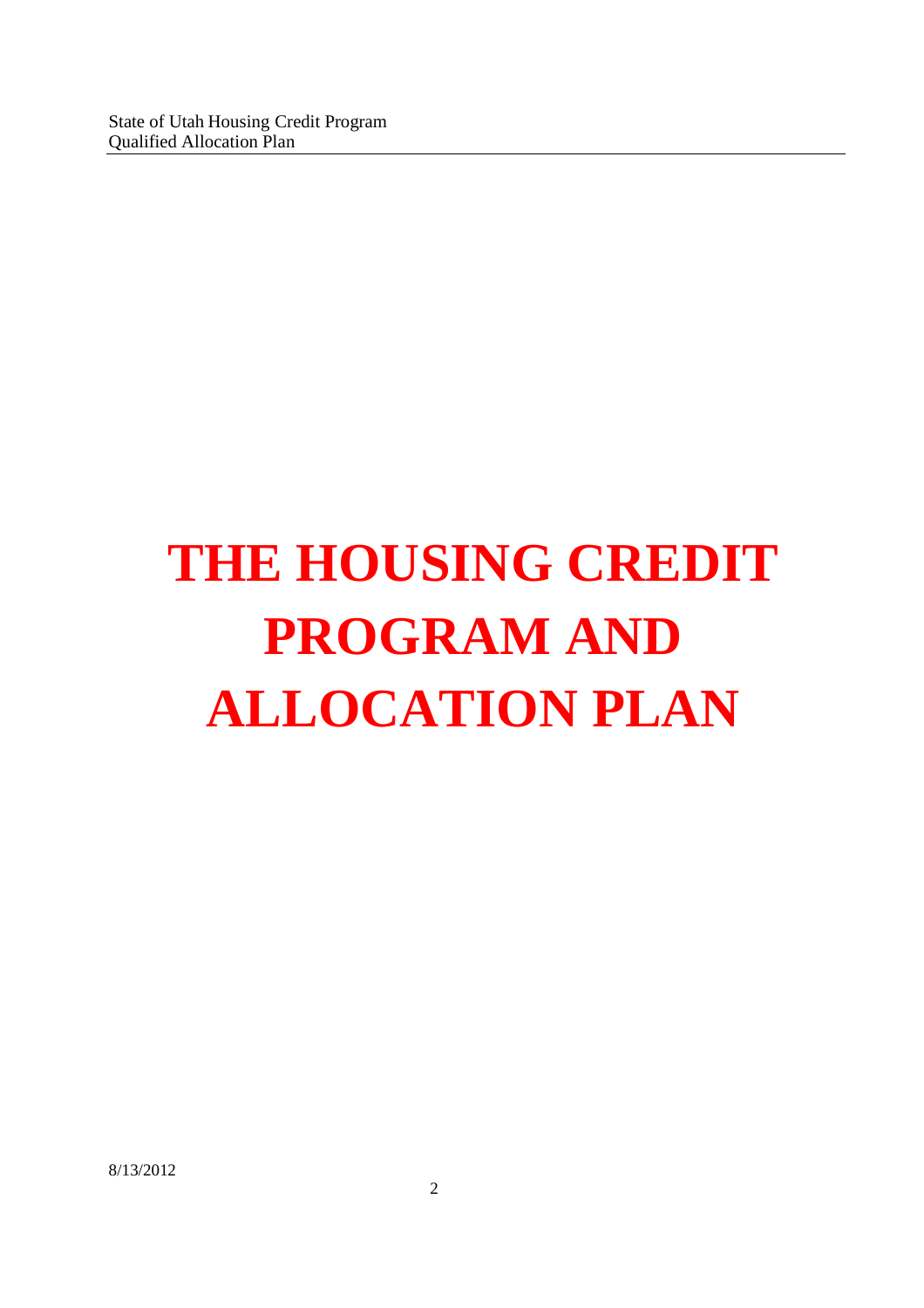#### **INTRODUCTION**

The Utah Housing Corporation ("UHC") is the designated Housing Credit Agency and administrator of the Federal Low Income Housing Tax Credit Program ("Housing Credit Program" or "Program") for the State of Utah under Section ("§") 42 of the Internal Revenue Code of 1986, as amended ("Code"), and all regulations promulgated thereunder under § 35A 8 725 of the Utah Code, as amended, (the "Utah Code") and all rules promulgated thereunder.

The Program, as administered by UHC for the State of Utah, is intended to provide a fair and competitive means of utilizing the Housing Credits to the fullest extent possible each year as an effective stimulus for the creation and housing preservation of rental housing for lower income households in such a way as to further the following goals and purposes:

- A. Promote the public purposes declared in the Utah Housing Corporation Act;
- B. Promote projects that, through cost containment and resource leveraging, most efficiently and effectively utilize the Housing Credits available to Utah;
- C. Promote projects that achieve appropriate geographic distribution of resources;
- D. Promote projects that provide housing to tenant populations with special housing needs.

To achieve its goals and purposes, the Program limits rents on the units and also limits the incomes of the tenants. Income and rent limitations will be proposed by the Applicant in its Application. These limitations are formalized in a contract (Land Use Restriction Agreement or LURA) which is recorded against the property to assure that the project maintains its commitments to the Program for the agreed upon period of time. The use of Housing Credits will encourage the construction, rehabilitation and preservation of rental housing for lower income households earning no more than 60 percent of the area median income in the State of Utah.

The total amount of Housing Credits available to the State of Utah for any given year is the amount specified in §42(h)(3)(C)(the "Housing Credit Ceiling Amount"). In addition, projects utilizing tax exempt bonds issued under the Private Activity Bond cap for the State of Utah may receive an allocation of Housing Credits outside of the Housing Credit Ceiling Amount.

To most efficiently administer the Program and to most effectively allocate the limited Housing Credits to those projects which best serve the needs of the State of Utah, UHC has developed this Qualified Allocation Plan ("QAP"). This QAP is effective as of the date adopted by UHC Trustees; provided that the QAP is approved by the Governor of the State of Utah. This QAP applies to all projects participating in the Program.

The federal laws establishing the Housing Credit Program are subject to change. Final interpretations of certain rules and regulations governing various facets of the Program may not yet have been issued by the U.S. Department of Treasury. Consequently, additional requirements or conditions applying to the Program may be forthcoming. It is strongly suggested that Applicants interested in utilizing the Program in their financing package contact their tax accountant and/or attorney prior to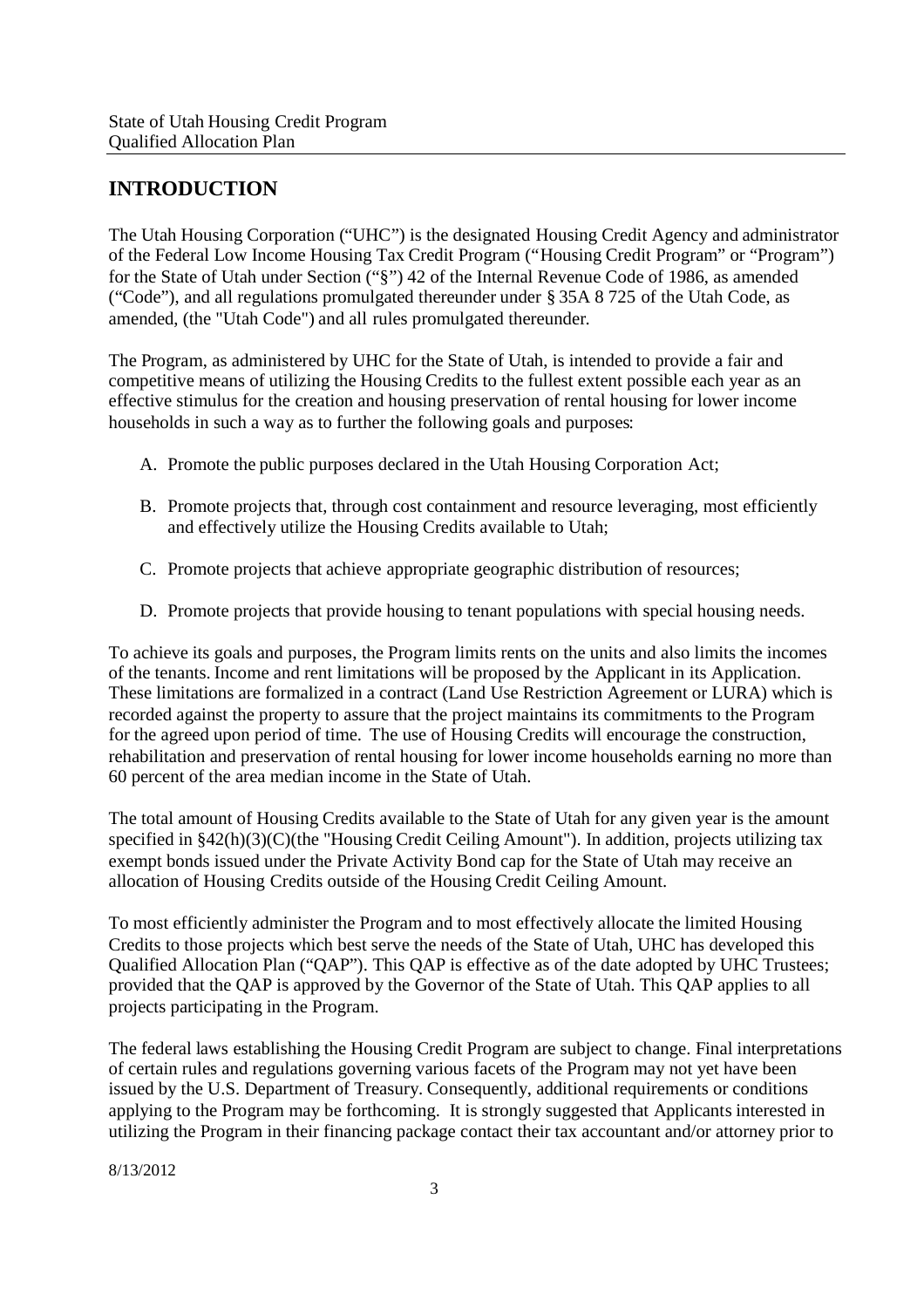submitting an Application. While UHC may respond to requests for technical assistance in applying for Housing Credits, Applicants may not rely on UHC for tax advice.

UHC is also the designated Housing Credit Agency and administrator of the Utah Housing Credit (the "State Housing Credit") Program under § 59-7-607 and § 59-10-1010 of the Utah Code. UHC is authorized and required by the Utah Code to establish criteria and procedures for allocating the State Housing Credit and to incorporate the criteria and procedures into UHC's Allocation Plan. Pursuant to the Utah Code, UHC establishes this QAP as the criteria and procedures for allocating the State Housing Credit.

UHC desires to accommodate Applicants with physical or mental impairments regarding the Program application process. CenturyLink provides an "Operator Relay Service" for those persons with hearing disabilities who use a TDD (Telephone Devices for the Deaf). The service can be accessed by calling 801-298-9484 locally and 1-800-346-4128 for calls outside of the Salt Lake City dialing zone. Please contact UHC for any special accommodations.

Required Project and Tenant Data Reporting

The Housing and Economic Recovery Act of 2008 (HERA) requires HUD to collect and report on the following information for Housing Credit tenants:

- Race:
- Ethnicity;
- Family composition;
- Age;
- Income;
- Use of Section 8 (or similar) Rental Assistance;
- Disability status; and
- Monthly rental payment.

Data will be collected at tenant and project levels. Initial collection will cover all tenants and projects. Subsequent collections will update data to include new projects, tenant turnover, and recertification. Tenant data collection will be consistent with income certification reporting.

By participation in the Housing Credit Program, project owners agree to comply with the HUD reporting requirements in a timely manner. Failure to do so will result in losing "Good Standing" status. UHC will provide a template format and further instruction for the submission of this data. Additional information is provided in the Compliance Manual.

#### **FAIR HOUSING**

Project owners participating in the Program are required to comply with federal and Utah fair housing laws, including project design and accessibility requirements to the extent applicable to a particular project. Discriminatory housing practices (e.g., refusing to rent to any person because of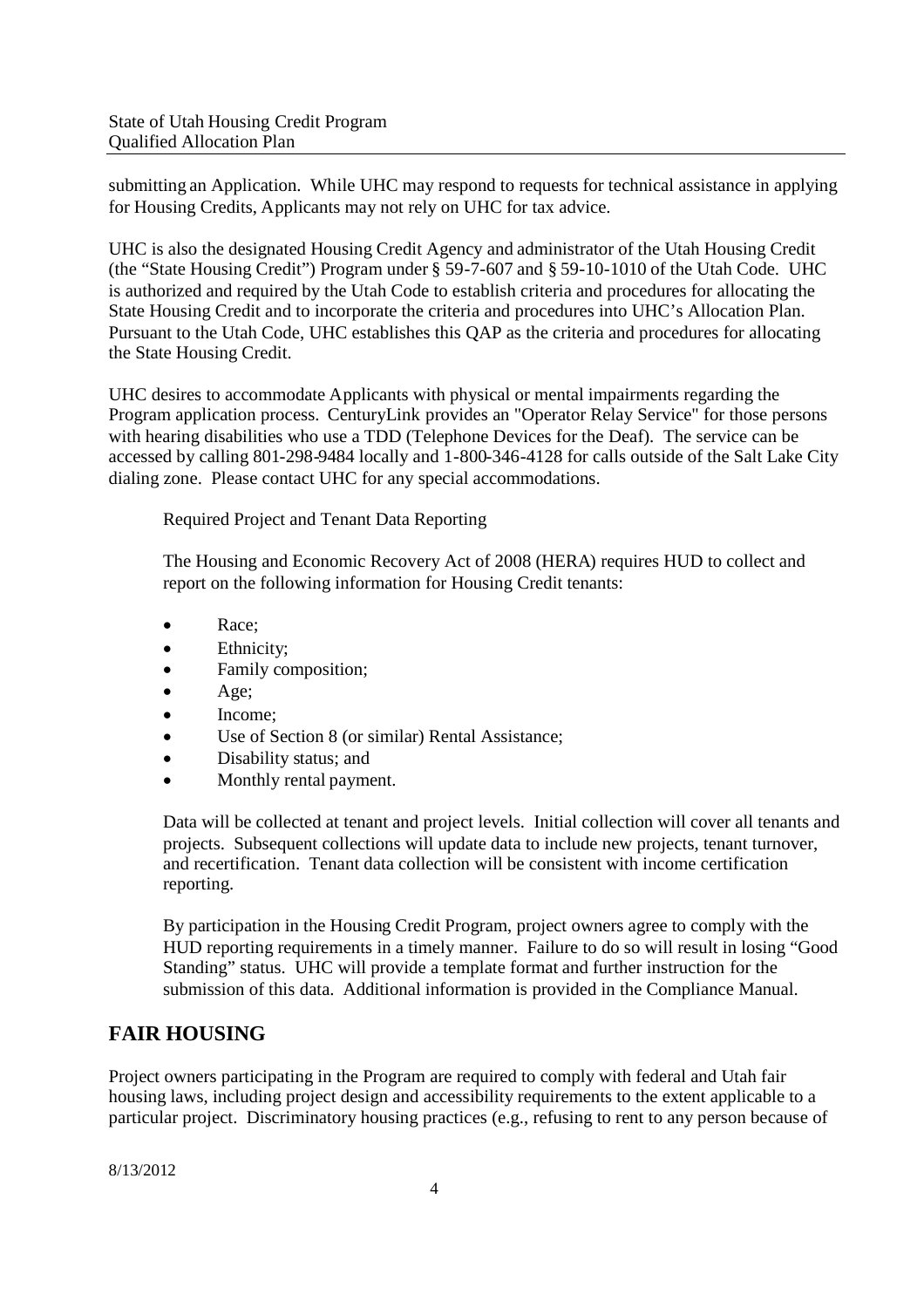race, color, religion, sex, disability, familial status, source of income or national origin) are prohibited.

#### **GOVERNMENT RECORDS ACCESS AND MANAGEMENT ACT**

UHC is subject to the Government Records Access and Management Act (GRAMA) Utah Code Title 63G, Chapter 2. As a result, Housing Credit Applications, including exhibits and attachments, submitted to UHC also are subject to GRAMA. These records may be classified as public records subject to access by third parties who request access pursuant to GRAMA. However, GRAMA permits UHC to consider classifying portions of Housing Credit Applications (and subsequent related filings) as protected records, thereby possibly restricting such access, if (1) the Applicant provides with the Housing Credit Application (and subsequent related filings) a written claim of business confidentiality and a concise statement of reasons supporting the claim of business confidentiality and (2) the record contains trade secrets or commercial or financial information the disclosure of which would reasonably be expected to result in unfair competitive injury to the Applicant and the Applicant has a greater interest in prohibiting access than the public in obtaining access. Accordingly, Applicants should consider including with their Housing Credit Application (and subsequent related filings), when appropriate, a written statement of business confidentiality for that portion, if any, of the Application which the Applicant claims should be classified as protected. UHC may notify the Applicant if a record claimed to be protected is classified as public. The failure to comply with this provision may result in UHC classifying applicable records as public. See Utah Code Ann §§ 63G-2-309 and 63G-2-305 for further details. UHC considers all information relating to scoring elements of the Application public, and as such will release this information when requested as part of a request under GRAMA.

#### **OVERVIEW OF ALLOCATION PLAN**

**Section 1: General Overview** sets forth the Application, allocation, processes, fees and other pertinent information regarding the Housing Credit Program.

**Section 2: Housing Credit Pools and Allocation Process** sets forth the set-side pools and process in which Applications are assigned to those pools and the procedures thereof.

**Section 3: Housing Credits for Tax-Exempt Bond Projects** sets forth the criteria and process of applying and receiving 4% housing credits.

**Section 4: Scoring Process** sets forth the criteria by which Applications may receive points and how to meet all threshold requirements.

**Section 5: Other Affordable Housing Resources** sets forth other resources such as State of Utah credits, and Olene Walker Housing Loan Fund ("OWHLF").

**Section 6. Exhibits** sets forth Exhibits A-CC, to help complete the Application and/or for submission along with the Application.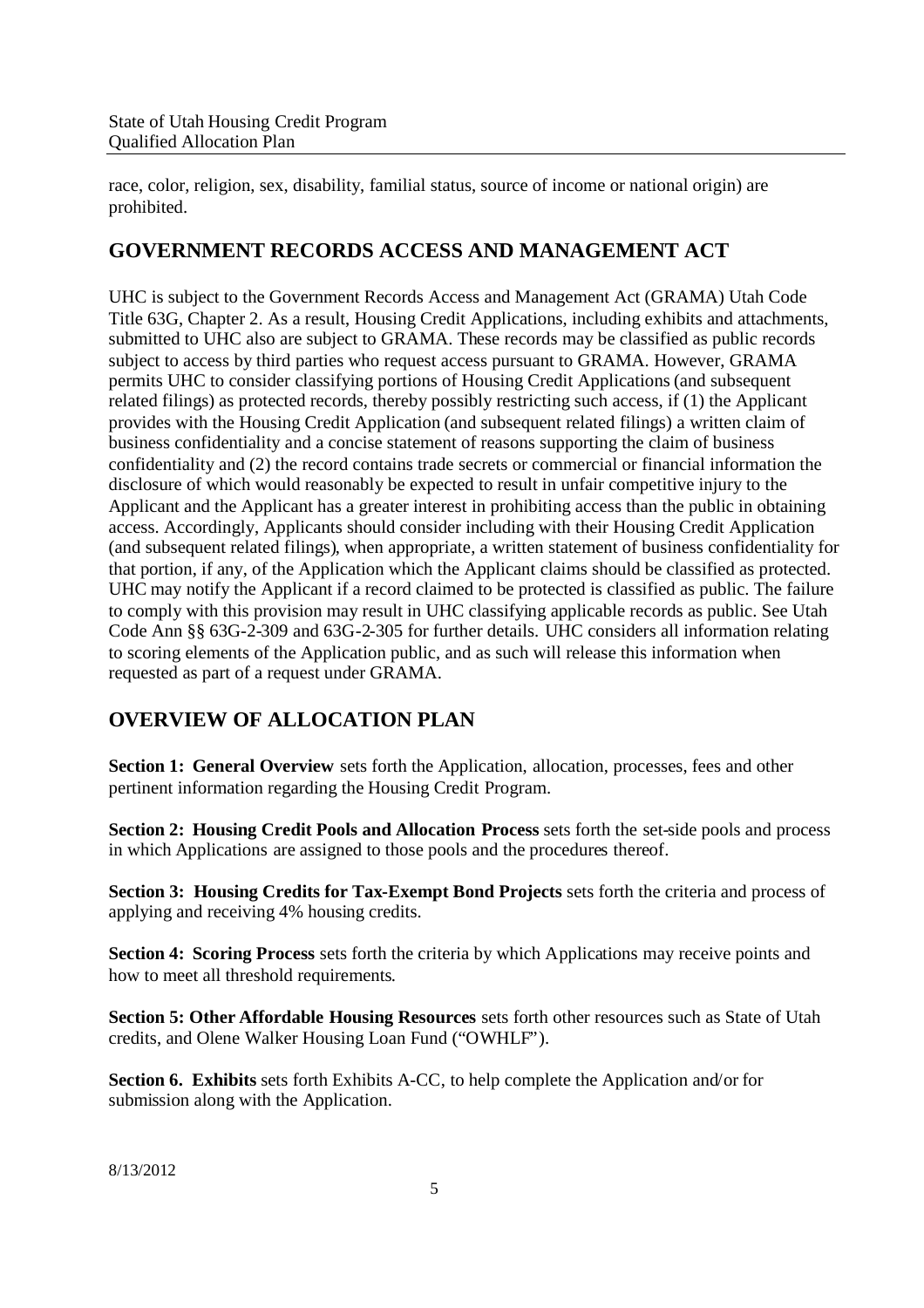**Section 7: Compliance Monitoring Plan** sets forth the regulations and process by which UHC will monitor projects for Program compliance and associated fees.

**Section 8: Glossary** sets forth definitions and acronyms used in the Program.

The QAP provides an equitable and reasonable basis for the submission, review, processing, selection and subsequent follow-up of Applications within the guidelines and requirements established by the federal government.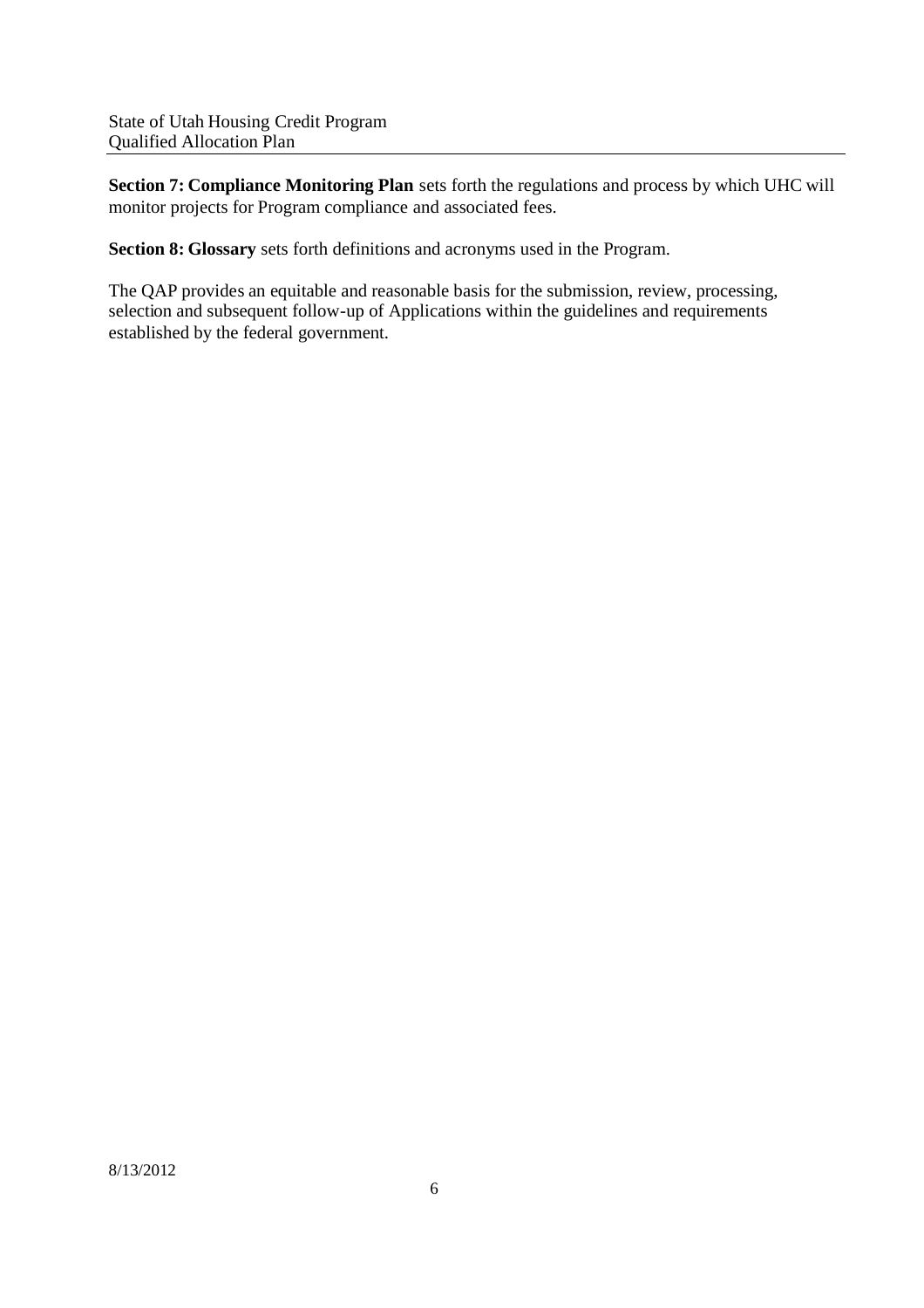#### **HOUSING CREDIT PROGRAM TRAINING**

#### **A. Application Training**

All new Applicants and staff responsible for completing an Application for federal Housing Credits are required to attend training on the current year's Application prior to the submission deadline.

#### **B. Housing Credit Program Training**

#### Developers and Staff New to Program

Developers who have no prior experience with the Program are required to attend training on the major aspects and deadlines of the Program. Furthermore, staff members who have never been responsible for completing, tracking, and follow-through, or compiling packets for the Program are required to attend this training.

#### Experienced Developers

Developers who have utilized the Housing Credit Program in the past are required to attend this training if UHC staff determines that there are issues such as untimely, inaccurate, and/or incomplete submission of documentation that need to be clarified with both the developer and his or her staff.

#### **UHC will announce the date and time for such training.**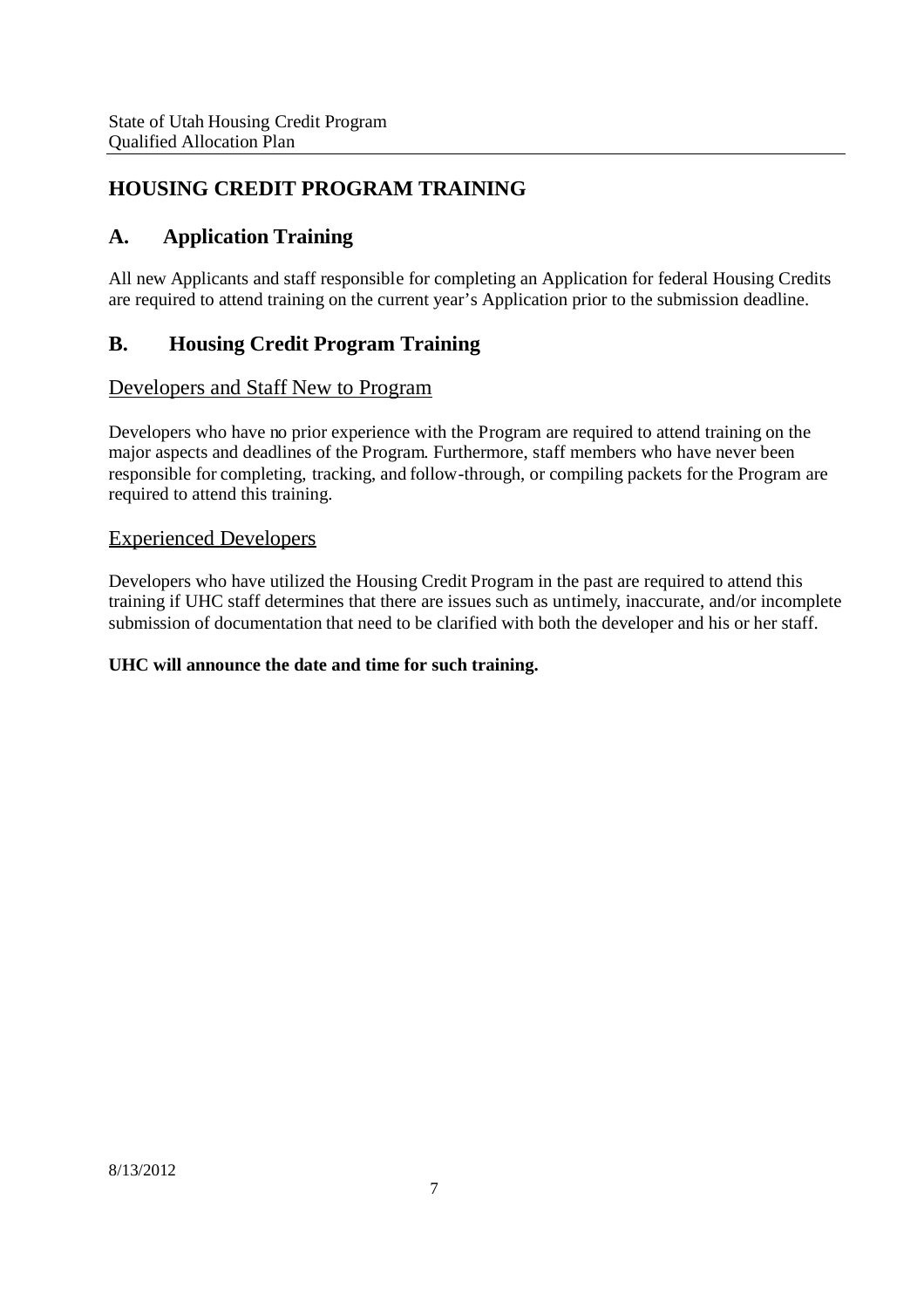State of Utah Housing Credit Program Qualified Allocation Plan

## **THE APPLICATION**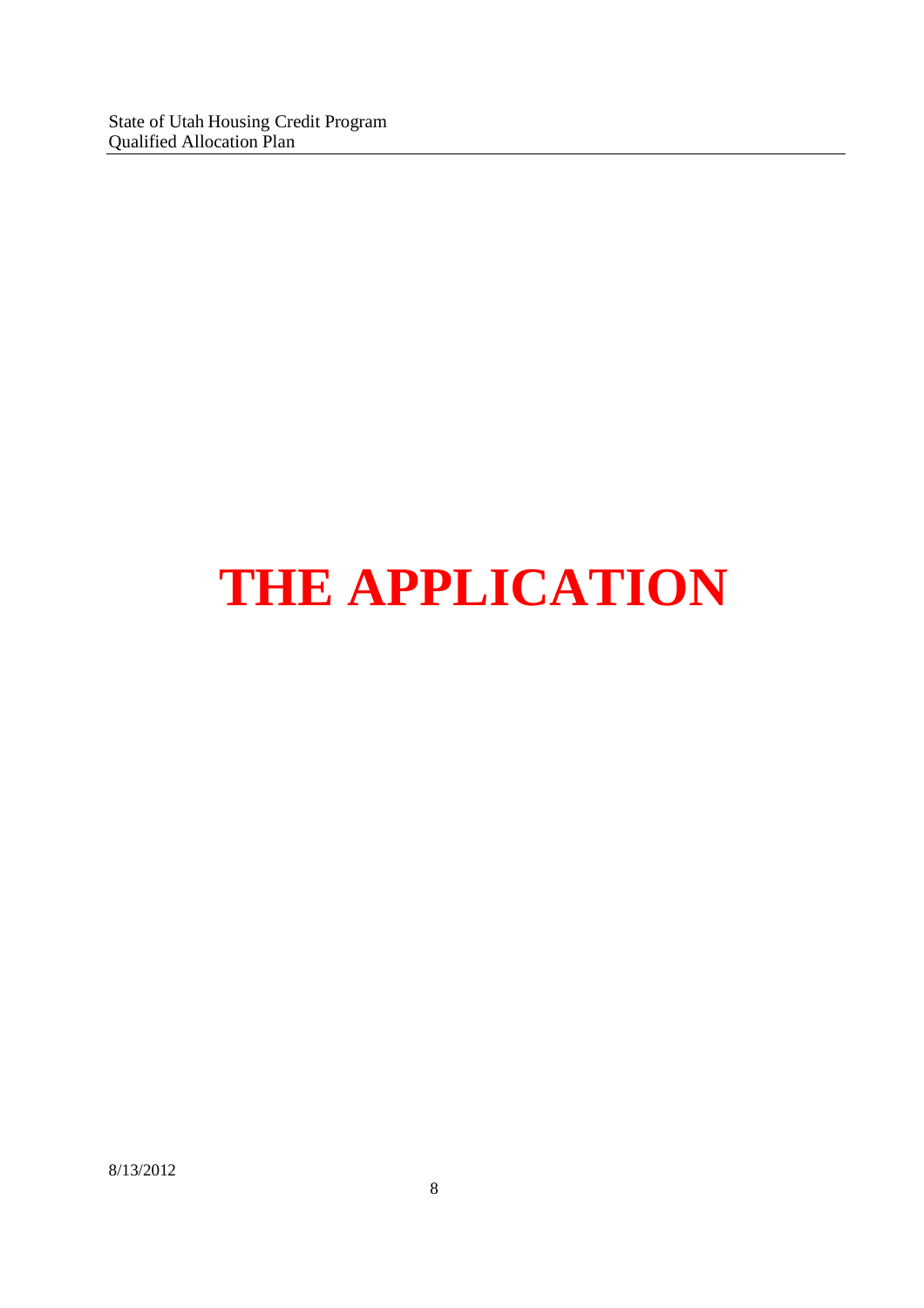#### **APPLICATION PROCESS FOR COMPETITIVE PROJECTS**

UHC has developed a Microsoft Excel based integrated application (Application) for submitting and processing project information. The Application encompasses the following affordable housing resources: Federal and State Housing Credits, the Olene Walker Housing Loan Fund ("OWHLF"), and the Private Activity Bond Authority ("PAB"). Further details regarding State Housing Credits, OWHLF can be found in Section 5.

Applicants desiring a reservation of Credits under the 2013 Reservation Cycle must:

- Submit Applications before 5:00 P.M. (MDT) on or before October 1, 2012.
- Comply with the format and content of this OAP and submit clear and complete number of required Applications, including all required support documentation, supplements and certificates. In instances where the information or formulas given in the spreadsheet application conflict with the QAP, the QAP shall govern.
- Include CD containing the Excel spreadsheet with Application.
- $\bullet$  Email the Excel Application to Monica Spangle at mspangle@uthc.org. The file name should be the same as the project name.
- Adhere to Exhibit A, the stacking order/checklist required for Application submission.

Submission of Applications:

- Competitive Housing Credit Applications with or without OWHLF must be delivered to UHC.
- Bond projects may submit applications for 4 percent credits after approval of Volume Cap from the PAB Board. See Section 3 for further instructions.
- The Application will also compute the required fees for all of the above mentioned programs. The appropriate application fees need to be delivered to each agency with the Application.
- Applications that do not include all required attachments, exhibits, supporting documentation, and applicable fees at the time of submission will be considered incomplete and will be returned to the Applicant without further review.
- Applications, once submitted, are considered final for review, although additional information and updates may be requested by UHC to effectuate the review process.

Complete Competitive Housing Credit Applications must be mailed or delivered to:

#### **Claudia O'Grady, VP, Multifamily Finance Utah Housing Corporation 2479 S. Lake Park Blvd. West Valley City, UT 84120**

Upon completing the review of all Applications received during a round for completeness and general eligibility based on QAP requirements, Applications will be competitively scored on the criteria outlined in the QAP.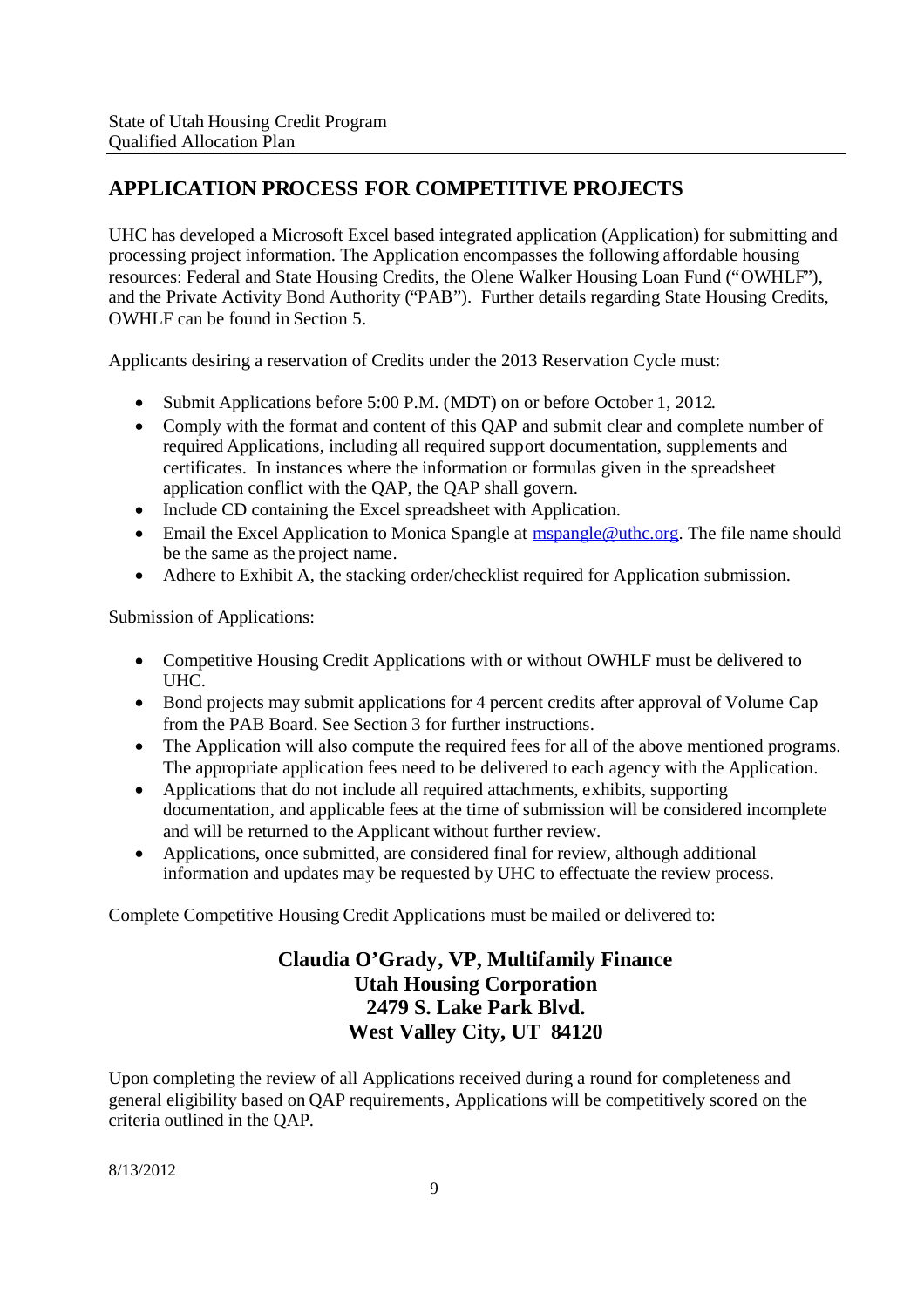Projects will only be allocated the amount of Housing Credits necessary for the financial feasibility of the project and its viability as a qualified low-income housing project throughout the credit period, as determined by UHC. The following will be considered when making this determination:

- the sources and uses of funds and total financing including loan terms, equity and contributions planned for the project;
- equity proceeds expected to be generated by use of the Housing Credits and the rate of return;
- the percentage of the Housing Credit dollar amount used for "hard" project costs as compared to the cost of intermediaries (e.g. syndication, developer, consulting) and other "soft costs";
- the reasonableness of the development and operational costs of the project.

Project owners must notify UHC of any new or additional federal, state or local subsidies utilized by a project during its compliance period. UHC reserves the right to reduce the annual Housing Credit allocation to a project during the compliance period if, in its sole discretion, after applying uniform underwriting procedures, UHC determines the project to be over-subsidized as a result of additional or increased subsidies obtained by the project.

UHC may disqualify an Application if an Applicant, owner, developer, consultant, principal or management agent:

- has been disbarred or received a limited denial of participation in the past ten years by any federal or state agency for any development program;
- within the past ten years has been in bankruptcy, an adverse fair housing settlement, an adverse civil rights settlement, or an adverse federal or state government proceeding and settlement;
- has been in a mortgage default, breach, or arrearage of three months or more within the last five years on any publicly subsidized or assisted project;
- has had a previous funding contract or commitment partially or fully cancelled or terminated during the 24 months prior to the submission of the Application due to a failure to meet contractual obligations;
- has been involved within the past ten years in a project which previously received an allocation of Housing Credits but failed to meet standards or requirements of the Housing Credit allocation or failed to fulfill a material commitment contained in an Application for Housing Credits, or violated the Land Use Restriction Agreement;
- has been found to be directly or indirectly responsible for any other project within the past five years in which there is or was uncorrected noncompliance more than three months from the date of notification by UHC or any other state allocating agency; or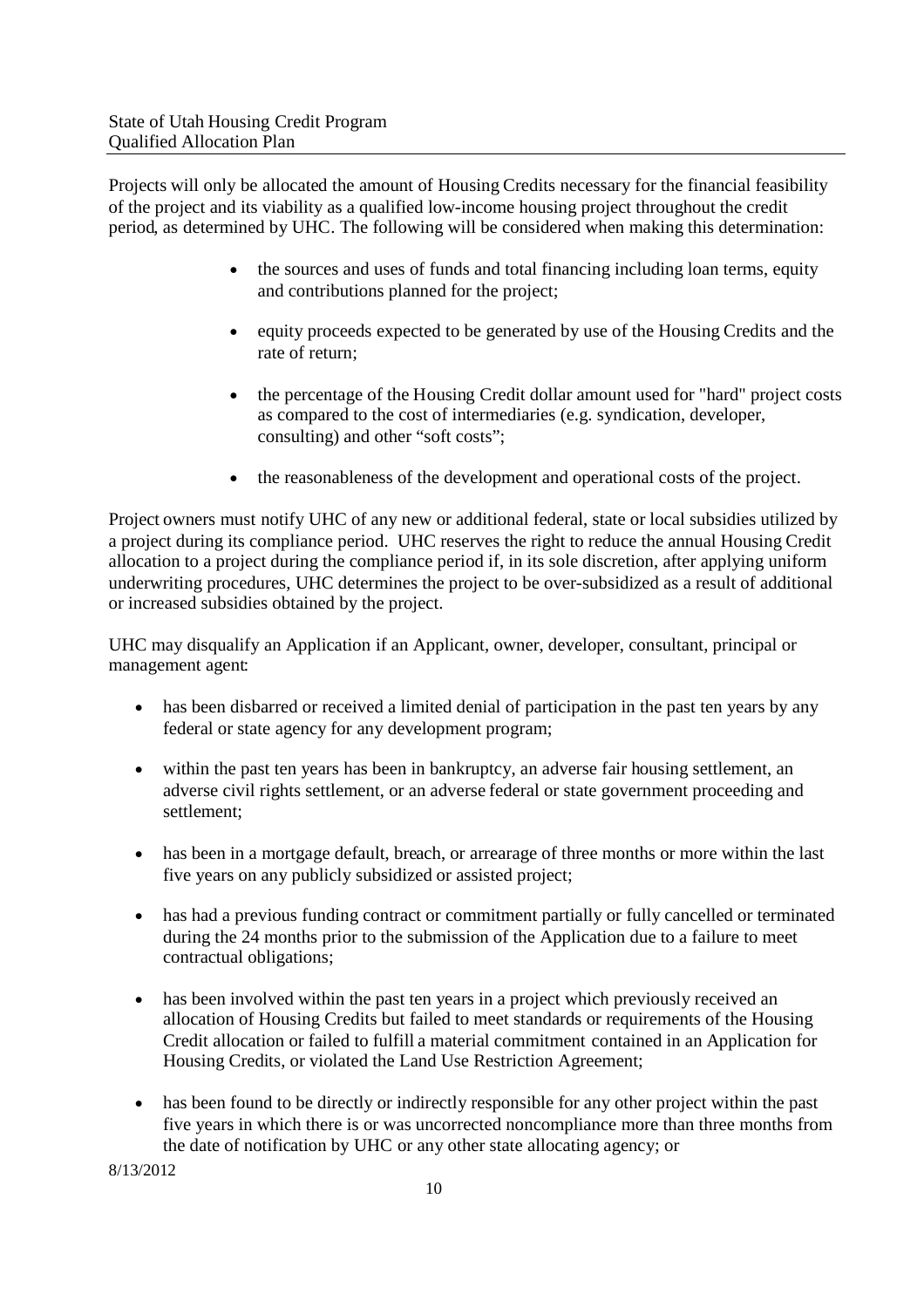• is not in "Good Standing" with UHC.

A disqualified individual or entity will not be allowed to participate in the Program for a period of time, which in most cases will be one year, and any Application in which they are identified will be removed from consideration. Applications with any development team member "Not in Good Standing" with UHC will be returned to the Applicant without review.

Notwithstanding anything else herein to the contrary, UHC reserves the right to reject any Application that (i) is not consistent with the goals of providing decent, safe and sanitary housing for low-income persons as set forth in UHC's enabling legislation (see Utah Code §35A 8 725) and this QAP, (ii) does not meet the requirements of §42 of the Code or (iii) is incomplete.

In the process of administering the Housing Credit Program, UHC will make decisions and interpretations regarding Applications and the Qualified Allocation Plan. Unless otherwise stated, UHC is entitled to the full discretion allowed by law in making all such decisions and interpretations. UHC reserves the right to amend, modify, or withdraw provisions contained in the Qualified Allocation Plan that are inconsistent or in conflict with state or federal laws or regulations, and will provide public notice accordingly. In the event of a major natural disaster or major disruption in the financial markets, UHC may disregard any portion of the Qualified Allocation Plan, including point scoring and evaluation criteria, that interferes with a response that UHC considers appropriate to our communities, low-income residents of the State of Utah, and developers.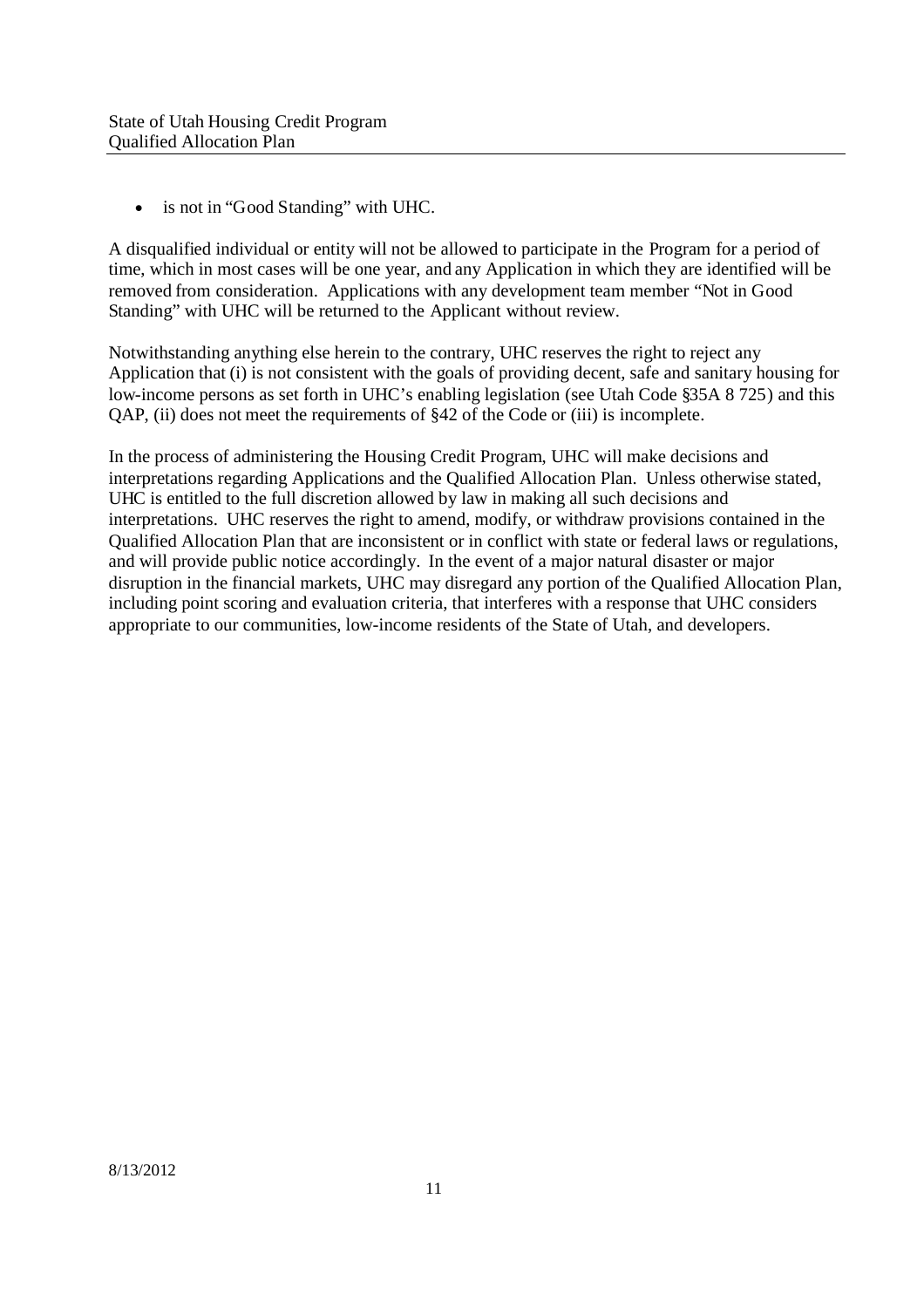#### **COMMON APPLICATION AND SHARING OF INFORMATION WITH OTHER FINANCIAL SOURCES**

The Applicant authorizes UHC to share Application information with and from other financially interested parties, including, but not limited to participating lenders, IRS, investors and others as determined by UHC in evaluating and tracking the progress of the project.

Upon request by UHC, the project owner will provide an IRS Form 8821 to UHC.

The Application also includes Applications for the Utah Division of Housing and Community Development housing programs, the Olene Walker Housing Loan Fund, State HOME funds and Private Activity Bonds. Application submission deadlines are identical for these programs.

UHC frequently receives requests from investors, owners and lenders for an annual compliance certification. UHC is mandated to inspect projects for compliance with §42 of the Code on behalf of the IRS. The extent of any disclosure by UHC of compliance, after written authorization of the owner, is limited to a statement whether IRS Forms 8823 have been filed, type of violation and the buildings/units affected.

UHC has entered into a "Memorandum of Understanding" with Rural Development ("RD") which states that UHC will share project information with RD with respect to RD projects.

UHC complies with the provisions of the Utah Government Records Access and Management Act (GRAMA) and the Freedom of Information Act.

#### **TAX CREDIT RATE**

The Housing and Economic Recovery Act of 2008 temporarily enacted a minimum rate for the 70% present value credit (also called the 9% credit) for new construction and substantial rehabilitation Housing Credit projects. The provision, which fixed the rate at a floor of 9%, expires with projects that placed in service after December 30, 2013. In order for UHC to adequately plan for full utilization of all 2013 Housing Credits, projects will be uniformly underwritten with a tax credit rate of 8.18%. This rate was determined by averaging the July 2012 applicable floating rate and the HERA 9% rate.

In the event a project is not placed in service prior to December 31, 2013, the applicable floating rate will be reflected on the project's IRS Form(s) 8609. UHC will grant a basis boost to the project at the percentage necessary to generate sufficient Qualified Basis to support the amount of Housing Credit reserved to the project when it was underwritten at the 8.18% rate, or the amount of credit supported by Eligible Basis, whichever is less.

In the event a project is placed in service prior to December 31, 2013, the project's IRS Form(s) 8609 will reflect a tax credit rate of 9% (or the applicable floating rate, whichever is higher). UHC will not allocate additional Housing Credits to these projects.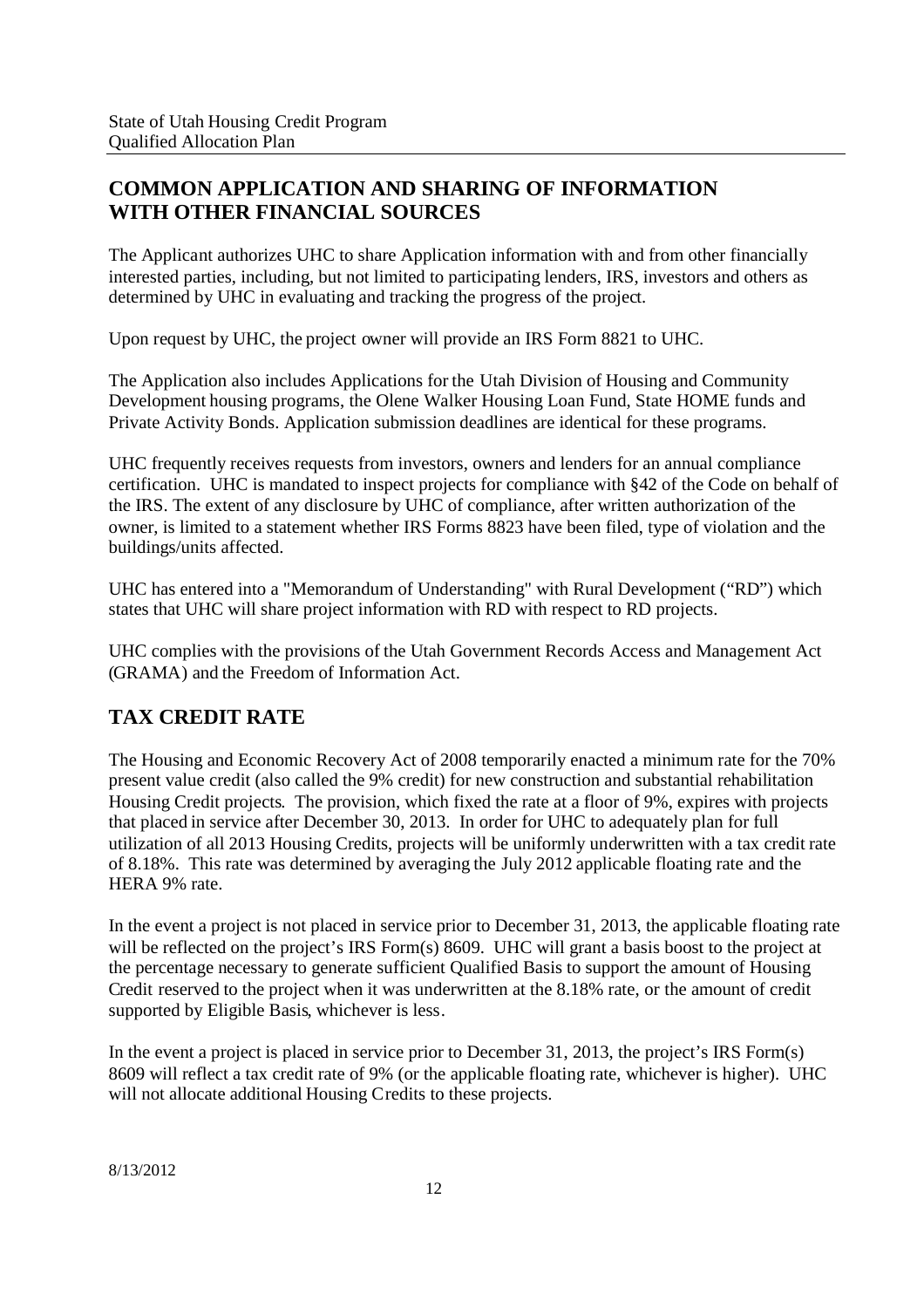State of Utah Housing Credit Program Qualified Allocation Plan

In the event the 9% rate is extended by Congress, UHC will not allocate additional Housing Credit to projects underwritten at the rate of 8.18%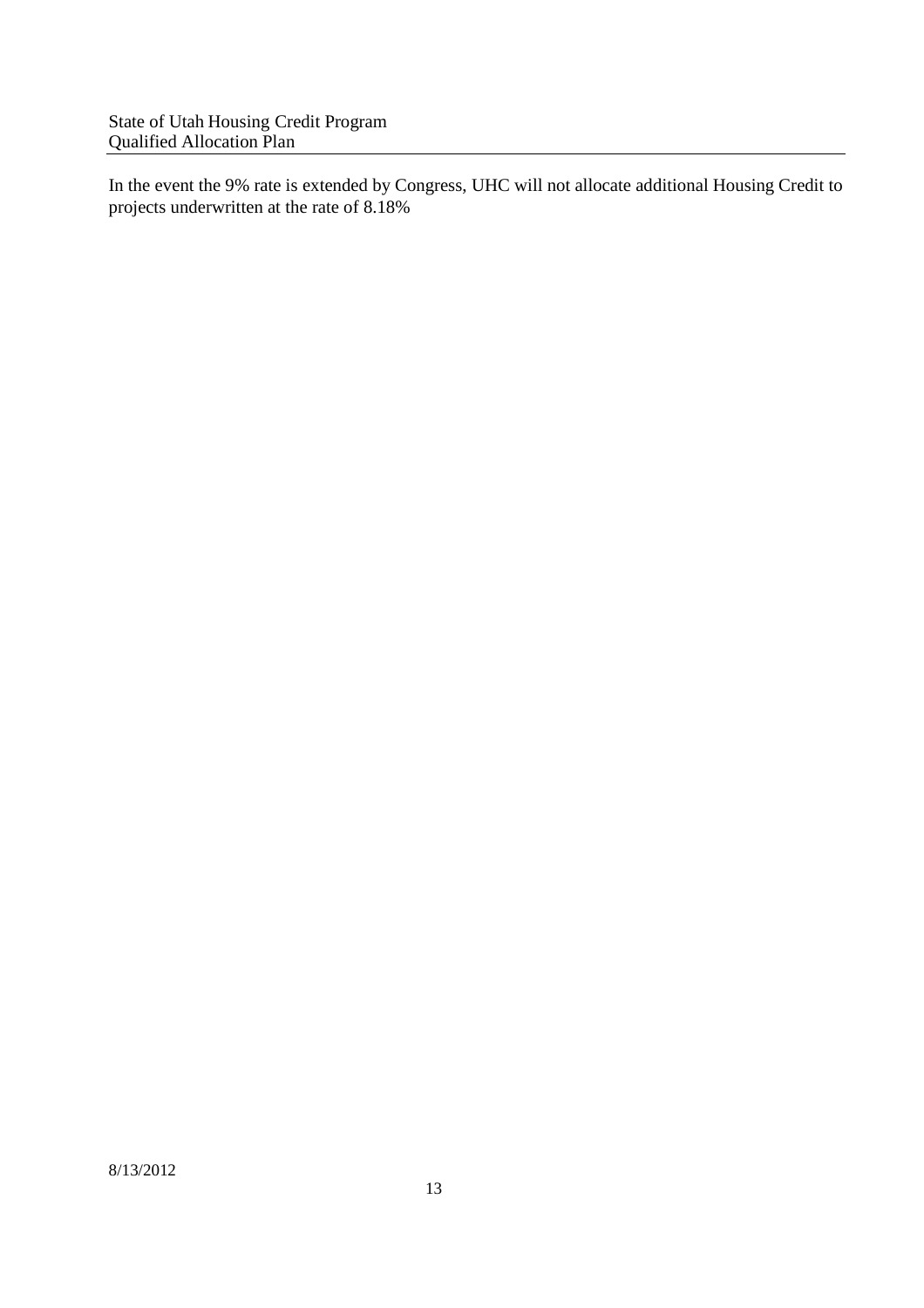#### **DOCUMENTATION REQUIREMENTS**

Applications must include all applicable documentation supporting claims made in the Application. Applications without required documentation to meet thresholds, or documentation claims that are not sufficiently supported will be rejected. The Housing Credit Application Documentation Checklist (See Exhibit A) is provided to assist developers with properly completing and documenting the Application and must accompany the Application. **No new documentation will be accepted after the Reservation Cycle submission deadline.**

#### **A. Required Third Party Documentation**

The following documentation from third parties must be included with the Application (refer to Exhibit A, Stacking Order and Checklist).

- Letter from zoning official on governing jurisdiction's letterhead and signed by an authorized official, zoning map and ordinance;
- Evidence of site control (Real Estate Purchase Contract, signed Lease), plus site location map and plat map;
- Title Report;
- Letters of Interest;
- Memorandum of Understanding (MOU) with the housing authority, if applicable (Exhibit V); and
- A preliminary Home Energy Rating Score (HERS) or letter from Independent Energy Star rater.

#### **B. Documentation for Acquisition/Rehabilitation Projects**

- All rehabilitation projects are required to provide a comprehensive Capital Needs Assessment on the project. (See Exhibit Q for details).
- Rehabilitation projects are also required to include an independent third party verification of rents charged in the form of actual checks, audited rent rolls etc., for at least one year prior to negotiations for the purchase of the project, together with a review by a CPA or other independent third party approved by UHC.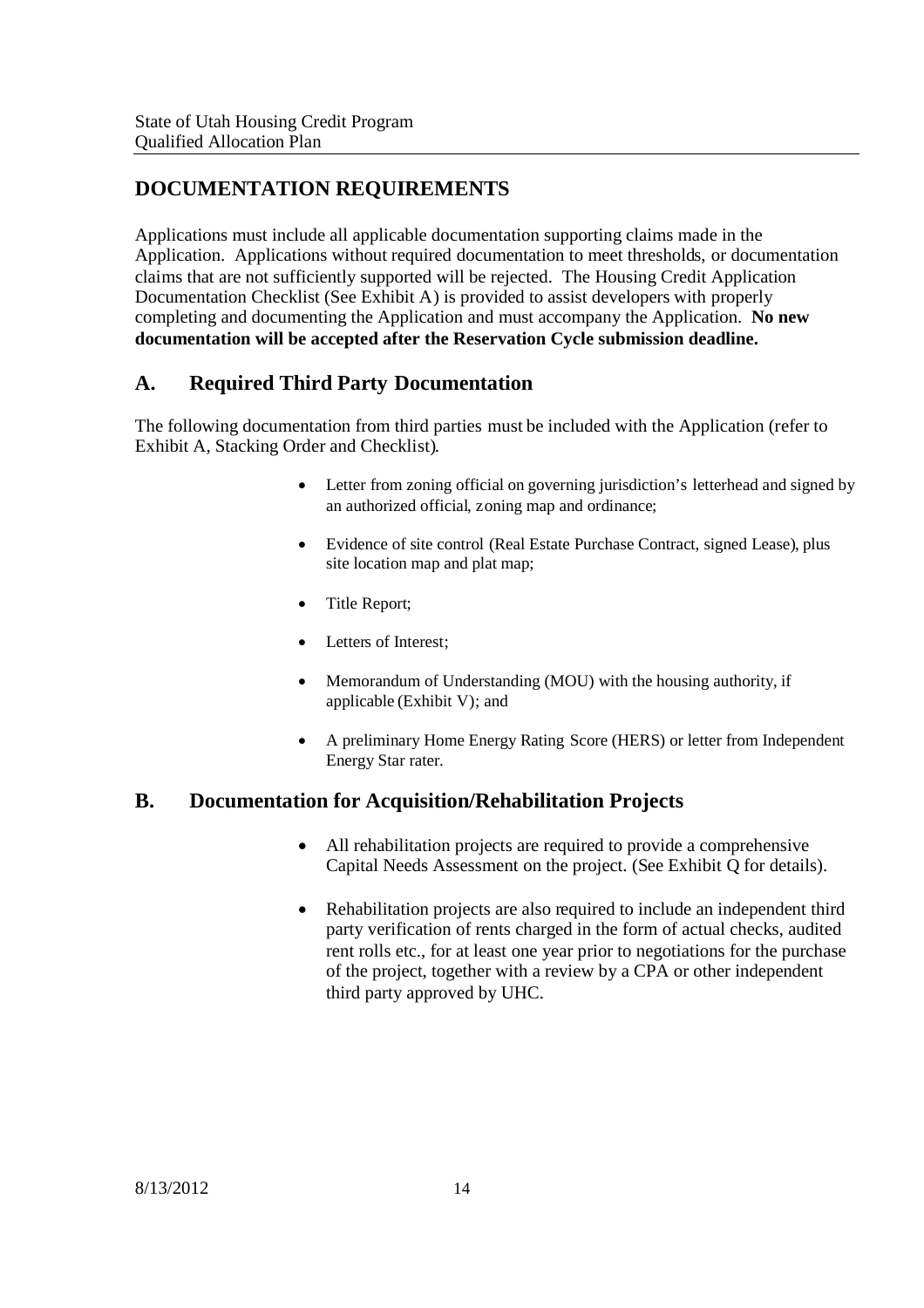• Rehabilitation project with tenants in place at the time of application must submit a relocation plan, describing the extent to which current tenants will be relocated or dislocated either temporarily or permanently, the amount of funds and assistance being provided to relocated/dislocated tenants, and the effort that will be made to bring relocated/dislocated tenants back to the project upon completion.

#### **Special Needs Units Documentation**

A written explanation from the developer is required with each Application explaining the developer's intention regarding special needs units that are consistent with the Service Provider letters received from the service provider(s). A Service Provider Letter (Exhibit R) is required for each special needs category specified in the Application.

See the Special Needs Section for further instructions and information. Also, for requirements of filling special needs unit vacancies, see the Special Needs Set-Aside section of the Compliance Manual.

#### **Chronically Homeless Projects**

Projects serving the Chronically Homeless must participate in the State of Utah Ten-Year Homeless Plan, and serve chronically homeless people as defined by the Ten-Year Homeless Plan or UHC.

A Supportive Services Plan Outline, a letter of endorsement from the applicable Continuum of Care Coordinating Council and proposed service providers will be required at the time of application. A Memorandum of Understanding (MOU) with each proposed service provider must also be included.

#### **Market Study**

An independent comprehensive market study is required to inform UHC and the developer of the need for affordable housing and the best configuration/design of a project in a certain geographic area. The study is required at the time of Application on all new construction projects.

Acquisition/rehabilitation projects may submit Applications without a comprehensive market study where proposed rents do not exceed current rent levels in the project (including rent levels of vacant units consistent with occupied units of the same or similar bedroom/bathroom configuration and square footage), the project is at least 75% occupied, and no new set asides for special needs tenants are being proposed. If proposed rents exceed current rent levels by 10% or more and the project is not at least 75% occupied then a comprehensive market study must be submitted with the Application. An independent third party must certify the current rent and occupancy levels in the project. The Applicant may provide current leases, deposit slips and rent rolls with supporting bank statements for the most recent 12-month period in lieu of a third party certification. However, projects which are not required to submit a study with the Application must submit a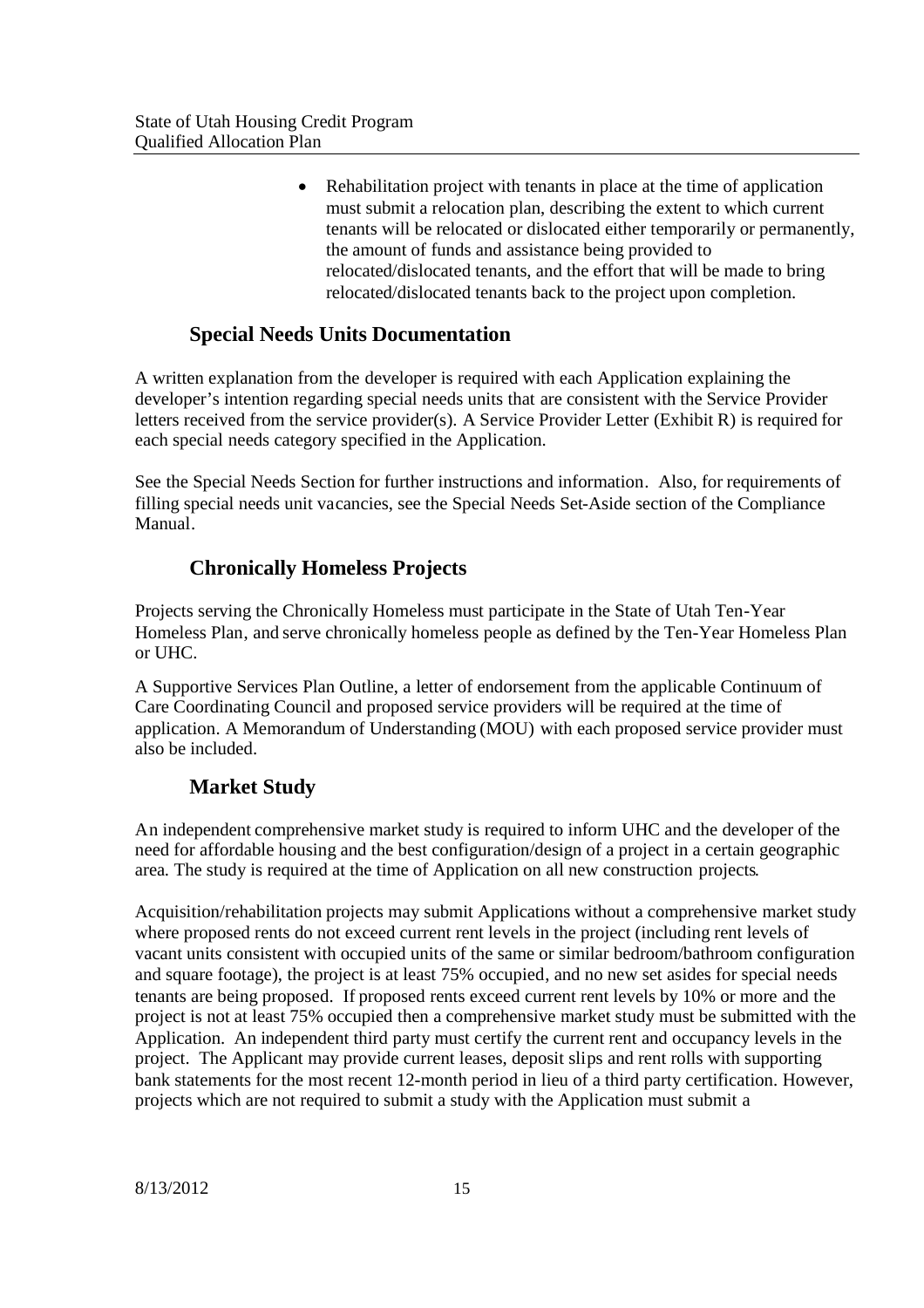comprehensive market study within 90 days from the date of the Housing Credit Reservation Agreement.

Market analysts must provide (Exhibit M) with the market study. For complete instructions on preparing the market study, (see Exhibit M).

Based upon its review of required experience documentation as specified in (Exhibit M), the Market Study Company Information section, UHC will accept market studies conducted by any professional qualified providers.

**The Application must conform to the market study conclusions** or provide an acceptable defense of any deviations. Deviations from the market study conclusions which are not accepted by UHC may be reason for UHC to deny an award of credit to a project. UHC recognizes that smaller projects may require little explanation in several of the required areas of study and analysis.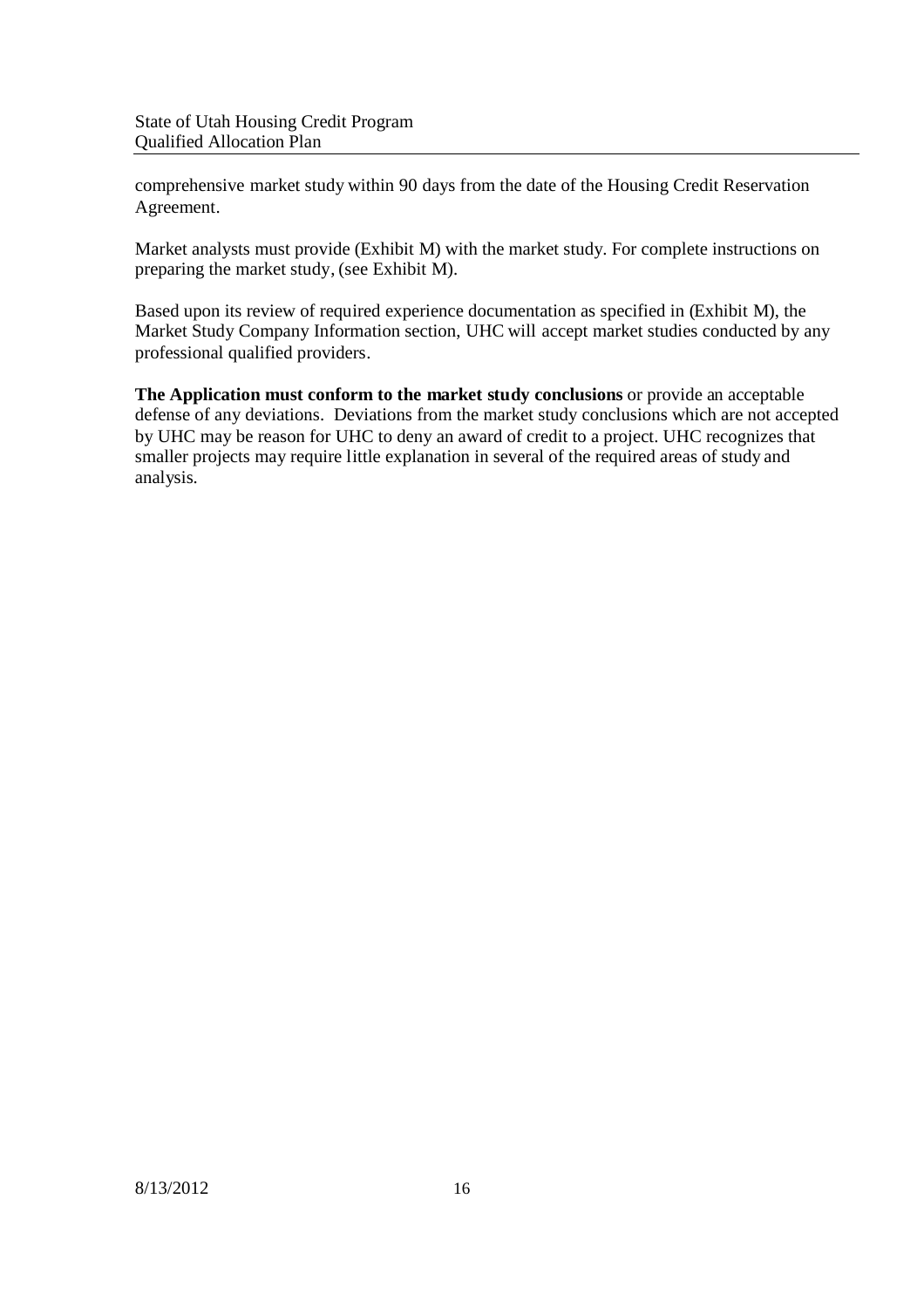#### **DEVELOPER, CONTRACTOR AND GENERAL REQUIREMENT FEE LIMITS**

Fees related to the development of the project include, but are not limited to:

- Developer overhead and profit;
- Contractor overhead, profit and general requirements, and;
- Development consulting fees.

All development fees must be reasonable with respect to the low-income housing objectives while sufficient to attract quality projects to the Program. The Final Cost Certification of each project requires that the project owner's CPA complete an audit and evaluation of all fee and overhead contracts with related or unrelated parties. The developer of the project must make full disclosure and allow the CPA access to all developer contracts in connection with the preparation of the Final Cost Certification. See (Exhibit L) for more information.

UHC has established the limits for the purpose of determining:

- The maximum Housing Credit allocation permissible for a project (based on a project's eligible basis); and
- The minimum Housing Credit allocation required for a project (based on a project's funding gap).

#### **A. Developer Fee/Owner Equity**

For the purpose of this section, developer fee/owner equity in lieu of fee shall mean all developer overhead and profit, and consulting expenses incurred by the project whether provided by the developer or another party. The fee limits in the grid below limit only the eligible basis, not the actual fee. The maximums include both developer and contractor/ builder fees and ceilings (see below).

In new construction and rehabilitation projects, the developer fee qualifies for 9% credits. For acquisition of rehabilitation projects, the acquisition fee qualifies for 4% credits.

A maximum of 50% of the developer fee/owner equity may be deferred at the time Application. It must be entered correctly in this category in the "Sources" area of the Application.

Please note that the amount of deferred developer fee that is committed at the time of application is considered a firm source of financing. If the project realizes an increase in Housing Credit pricing anytime after the Application is submitted, a portion of the increased equity may be used to pay down up to half of the deferred developer fee that was committed in the Application. If, at the time of Final Cost Certification, the project has reduced the deferred developer fee beyond this limit, UHC will reduce the amount of credit allocated.

8/13/2012 17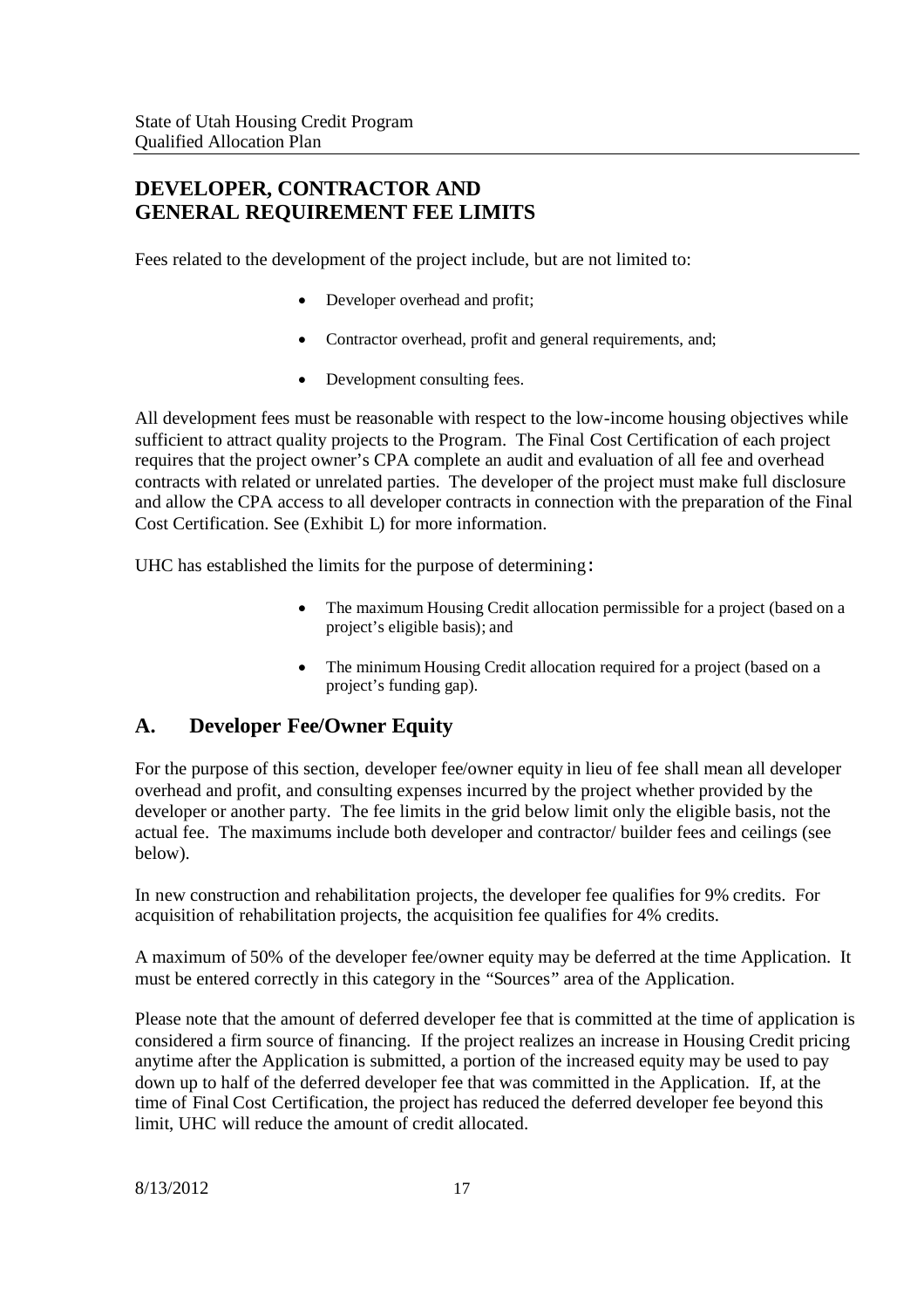#### **B. Contractor Fee (Builder Fee)**

Contractor Fee shall mean those expenses incurred by the project for construction trades administration, including all contractor overhead, profit and wage expenses exclusive of such expenses allocable to General Requirements.

#### **C. General Requirements**

General Requirements are limited to those items and limits for eligible basis set forth in (Exhibit O). In general, contractor fees, overhead and general requirements should be consistent with HUD guidelines as set forth in 4450.1 and Section 911 reviews (HUD Notice H 95-4, amended).

UHC reserves the right to require further verification of General Requirement expenses and supervision costs if, in its sole discretion, such verification is warranted to comply with the spirit and intent of the Housing Credit Program. Applicants must complete the Identity of Interest Required Form 1 in the Application to disclose all interested party relationships.

| <b>Limits of Eligible Basis (Not Actual Fee)</b> |                                                  |  |
|--------------------------------------------------|--------------------------------------------------|--|
|                                                  | <b>Percentage Calculation</b>                    |  |
| Developer/Contractor<br>Fees Combined            | 18% of Developer Profit Basis*                   |  |
| <b>Acquisition Fee</b>                           | 6% of Building(s) Acquisition Cost <sup>**</sup> |  |
| <b>General Requirements</b>                      | 6\% of Direct Construction***                    |  |

#### **D. Maximum Fee Ceiling**

The maximum fee allowable in eligible basis is 18% of Developer Profit Basis, prorated for Housing Credit units only, or \$17,200 per Housing Credit unit, whichever is less.

#### **Developer/Contractor Fee Calculations**

\*Developer Profit Basis = [Site Work + Rehab/New Construction + Contingency +A&E – Impact Fees]. In cases where the developer and the architect are Related Parties, the architectural fee including supervision shall be excluded from Developer Profit Basis.

\*\*Building Acquisition Cost = [purchase price – land value – Related Party fees and commissions]

\*\*\* General Requirements Guidelines (see Exhibit O).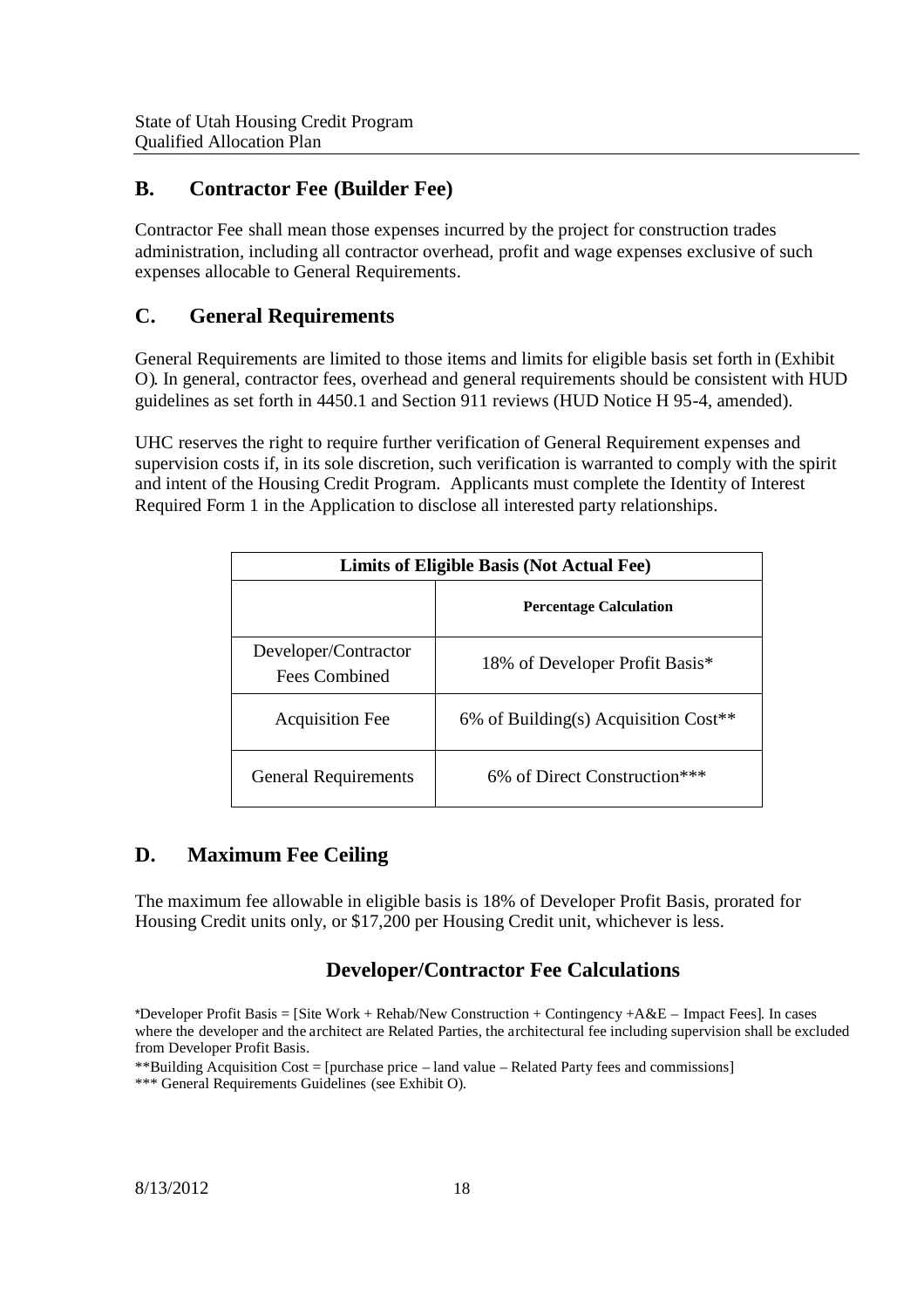#### **FEES**

Project sponsors applying for Housing Credits under the Program are required to pay certain fees to offset the cost to UHC to administer the Program. All fees are non-refundable. The IRS has ruled that Housing Credit fees are not allowable in eligible basis. Fees shall be assessed as follows:

#### **A. Application Fee**

An Application fee must accompany the initial submission of an Application. All projects will be assessed a fee of \$2,500. Projects with fewer than 10 units will submit a fee of \$250 per unit.

#### **B. Reservation Fee**

A fee equal to the greater of \$2,500 or 3 percent of the annual Housing Credit amount being requested by competing projects is due upon receiving a reservation of federal Housing Credits. Bond projects will be assessed a reservation fee equal to the greater of \$2,500 or 3 percent of the amount of Housing Credit awarded.

Projects with fewer than 10 units will assessed a fee of \$250 per unit.

If a project fails to pay the required reservation fees within 30 days of the issuance of the award letter, a \$500 late fee will apply. If a project fails to pay the required reservation fee within 60 days of issuance of the award letter, the award may be rescinded.

#### **C. Re-Application Fee**

A \$200 Re-Application fee must accompany the re-submission of any Application without substantial changes under the same year governing QAP. An Application submitted with substantial changes, including but not limited to the composition of the development team, the number of units, the site, the design, and other elements, will be treated as a new application an must pay the fees appropriate for a new Application.

#### **D. Additional Credit Reservation**

Any project receiving additional Housing Credits over that which was originally applied for will be charged the applicable Application and reservation fees. The appropriate Application fee must accompany the updated Application.

#### **E. Carryover Allocation Fee(s)**

A Carryover Allocation Fee must accompany the carryover packet. The Carryover Allocation Fees is \$1,000 subject to a discount of \$500 if received by November 1<sup>st</sup>. Extended carryover fees of \$500 are due by January 1<sup>st</sup> for each year thereafter that the Housing Credit Reservation is still active but the project has not yet been placed in service and received its IRS Forms 8609.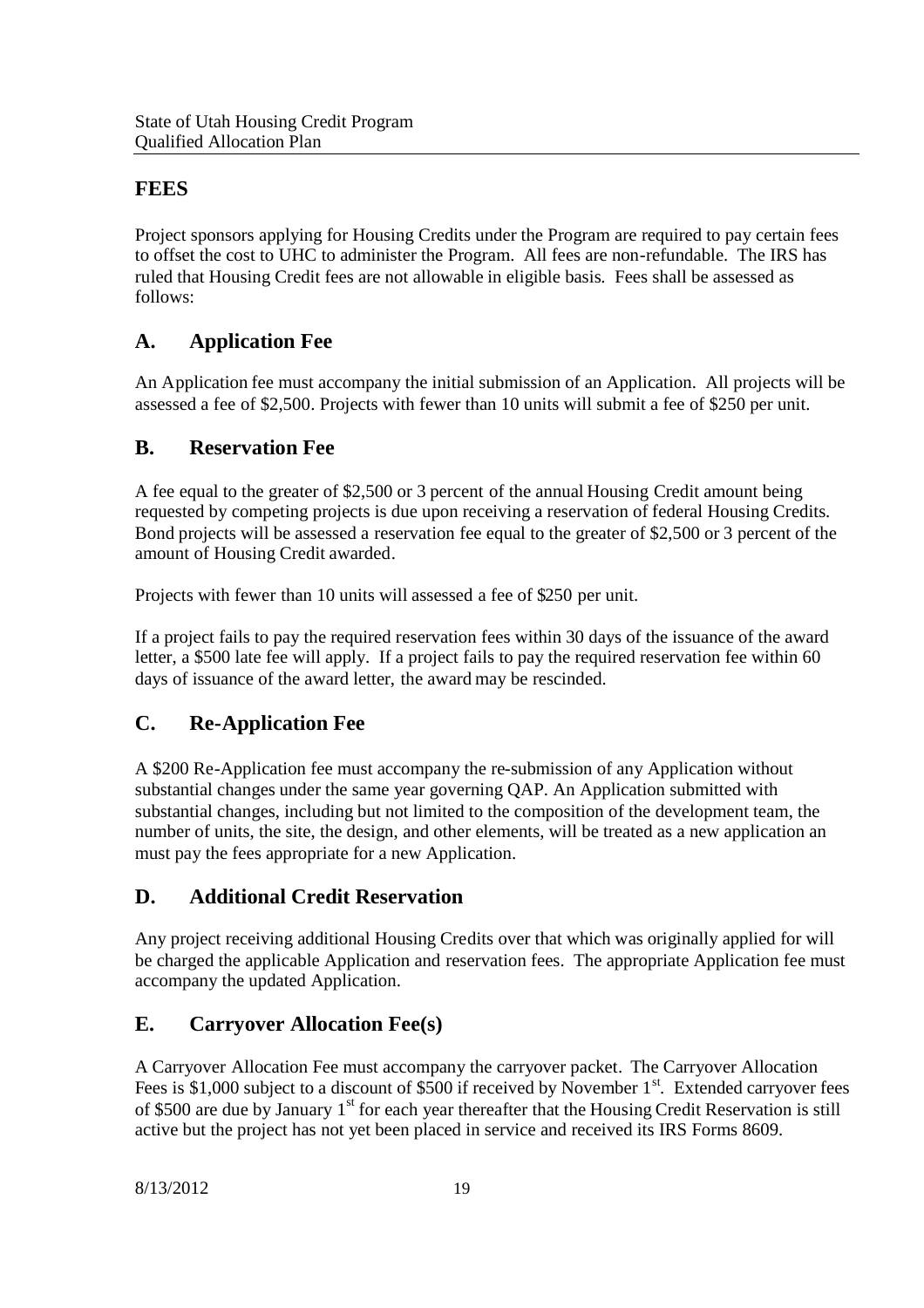#### **F. Allocation Fee**

An Allocation Fee is due prior to issuance of the IRS Forms 8609. Projects with 10 or more units (including Bond projects) will be assessed a fee equal to the greater of \$3,000 or 4 percent of the annual Housing Credit amount being requested. The Allocation Fee is due within 6 months after the last building is placed in service for projects involving new construction and 6 months after the last building receives its final inspection report for rehabilitation projects or December 1<sup>st</sup> of that year, whichever is earlier. If Final Cost Certification is received after December 1<sup>st</sup> from a same year allocation project the IRS Forms 8609 will not be issued until the next year. If the Allocation Fee is not paid within this period an additional fee of \$500 will be assessed.

Projects with fewer than 10 units will be assessed an Allocation Fee of \$300 per unit.

#### **G. Initial Compliance Monitoring Fee**

An Initial Compliance Monitoring Fee shall be assessed at the time of issuance of IRS Forms 8609 in accordance with the following schedule.

| For projects with fewer than 26 units | $$500 + $20$ per unit   |
|---------------------------------------|-------------------------|
| For projects with more than 25 units  | $$1,000 + $20$ per unit |

The per unit portion of the Initial Compliance Monitoring fee shall be prorated for the number of months between issuance of IRS Forms 8609 and February 1 of the following year, when the next full year's annual compliance monitoring fees are due.

#### **H. Subsidy Layering Review Fee**

If the project requires a subsidy layering review, a fee of \$500 will be charged. See the Financial Subsidy Review section for further information.

#### **I. Subordination Fee**

If the project's Land Use Restriction Agreement (LURA) is not recorded in a first lien position, UHC will prepare all necessary subordination agreements. A fee of \$250 per subordination agreement will be assessed and must be paid by the project owner prior to final execution of the subordination agreements.

#### **J. Documentation Revision Fee**

UHC may assess reasonable fees for legal and other expenses incurred as a result of unique requests related to, or changes requested on, UHC required documentation. These documents may include but are not limited to the LURA, Form 8609, Carryover Agreements, and Mutual Consent of Return Agreements.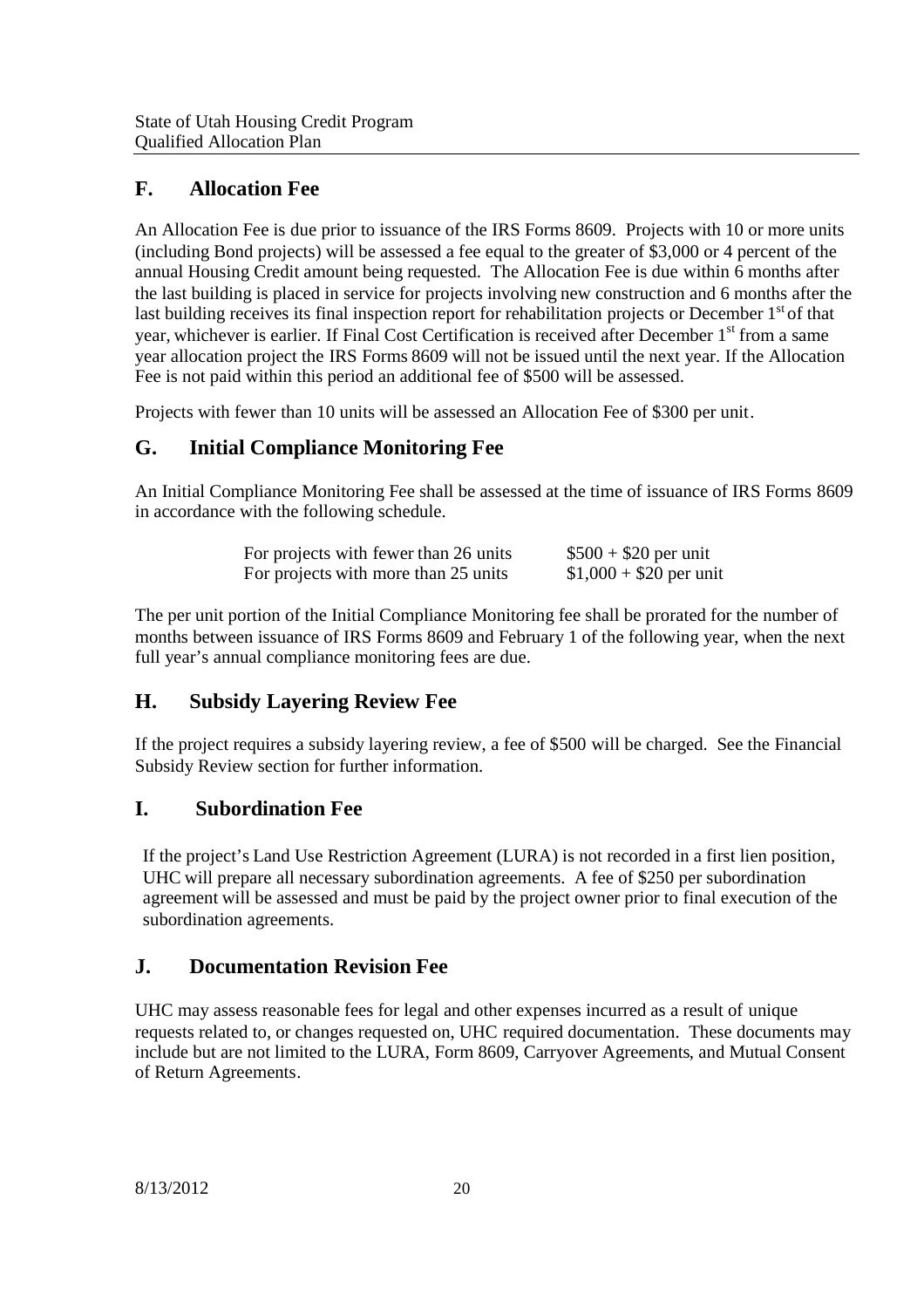#### **K. Annual Compliance Monitoring Fees and Non-Compliance Monitoring Fees**

See the Compliance Manual, Fees section.

UHC, in its sole discretion, reserves the right to waive or modify the above indicated fees for any single project, as UHC deems necessary, to further the purpose and goals of the Program.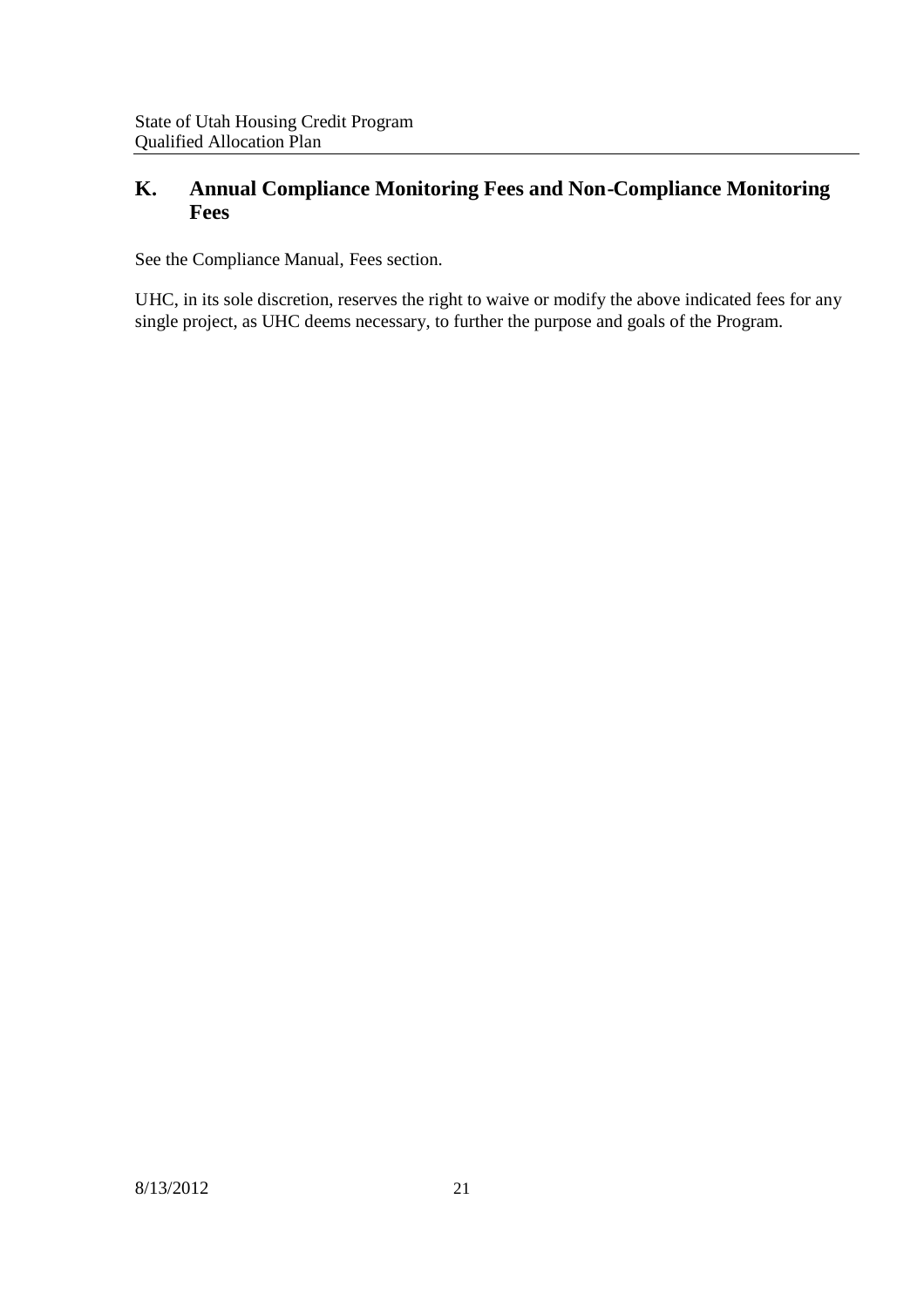## **PROJECT AND POPULATION TARGETING**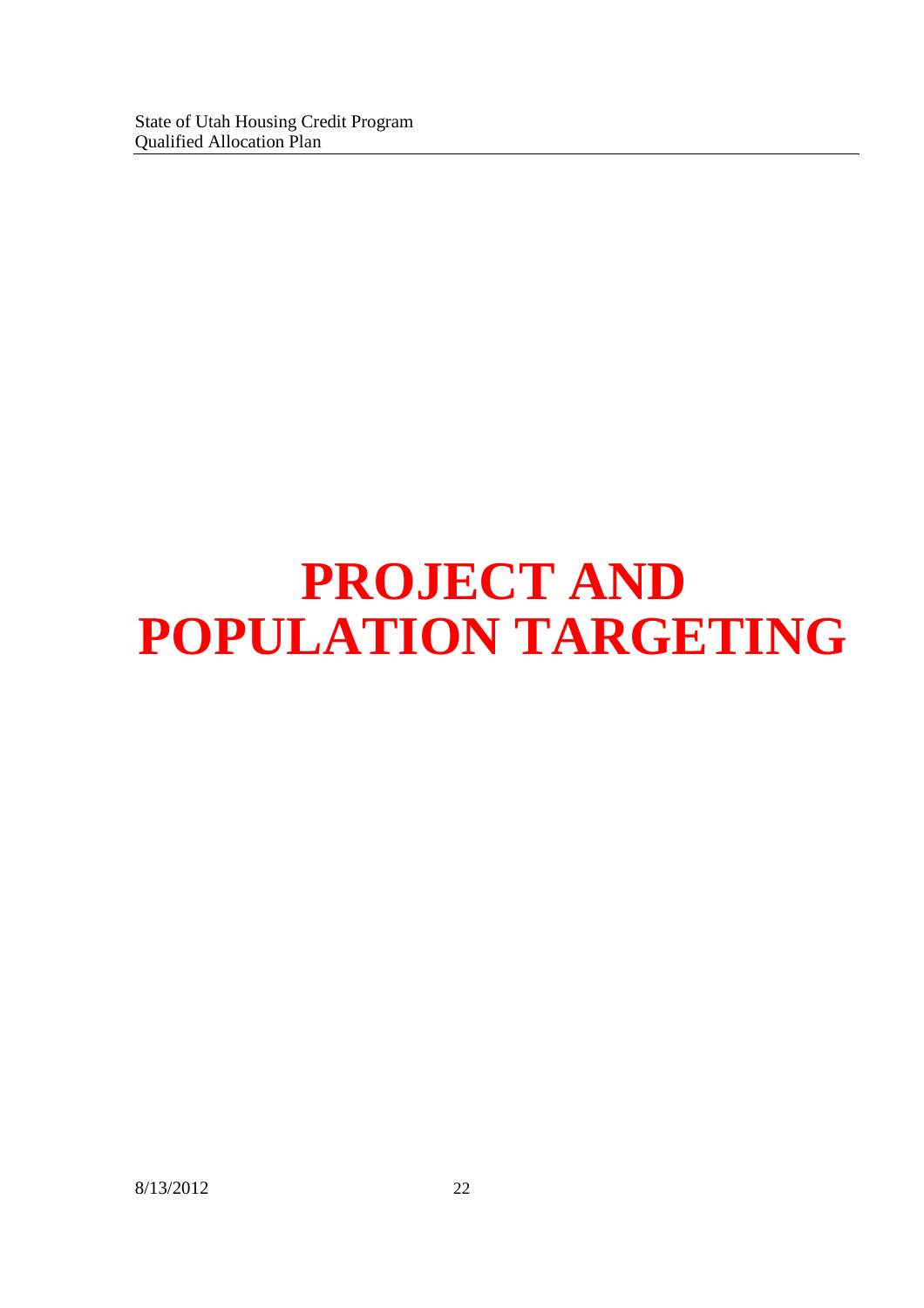#### **ALLOCATION PRIORITIES**

The Code requires UHC to adopt an allocation plan that sets forth selection criteria to be used to determine housing priorities of UHC which are appropriate to local conditions and which, at a minimum, address:

- project location;
- housing need characteristics;
- project characteristics:
- sponsor characteristics;
- tenant populations with special housing needs;
- individuals with children;
- public housing waiting lists;
- energy efficiency; and
- historic nature of project.

UHC gives preference in allocating the housing credit dollar amount to:

- Multi-family projects;
- projects servicing the lowest income tenants;
- projects servicing special needs tenants
- projects, including existing housing, in a Concerted Community Revitalization Plan area; and
- projects obligated to serve qualified tenants for the longest periods.
- Transit Oriented Developments (TOD)

In addition to the above selection criteria and preferences, UHC, in its sole discretion, shall establish selection criteria and preferences that reflect the needs of the State of Utah as summarized in the succeeding Housing Needs and Priorities Section. All selection criteria and preferences shall be consistently applied to all Applicants through the Scoring System established in the Scoring Section of this QAP.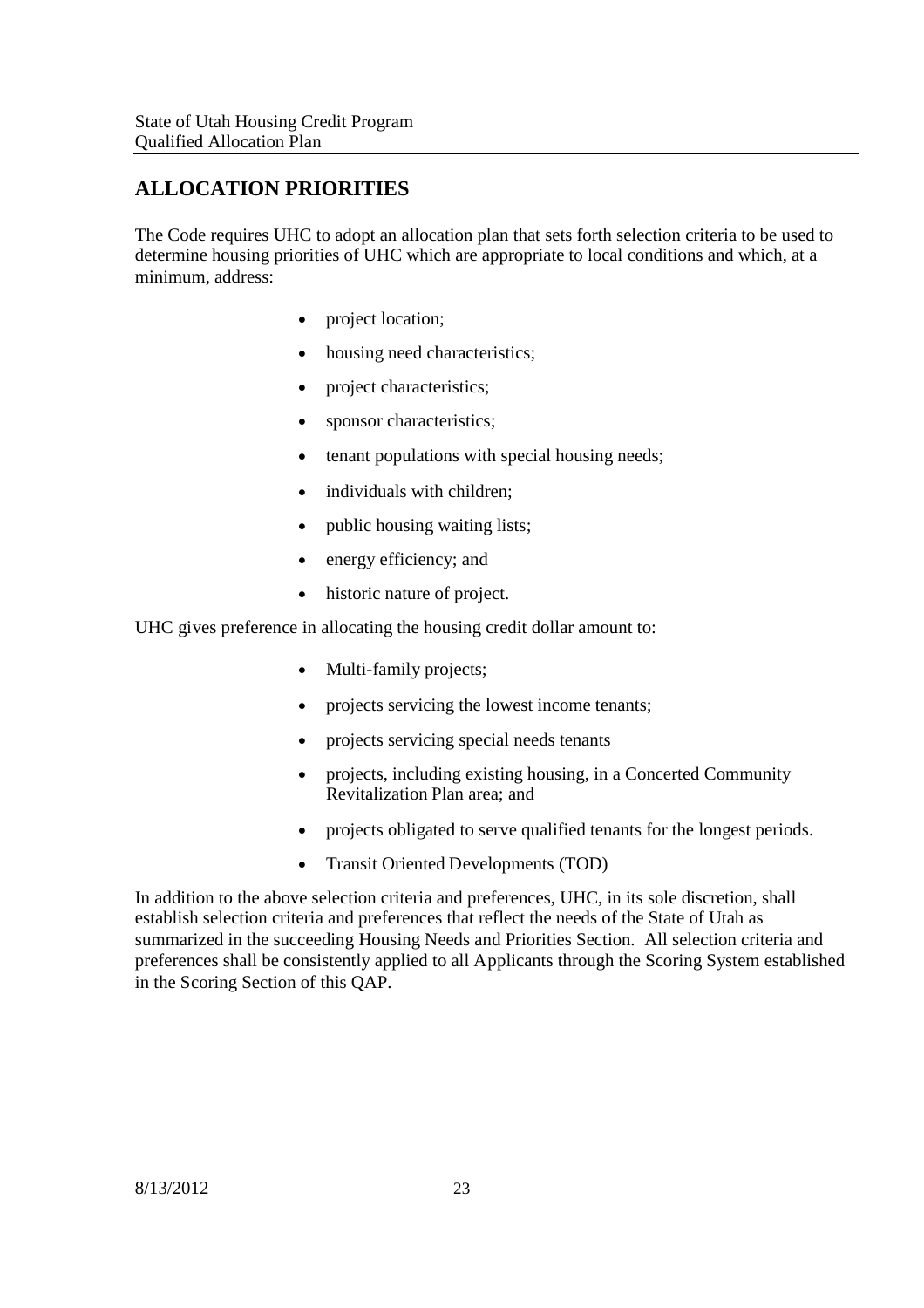#### **A. Market Saturation**

During the credit years of 2009 through 2011 the Housing Credit Program funded five large projects in Box Elder County, Utah, totaling 280 units. In an effort to allow the new units to be absorbed and restabilize the rental stock, UHC will not accept Applications for projects in Box Elder County for the 2013 credit year.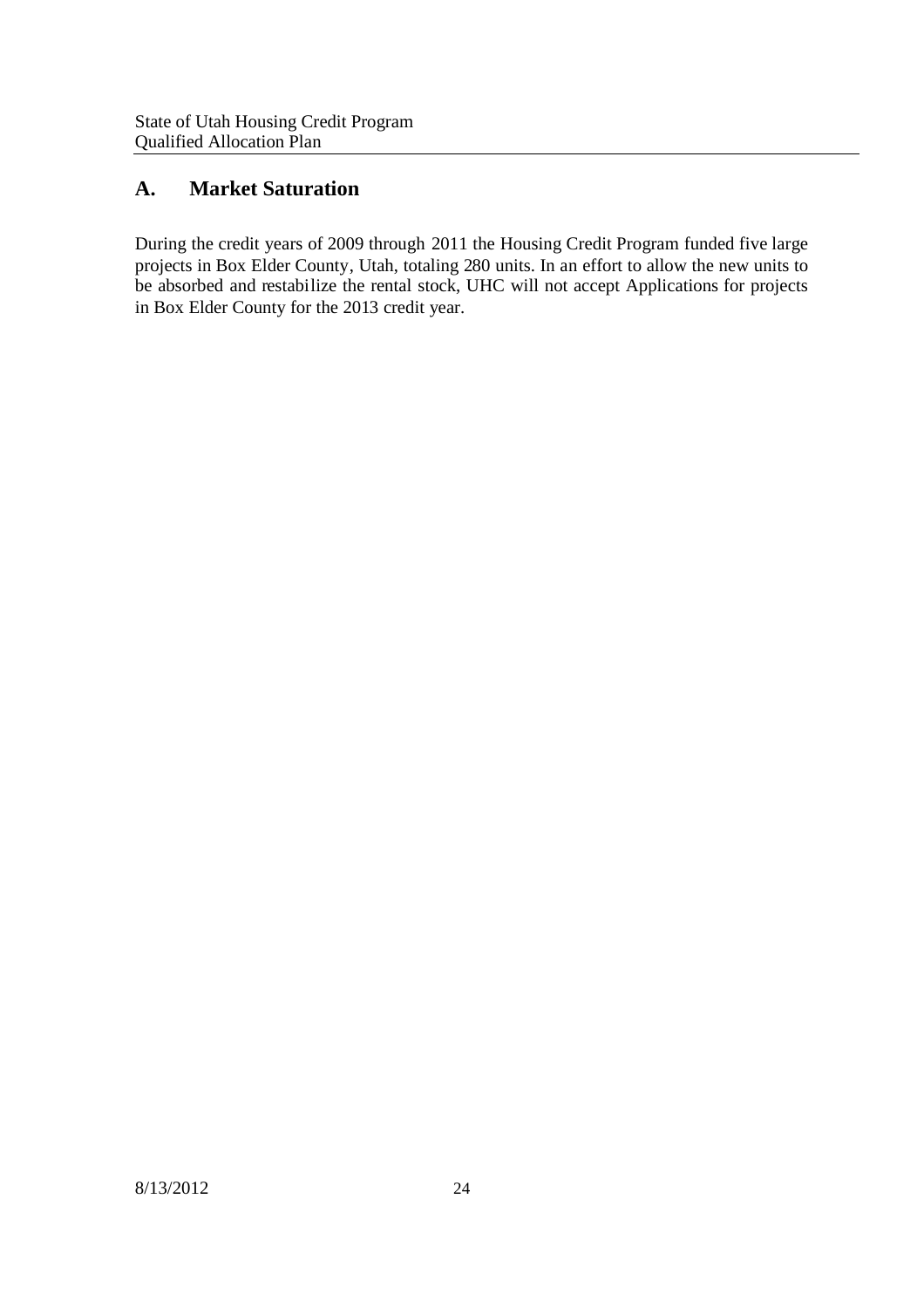#### **SUSTAINABLE DESIGN**

#### **A. Requirements, Energy Star**

Energy Star is a nationally recognized standard for housing construction and appliances used to foster more energy-efficient housing. The Energy Star Certification requires a 15% improvement over Utah's current residential energy code. UHC believes that energy efficiency is important because increasing utility allowances will affect the future feasibility of Housing Credit projects.

- All new construction must be Energy Star Certified.
- All rehabilitation projects must be Energy Star certified or Energy Star enhanced if certification cannot feasibly be achieved.
- Projects electing Enterprise Green Communities Initiative or LEED certification are not exempt from Energy Star Certification.

New construction and rehabilitation projects must receive a plan review analysis from the Utah Energy Conservation Coalition (UECC) or other certified reviewer and be certified upon completion of construction. The Application must include the Energy Star submittal form with expected cost increases and savings. (See Exhibit T) for the Energy Star Submittal Form and follow-up procedures. Because Energy Star improvements are part of eligible basis, rebates from utility companies that result from Energy Star Certification must go back to the project and be reflected in the sources and uses at the time of application (if known) and at the time of final cost certification.

See the Energy Star website for more information at www.energystar.gov.

#### **B. Submit Energy Star Certification**

Projects that are Energy Star Certified must submit a UECC (or other) Certification at the time of Final Cost Certification.

Projects that do not receive Energy Star Certification must submit a confirmation that the project was built according to the Energy Star specifications or required enhancements represented in the Energy Star submittal, its performance test results, and the HERS score.

Rehabilitation projects must be improved to obtain an Energy Star Certification or be Energy Star enhanced if certification cannot feasibly be achieved. The owner must work with the rating organization to implement certain construction enhancements to obtain an Energy Star Certification. A certified rating organization's analysis for a current HERS score and plan review analysis must be submitted with the Application. UHC will require test results using Energy Star sampling requirements from the rater at the completion of the project.

#### **C. Enterprise Green Communities Initiative or LEED**

In an effort to promote more green and sustainable design of affordable housing, extra points will be awarded to projects that become certified through the Enterprise Green Communities Initiative or LEED.

8/13/2012 25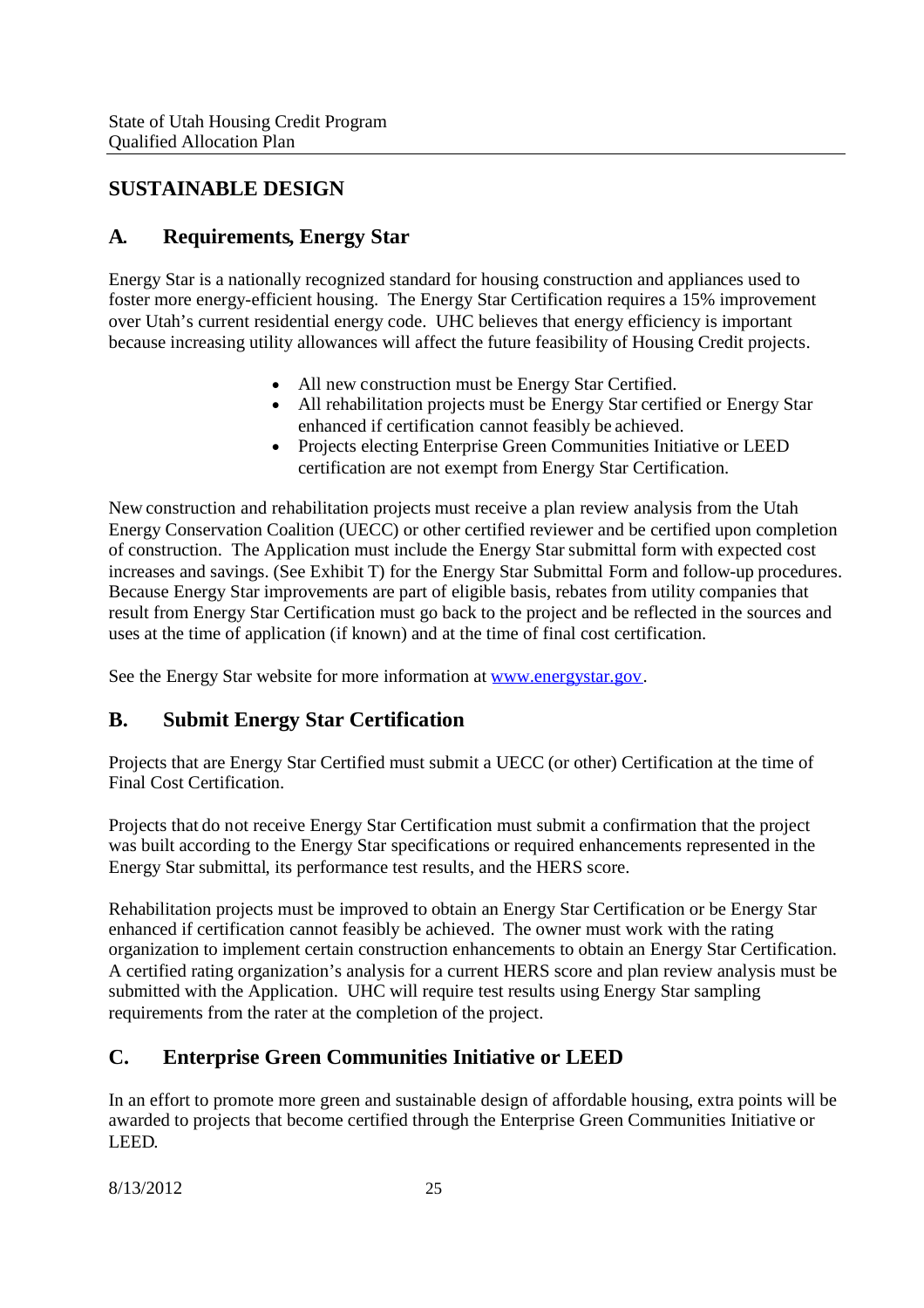Certain grants and financing may be available to the project through programs such as the Enterprise Green Communities program, State of Utah Weatherization, renewable energy tax credits, state and local tax credits and incentives, and utility company incentives.

#### **Enterprise Green Communities Initiative**

Projects claiming points for this certification must submit a copy of the Enterprise Green Communities Certification Request Form with the Application. If the project ultimately does not achieve a successful certification from the Enterprise Green Communities Initiative, at the time of Final Cost Certification UHC may reduce the amount of Housing Credit in an amount that when multiplied by the purchase price of the credits equals the full amount of developer fee. UHC may request copies of all documentation submitted to Enterprise Green Communities in support of the certification application.

Projects claiming points in this category must submit with the Application a narrative detailing the upgrades that are considered "green," over and above costs that would be incurred for the baseline standards of building to Energy Star requirements. For example, Low-E windows are baseline Energy Star enhancements, and therefore would not be considered an enhancement for the Enterprise Green Communities Initiative. (This is for purposes of differentiating costs only. The Applicant may in fact receive credit toward certification for Low-E windows through the Enterprise Green Initiatives Certification program.) A reflective white roof, however, is not an Energy Star minimum standard and therefore would be considered an enhancement for purposes of claiming points in this scoring category.

The narrative must contain a detailed itemization of such improvements and an estimate of the additional cost. The total cost of the improvements will be entered on a separate line in the construction budget portion of the Application and will be included in Eligible Basis for purposes of calculating the amount of credits requested.

#### **LEED**

If an Applicant elects to undertake a LEED certification a self certifying written statement must be provided at the time of Application. The statement must contain a detailed itemization of the specific improvements and an estimate of the costs that are expected to be incurred over and above those costs that would be incurred for the baseline standards of building to Energy Star requirements. The statement must also itemize costs related to the certification of the project. The total cost of the improvements must be entered on a separate line in the construction budget portion of the Application and will be included in Eligible Basis for purposes of calculating the amount of credits requested. Subsequently, at the time of the closing with the equity partner, a certification letter from the architect must be provided.

#### **SPECIAL NEEDS UNITS**

8/13/2012 26 If a project incorporates Special Needs units (as described below), the Application must include a Service Provider Letter of Understanding (see Exhibit R) for each type of Special Needs unit specified in the Application. The Letter of Understanding from each service provider (or referring entity for accessible units) must provide the following: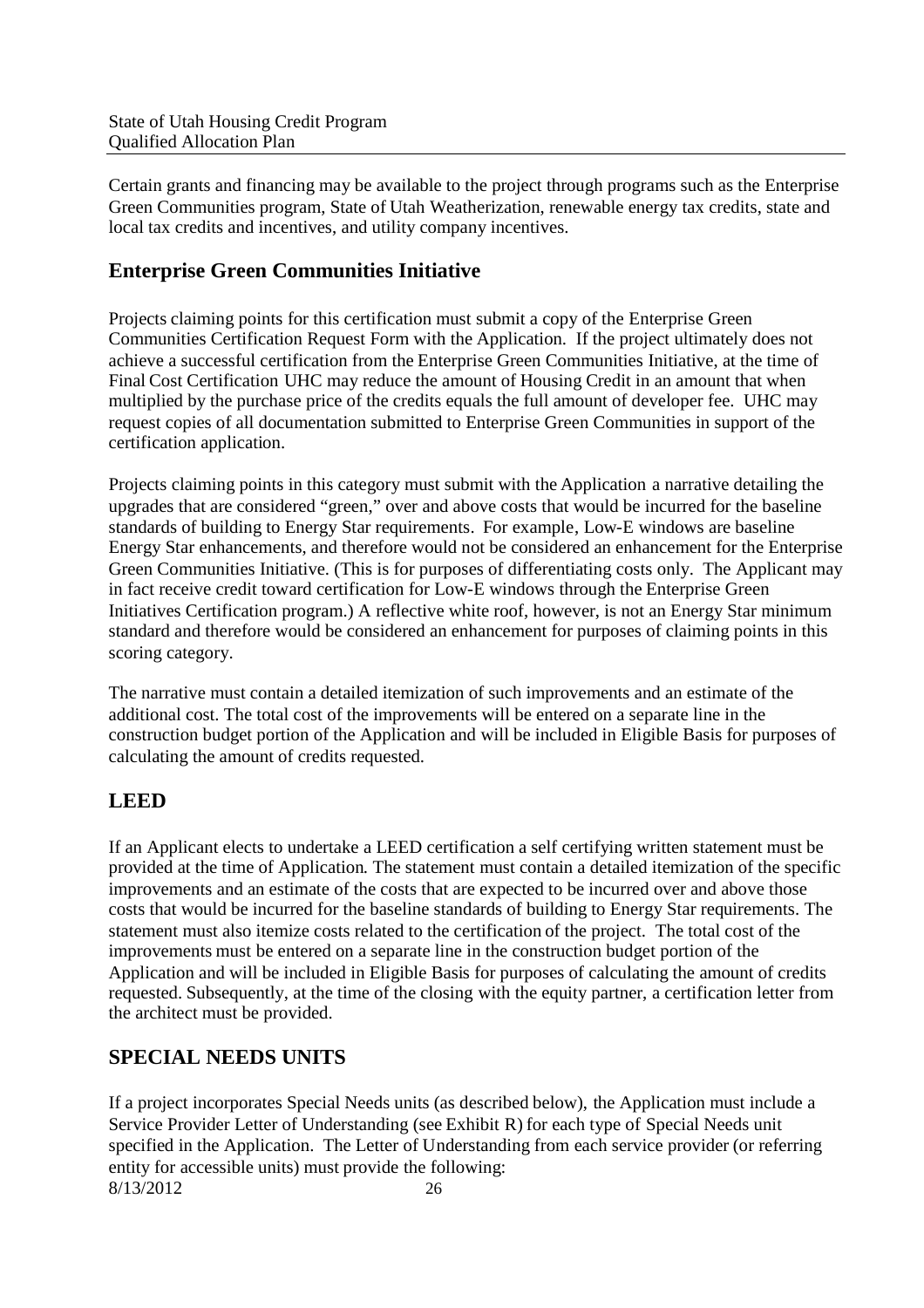- An explanation of the service provider's experience with providing services to the specific targeted population;
- A statement indicating the provider's understanding of the number of units being set aside for the specific targeted population;
- A statement indicating that the provider has enough clients to fulfill the needs of the set aside units and has capacity to provide services for the duration of a referral's tenancy;
- A full description of services that the provider will make available to the tenant post move-in.

A separate Service Provider Letter of Understanding must be submitted for each special needs population for which points are being claimed in the Application.

All owners and managers must utilize the UHC Set-Aside Tracker website found at www.utahhousingcorp.org, to assure that set-aside units will be made available to and filled with qualified tenants in a timely fashion. Owners and managers may also utilize other service providers.

For the purpose of points awarded for Special Needs set aside units for homeless and chronically homeless families and individuals, the following definitions shall apply:

**Homeless:** (1) an individual who lacks a fixed, regular, and adequate night-time residence; (2) and an individual who has a primary night-time residence that is (A) a supervised publicly or privately operated shelter designed to provide temporary living accommodations (including welfare hotels, congregate shelters, and transitional housing for the mentally ill); (B) an institution that provides a temporary residence for individuals intended to be institutionalized; or (C) a public or private place not designed for, or ordinarily used as, a regular sleeping accommodation for human beings.

**Chronically homeless families and individuals are those who:** (1) reside in a place not meant for human habitation (e.g. living on the streets), an emergency shelter, or a safe haven; (2) either have been homeless in one of those places for the past year or four times in the past three years; (3) have a disabling condition (for families, head of household has a disabling condition), including a substance use disorder serious mental illness, developmental disability, post traumatic stress disorder, brain injury, or chronic physical illness or disability.

#### **A. Fully Accessible Units for Long Term Mobility-Impaired Tenants**

Applications that specify one or more accessible set-aside units for Long Term Mobility-Impaired Tenants are required to certify that those units are:

- Fully accessible units;
- Constructed as specified in Accessible and Usable Buildings and Facilities Standard of the ICC/ANSI A117.1 2009 (International Code Council/American National Standards Institute), commonly known as the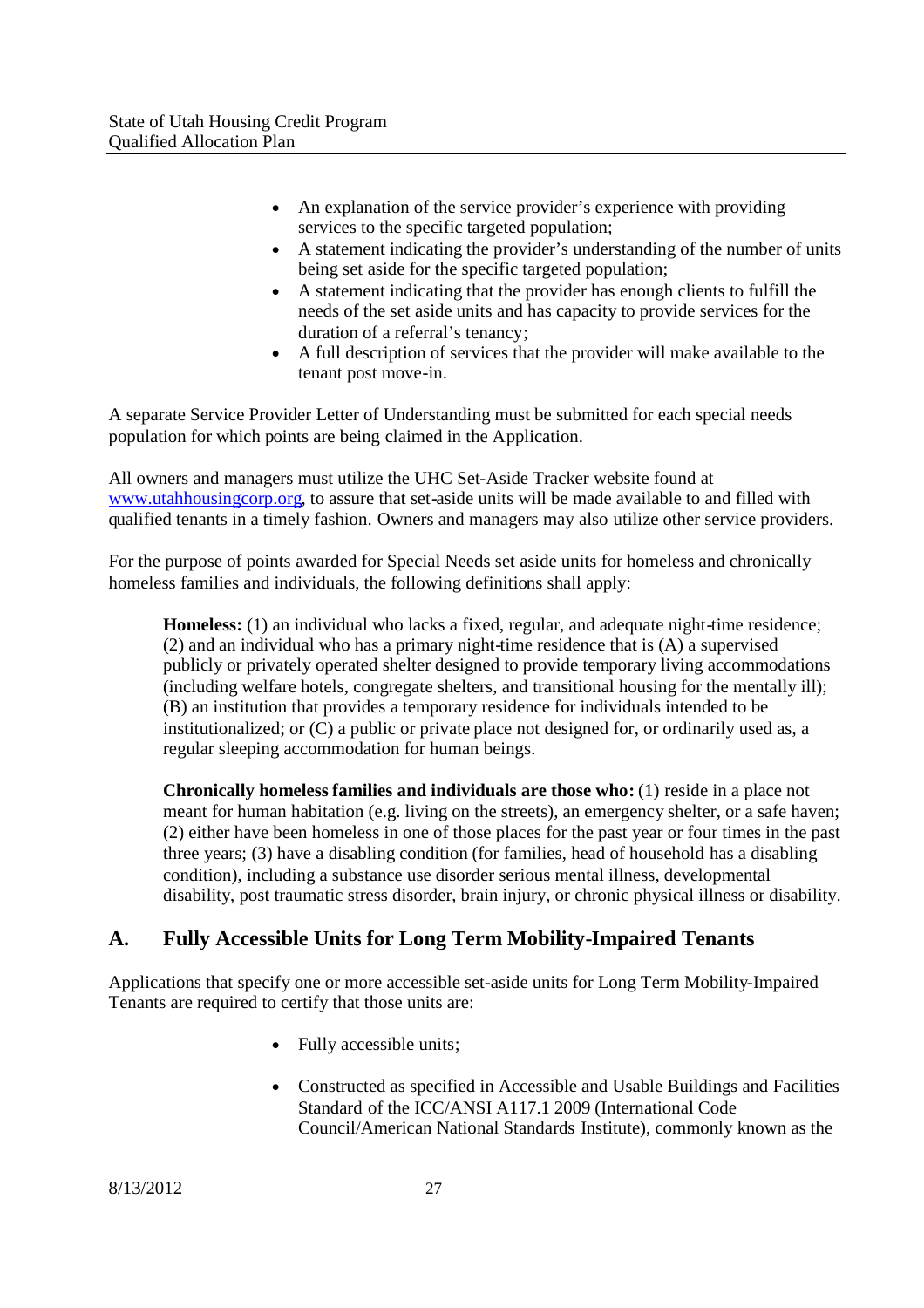"ANSI Standard" which is referenced in the 2009 International Building Code (IBC), which has been adopted by the State of Utah;

- Certified using the Architect's Certification (Exhibit N (1)) signed by a licensed architect and the General Contractor's Certification (Exhibit N (2)) signed by the Project's General Contractor to be submitted with the Final Cost Certification. With prior approval of UHC, there may be exceptions to this requirement for residential buildings containing fewer than four units;
- Filled with qualified households according to the Special Needs Set-Aside Compliance Policy Section of the Compliance Manual which also explains coordinating with referring entities to fill vacant accessible Units for Long Term Mobility-Impaired tenants: and
- In corresponding ratio to the general mix of unit types in the project where there is more than 1 unit set aside as fully accessible, i.e., if there is an equal number of 2 and 3-bedroom units in the building, one 2-bedroom accessible unit and one 3-bedroom accessible unit would be set aside.

In addition to the above-specified units, all multifamily buildings are required to follow the 2009 IBC which is inclusive of the Fair Housing Act. For exceptions, see IBC 1107.5.4. (See Exhibit S). Fair Housing Act Guidelines can be found at www.huduser.org/publications/destech/fairhousing.html.

Where there are four or more dwelling units in a single structure, every dwelling unit shall be a Type B dwelling unit, except where there is no elevator. If there is no elevator, Type B dwelling units need not be provided on floors other than the ground floor.

#### **B. All Other Special Needs Units**

Applicants are required to submit a letter from the service provider for all other Special Needs unit set-asides including:

- Mentally Ill
- Developmentally Disabled
- Domestic Violence
- Farm Labor
- Assisted Living
- Persons with HIV/AIDS
- Maturing Foster Children
- Veterans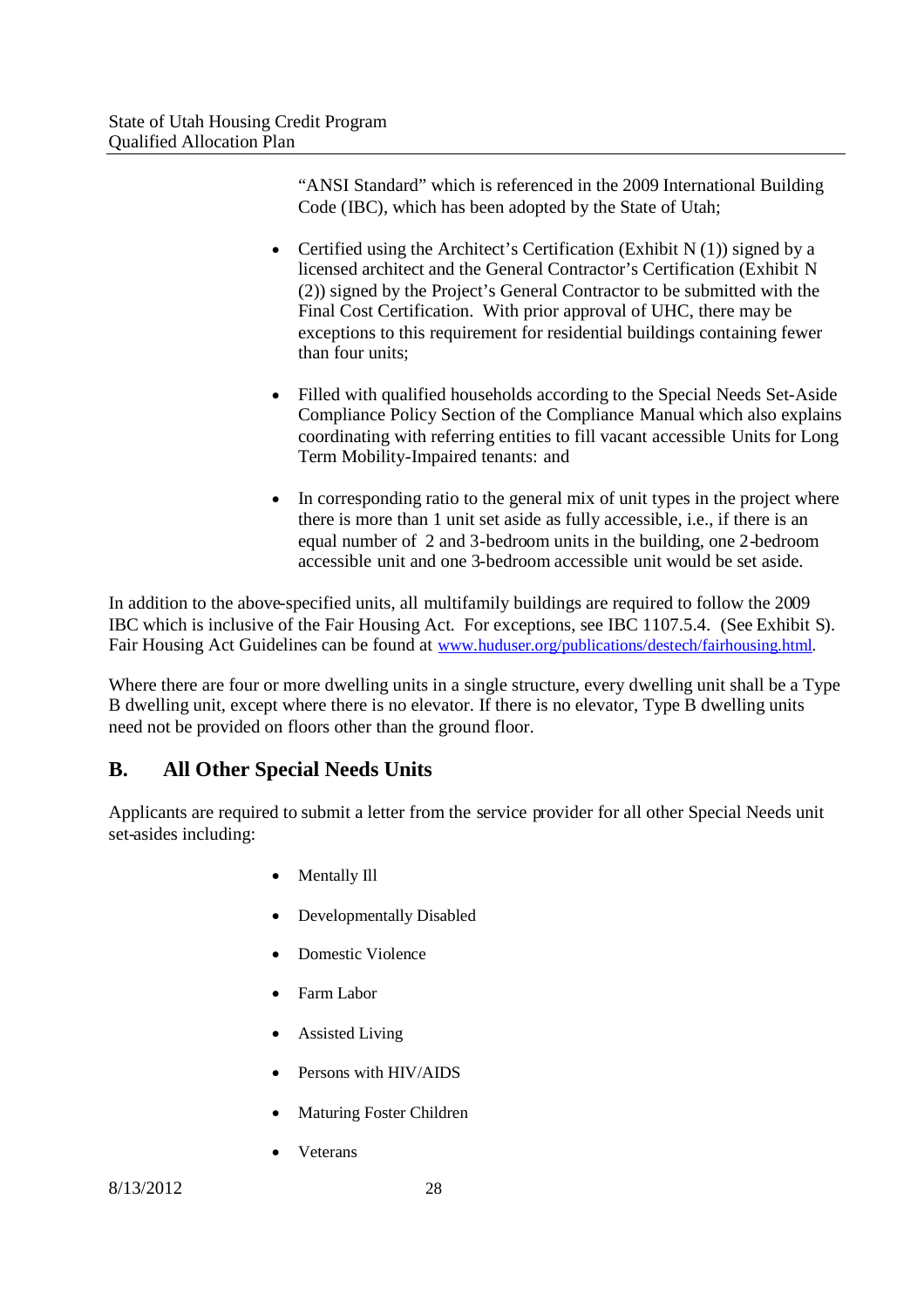- Refugees
- Other special needs units as negotiated with UHC

Please see further instructions in the Compliance Manual regarding working with the service providers for filling vacant units with each particular special needs qualified household.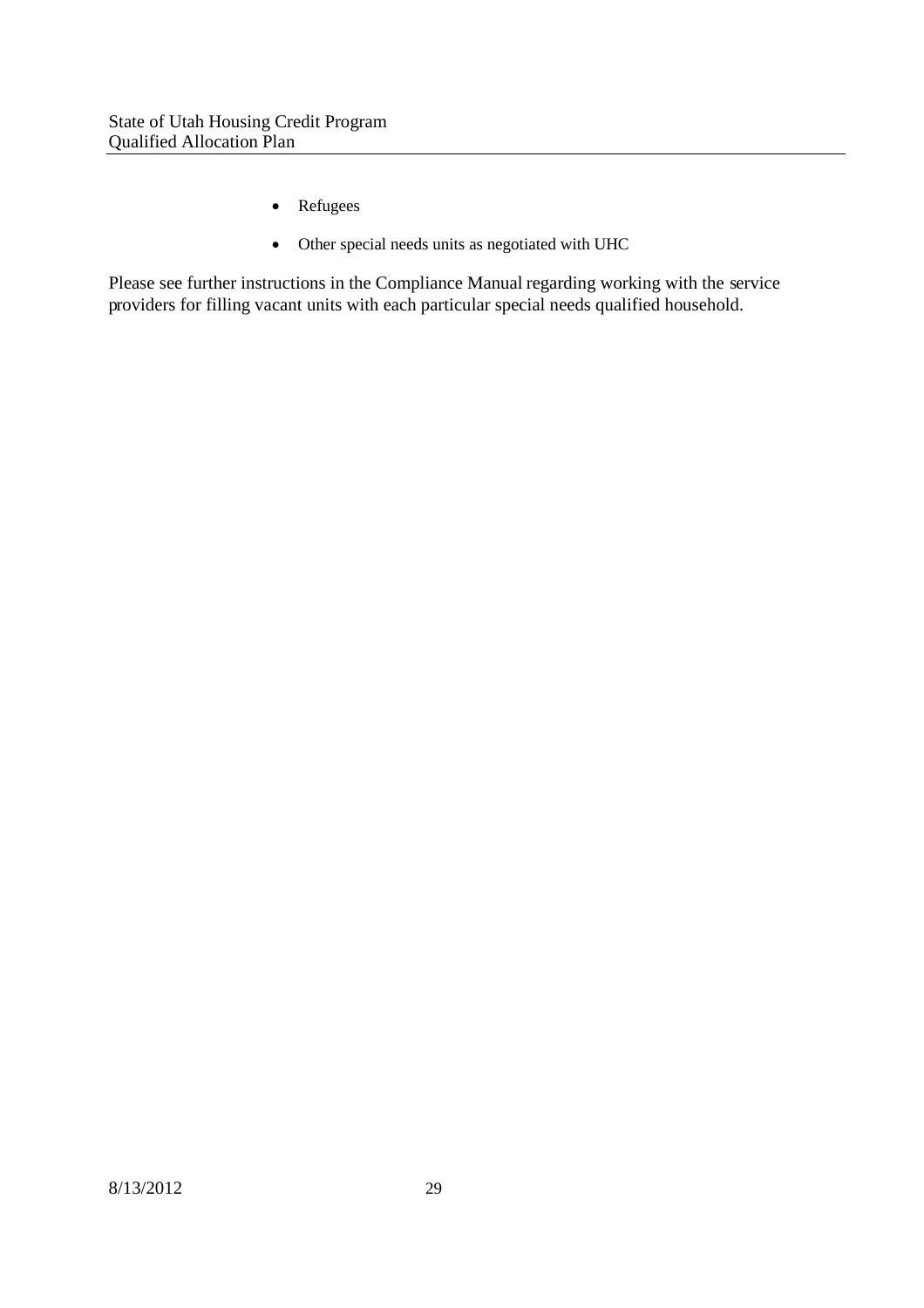State of Utah Housing Credit Program Qualified Allocation Plan

### **THE ALLOCATION PROCESS**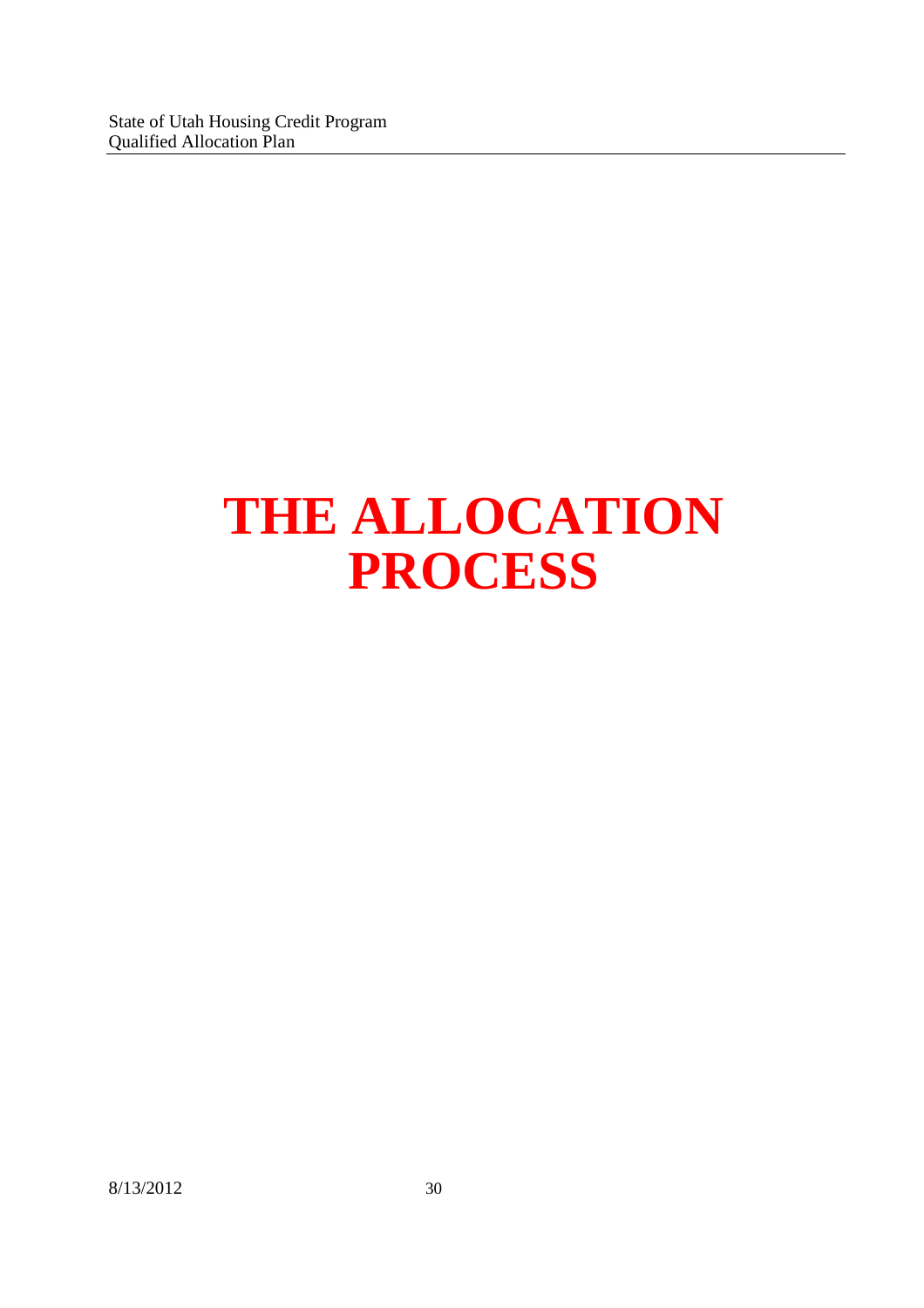#### **PROJECT SELECTION PROCESS**

#### **A. Introduction**

Applications shall be selected for Housing Credit reservations in accordance with the following process:

- Project Underwriting and Threshold Review;
- Scoring and Documentation Review;
- Market Study and Project Reasonableness Review;
- Legal Compliance Review;
- Calculation of Housing Credit Amount; and
- Housing Credit Committee Review and Recommendation to Board of Trustees.

#### **B. Project Underwriting and Threshold Requirements**

Financial feasibility is critical to the long term viability of the project. Applications will be reviewed to determine if it meets minimum feasibility threshold requirements before scoring. The Application must satisfy the following criteria to be considered for the Reservation cycle:

- i. Applications with supporting exhibits must be complete, signed, and submitted with a CD and via email.
- ii. Only 2013 Applications with write protection intact will be accepted.
- iii. Housing Credit unit income and rent thresholds cannot exceed the maximum established by §42 of the Code, (60% AMI when using the 40/60 convention or 50% AMI when using the 20/50 convention).
- iv. Projects must commit to an extended use period which is 35 years after the close of the compliance period for a total of 50 years.
- v. At the time of Application, a project must have zoning in place that is consistent with the project's density and use and provide evidence of site control. UHC shall determine, at its sole discretion, the adequacy of the site control document (i.e. Real Estate Purchase Contract or equivalent and zoning map and ordinance).
- vi. Current zoning must permit multiple residential use and be consistent with the proposed project. If the project requires a conditional use permit, (i) the application for conditional use permit must be filed with the appropriate jurisdiction and a stamped copy provided with the Application and (ii) a zoning performance bond in the amount of 10% of the annual Housing Credit amount reserved to the project must be received within 120 days of a Housing Credit Reservation. The bond must be either cash or an irrevocable letter-of-credit. Supporting documentation (copy of submission to the city, acknowledgement by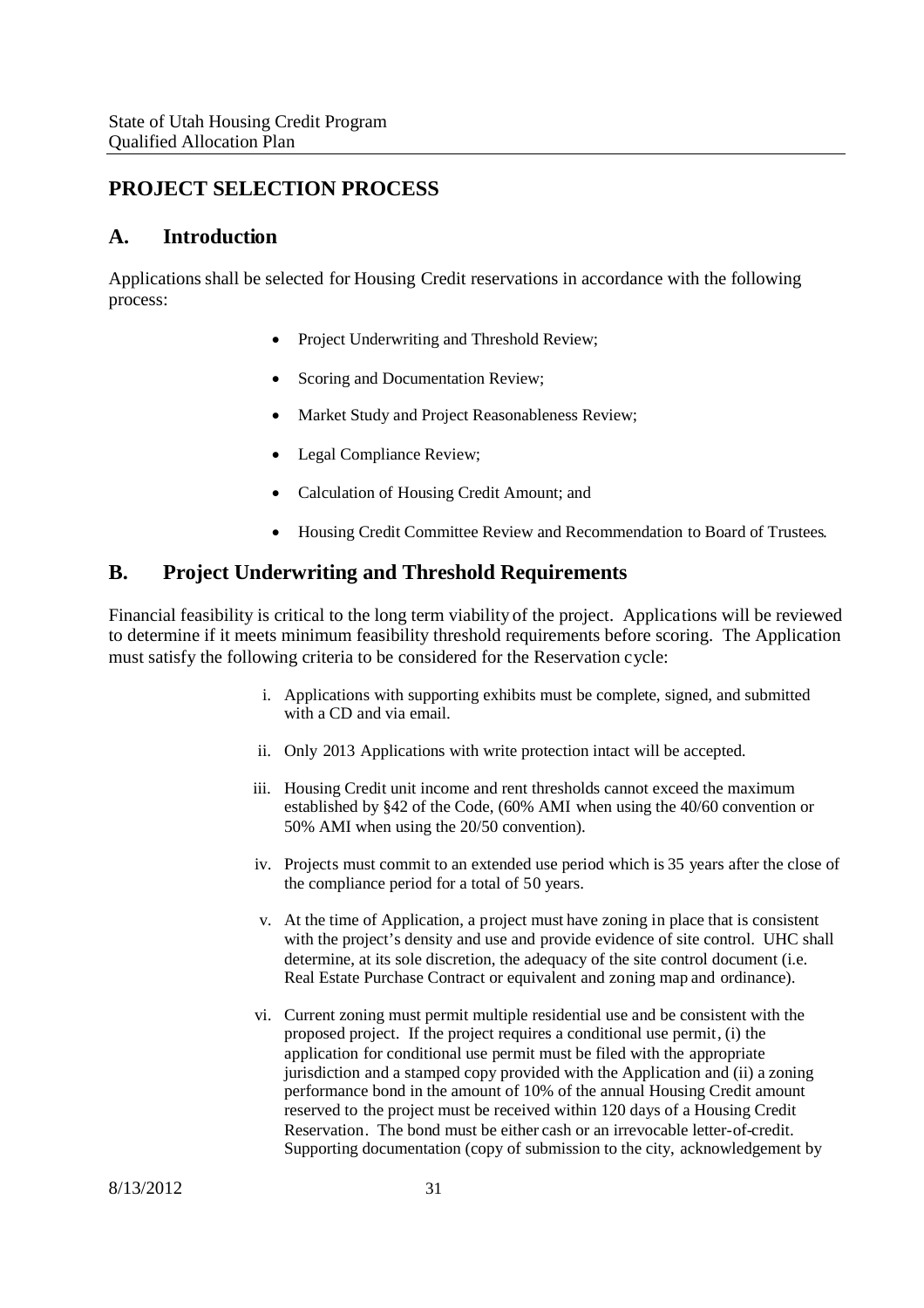city/county, copy of receipt of fees paid, etc.) must be submitted with the Application. All entitlements for the project must be obtained within one year of the Housing Credit Reservation. If not, the performance bond will be forfeited to UHC and the Housing Credit Reservation will be canceled.

- vii. Rehabilitation projects that include any financing from the United States Department of Agriculture or United States Department of Housing and Urban Development must provide a complete appraisal
- viii. A land appraisal is required on acquisition and rehabilitation projects and Related Party transactions to confirm the value of the land for award purposes. In addition, Applicants owning the project site at the time of Application must include a land appraisal. The land appraisal must be dated within six months of the application submission deadline and must be submitted with the Application.
	- ix. Phase I or Phase II environmental studies submitted with the Application must be dated within six months of the application submission deadline. Applicants that have not included a Phase I or Phase II environmental study with their Application must submit one within 90 days of the date of the Housing Credit Reservation Agreement. If the lender and investor indicate in writing that a Phase I or Phase II study is not required, the environmental study requirement will be waived.
	- x. Projects must demonstrate financial feasibility within UHC established Safe Harbors (see Exhibit H). Exceptions may be made for RD 515 and Section 8 HAP contract projects that permit annual contract adjustments. All other Applications below these minimum criteria will be rejected.
	- xi. Projects requesting Housing Credits for acquisition and rehabilitation must consider rehabilitation costs per unit consistent with the Rehabilitation Safe Harbors ranges by age as shown in Exhibit H, except as otherwise approved by UHC.
- xii. UHC, at its sole discretion, shall determine if a project qualifies as Substantial Rehabilitation, as required by §42. Generally, Substantial Rehabilitation requires the replacement of two or more major systems and their components including roof, fenestration, electrical, plumbing, HVAC, appliances, etc. The minimum rehabilitation expenditures are based on the age of the building(s) or 20% of the adjusted basis, whichever is greater. (See Exhibit H).
- xiii. UHC may inspect all rehabilitation projects upon Application and during construction to verify that work was performed according to what was itemized in the Application or subsequent documents.
- xiv. All projects will be inspected prior to issuance of IRS Forms 8609 to verify that work was performed according to what was itemized in the Application or subsequent documents. UHC will reduce Housing Credits at the time of final allocation if the commitments made in an Application are not honored.
- xv. Project owners must certify at the time of Application that they have inspected 100% of the units for all rehabilitation projects.
- xvi. Rehabilitation projects will be required to meet current local building code.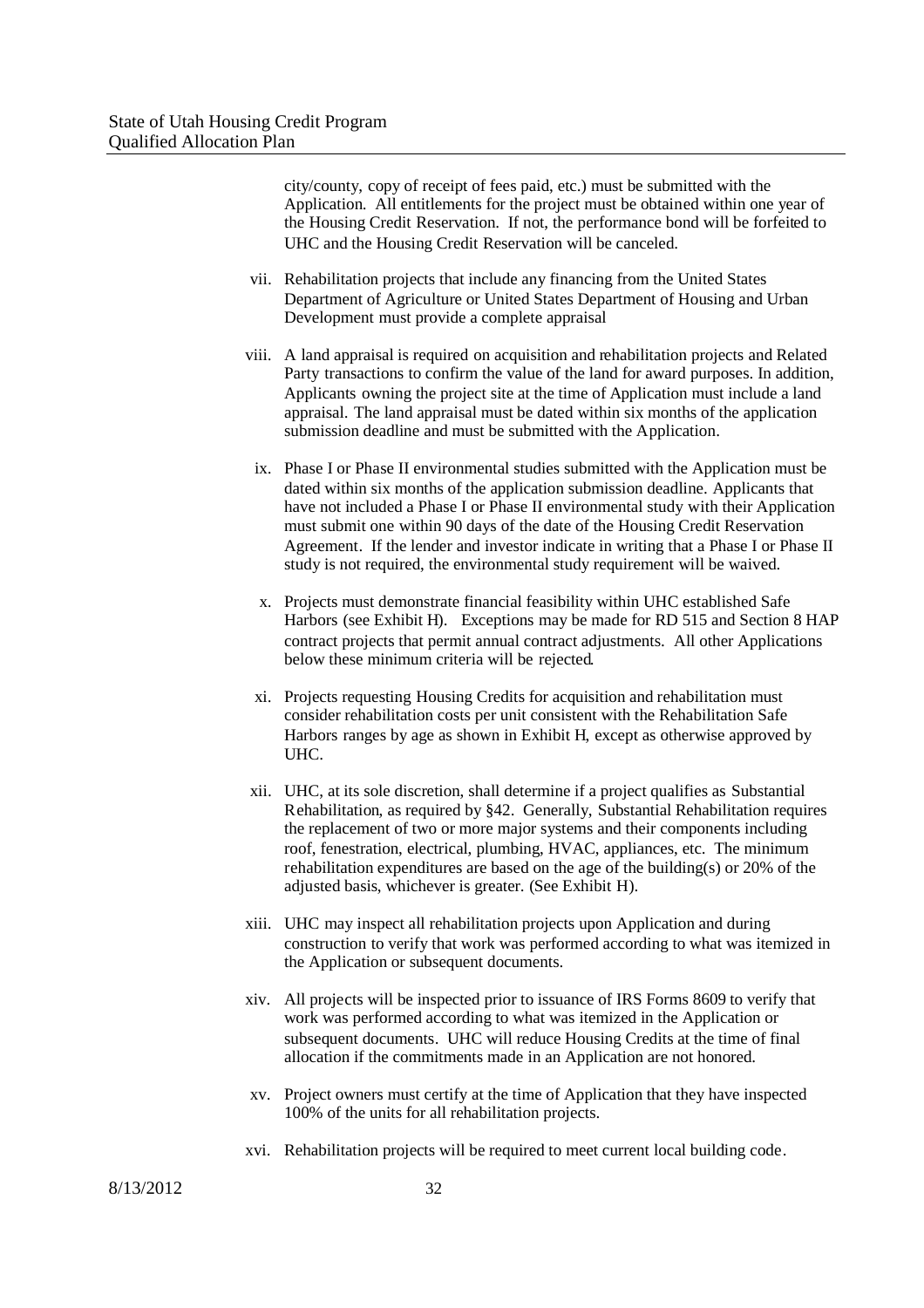- xvii. Rehabilitation projects that are designated as either RD projects or HUD rent subsidized projects are required to submit prior year operating statements with the Application.
- xviii. A comprehensive independent third party market study is required on all projects according to the procedures in the Documentation Requirements section. See the exception for rehabilitation projects in the Market Study section.
	- xix. Letters of interest are required for all projects from all financial sources including investors, conventional lenders, lenders of soft financing, project based rental assistance providers, and grantors. When possible, the letters should stipulate the amount, terms, the acceptable Debt Service Coverage Ratio (DCR) floor, required reserve amounts, and the timing of the expected capital contributions or loan funds. Letters from grant sources should include the amount of the grant and the date the funds will be contributed. If a new construction project is including project based rental assistance as part of the overall financing, a letter from the appropriate jurisdiction must be provided, specifying the number of units of assistance it will dedicate and the anticipated time frame for approval by all required public bodies.
	- xx. Energy Star preliminary rating score (HERS) or a letter from an independent Energy Star rater indicating Energy Star certification or enhancement is required with the Application
	- xxi. Applicants must demonstrate financial capacity and credit worthiness by providing (see Exhibit E), Comprehensive Financial Disclosure Certificate.
- xxii. UHC will underwrite projects assuming Housing Credit pricing that reflects current local pricing trends. Housing Credit pricing must be verified at the time of closing with the equity partner and at the time of final cost certification. Projects that have experienced a an increase in equity pricing of more than \$0.02 between the time of application and the time of closing with the equity partner or the time of final cost certification may be subject to a reduction of the Housing Credit allocation, pursuant to §42(m).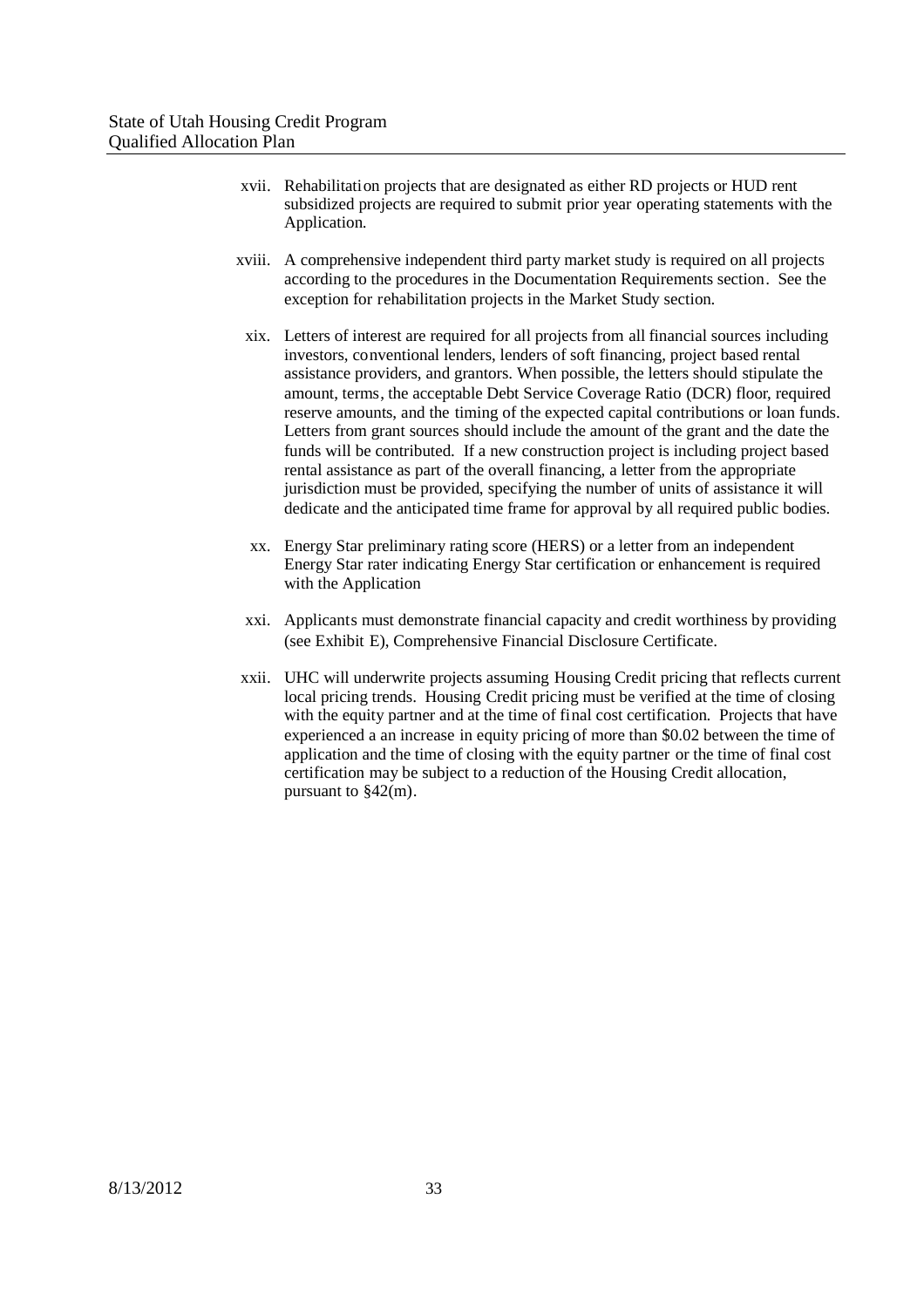## **MAXIMUM HOUSING CREDIT ALLOCATION**

UHC encourages geographic dispersion of Housing Credit financed projects and the development of mixed-income projects.

## **A. Allocation of Housing Credits**

- i. No Applicant or Related Party shall receive more than \$1,000,000 or 20% of the state's anticipated available annual Housing Credit Ceiling Amount, whichever is less, for any one project or in the aggregate for multiple projects.
- ii. Larger projects may phase projects to accommodate a greater allocation of Housing Credits. However, additional phases will be treated as a separate project that must be approved by submitting another Application during a subsequent year's competitive cycle and provide a new market study supporting the additional phase.
- iii. Generally, UHC will make only one allocation of Housing Credits to a project. Should the State of Utah be at risk of losing Housing Credits, UHC, in its sole discretion, may allocate additional Housing Credits to a project(s) but not to exceed \$1,000,000 or 20% of the available Housing Credit Ceiling Amount, whichever is less. At its sole discretion, UHC may also allocate additional Housing Credits to projects at risk of failure because of unforeseen cost issues.
- iv. UHC may provide a Forward Year Reservation of Housing Credits. Such forward reservation does not ensure Housing Credit availability in the event the federal government discontinues the Housing Credit Program. The Forward Year Reservation is subject to the QAP under which the reservation was made.
- v. UHC will not allocate more Housing Credits than it deems necessary for the financial feasibility of the project and its economic viability as a qualified affordable housing project throughout the compliance period.
- vi. In its sole discretion, UHC may adjust the Housing Credit allocation as part of the underwriting process. UHC reserves the right to adjust the Housing Credit reservation limit at any time.

#### **B. Financial Feasibility**

UHC will evaluate each proposed project's financial feasibility and viability by taking into consideration, without limitation:

- i. The proposed sources and uses of funds;
- ii. The terms and conditions of the permanent financing package including debt, investor contributions, grants, etc;
- iii. The Housing Credit purchase rate and net equity proceeds expected to be generated by their purchase;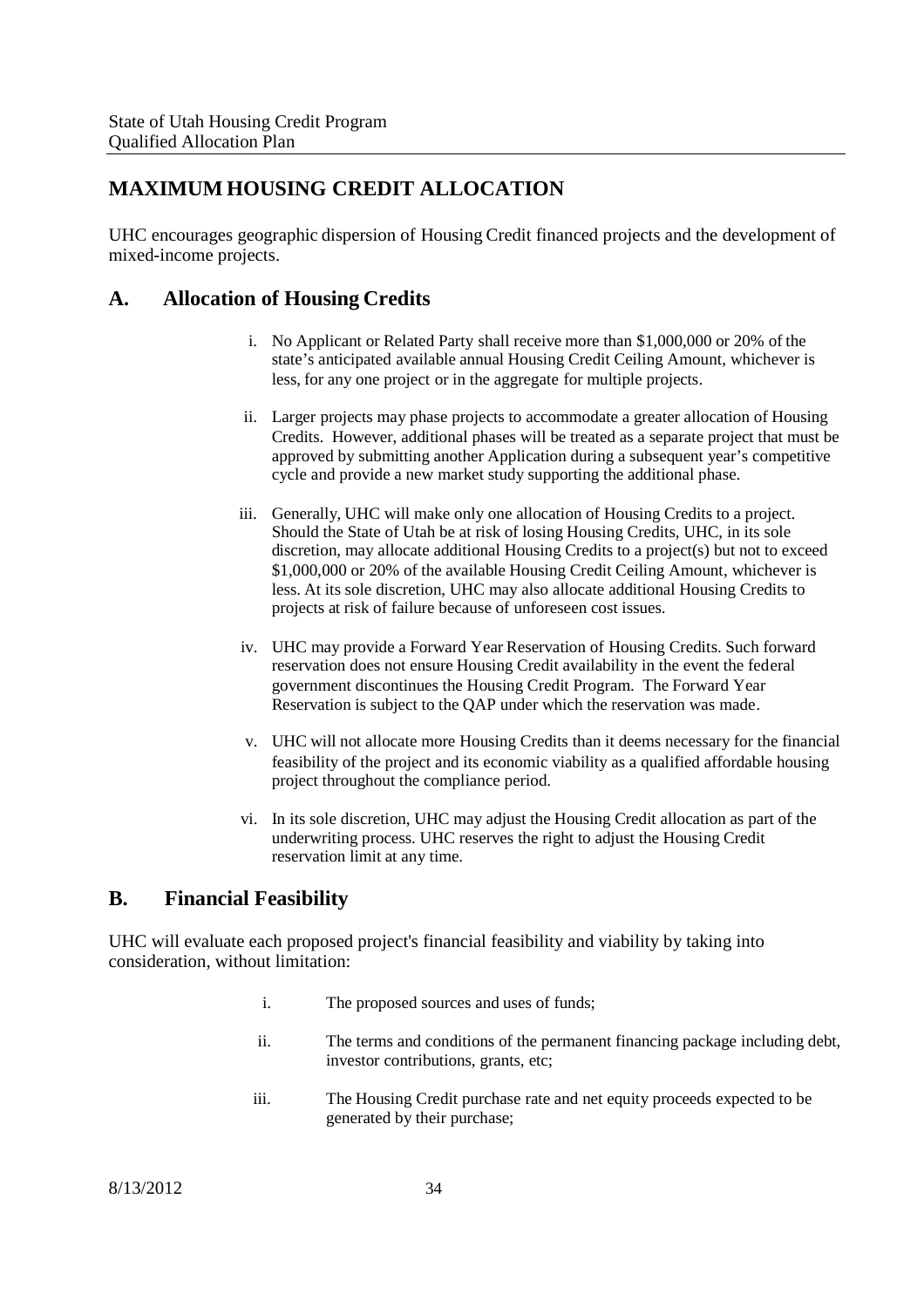| 1V <sub>1</sub> | The percent of the "hard" project cost basis eligible for Housing Credits as<br>compared to the costs of intermediaries and other "soft costs"; and |
|-----------------|-----------------------------------------------------------------------------------------------------------------------------------------------------|
| $V_{\odot}$     | The reasonableness of the developmental and operational costs, including<br>cash flow and coverage ratios of the project.                           |

#### **C. Safe Harbors**

UHC will utilize the Underwriting Guidelines set forth in Exhibit H to evaluate feasibility and determine Housing Credit needs. UHC reserves the right, at its sole discretion, to consider a proposed project that may not conform to all established safe harbors, which are defined minimum and/or maximum thresholds.

## **D. Final Determination of Reservation of Housing Credits**

Based on its evaluation of a project, UHC will determine the amount of Housing Credits to be reserved for each Application. A similar analysis will be completed upon Carryover Allocation of the Housing Credit amount and again, when each building within a project is placed in service.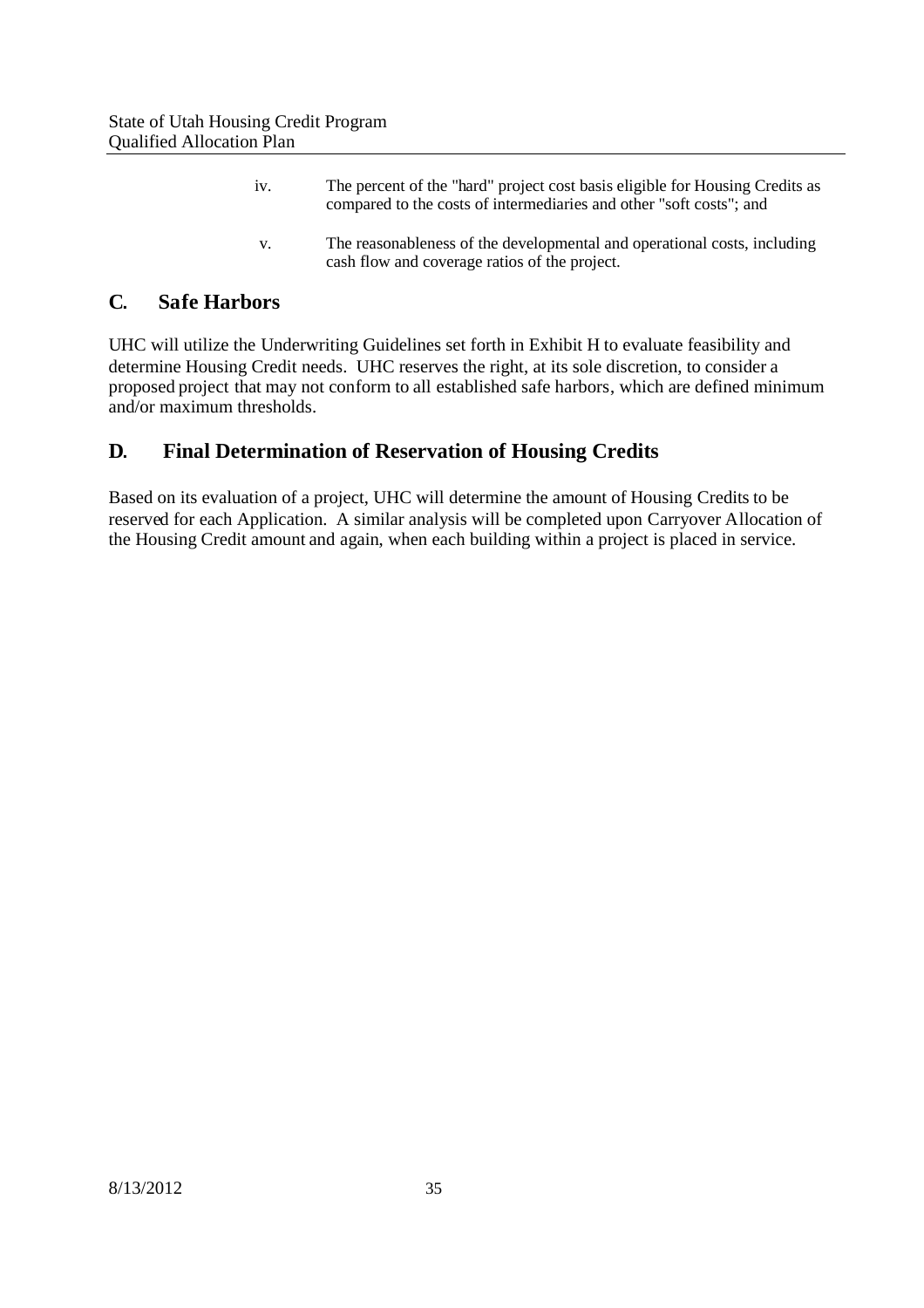## **SCORING DISCREPANCIES**

During the scoring process, the Applicant will receive a notification of any discrepancies between the score calculated by UHC staff and the score submitted by the Applicant as determined by the self-scoring Application. The Applicant will be given five (5) business days from the issuance of the letter to work with UHC staff to resolve these discrepancies. If no response is received by the Applicant within these five (5) days, the score determined by UHC staff will stand. The Applicant will be notified of UHC's final scoring determination by 5:00 p.m. of the next business day following the lapse of the five (5) day response period.

In instances where the information or formulas given in the spreadsheet application conflict with the QAP, the QAP shall govern.

#### **APPEALS PROCESS**

An Applicant may only appeal its own Application. An Applicant may not appeal a decision made regarding an Application filed by another Applicant. Appeal requests may only be filed with regard to Applications that meet threshold requirements. Appeals may be made solely for the purpose of contesting a score calculated by UHC. No appeal may include additional documentation that was not included with the Application delivered to UHC by the deadline for submission. Notice of an Appeal request is deemed filed when it is received by the President at UHC's office, 2479 Lake Park Blvd., West Valley City, Utah 84120.

#### First Level Appeal

Applicants may appeal UHC's final scoring determination within five (5) business days (ending at 5:00 pm Mountain time zone) of issuance of a final scoring determination letter. The request must be directed to the President of UHC, in writing (U.S. mail or email), and must detail specifically the item(s) of disagreement. After considering all evidence from the appellant, the President of UHC will make a determination of the scoring item(s) at issue and will provide such determination in a written response via email and U.S. mail.

#### Second Level Appeal

Applicants may appeal the President's determination of the scoring item(s) by 5:00 p.m. Mountain time zone of the fifth  $(5<sup>th</sup>)$  day following issuance of the President's determination letter. This appeal must be in writing or sent via email, directed to the President of UHC, and must detail specifically the item(s) of disagreement. This appeal will be submitted to the Housing Credit Committee for consideration. The Housing Credit Committee will be the final arbiter of scoring appeals.

In a second level appeal process the Applicant may submit any issues and comments in writing to the President of UHC. Within twenty-one (21) calendar days following the timely filing of an appeal, the Housing Credit Committee shall conduct a full and fair review of the appeal. At the sole discretion of the Housing Credit Committee, a hearing may be held at which the Applicant may be invited to present in detail, the purpose for the appeal as well as relevant justification for the Housing Credit Committee to consider reversing UHC's decision regarding the scoring element(s) at issue. In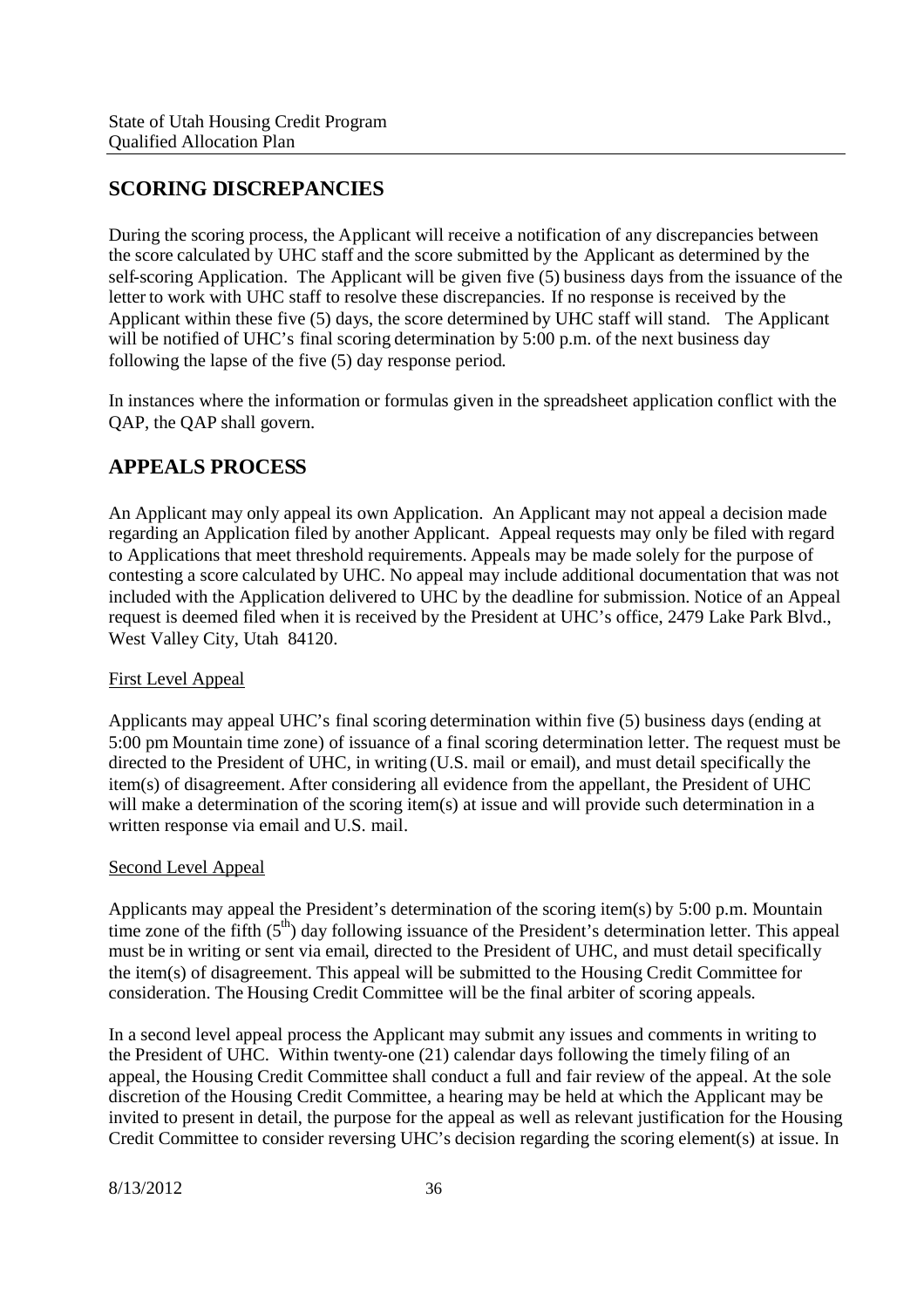all cases the appeal process must take place before credits are reserved not after. The Board may not award Housing Credits until all first and second level appeals have been heard.

Reasonable charges may be imposed for photocopies and document production requested by the Applicant pursuant to the appeal.

## **PROHIBITED ACTIVITIES**

Applicants, Related Parties, and persons acting on behalf of Applicants or Related Parties may not attempt to unduly influence members of UHC's staff or its Board of Trustees with respect to an Application. Should this occur, the Application at issue will be removed from consideration for an award of Housing Credits. However, persons are permitted and encouraged to contact UHC staff with any questions relating to Program rules and procedures, completing Applications, etc. Similarly, letters of support from local government officials and service providers submitted in connection with an Application and appeals filed pursuant to the QAP are not considered prohibited activities.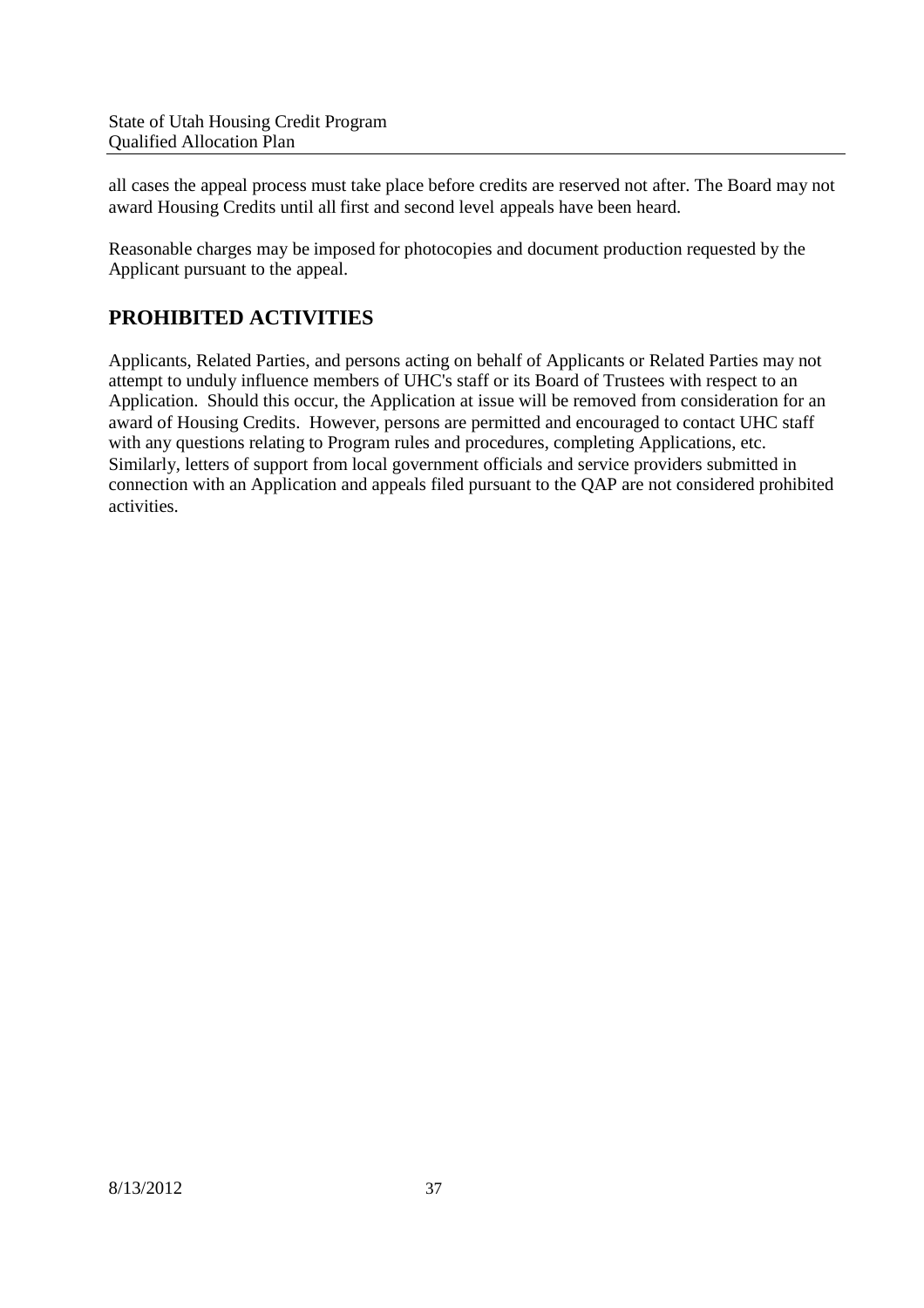# **AFTER RECEIVING HOUSING CREDITS**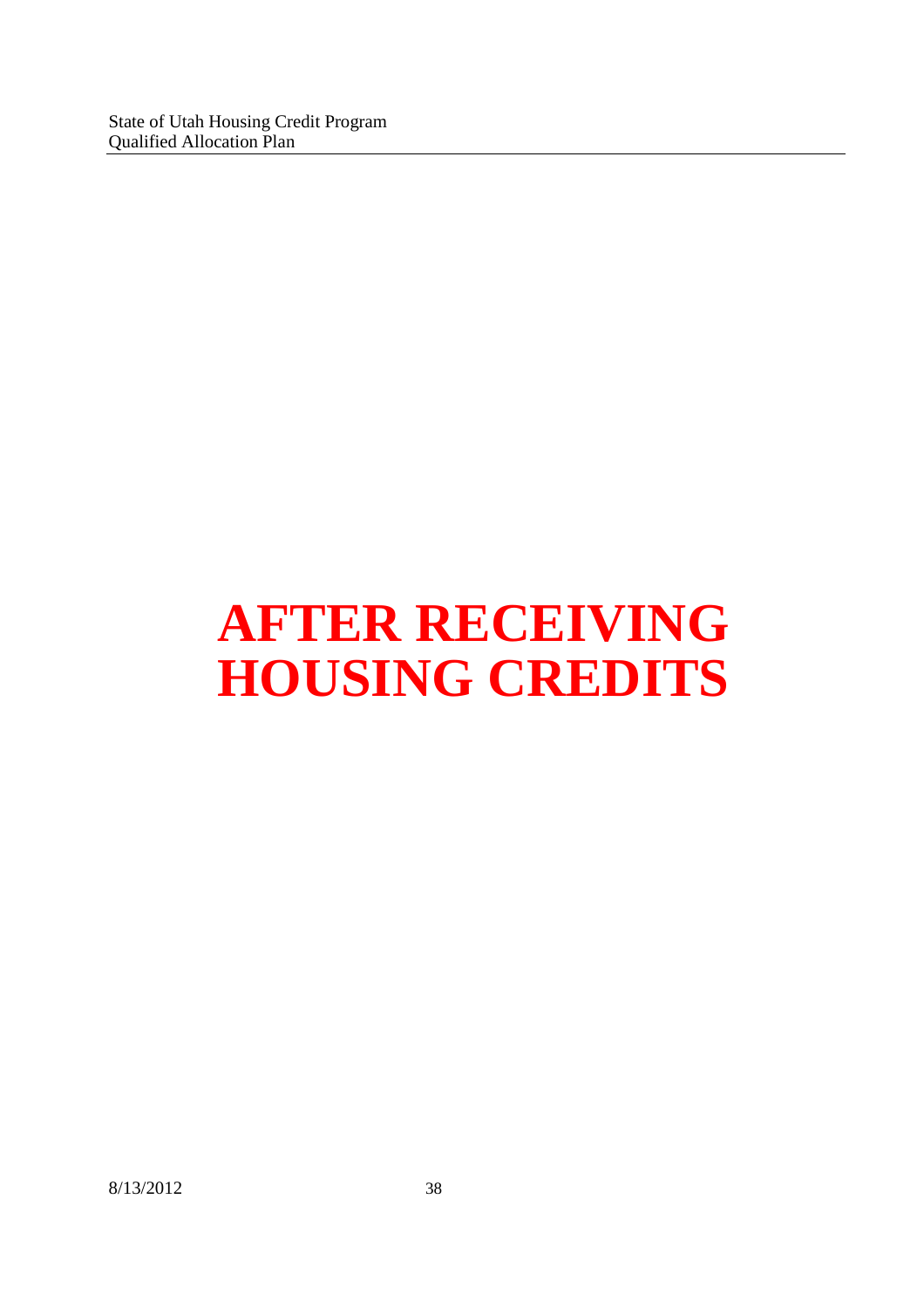## **RESERVATION OF HOUSING CREDITS**

After each Application has been processed and the Housing Credit amount has been determined, UHC staff will recommend projects for a Housing Credit Reservation to the Housing Credit Committee. Following its review, the committee will make its recommendation regarding Housing Credit Reservations to UHC's Board of Trustees (Board). Only formal actions by the Board will constitute Housing Credit Reservations.

Following Board approval, UHC will enter into a Reservation Agreement setting forth:

- The Housing Credit amount reserved to the project;
- The project characteristics, and:
- Any special conditions to the Housing Credit Reservation.

UHC will thereafter enter into a Carryover Allocation or final allocation of Housing Credits to the project conditioned on evidence of timely progress toward completion of the project acceptable to UHC and in compliance with the QAP and §42 of the Code. (see Tax-Exempt Bond section for bond project procedures.)

Housing Credit Reservations and Carryover Allocations may be unilaterally cancelled by UHC if material changes in the project occur during the predevelopment or development phases, including, but not limited to project scope, cost, location, progress, ownership, management or development team composition (excluding architectural or construction services). UHC anticipates that Applicants will be significant participants in the development of the projects and any changes, (e.g. changing the general partner in a limited partnership) may, at UHC's sole discretion; result in forfeiture of the Housing Credit Reservation or allocation. Housing Credit Reservations and allocations may not be transferred without prior written consent of UHC.

Projects requesting and receiving any additional reservation of Housing Credits will be charged the additional Application and reservation fees.

Applicants that have received Housing Credit Reservations will be subject to cancellation of the reservation if they are unable to provide evidence, satisfactory to UHC, of adequate progress towards the completion of the project. UHC, at its sole discretion, may allow additional time to satisfy the progress stipulations of UHC, as allowed by §42.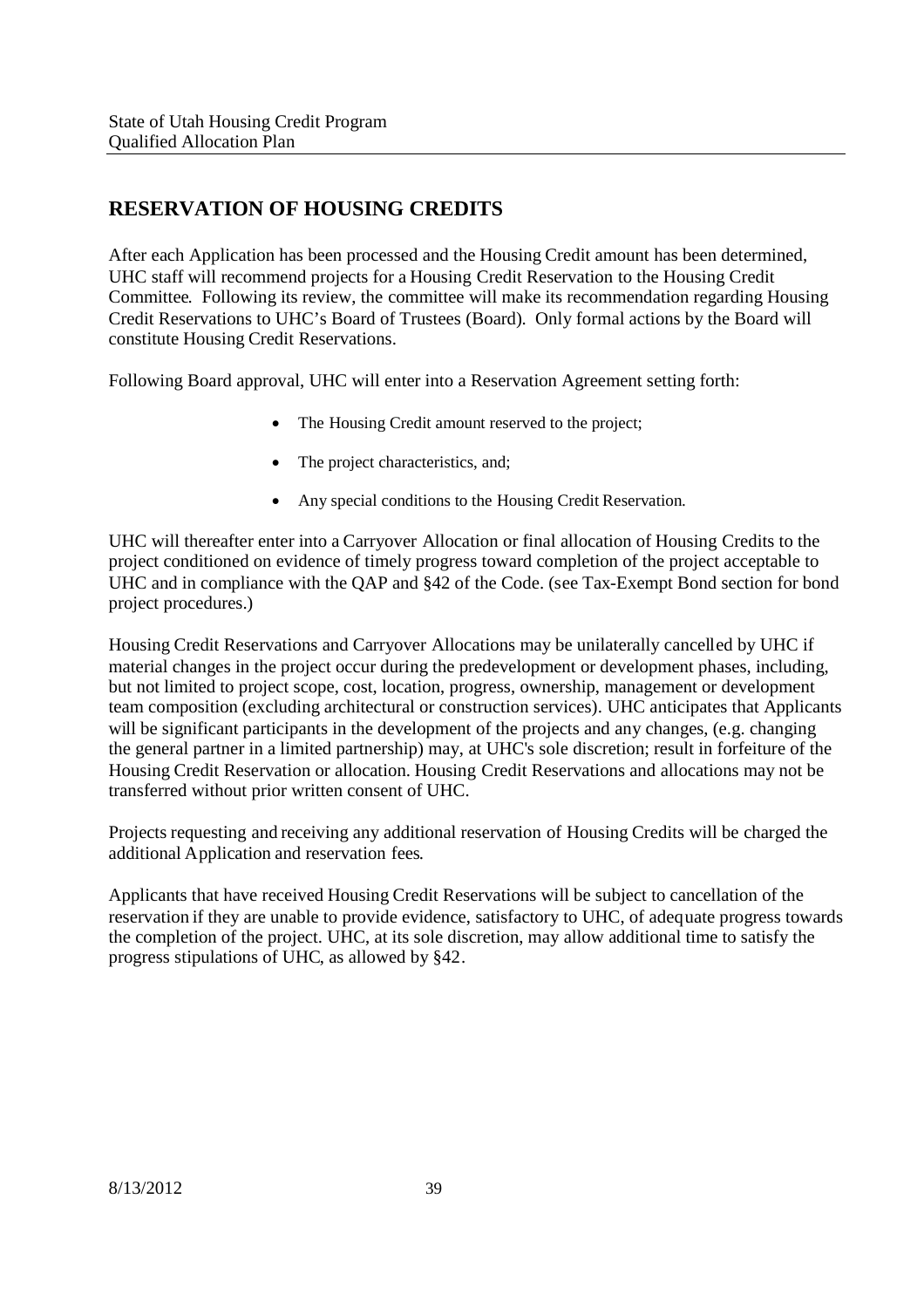# **PERFORMANCE BOND REQUIREMENT FOR PROJECTS WITH CONDITIONAL USE PERMITS**

Pursuant to the requirements of Paragraph B (vi) of the Project Underwriting and Threshold Requirements (see page 31), a performance bond in the amount of 10% of the annual Housing Credit amount reserved to the Project must be submitted to UHC within 120 days of the Housing Credit Reservation if the proposed conditional use permit has not yet been approved.

Performance bonds must be submitted in the form of cash or an irrevocable letter-of-credit from a UHC-approved financial institution. UHC will only accept a letter-of-credit with a term for the full period of the Carryover Allocation Agreement plus 30 days.

## **PROJECT STATUS REPORTING**

All proposed projects receiving a Housing Credit Reservation, including bond projects, will be required to provide Project Development Schedules in a frequency and format prescribed by UHC, outlining progress toward completion or satisfaction of requirements for Carryover Allocation or Final Allocation of the Housing Credits.

Information requested will be project specific and may include such items as zoning approvals, firm debt and/or equity financing commitments (conditioned only on receipt of Housing Credits), reports on construction progress, site control, and an update of cost for analysis.

## **Project Development Schedule**

A Project Development Schedule (see Exhibit G1-4) must be completed and delivered to UHC on or before April 1st and September 1st of each year the project is under development.

Please note that there are four separate forms for (1) competitive new construction projects; (2) competitive rehabilitation projects; (3) new construction bond projects and (4) rehabilitation bond projects.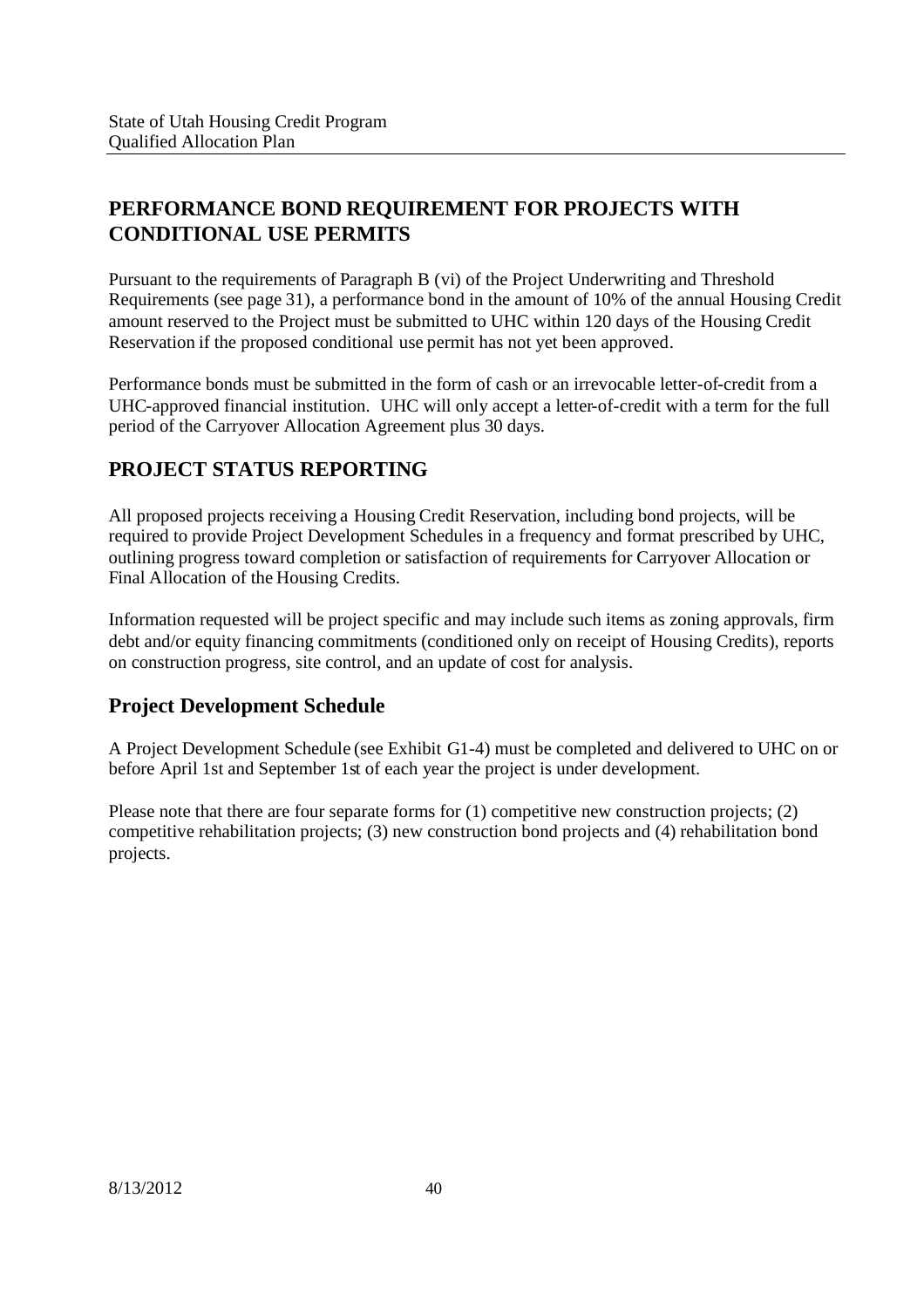# **LAND USE RESTRICTION AGREEMENT (LURA)**

The Housing Credit federal regulations state that no credit shall be allowed with respect to any building for the taxable year unless an extended low-income housing commitment is in effect as of the end of such taxable year. This commitment is an agreement between the taxpayer and the agency responsible for the program.

A Land Use Restriction Agreement ("LURA") (see Exhibit I) is to be executed by the project owner and UHC and recorded at the county recorder's office against the project's property. The LURA commits the project to operate in accordance with the agreements (rent and income limits, special uses of units and extended use restrictions, etc.) made by the Applicant and UHC as inducements for the Housing Credit allocation. The LURA is to be recorded at the time the project owner obtains an ownership interest in the site and is superior to other liens. To facilitate document preparation, the project owner must submit a LURA Information Packet to UHC 30 days before closing on the project's site acquisition. A LURA is required for all projects, including bond projects.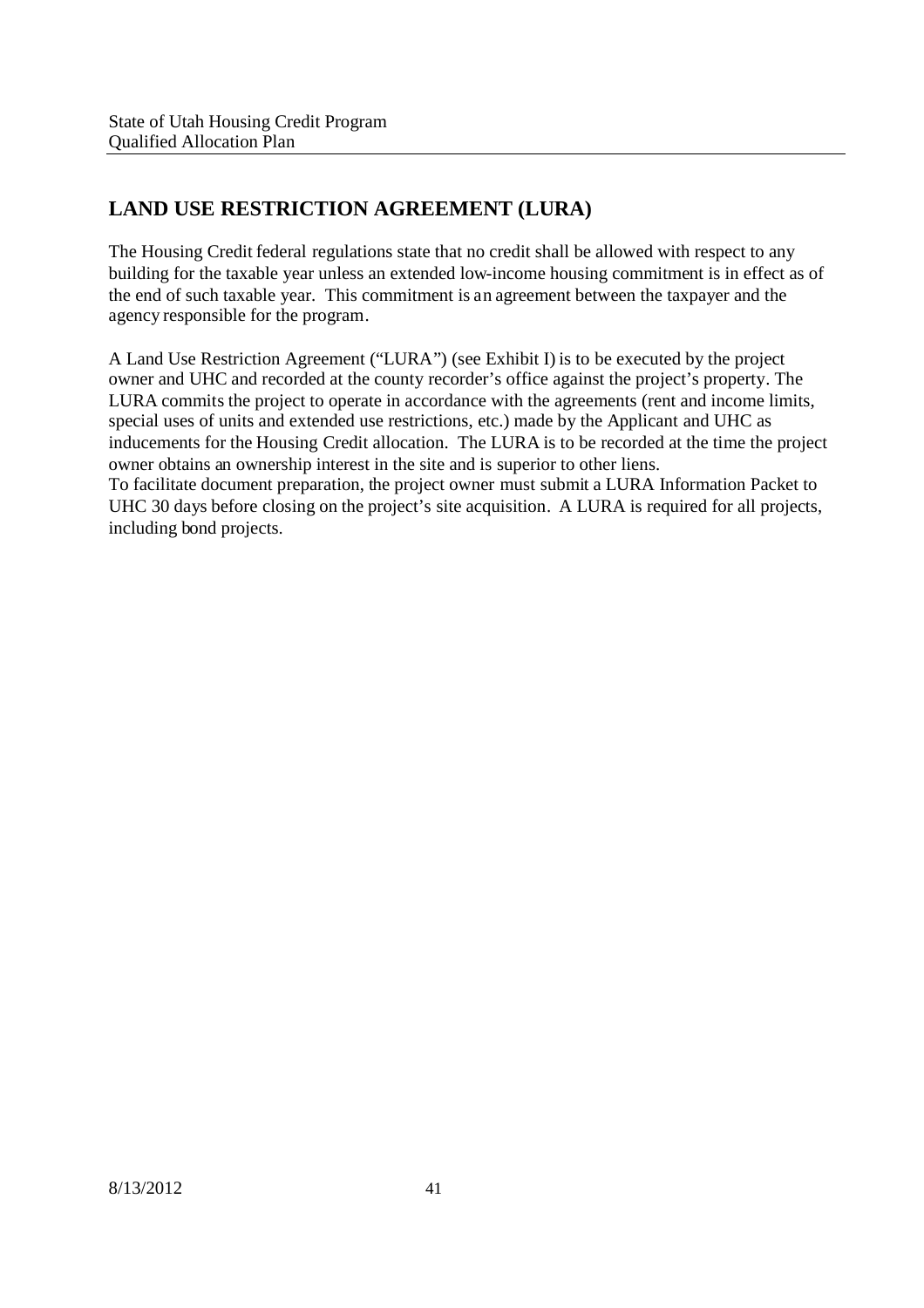# **CARRYOVER OF HOUSING CREDITS**

Pursuant to §42 of the Code, UHC may issue a Carryover Allocation to qualified projects that have not been placed in service within the year in which they received a Housing Credit Reservation but have met certain minimum requirements set forth by §42 of the Code. Projects receiving Carryover Allocations must be placed in service not later than the close of the second calendar year following the calendar year in which the Carryover Allocation is issued.

A Carryover Allocation is issued for a specific amount of Housing Credits. The Applicant will be required to enter into a Carryover Allocation Agreement for the Housing Credits reserved to the Applicant if the project is not placed in service by the end of the calendar year in which the Housing Credit Reservation is issued. All required outstanding documents (e.g. Market Study, Phase I or Phase II Environmental Study, etc.) must be submitted with the Carryover Allocation package.

Projects must submit a Carryover Allocation package, available from UHC (see Exhibit J), on or before November 1st of the calendar year in which a reservation of Housing Credits was issued with or without the 10% cost certification (see 10% Cost Certification Section).

#### **Subsequent Carryover Allocations**

Should a qualified project receive a subsequent reservation of Housing Credits, the above requirements will also apply, i.e. an additional Carryover Allocation and 10% Cost Certification will be required if the project is not placed in service by the end of the year in which it received the subsequent Housing Credit Reservation.

UHC may cancel Carryover Allocations and recapture the Housing Credits if material changes occur without the written consent of UHC. Material changes include, but are not limited to, ownership, management, development team, composition changes, and site location.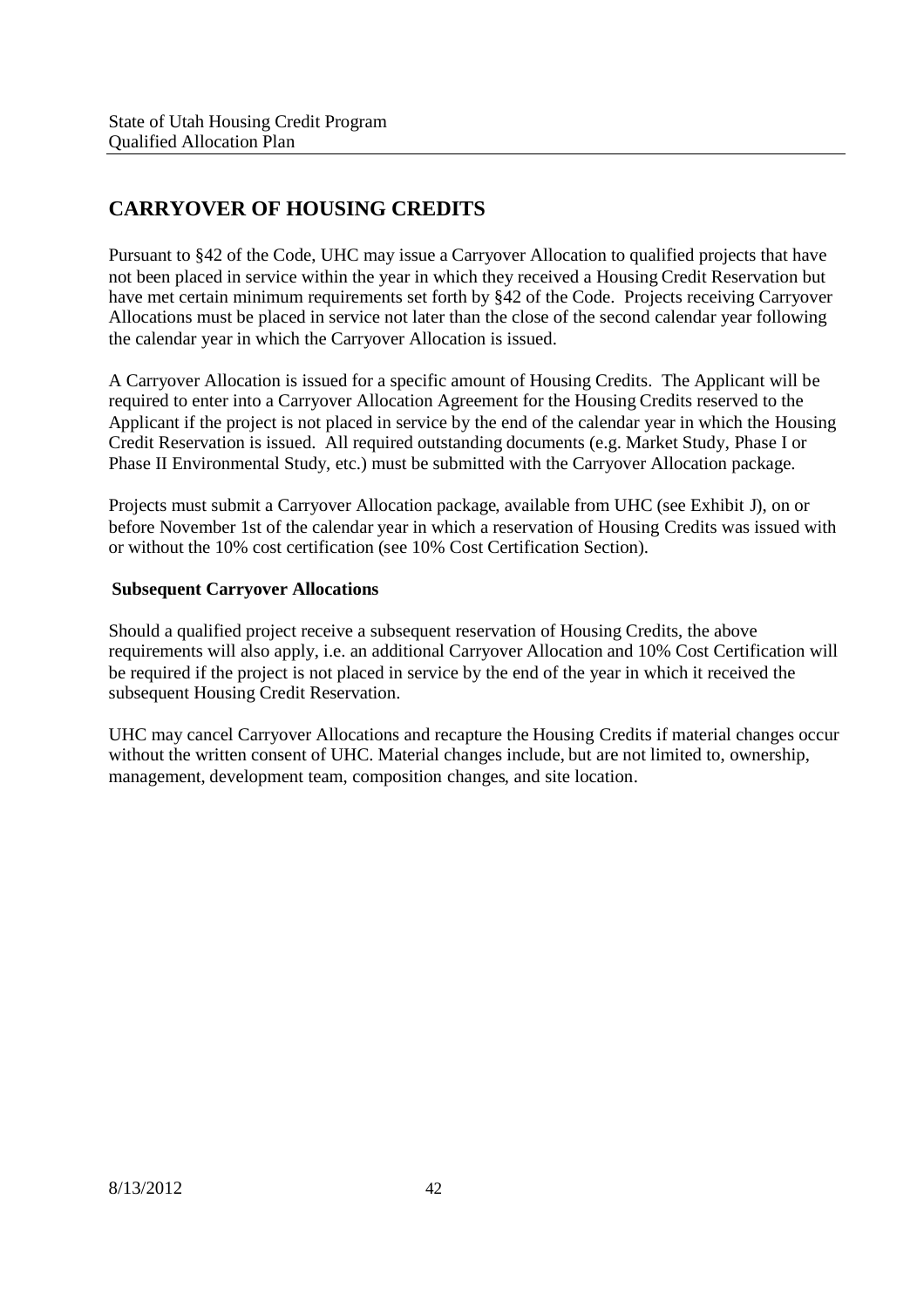# **10% COST CERTIFICATION**

A 10% Cost Certification (see Exhibit K) must be submitted to UHC within one year from the date of the Carryover Allocation. This also applies to subsequent Carryover Allocations.

## **A. 10% of Expected Cost Basis**

Costs that may be included in the 10% of expected cost basis amount are the project owner's Adjusted Basis in land or depreciable real property that is reasonably expected to be part of the project, and direct and indirect costs of acquiring, constructing and/or rehabilitating the project.

Application and Compliance Monitoring fees are not included in the 10% of expected cost basis amount. An amount is included in basis if it is treated as paid or incurred under the method of accounting used by the project owner.

#### **B. Certification**

The Code requires UHC to verify, by obtaining a written certification from the project owner, under penalty of perjury, that the project owner has incurred more than 10% of the reasonably expected basis in the project.

The project owner 10% Cost Certification must be accompanied by a written certification from a qualified attorney or CPA certifying to UHC that the attorney or CPA has examined all eligible costs incurred with respect to the project and that, based on this examination, it is the attorney's or CPA's belief that the project owner has incurred more than 10% of its reasonably expected cost basis of the project.

Please contact UHC for a copy of the current Certification of 10% CPA Report Schedules.

## **C. Verification of Land Ownership or Lease**

The Code also requires UHC to verify that the owner has incurred the 10% expected cost basis and owns or leases the underlying land and building of the project.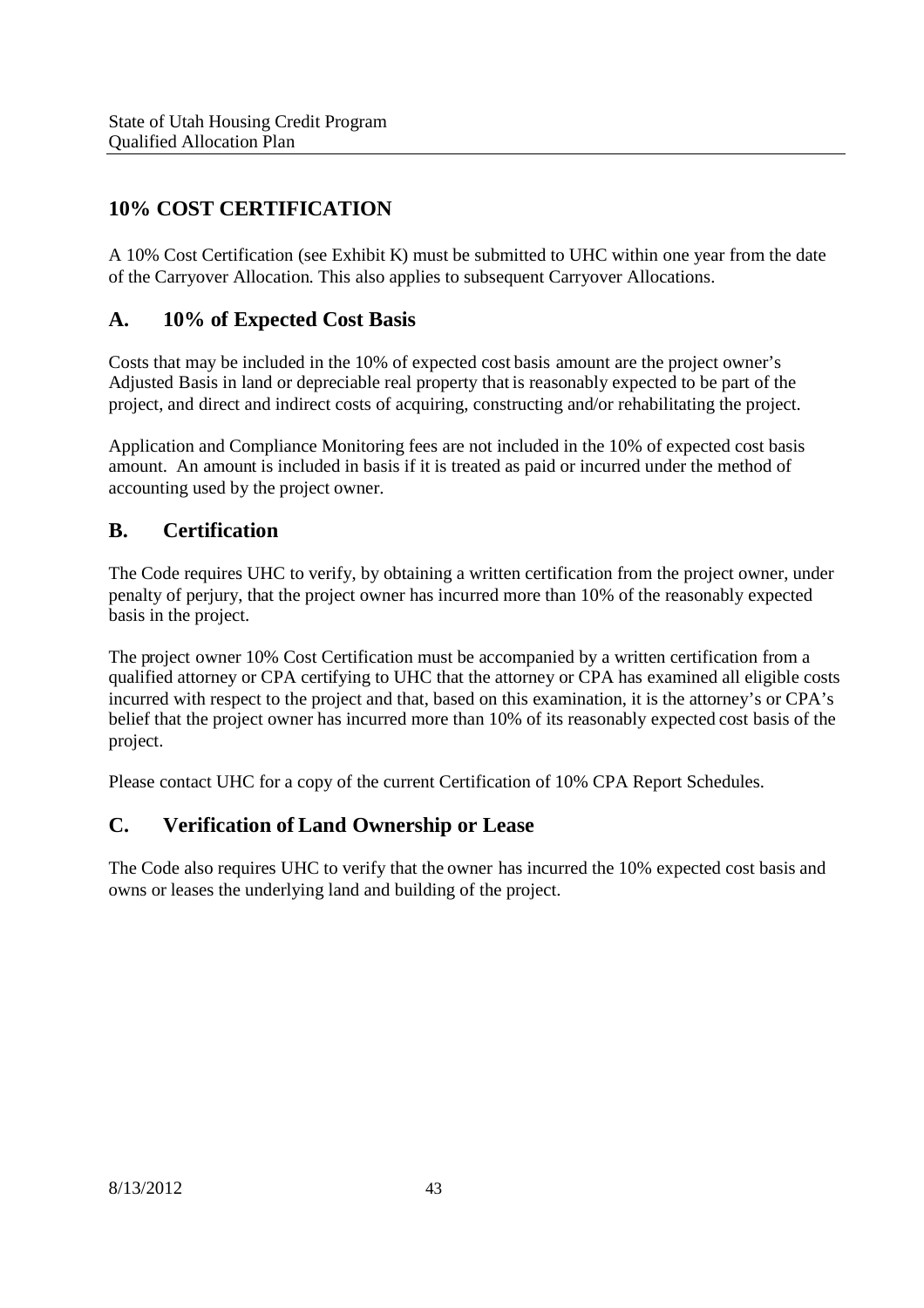## **FINAL COST CERTIFICATION & ISSUANCE OF LOW-INCOME HOUSING CREDIT ALLOCATION AND CERTIFICATION FORMS**

## **A. Final Cost Certification**

Owners of new construction projects must submit a Final Cost Certification package within 6 months after the last building in a project receives its Certificate of Occupancy or by December 1<sup>st</sup> of that year, whichever is earlier.

Owners of rehabilitation projects must submit a Final Cost Certification package within 6 months after the last building in a project receives its Final Inspection Report by or December  $1<sup>st</sup>$  of that year, whichever is earlier.

UHC requires notice of changes in credit pricing if the final negotiated credit pricing is different from the pricing projected in the Application. Discussions with the Vice President of Multifamily Finance should take place as soon as it is practicable.

The Final Cost Certification package shall include, without limitation, those documents described in Exhibit L.

For projects completing construction in the same year as the reservation, a Final Cost Certification must be submitted on or before December 1<sup>st</sup> of the same year, otherwise the project owner shall enter into a Carryover Allocation with UHC by the end of the year. If the Carryover Allocation is not executed before the end of the year the project will forfeit those credits.

## **B. IRS Forms 8609**

UHC will issue IRS Forms 8609 reporting the amount of credits allocated to a project following receipt of the Final Cost Certification package in accordance with the QAP. For projects that enter into a Carryover Allocation, the project must be placed in service before the end of the second year thereafter in order to claim the Housing Credits. However, projects that have a Placed in Service Date which is in the same year as the Credit Reservation need not enter into a Carryover Allocation, since IRS Forms 8609 can be used as the allocation document; provided that the Final Cost Certification package is received by UHC no later than December 1 of that year, per paragraph A, above.

The maximum Housing Credit amount to be allocated via IRS Forms 8609 will be based upon UHC's review of the project costs, operations, financing and viability to determine both the total qualified basisfor the building and the project funding gap to be closed by the proceeds from sale of the Housing Credits.

IRS Forms 8609 will be released to the project owner after any outstanding fees are paid to UHC and inspection of completed project is conducted by UHC staff. The inspections are to ensure that representations made in the Application have been fulfilled. This inspection will take place within 30 days from the date UHC receives the certified Final Cost Certification package from the owner.

8/13/2012 44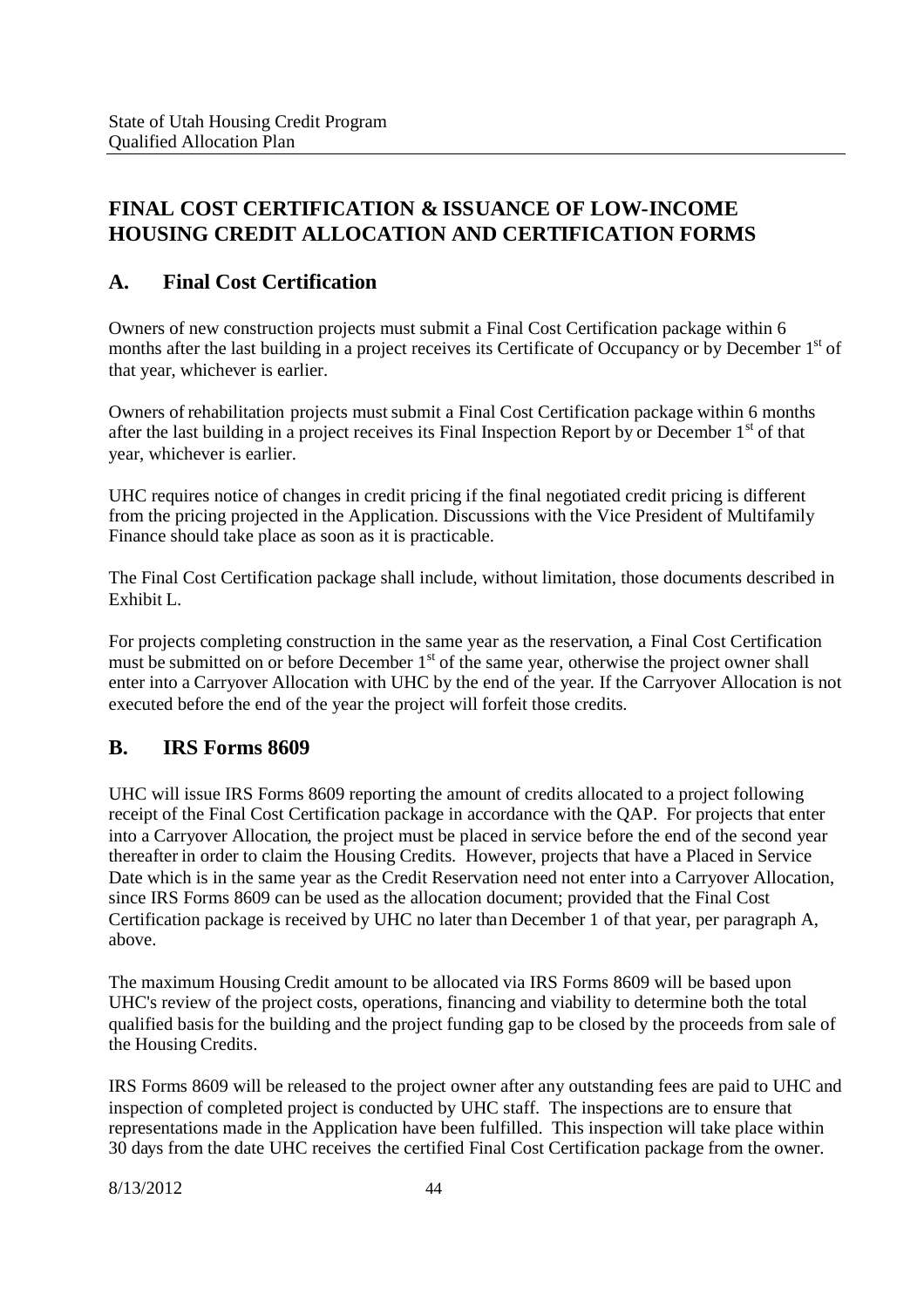# **FINANCIAL SUBSIDY REVIEW**

Pursuant to federal regulations, UHC shall conduct financial subsidy reviews ("Subsidy Layering Review") on projects that directly or indirectly receive financial assistance from the U.S. Department of Agriculture Rural Development Service (RD) or the U.S. Department of Housing and Urban Development (HUD) exclusive of HOME, CDBG, or HOPWA assistance. These reviews are also called HUD 911 Subsidy Layering Reviews.

The Subsidy Layering Review shall be conducted in accordance with guidelines established by RD and HUD with respect to the review of any financial assistance provided by or through these agencies to the project and shall include, without limitation, a review of:

- the amount of equity capital contributed to a project by investors;
- the project costs including developer fees; and
- the contractor's profit, syndication costs and rates.

In the course of conducting the review, UHC may disclose or provide a copy of the Application to RD or HUD for their review and comment. A Subsidy Layering Review will require a payment of \$500 before the review is completed.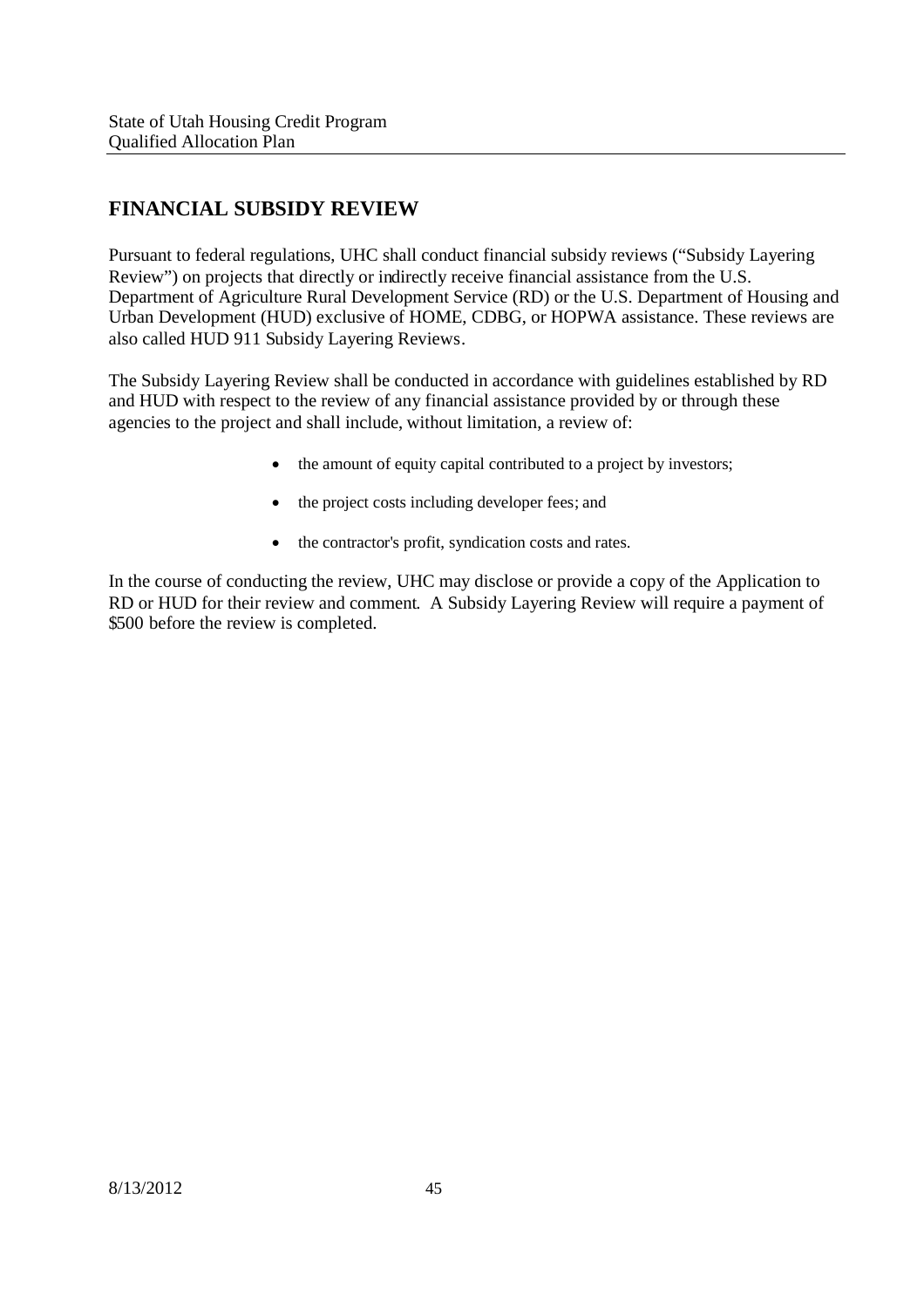## **OTHER CONDITIONS AND DISCLAIMERS**

The Qualified Allocation Plan may be amended from time to time as new guidelines and regulations are issued under §42 of the Code or as UHC deems necessary to carry out the goals of the Program for the State of Utah.

UHC's review of documents submitted in connection with the Housing Credit allocation process is for its own purposes. UHC makes no representations to the owner or anyone else as to (i) compliance with the Code, Treasury regulations, or any other laws or regulations governing Housing Credits, or (ii) the financial viability of any project (see below). All Applicants should consult their tax accountant, attorney or advisor as to the specific requirements of the Code with respect to Housing Credits.

No member, officer, agent or employee of UHC nor any other official of the State of Utah, including the Governor thereof, shall be personally liable concerning any matters arising out of, or in relation to, the Credit Reservation, allocation or consent of transfer of ownership of Housing Credits or the approval or administration of this QAP.

The reservation or allocation of Housing Credits or the issuance of an IRS Forms 8609, is not to be construed as a representation or warranty as to the feasibility or viability of the project or the project's ongoing capacity for success. The evaluation performed by UHC and the resulting determination is made solely at UHC's discretion and solely for the purpose of reserving and allocating Housing Credits under the Program. It is not a representation of the financial feasibility or economic viability of the project.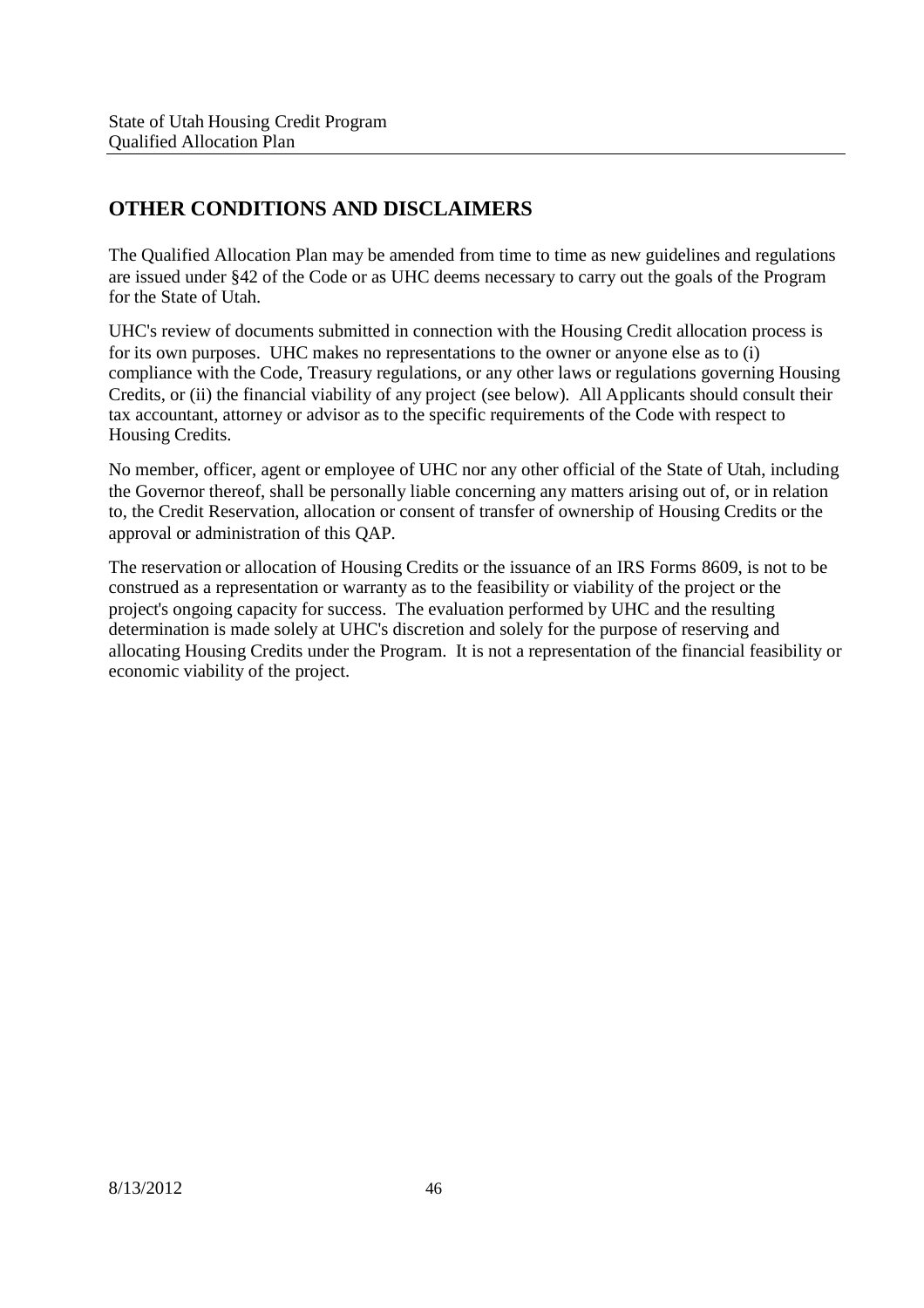# **SIGNAGE**

Applicants who receive an award of Housing Credits must erect a sign at the project site indicating that the project is funded through Utah Housing Corporation and list all the sources of funds. The sign must be a minimum size of 24 inches high and 36 inches wide, and must be installed prior to the commencement of construction. An individual sign does not need to be provided if incorporated into a larger group sign. Please contact our Multifamily Finance Program Manager, Monica Spangle at mspangle@uthc.org for UHC's Logo. Applicants must also include Utah Housing Corporation in any press releases/interviews as the allocator of federal and State Housing Credits, as applicable. When referring to the amount of Housing Credits allocated, the project owner should reference the gross amount the investor is paying for the Housing Credits.

Applicants must email a picture of the sign erected at the project site to Monica Spangle at mspangle@uthc.org, no later than 30 days after the commencement of construction.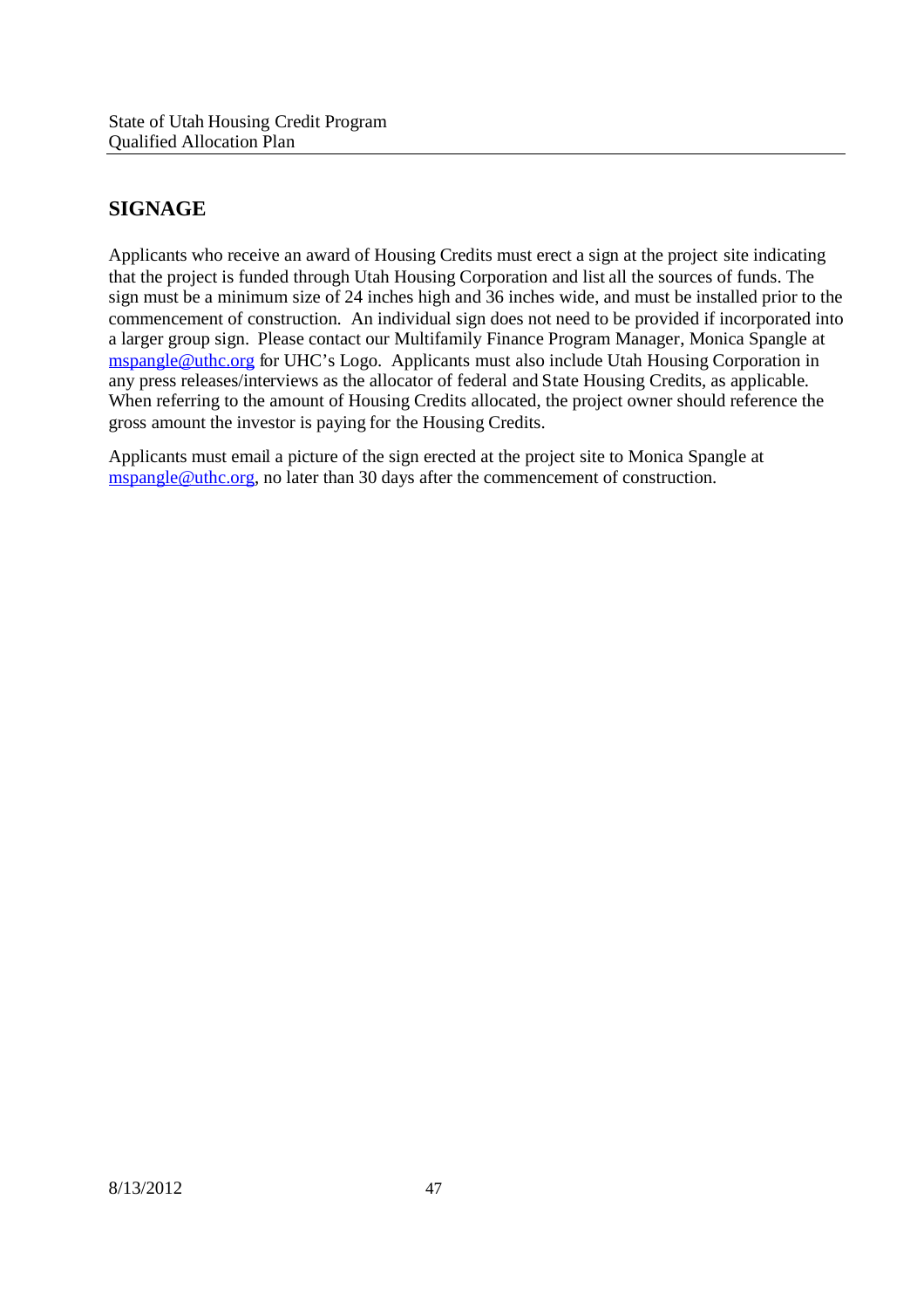# **2. HOUSING CREDIT POOLS AND THE ALLOCATION PROCESS**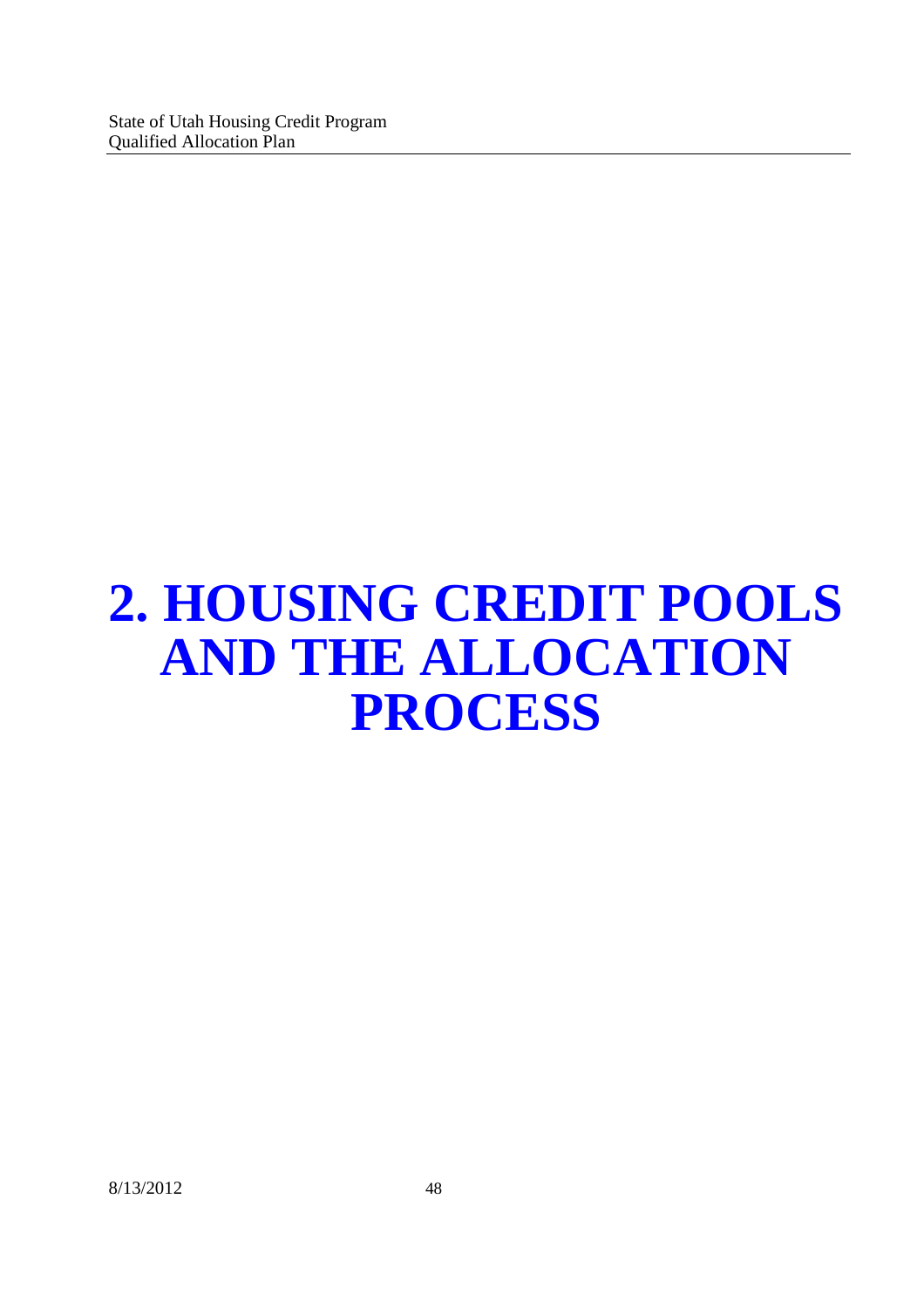# **HOUSING CREDIT RESERVATION CYCLES**

Competitive Housing Credit Reservations are generally issued during a scheduled application cycle. UHC will generally hold one competitive cycle for reservation of Housing Credits each year.

Applicants must comply with the format and content of this QAP and present to UHC a clear and complete Application, including all required supporting and supplementary documentation, on or before 5:00 P.M. (Mountain time zone) on October 1, 2012. No application will be considered to have been delivered by the deadline if not received by UHC receptionist before UHC's office building doors are locked for the day. All Applications and supporting documentation must be delivered as a complete package at the time of submission. UHC staff will not accept individually faxed, emailed, mailed, or hand delivered documents that arrive separately. All conforming Applications received by the submission deadline will be reviewed and scored.

A decision on each Application will generally be made no later than 90 days after the Application deadline. However, UHC reserves the right, at its sole discretion, to postpone the decision and notification.

Should UHC find it necessary to modify the submission deadline, it will make reasonable efforts to inform interested parties of the changes. No Applicant or Related Party(s) shall receive more than \$1,000,000 or 20% of the available Housing Credit Ceiling Amount, whichever is less.

Although it is the intent of UHC to reserve all Housing Credits through one cycle, additional cycles may be utilized by UHC if deemed necessary.

#### **Notice to Applicants:**

UHC presumes that no changes will be made to the QAP after its issuance. However, policy changes by HUD, IRS, USDA, or other entities may be made that may impact the QAP and submitted Applications. When UHC becomes aware of such an action, it will reevaluate the QAP and submitted Applications affected by such changes and determine their effect on the feasibility of the project as submitted.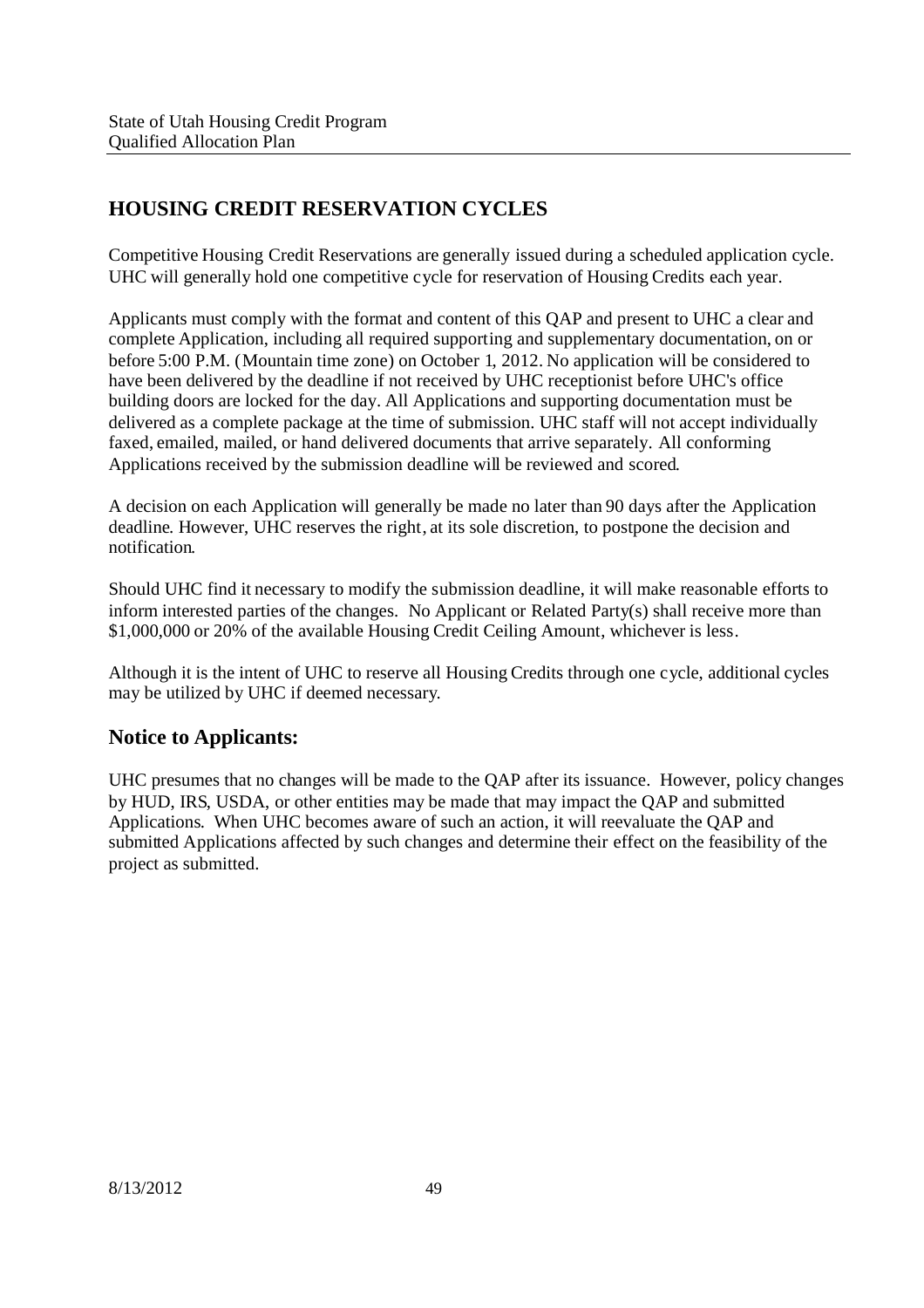## **HOUSING CREDIT SET-ASIDE POOLS**

The Code mandates certain set-aside allocation pools and allows for establishment of additional setaside pools by UHC to aid in meeting the goals of the Program. Applications' meeting each set-aside pool's specified criteria may compete within such pool.

In the event that Housing Credits are exhausted in a designated set-aside pool, all remaining projects submitted for such set-aside pool will compete in the general pool or, if eligible, in another available set-aside pool for which it qualifies. UHC may designate additional set-aside pools during the year if deemed appropriate in meeting the goals and objectives of the Program.

#### **A. Non-Profit Organization Set-Aside 10%**

To satisfy the requirement of §42 of the Code and encourage participation of Qualified Non-Profit Organizations in the Program, UHC will initially set aside 10 percent of the Housing Credit Ceiling Amount for allocation to projects in which a Qualified Non-Profit Organization will own an interest and will materially participate in the development and operation of the project throughout the compliance period.

A Qualified Non-Profit Organization is one which is:

- i. Described in  $\S501(c)(3)$  or (4) of the Code and is exempt from tax under §501(a) of the Code,
- ii. Not affiliated with or controlled by a for-profit organization, and
- iii. Has as one of its exempt purposes the fostering of low-income housing.

All Qualified Non-Profit Organizations will be required to complete an Annual Certification of Qualified Non-Profit Organization, (see Exhibit F). A project that is considered for Housing Credits under this pool or receives scoring consideration as a project in which a Qualified Non-Profit Organization will own an interest and materially participate will be required to meet the requirements applicable to this set-aside throughout the extended use period applicable to the project.

#### **B. Non-Metro Areas and Small Project Set-Asides 25%**

To encourage the development of affordable rental housing in rural and distressed areas of Utah, and the development of small projects which typically do not have the economies of scale to compete with larger projects, UHC will initially set aside approximately 25 percent of the Housing Credit Ceiling Amount for projects located in those areas of the State identified by UHC (see Exhibit D), and for projects with 25 or fewer rental units. Any Housing Credits remaining in this set-aside following the cycle shall be reassigned to the general pool during the cycle.

#### **C. Government and Non-Profit Homeownership Set-Aside 5%**

To encourage home ownership, approximately 5 percent of the Housing Credit Ceiling Amount will initially be set aside for Government and Non-Profit Sponsored Homeownership projects. Any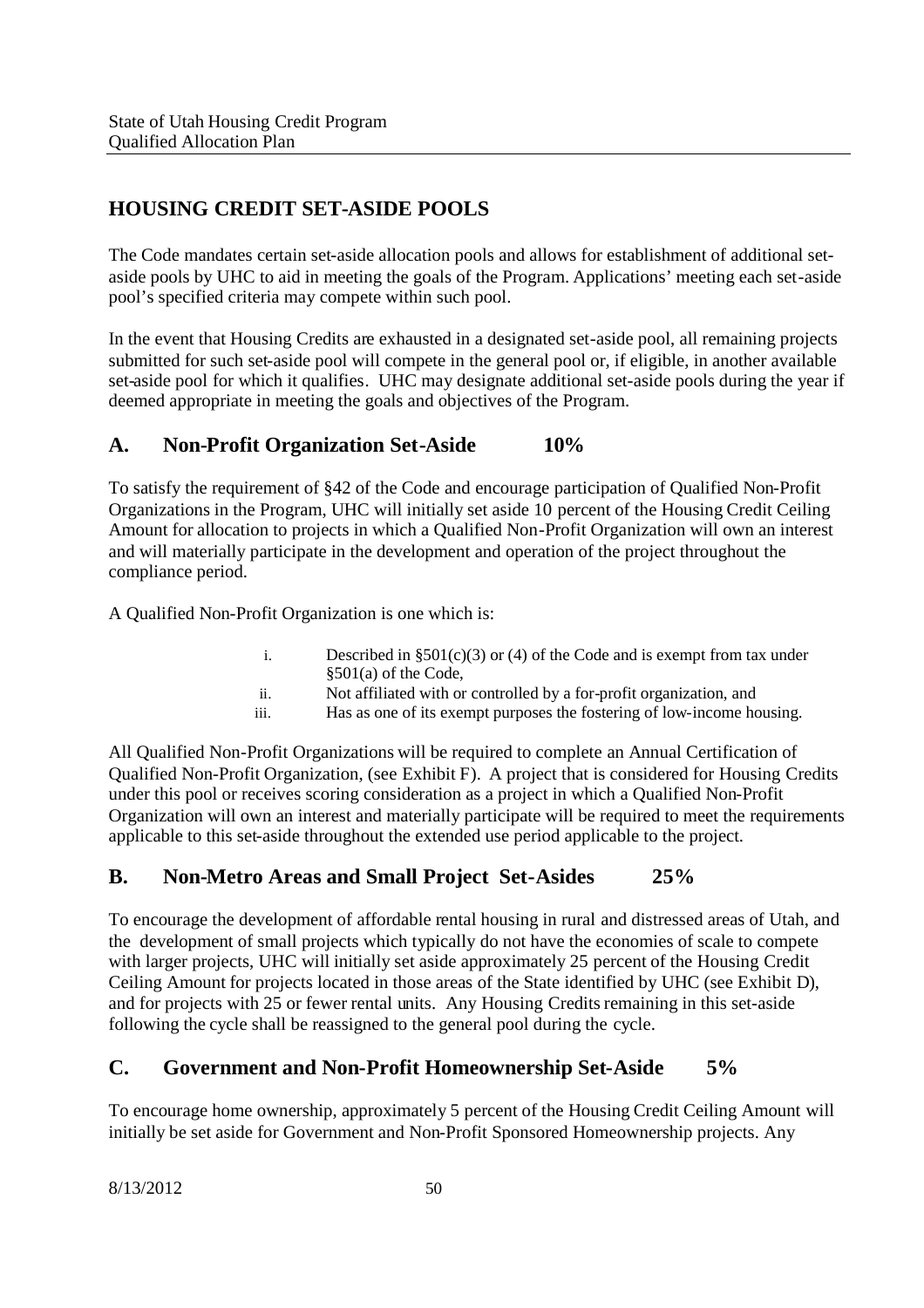Housing Credits remaining in this set-aside following the cycle shall be reassigned to the general pool during the cycle.

## **D. General Pool 60%**

UHC will initially set aside approximately 60 percent of the Housing Credit Ceiling Amount for the general pool.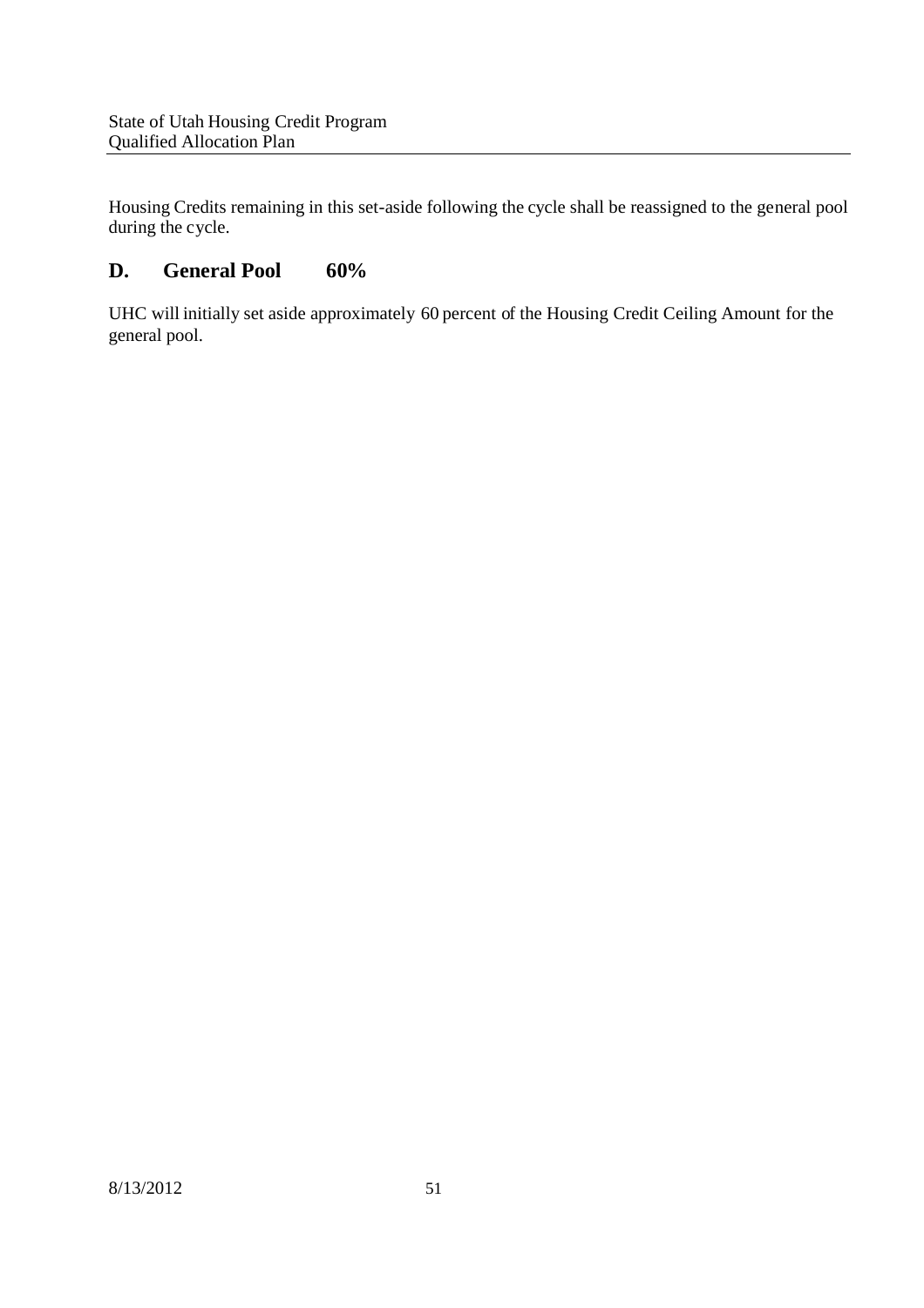## **PROCESS FOR SELECTING WHICH POOL A PROJECT WILL COMPETE IN FOR HOUSING CREDITS**

Applications will be fully processed for threshold and scoring criteria, including an underwriting determination. All Applications will compete in each pool for which they are qualified.

#### **A. Government and Nonprofit Homeownership Pool Selection (approximately 5%)**

- i. Determine which Applications meet the criteria (qualify) for this pool.
- ii. Rank by score all qualified Applications within this pool.
- iii. An award of Housing Credits will be recommended for the highest scoring project(s), in rank order, until the next ranking project cannot be wholly funded. This will establish the cut-off point after which no additional Applications will be funded from this pool.
- iv. All Applications funded from this pool must be funded entirely from the available Housing Credits within this pool only. No Housing Credits from the General Pool will be used to partially fund a project within this pool.
- v. Applications that fall below the cut-off point will be moved into the General Pool.
- vi. Any unused Housing Credits from this pool will be moved into the General Pool.

#### **B. Small / Non-Metro Pool Selection (approximately 25%)**

- i. Determine which Applications meet the criteria (qualify) for this pool.
- ii. Rank by score all qualified Applications within this pool.
- iii. An award of Housing Credits will be recommended for the highest scoring project(s), in rank order, until the next ranking project cannot be wholly funded from this pool.
- iv. If the highest scoring project requires an amount of Housing Credit that exceeds the amount of available Housing Credit within this pool, the balance of Housing Credits required to fully fund the project will be pulled from the General Pool.
- v. If a balance of Housing Credits remain in the pool and are sufficient to fund at least fifty percent (50%) of the next ranking project, the project will be funded from this pool with the necessary remaining Housing Credits pulled from the General Pool.
- vi. If a balance of Housing Credits remain in the pool and are not sufficient to fund at least fifty percent (50%) of the next ranking project, the remaining Housing Credits will be moved into the General Pool.
- vii. No additional Applications will be funded from this pool.
- viii. Any unused Housing Credits from this pool will be moved into the General Pool.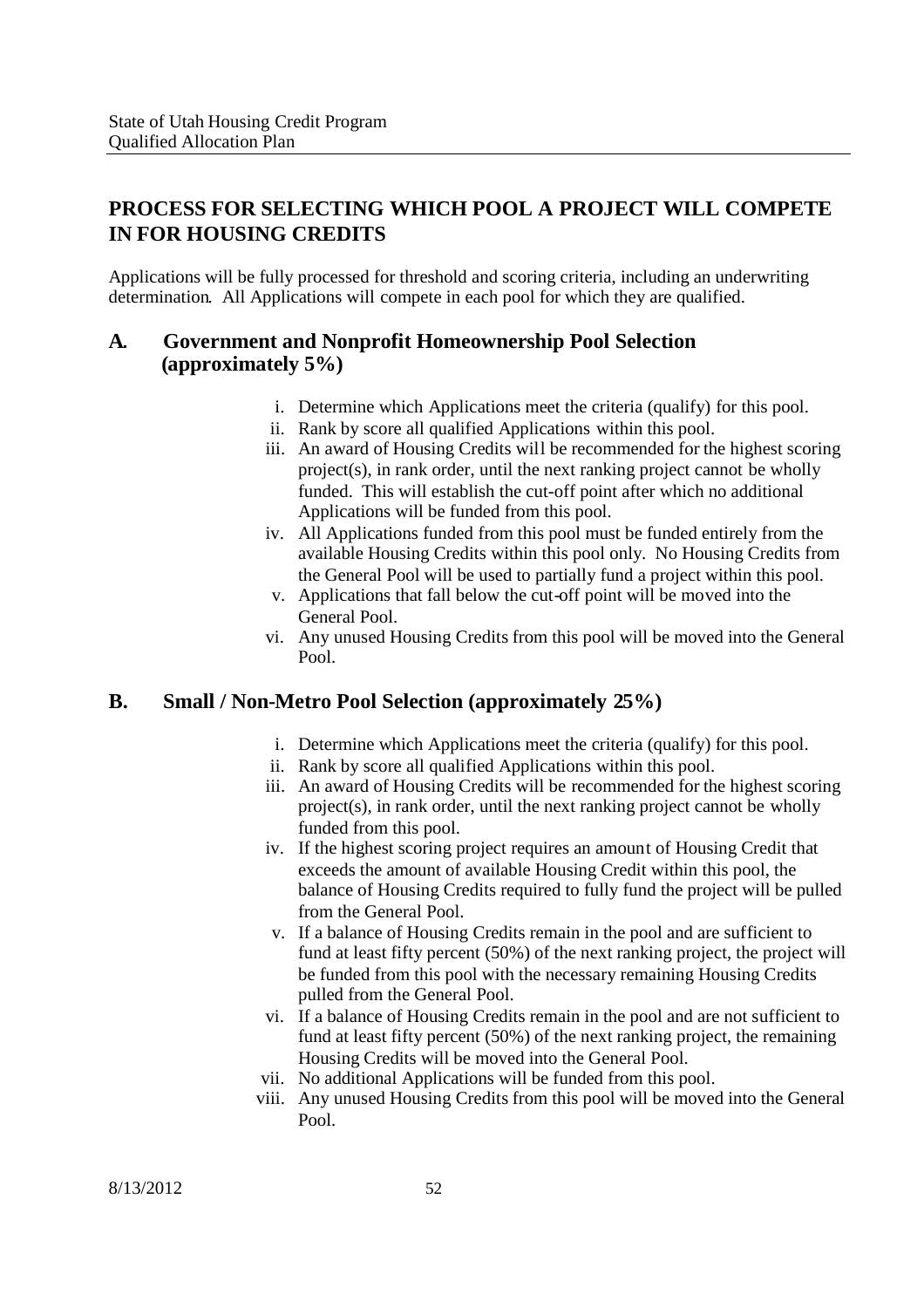#### **C. Nonprofit Pool Selection (10%)**

The 10% allocation of Housing Credit to the Nonprofit Pool is required by federal statute.

- i. Determine which Applications meet the criteria (qualify) for this pool.
- ii. Rank by score all qualified Applications within this pool.
- iii. An award of Housing Credits will be recommended for the highest scoring project(s), in rank order, until the next ranking project cannot be wholly funded from this pool.
- iv. If the highest scoring project requires an amount of Housing Credit that exceeds the amount of available Housing Credit within this pool, the balance of Housing Credits required to fully fund the project will be pulled from the General Pool.
- v. If a balance of Housing Credits remain in the pool and are sufficient to fund at least fifty percent (50%) of the next ranking project, the project will be funded from this pool with the necessary remaining Housing Credits pulled from the General Pool.
- vi. If a balance of Housing Credits remain in the pool and are not sufficient to fund at least fifty percent (50%) of the next ranking project, the remaining Housing Credits will be moved into the General Pool.
- vii. No additional Applications will be funded from this pool.
- viii. Any unused Housing Credits from this pool will be moved into the General Pool.

#### **D. General Pool Selection (approximately 65%)**

- i. All remaining Applications will compete in the General Pool.
- ii. Rank by score all conforming Applications within this pool.
- iii. An award of Housing Credits will be recommended for the highest scoring project(s), in rank order until remaining credits are exhausted. UHC may, at its sole discretion, establish a cut-off point after which no further Housing Credits will be awarded.

UHC may, in its sole discretion, establish a cut-off point in each pool and in total, after which no further Housing Credits will be awarded from any pool.

Any project selected for an award of Housing Credits from any pool, and which is located in a Qualified Census Tract (QCT), and the development of which contributes to a Concerted Community Revitalization Plan (CCRP), will be given preference in allocating the dollar amounts of Housing Credits through a full award of Housing Credits (i.e., the project will not be subject to a partial award with a Forward Year Reservation).

In the event that any Housing Credits remain unallocated or revert back to UHC in a manner that requires UHC to allocate the Housing Credits during the same calendar year because the Housing Credits would otherwise be forfeited to the National Pool, UHC may, at its sole discretion, utilize any of the following selection criteria set forth below.

8/13/2012 53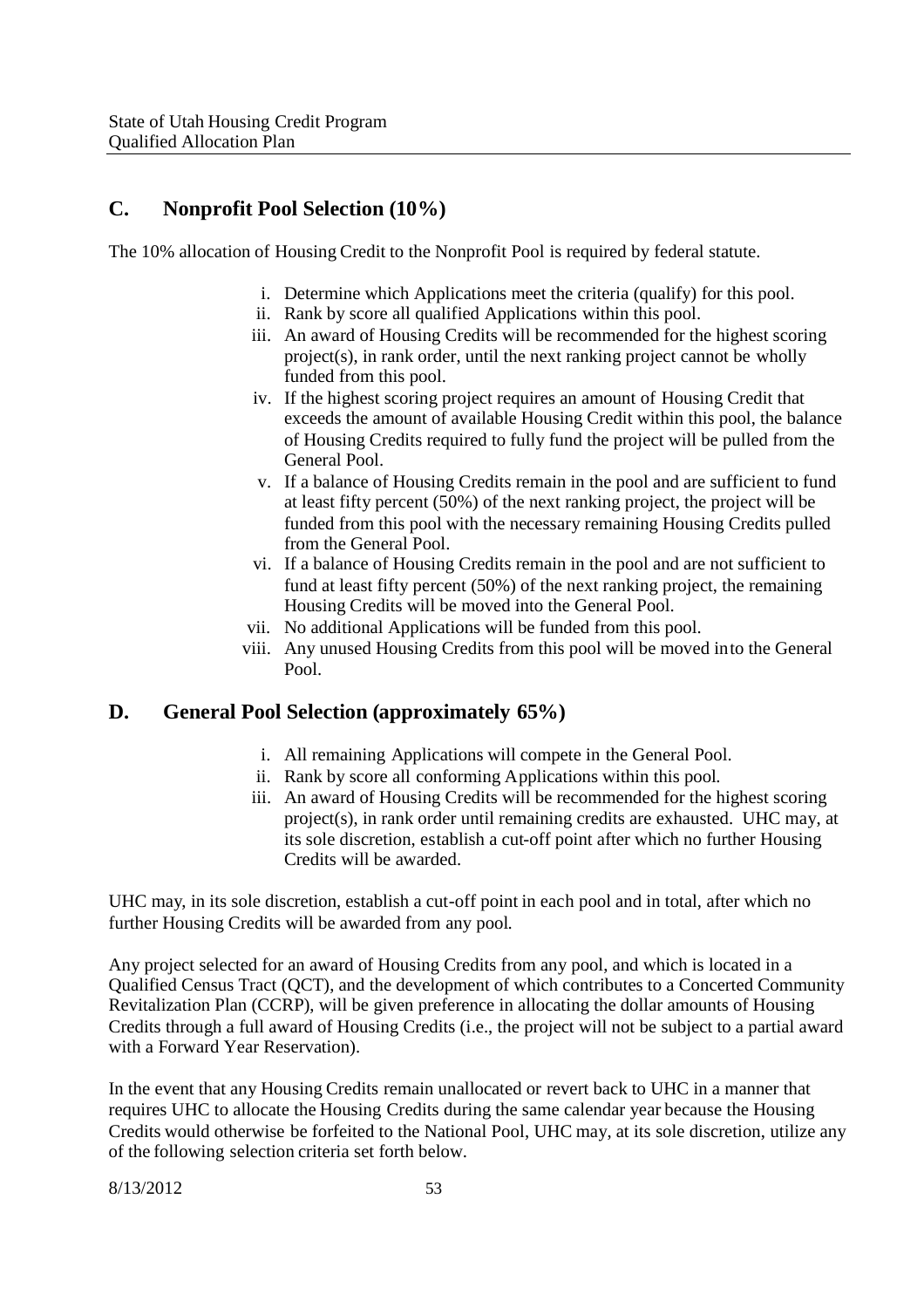- i. Reserve any unused Housing Credits to all projects needing them using a percentage increase set by UHC.
- ii. Award Housing Credits from the current year and the subsequent year to the lowest scoring project that could receive a partial award.
- iii. Fully or partially fund any Forward Year Reservation of Housing Credits.
- iv. Fund previously allocated projects that are at risk of returning Housing Credits due to an inability to fund a shortfall in financing due to increased costs or other unforeseen events.
- v. Reserve any remaining Housing Credits at risk of loss as follows:
	- first to those Applicants that competed in the most recent cycle based on 1) the ability to proceed in a timely fashion; and 2) the next highest scoring Application; and
	- then to projects selected by UHC on a basis that best accommodates the goals of the Program.

Pursuant to  $\S 42(m)(1)(A)(iv)$  of the Code, a written explanation is available, upon request, to the general public for any reservation or allocation of a Housing Credit that is not made in accordance with established priorities and selection criteria of UHC.

In no case will UHC award Housing Credits to a project without competing in a round of competition open to all Applicants. In no case will UHC accept a return of Housing Credits in exchange for an allocation of a subsequent credit year's Housing Credits.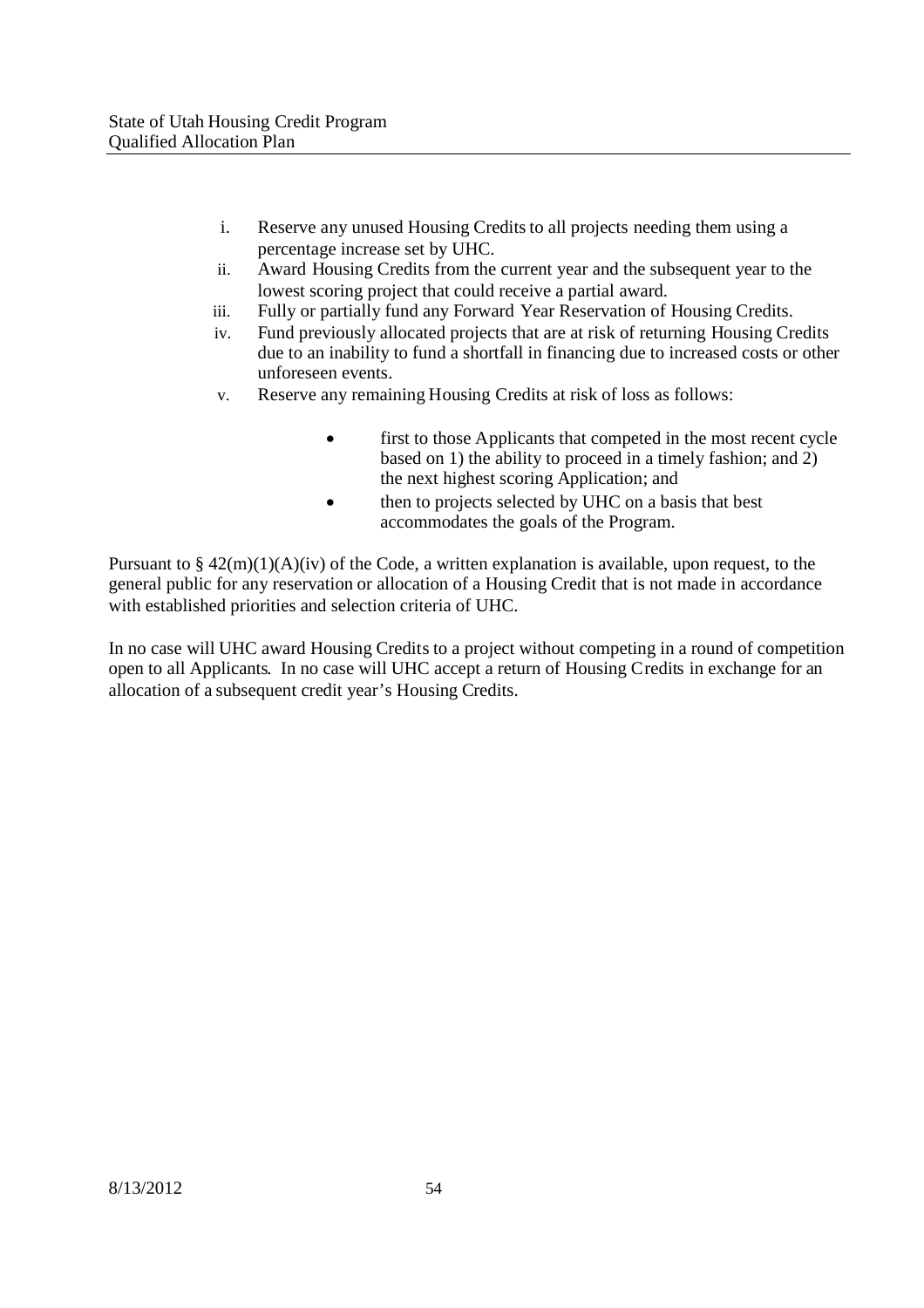# **3. HOUSING CREDITS FOR TAX-EXEMPT BOND PROJECTS**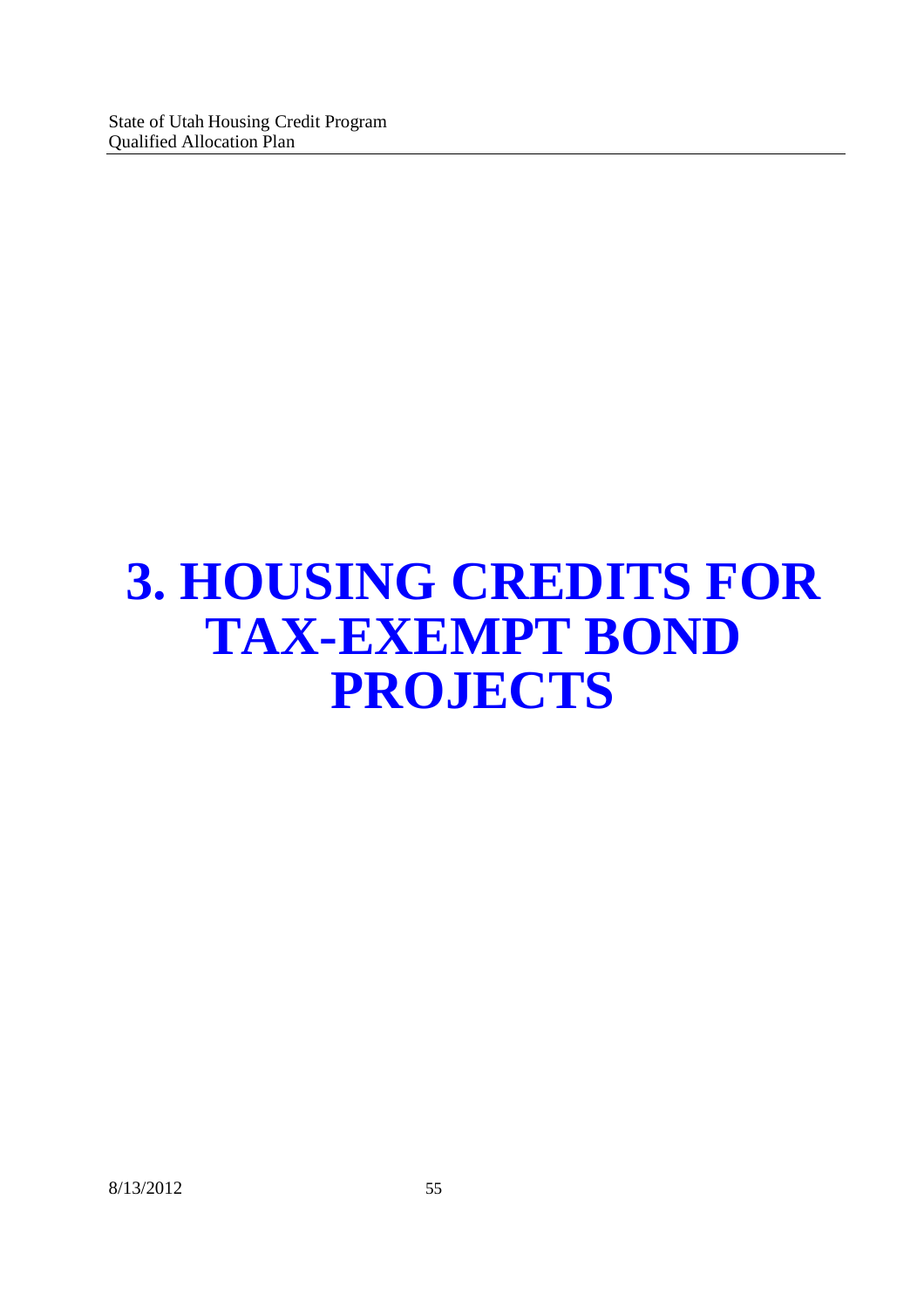# **INTRODUCTION**

UHC is an independent public corporation created by Utah law in 1975. UHC's principal mission is to provide financing for housing low and moderate income residents of Utah. UHC receives no appropriations from the legislature. No tax dollars are allocated to UHC's programs or its operations, and it is self supporting. UHC is a qualified issuer of tax-exempt municipal bonds, the interest on which is paid to bond owners is excluded from gross income for federal tax purposes, pursuant to the Code. Interest on UHC's bonds is also exempt from Utah individual income taxes. The tax exemption results in lower borrowing cost to UHC, and the lower interest rates are passed on to a multifamily rental housing project owner by funding a mortgage loan with proceeds of a bond issue. UHC also may issue federally taxable bonds under certain circumstances. Neither the State of Utah nor any of its subdivisions is obligated to pay the bonds and neither the faith and credit nor the taxing power of the State of Utah or of any it's subdivisions is pledged to the payment of the principal or redemption price of or interest on the bonds. UHC has no taxing power.

## **A. Private Activity Cap Limits Amount of Bonds**

The Code provides for several categories of tax-exempt municipal bonds, one of which is referred to as private activity bonds which are principally used for non-governmental purposes; i.e., facilities owned by non-governmental entities. School bonds, water bonds, municipal general obligation bonds, etc. are used to build facilities that are owned by governmental entities and usually do not fall within the private activity bond category. Bonds issued for manufacturing facilities, student loans, and housing are usually private activity bonds. The Code limits the annual amount of private activity bonds that may be issued with each state (the "Cap") and the amount is adjusted each calendar year for inflation. The allocation of the Cap for Utah is administered under the direction of the Governor's Office of Economic Development. The Private Activity Bond Review Board ("PAB") (created by the legislature at Utah Code 63M-1-3002, et.seq.) employing the formulas established by state law, allocates the Cap to issuers who have requested allocations for specific projects, facilities and programs. The formula provides initial allotment accounts that are available beginning the first of each year for different types of facilities and programs. Multifamily rental housing for low and moderate income occupants and manufacturing facilities and Qualified Redevelopment Project (QRP) fall within the Small Issue Bond Account, for which an annual initial amount is set-aside. Additional amounts may be allocated for rental housing after July 1 of each year, if certain other allotment accounts have not been depleted before then. The PAB is empowered to allocate the Cap in the amounts that it deems to be equitable. An additional benefit of utilizing tax-exempt private activity bonds is the availability of 4% (approximate) Housing Credits that may be used to reduce the amount of the owner's debt thereby enhance the affordability of the project.

## **B. New Construction or Substantial Rehabilitation**

The Code requires that the proceeds of a multifamily tax-exempt bond issue be used to finance the acquisition and development of newly constructed multifamily rental housing or to finance the acquisition and rehabilitation of buildings and property to be used for multifamily rental housing. The Code requires that costs of rehabilitation equal or exceed 15% of the costs allocable to the purchase price of the buildings which are financed by tax-exempt bonds. Generally the Code does not permit the simple refinancing or acquisition of an existing project.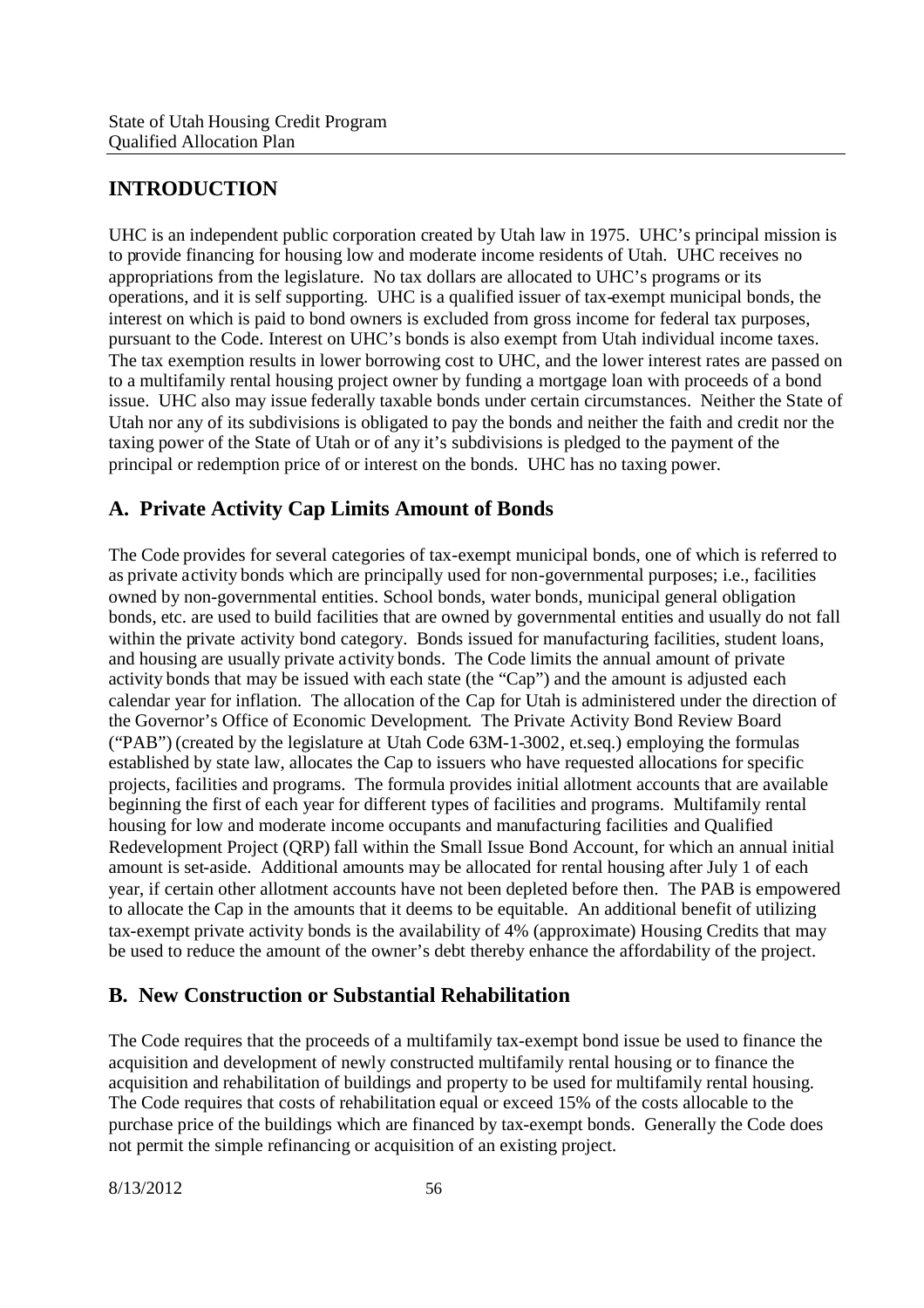## **C. Revenue Bonds vs. General Obligation Bonds**

The sole source of repayment of UHC's bonds, including all interest and any premiums, for multifamily rental housing are the revenue sources related to the projects financed by the bonds. Neither the bonds nor any interest or premium shall ever constitute a general indebtedness of UHC nor can't UHC use its resources to repay such bonds.

## **D. Tenant Income Restrictions**

The Code requires that a portion of the units of a rental project financed by tax-exempt bonds be rented to, or if not rented, be vacant and available for, low income tenants. In each case the income requirements are determined by HUD and are based on family size adjustments.

The Code requires that not less than:

- i. 20% of the units of a project be occupied by, or vacant and available for tenants with annual income of 50% or less of the "area median income" (AMI), or
- ii. 40% of the units of a project must be occupied by, or vacant and available for tenants with annual income of 60% or less of the AMI.

Additionally, the PAB may require that all units be "rent restricted" and that the remaining units not restricted in (i) or (ii) above, be rent-restricted and occupied by individuals whose income averages 80% or less of the AMI. In no case may the income of the occupants of a unit at the time of their initial occupancy exceed 130% of the AMI. A unit is rent-restricted if the gross rent does not exceed 30% of the imputed income limitation. If the project owner utilizes Housing Credits, additional income and rent restrictions may apply.

## **E. Income Certifications**

Each qualified tenant's income must be re-verified at least once each year. Each tenant household will be treated as a qualified tenant unless their household income exceeds a level greater than 140% of the maximum level under which they qualified (50%, 60%, or 80%) of median. Tenants cannot be evicted if their incomes have raised above qualifying income levels. However, the next unit in the project that becomes available for rent must be rented to, or if not rented, be vacant and available for, tenants with incomes that will enable the project to remain in compliance. The project owner must maintain records evidencing compliance with the rent and occupancy requirements. The project owner must file reports with the Treasury Department and with UHC at least annually, certifying that the project meets the income set-aside requirements.

## **F. Federal Penalties**

The Code provides two penalties for projects financed by tax-exempt bonds that violate the federally mandated income set-aside requirements if the non-compliance is not corrected within a reasonable period of time. First, the bonds may become taxable retroactive to the date of issuance. Second, the

8/13/2012 57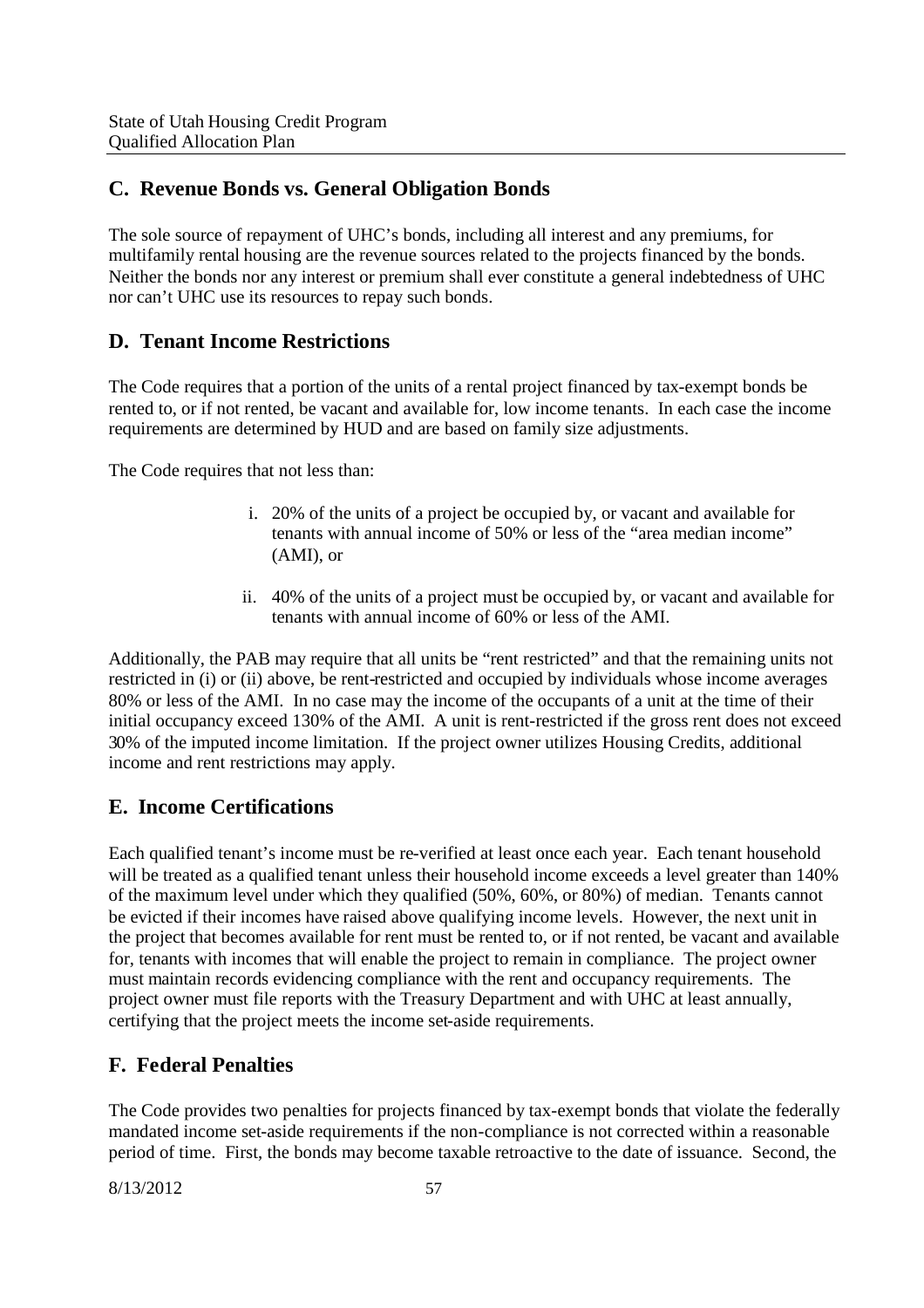interest on the bond-financed loan may no longer be deductible from gross income. If compliance is restored, the loan interest may again become deductible, but the interest on the bonds may remain taxable. Additional financial penalties may be charged to the owner by the Treasury Department if the annual reports referred to above are not filed completely or timely.

## **G. Bond Ratings**

One or more national rating services must rate publicly offered bonds issued by UHC. A minimum rating of "A" or better is generally required. The rating will depend upon, among other factors, what type of "credit enhancement" backs the bond repayments. An additional backing for the bonds must be in place to assure that the bond owners will be repaid even if the project and its underlying mortgage loan defaults. A loan funded with the proceeds of a bond sale is not sufficient collateral behind the bonds. Various enhancements have been used including letters of credit issued by the banks with national ratings; bond insurance; certificates issued by one of the federal government sponsored enterprises such as Fannie Mae, Freddie Mac or Ginnie Mae; FHA insurance; and other forms of enhancement. UHC reserves the right to approve all forms of credit enhancement for the bonds. With certain restrictions UHC may permit bonds privately placed with institutional investors to be unrated.

## **H. Underwriting Process**

Publicly offered bonds issued by UHC are sold to underwriter(s) with the financial backing and capability to generate cash at closing equal to the amount of the bonds regardless of whether the bonds have resold to investors. UHC encourages the use of Utah firms whenever possible. The underwriter is responsible to assist in the determination of the most efficient credit enhancement, structure the bond maturities and terms of the bonds, so that the project owner can obtain a satisfactory mortgage interest rate. UHC may appoint or may entertain the requests of the project owner to use underwriters selected by the owner; however UHC reserves the right to approve any underwriter, and may appoint "co-underwriters" as it deems appropriate.

## **I. Legal Opinion**

An opinion with the respect to the tax exemption of the interest on the bonds must be rendered by an attorney with national recognition in the field of municipal law whose opinions are generally accepted by purchasers of municipal bonds ("Bond Counsel"). The tax opinion may only be rendered if the bond issue, the facilities financed by the bonds and the uses of the facility comply with the requirements of the Code. UHC appoints Bond Counsel.

## **J. Cost of Issuance**

Bonds issued for the financing of a multifamily rental housing project involve a substantial amount of work and effort by many parties to the transaction. The costs related to a bond financed transaction can be substantial. Some of the costs and fees that the project owner can expect to pay include underwriter's fees, bond counsel fees, underwriter's counsel fees, credit enhancement fees, construction lender fees, permanent lender fees, real estate counsel fees, issuer fees, trustee fees, out of pocket expenses for any of the foregoing, printing costs, rating service costs, etc.. UHC's issuer

8/13/2012 58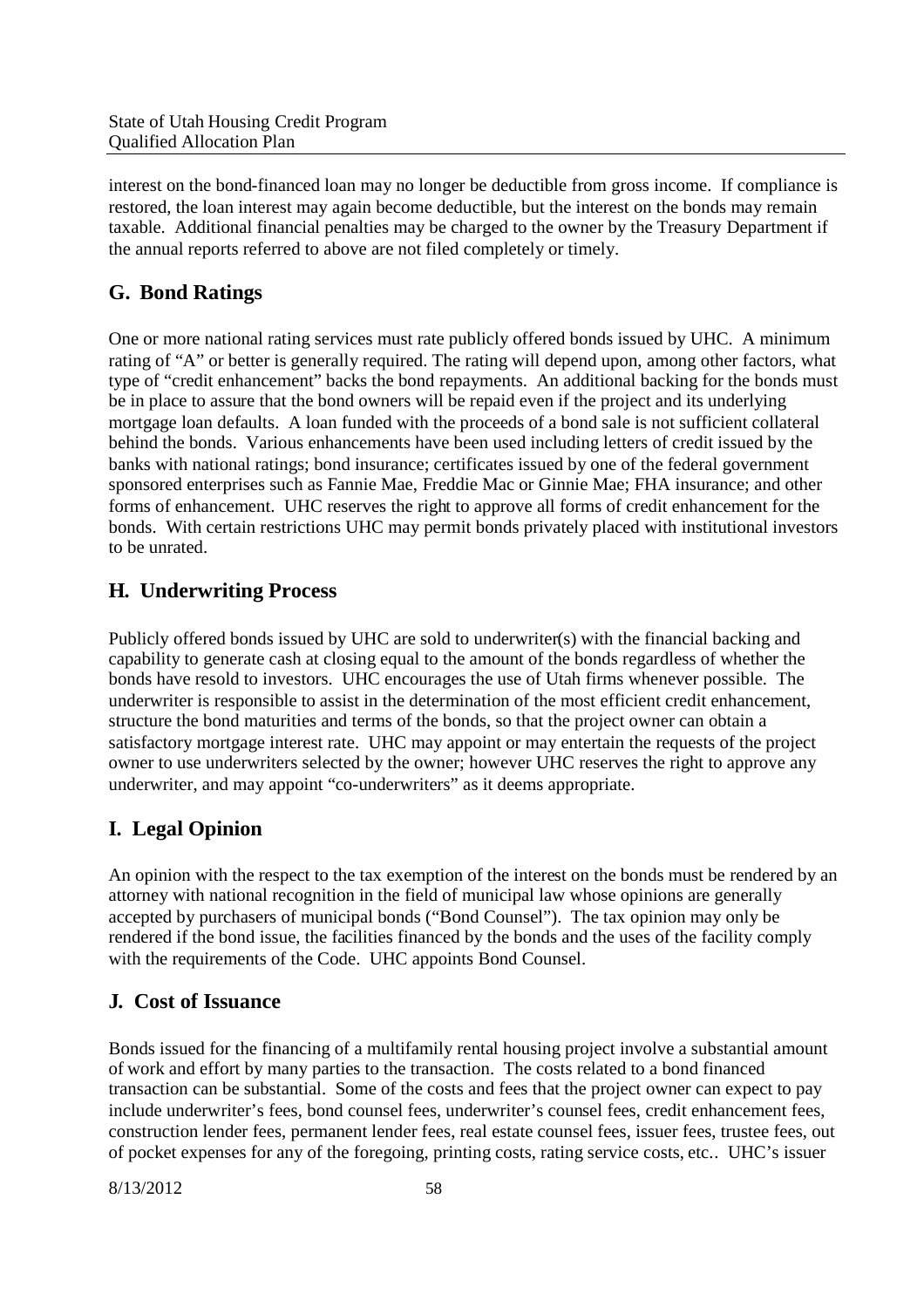fee is based on the amount of bonds issued. The issuer fee varies depending upon the amount of bonds issued and may be estimated using the table below:

| <b>Fee Scale</b> | <i><u><b>Issue</b></u></i> | <b>Maximum Increment</b> |  |
|------------------|----------------------------|--------------------------|--|
|                  | <b>Increments</b>          | Fee                      |  |
| Flat             | $<$ \$2.5MM                | \$25,000                 |  |
| 0.00875          | $$2.5 - $7.5MM$            | \$43,750                 |  |
| 0.00750          | $$7.5 - $12MM$             | \$33,750                 |  |
| 0.00625          | > \$12.0MM                 | Varies                   |  |

As an example, a \$10,500,000 issue would result in an issuer fee of \$91,250.

Each of the foregoing costs must be paid no later than closing and some perhaps as retainers, beforehand. Some costs may be charged only if a transaction closes, others will be charged for services whether the transaction closes or not. Costs of issuance financed with the proceeds of tax-exempt bonds may not exceed 2% of the proceeds of such bonds.

#### **K. General Requirements of Issuance**

#### i. CAP ALLOCATION

The first step is for the project owner to attempt to obtain an allocation of the Cap from the PAB in the amount requested. Phone 801-538-8699 or visit the Utah Governor's Office of Economic Development website at http://business.utah.gov/relocate/PAB/ to obtain information. The application form of the PAB is the same as the Application. The project owner must complete the Application and pay any application fees, confirmations fees, or extension fees required for the Cap. The PAB generally meets quarterly and the Application must be submitted several weeks in advance of the meeting.

If the PAB allocates an amount of tax-exempt private activity bond which is less than that which is desired by the project owner, the issuance of federally taxable bonds by UHC is possible. The interest rate on the taxable bonds is typically somewhat higher than the tax-exempt rate for a similar maturity. However, when the taxable and tax-exempt rates are blended together to determine the rate required on the mortgage loan, there often remains a benefit over conventional financing.

#### ii. DETERMINATION OF HOUSING CREDITS FOR BOND PROJECTS

Low income housing projects financed with tax-exempt bonds are eligible for 4 percent Housing Credits if they meet the minimum requirements of the QAP.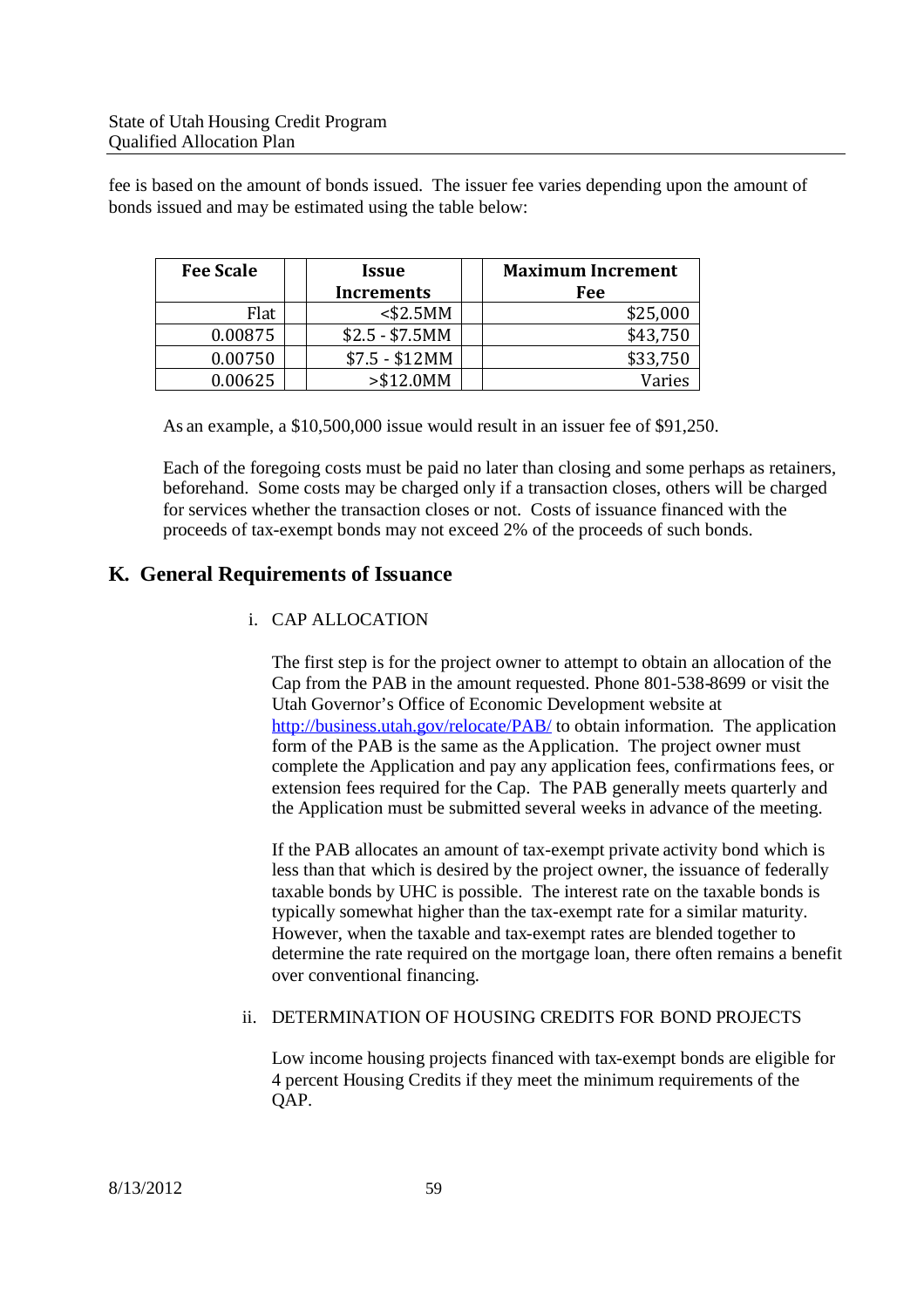- Applications for these Housing Credits may be submitted to UHC as soon as the project owner receives confirmation of Cap allocation from the PAB.
- Applicant must submit two hard copies, one original and one copy of the application together with supporting documentation as detailed in Exhibit A and other sections of the QAP, and an electronic copy of the Application on a disk, along with the UHC application fee.
- The Application submitted to UHC must be the same Application as was approved by the PAB.
- A copy of the approval letter from the PAB must be included with the Application for Housing Credits.
- The Application must satisfy all requirements of §42 and 103 applicable to bond projects.
- The review of an application for Housing Credits for bond projects may occur outside the normal Application rounds.

Applications must be sent to

Claudia O'Grady Vice President, Multifamily Finance Utah Housing Corporation 2479 South Lake Park Blvd. West Valley City, Utah 84120

#### iii. REIMBURSEMENT RESOLUTION

The next step is for the project owner, UHC's Bond Counsel and staff of UHC to discuss the project, the intended occupants, the requirements of the Code (especially related to the income certifications of the tenants) and the annual reports to be prepared by the project owner, financial plans, the financing team and bond credit enhancements. This discussion should take place before the project owner submits its Request for Reimbursement Resolution to UHC as described herein.

UHC requires the items listed below to be delivered to UHC's offices not fewer than 10 days in advance of the meeting at which the Reimbursement Resolution is expected to be adopted, in order to help UHC determine if it may wish to adopt a Reimbursement Resolution regarding the issuance of taxexempt bonds for the financing of the multifamily rental housing project.

- **A non-refundable fee** of \$1,000 in the form of a check payable to Utah Housing Corporation.
- **Two copies** of the Request for Reimbursement Resolution reproduced on your letterhead.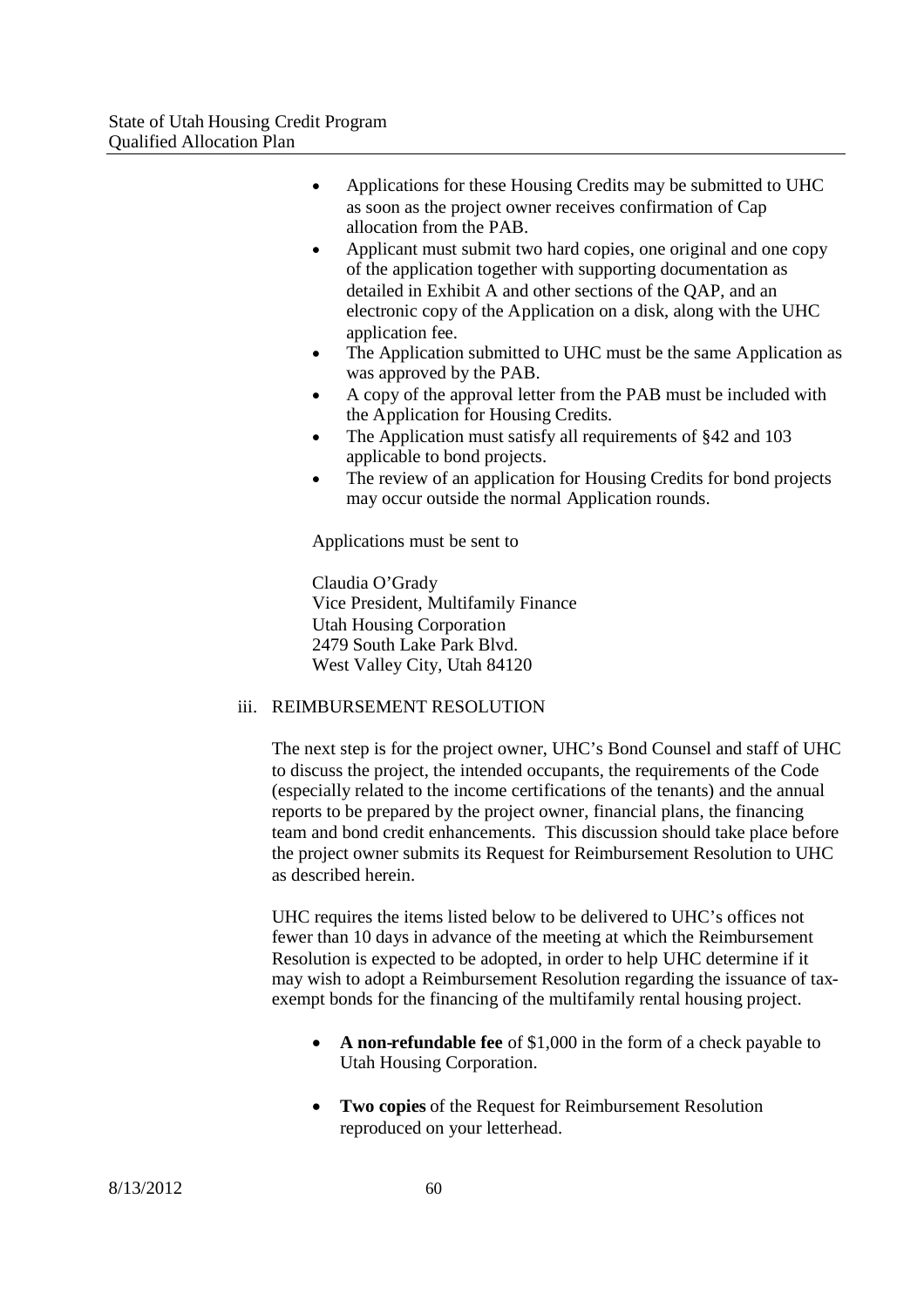- **Two copies** of your completed Comprehensive Reimbursement Resolution Certification.
- **Two copies** of your completed Multifamily Housing Credit Application for Private Activity Bond/Low Income Housing Credits, updated to reflect any changes made following the submission of the applications for Cap and Housing Credits.
- **Two copies** of your Certificate of Allocation from the PAB.

UHC must be persuaded or "induced" that the project is one that should receive the scarce benefit of tax-exempt bond financing. The project owner must provide a sufficient amount of information to enable UHC to perform a review that will enable UHC to be persuaded of the social benefits and the financial integrity of the project. The request Reimbursement Resolution and a subsequent public hearing must make reference to the correct project owner's name and entity type (e.g. XYZ, a Utah limited partnership) project address, number of residential units in the project, expected costs of the project, etc.

Changes to the foregoing may require the adoption of a new Reimbursement Resolution which may cause delays and may make costs incurred before the new Reimbursement Resolution ineligible for reimbursement from the proceeds of the bond sale.

The adoption of a Reimbursement Resolution is not a binding commitment by UHC to issue bonds, nor is it a commitment by the project owner to accept such financing. If UHC adopts a Reimbursement Resolution, the bonds may finance the costs incurred by the project owner thereafter, should the bonds be issued, and should the financing structure permit the inclusion of such costs in the debt. Developers are discouraged from incurring such costs until such time that the terms of any possible financing are more defined and found to be mutually acceptable. Generally, costs incurred by a project owner prior to the adoption of a Reimbursement Resolution may not be financed with the proceeds of the bonds.

The loan underwriting criteria including loan to value ratios, debt service coverage ratios and so forth will determine the loan amount and consequently the amount of bond to be issued.

#### iv. BOND RESOLUTION / PUBLIC MEETING

The next step is for UHC to adopt a Bond Resolution that officially authorizes the sale of the bonds. Before the adoption of the Resolution takes place, a determination of the credit enhancement, underwriters, bond trustee, loan amount and amount of bonds must have been made by the project owner, including payment for their services, and approved by UHC. Those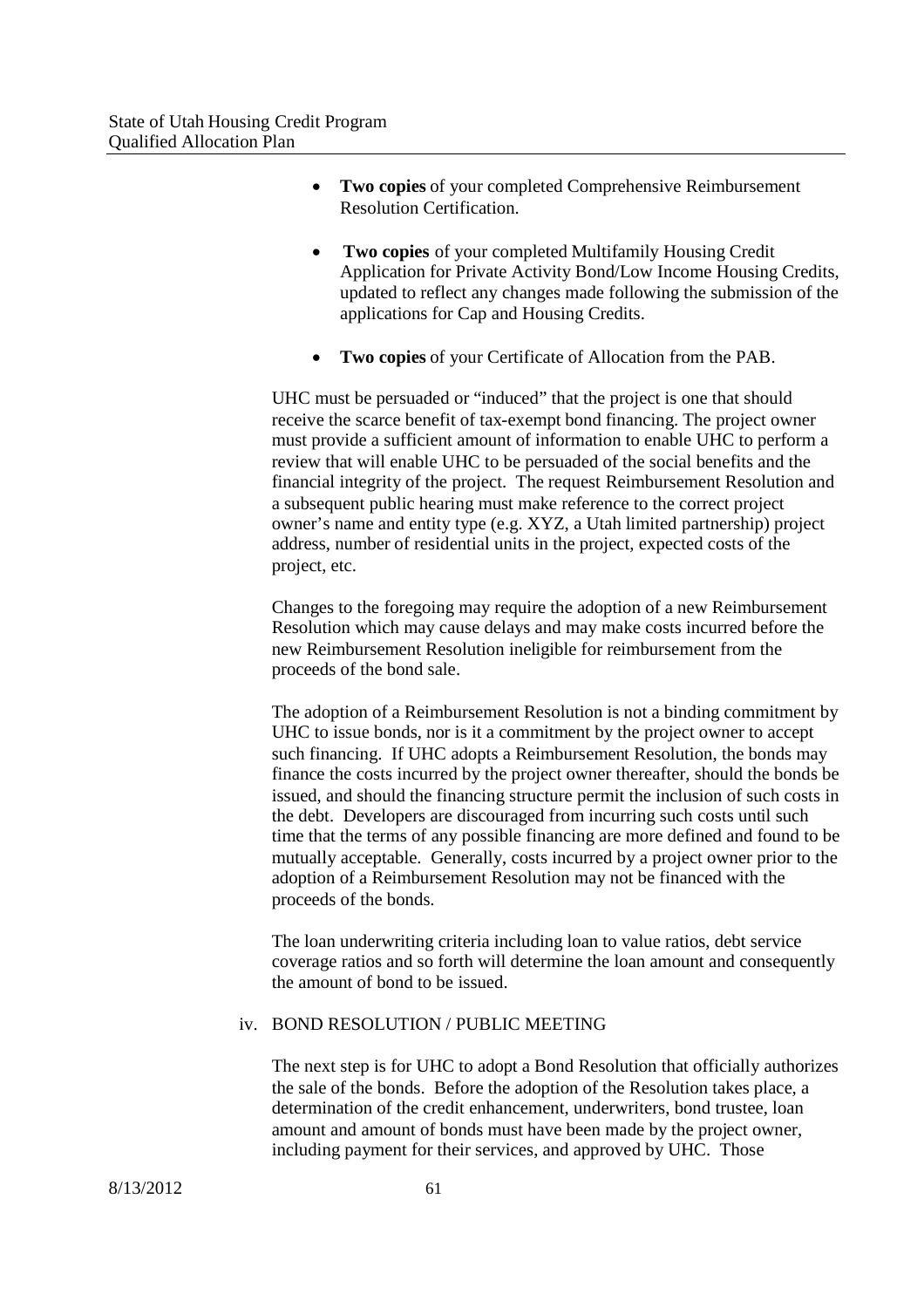determinations must be documented in UHC's form of "Term Sheet" and delivered to UHC not less than 10 days in advance of the meeting at which the Bond Resolution is expected to be adopted. The Code requires that a public hearing, "TEFRA" hearing (Tax Equity and Fiscal Responsibility Act of 1982) regarding the proposed financing and bond sale be held by UHC.

The Reimbursement Resolution and TEFRA hearing must make reference to the correct project owner's name and entity type (e.g. XYZ, a Utah limited partnership), project address, and number of residential units in the project, expected costs of the project, etc. Changes to the foregoing may require an additional hearing for which the project owner will be required to pay an additional nonrefundable fee and any related expenses. Finally, the Code requires that the Governor of the state approve the financing.

Any of the steps in the preceding paragraphs can become a stumbling block for the owner to secure the bond financing. Additionally, the owner will incur costs in determining whether bond financing is feasible. Small projects may find the costs of bond financing to be too expensive.

#### **L. Additional Forms and Documents**

Additional forms related to the multifamily tax-exempt bond program include the form of Request for Reimbursement Resolution (Exhibit Z), List of Interested Parties (Exhibit AA), and the Comprehensive Reimbursement Resolution Certification (Exhibit BB).

Please be aware that a project financed in any way with tax-exempt bonds:

- i. will only receive an allocation of Housing Credits outside of the Housing Credit Ceiling Amount;
- ii. does not compete with other projects for an allocation of Housing Credits;
- iii. is eligible for 4 percent Housing Credits only;
- iv. must meet the requirements of this QAP including commitment to a minimum Extended Use period of 35 years (for a total of 50 years) for the entire project;
- v. if State Credits are used for feasibility purposes, Applicant must commit to an Extended Use period of 35 years (for a total of 50 years) for the entire project;
- vi. must submit a Project Development Schedule on or before April 1<sup>st</sup> and September  $1<sup>st</sup>$  of each year the project is under development;
- vii. does not receive a Housing Credit Reservation;
- viii. does not receive a Carryover Allocation of Housing Credits;

8/13/2012 62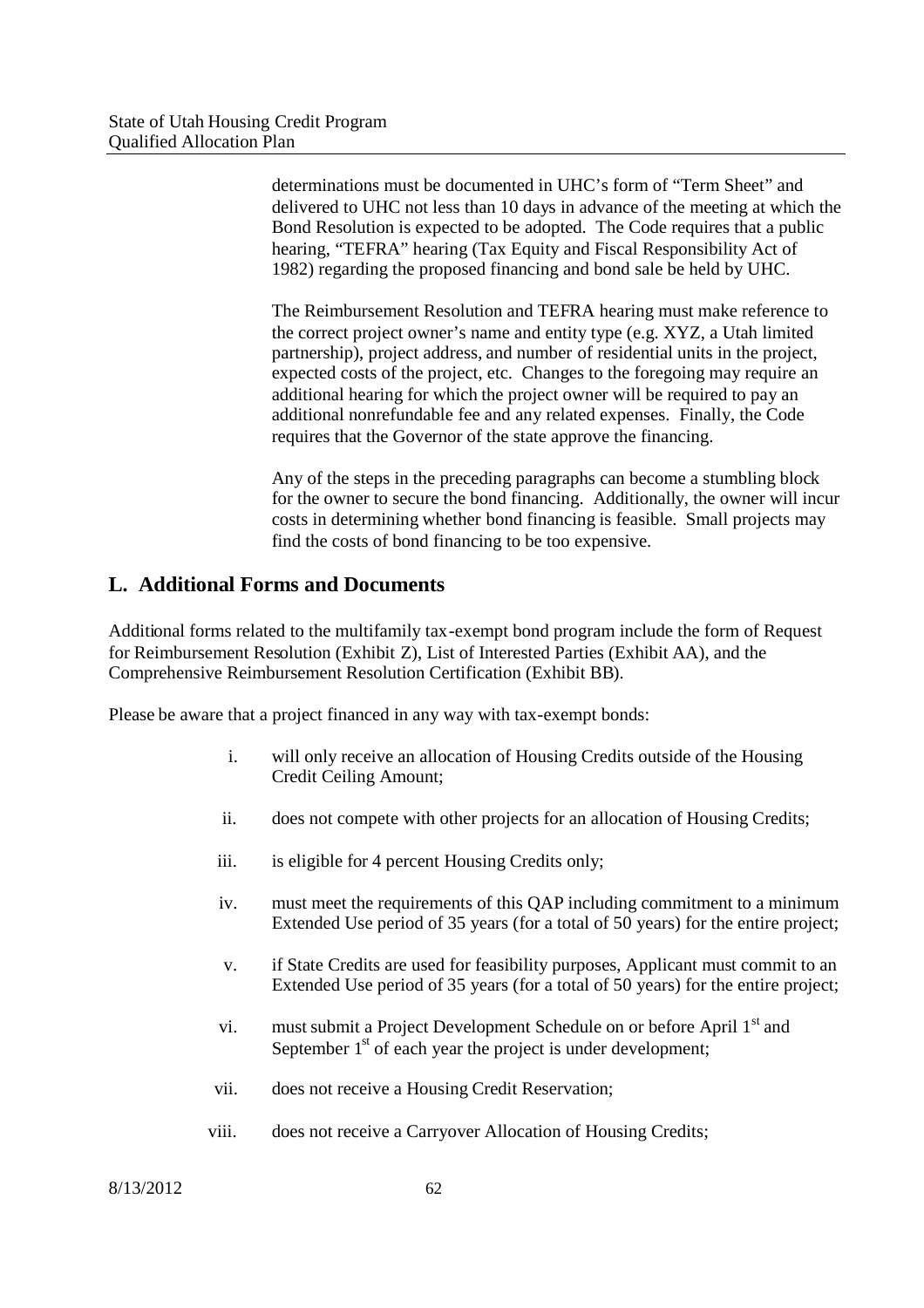- ix. is not under time constraints determined by UHC;
- x. does not submit a 10% Cost Certification;
- xi. must sign and record a Land Use Restriction Agreement (LURA);
- xii. must submit a Final Cost Certification; and
- xiii. receives a final allocation (IRS Forms 8609) of Housing Credits in the year the project is placed in service.

The amount of Housing Credits allocated to a bond project is automatically calculated in the Application and is contingent upon the a number of factors including, but not limited to, the bond project's eligible basis, fees, applicable fraction, applicable percentage, funding gap, and financing terms.

UHC will review and approve or deny Applications for Housing Credits on bond projects within 60 days of receipt of the Application.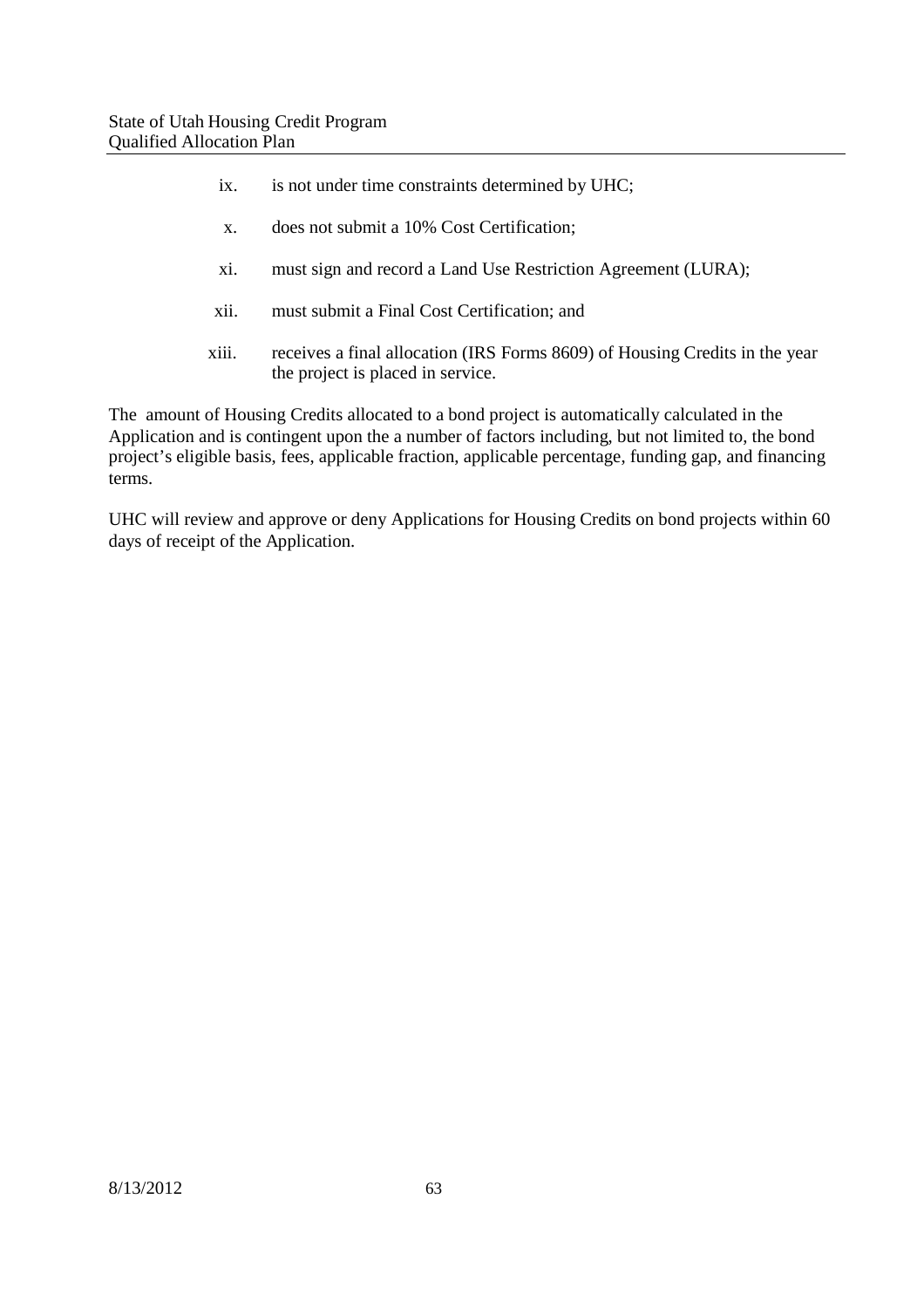# **4. THE SCORING PROCESS**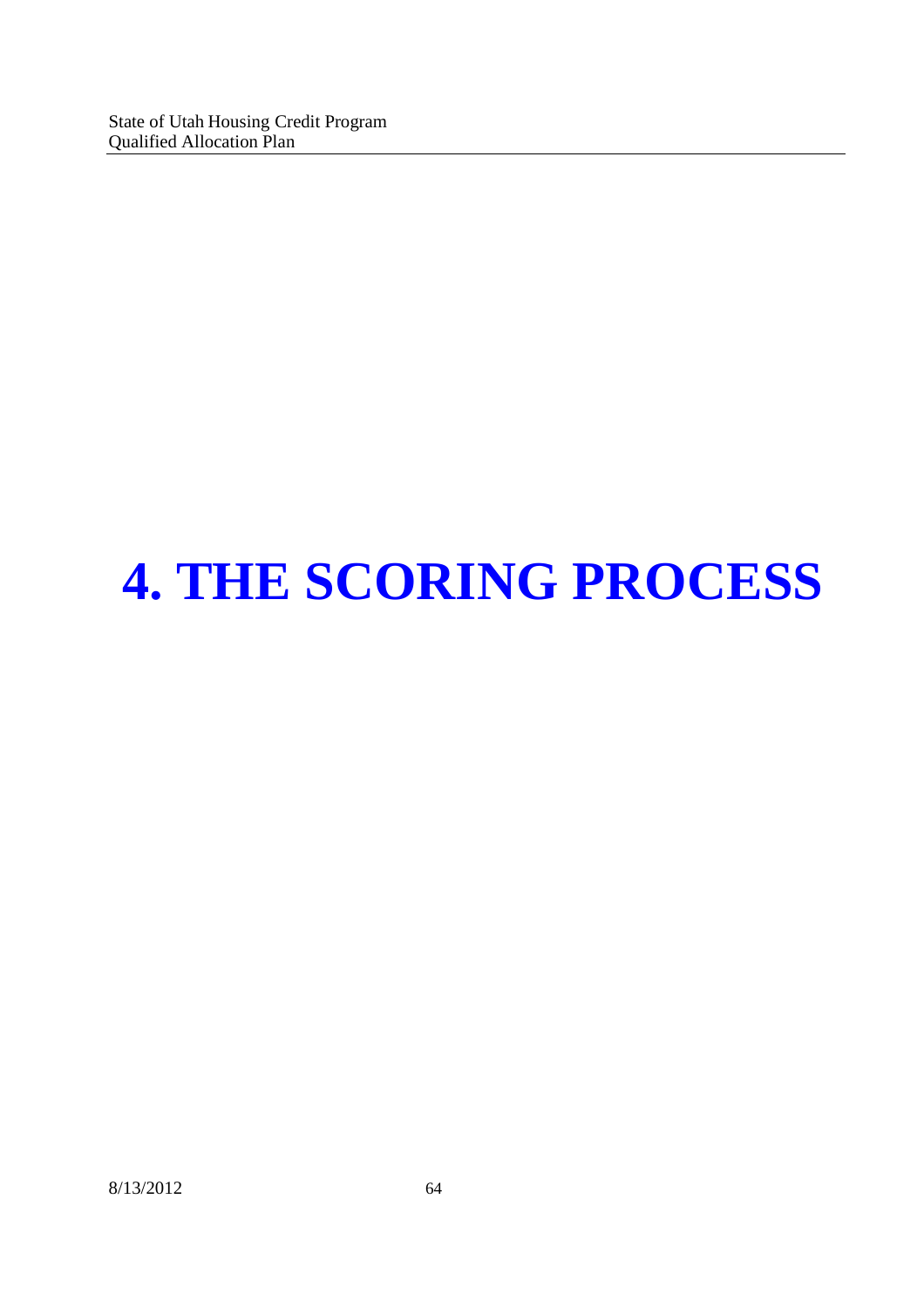#### **PREFERENCE SELECTION CRITERIA**

#### **A. Lower Income Targeting weight = 50**

#### *Maximum weighted score for this criterion is 5,000*

#### **Purpose: To recognize efforts to develop rental housing affordable to households across a broad range of incomes, yet favoring more units available to mid-range incomes to enhance long-term feasibility.**

§42 requires projects receiving Housing Credits to set aside a minimum percent of the project's units as rent-restricted units, affordable to households at certain income levels. Points will be awarded in this category to those projects committing to limit rents to levels affordable to households with incomes below the maximum levels permitted in §42. County area median income and related rent schedules for the State of Utah are provided with the Application. These schedules generally change annually.

> **THRESHOLD: §42 Minimum Election** Affordable unit income and rents must not exceed 60% AMI (Area Median Income) using the 40/60 convention (40% of units at or below 60% AMI or less) or 50% AMI using the 20/50 convention (20% of units at or below 50% AMI or less).

Applicant income and rent level commitments shall be fixed for the entire extended use period. Initial tenant incomes shall be restricted to the lesser of (i) the maximum AMI permitted by the Code under the chosen convention, or (ii) the AMI that is 5 percentage points greater than the committed rent level. Committed income and rent levels should be supported by the conclusions of the project's market study submitted during the Application process.

Projects will target rents into any or all of three ranges: "Mid Rent Range" (40% through 45% AMI), "Low Rent Range" (less than 40% AMI), and "Upper Rent Range" (greater than 45% AMI and less than or equal to 50% AMI). Projects may have units above the 50% AMI rent level if supported by a market study, but will score no points for these units.

Points are earned as follows:

- (a) Points are determined from the percentage of units in each of the three ranges mentioned above.
- (b) The Mid-Rent Range maximum is 60 points when targeting 60% of the units on a uniform scale from 0%-60% (1 point per percent).
- (c) Low-Rent Range (i.e., below 40% AMI) units receive a maximum of 25 points for 25% of the total units on a uniform scale from 0%-25% (1 point per percent).
- (d) Upper-Rent Range (i.e., above 45% AMI) units receive a maximum of 15 points for 15% of the total units on a scale from 0%-15% (1 point per percent). No points will be awarded for units above 50% AMI.
- (e) Unrestricted units receive a score independent of this section.
- (f) Transitional units below 25% AMI score points in addition to points earned under this section. See Section D of the Scoring Process for the scoring criteria.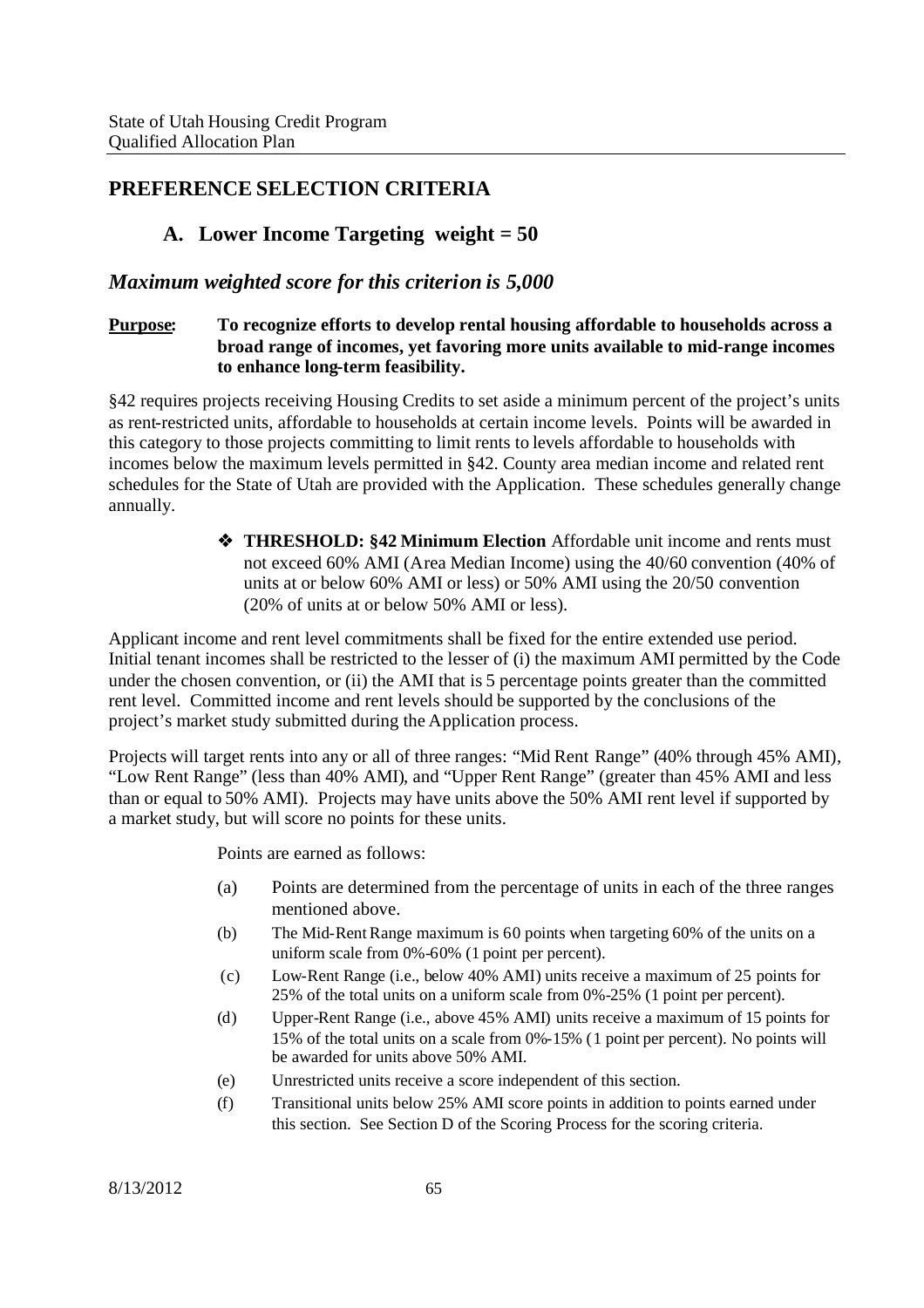There is no minimum or maximum percentage of units required in any of the three ranges. *The above scoring process is performed automatically after entering data in the electronic version of the Application. The Applicant will need to change the rent tiers in the Application to conform as closely as possible to the maximum point Scoring Module to achieve the highest score.*

Projects that dedicate units to chronically homeless housing will receive an exemption from the above AMI targeting matrix for the purposes of scoring, but only for the chronically homeless units. As an example, if a project is 100% chronically homeless, all of the units will be exempt from the AMI tiering structure and the Application will receive the maximum points (5,000) for this category regardless of the specified AMI/rent targeting. However if a project is only 40% chronically homeless, the chronically homeless units will be exempt from the tiering structure but the remaining 60% of the units must employ the AMI tiering structure and will be scored accordingly.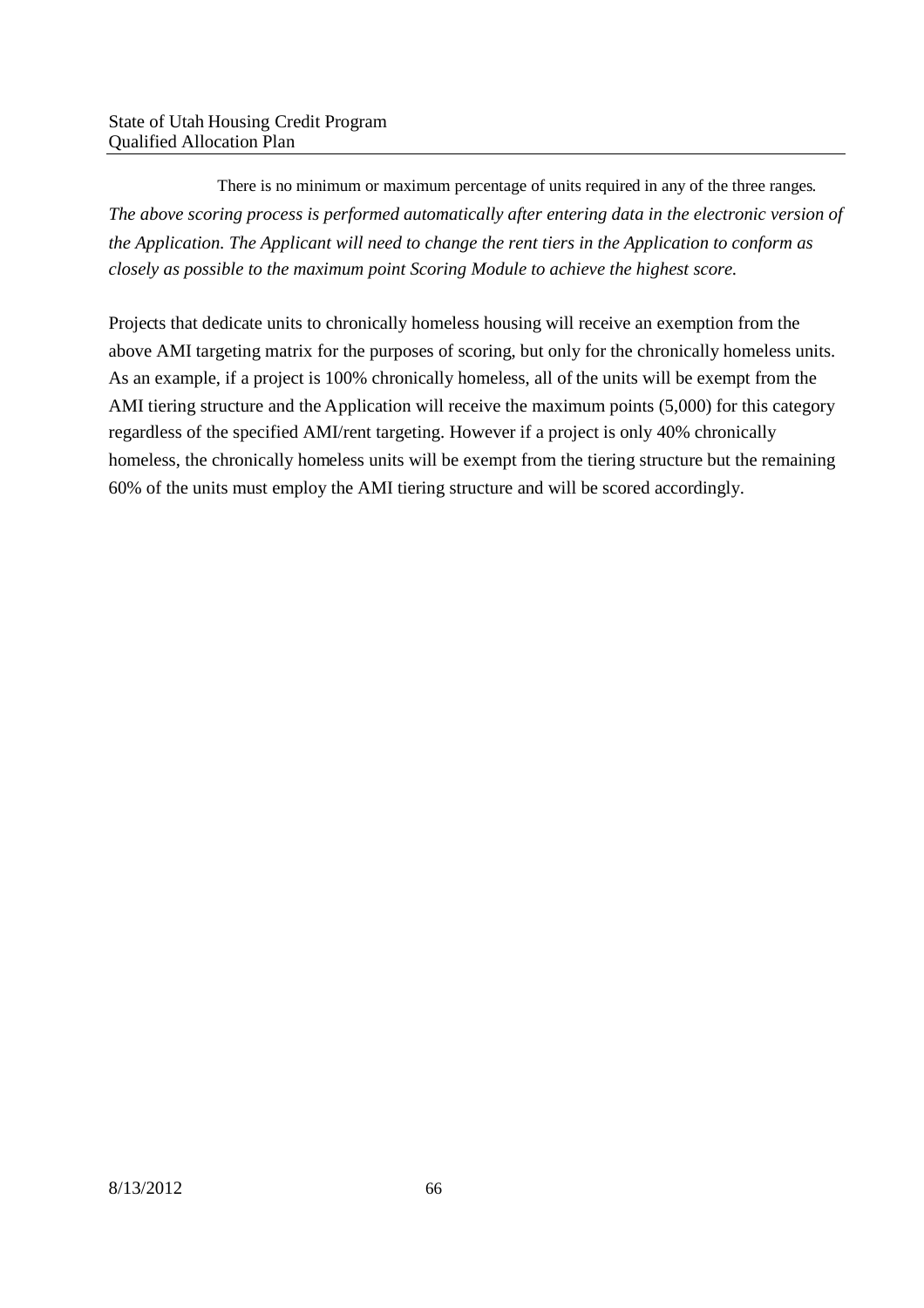## **SECONDARY SELECTION CRITERIA**

§42 mandates additional Secondary Selection Criteria. These criteria represent social and quality characteristics.

## **A. Project Location weight = 20**

#### *Maximum weighted score for this criterion is 400*

#### **Purpose: To recognize efforts to develop Housing Credit projects in communities that have been determined to be under-served or hard-to-develop.**

Points in this category will be awarded as follows:

|               |                                                                                                                                                                      | <b>Maximum</b><br><b>Score</b> |
|---------------|----------------------------------------------------------------------------------------------------------------------------------------------------------------------|--------------------------------|
| a)            | Project is located in a HUD "Difficult to Develop Area"<br>(See Exhibit B)                                                                                           |                                |
|               |                                                                                                                                                                      | 10                             |
| b)            | Project is located in a "Non-Participating Area", (See<br>Exhibit U)                                                                                                 |                                |
|               | First Housing Credit restricted Project in county*<br>OR.                                                                                                            | 5                              |
|               | First Housing Credit restricted Project in community*                                                                                                                | 5                              |
| $\mathbf{c})$ | Project is located contiguous to $or$ within 1/3 of a mile<br>of FrontRunner or TRAX stop. The distance shall be<br>measured using the shortest walkable route along |                                |
|               | public access from the nearest entrance/exit of the<br>project's site. (See Exhibit C)                                                                               | 5                              |
|               |                                                                                                                                                                      | 3                              |
|               | Contiguous to Stop<br><b>OR</b><br>1/3 Mile to Stop                                                                                                                  |                                |
|               | Sub-Category Maximum                                                                                                                                                 | 5                              |
|               | <b>Maximum Points</b>                                                                                                                                                | 20                             |
|               | Weighting                                                                                                                                                            | X20                            |
|               | <b>Maximum Project Location Total Score</b>                                                                                                                          | 400                            |

\* Communities and Counties which have not yet been the recipient of an allocation of Housing Credits and are targeted to increase geographic distribution of Housing Credit projects. (See list in Exhibit U).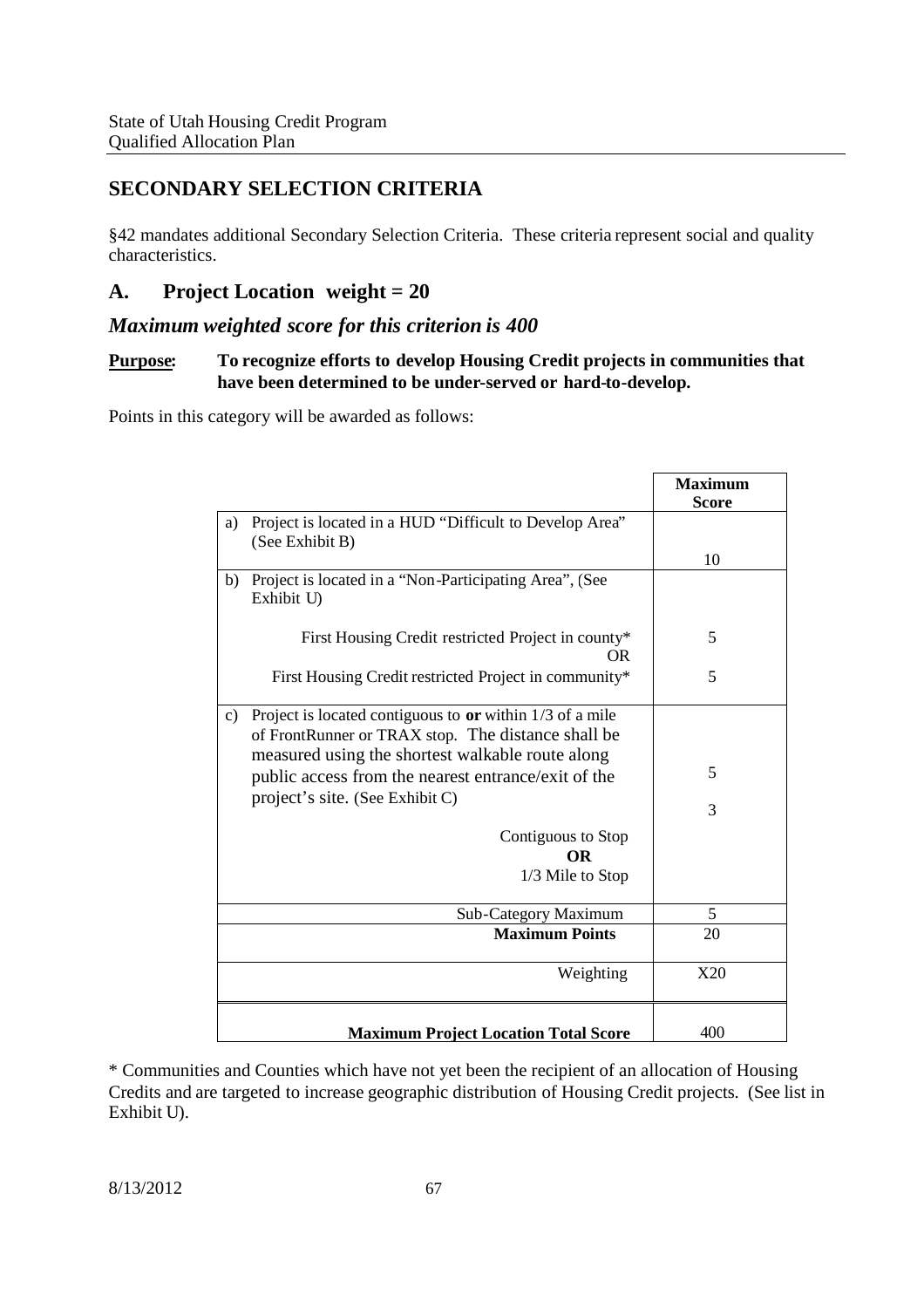# **B. Project Characteristics weight = 20**

## *Maximum weighted score for this criterion is 760*

## **Purpose: To recognize efforts to develop projects that serve certain populations or provide amenities deemed important to household stability.**

Points in this category will be awarded as follows:

## **1. Large Units:** Project provides three or four bedroom units

|                                                              | <b>Maximum Score</b> |
|--------------------------------------------------------------|----------------------|
| 3 bedroom units:<br>a)                                       |                      |
|                                                              |                      |
| 1 pt. for a minimum of 10% of project                        |                      |
| 1 additional point for 20% or more of project.               |                      |
|                                                              |                      |
| The 3 bedroom units included in this count for point scoring |                      |
| must be Housing Credit units.                                |                      |
| b) 4 or more bedroom units: 1 point for 10% or more of       |                      |
| project                                                      |                      |
|                                                              |                      |
| The 4 bedroom units included in this count for point scoring |                      |
| must be Housing Credit units.                                |                      |
| Subtotal                                                     | 3                    |
|                                                              |                      |

## **2. Project Amenities**: Project provides above average non-fee amenities

Maximum points in this category is 9. For points claimed for any amenity, a brief written description must accompany the Application. The description should include supporting documentation (e.g. maps), an itemization of inclusions (e.g. clubhouse will have two flat screen televisions, a seating area, and a kitchenette) and estimate of associated cost if applicable. An Application may only count an amenity once; therefore combined functions (a library which is part of a community room, for instance) will only count under one category. An amenity will only score points for the Application of the project in which its costs are incurred. If an Application is for a second or subsequent phase of a multi-phase development, an amenity will only count for one of the phases.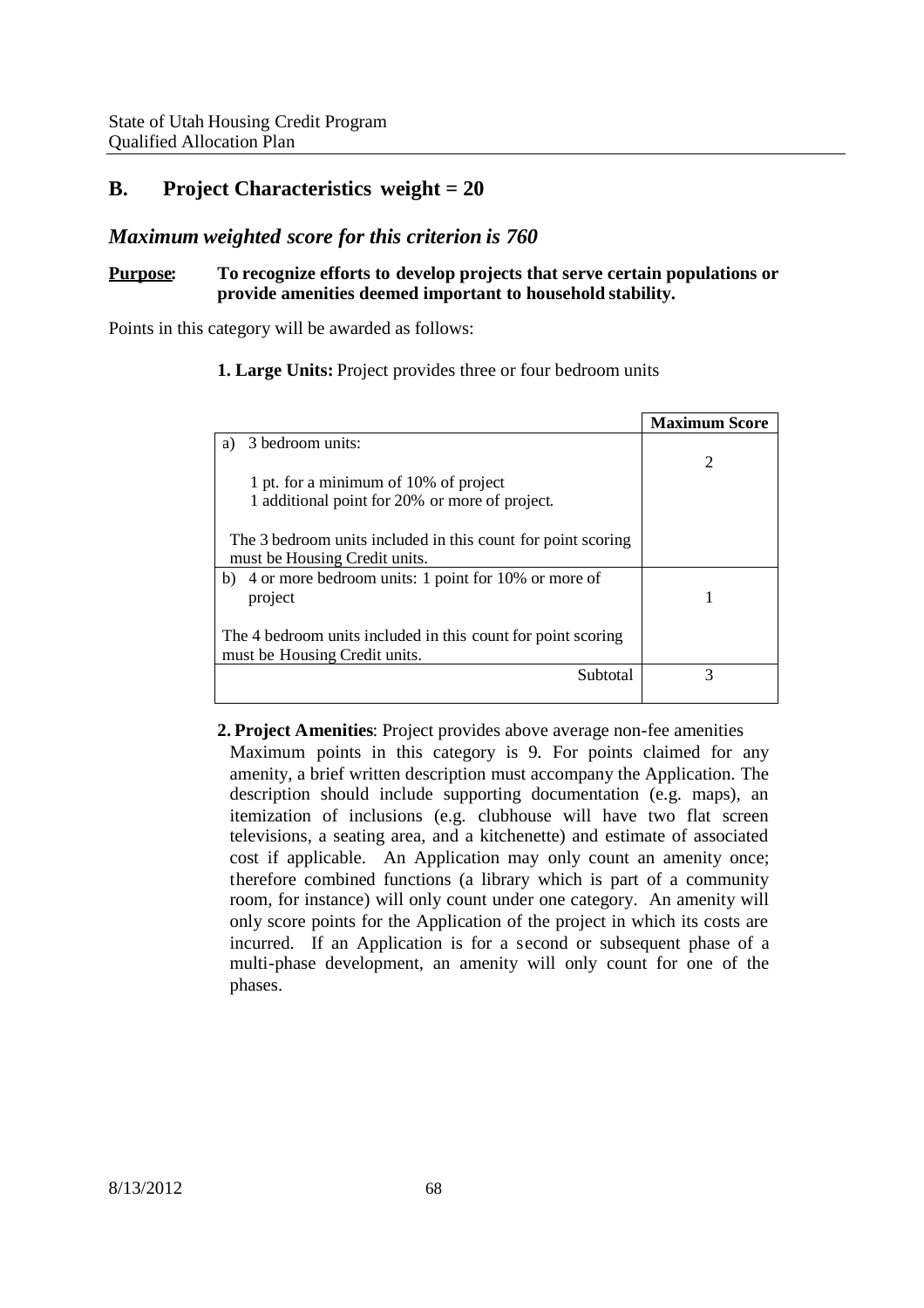|              |                                                                                                                                                                                                                                                                                                                                                                                                          | <b>Maximum Score</b> |
|--------------|----------------------------------------------------------------------------------------------------------------------------------------------------------------------------------------------------------------------------------------------------------------------------------------------------------------------------------------------------------------------------------------------------------|----------------------|
| a)           | Covered Parking*                                                                                                                                                                                                                                                                                                                                                                                         |                      |
| b)           | Tot lot                                                                                                                                                                                                                                                                                                                                                                                                  | 1                    |
| c)           | Day care facility, available for tenant use at no fee, fully<br>staffed, licensed as required                                                                                                                                                                                                                                                                                                            | $\overline{2}$       |
| $\mathbf{d}$ | Computer Room (must include at least 2 computers, 1<br>printer, and free internet**                                                                                                                                                                                                                                                                                                                      | 1                    |
| e)           | Furnished Clubhouse or Community Room*** without a<br>kitchen. For projects with 25 or fewer units, the<br>Clubhouse or Community Room must be at least 300<br>square feet. For projects with more than 25 units, the<br>Clubhouse or Community Room must be at least 450<br>square feet. These sizes are exclusive of any contiguous<br>space used for leasing, maintenance, or any other<br>purpose.   | 1                    |
| $\rm (d)$    | Furnished Clubhouse or Community Room*** with a<br>full kitchen. For projects with 25 or fewer units, the<br>Clubhouse or Community Room must be at least 400<br>square feet. For projects with more than 25 units, the<br>Clubhouse or Community Room must be at least 500<br>square feet. These sizes are exclusive of any contiguous<br>space used for leasing, maintenance, or any other<br>purpose. | $\overline{2}$       |
| g)           | Wireless or separate wired data network into each unit<br>with full internet service                                                                                                                                                                                                                                                                                                                     | 1                    |
| h)           | Life Skills classes that meet UHC criteria **                                                                                                                                                                                                                                                                                                                                                            | 2                    |
| $\mathbf{i}$ | Permanently installed bicycle rack                                                                                                                                                                                                                                                                                                                                                                       | $\mathbf{1}$         |
| j)           | Raised vegetable garden area for resident use                                                                                                                                                                                                                                                                                                                                                            | 1                    |
| $\mathbf{k}$ | Addition (not replacement) of air conditioning for rehabs                                                                                                                                                                                                                                                                                                                                                | $\mathbf{1}$         |
| $\mathbf{I}$ | Dedicated wellness room for visiting health care<br>providers                                                                                                                                                                                                                                                                                                                                            | 1                    |
| m)           | On-site storage provided for each unit outside of the<br>living spaces                                                                                                                                                                                                                                                                                                                                   | 1                    |
|              | n) Within 1/3 mile to a public park that has been designated<br>as green space for public use by a governmental entity or<br>deed restriction. Distance will be measured using the<br>shortest walkable route along public access.                                                                                                                                                                       | 1                    |
|              | o) For senior housing, within 1/3 mile of senior center.<br>Distance will be measured using the shortest walkable<br>route along public access.                                                                                                                                                                                                                                                          | 1                    |
|              | p) For projects with $3+$ bedrooms, within $1/3$ mile of a<br>public school. Distance will be measured using the<br>shortest walkable route along public access.                                                                                                                                                                                                                                         | 1                    |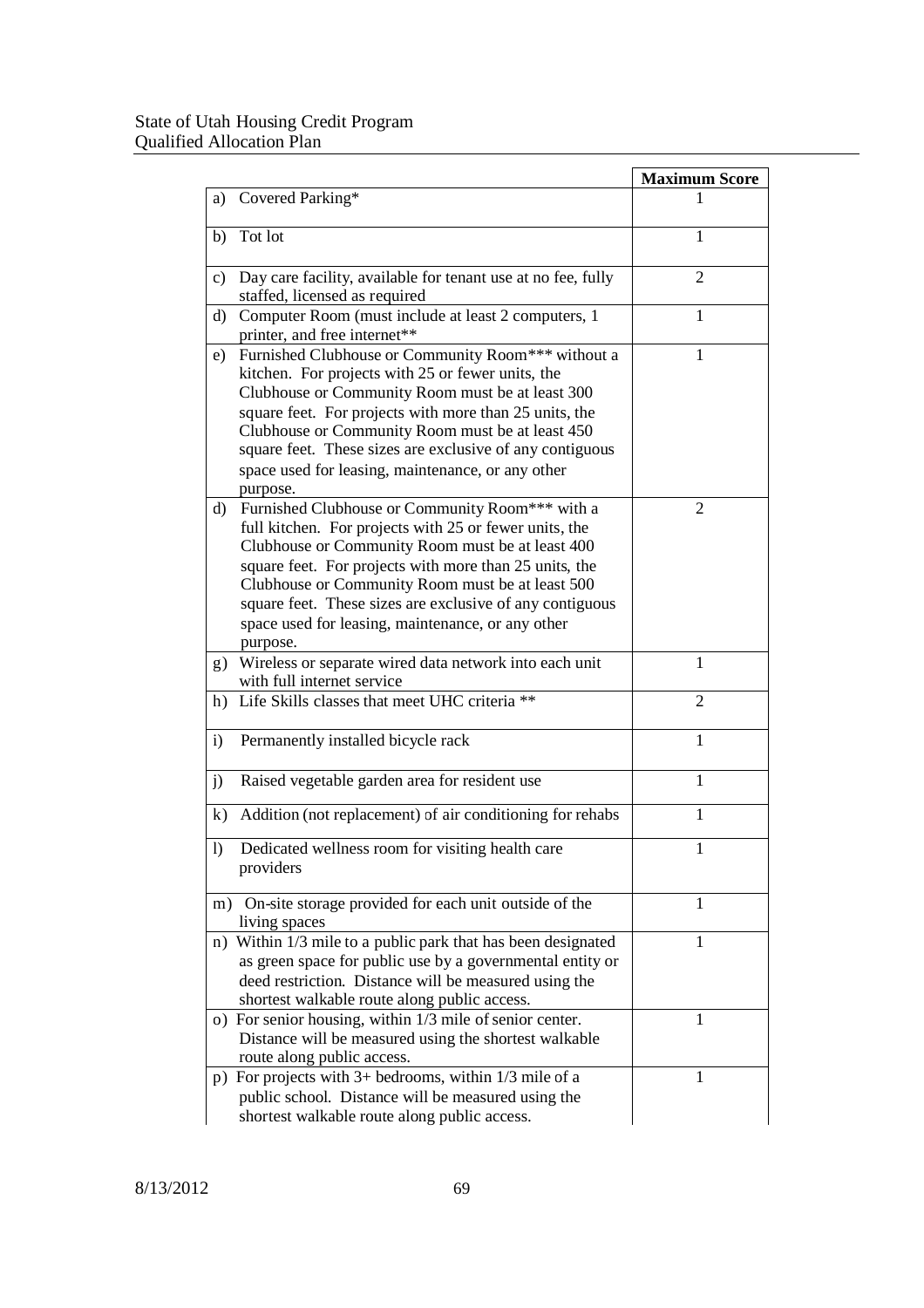| Furnished exercise room or sport court  |  |
|-----------------------------------------|--|
| (must be approved by UHC)<br>Other      |  |
| prior to the submission of Application) |  |
| Subtotal                                |  |
|                                         |  |

\* At least 1 covered stall per unit, unless city only permitsfewer parking stalls per unit. \*\*Life Skills and other classes should be made available to all tenants on an ongoing basis with scheduled classes, experts invited in as well as agencies and Nonprofits that provide the types of training listed below. (Some Nonprofits do the training free of charge). For points taken in either the Life Skills Classes category or Computer Room category, on-site space must be available and provide sufficient square footage and accessibility for attendance. A narrative must be submitted with the Application that describes the specific classes being offered and their frequency.

Letters of support from third party agencies providing training must be provided.

\*\*\* Clubhouse or Community Room does not need to be a separate building.

#### Life Skills Classes

- 1. Finance banking, loans, budgeting, shopping smart
- 2. Consumer credit repair
- 3. Employment resources, expectations
- 4. Medical hygiene, care, pregnancy, resources
- 5. Insurance auto, renter's
- 6. Driver education
- 7. Computer literacy
- 8. Education vocational, children, resources
- 9. Apartment living
- 10. Transportation resources
- 11. Childcare resources
- 12. Government assistance resources
- 13. Health diet, exercise

**3. Historic Character:** To encourage the preservation of historic buildings\* Applicants may claim points in one of the following categories, but not both.

|    |                                                                                                                                                       | <b>Maximum</b> |
|----|-------------------------------------------------------------------------------------------------------------------------------------------------------|----------------|
|    |                                                                                                                                                       | Score          |
| a) | Buildings that are on the National Register for Historic Places (see link<br>http://history.utah.gov/historic_buildings/national_register/index.html) |                |
|    |                                                                                                                                                       |                |
| b) | Buildings in a Historic District (see link)<br>http://history.utah.gov/historic buildings/national register/index.html)                               |                |
|    |                                                                                                                                                       |                |
|    | Maximum Subtotal                                                                                                                                      |                |

\*In order to receive points the Applicant must provide evidence and supporting documentation from either of the aforementioned sources.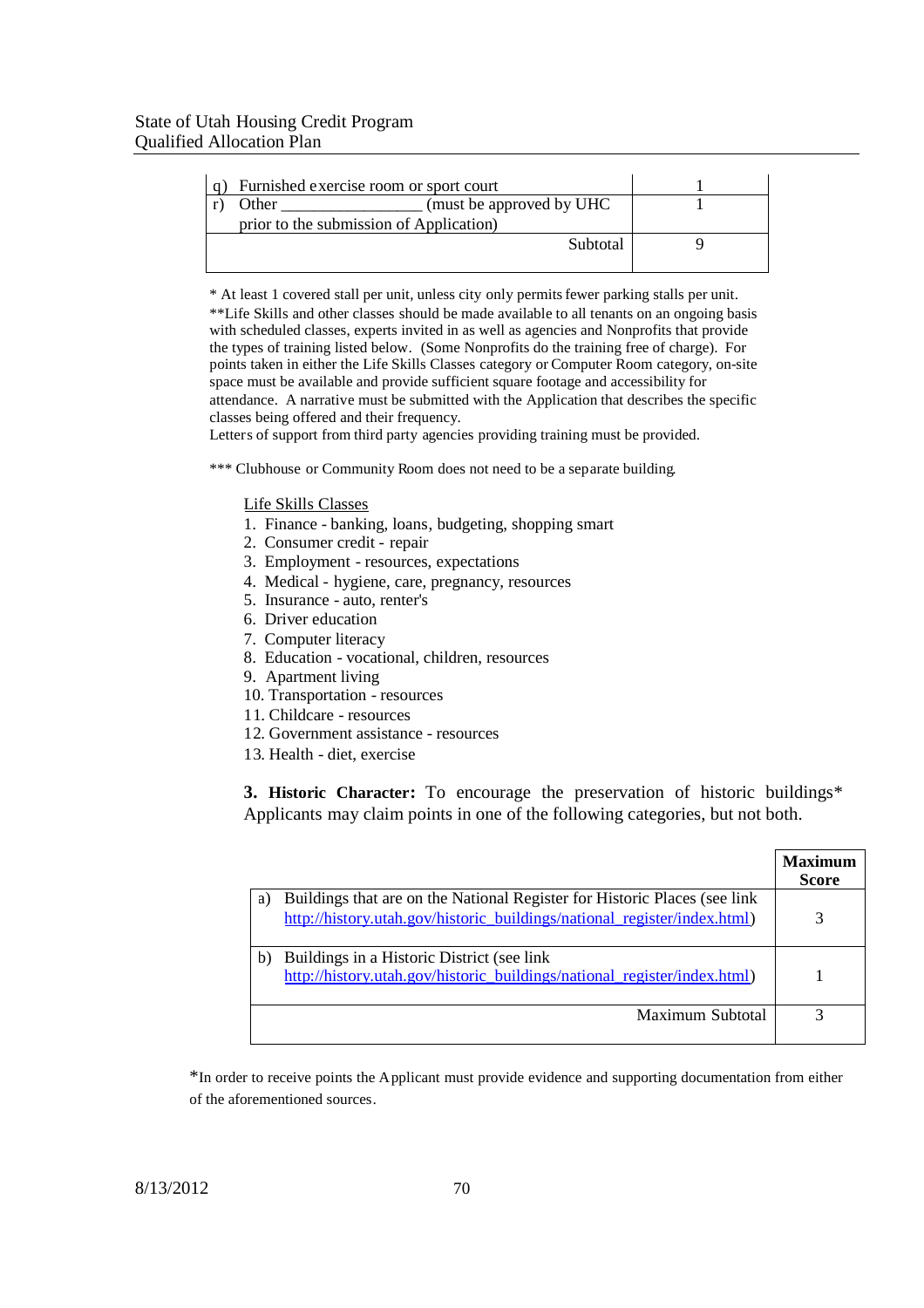**4. Enterprise Green Communities or LEED Certification:** To encourage sustainable design of affordable housing.

|                                                                                               | <b>Maximum</b><br><b>Score</b> |
|-----------------------------------------------------------------------------------------------|--------------------------------|
| Project will become certified through the Enterprise Green<br>Communities Initiative or LEED. |                                |
| Suhtotal                                                                                      |                                |

## **5. Other:**

|    |                                                                                                                                                                                                                                                                                                          | <b>Maximum</b><br><b>Score</b> |
|----|----------------------------------------------------------------------------------------------------------------------------------------------------------------------------------------------------------------------------------------------------------------------------------------------------------|--------------------------------|
| a) | Available only to substantial rehabilitation projects that<br>maintain or lower the targeted rents below those paid by<br>ALL current tenants.* Vacant units are not considered in<br>the analysis. Preservation projects that maintain rent levels<br>or lower rent levels also qualify for this score. | 10                             |
| c) | Projects that involve the use of existing housing as part of<br>a Community Revitalization Plan **                                                                                                                                                                                                       | 5                              |
|    | Subtotal                                                                                                                                                                                                                                                                                                 | 15                             |

\*Tenants may be temporarily relocated during rehab but must be offered the opportunity to re-lease their current unit or the same unit type at the same rent level or less.

\*\* The CRP must be evidenced by a written document, signed by a local government, consistent with the goals and objectives used in the HUD CDBG program for revitalization areas. Projects must provide a copy of the CRP and a letter from the local government supporting the proposed project and verifying that it is in such an area and consistent with the revitalization plan.

|                                                    | <b>Maximum Score</b> |
|----------------------------------------------------|----------------------|
| Sum of Subtotals                                   | 38                   |
| Weighting                                          | X20                  |
| <b>Maximum Project Characteristics Total Score</b> | 760                  |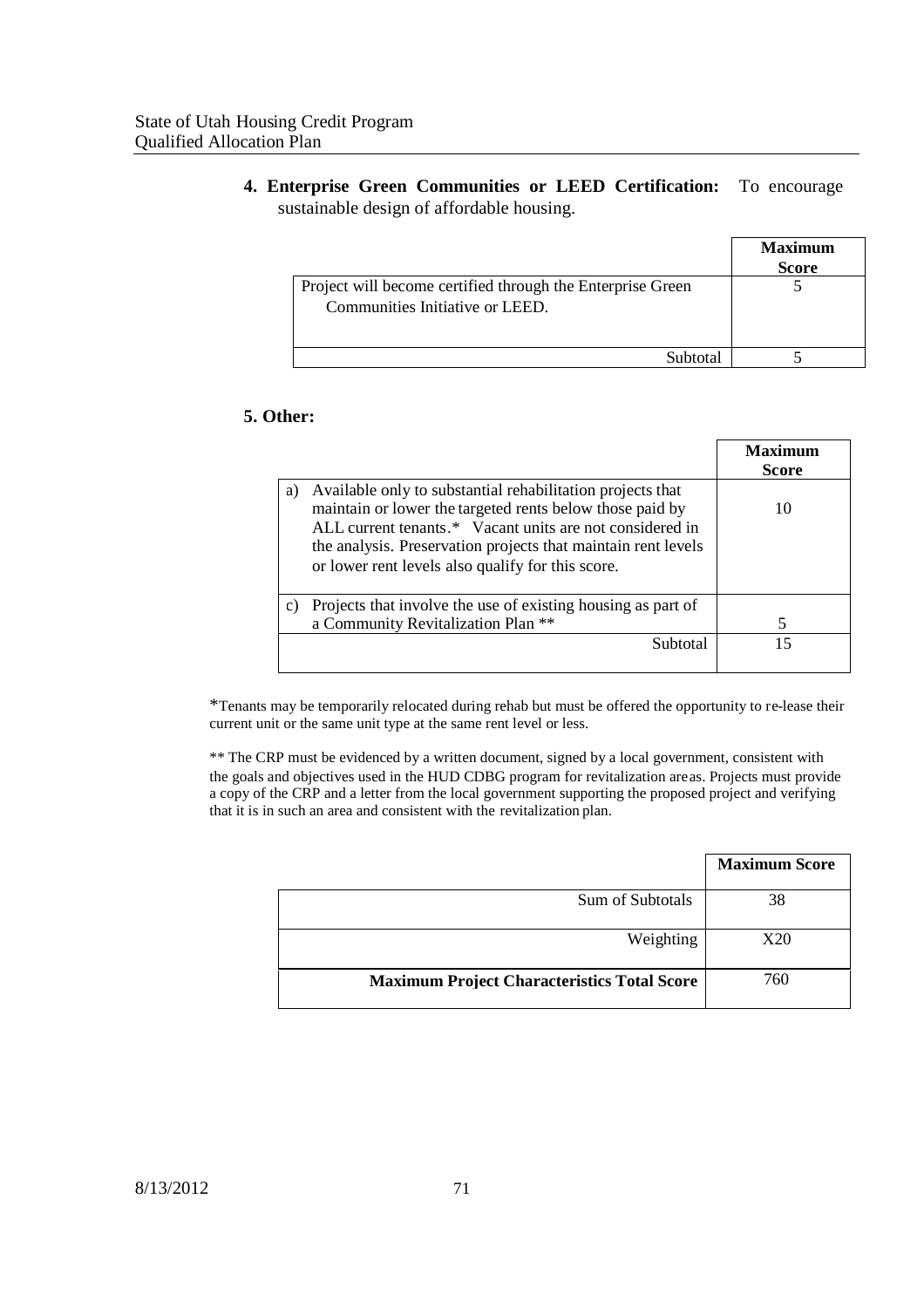# **C. Applicant Characteristics weight = 20**

# *Maximum weighted score for this criterion is 260*

## **Purpose: To recognize previous development experience of private sector developers, Nonprofits, and quasi-government organizations applying for Housing Credits.**

Points in this category will be awarded as follows:

**1. Development Experience:** Application contains evidence confirming quality, experience and capacity of Applicant to create and develop Housing Credit units. These structures are acceptable for obtaining points in this category, but operating and other agreements must show that the Utah based member has controlling interest and receives over 50% of the developer fee*. Applicant will receive points in only one of the following categories.*

|                                                                                                                                                                                          | Maximum<br><b>Score</b> |
|------------------------------------------------------------------------------------------------------------------------------------------------------------------------------------------|-------------------------|
| Applicant has developed and has ownership interest<br>a)<br>in multifamily Housing Credit projects in other<br>states but not in Utah.                                                   | 5                       |
| Applicant is a Utah-based multifamily housing<br>b)<br>developer with Housing Credit experience and a<br>minimum of three years of Utah local business<br>licenses.                      | 5                       |
| Applicant is a Utah based multifamily housing<br>c)<br>developer with Housing Credit experience and has<br>ownership interest in Housing Credit or Tax-<br>Exempt Bond projects in Utah. | 10                      |
| Sub-Category Maximum                                                                                                                                                                     | 10                      |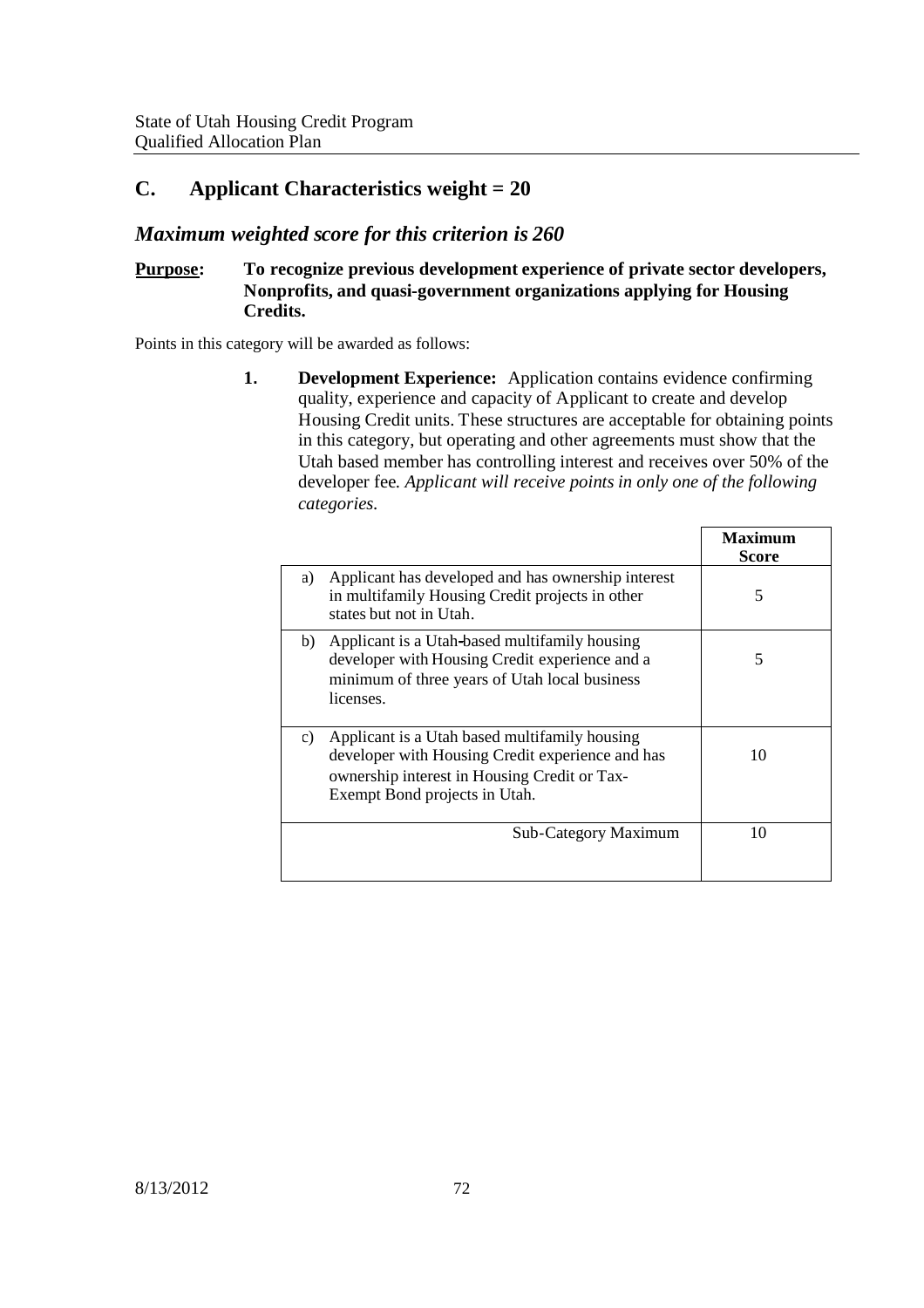**2. Sponsor Tax Status:** Applicant is either a qualified nonprofit, Community Housing Development Organization (CHDO) or Public Housing Authority, as defined by HUD, and materially participates in the development, ownership and management of the project See (Exhibit F) for more information. *Applicant will receive points in only one of the following categories.*

|    |                                                        | Maximum<br><b>Score</b> |
|----|--------------------------------------------------------|-------------------------|
| a) | Qualified $501(c)(3)$ organization                     |                         |
|    |                                                        |                         |
| b) | Utah Community Housing Development Organization        |                         |
|    | (CHDO)                                                 |                         |
| C) | Public Housing Authority or $501(c)(3)$ established by |                         |
|    | Public Housing Authority*                              |                         |
|    | Sub-Category Maximum                                   |                         |

\*Must be governed by the same board as PHA

Applicant Characteristics Totals

| <b>Maximum Points</b>                                | 13  |
|------------------------------------------------------|-----|
| Weighting                                            | X20 |
| <b>Maximum Applicant Characteristics Total Score</b> | 260 |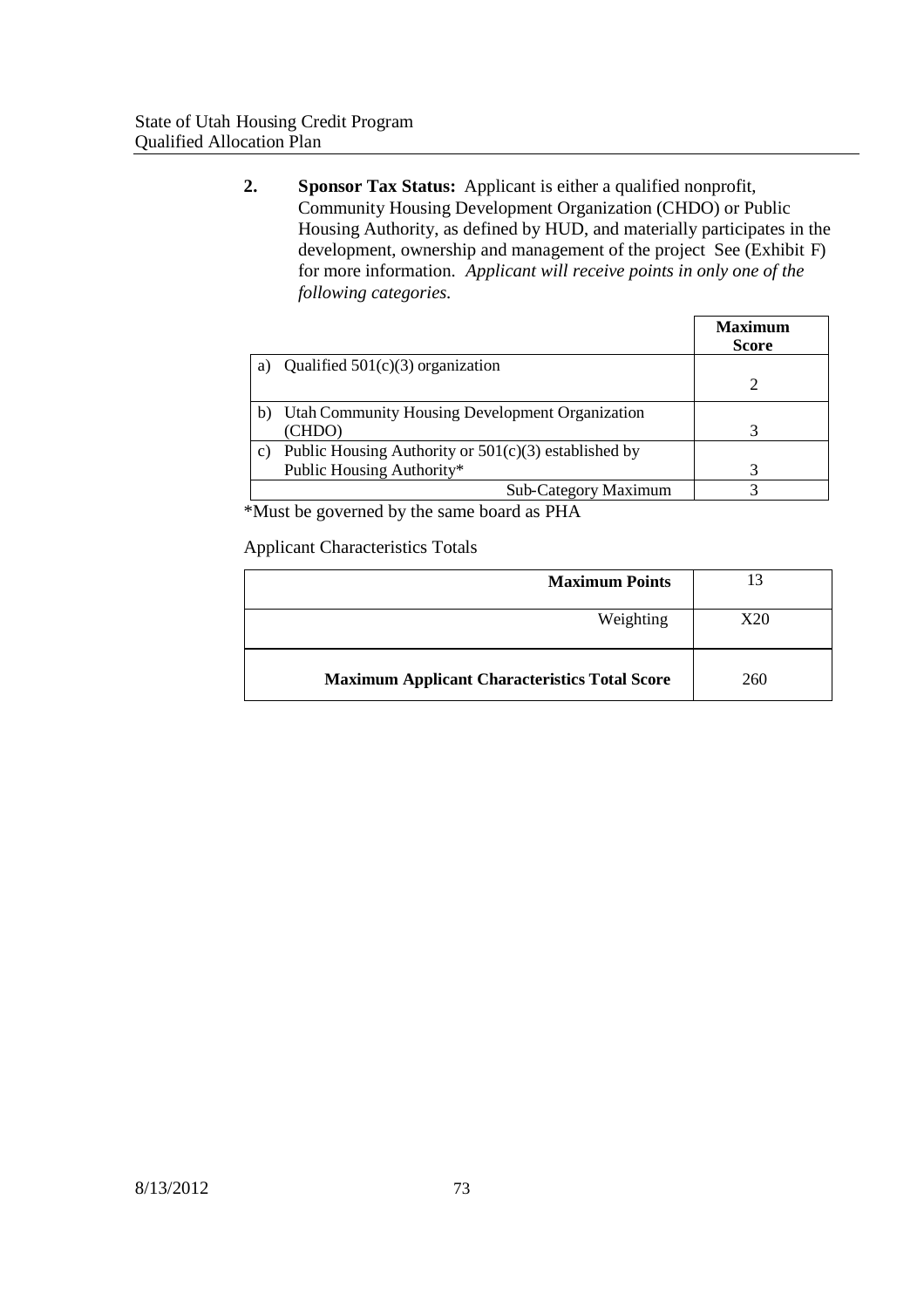# **D. Tenant Populations with Special Housing Needs weight = 20**

# *Maximum weighted score for this criterion is 700*

## **Purpose: To recognize efforts to develop projects providing specialized units or assistance for households with special needs.**

Applicant agrees to set aside, continually rent and equip unit(s) to the tenant population as represented in the Application.

The required Market Study must address the feasibility of targeting the special needs populations noted in the Application.

Supportive services required for special needs population must be evidenced by a third-party Service Provider Letter of Intent with a Nonprofit or government provider or sponsor having experience and capacity to provide the services described. A Service Provider Letter (Exhibit R) is required for each special needs category specified in the Application to be eligible for points in targeted categories.

Points in this category will be awarded as follows:

## **1. Persons with Long Term Mobility Impairments:**

Provide at least one fully accessible unit that is ADA compliant for long term mobility-impaired tenants. Points are only awarded for the number of units over and above the number of units required by the ADA. For instance, if a project is required by the ADA to have 4 ADA units, and the Applicant provides 5 units, points will be awarded for the 1 excess unit. These units are to include accessible food preparation areas, bathrooms, bedrooms and living areas. (See Project and Population Targeting Special Needs Units Section)

|                                        | <b>Maximum</b><br><b>Score</b> |
|----------------------------------------|--------------------------------|
| 2 points per unit up to a maximum of 5 | 10                             |
| Subtotal                               |                                |

## **2. Older Persons:**

Provide units for use by Older Persons (fifty-five (55) years or older) in accordance with the federal and Utah Fair Housing laws. *Applicant will receive points in only one of the following categories.*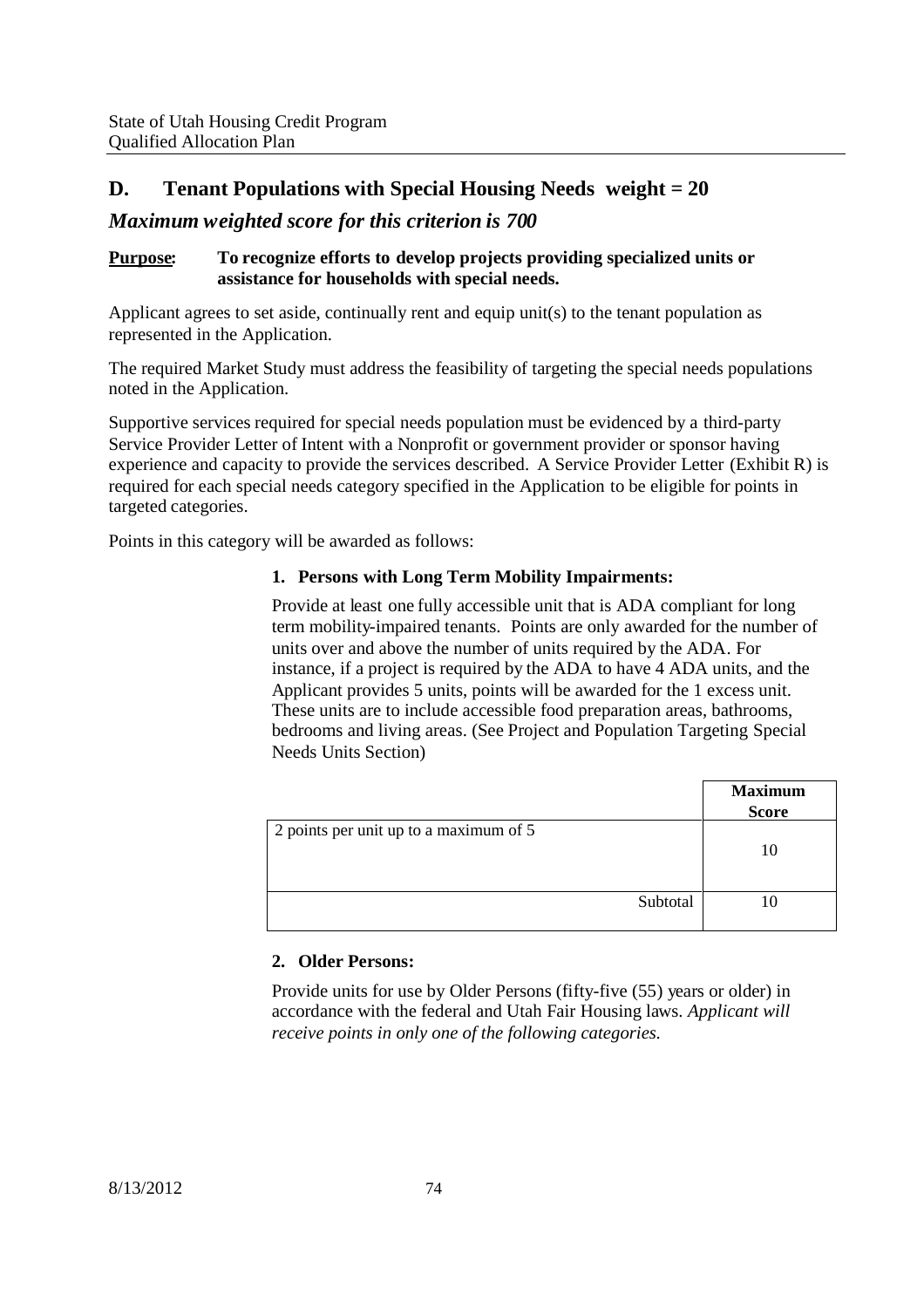|                                                                             | <b>Maximum</b><br><b>Score</b> |
|-----------------------------------------------------------------------------|--------------------------------|
| A minimum of 80% or more of the units in project must be<br>age-restricted. | 3                              |
| 100% of the units in project must be age-restricted.                        | 5                              |
| Sub-Category<br>Maximum                                                     |                                |

\*For the purpose of the tie-breaker, an Applicant electing this category for points will only be credited with 80% of designated set aside units.

## **3. Homeless or chronically homeless units:**

Provide at least one unit at or below 25% AMI. Evidence of contractual participation by a Nonprofit or government social service provider for referral of clients is required. (See Project and Population Targeting, Special Needs Units Section for more information.)

|                                               | <b>Maximum</b><br><b>Score</b> |
|-----------------------------------------------|--------------------------------|
| 2 points per unit up to a maximum of 5 units. |                                |
| Subtotal                                      |                                |

## **4. Housing for other special need individuals:**

Provide at least one unit for the following special needs groups. Applicant must provide a narrative outlining an active marketing plan (not simply receiving referrals) for the units and the nature and extent of supportive services offered to tenants. All of the following must have a third-party service provider letter.

- Domestic Violence
- HIV / AIDS
- Developmentally Disabled
- Mentally Ill
- Maturing Foster Children
- Farm Labor
- Veteran
- Refugee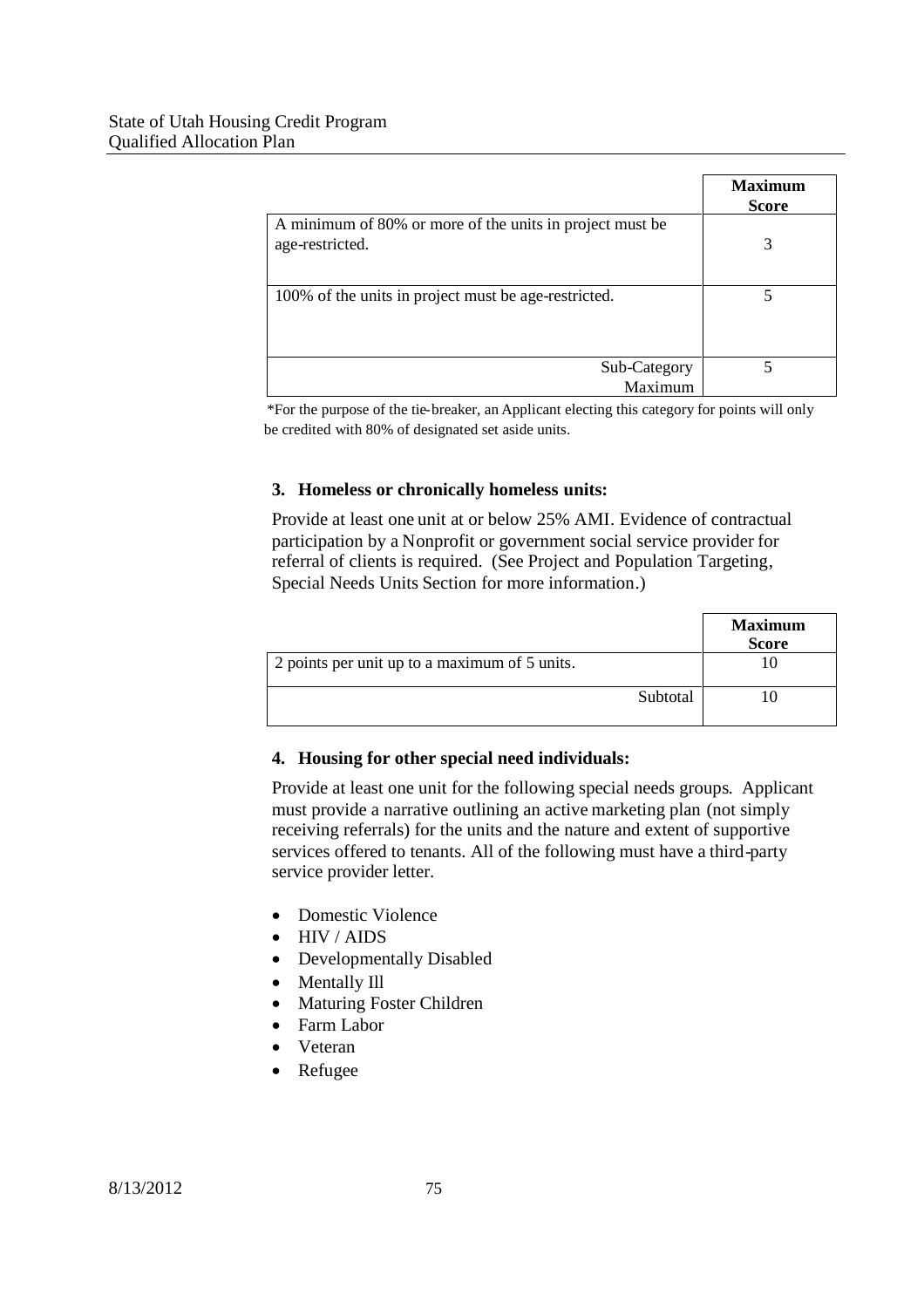|                                                                             | <b>Maximum</b><br><b>Score</b> |
|-----------------------------------------------------------------------------|--------------------------------|
| 1 point per percent of the low-income units up to a<br>maximum of 10.       | 10                             |
| Subtotal                                                                    | 10                             |
| <b>Maximum Points</b>                                                       | 35                             |
| Weighting                                                                   | X20                            |
| Maximum Tenant Populations with Special Housing Needs<br><b>Total Score</b> | 700                            |

# **E. Service to Tenants with Public Housing Assistance weight = 20**

# *Maximum weighted score for this criterion is 200*

# **Purpose: To recognize efforts in the placement of households utilizing HUD Section 8 Vouchers or Certificates.**

Points in this category will be awarded as follows:

|                                                                                                                                                                                                     | <b>Maximum</b><br><b>Score</b> |
|-----------------------------------------------------------------------------------------------------------------------------------------------------------------------------------------------------|--------------------------------|
| Applicant must provide a Memorandum of<br>Understanding (MOU) between the Applicant and the<br>local PHA (see Scoring Exhibit V), indicating<br>willingness to accept tenant applications under the |                                |
| applicable program and restrictions.                                                                                                                                                                | 10                             |
| Subtotal                                                                                                                                                                                            | 10                             |
| Weighting                                                                                                                                                                                           | X20                            |
| Maximum Service to Tenants of Public Housing Assistance                                                                                                                                             |                                |
| Total                                                                                                                                                                                               | 200                            |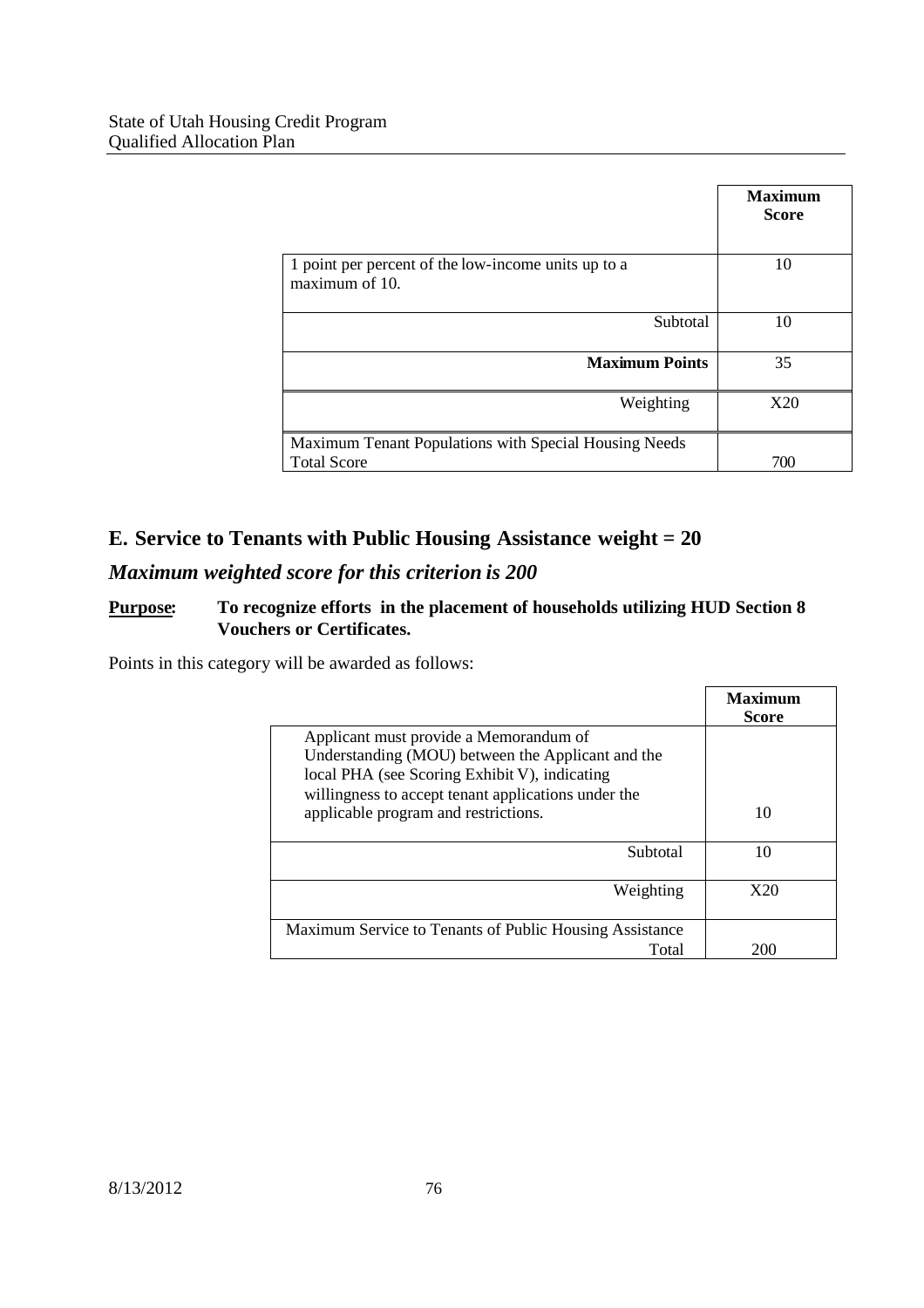# **F. Housing Needs Characteristics weight = 20**

# *Maximum weighted score for this criterion is 300*

## **Purpose: To recognize efforts to develop mixed-income projects.**

Points in this category will be awarded as follows:

## **Mixed Income Projects:**

Project combines Housing Credit units with market rate units that are not rent restricted and/or retail/commercial units.

|                                                                                                          | <b>Maximum</b><br><b>Score</b> |
|----------------------------------------------------------------------------------------------------------|--------------------------------|
| 0.5 points per 1% of project total units that are not<br>income/rent restricted up to 30% of the project | 15                             |
| Subtotal                                                                                                 | 15                             |
| Weighting                                                                                                | X20                            |
| Maximum Housing Needs Characteristics Total                                                              | 300                            |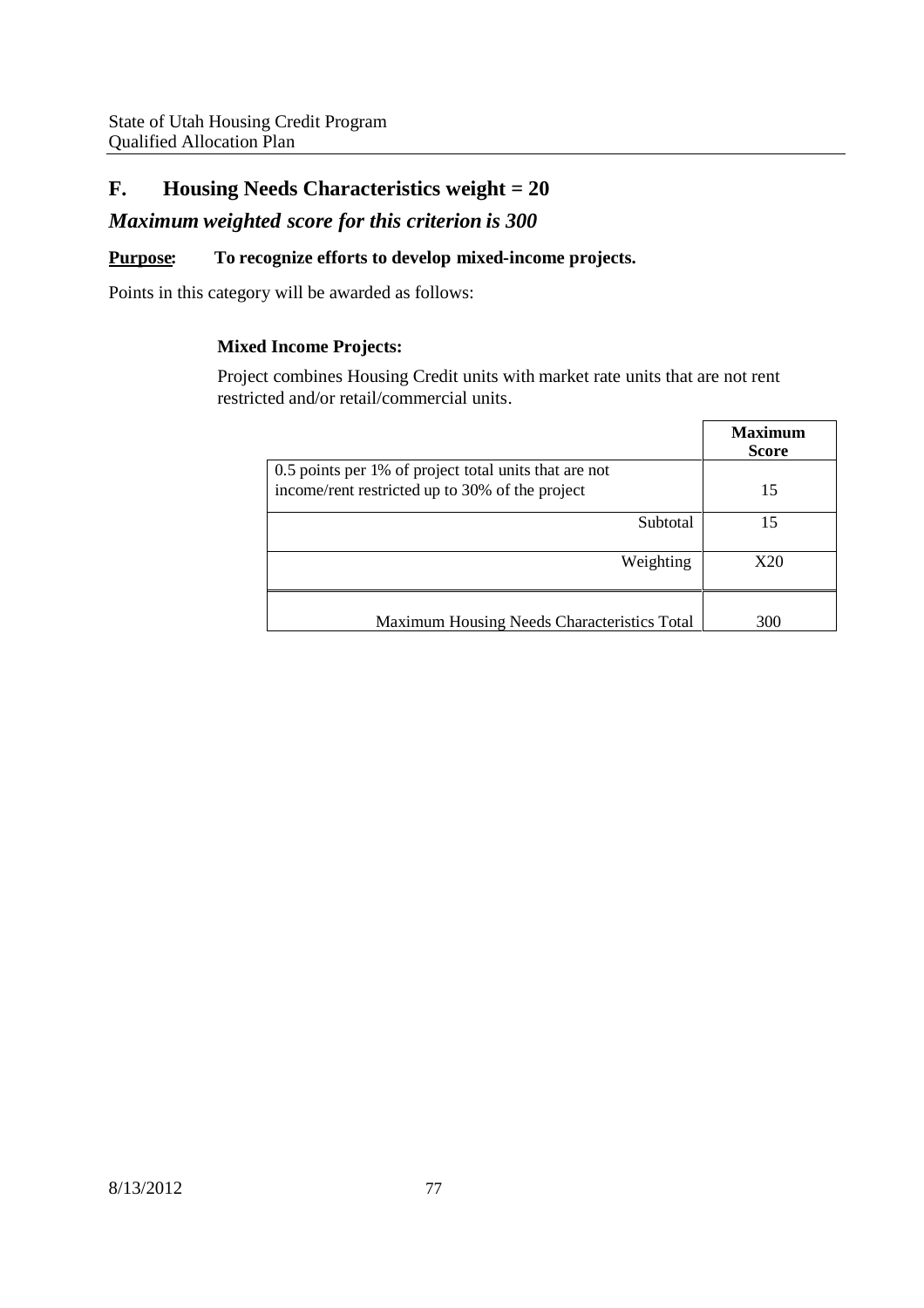# **G. Tie-Breaker**

As described in the above entitled section Housing Credit Pools and the Allocation Process, projects are rank ordered by score in their respective competitive pools. Housing Credits are awarded to projects in order of their score. In the event that there are only enough Housing Credits remaining to fund one project and two or more projects have identical Application scores, the determining tie breaker will be the Housing Credit efficiency, which is calculated as the ratio of Housing Credits requested per Net Residential Square Foot (NRSF) of Housing Credit units. The project with the lowest ratio for Housing Credit efficiency will win the tie breaker and, therefore, be awarded Housing Credits.

In the event the score remains tied after applying the Housing Credit efficiency tie-breaker, the second tie-breaker will be the percentage of special needs units in the project. Special needs units are those enumerated in the Project and Population Targeting section above, with the exclusion of housing for tenant populations of households with minor children. The project with the highest percentage of these designated special needs units will win the second tie breaker and, therefore, be awarded Housing Credits.

This tie breaker system will apply to each set-aside pool. The winning project will be awarded credit from that pool, and the non-winning project will be moved into the General Pool where it will compete against all other projects in that pool. If a tie remains at the end of distribution of credits from the General Pool, the tie breaker will be applied to determine the final project to receive Housing Credit.

The allocation of Housing Credits in a tie breaker situation is subject to, without limitation, all of the provisions of the Qualified Allocation Plan relating to allocation of Housing Credits.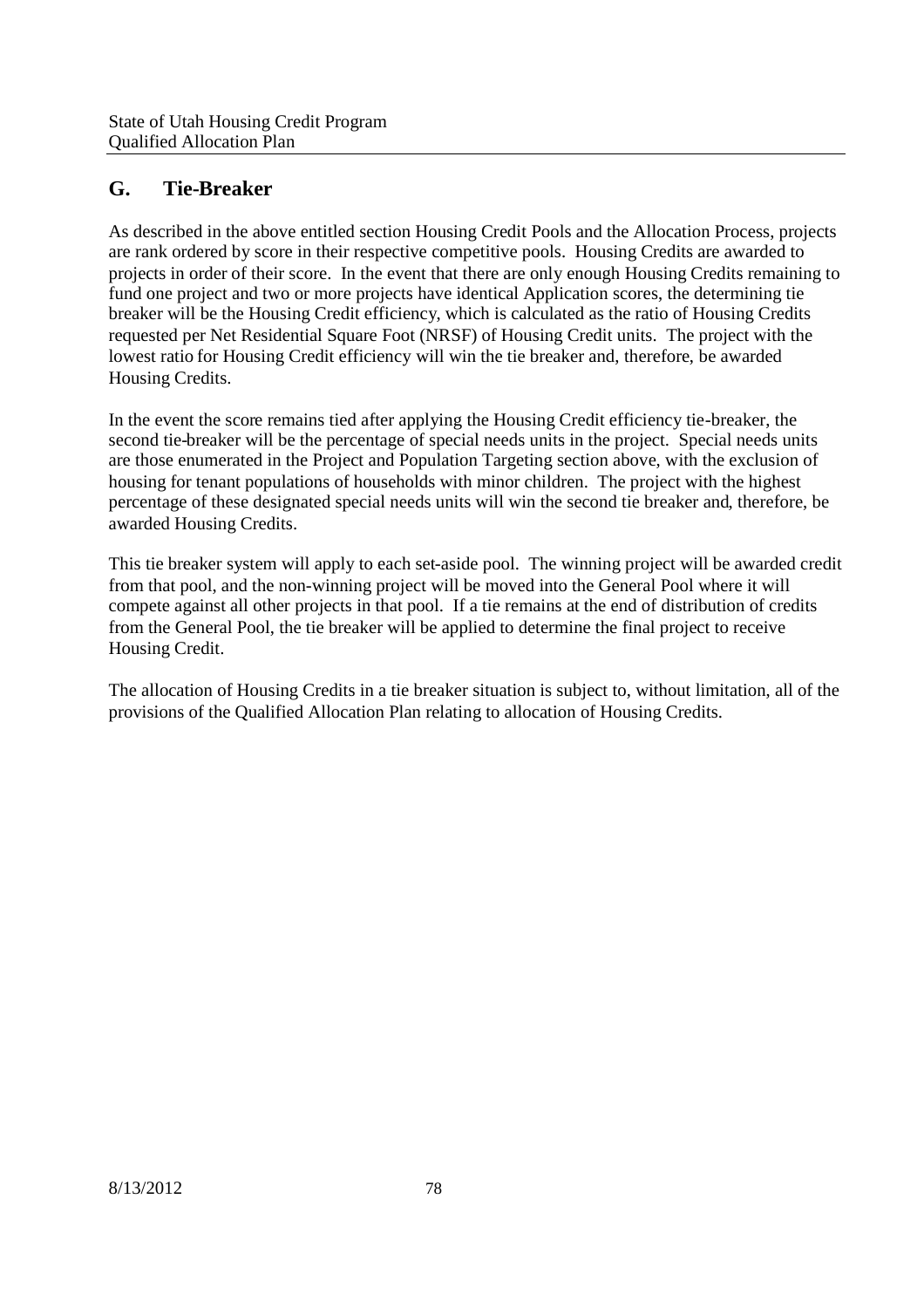# **5. OTHER AFFORDABLE HOUSING RESOURCES**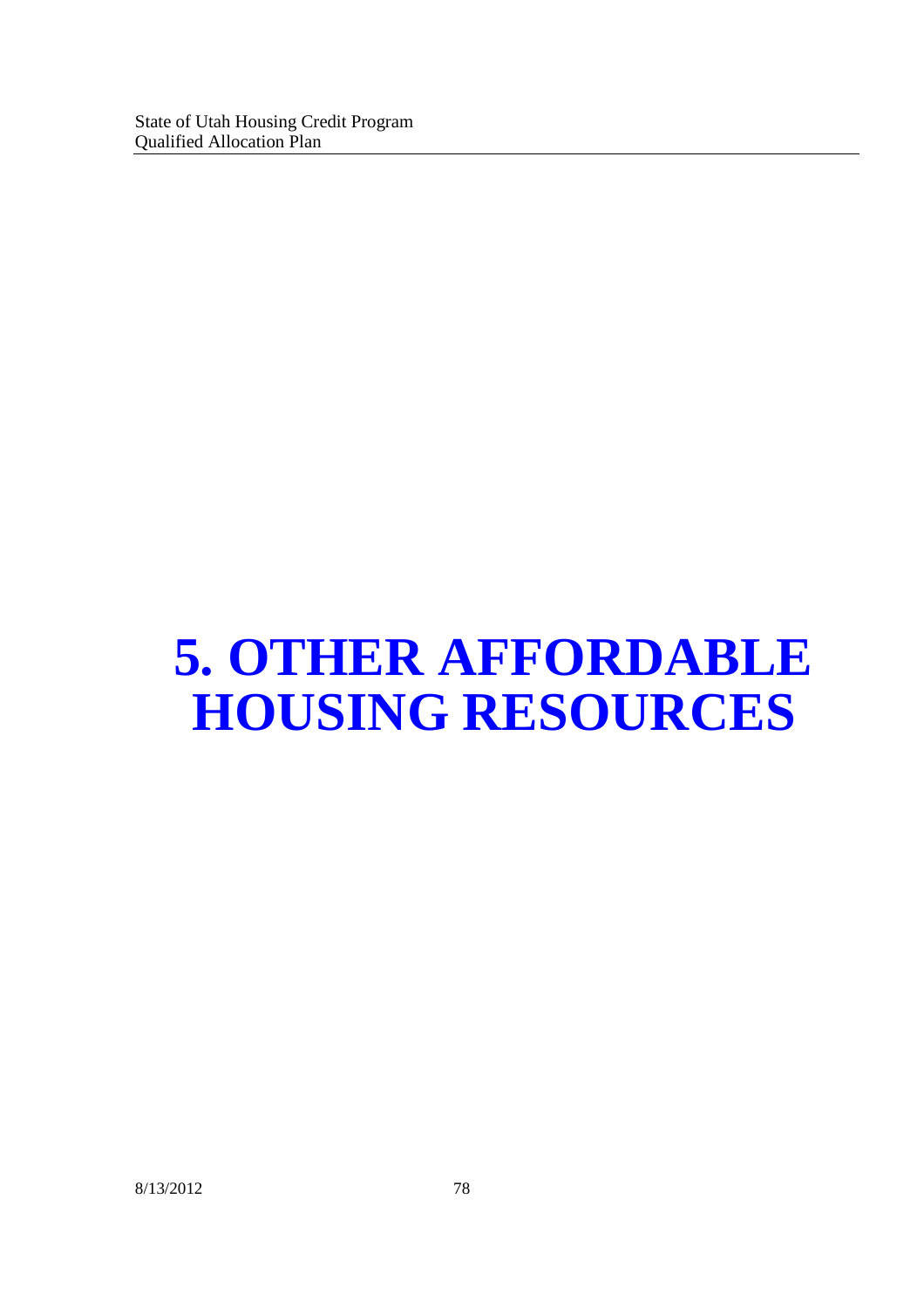# **STATE OF UTAH CREDITS**

The State of Utah has authorized UHC to allocate State Credits against State of Utah tax liabilities pursuant to Utah Code § 59-7-607 and § 59-10-1010 for the purpose of creating affordable rental housing. UHC has incorporated the use of State Credits in the Application and set aside 50% of its annual State Credits Ceiling Amount for allocation to projects that combine the federal and state credits pursuant to paragraph (i) below.

- i. Applicants will be required to first complete their Application without reliance on State Credits. Applicants will then complete the State Credit section to reduce rents.
- ii. In the event the set-aside of State Credits has been exhausted, UHC may, at its sole discretion, allocate State Credits over the State Credits set-aside to Application requests.
- iii. Initial Applications may not rely on State Credits to fund gaps. State Credits subsequently requested to fund financing shortfalls must demonstrate a dollar–for– dollar leveraging (including developer fees) of the proceeds of State Credits with additional financial resources with finance terms at or below the applicable federal rates (AFR) published by the IRS.
- iv. The Applicant must demonstrate that other local, state, federal or private resources (including deferral of fees or equity contributions by the developer) have been approached and report the results of such efforts when applying for State Credits.
- v. State Credits are not to be used to fund increases in developer or any Related Party fees.

State Credits may also be requested outside of the normal Application process. Contact UHC for assistance.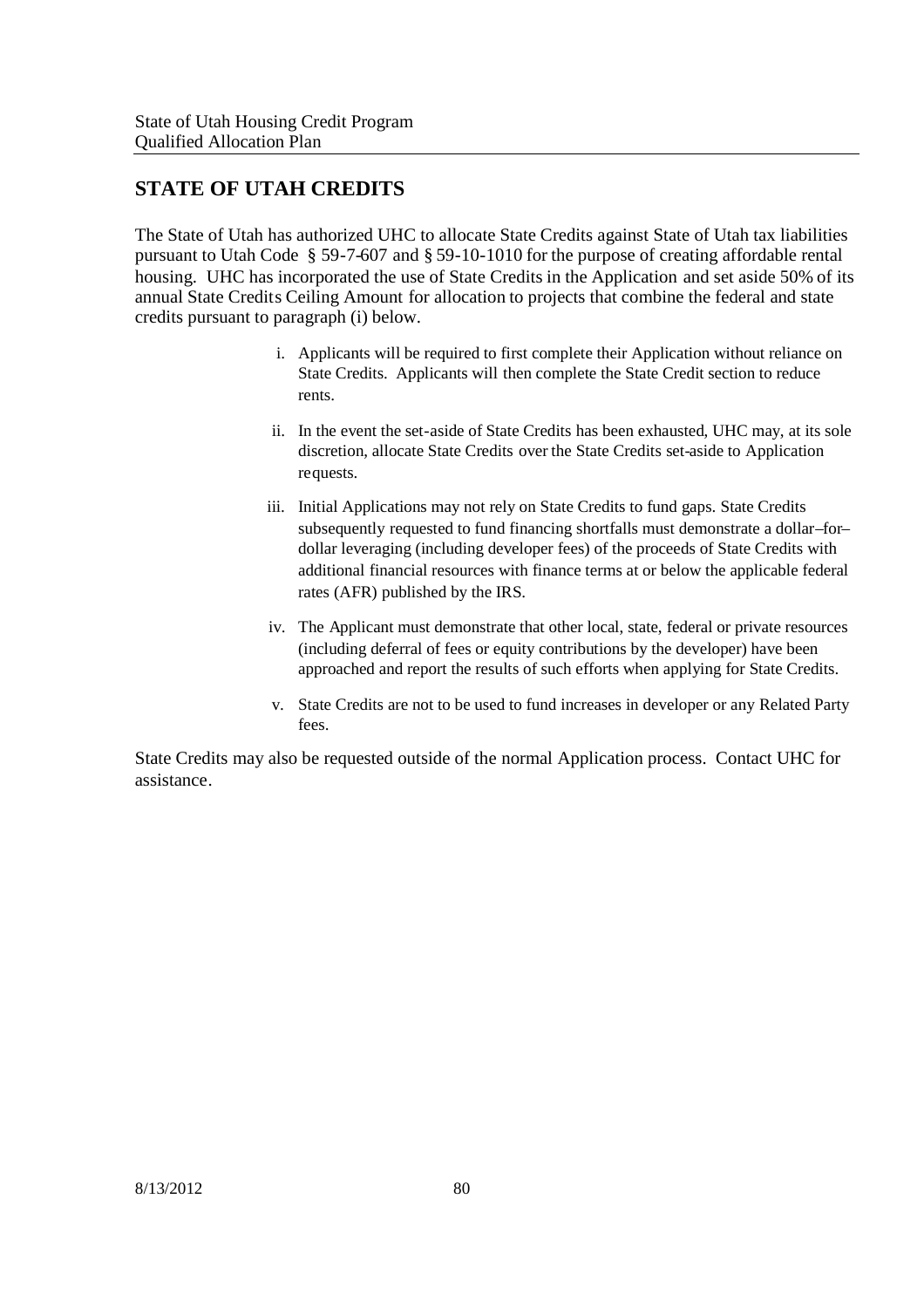# **OLENE WALKER HOUSING LOAN FUND (OWHLF)**

The Application allows Applicants to combine Housing Credits and OWHLF debt financing requests in one Application.

Further information on OWHLF can be found on the Utah Division of Housing & Community Development website at www.housing.utah.gov/owhlf/programs.html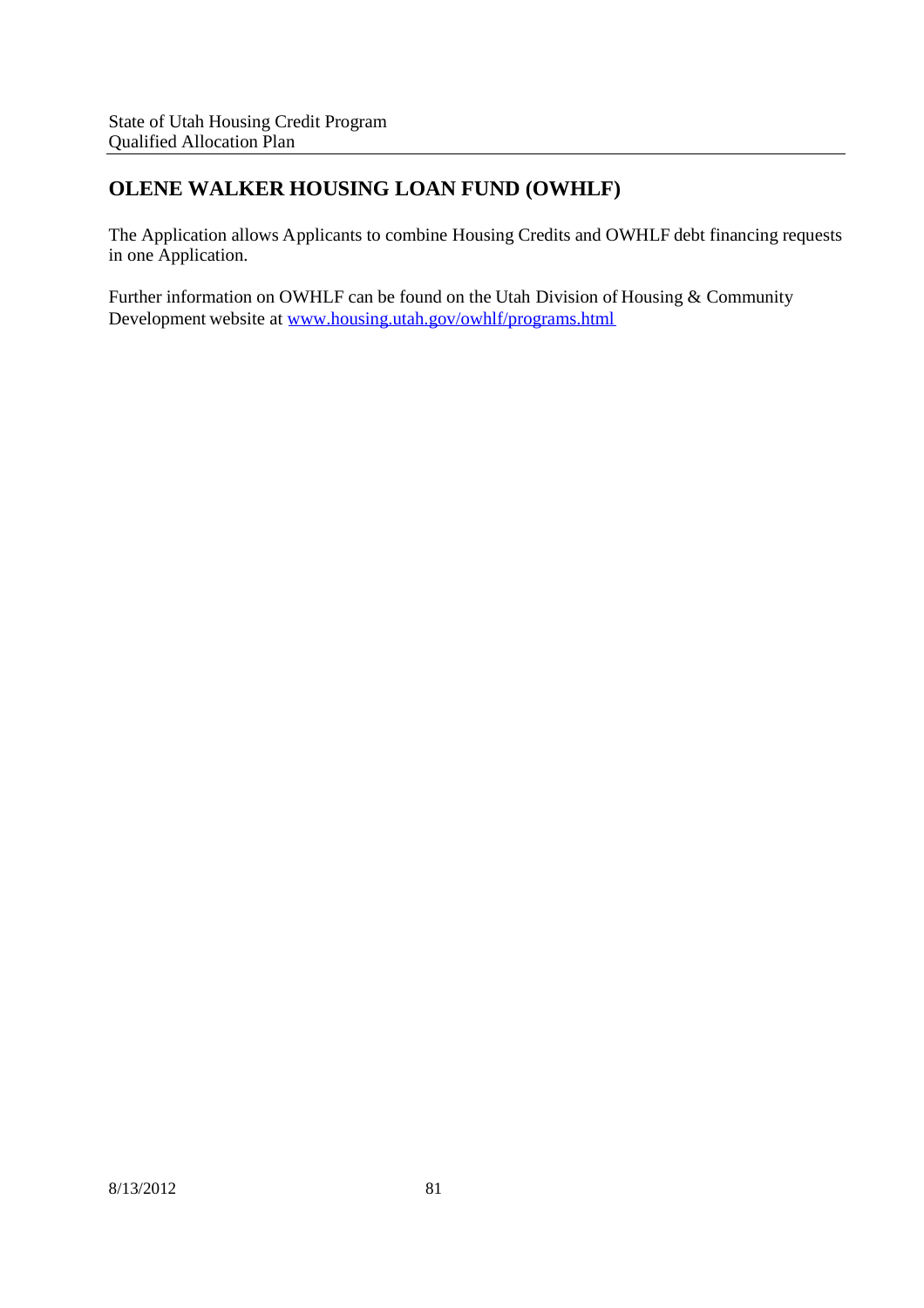State of Utah Housing Credit Program Qualified Allocation Plan

# **6. EXHIBITS**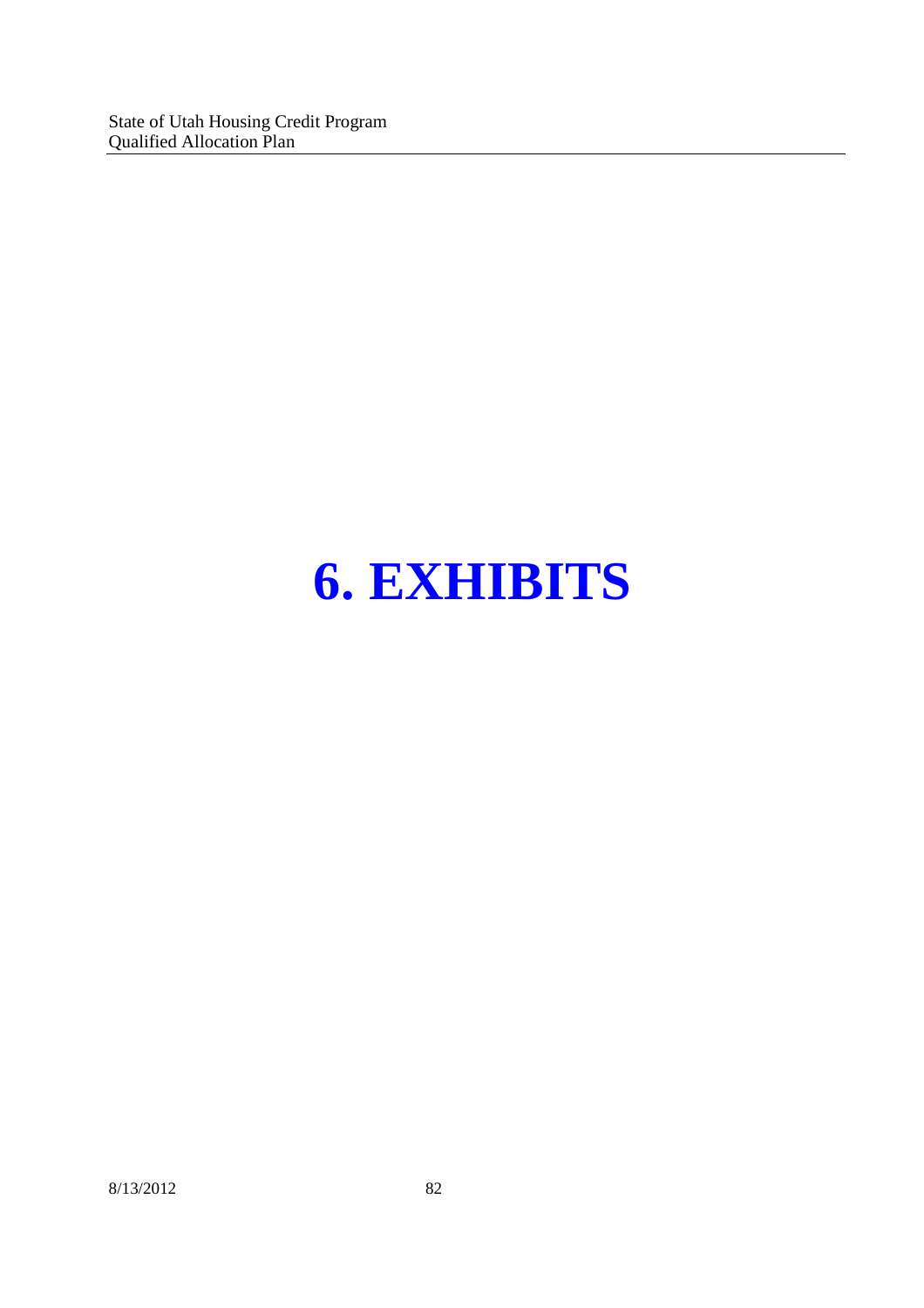# **Exhibit A STATE OF UTAH 2013 HOUSING CREDIT APPLICATION TABLE OF CONTENTS/SELF-CERTIFICATION CHECKLIST**

## **The Application Deadline is Monday, October 1, 2012 at 5:00 p.m.**

## **Application Submittal:**

- One original and one copy of the entire Application, tabbed, with all required attachments, must be submitted in a 3–ring binder along with a CD of the electronic excel Application.
- The Table of Contents/Self-Certification Checklist and required exhibits will be provided to the Applicant along with the electronic Application for submission.
- Email electronic excel Application to Monica Spangle at: mspangle@uthc.org
- If applying for Olene Walker Housing Loan Fund you must submit one more copy of the entire Application with all required attachments in a 3–ring binder.

## **Application Assembly:**

**Note:** Applications require 37 tabs as outlined in the Table of Contents/Self-Certification Checklist.

- The completed and signed Table of Contents/Self Certification Checklist should be placed as the first pages in the Application Binders in front of the tabbed sections.
- Materials must be organized in the order of the table of contents.
- If any item in the table of contents that is not applicable, insert sheet stating "Not Applicable".
- Applications lacking documentation may be considered non-conforming and returned without consideration. All scoring items must be supported by third-party documentation.

## Please check box

# **Tab 1: Executive Summary providing a thorough overview of the project that the Applicant feels should be considered in the Housing Credit review**

 $\square$  Executive Summary

## **Tab 2: Electronic Application**

**Note:** Use colored separator sheets labeled with the name of the attachment in front of the attachment

- $\Box$  Application
- $\Box$  HC Score
- □ Proforma
- $\Box$  Required Forms
- □ OWHLF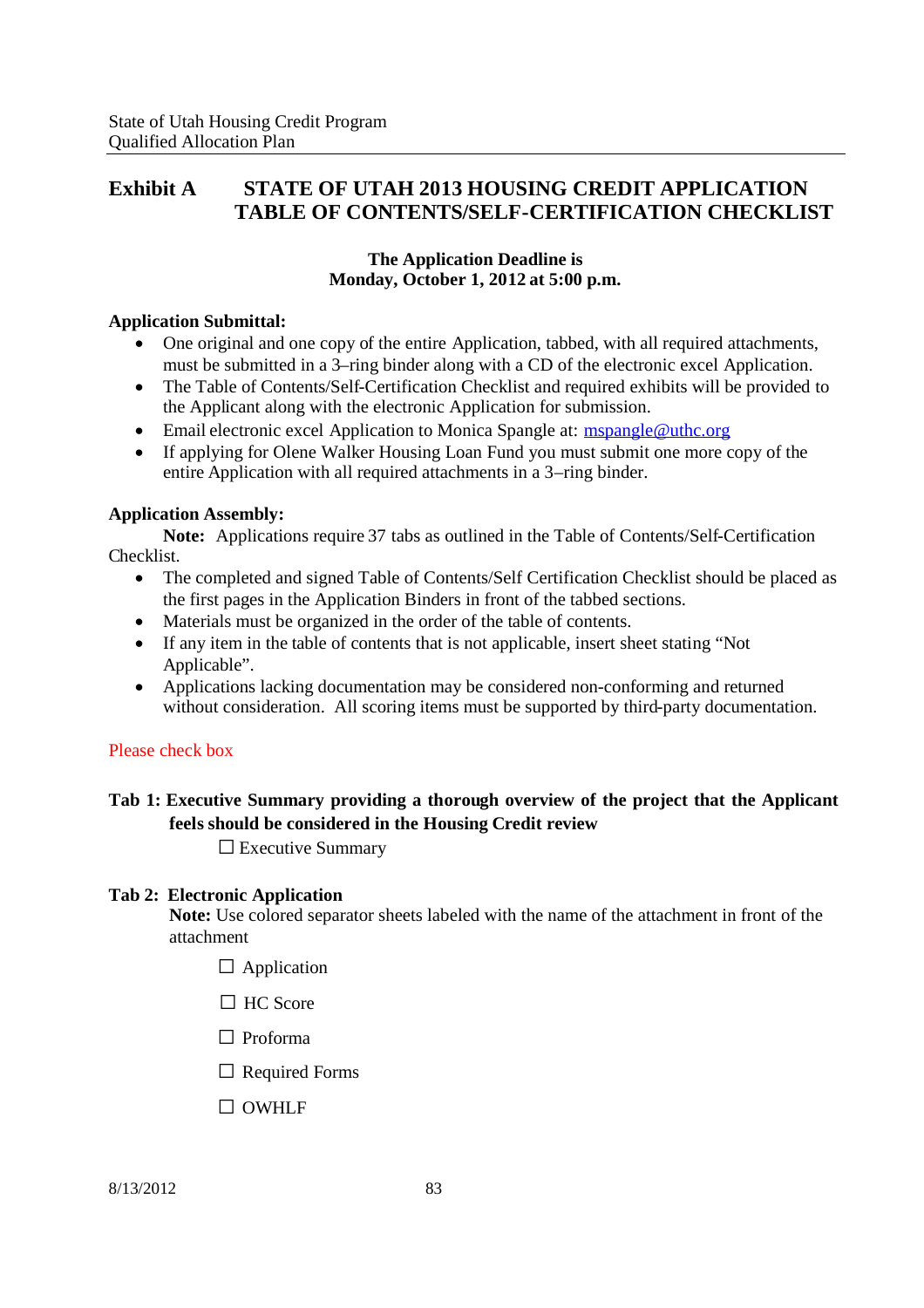## **Tab 3: Certified copies of the organizational documents of all the entities involved in the project**

**Note:** Only one attachment is required

- □ Articles of Organization; or
- □ Organization and/or Partnership Agreements

## **Tab 4**. **Resumes of the principals of the owner entity, or any sub-entities within the ownership structure**

- □Resume
- $\Box$  Resume of Sub-Entities

## **Tab 5**. **Current Financial Statements for each of the following**

- $\Box$  Sponsor
- □ Applicant
- □ Developer

#### **Tab 6**. **Comprehensive Financial Disclosure Certification**

Exhibit  $E \Box$  Comprehensive Financial Disclosure Certification

#### **Tab 7. Nonprofit Applicants**

□Articles of Incorporation and Bylaws, evidencing that one of its exempt purposes is the providing of low income housing

 $\Box$  Copy of the IRS determination letter of tax-exempt status

#### **Tab 8. CHDO Designation**

**Note:** Only one attachment is required

- □ CHDO Designation Certificate; or
- $\Box$  CHDO Letter attesting to the designation from the State or HUD

#### **Tab 9. Community Revitalization Plan**

- $\Box$  Regular Community Revitalization Plan
- $\square$  Letter from local government supporting and verifying that the project is an integral part of the Plan

## **Tab 10. Service Provider Letter for Special Needs Set-Aside units to service the needs of special needs tenants proposed in the Application**

 $\square$  Detailed narrative outlining the (1) marketing plan for the units and the (2) nature and (3) extent of supportive services offered to the tenants

8/13/2012 84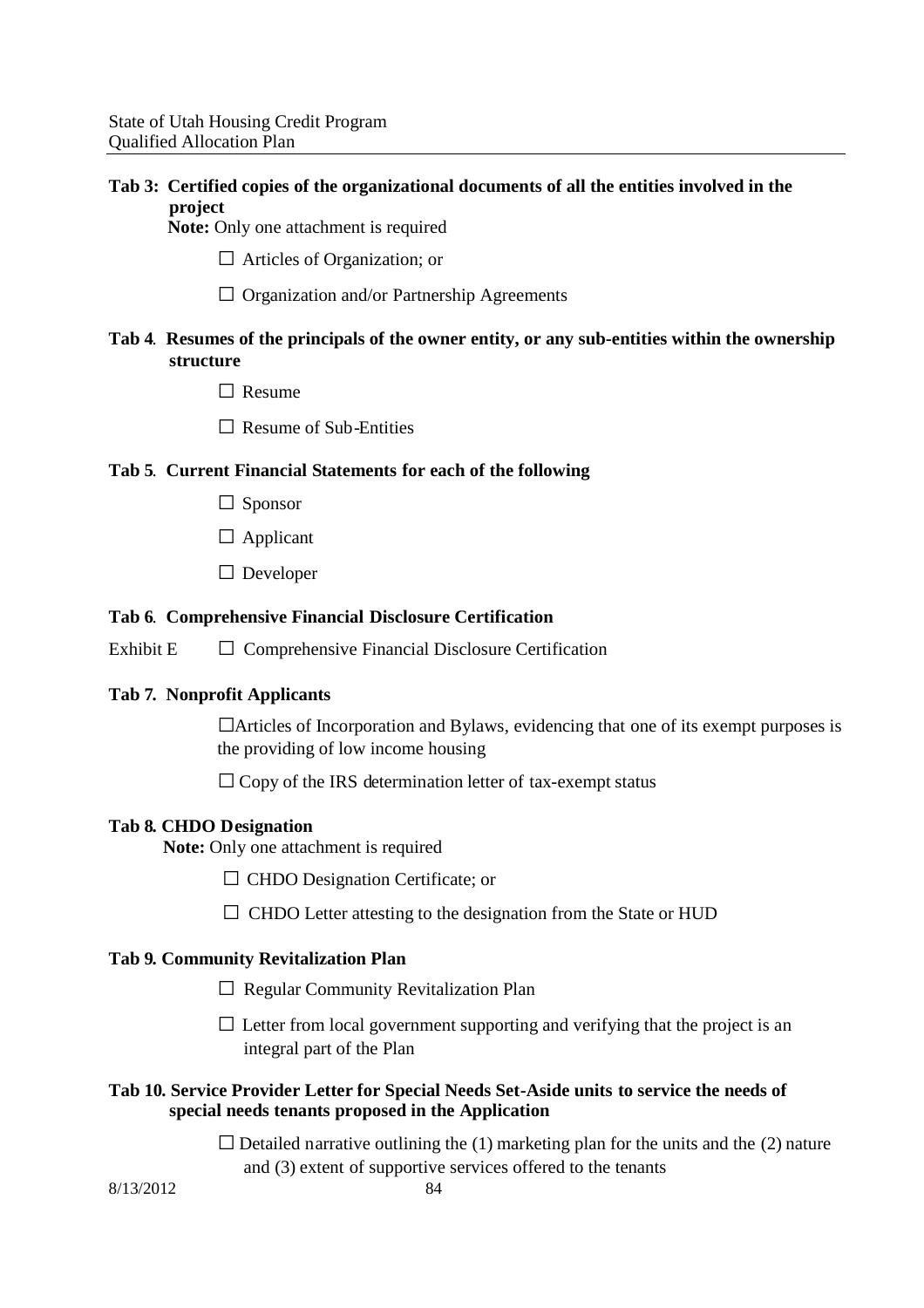Exhibit R  $\square$  Service Provider Letter for each special needs category specified in the Application must outline the (1) experience of the service provider and the (2) provider's understanding of the number of units being set aside for the specific targeted population and (3) that the provider has enough clients to fulfill the needs of the set asides for the duration of a referral's tenancy and (4) a full description of the services the provider will make available to the tenant.

## **Tab 11. Life Skills Classes**

**Note:** If points were taken for the above the following must be submitted

- $\Box$  A narrative must be submitted describing the specific classes being offered and their frequency.
- $\Box$  Letters of support from agencies providing the training

## **Tab 12. Project Amenities**

**Note:** If points were taken for the above the following must be submitted

- $\square$  Written Description (an itemization of inclusions e.g. clubhouse will have two flat screen televisions, a seating area, and a kitchenette)
- $\Box$  Supporting Documentation (e.g. maps)
- $\square$  Estimate of associated costs, if applicable

## **Tab 13. Memorandum of Understanding (MOU)**

Exhibit V  $\Box$  MOU from Public Housing Authority accepting housing choice voucher holders

## **Tab 14. Chronically Homeless Projects**

 $\square$  Letters of Endorsement from the region Continuum of Care Coordinating Council

- □ Proposed Service Providers
- $\square$  Supportive Services Plan Outline
- □ Evidence of Project Based Rent Subsidy

## **Tab 15. Energy Star, See Exhibit T**

**Note:** Only one attachment is required

- $\square$  A Preliminary rating score (HERS); or
- $\square$  Letter from an independent Energy Star rater indicating Energy Star certification or enhancement
- **Tab 16. Prior Activities Certification certifying that owners, principals or management agents affiliated with the project have not been disbarred or are "Not in Good Standing" with UHC**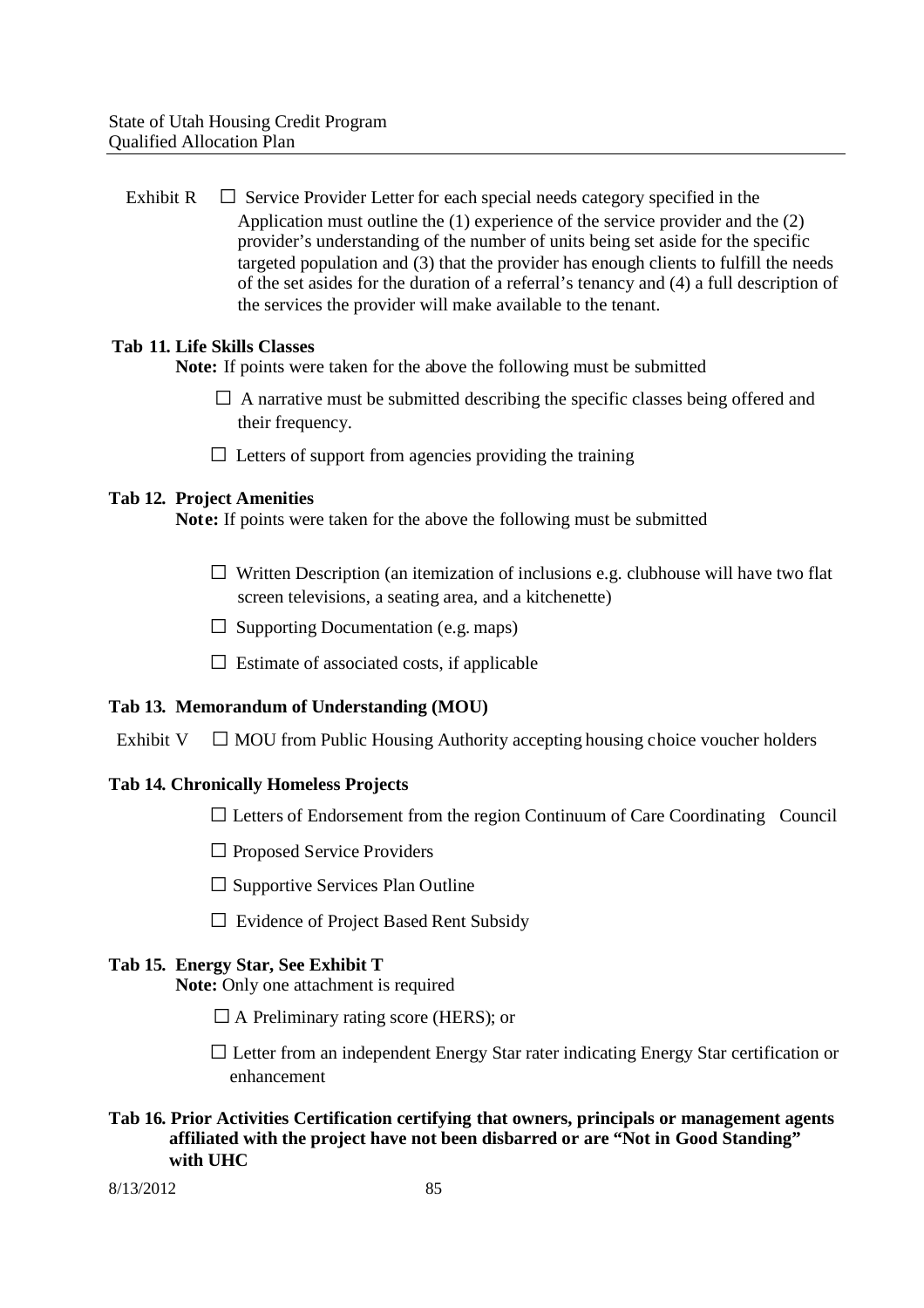Exhibit  $W \Box$  Prior Activities Certification

## **Tab 17. Title Report**

□ Current Title Report

#### **Tab 18. Evidence of Site Control (Site Control must extend to or beyond December 31, 2012)**

- □ Warranty Deed; or
- □ Executed Real Estate Purchase Contract; or
- □ Executed Lease Agreement

#### **Tab 19. Site Location**

 $\square$  Site Location Map

 $\Box$  Plat Map

#### **Tab 20. Historic Character**

**Note:** If points were taken for the above only one attachment is required

- $\square$  Documentation providing evidence that the building(s) is on the National Register for Historic Places; or
- $\square$  Documentation providing evidence that the building(s) is in a Historic District

#### **Tab 21. Zoning**

- $\Box$  Letter from the jurisdiction's zoning official (must be on jurisdiction's letterhead and signed by an authorized official) stating the property is properly zoned for the proposed project. The letter must address the current status, any procedures and timetables for the project relative to conditional use permits, density, parking requirements, and required public meetings
- $\square$  Zoning Ordinance
- $\Box$  Zoning Map

#### **Tab 22. Condition Use Permit**

- $\Box$  A Stamped copy of the application filed with the appropriate jurisdiction
- $\Box$  Acknowledgement by the city or county
- $\Box$  Copy of receipt of fees paid

#### **Tab 23. Environmental Study (if submitted at the time of Application it must be dated within six months of the Application submission deadline)**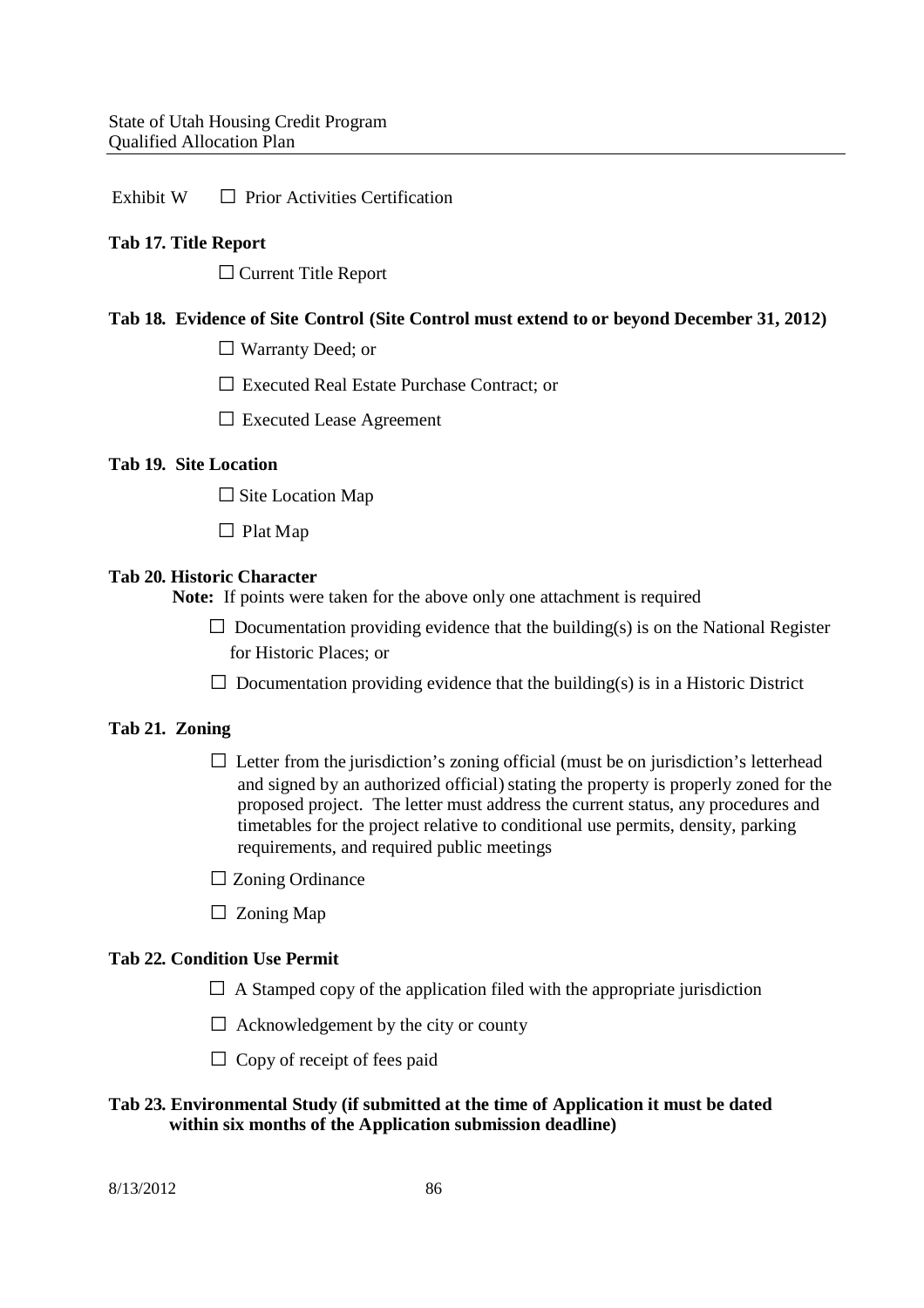□ Phase I or Phase II Environment Study

## **Tab 24. Elevation and Floor Plans, if available (8 1/2 x 11)**

 $\Box$  Elevation

□ Floor Plan

## Tab 25. Project Owner of Identity Interest Certification in required forms section of the **Application**

Required Form 2  $\Box$  Project Owner Identity of Interest Certification

Required Form  $1 \square$  Identity of Interest Information

**Tab 26. Letters of Interest from each of the proposed sources of funds, including grants and investors. Letters of Interest shall include estimate of operating and rent up reserves. The Investor letter must stipulate estimated timeframe for capital contribution and pricing. (Enter the name of the source of fund in the space provided)**

□Letter of Interest – Source Name \_\_\_\_\_\_\_\_\_\_\_\_\_\_\_\_\_\_\_\_\_\_\_\_\_\_\_\_\_\_\_\_\_\_

 $\Box$  Letter of Interest – Source Name

 $\Box$  Letter of Interest – Source Name  $\Box$ 

**Tab 27. Current Utility Allowance Documentation from the local Public Housing Authority, HUD, or Rural Development utility allowance or a signed statement from the local public utility companies (based on actual data and not on engineering estimates of similar units)**

**Note:** Only one attachment is required

 $\Box$  Utility Allowance from Public Housing Authority; or

 $\Box$  Utility Allowance from HUD; or

□ Utility Allowance from Rural Development; or

 $\square$  Signed Statement from local public utility companies; or

 $\square$  Energy Star Rater's Utility Estimates based on plans and spec's for buildings

## **Tab 28. Independent Third Party Market Study along with the Market Study Checklist and Certification of Independence (must be less than 90 days from the time of application submission deadline)**

□ Current Market Study

 $\Box$  Market Study Checklist and Certification of Independence

## **Tab 29. Land Appraisal** (**must be dated within six months of the Application submission deadline)**

8/13/2012 87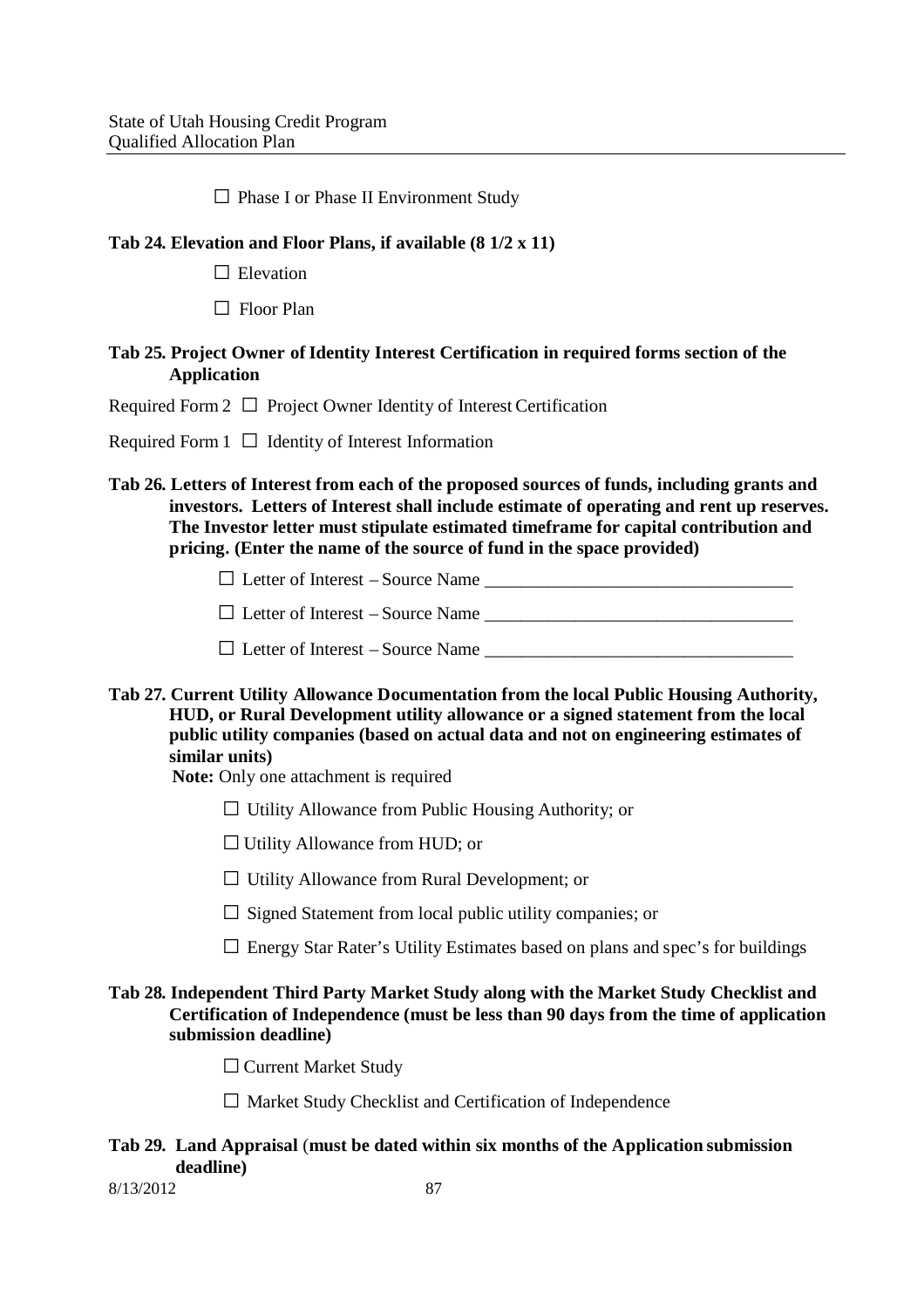$\Box$  Land Appraisal for Rehabilitation Projects

 $\Box$  Land Appraisal for Related Party Transactions

## **Tab 30. Operating Subsidies Supporting Documentation for New Construction and Rehabilitation Projects**

 $\square$  Contract for operating subsidies for New Construction Projects

 $\square$  Contract for operating subsidies for Rehabilitation Projects

## **Tab 31. Operating Statement for Rehabilitation Projects that are designated as either RD projects or HUD rent subsidized Projects**

 $\Box$  Prior year Operating Statements

# **Tab 32. Rent Rolls for Acquisition/Rehabilitation Projects**

**Note:** Only one attachment is required

- $\Box$  Independent Third Party certifying the current rents and occupancy levels of the Project: or
- $\Box$  Current leases, deposit slips, and rent rolls with supporting bank statements for the most recent 12- month period in lieu of third party certification

## **Tab 33. Relocation Plan for Acquisition/Rehabilitations with Current Tenants**

 $\Box$  Relocation Plan, describing the extent to which current tenants will be relocated or dislocated either temporary or permanently, the amount of funds and assistance being provided to relocated/dislocated tenants, and the effort that will be made to bring the relocated/dislocated tenants back to the project upon completion

## **Tab 34. Capital Needs Assessments for Rehabilitation Projects**

Exhibit  $Q \square$  Capital Needs Assessment

## **Tab 35. Enterprise Green Communities Certification (EGCC) or Leadership in Energy & Environmental Design (LEED)**

 $\Box$  EGCC or LEED Narrative, include costs and

**Note:** Only one attachment is required

□ EGCC Request Form

 $\square$  For LEED – A self certifying written statement

## **Tab 36. OWHLF Required Additional Documentation**

8/13/2012 88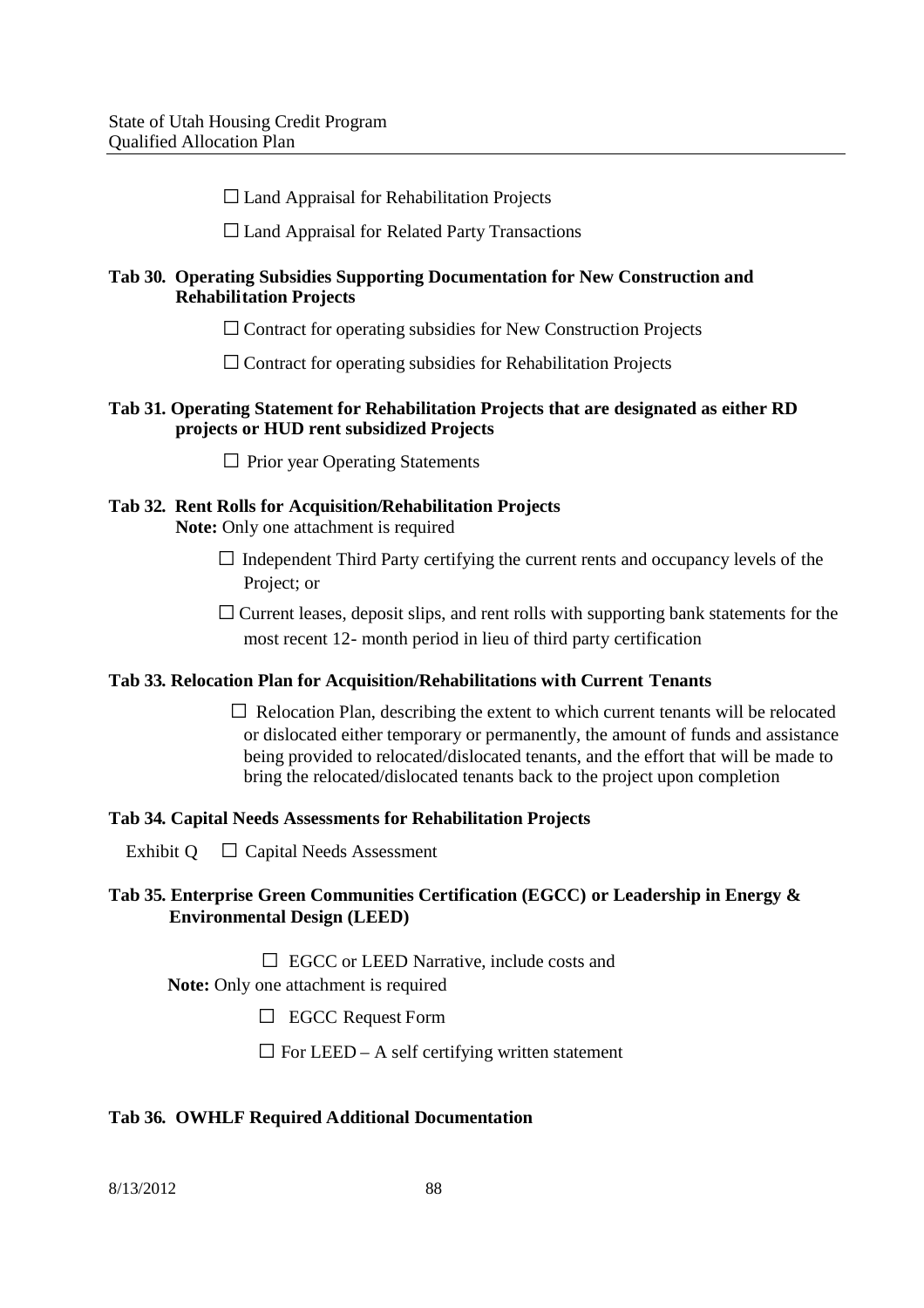□ Documents are available from OWHLF website at: http://housing.utah.gov/owhlf/programs.html

**Tab 37. Private Activity Bond (PAB) Application Requirements**

□ See requirements on PAB website at: http://business.utah.gov/relocate/PAB/app-fees/

If any item listed above is not checked or is not applicable to your Project, please reference the specific tab number and document and provide an explanation.

## **Self-Certification of Threshold Requirements**

I, (Name), (Title of Authorized Official of (Sponsor Organization) acknowledge that I have completed the self-certified threshold checklist and that all the required documentation necessary to review this application has been included.

# **ORGINAL SIGNATURE OF AUTHORIZED OFFICIAL**

\_\_\_\_\_\_\_\_\_\_\_\_\_\_\_\_\_\_\_\_\_\_\_\_\_\_\_ \_\_\_\_\_\_\_\_\_\_\_\_\_\_\_\_\_\_\_\_\_\_\_\_\_\_\_\_\_

\_\_\_\_\_\_\_\_\_\_\_\_\_\_\_\_\_\_\_\_\_\_\_\_\_\_\_ \_\_\_\_\_\_\_\_\_\_\_\_\_\_\_\_\_\_\_\_\_\_\_\_\_\_\_\_\_\_

\_\_\_\_\_\_\_\_\_\_\_\_\_\_\_\_\_\_\_\_\_\_\_\_\_\_\_ \_\_\_\_\_\_\_\_\_\_\_\_\_\_\_\_\_\_\_\_\_\_\_\_\_\_\_\_\_\_ (Signature) (Date)

(Name) (Organization)

(Title) (Project)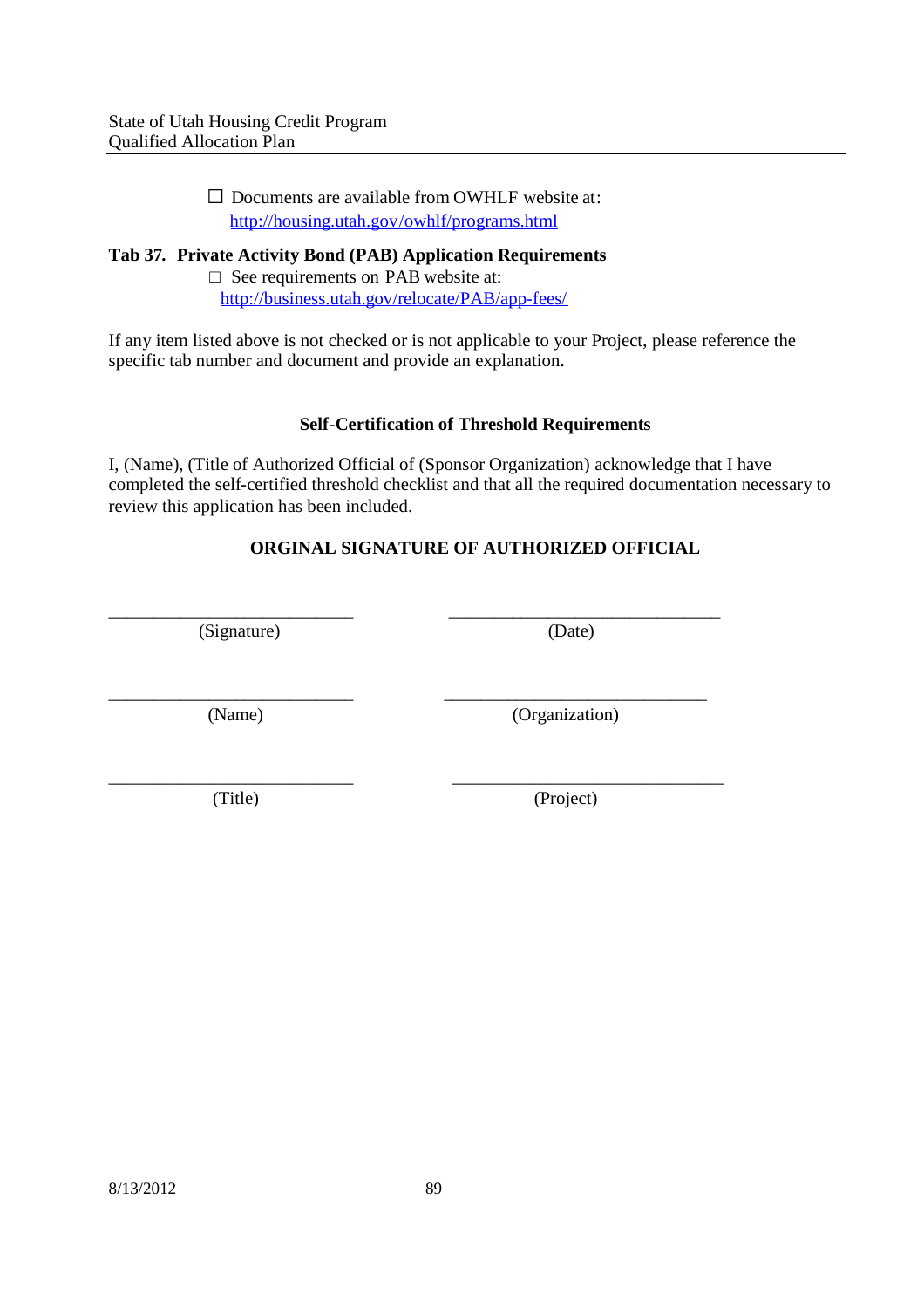# **Exhibit B HUD'S DESIGNATED DIFFICULT DEVELOPMENT AREAS (DDA), QUALIFIED CENSUS TRACTS (QCT)**

|                                 |         | <b>HUD NON-METROPOLITAN DDA BY COUNTY EFFECTIVE THROUGH DECEMBER 31, 2012</b>   |         |         |         |
|---------------------------------|---------|---------------------------------------------------------------------------------|---------|---------|---------|
| <b>DUCHESNE</b>                 |         |                                                                                 |         |         |         |
|                                 |         | <b>NON-METROPOLITAN AREA OCTs BY COUNTY EFFECTIVE THROUGH DECEMBER 31, 2013</b> |         |         |         |
| <b>BEAVER COUNTY</b>            |         | 1001.00                                                                         |         |         |         |
| <b>IRON COUNTY</b>              |         | 1103.00                                                                         | 1105.00 | 1106.00 |         |
| <b>SAN JUAN COUNTY</b>          |         | 9420.00                                                                         | 9421.00 |         |         |
| <b>SANPETE COUNTY</b>           |         | 9724.00                                                                         |         |         |         |
| <b>UINTAH COUNTY</b>            |         | 9684.01                                                                         |         |         |         |
|                                 |         | <b>METROPOLITAN AREA QCTs BY COUNTY EFFECTIVE THROUGH DECEMBER 31, 2013</b>     |         |         |         |
| <b>LOGAN MSA</b>                |         |                                                                                 |         |         |         |
| <b>CACHE COUNTY</b>             |         |                                                                                 |         |         |         |
| 0006.00                         | 0007.02 | 0008.00                                                                         |         |         |         |
| <b>SALT LAKE CITY-OGDEN MSA</b> |         |                                                                                 |         |         |         |
| <b>DAVIS COUNTY</b>             |         |                                                                                 |         |         |         |
| 1256.00                         | 1257.01 |                                                                                 |         |         |         |
| <b>SALT LAKE COUNTY</b>         |         |                                                                                 |         |         |         |
| 1003.08                         | 1006.00 | 1007.00                                                                         | 1008.00 | 1014.00 | 1016.00 |
| 1018.00                         | 1019.00 | 1020.00                                                                         | 1021.00 | 1023.00 | 1025.00 |
| 1027.01                         | 1027.02 | 1029.00                                                                         | 1114.00 | 1115.00 | 1116.00 |
| 1117.01                         | 1124.03 | 1133.06                                                                         | 1133.07 | 1135.14 | 1139.06 |
| <b>SUMMITCOUNTY</b>             |         |                                                                                 |         |         |         |
| 9644.01                         |         |                                                                                 |         |         |         |
| <b>WEBER COUNTY</b>             |         |                                                                                 |         |         |         |
| 2002.02                         | 2004.00 | 2008.00                                                                         | 2009.00 | 2011.00 | 2012.00 |
| 2013.01                         | 2018.00 | 2019.00                                                                         |         |         |         |
| <b>PROVO-OREM MSA</b>           |         |                                                                                 |         |         |         |
| <b>UTAH COUNTY</b>              |         |                                                                                 |         |         |         |
| 0011.08                         | 0014.02 | 0016.01                                                                         | 0016.02 | 0016.03 | 0017.01 |
| 0017.02                         | 0018.01 | 0018.02                                                                         | 0018.03 | 0019.00 | 0023.00 |
| 0024.00                         | 0025.00 | 0028.01                                                                         | 0028.02 | 0105.06 |         |
| <b>ST. GEORGE MSA</b>           |         |                                                                                 |         |         |         |
| <b>WASHINGTON COUNTY</b>        |         |                                                                                 |         |         |         |

2713.00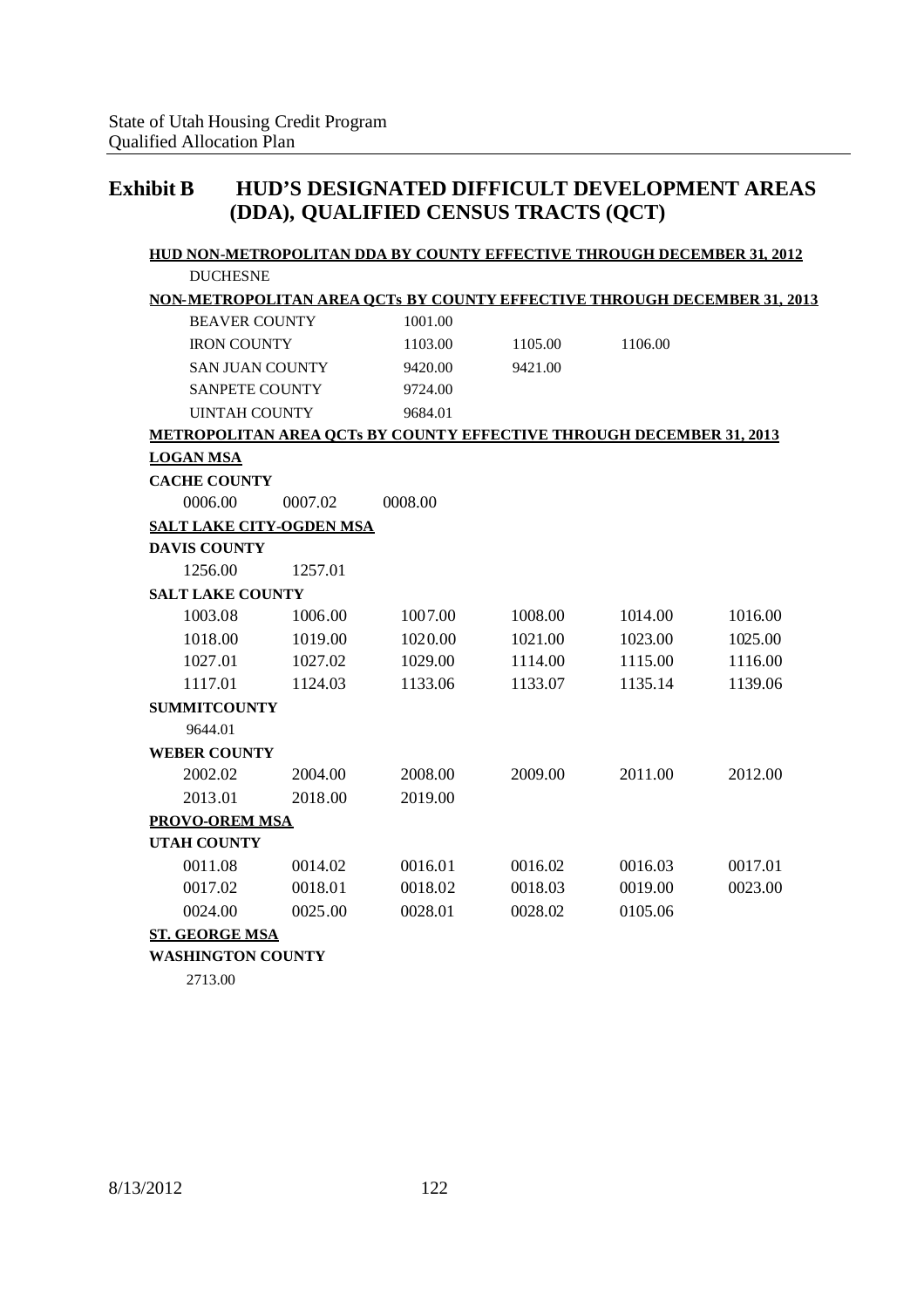# **Exhibit C UHC QUALIFIED BONUS AREAS**

Pursuant to the Housing and Economic Recovery Act of 2008, UHC has been provided authority to increase the eligible basis of certain buildings to 130% of the eligible basis, when it determines that the financial feasibility of the building so requires.

Projects located within 1/3 of a mile of walking distance along public access to an existing or currently under construction Trax or FrontRunner stop/station are considered Transit Oriented developments (TOD) and will be considered a bonus area, eligible for a basis boost of up to 30 percent. UHC will use Google Maps as its measuring standard. **Please note tax-exempt bond projects are ineligible for a basis boost in a UHC qualified bonus area.**

#### **UHC QUALIFIED BONUS AREAS ALONG UTA'S FRONTRUNNER AND TRAX RAIL LINES**

Projects must be within 1/3 mile of an existing or currently under construction stop/station. (List is currently being updated.)

#### **TRAX STATIONS**

#### **Downtown Line**

**Salt Lake Central Station** -250 S 600 W **Old Greek Town**-200 S 500 W **Plantarium**-200 S 400 W **Arena**-301 West South Temple **Temple Square**-132 West South Temple **City Center**-100 S Main Street **Gallivan Center**-Transfer Station for Salt Lake/Sandy Line/University Line-300 S Main Street

#### **University Line**

**Library**-225 E 400 S **Trolley**-625 E 400 S **900 East**-875 E 400 S **Stadium**-1349 E 500 S **U. South Campus**-1790 E South Campus Drive **Fort Douglas**-200 S Wasatch Drive **U. Medical Center**-10 N Medical Drive

#### **Salt Lake/Sandy Line**

**Courthouse**-450 S Main Street **900 South**-860 S 200 W **Ball Park**-1300 S 180 W **Central Pointe**-2100 S 221 **Millcreek**-3300 S 210 W **Meadowbrook**-3900 S188 W **Murray North**-4400 S (Fireclay Ave) 71 W

(5144 S) Cottonwood Street (140 W) **Fashion Place West 6400 South**-Winchester Street 222 W **Midvale Fort Union 7200 South**-7250 S 180 W **Midvale Center**-7720 S 95 W **Historic Sandy**-9000 S 165 **Sandy Expo**-9400 S 150 E **Sandy Civic Center 10000 South**-Sego Lily Drive (9800 S) 115

**Murray Central 5200 South**-Vine Street

#### **West Valley Line**

**1070 West 2320 South-**Located in the Chesterfield neighborhood **2770 South Redwood Road-**Near the Decker Lake Business Park **3100 South Decker Lake Drive-**Adjacent to the Maverick Center **West Valley City Intermodal Center-**Near West Valley City Hall

#### **Mid-Jordan Line**

**Approx. 7400 South 500 West-**West Historic Midvale **7800 South 1100 West**-Near Gardner Village **Redwood Road-**Near West Jordan City Hall and the Old Sugar Factory **2700 West in West Jordan Bangerter Highway-**Near Jordan Valley Hospital and Salt Lake Community College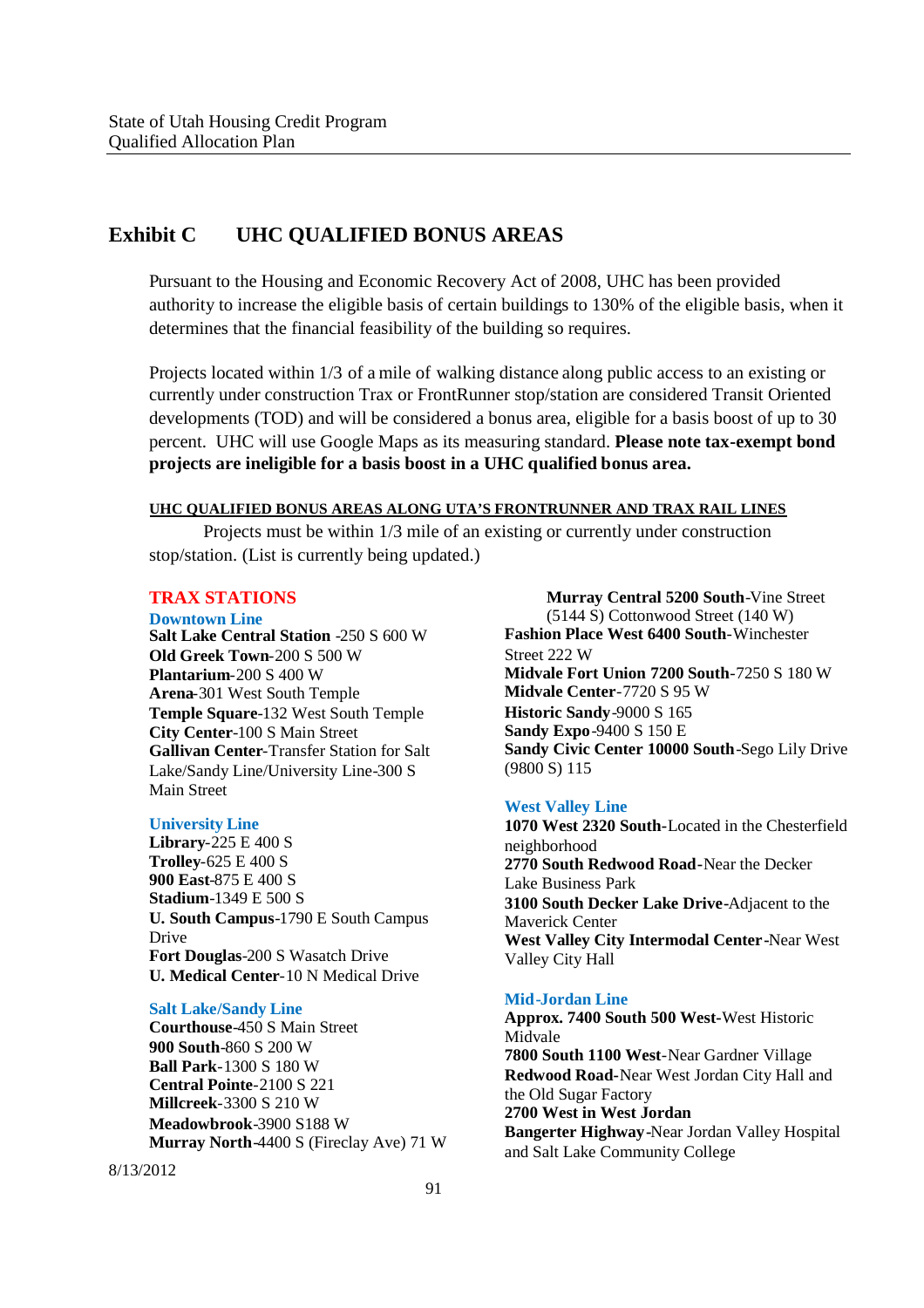#### **FRONTRUNNER STATIONS**

#### **FrontRunner North**

**Pleasant View**-2700 N Highway 89 **Ogden**- 2350 S Wall Avenue **Roy**-2375 Sandridge Drive **Clearfield**-1250 S State Street **Layton**-500 S Main Street **Farmington**-450 N 850 W **Woods Cross**-750 S 800 W

**TRAX STATIONS UNDER CONSTRUCTION**

#### **Airport Line**

**500 West North Temple-** will allow direct transfer from the FrontRunner **800 West North Temple 1100 West North Temple**- Utah State Fair Park **1500 West North Temple**-Garside Avenue **1950 West North Temple**-Winifred Avenue **Salt Lake International Airport**

#### **FRONTRUNNER STATIONS UNDER CONSTRUCTION**

#### **FrontRunner South**

**Murray-**West of the existing Central Trax Station **South Jordan Draper-/Bluffdale**-Future Station **Lehi**

**American Fork Vineyard-**Future Station **Orem Provo**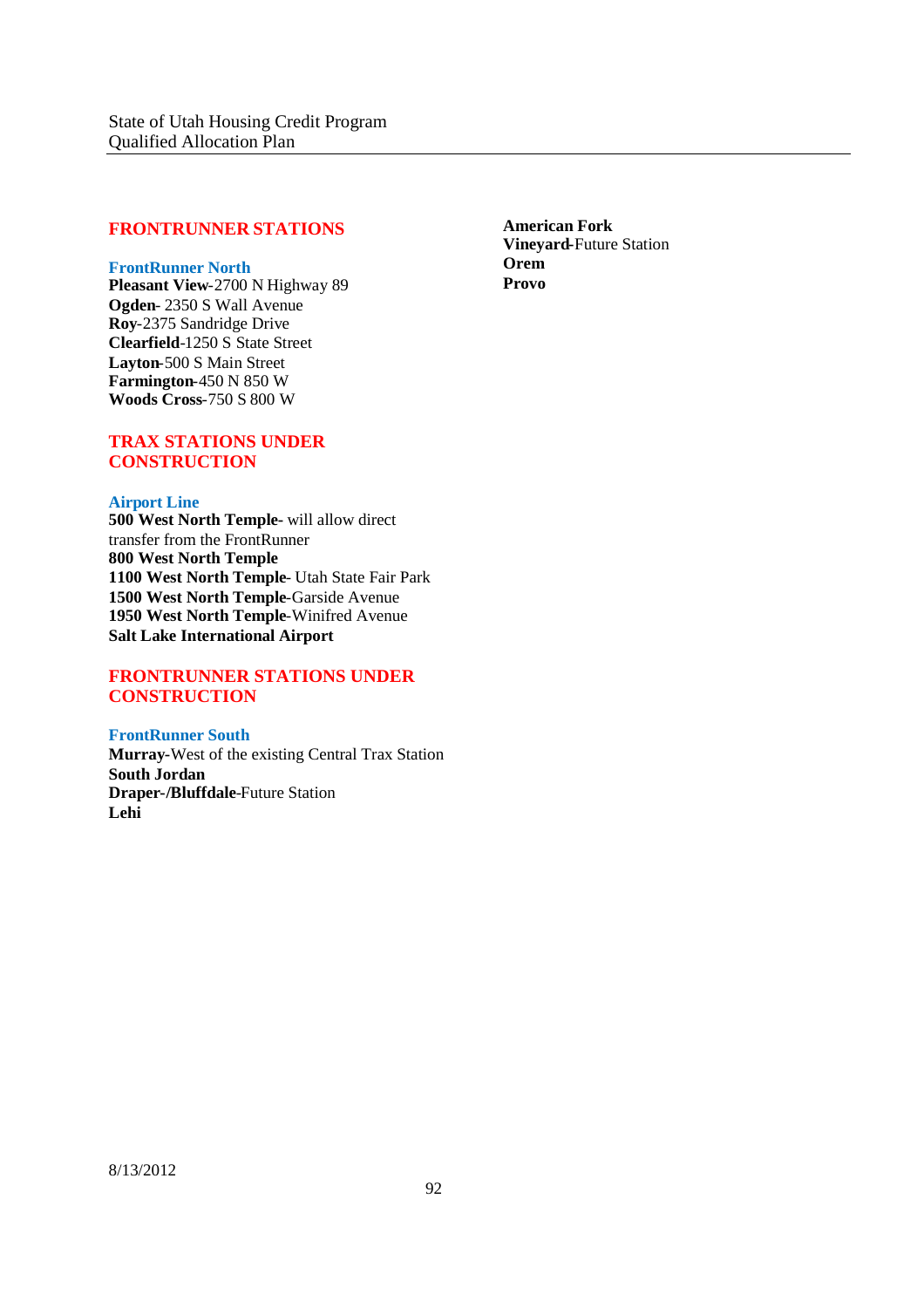# **Exhibit D RURAL TARGETED AREAS**

The following counties are considered to be rural areas of Utah:

| Beaver   | Kane     | Wayne |
|----------|----------|-------|
| Daggett  | Millard  |       |
| Duchesne | Piute    |       |
| Emery    | Rich     |       |
| Garfield | San Juan |       |
| Grand    | Sanpete  |       |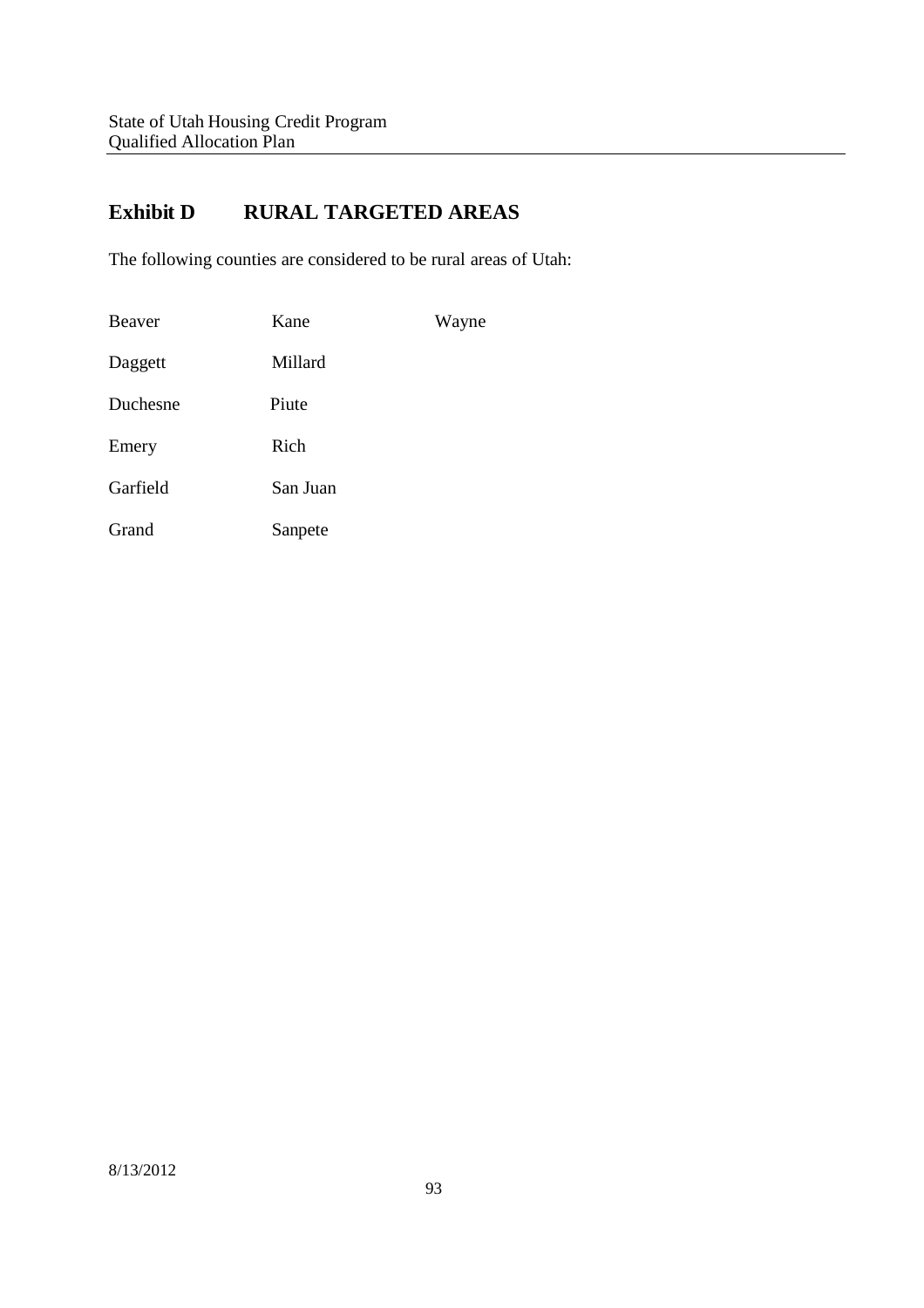# **Exhibit E COMPREHENSIVE FINANCIAL DISCLOSURE CERTIFICATION**

I hereby certify that the following statements and information, including information contained in any attachments to this Comprehensive Financial Disclosure Certification, are, to the best of my knowledge based upon due inquiry, true, accurate and complete.

If the answer to any of the following questions is YES, please provide a **signed,** comprehensive narrative regarding past and current facts describing the matter on separate pages. Include facts about such real estate developments including a listing of principals related to the real estate development, the financing and equity sources and the addresses.

For the period beginning ten (10) years prior to the date of this certification:

- 1.  $\Box$  Yes  $\Box$  No The undersigned is or was a principal in a residential rental project (located in any state) for which an allocation of Federal Low Income Housing Tax Credits under Section 42 of the Internal Revenue Code of 1986, or Private Activity Bond Volume Cap under Section 146 of the Internal Revenue Code of 1986 was made to the residential rental project or its developer or sponsor, but which allocation was not fully utilized and any portion of such allocation expired and was unable to be utilized within the state of its allocation.
- 2.  $\Box$  Yes  $\Box$  No Neither the undersigned, any Interested Party (as set forth in the attached list), nor a person or entity related to the undersigned or any such Interested Party, had an ownership interest in the residential rental project (including the project site) to be financed at any time during the preceding five (5) years.
- 3.  $\Box$  Yes  $\Box$  No The undersigned is or was a principal in a real estate development (located in any state) in which there has been or was alleged to have been a default or non-compliance regarding:
	- Tax-exempt bond compliance requirements, or
	- Low Income Housing Tax Credit compliance requirements, or
	- A mortgage loan, construction, bridge or interim loan (including any assignment, deed-in-lieu of foreclosure, foreclosure, or lender relief) or
	- Real estate development partnership or operating (investor) agreements, or
	- Rent-up / vacancy requirements, or
	- Federal, state or local building, housing maintenance and/or construction codes or laws.

4.  $\Box$  Yes  $\Box$  No There is or has been litigation or a judgment related to:

- The ownership or operation of any real estate which could materially and adversely impact the financial condition of the undersigned, or
- The undersigned's ownership interest in any real estate ownership, development, or management entity, or
- Any entity in which the undersigned owns a significant interest (5% or greater) which could materially and adversely impact the entity's financial condition.

8/13/2012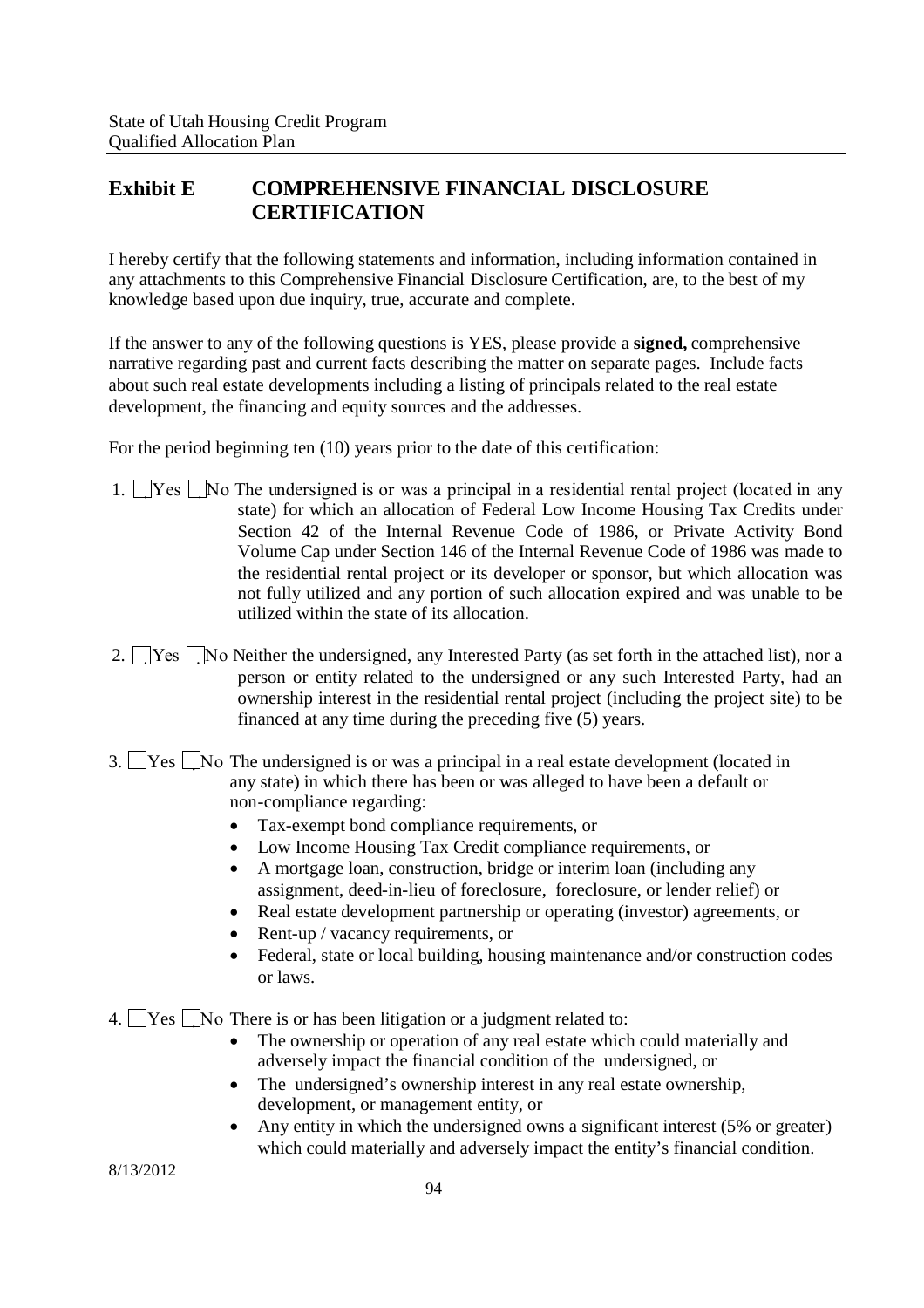- 5. Yes No There are unresolved findings raised as a result of audits, management reviews or other investigations by federal, state, or local government entities concerning the undersigned or real estate developments in which the undersigned is a principal.
- 6. Yes No The undersigned has been convicted of or plead guilty to fraud, a felony, or securities violation or is presently the subject of a material civil complaint, criminal charge, or indictment charging fraud, felony, or securities violation. (A felony is defined as any offense punishable by imprisonment for a term exceeding one year but does not include any offense classified as a misdemeanor under the laws of a state and punishable by imprisonment of two years or less).
- 7.  $\Box$  Yes  $\Box$  No The undersigned has been suspended, disbarred, debarred or otherwise restricted by any department or agency of the federal government or any state from doing business with such department or agency.
- 8.  $\triangleright$  Yes  $\triangleright$  No The undersigned is or was the subject of any bankruptcy or insolvency proceeding or is subject to unsatisfied liens or judgments.
- 9.  $\sqrt{9}$   $\sqrt{9}$  No The Project or the land upon which it is located, or any other real estate development in which the undersigned is a principal has any environmental or hazardous violations claimed against it.
- 10.  $\Box$  Yes  $\Box$  No The Project is located in a jurisdiction in which there is a court decision or court entered plan to address housing desegregation or remedy some other violation of law. [If the Project is located in such a jurisdiction provide the evidence for your conclusion that it is consistent with such court decision or court entered plan in an attachment to this omnibus certification].

Name

Title  $\Box$ 

% of Interest in  $\Box$  Project  $\Box$  Developer:  $\Box$ % (check one box)

Signature \_\_\_\_\_\_\_\_\_\_\_\_\_\_\_\_\_\_\_\_\_\_\_\_\_\_\_\_\_\_\_\_\_

Date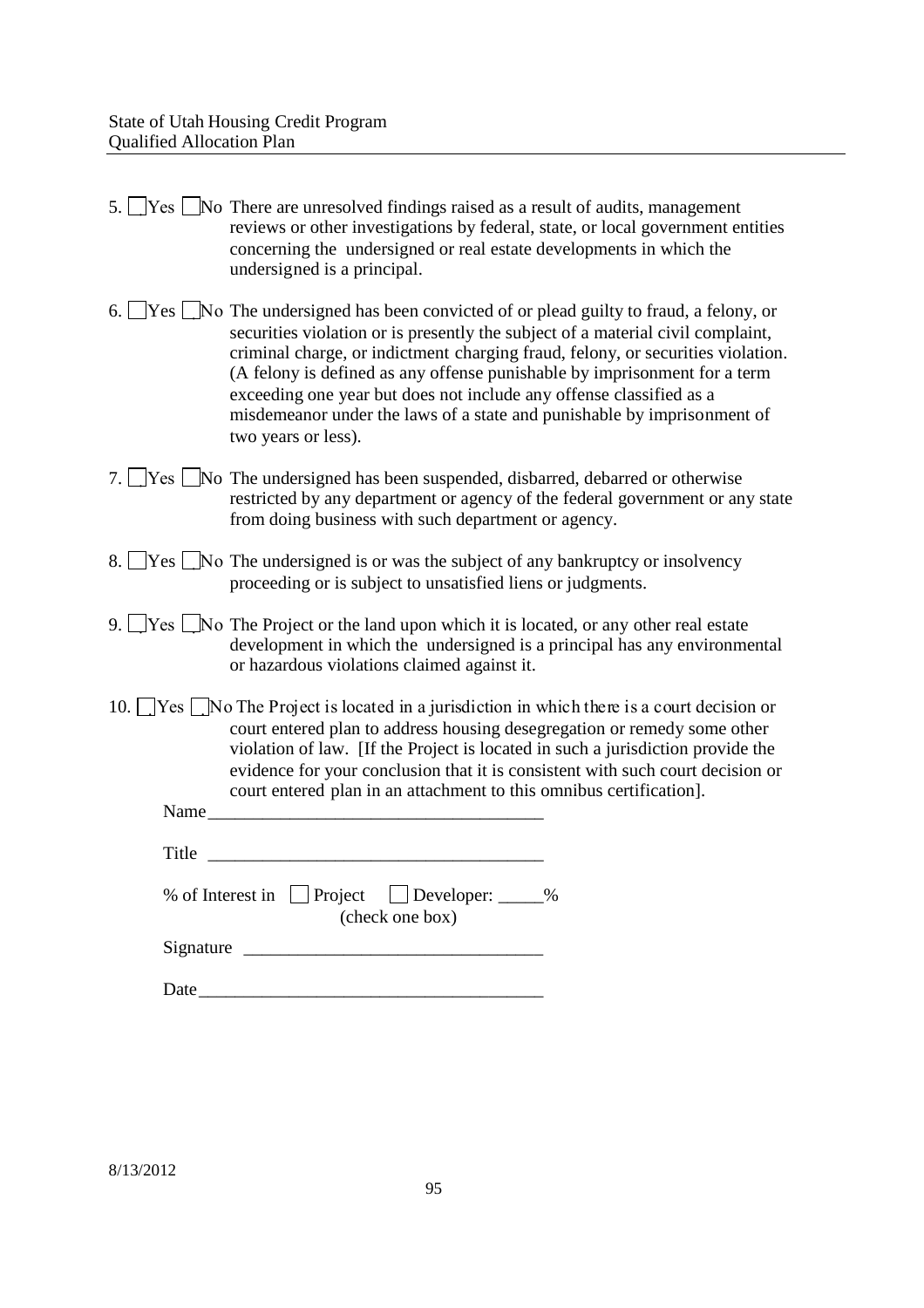# **Exhibit F ANNUAL CERTIFICATION OF QUALIFIED NONPROFIT ORGANIZATION**

For purposes of Internal Revenue Code (the "Code") §42,  $\qquad \qquad$  (the "Corporation") hereby represents and certifies to Utah Housing Corporation the following:

- 1. The Corporation owns an equity interest in  $(the "Owner")$ which owns and operates the extension of the set of the set of the set of the set of the set of the set of the set of the set of the set of the set of the set of the set of the set of the set of the set of the set of the s project (the "Project"), located in \_\_\_\_\_\_\_\_\_\_\_\_\_\_\_\_\_\_\_\_\_\_\_\_\_\_\_\_\_\_\_\_\_\_. Utah.
- 2. The Corporation is a "Qualified Nonprofit Organization" within the meaning of §42(h)(5)(C) of the Code with respect to the Project such that the Corporation is:
	- (i) an organization described in  $\S501(c)(3)$  or (4) of the Code and is exempt from tax under §501(a) of the Code;
	- (ii) not affiliated with or controlled by a for-profit organization; and
	- (iii) one of the exempt purposes of the Corporation includes the fostering of affordable housing.
- 3. The Corporation will materially participate (within the meaning of §469(h) of the Code) in the development and operation of the Project throughout the compliance period with respect to the Project. For purposes of this material participation representation, the Corporation represents and certifies that it has satisfied one of the following material participation standards provided for under Section 1.469-5T of the Income Tax Regulations (check applicable line):
	- The Corporation participated in the activity of the Project for more than 500 hours during the taxable year.
	- The Corporation participation in the activity of the Project for the taxable year constitutes substantially all of the participation in such activity of all individuals (including individuals who are not owners of interests in the Project) for such year.
	- The Corporation participated in the activity of the Project for more than 100 hours during the taxable year, and the Corporation's participation in the activity of the Project for the taxable year is not less than the participation in the activity of any individual (including individuals who are not owners of interest in the Project) for such year.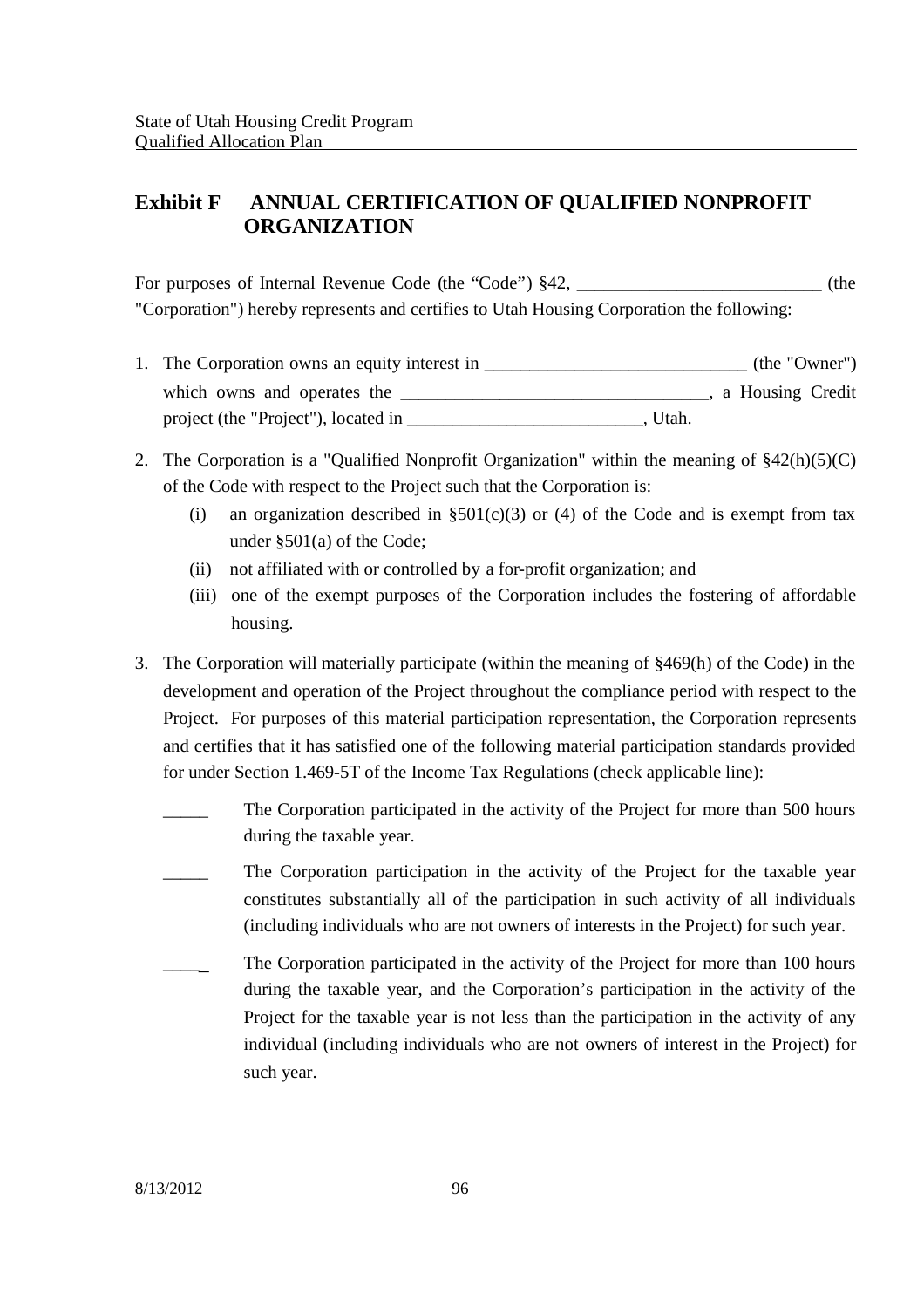| The activity of the Project is a significant participation activity (within the meaning                                                                                                                                                                    |
|------------------------------------------------------------------------------------------------------------------------------------------------------------------------------------------------------------------------------------------------------------|
| of Section 1.469-5T(c) of the Income Tax Regulations) for the taxable year, and the                                                                                                                                                                        |
| Corporation's aggregate participation in all significant participation activities during                                                                                                                                                                   |
| such year exceed 500 hours.                                                                                                                                                                                                                                |
| The Corporation materially participated in the activity of the Project (determined<br>without regard to this paragraph) for any five taxable years (whether or not<br>consecutive) during the ten taxable years that immediately precede the taxable year. |
| Other: the contract of the contract of the contract of the contract of the contract of the contract of the contract of the contract of the contract of the contract of the contract of the contract of the contract of the con                             |
| Explain:                                                                                                                                                                                                                                                   |
|                                                                                                                                                                                                                                                            |
|                                                                                                                                                                                                                                                            |
|                                                                                                                                                                                                                                                            |
|                                                                                                                                                                                                                                                            |

Under penalties of perjury, the undersigned hereby certifies that the foregoing information is true and correct as of the date hereof.

DATED this \_\_\_\_\_\_ day of \_\_\_\_\_\_\_\_\_\_\_\_\_\_\_\_\_\_\_\_\_\_\_\_\_\_\_\_, 20\_\_\_\_\_\_\_\_.

CORPORATION:

By:

Its:  $\qquad \qquad$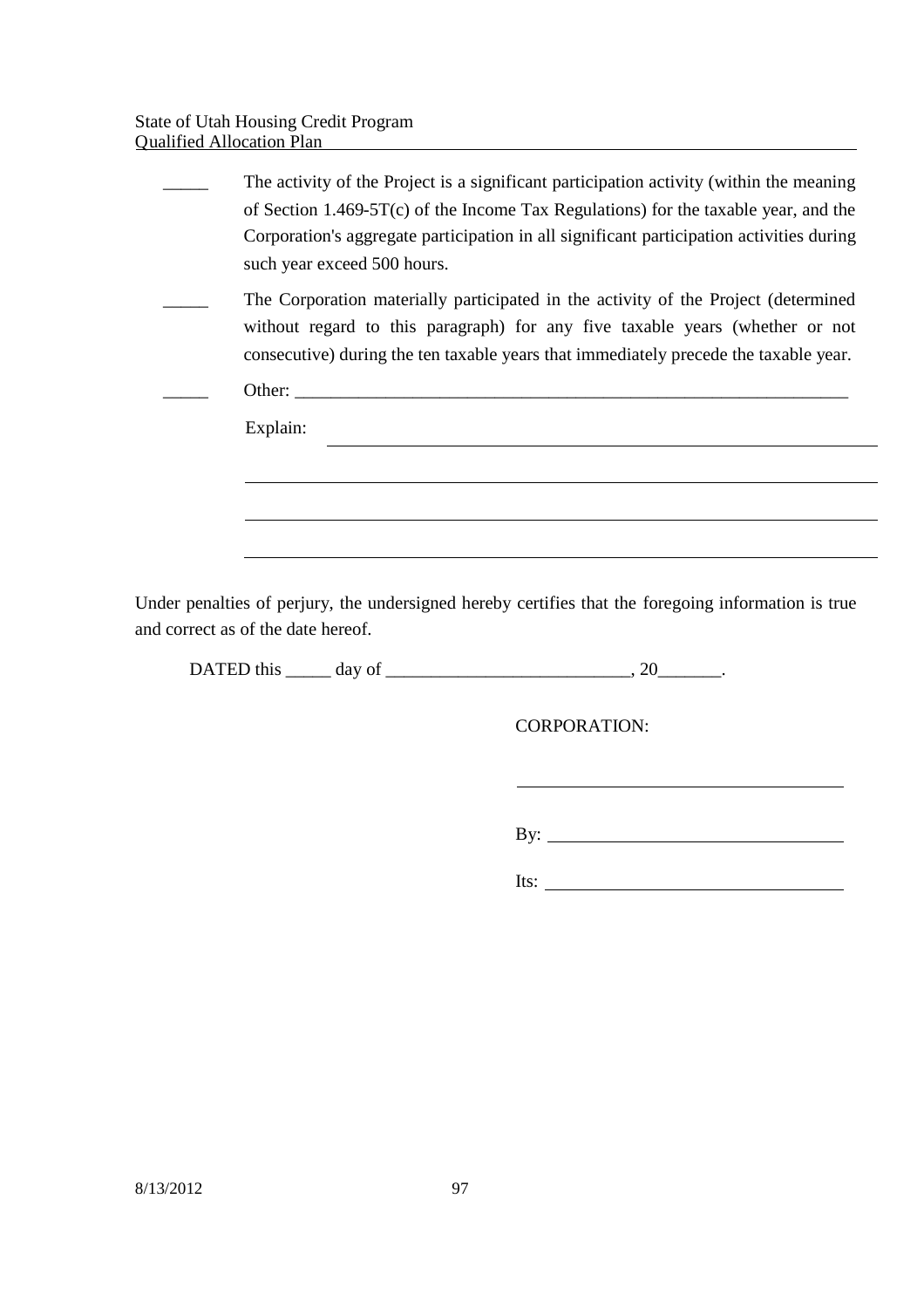# **Exhibit G1 PROJECT DEVELOPMENT SCHEDULE –** *New Project*

**Must be submitted to UHC April 1st and September 1st each year until project is completed.**

**Project Name:**

| <b>Activity</b>                       |                             | <b>Expected Date</b>                                                                                                                | <b>Completed Date</b> |
|---------------------------------------|-----------------------------|-------------------------------------------------------------------------------------------------------------------------------------|-----------------------|
| <b>Site</b>                           |                             |                                                                                                                                     |                       |
|                                       | <b>Environmental Review</b> |                                                                                                                                     |                       |
|                                       | Closing / Site Transfer     |                                                                                                                                     |                       |
|                                       |                             |                                                                                                                                     |                       |
| 1.                                    | <b>Construction Closing</b> |                                                                                                                                     |                       |
| 2.                                    | <b>Permanent Closing</b>    |                                                                                                                                     |                       |
| 3.                                    | <b>Investor Commitment</b>  |                                                                                                                                     |                       |
|                                       |                             |                                                                                                                                     |                       |
| <b>Project Signage with UHC Logo</b>  |                             |                                                                                                                                     |                       |
| <b>Building Permit</b>                |                             |                                                                                                                                     |                       |
| Groundbreaking                        |                             |                                                                                                                                     |                       |
| <b>Construction Begins</b>            |                             |                                                                                                                                     |                       |
|                                       |                             |                                                                                                                                     |                       |
| <b>Occupancy Certificate</b>          |                             |                                                                                                                                     |                       |
| <b>Open House/Ribbon Cutting</b>      |                             |                                                                                                                                     |                       |
| Lease Up                              |                             |                                                                                                                                     |                       |
| <b>Placed in Service (Last Bldg.)</b> |                             |                                                                                                                                     |                       |
|                                       |                             |                                                                                                                                     |                       |
|                                       |                             | <b>Financing</b><br>Plans & Specs (Final)-Approved<br>by the City<br><b>Carryover Submission</b><br><b>Final Cost Certification</b> |                       |

Indicate percent complete at the date of this schedule \_\_\_% Complete.

# Developer must provide documentation for any changes to the project.

Failure to submit the Project Development Schedule on a timely basis will result in Developer being classified as Not in Good Standing.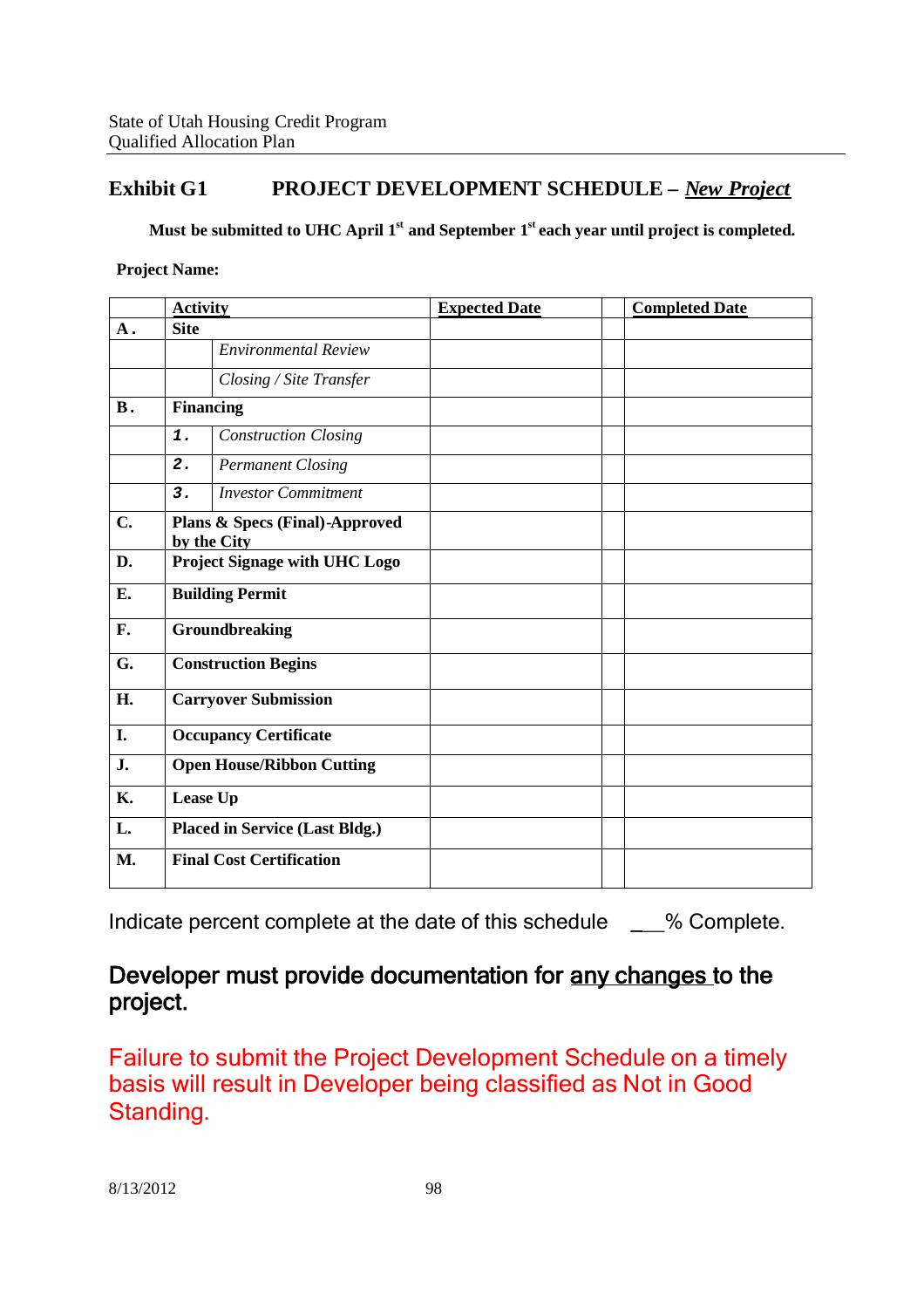# **Exhibit G2 PROJECT DEVELOPMENT SCHEDULE –** *Rehab Project*

**Must be submitted to UHC April 1st and September 1st each year until project is completed.**

**Project Name:**

|           | <b>Activity</b>                                |                            | <b>Expected Date</b> | <b>Completed Date</b> |
|-----------|------------------------------------------------|----------------------------|----------------------|-----------------------|
| A.        | <b>Site</b>                                    |                            |                      |                       |
|           |                                                | Closing / Site Transfer    |                      |                       |
| <b>B.</b> | <b>Financing</b>                               |                            |                      |                       |
|           | 1.                                             | <b>Issuance of Bonds</b>   |                      |                       |
|           | $\overline{2}$ .                               | <b>Investor Commitment</b> |                      |                       |
| C.        | Plans & Specs (Final) -Approved<br>by the City |                            |                      |                       |
| D.        | Project Signage with UHC Logo                  |                            |                      |                       |
| E.        | <b>Building Permit</b>                         |                            |                      |                       |
| F.        | <b>Construction Begins</b>                     |                            |                      |                       |
| G.        | <b>Open House/Ribbon Cutting</b>               |                            |                      |                       |
| H.        | <b>Placed in Service (Last Bldg.)</b>          |                            |                      |                       |
| I.        | <b>Final Cost Certification</b>                |                            |                      |                       |

Indicate percent complete at the date of this schedule \_\_\_% Complete.

Developer must provide documentation for any changes to the project.

Failure to submit the Project Development Schedule on a timely basis will result in Developer being classified as Not in Good **Standing**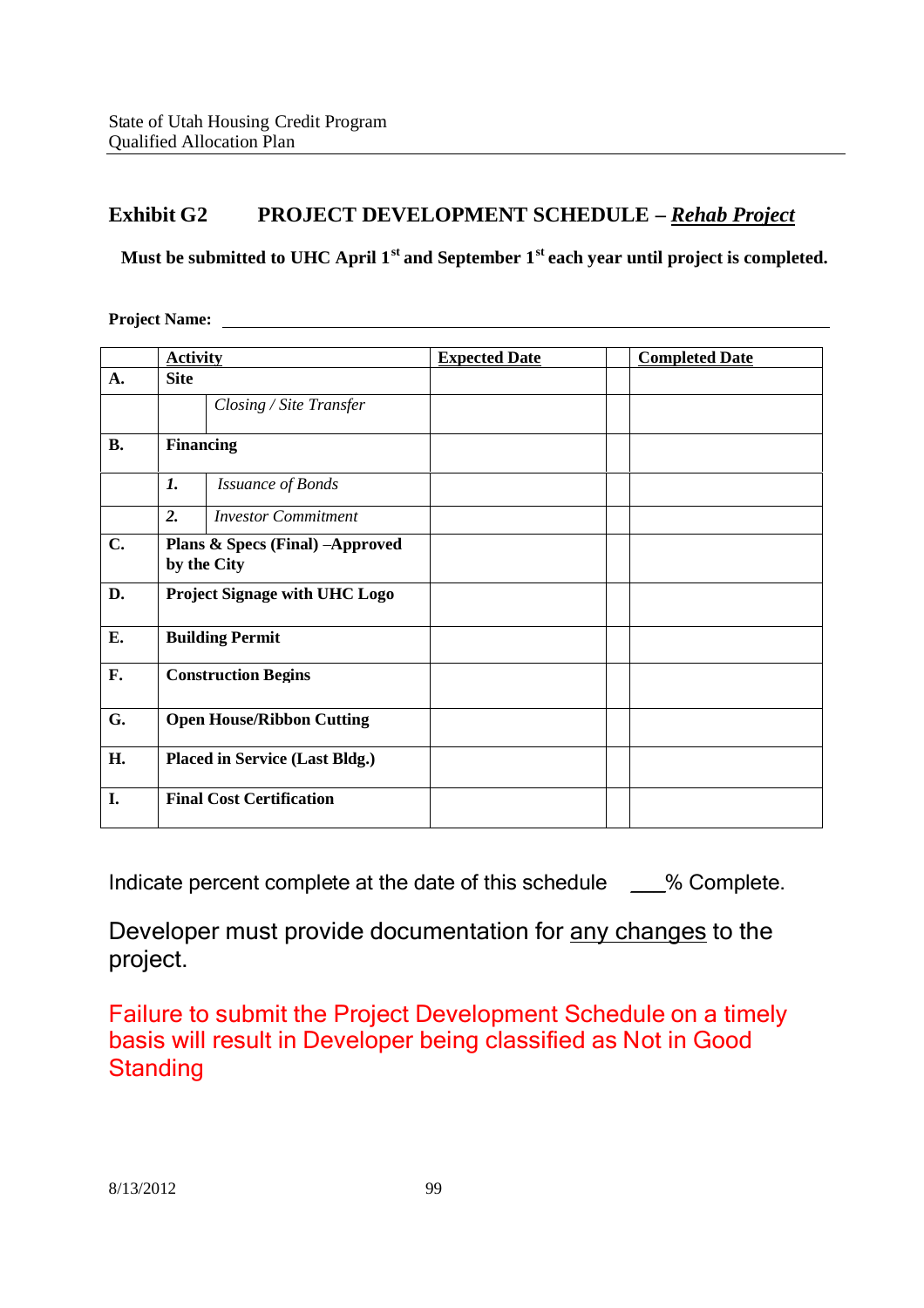# **Exhibit G3 PROJECT DEVELOPMENT SCHEDULE –** *Bond Projects*

**Must be submitted to UHC April 1st and September 1st each year until project is completed.**

#### **Project Name:**

|                | <b>Activity</b>                       |                                      | <b>Expected Date</b> | <b>Completed Date</b> |
|----------------|---------------------------------------|--------------------------------------|----------------------|-----------------------|
| $\mathbf{A}$ . | <b>Site</b>                           |                                      |                      |                       |
|                |                                       | <b>Environmental Review</b>          |                      |                       |
|                |                                       | Closing / Site Transfer              |                      |                       |
| <b>B.</b>      | <b>Financing</b>                      |                                      |                      |                       |
|                | 1.                                    | <b>Issuance of Bonds</b>             |                      |                       |
|                | $\overline{2}$ .                      | <b>Investor Commitment</b>           |                      |                       |
| $C_{\bullet}$  | the City                              | Plans & Specs (Final)-Approved by    |                      |                       |
| D.             |                                       | <b>Project Signage with UHC Logo</b> |                      |                       |
| E.             | <b>Building Permit</b>                |                                      |                      |                       |
| F.             | <b>Ground Breaking</b>                |                                      |                      |                       |
| G.             |                                       | <b>Construction Begins</b>           |                      |                       |
| H.             |                                       | <b>Occupancy Certificate</b>         |                      |                       |
| I.             |                                       | <b>Open House/Ribbon Cutting</b>     |                      |                       |
| J.             | Lease Up                              |                                      |                      |                       |
| <b>K.</b>      | <b>Placed in Service (Last Bldg.)</b> |                                      |                      |                       |
| L.             |                                       | <b>Final Cost Certification</b>      |                      |                       |

Indicate percent complete at the date of this schedule \_\_\_% Complete.

Developer must provide documentation for any changes to the project.

Failure to submit the Project Developer Schedule on a timely basis will result in Developer being classified as Not in Good Standing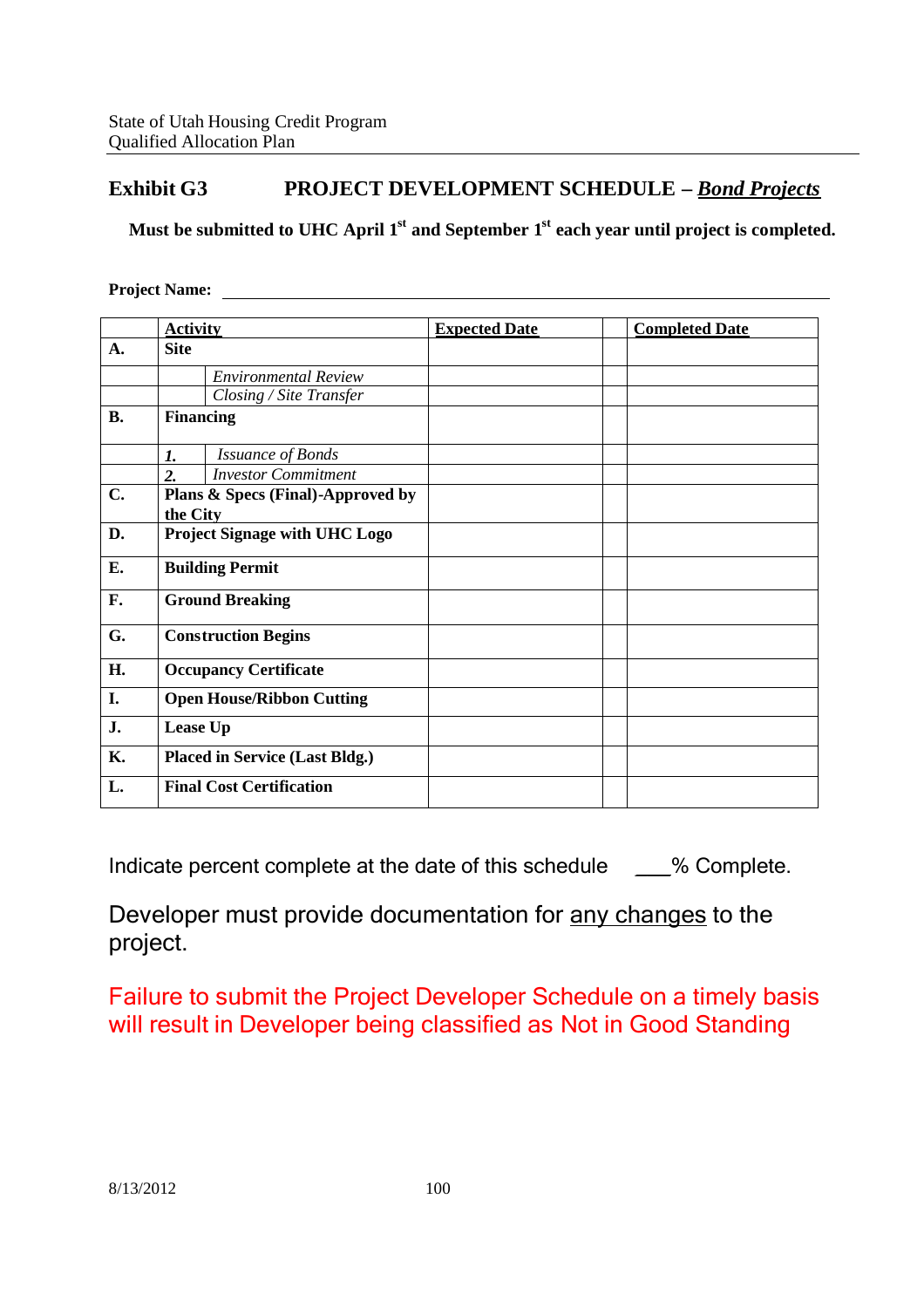# **Exhibit G4 PROJECT DEVELOPMENT SCHEDULE** *Bond Rehab Projects*

**Must be submitted to UHC April 1st and September 1st each year until project is completed.**

**Project Name:**

|           | <b>Activity</b>                                |                            | <b>Expected Date</b> | <b>Completed Date</b> |
|-----------|------------------------------------------------|----------------------------|----------------------|-----------------------|
| A.        | <b>Site</b>                                    |                            |                      |                       |
|           |                                                | Closing / Site Transfer    |                      |                       |
| <b>B.</b> | <b>Financing</b>                               |                            |                      |                       |
|           | 1.                                             | <b>Issuance of Bonds</b>   |                      |                       |
|           | 2.                                             | <b>Investor Commitment</b> |                      |                       |
| C.        | Plans & Specs (Final) -Approved<br>by the City |                            |                      |                       |
| D.        | <b>Project Signage with UHC Logo</b>           |                            |                      |                       |
| E.        | <b>Building Permit</b>                         |                            |                      |                       |
| F.        | <b>Construction Begins</b>                     |                            |                      |                       |
| G.        | <b>Open House/Ribbon Cutting</b>               |                            |                      |                       |
| H.        | <b>Placed in Service (Last Bldg.)</b>          |                            |                      |                       |
| I.        | <b>Final Cost Certification</b>                |                            |                      |                       |

Indicate percent complete at the date of this schedule  $\%$  Complete.

Developer must provide documentation for any changes to the project.

Failure to submit the Project Development Schedule on a timely basis will result in Developer being classified as Not in Good **Standing**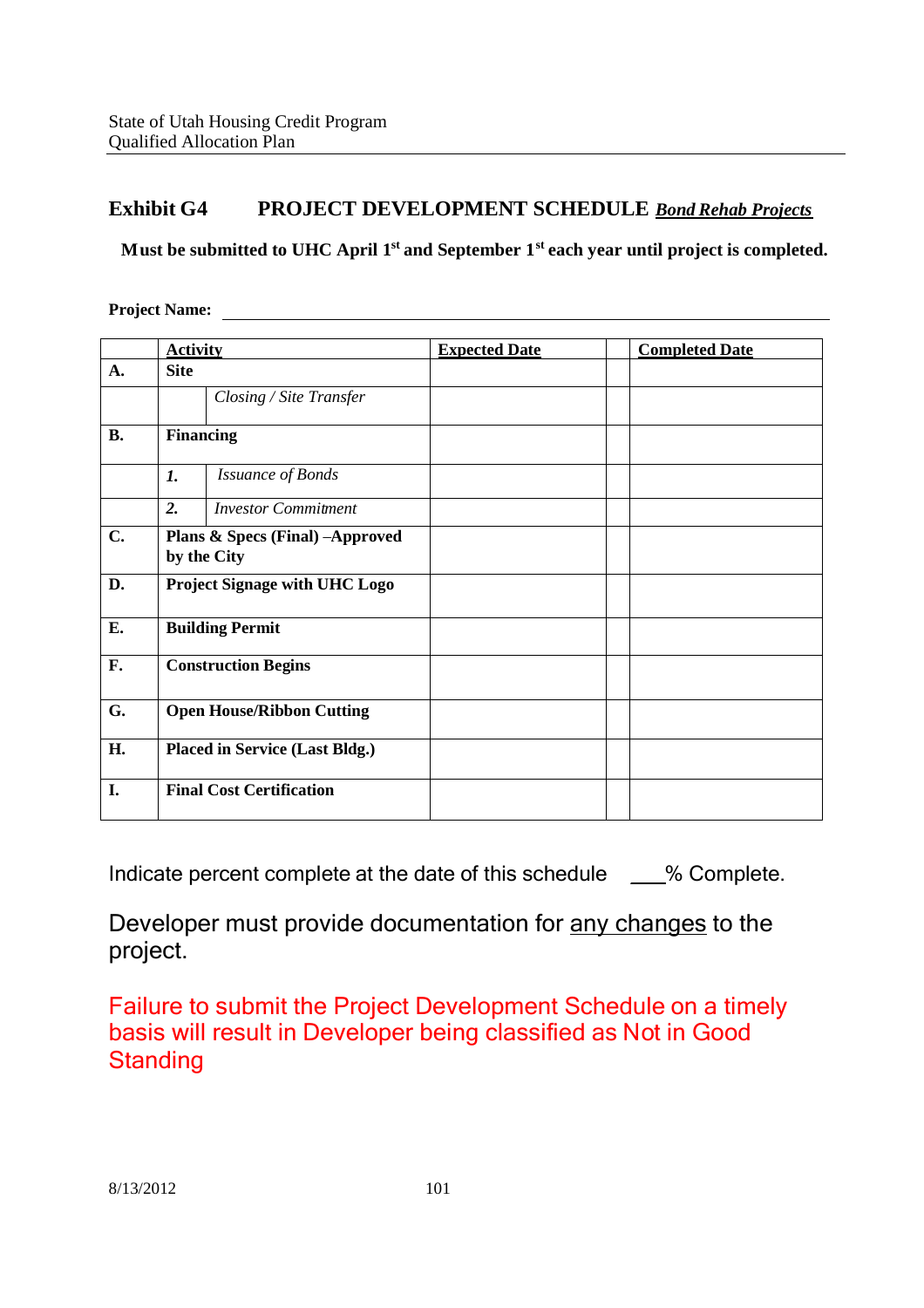# **Exhibit H UNDERWRITING GUIDELINES**

The underwriting criteria below are threshold items, but exceptions are made for RD 515 and Section 8 contracts that have the potential for annual contract adjustments. Applications below the safe harbor minimums and/or maximums for these criteria will not proceed beyond the threshold review.

Applications will be underwritten with the following guidelines.

#### **Financing Guidelines**

#### **Debt Service Coverage Ratio\*:**

Minimum Maximum Hard debt: 1.15 1.25

\* Debt that is contractually payable.

The maximum DCR can be exceeded in cases where the required cash flow produces a DCR greater than  $1.25$ .

#### **Financing Terms:**

Projects will be underwritten using the terms contained in the Letters of Interest (LOI) provided by lenders and investors.

Olene Walker Housing Loan Fund financing does not require an LOI or term sheet if the terms are identical to those used in the Consolidated Application.

#### **Operating Expenses**

| <b>Unit Type</b> | Minimum |
|------------------|---------|
| Studio & SRO     | \$2,800 |
| 1 bedroom        | \$2,900 |
| 2 bedroom        | \$3,100 |
| 3 bedroom        | \$3,250 |
| 4 bedroom        | \$3,400 |
| 5 bedroom        | \$3,550 |

The above operating expense minimums exclude capital replacement reserves and taxes. They assume the tenant pays electric power and gas utilities and the owner pays typical municipal sewer, water fees, etc.

#### **Income and Expenses**

The inflation factor on income must be a minimum of 1 percent lower than the inflation factor on expenses.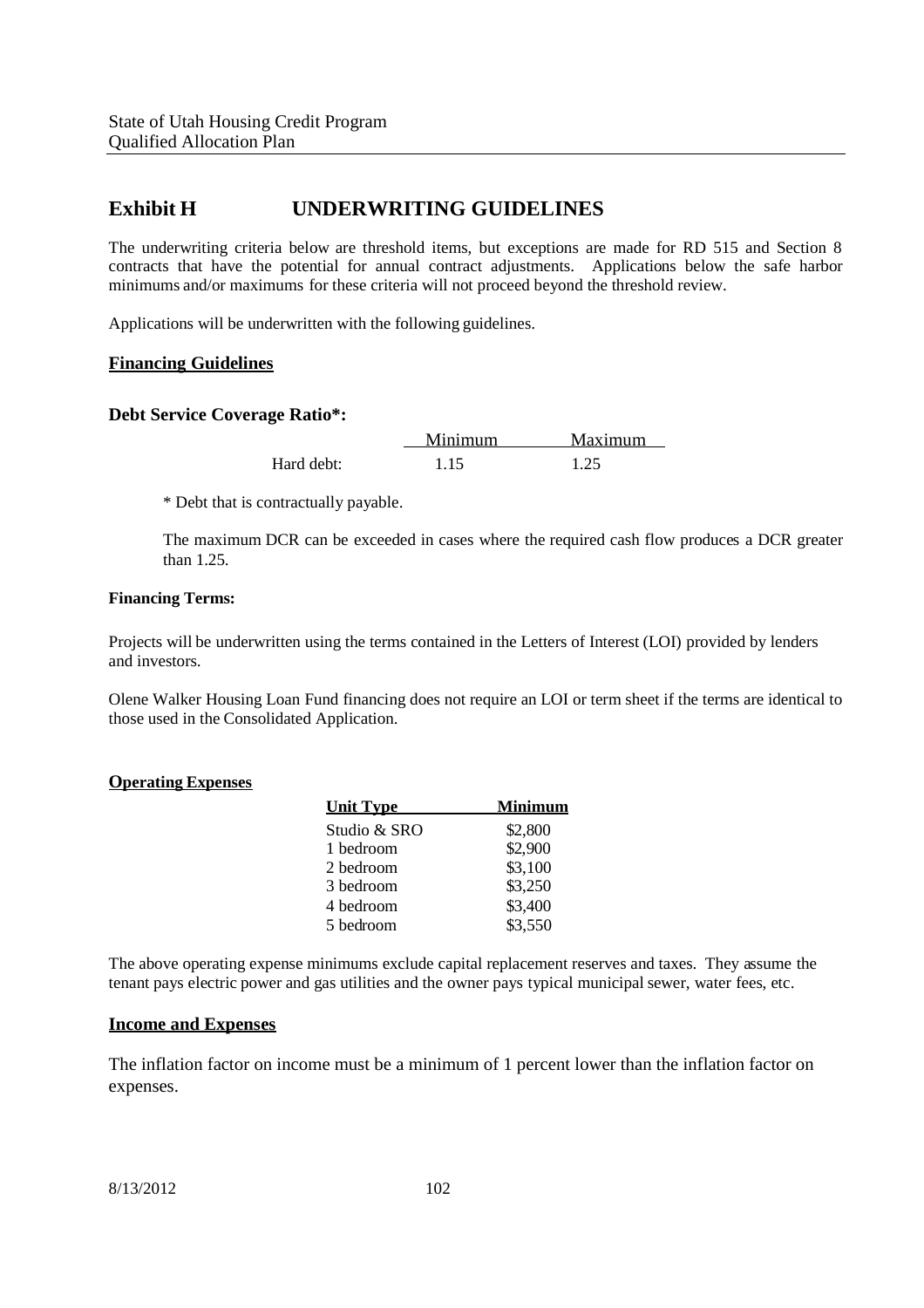#### **Capital Replacement Reserves:**

Replacement Reserve Minimum per unit annually unless funded at closing:

| <b>Rehabilitation Applications</b>   | \$350 |
|--------------------------------------|-------|
| <b>New Construction Applications</b> | \$300 |

#### **Vacancy:**

| <b>Number of Units</b>               | <b>Minimum</b> | <b>Maximum</b> |
|--------------------------------------|----------------|----------------|
| More than 75                         | 5%             | 8%             |
| More than 25 but fewer than 75 units | 5%             | 8%             |
| Fewer than 26 units                  | 7%             | 10%            |

UHC staff must be consulted prior to submission of Application if vacancy rates are higher than the maximum ranges.

#### **Rehabilitation Guidelines**

The following minimum rehabilitation expenditures are based on the age of building(s).

| Age of Building $(s)$ | Minimum Rehab Per Unit |
|-----------------------|------------------------|
| Pre 1940              | \$50,000               |
| $1940 - 1970$         | \$35,000               |
| 1971 – 1997           | \$25,000               |

Rehabilitation costs below these minimums must be discussed with UHC staff before submitting an Application. UHC encourages the preservation of Historic Buildings with federal and/or state of Utah Historic Credits where feasible.

#### **Affordable and Market Rents:**

Housing Credit unit rents must be a least 10% below the adjusted market rents established by the market study. All proposed rent levels must be supported in the market study.

#### **Minimum Cash Flow Per Unit:**

The project must achieve cash flow on a per unit basis according to the following schedule. Rural projects may have difficulty meeting this standard because below market rents remain low. Please discuss with UHC staff prior to application submission.

| Studio units    | \$350 per annum |
|-----------------|-----------------|
| 1 Bedroom units | \$350 per annum |
| 2 Bedroom units | \$375 per annum |
| 3 Bedroom units | \$400 per annum |
| 4 Bedroom units | \$425 per annum |
| 5 Bedroom units | \$425 per annum |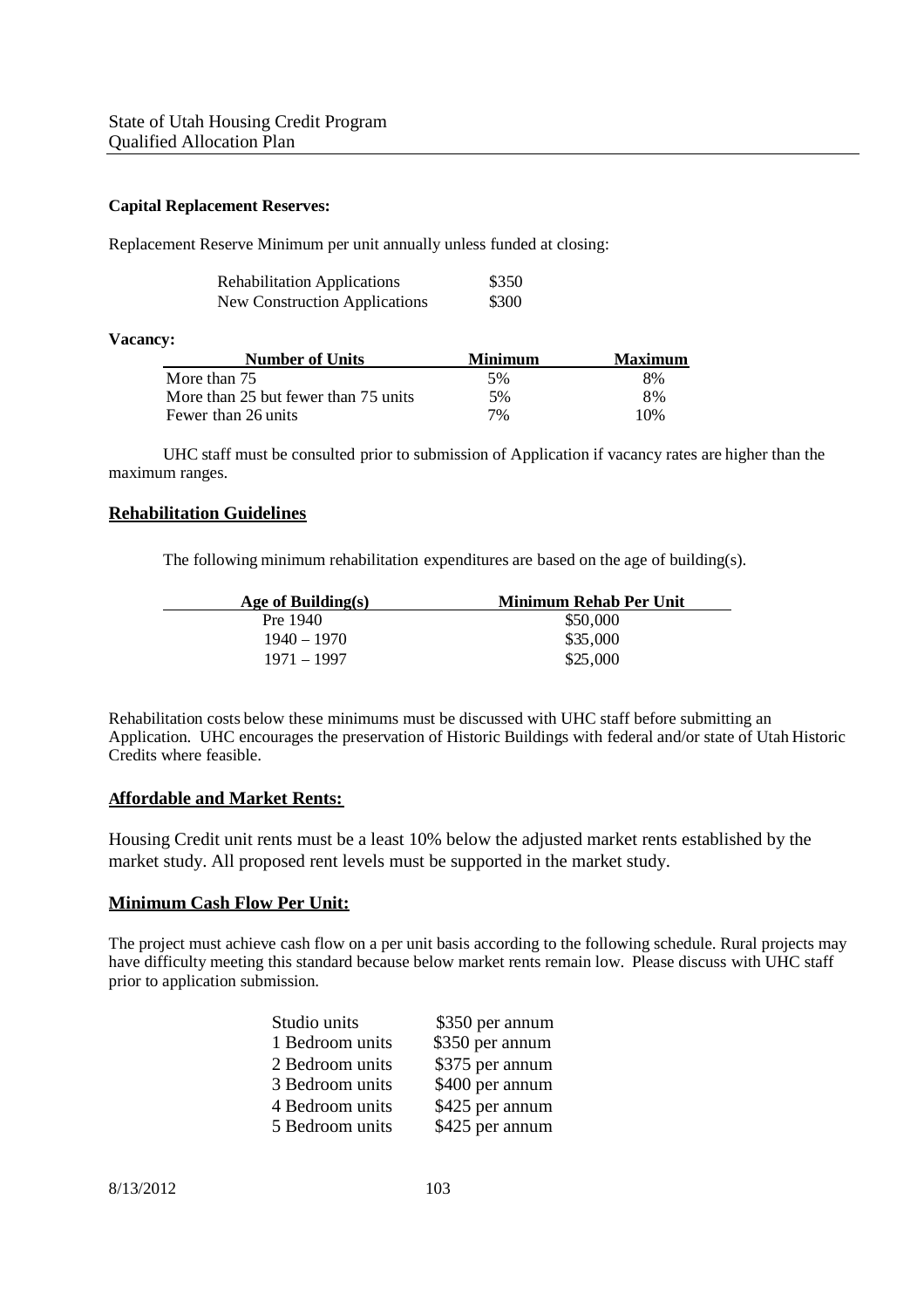### **Credit Adjustments:**

Congress has mandated that allocators of federal Housing Credits establish cost or other limits to encourage quality, yet efficient use of credits. The amount of credits awarded may be decreased below the amount requested if project costs are not considered reasonable for affordable housing.

#### **Proximity to Existing Tax Credit Developments:**

Non-Metro communities face a greater risk of over-building than do metro communities. UHC believes it is in the best interest of all parties that Housing Credit projects have an opportunity to be completely rent-stabilized before approving additional Housing Credit projects in the same market. If more than one project is submitted in the same non-metro community and the market studies of all projects do not support the building of more than one Housing Credit project in that community, only the highest scoring project will be awarded credits. If this situation occurs, the lower scoring Applicants will receive a full refund of the Application fee.

If an Application is targeting a specific population, e.g. senior housing, UHC will not consider other Applications for Housing Credit as competing projects, unless they target the same demographic.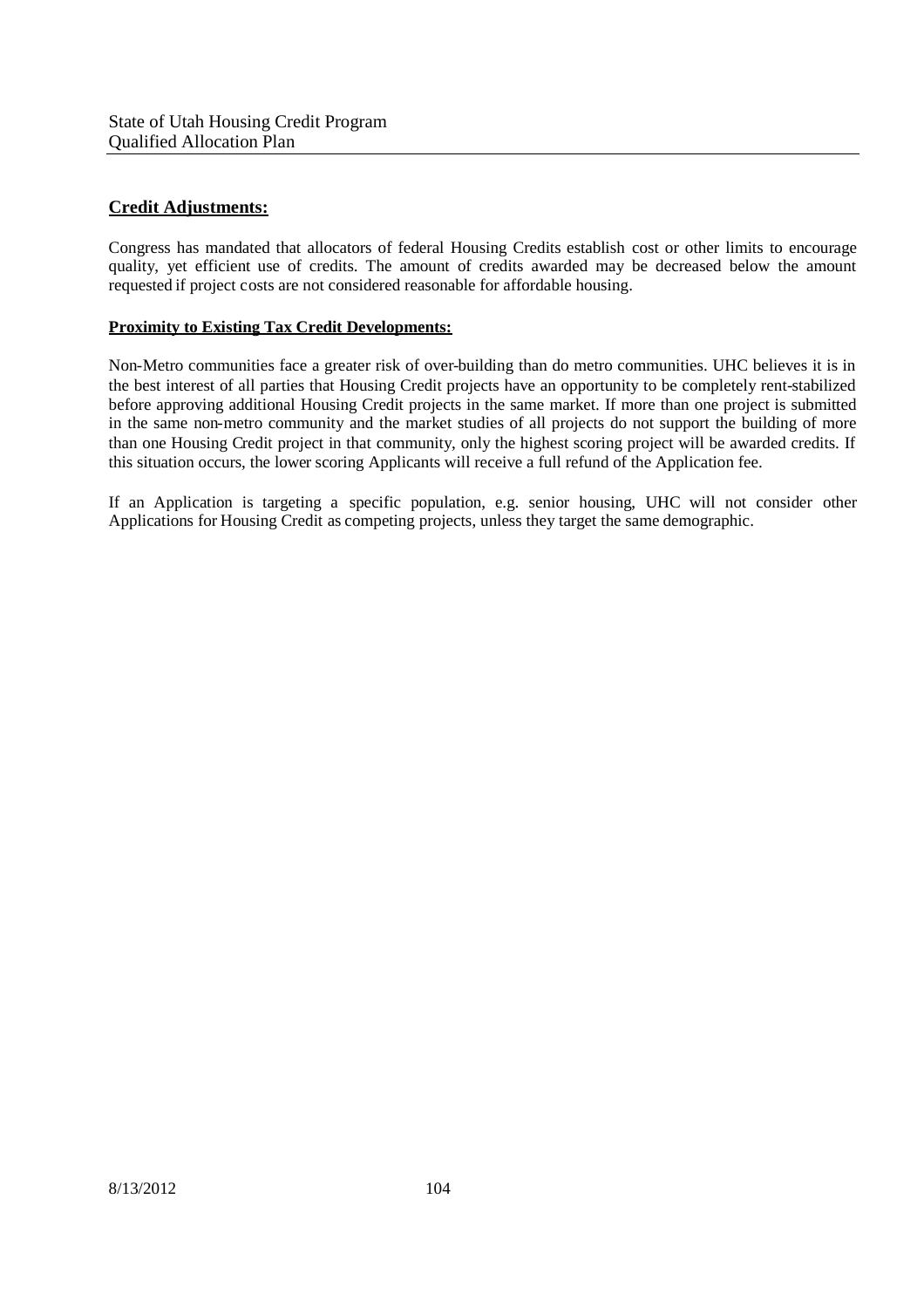# **Exhibit I LAND USE RESTRICTION AGREEMENT (LURA) INSTRUCTIONS**

A Land Use Restriction Agreement (LURA) is to be executed by the project owner and UHC and is to be recorded at the county recorder's office against the project's property committing the project to operate in accordance with the agreements (rent and income limits, special uses of units and extended use restrictions, etc.) made between the Applicant and UHC as inducements for the Housing Credit allocation.

The LURA is to be recorded at the time the sponsor or project owner obtains an ownership interest in the site and is to be superior to all other liens.

The project owner will submit the LURA information packet along with the required documents to UHC 30 days prior to the site/project acquisition takes place to facilitate document preparation. A LURA is required for all projects, including tax-exempt bond projects. Upon request, a LURA information packet will be provided by UHC via email.

In order to accurately complete the drafting of the LURA for your project, the following information is required:

- Project Information
- Legal Owner Information
- Federal Tax Identification Number of Owner Entity (attach copy)
- Organization Documents of Owner Entity (attach copy)
- Certification of Good Standing of Owner Entity (attach copy)
- Title Commitment
- Legal Description of Site (attach copy)
- Site Interest
- Utah State Housing Credits, if applicable
- HUD Insured, if applicable
- Building Numbers and Street Addresses

**Please Note:** If the LURA must be revised or amended, a minimum \$500 fee to cover additional legal expenses must be paid by the project owner prior to final execution of the LURA or LURA amendment by UHC.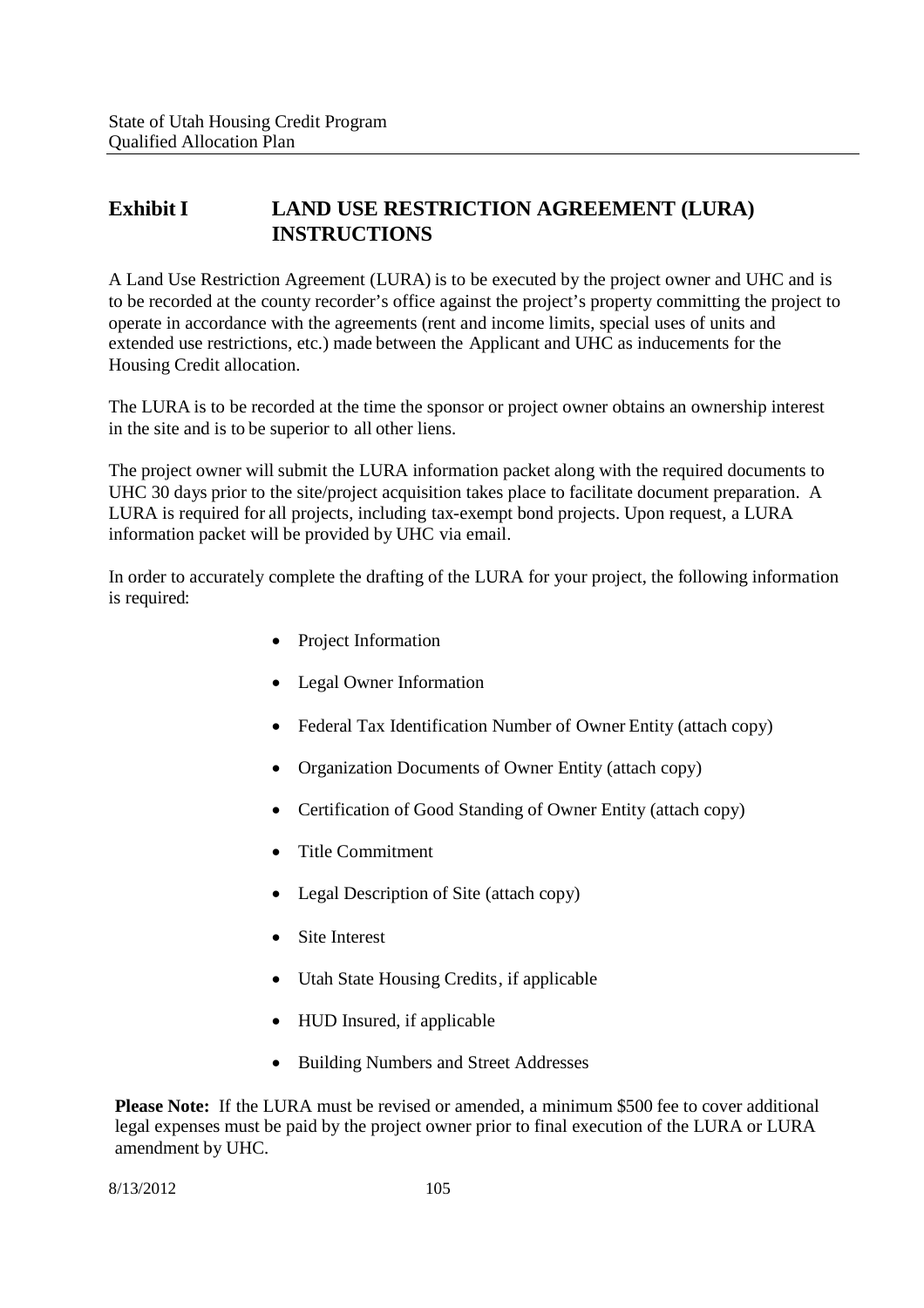# **Exhibit J CARRYOVER ALLOCATION INSTRUCTIONS**

Projects that have received a Housing Credit Reservation, but will not be placed in service by year end, may receive a Carryover Allocation of Housing Credits by submitting a Carryover Allocation package to UHC. §42 provides additional information and certification requirements with respect to Carryover Allocations. Upon request, a Carryover Allocation package will be provided by UHC via email.

**To comply with §42 of the Code and requirements of UHC, the following checklist and information must be completed and submitted to UHC by November 1st .**

| □Project Information for Carryover Allocation                                                   | Form attached. Follow instructions for<br>completing all or Section II only.                                   |
|-------------------------------------------------------------------------------------------------|----------------------------------------------------------------------------------------------------------------|
| □Project Status Certification or explanation of<br>changes                                      | Form attached.                                                                                                 |
| $\Box$ If owned by time of Carryover Allocation, trust<br>deed to owner with closing statements | Include any interim third party seller<br>and other Related Party sellers, as<br>applicable.                   |
| $\square$ Evidence of project ownership entity                                                  | Limited Partnership, LLC, etc.                                                                                 |
| $\Box$ Federal Tax Identification Number of new<br>entity                                       | Attach copy.                                                                                                   |
| □ Carryover Allocation Fee                                                                      | \$1000 with a discount of \$500 if received<br>by November 1 <sup>st</sup> . Include check with<br>submission. |
| □ Certification of Qualified Nonprofit<br>Organization                                          | If applicable. Form attached.                                                                                  |
| $\Box$ All required outstanding documents                                                       | <b>Market Study, etc.</b>                                                                                      |

**Failure to comply with these requirements by the aforementioned deadline could result in the forfeiture of the project's Credit Reservation.**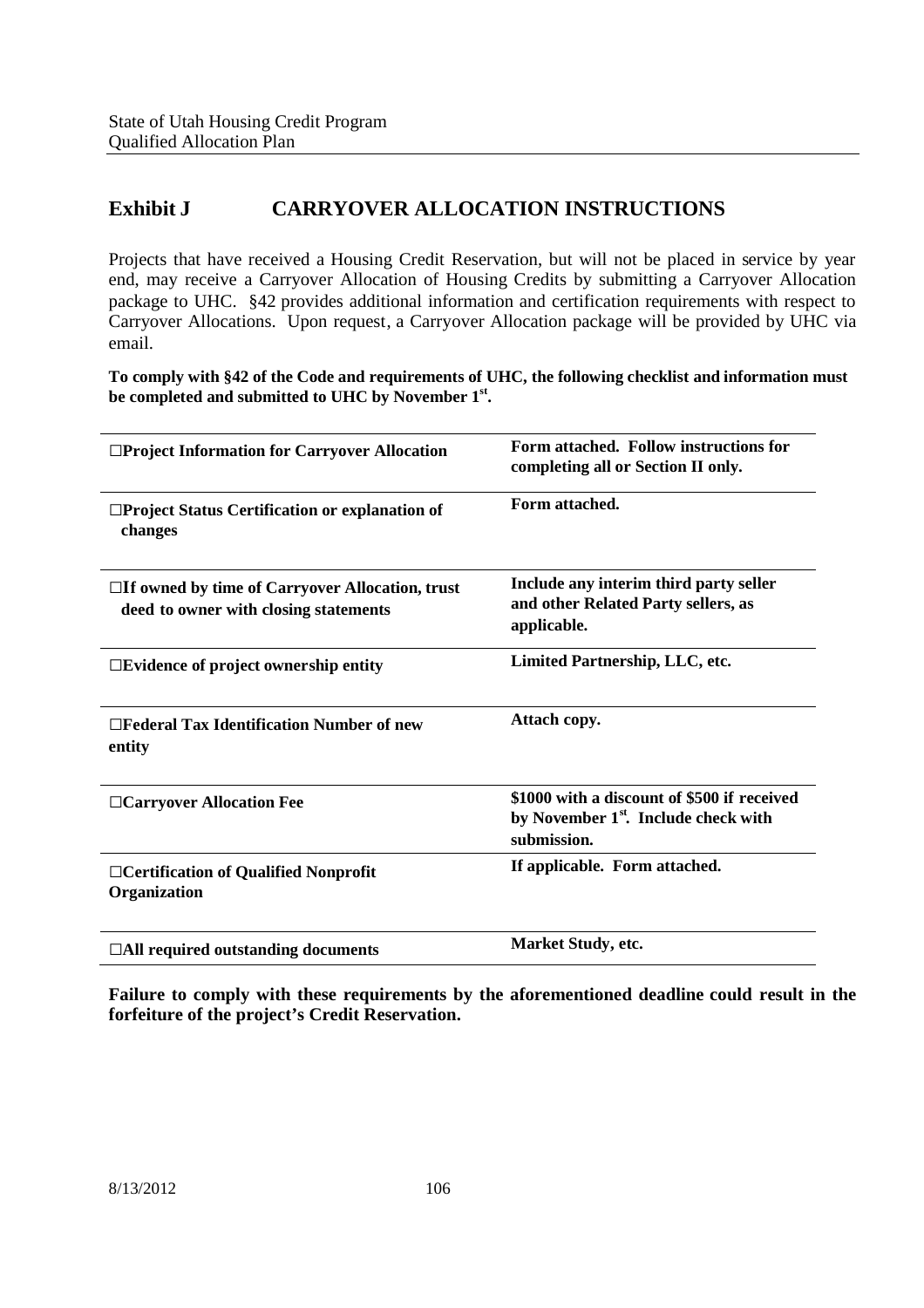# **Exhibit K 10% COST CERTIFICATION**

A 10% Cost Certification must be submitted to UHC within one year from the date of the Carryover Allocation. Upon request, 10% Cost Certification documents for the project will be provided by UHC via email.

### **A. Certification of 10% Cost Report**

A 10% Cost Certification on Excel spreadsheet needs to be submitted showing the costs. The costs that may be included in the 10% of expected basis amount are the project owner's adjusted basis in land or depreciable real property that is reasonably expected to be part of the project, including direct and indirect costs of acquiring, constructing and rehabilitating the project. Application and Compliance Monitoring fees are not included in the 10% of expected cost basis amount. An amount is included in basis if it is treated as paid or incurred under the method of accounting used by the project owner. Please consult your CPA or attorney for further clarification.

### **B. CPA Certification**

A 10% Cost Certification must be accompanied by a written certification from a qualified attorney or CPA certifying to UHC that the attorney or CPA has examined all eligible costs incurred with respect to the project and that, based on this examination, it is the attorney's or CPA's belief that the project owner has incurred at least 10% of its reasonably expected basis of the project.

### **C. Owner Certification**

The Code requires UHC to obtain a written certification from the project owner, under penalty of perjury, that the project owner has incurred at least 10% of the reasonably expected basis in the project.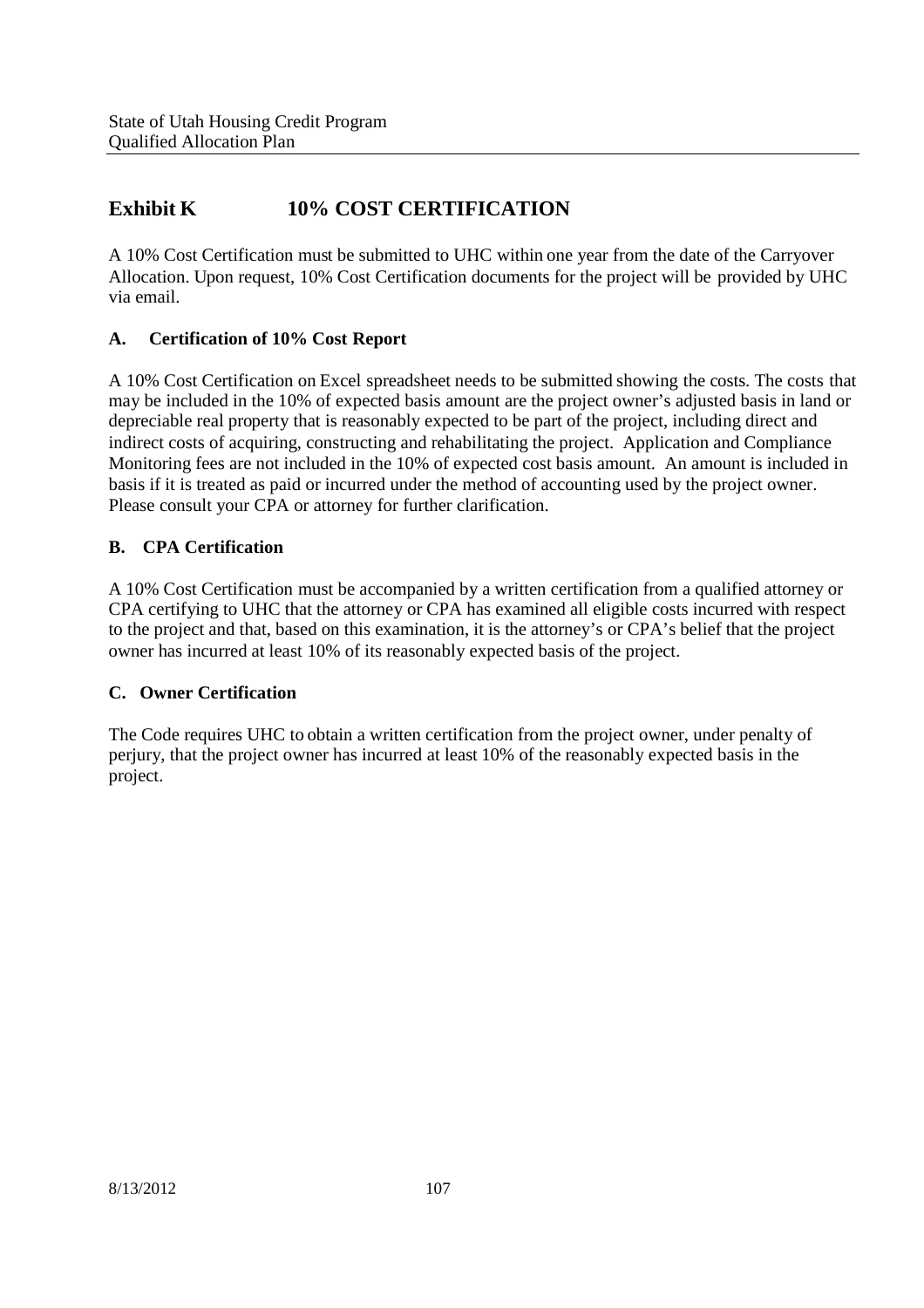# **Exhibit L FINAL COST CERTIFICATION INSTRUCTIONS**

The Final Cost Certification deadlines are as follows:

New construction projects - within 6 months after the last building in the project receives a Certificate of Occupancy or December  $1<sup>st</sup>$  of that year in which the project is placed in service, whichever is earlier.

Rehabilitation projects - within 6 months after the last building in the project receives a Final Inspection Report or December  $1<sup>st</sup>$  of that year, whichever is earlier. This Certification must be accurately complete before IRS Forms 8609 can be issued (which constitutes the final allocation of Housing Credits).

For same year allocation projects, if a Final Cost Certification is not submitted on or before December 1<sup>st</sup> of the same year, the project owner must entered into a Carryover Allocation with UHC by the end of the year. If the Carryover Allocation is not executed by both parties before the end of the year the project will forfeit those credits.

Upon request, Final Cost Certification documents for the project will be provided by UHC via email. Please submit two complete copies (one original and one copy) as well as the Excel spreadsheets via email.

The files are in two formats, (1) MS Word 6.0 (doc) files comprising Certifications, and (2) MS Excel (xls) spreadsheet files comprising Owner and CPA Cost Schedules. Review all of them. The files are described as follows:

- **Checklist.doc** The checklist shows the stacking order for the package. Submit as the cover sheet.
- **CPA FNL.doc** Forward to your CPA to be completed and signed by the CPA.
- **FnlCert.xls** The project owner completes the appropriate schedules, prints and signs them. Then the CPA must complete the CPA schedules and sign them. All printed and signed schedules must be submitted, in addition to emailing the completed forms to: mspangle@uthc.org.
- **PC fnlcrt.doc** This document contains all of the project owner certifications.

Exercise care in completing all documents properly. UHC usesthe data you submit explicitly without editing it. Check names, numbers, EIN, etc.

All supporting documents must be submitted with the Final Cost Certification.

### For Tax Exempt Bond Projects Only:

- 1. Project Owner Certification of Tax Exempt Bond Financed Project
- 2. Bond Issuer's Determination Statement of Tax Credit Allocation

### **Failure to comply with these requirements by the aforementioned deadline could result in the forfeiture of the project's Credit Reservation.**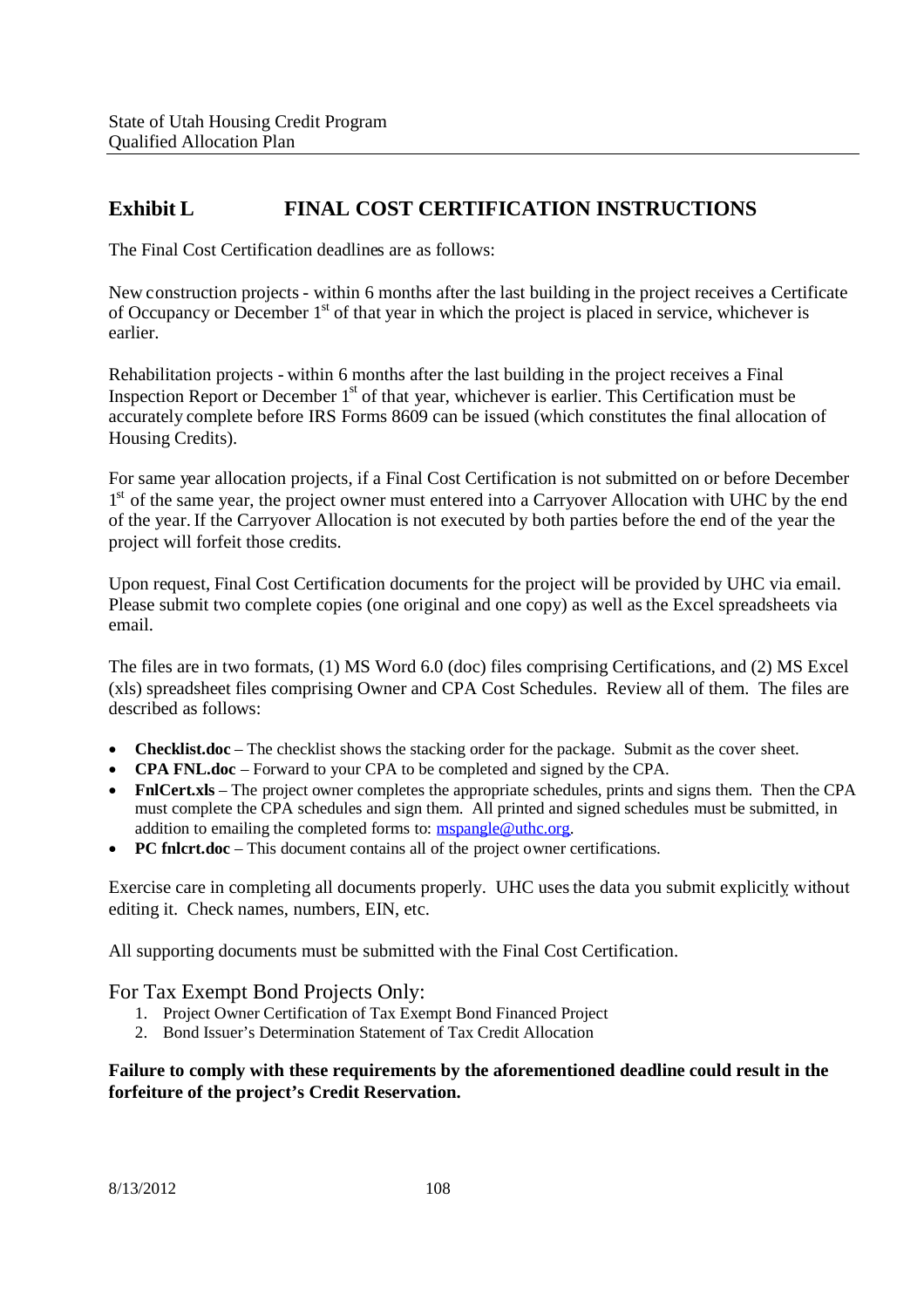# **Exhibit M MARKET STUDY INSTRUCTIONS AND COMPANY INFORMATION**

### **1. Market Study Checklist and Certification of Independence**

- $\triangleright$  Fill out the Checklist on the following page with page numbers from the report that cover each item.
- $\triangleright$  Sign the bottom of the Checklist to certify that the Market Study was performed independently and without influence by the Applicant.

### **2. Market Study Summary**

 $\triangleright$  Complete a narrative summary for each checklist item. This summary should come after the Checklist and precede the main body of the Market Study.

### **3. Market Study Company Information**

### **New analysts (if not submitted in the last 3 years) must submit the following information**.

- Analyst's name, address, telephone, fax, primary contact and email.
- Description of services provided and percent of time in each service area.
- $\triangleright$  Statement of experience. Include specifics for all project experience, including name of project, location, number of units, type of units (households, elderly, other special needs), financing subsidies in project (rental assistance, Housing Credits, other public agency financing), and dates of completion.
- Copy of license as an appraiser in the State of Utah.
- $\triangleright$  List of references with addresses and telephone numbers from financial institutions, government agencies and developers.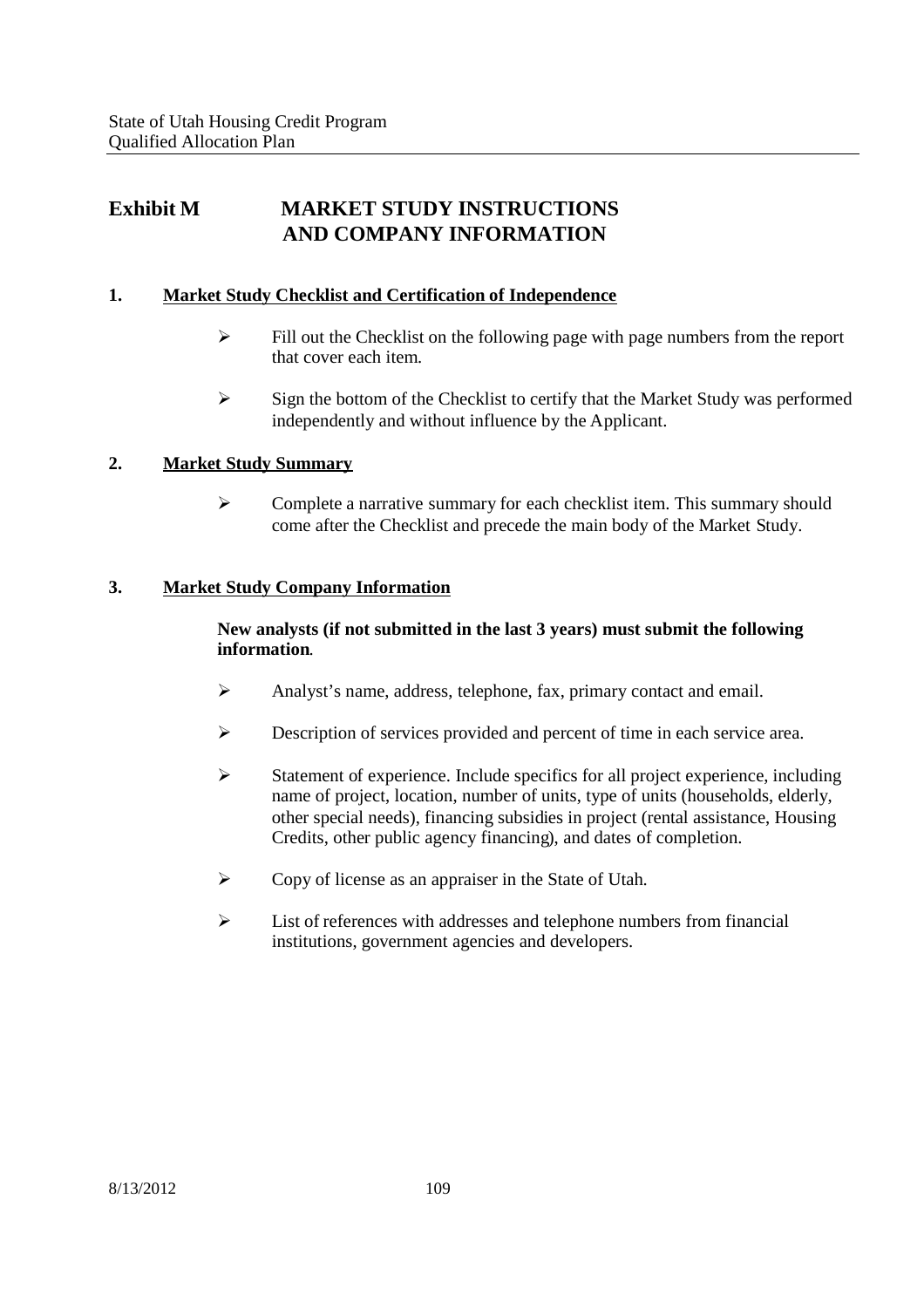### **MARKET STUDY CHECKLIST AND CERTIFICATION OF INDEPENDENCE**

| Project:                  |
|---------------------------|
| Date of Market Study:     |
| Market Study Prepared by: |
| Commissioned by:          |
| Date of Review:           |

Provide a summary for each of the following items to be included at the beginning of each section and indicate the page in the market study that begins addressing the item:

| <b>EXECUTIVE SUMMARY</b>                                                                                                                                                                                 | Page # |
|----------------------------------------------------------------------------------------------------------------------------------------------------------------------------------------------------------|--------|
| Concise description of the site and immediately surrounding area<br>٠                                                                                                                                    |        |
| Brief summary of the project including the purpose population to be served<br>$\bullet$                                                                                                                  |        |
| Precise statement of key conclusions reached by analyst<br>٠                                                                                                                                             |        |
| Concise statement of the analyst's opinion of market feasibility                                                                                                                                         |        |
| Recommendation and/or suggest modifications to the proposed project, if appropriate<br>$\bullet$                                                                                                         |        |
| A summary of positive and negative attributes and issues that will affect the property's marketability,<br>٠<br>performance and lease-up and points that will mitigate or reduce any negative attributes |        |
| <b>PROJECT DESCRIPTION</b>                                                                                                                                                                               |        |
| Number of units by<br>$\bullet$                                                                                                                                                                          |        |
| Number of bedrooms and baths<br>$\circ$                                                                                                                                                                  |        |
| Income limit as a percentage of AMI<br>O                                                                                                                                                                 |        |
| Unit size square feet<br>$\circ$                                                                                                                                                                         |        |
| Utility allowance for tenant paid utilities<br>O                                                                                                                                                         |        |
| Proposed rents<br>O                                                                                                                                                                                      |        |
| Target population                                                                                                                                                                                        |        |
| Income restrictions<br>O                                                                                                                                                                                 |        |
| Proposed housing assistance<br>O                                                                                                                                                                         |        |
| Special needs set-asides<br>O                                                                                                                                                                            |        |
| Utilities expected to be paid by the tenants and energy sources for the tenant paid hot water,<br>٠<br>heat, cooking                                                                                     |        |
| Description of market area<br>$\bullet$                                                                                                                                                                  |        |
| Site's relation to surrounding roads, public transportation, etc.                                                                                                                                        |        |
| Description of                                                                                                                                                                                           |        |
| The number of buildings<br>O                                                                                                                                                                             |        |
| Design (walk-up, elevator, etc.) and number if stories<br>O                                                                                                                                              |        |
| Unit and common amenities<br>O                                                                                                                                                                           |        |
|                                                                                                                                                                                                          |        |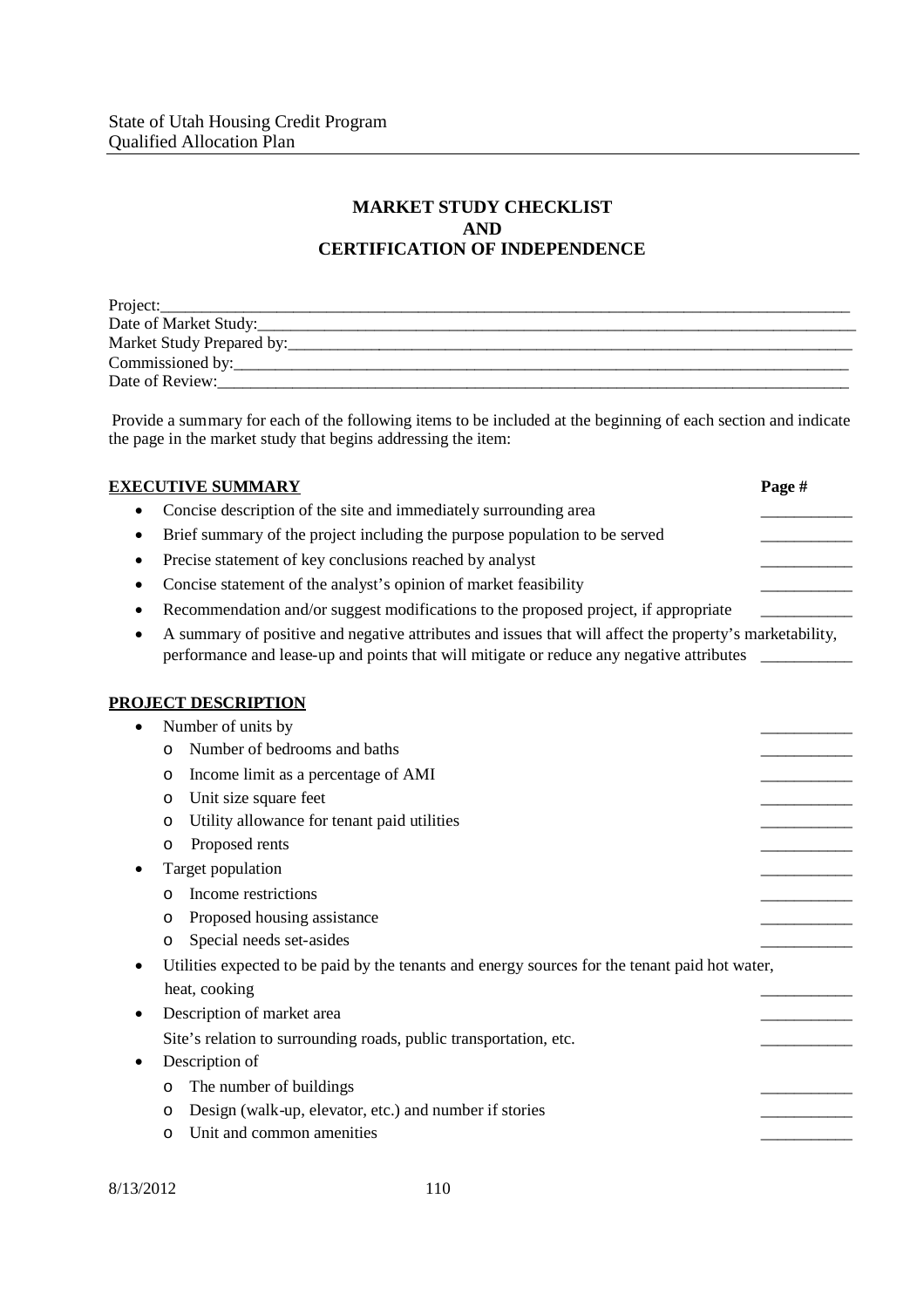|           | Site amenities and parking<br>O                                                                                                                                      |  |
|-----------|----------------------------------------------------------------------------------------------------------------------------------------------------------------------|--|
|           | Status or date of architectural plans                                                                                                                                |  |
|           | Name of architect<br>O                                                                                                                                               |  |
|           | Copy of floor plans and elevations<br>O                                                                                                                              |  |
|           | For Rehabilitation<br>$\circ$                                                                                                                                        |  |
|           | >Description of the methodology for the rehabilitation and scope of work                                                                                             |  |
|           | $\triangleright$ Identification of any existing assisted housing programs at the property                                                                            |  |
|           | > Current occupancy levels                                                                                                                                           |  |
|           | ▶ Proposed rents                                                                                                                                                     |  |
|           | Projected date for construction start and completion, and start of pre-leasing                                                                                       |  |
|           | <u>MARKET AREA ECONOMY</u>                                                                                                                                           |  |
|           | Detailed description of Primary Market Area (PMA)                                                                                                                    |  |
|           | Define the secondary market area, if appropriate                                                                                                                     |  |
|           | Map of market area that clearly delineates the areas and an explanation of the basis for the boundaries<br>of the areas                                              |  |
|           | Identify the areas by census tracts, jurisdictions, street names or other geography forming the                                                                      |  |
|           | boundaries                                                                                                                                                           |  |
|           | Description of site characteristics including size, shape, general topography                                                                                        |  |
|           | and vegetation                                                                                                                                                       |  |
| ٠         | Proximity to adverse conditions                                                                                                                                      |  |
|           | Population and household trends                                                                                                                                      |  |
|           | Photographs of the site and neighborhood                                                                                                                             |  |
|           | Map (or may addressed in a narrative) clearly indentifying the location of the project to public facilities,<br>services and shops                                   |  |
|           | Suitability of the proposed site                                                                                                                                     |  |
|           | Population of qualified tenants                                                                                                                                      |  |
|           | Describe and evaluate the visibility and accessibility of the site                                                                                                   |  |
|           | Provide information or statistics on crime in the PMA relative to date for the overall area                                                                          |  |
|           | <b>EMPLOYMENT AND ECONOMY</b>                                                                                                                                        |  |
| $\bullet$ | Description of employment by industry sector for the PMA and compare the data to the larger<br>geographic area, e.g. the city, the county, labor market area, or MSA |  |
|           | Show the historical employment rate for the last ten years (or other appropriate period)                                                                             |  |
|           | List major employers in the PMA, the type of business and the number employed                                                                                        |  |
|           | Employment growth over the last 5 or 10 years and compare to the larger geographical                                                                                 |  |
|           | Area                                                                                                                                                                 |  |
|           | Comment on trends for employment in the PMA in relation to the project                                                                                               |  |
|           | Provide a breakdown of typical wages by occupation                                                                                                                   |  |
|           | Provide commuting patterns of workers in the PMA                                                                                                                     |  |
|           |                                                                                                                                                                      |  |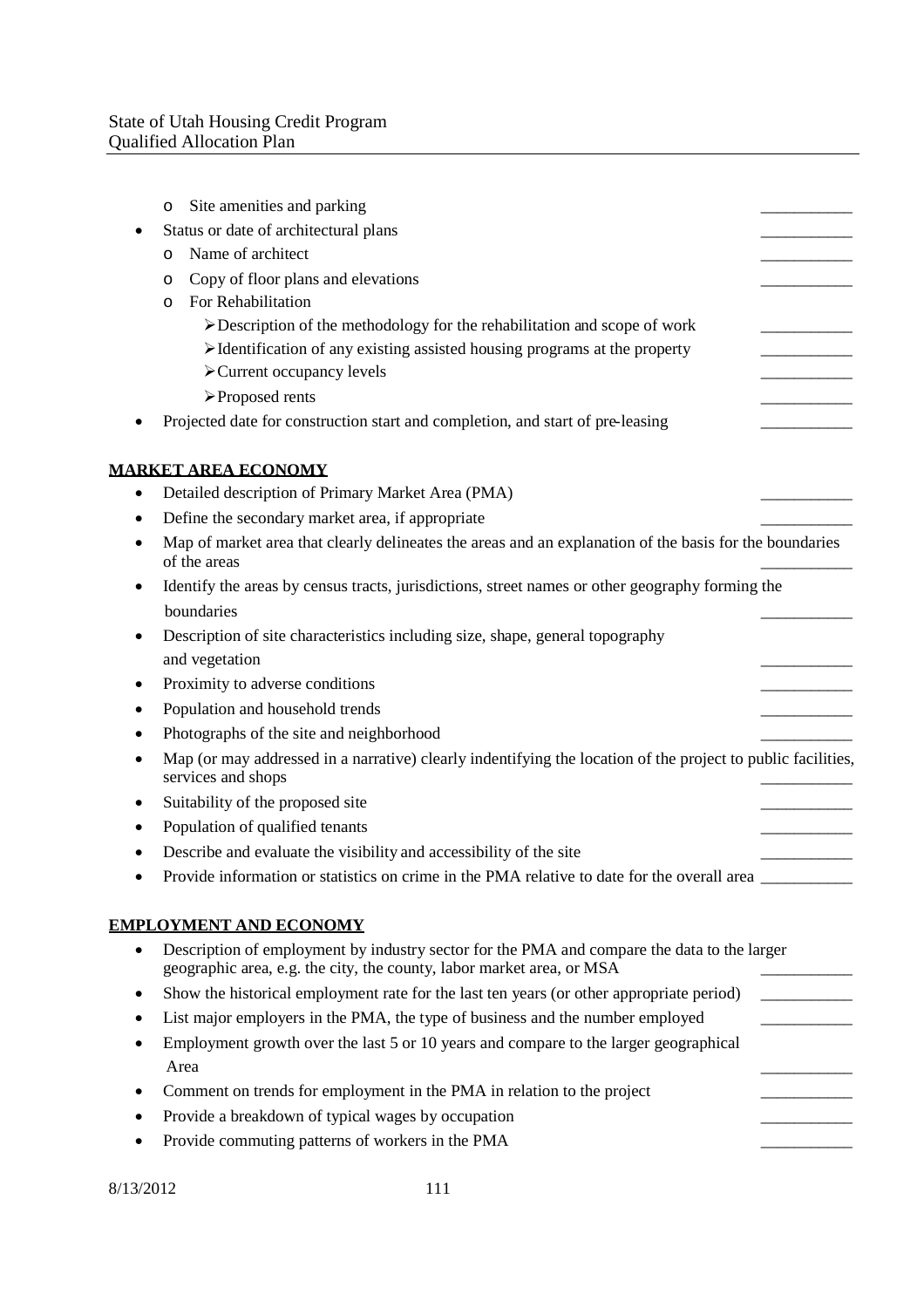# **DEMOGRAPHIC CHARACTERISTICS**

| Current and projected population and household counts                                                          |  |
|----------------------------------------------------------------------------------------------------------------|--|
| History of building permits by housing type and comments on building trends in relation to household<br>trends |  |
| Total population characteristics such as age and household type                                                |  |
| Households by income                                                                                           |  |
| Analysis of trends indicated by the data and explanation of analyst-generated estimates                        |  |
| Households by tenure                                                                                           |  |
|                                                                                                                |  |
| <b>COMPETITIVE ENVIRONMENT</b>                                                                                 |  |
| Identify a list of comparable properties, including<br>$\bullet$                                               |  |
| Name and location<br>$\circ$                                                                                   |  |
| Population served<br>O                                                                                         |  |
| Type of design<br>O                                                                                            |  |
| Age and condition<br>$\circ$                                                                                   |  |
| Number of units by bedroom type<br>O                                                                           |  |
| Rent levels<br>O                                                                                               |  |
| Number of bedrooms and baths for each unit type<br>O                                                           |  |
| Size in square footage of units<br>O                                                                           |  |
| Kitchen equipment<br>O                                                                                         |  |
| Type of utilities and whether paid by tenant or owner<br>O                                                     |  |
| Unit and site amenities included<br>O                                                                          |  |
| Site staffing<br>O                                                                                             |  |
| Occupancy rate<br>O                                                                                            |  |
| Name, address and phone number of property contact<br>O                                                        |  |
| Attach photos of each comparable property<br>O                                                                 |  |
| Include a map identifying the location of each comparable property to the subject<br>O                         |  |
| Project                                                                                                        |  |
| Narrative evaluation of the subject project in relation to comparables                                         |  |
| Why the comparables have been selected<br>O                                                                    |  |
| Which are the most directly comparable                                                                         |  |
| Why certain projects have not been referenced<br>O                                                             |  |
| Market vacancy rate of the PMA by population served, type of occupancy and unit size                           |  |
| Impact of the subject development on existing rental housing stock                                             |  |
| The number of people on waiting lists for each project                                                         |  |
| Size of overall market in the PMA; percentage of market rate and affordable housing                            |  |
| Availability and cost of affordable housing options, including purchase of homes                               |  |
| Discussion of rental projects planned or under construction in the market area                                 |  |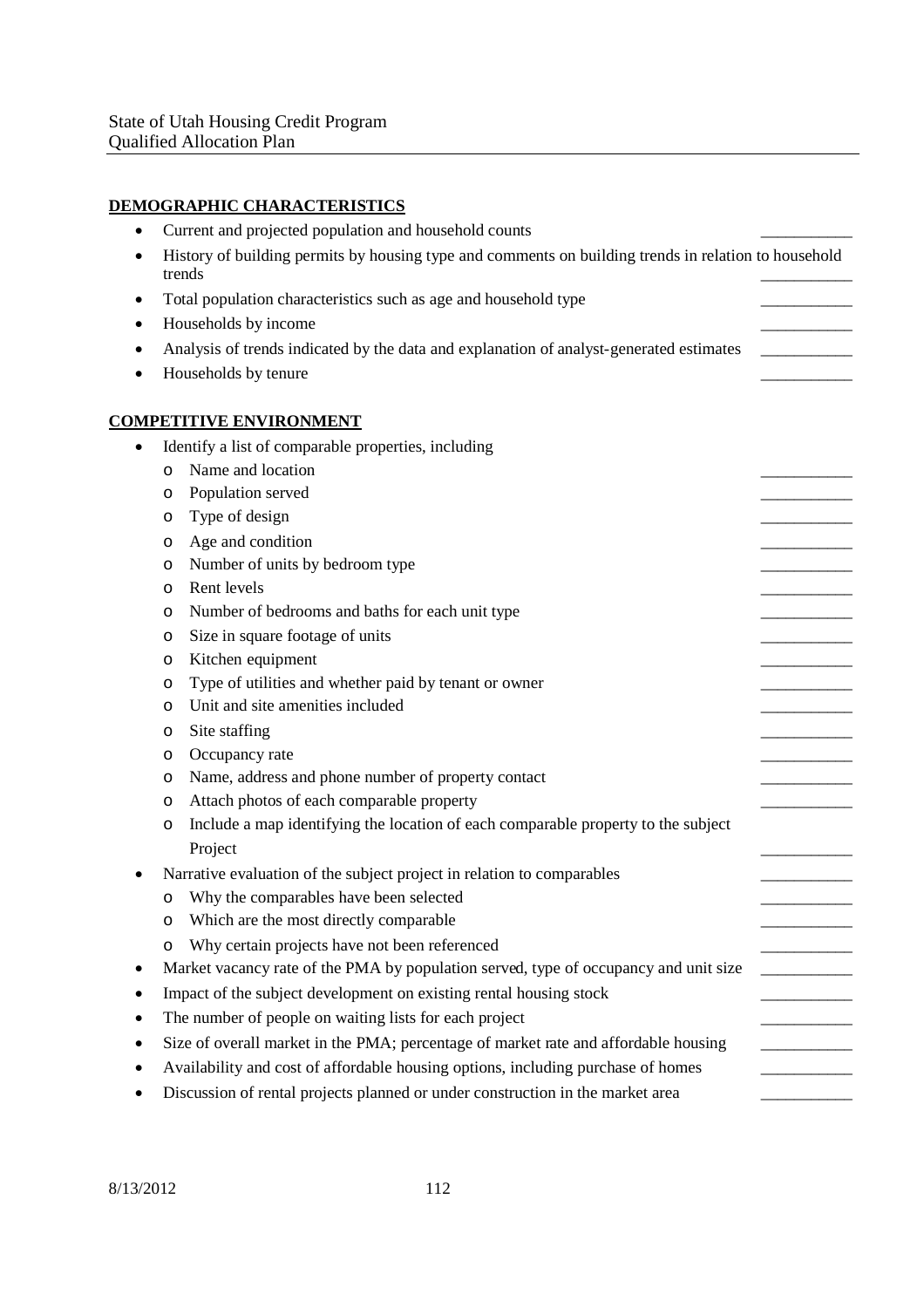### **ANALYSIS / CONCLUSIONS**

| $20 - 0.00$                                                                              |  |
|------------------------------------------------------------------------------------------|--|
| Detailed analysis of the income levels of the potential tenants for the proposed units   |  |
| Calculate the capture rate for each income limit in the subject project                  |  |
| Calculate the penetration rate                                                           |  |
| Define and justify the absorption period and the absorption rate for the subject project |  |
| Derive a market rent and achievable rent and compare to developer's proposed rent        |  |
| Project and explain any future changes in the housing stock within the market area       |  |
| Identify risks, unusual conditions and mitigating circumstances                          |  |
| Evaluate need for voucher support or HUD contracts                                       |  |
| Summary of the perspective on the rental market                                          |  |
| Need for the proposed housing<br>$\circ$                                                 |  |
| Unmet housing need in the market<br>$\circ$                                              |  |
| <b>OTHER REQUIREMENTS</b>                                                                |  |
| Date report was prepared, date of inspection and name and telephone number of analyst    |  |
| Certificate of no identity of interest                                                   |  |
| Certificate that recommendation based solely on professional opinion                     |  |
| Statement of qualifications                                                              |  |
| Append current utility allowance schedule                                                |  |
|                                                                                          |  |

The undersigned hereby certifies that the Market Study was performed independently and without influence by the Applicant or any relation thereof.

Date:  $\frac{1}{2}$ 

Company:

By:

Its: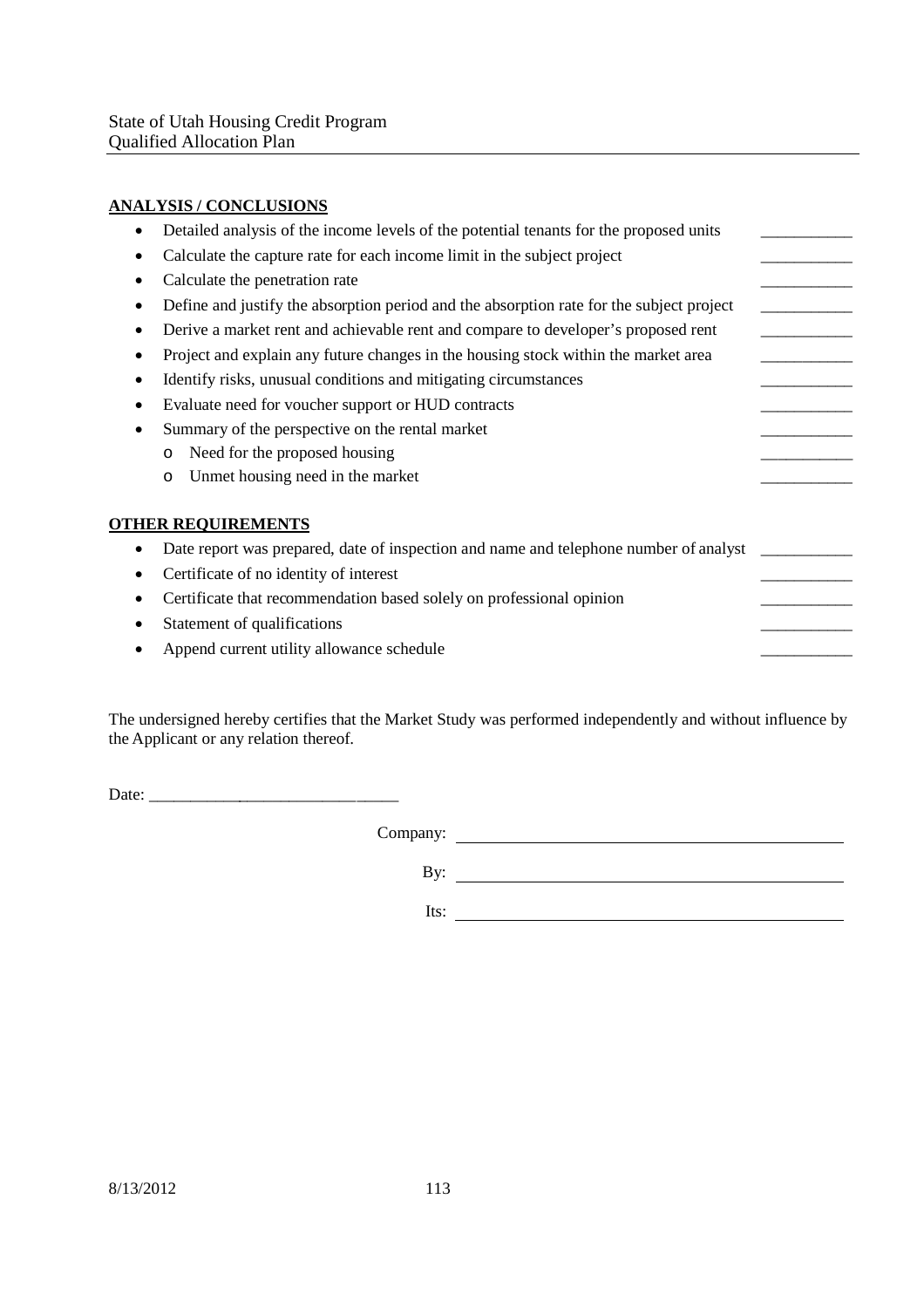# **Exhibit N (1) ARCHITECT'S CERTIFICATION**

|                     |          | The undersigned, being a duly licensed architect registered in the State of Utah, has prepared |
|---------------------|----------|------------------------------------------------------------------------------------------------|
| for                 |          | (Project Owner) final plans, working drawings and detailed specifications                      |
| (and addenda) dated |          | in connection with certain real property located at                                            |
|                     | known as | (the Project).                                                                                 |

I hereby certify that I am a licensed Architect, License No. \_\_\_\_\_\_\_\_\_\_\_, with the requisite skills and experience to provide the professional services necessary to assist in the construction of the units proposed by Project Owner and that I have experience on \_\_\_\_\_\_\_\_ development(s) of similar magnitude and construction type as this Project. I am knowledgeable of all federal, state, and local requirements and the requirements of:

- (i) Architectural Barriers Act
- (ii) Section 504
- (iii) Fair Housing Act Title VIII
- (iv) Americans with Disabilities Act Title II
- (v) State of Utah fair housing laws and building codes compliant with ANSI 117-A.

To the best of my knowledge the final design, plans, and specifications comply with these requirements.

To the best of my knowledge that  $\frac{(\#)}{(\#)}$  fully accessible residential unit(s) have been designed for long-term mobility-impaired tenants which meet(s) the minimum federal and state law requirements in those plans and specifications listed above.

The undersigned hereby states to the best of his/her knowledge, to the Project Owner and Utah Housing Corporation that the Plans and Specifications for the Project have been duly filed with and have been approved by all appropriate governmental and municipal authorities having jurisdiction over the Project and that the Project as shown on the Plans and Specifications is in compliance with all requirements and restrictions of all applicable zoning, environmental, building, fire, health and other governmental ordinances, rules and regulations. All conditions to the issuance of building permits have been satisfied.

To the best of my knowledge, the Project has been constructed in a good and workmanlike manner substantially in accordance with the Plans and Specifications and is free and clear of any damage or structural defects that would in any material respect affect the value of the Project. In the further opinion of the undersigned, all of the preconditions have been met justifying the issuance of:

- (i) The permanent certificate(s) of occupancy for the Project (or the letter or certificate of compliance or completion stating that the construction complies with all requirements and restrictions of all governmental ordinances, rules and regulations); and
- (ii) Such other necessary approvals, certificates, permits and licenses that may be required from such governmental authorities having jurisdiction over the Project pertaining to the construction of the Project.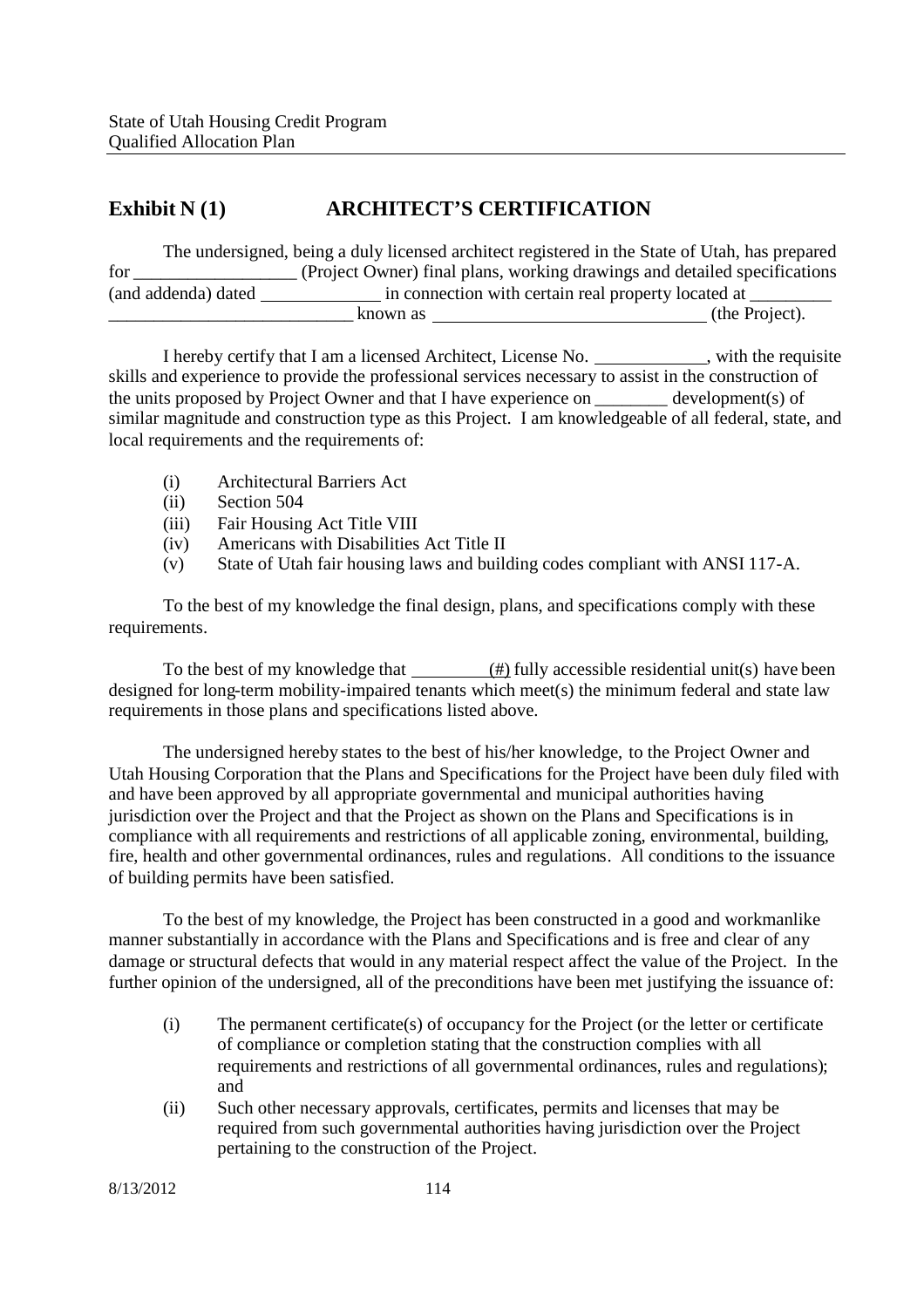The Project will be in compliance with all current zoning, environmental and other applicable laws, ordinances, rules and regulations, restrictions and requirements, including without limitation Title III of the Americans with Disabilities Act of 1990 and the Fair Housing Act.

There are no building or other municipal violations filed or noted against the Project. All necessary gas, steam, telephone, electric, water and sewer services and other utilities required to adequately service the Project are now available to the Project. All street drainage, water distribution and sanitary sewer systems have been accepted for perpetual maintenance by the appropriate governmental authority or utility.

Dated:

PROJECT ARCHITECT:

By:

(signature)

Print Name: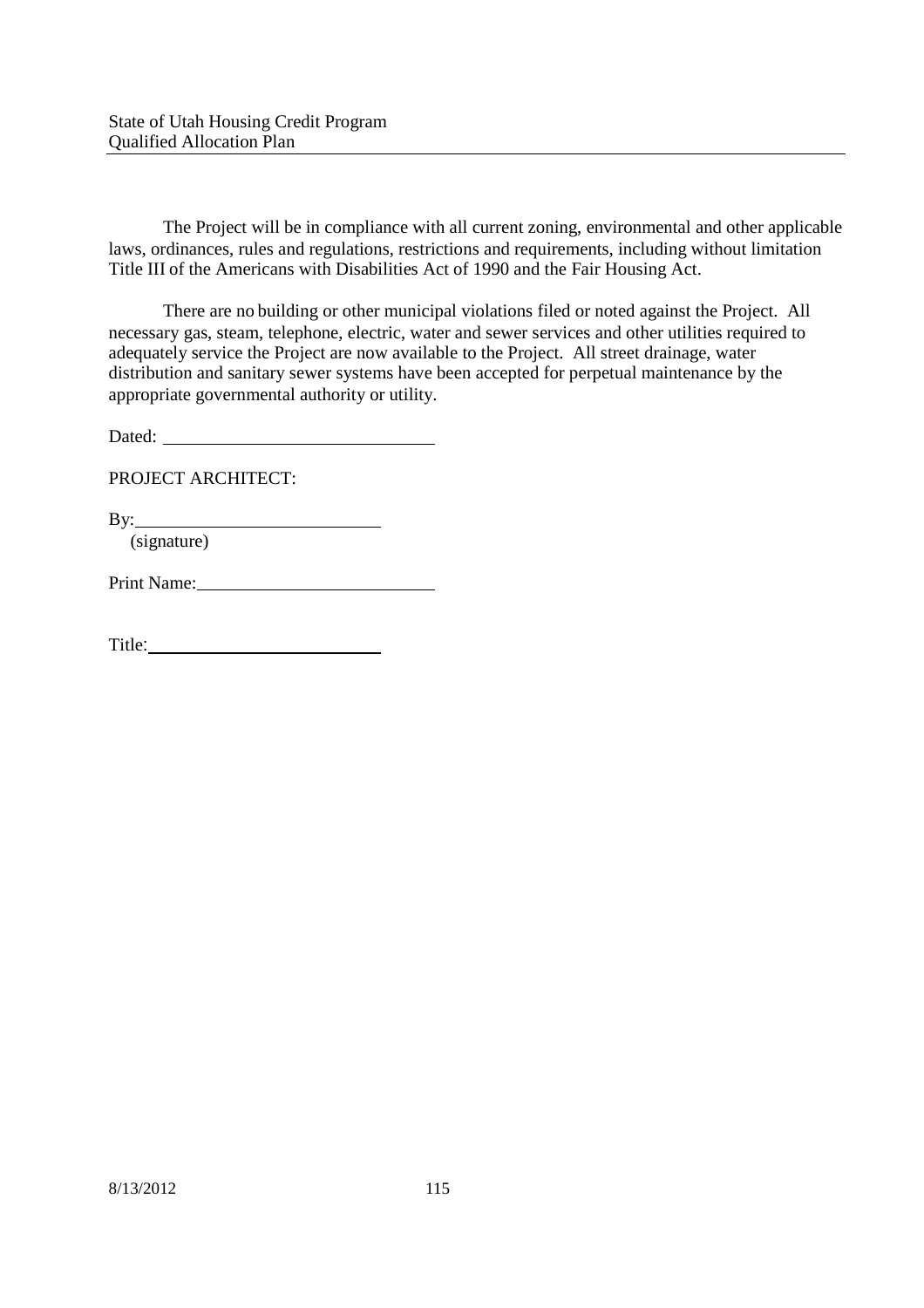# **Exhibit N (2) GENERAL CONTRACTOR'S CERTIFICATION**

The undersigned has served as general contractor of the real property constructed at \_\_\_\_\_\_\_\_\_\_\_\_\_\_\_\_\_\_\_\_\_\_\_\_\_\_\_\_\_\_ known as \_\_\_\_\_\_\_\_\_\_\_\_\_\_\_\_\_\_\_\_\_\_\_\_\_\_\_\_\_ (Project Name) for \_\_\_\_\_\_\_\_\_\_\_\_\_\_\_\_\_\_\_\_\_\_\_\_\_\_\_\_\_\_\_\_\_ (Project Owner).

The undersigned hereby certifies to the Project Owner and Utah Housing Corporation that the Project was constructed or rehabilitated in conformity with the Plans and Specifications dated . [PLEASE NOTE: THIS DATE MUST MATCH THE PLANS AND SPECIFICATIONS DATE IN ARCHITECT'S CERTIFICATION].

Dated: **Dated:** 

GENERAL CONTRACTOR FOR PROJECT:

By:

(signature)

Print Name:

Title: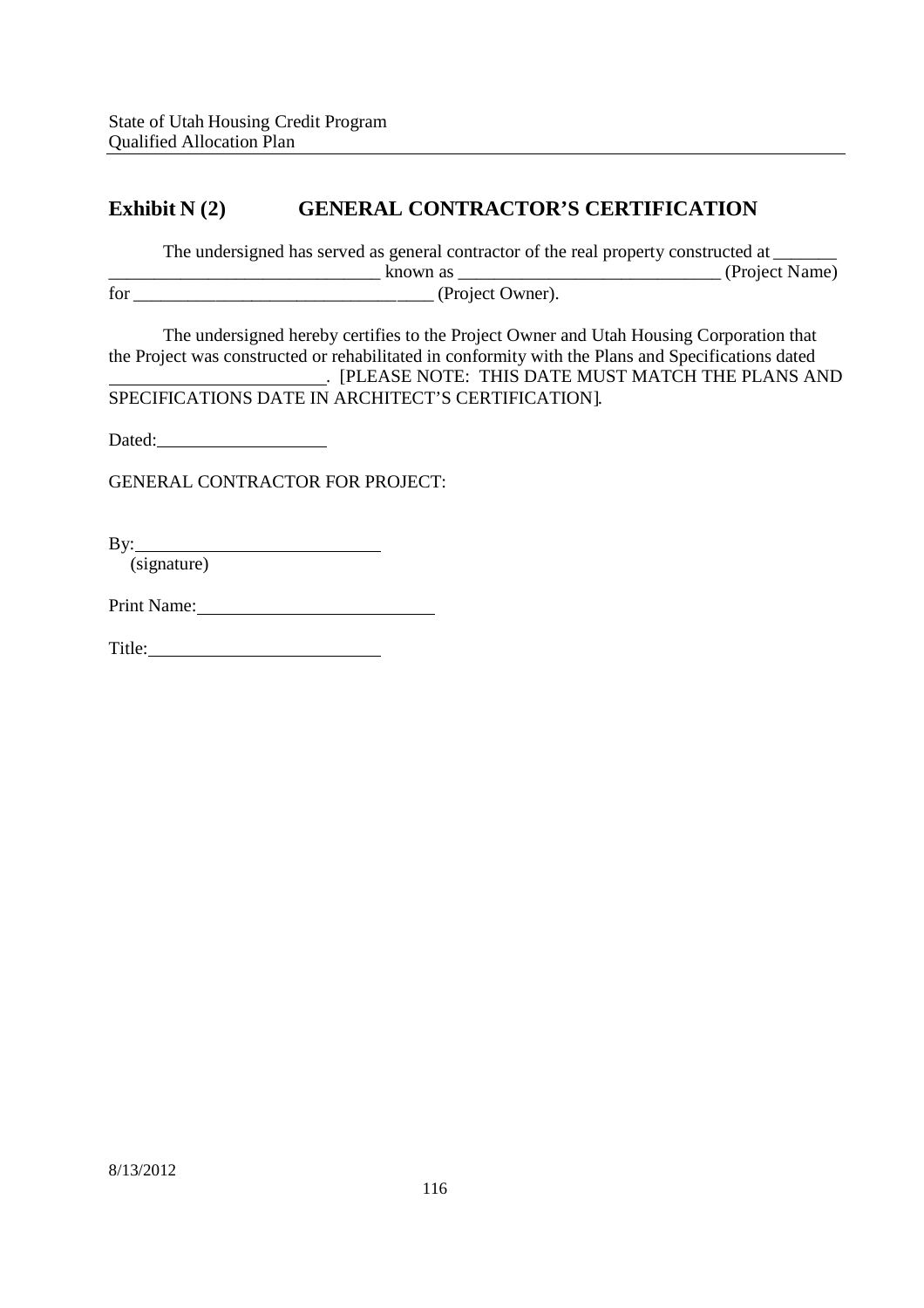# **Exhibit O GENERAL REQUIREMENTS GUIDELINES**

To assist Applicants in properly categorizing costs, thereby avoiding re-categorization by UHC when determining compliance with Contractor Fee, Developer Fee, and General Requirement limitations, UHC will allow the following items to be included under General Requirements for the purpose of determining Eligible Basis and fee limits:

- Supervision and job site engineering;
- Job office expenses including clerical wages, whether on-site or offsite, if for the project;
- On-site temporary buildings, tool sheds, shops and toilets;
- Temporary heat, water, light and power for construction;
- Temporary walkways, fences, roads, siding and docking facilities, sidewalk and street rental;
- Construction equipment rental not in trade item costs;
- Clean up and disposal of construction debris;
- Medical and first aid supplies and temporary facilities; and
- Watchman's wages, security cost, and theft and vandalism insurance.

Items not listed above, including, but not limited to, salaries of owners, partners or officers of the general contracting firm are not allowed under General Requirements. Eligible Basis from General Requirement costs is limited to 6% of on-site and building costs.

### **(The above list was developed from HUD Manual 4450.1 pages 1–4.)**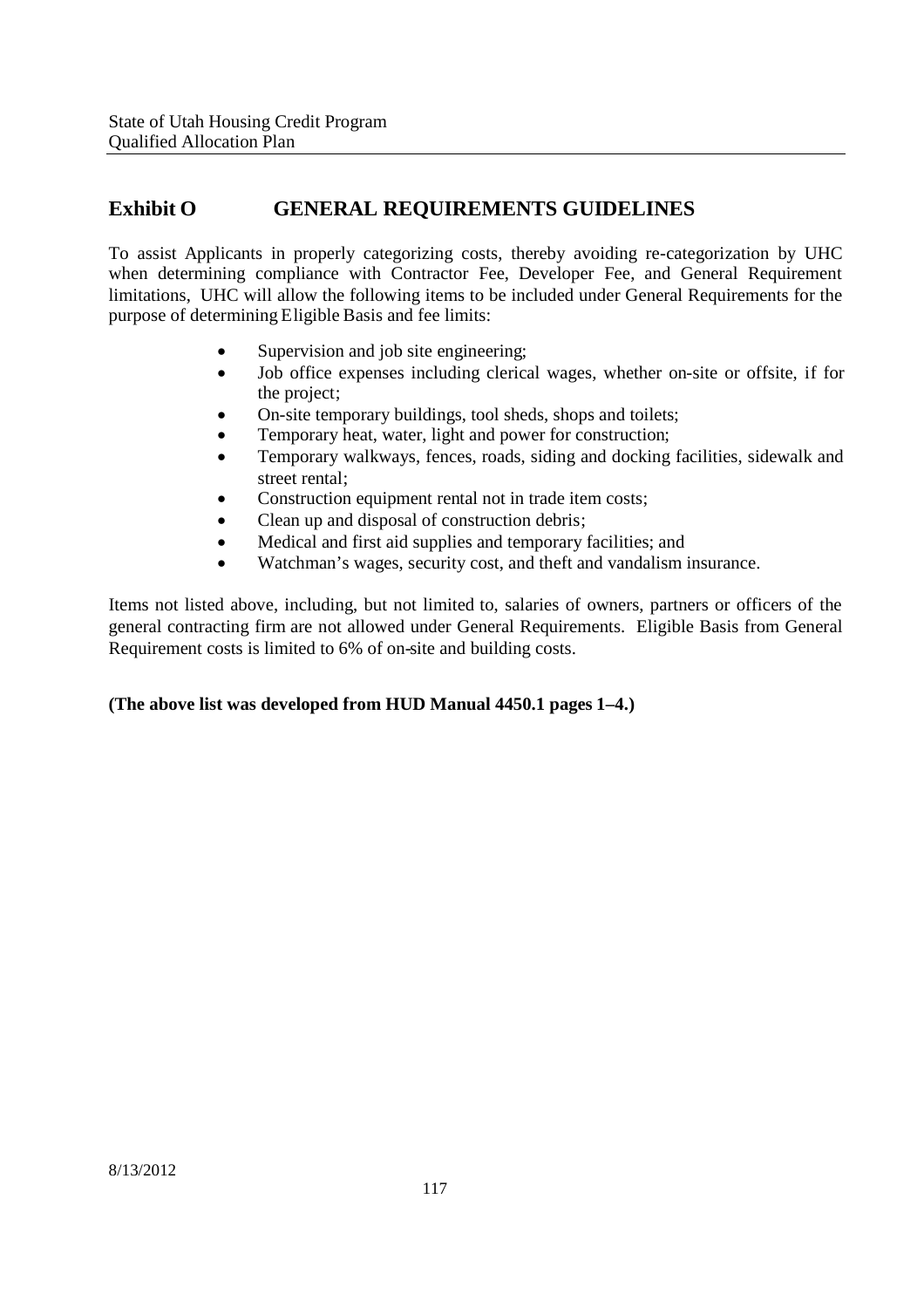# **Exhibit P PROJECT OWNER IDENTITY OF INTEREST CERTIFICATION**

| Project Name: |  |  |  |
|---------------|--|--|--|
| Address:      |  |  |  |
| City:         |  |  |  |

UHC requires a full disclosure of all Related Party transactions affecting the payment of feesto the developer or contractor. Please see Required Form 1 in the Application, tab "Required Forms," for the "Identity of Interest Information" checklist. UHC must be notified of any changes in such relationships during the development process.

The undersigned represents that all fees and profit from the development of the project have been disclosed and that there are no undisclosed Related Party transactions involving the project owner / Applicant, developer, contractor, officers, consultants, land owners, intermediaries, realtors, or others.

Project Owner / Applicant Name

By: \_\_\_\_\_\_\_\_\_\_\_\_\_\_\_\_\_\_\_\_\_\_\_\_\_\_\_\_\_\_\_\_\_ Date: \_\_\_\_\_\_\_\_\_\_\_\_\_\_\_\_\_\_\_\_\_

Name: \_\_\_\_\_\_\_\_\_\_\_\_\_\_\_\_\_\_\_\_\_\_\_\_\_\_\_\_\_\_\_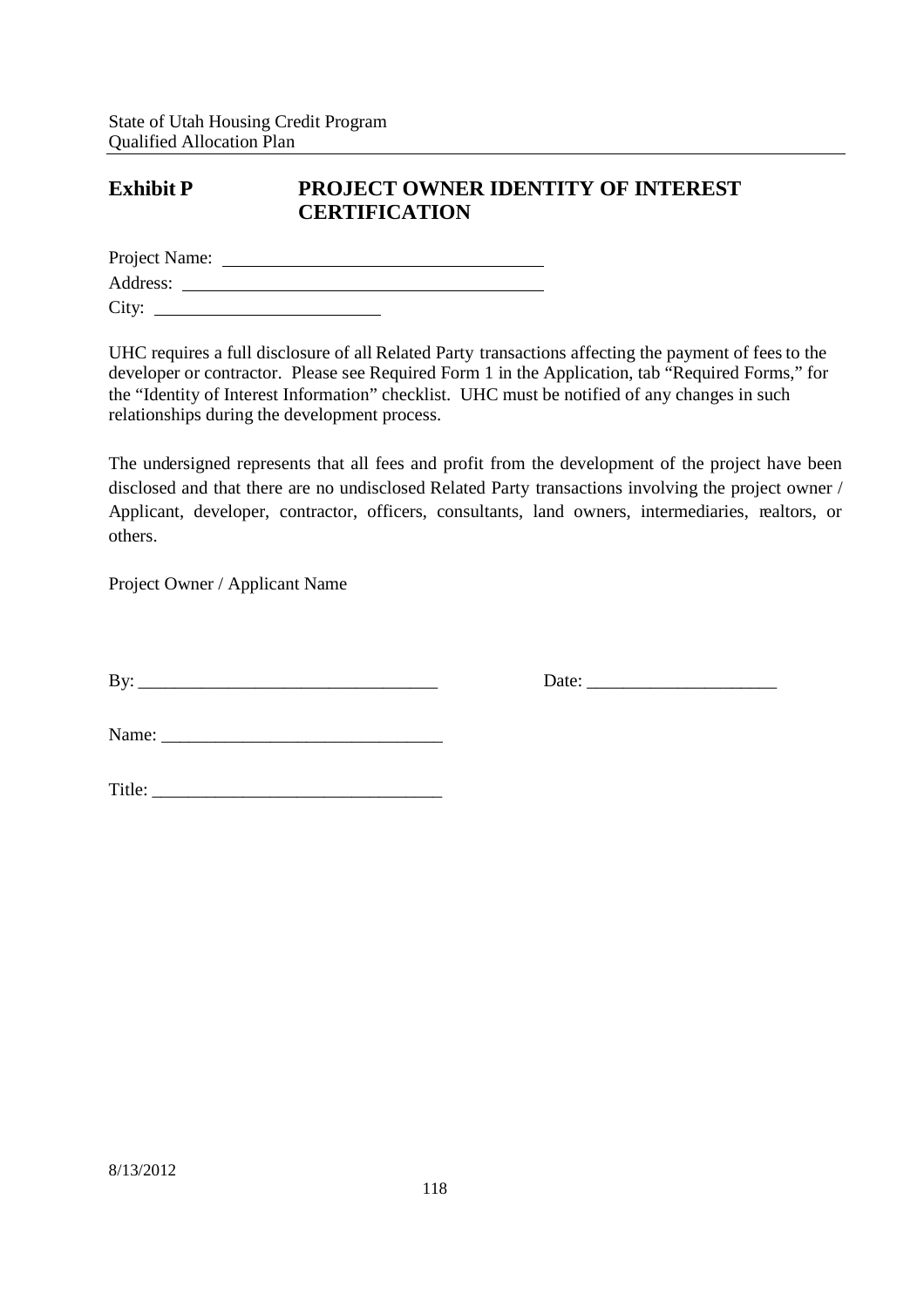# **Exhibit Q CAPITAL NEEDS ASSESSMENT REQUIREMENTS**

Applicants for Housing Credit on acquisition/rehabilitation projects must submit as a threshold item a Physical Condition Assessment (PCA) Capital Needs Assessment (CNA) and replacement reserves analysis. The PCA/CNA must have been performed within six months of the submission date of the Application.

An independent consultant, architect, general contractor or engineer, any of whom must be licensed in the State of Utah, shall prepare the report. This independent consultant shall inspect at least 50% of the units in the project for projects built before 1960 and at least 20% for newer projects built up to 1980. Applicants must inspect 100% of the units before purchase. Certification will be required.

The PCA/CNA shall include the following four (4) components:

- 1. Critical Repair Items. All health and safety deficiencies or violations of Section 8 housing quality standards, including any/all Federal Lead Based Paint requirements and FHA's regulatory agreement standards that require immediate remediation.
- 2. Twelve-Month Physical Needs. An estimate of repairs utilizing B Grade finished construction, replacements, and significant deferred and other maintenance items that will need to be addressed within 12 months. Includes the minimum market amenities needed to restore the property to the affordable housing standard adequate for the rental market for which the project is approved.
- 3. Long Term Physical Needs. An estimate of the repairs, utilizing B Grade finished construction, and replacement items beyond the first year that are required to maintain the project's physical integrity over the next twenty (20) years, such as major structural systems that will need to be replaced during this period.
- 4. Analysis of Reserves for Replacement. An estimate of the initial and monthly deposit to the Reserves for Replacement account needed to fund the project's long term physical needs (20 years), accounting for inflation, the existing Reserves for Replacement balance (if any), and the Expected Useful Life of the major building systems. This analysis should include the cost of the twelve-month physical needs, but not any work items that would be treated as operating expenses.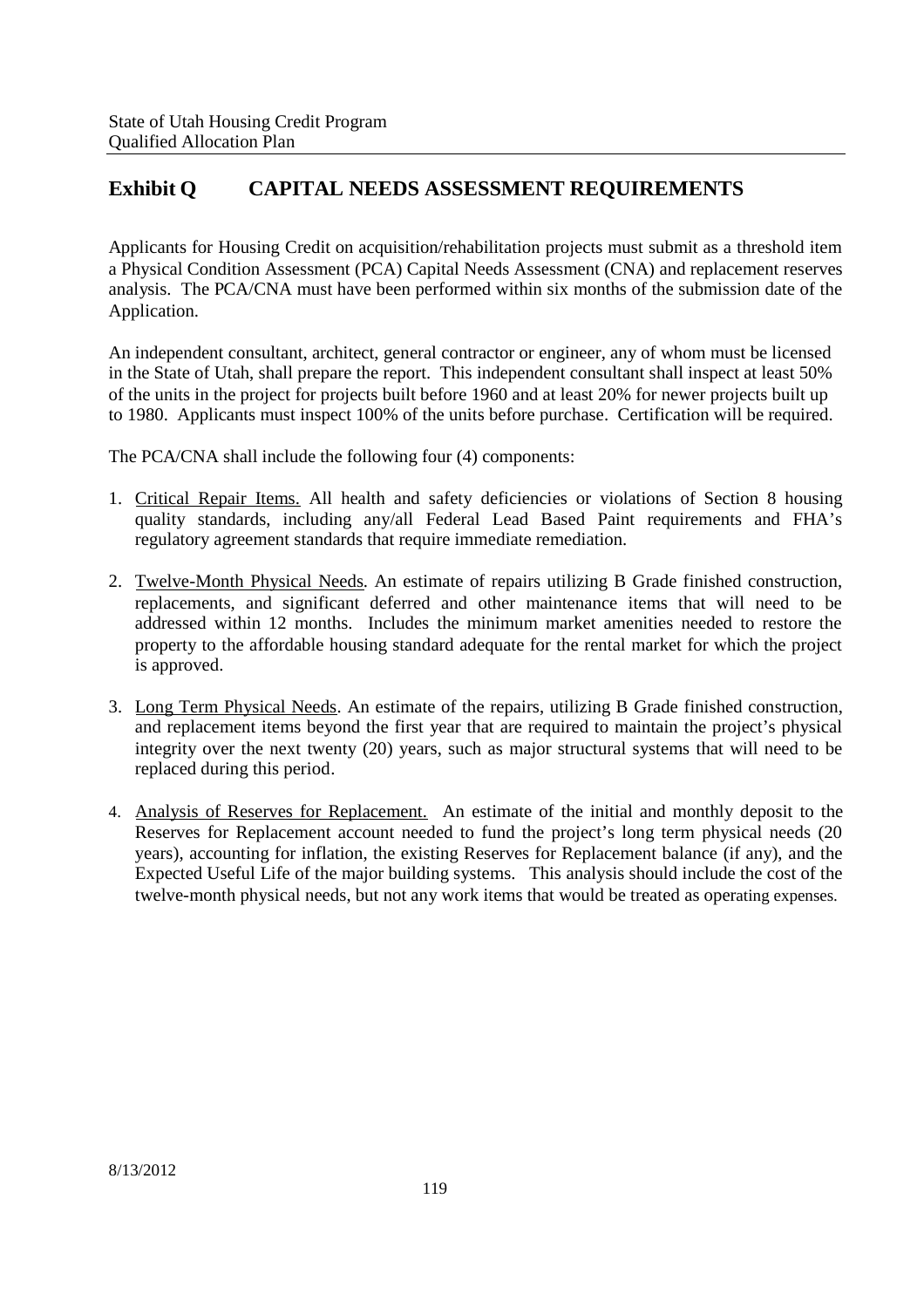### **Statement of Work**

- 1. The PCA/CNA shall be written with detailed narrative and accompanying color photographs and shall describe the property's exterior and interior physical condition, including architectural and structural components and mechanical systems.
- 2. The report shall:
	- a. Identify in detail any repair items that represent an immediate threat to health and safety, and all other significant defects, deficiencies, items of deferred maintenance, and material building code violations, (individual and collectively, Physical Deficiencies) that would limit the expected useful life of major components or systems;
	- b. Provide estimated costs to remedy the detailed Physical Deficiencies (for 1 year of immediate needs); and
	- c. Provide a Replacement Reserve Schedule, including an estimate of the initial and annual deposits (projected to increase at the operating cost adjustment factor) based on the useful life of the major building systems. The term of the analysis should be twenty-two (22) years.
- 3. The report shall identify any physical deficiencies note from:
	- a. A visual survey;
	- b. A review of any pertinent documentation; and
	- c. Interviews with the property owner, management staff, tenants, interested community groups and government officials.
- 4. The report shall provide a description of directly observed potential on-site environmental hazards.
- 5. The report shall assess the twelve-month physical needs. The standard is a non-luxury standard adequate for the rental market. The physical needs identified should be those necessary for the project to retain its market position as an affordable project in a decent, safe, and sanitary condition (recognizing any evolution of standards appropriate for such a project). The twelvemonth physical needs should include those improvements the project requires to compete in the market. Where a range of options exists, the most effective options for rehabilitation should be chosen, when both capital and operating costs are taken into consideration.
- 6. The report shall determine the cost-benefit of each significant work item in the rehabilitation plan (i.e. greater than \$5,000 per work item) that represents an improvement to the project, an upgrade to current standards or that will reduce the operating expenses. For example, individual utility metering, extra insulation, thermopane windows, water savers on showers and toilets, automatic setback thermostats, and durable siding.

Compare the cost of the item with the long-term impact on rent and expenses, taking into account the remaining useful life of the building systems as needed.

7. The report shall explain how the project will meet the requirements for accessibility/visibility to persons with disabilities, to the extent applicable.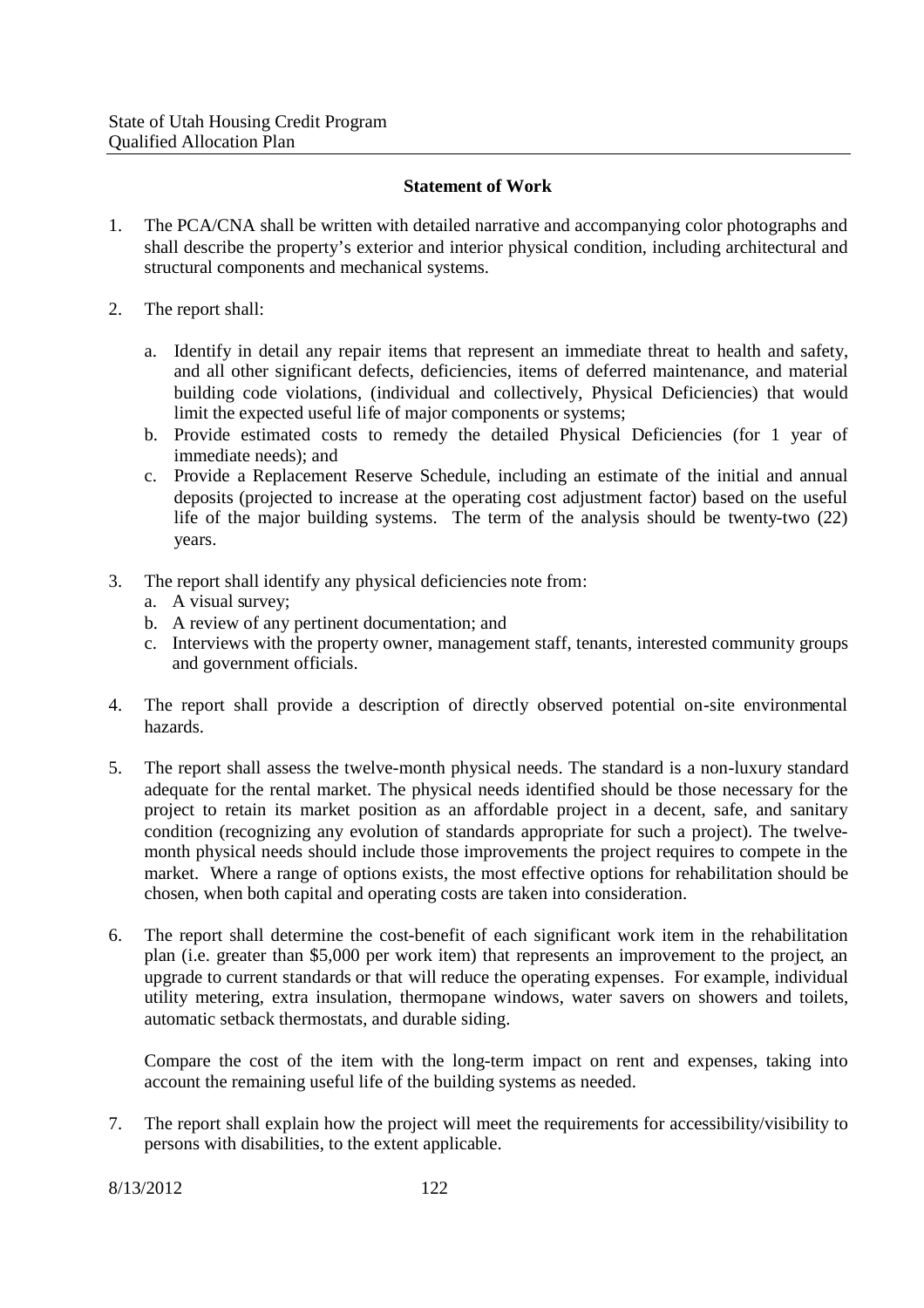8. The PCA/CNA report, in addition to the four major components stated on the previous page, at a minimum shall include the following checklist sub-components:

□Project Summary Sheet;

 $\square$ Executive Summary (discussion of the physical condition of the property and any major repair/rehab items observed);

 $\Box$ An index;

□Introduction of the Report;

 $\square$ Building Evaluation (property identification-survey, legal description of property);

□Site Improvement evaluation/analysis (utilities, parking, paving, sidewalks, sewer and drainage, landscaping, trash enclosures/compactors and general site improvements);

□Building Architectural and Structural Systems Evaluation (foundation superstructure and floors, roof structures and roofing, exterior walls and stairs, siding, downspouts, and common areas energy efficiency, tenant amenities, playgrounds and playground equipment;

□Building Mechanical and Electrical Systems Evaluation (building HVAC, plumbing, electrical, elevators, fire protection/security systems);

□Interior Dwelling Units Evaluation (interior finishes, walls, ceilings, paint, kitchen and appliances, carpet, vinyl, interior doors, shelves, cabinets, vanities, closets, interior HVAC, plumbing, bathroom fixtures, electrical fire protection systems, security systems);

□Evaluation/Analysis of Other Structures;

□Environmental Evaluation;

□Estimated Useful Life Analysis (computation of Repairs and Replacement Reserves);

 $\square$ Basis for identifying any item for repair or replacement;

□Unit cost breakdown for multiple items (i.e. stoves, refrigerators, cabinets, bathroom fixtures, etc);

 $\Box$ Acknowledgements (who prepared report, when report was prepared, who received report, and when report was reviewed);

□Appendices (photographs, site plans, maps, title report, etc.);

□Identification of any observed hazards, flammable or explosive facilities/operations in the immediate area of the project; and

□State whether the project is located in a Flood Plain.

An individual representing the firm who prepared or supervised the preparation of the report must sign the report.

The architectural report must include the following:

- a. Total floor area in square feet for the entire development, units, common area
- b. Demonstrate that units will provide the furnishings as stated in the Application (range, hood, refrigerator, exhaust fans, grab bars, etc.)
- c. A final report itemizing the extent of renovation and replacement and summary comparing the PCA/CNA report submitted to UHC and final results.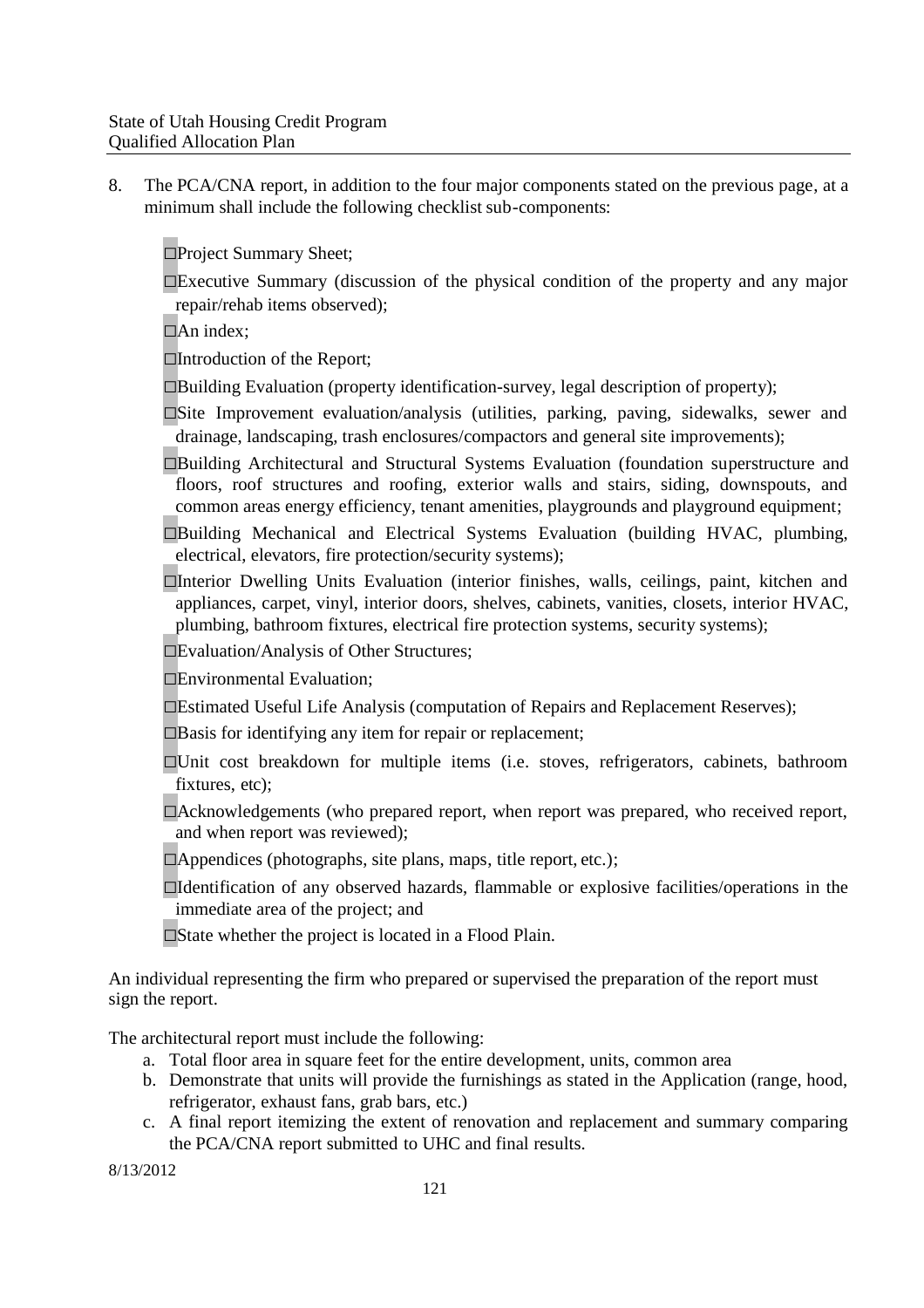# **Exhibit R SERVICE PROVIDER LETTER OF UNDERSTANDING**

[Service Provider Letterhead]

[Date]

Claudia O'Grady V.P. Multifamily Finance Utah Housing Corporation 2479 S. Lake Park Boulevard West Valley City, UT 84120

RE: [Project Name] [Project City] [Name of Ownership Entity]

Dear Ms. O'Grady:

[This letter of understanding must include the following:

- An explanation of the service provider's experience with providing services to the specific targeted population.
- A statement indicating the provider's understanding of the number of units being set aside for the specific targeted population.
- A statement indicating that the provider has enough clients to fulfill the needs of the set aside units and has the capacity to provide services for the duration of a referral's tenancy.
- A full description of services that the provider will make available to the tenant post move in.]

We look forward to working with the project owner on this project.

Sincerely,

[Name of Authorized Official] [Title] [Service Provider Name]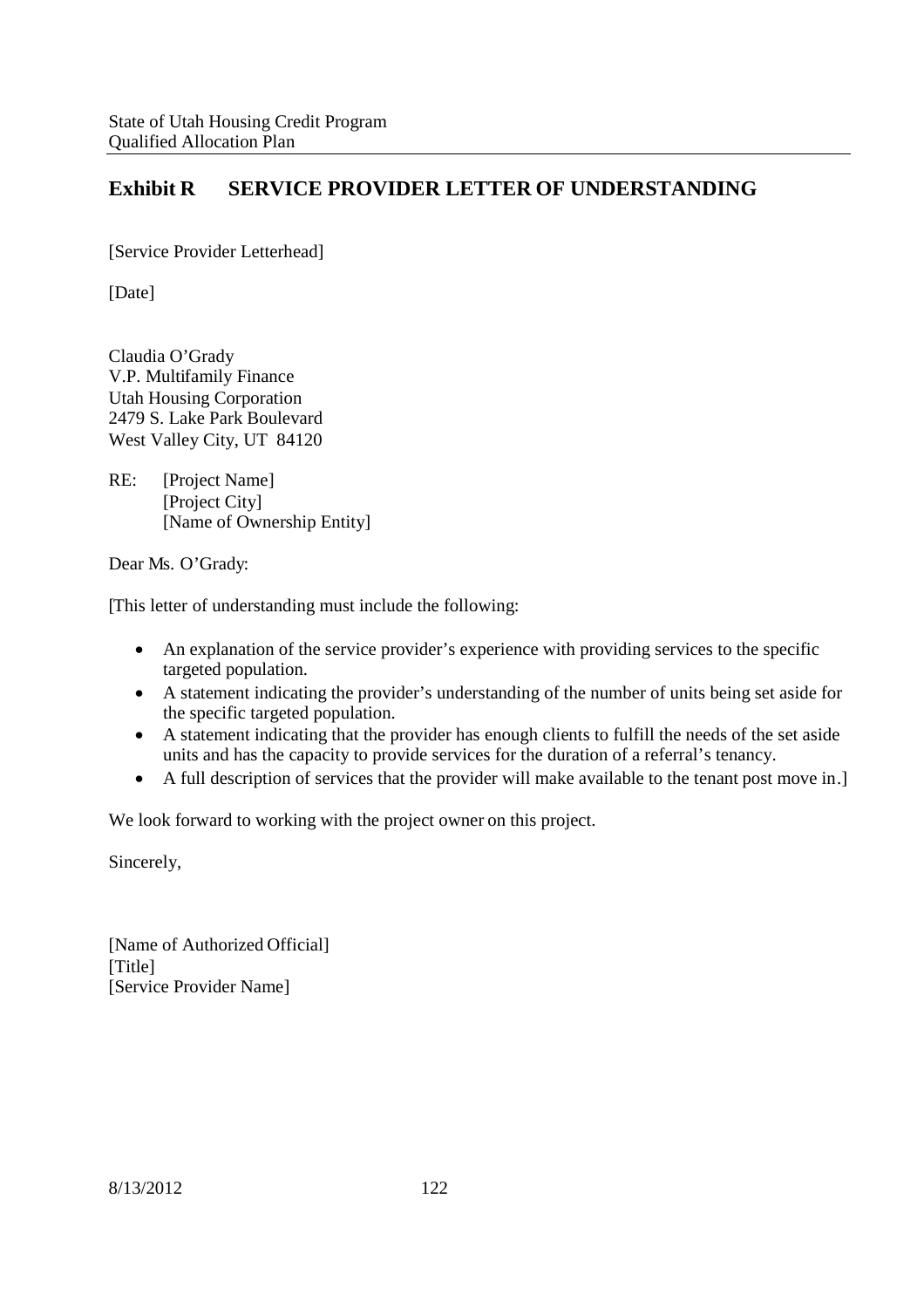# **Exhibit S FAIR HOUSING**

### **THE GUIDELINES**

The design requirements of the Guidelines to which new buildings and dwelling units must comply are presented in abridged form below. Dwelling units are not subject to these requirements only in the rare instance where there are extremes of terrain or unusual characteristics of the site.

#### **R**EQUIREMENT **1**

**Accessible Building Entrance on an Accessible Route:** Covered multifamily dwellings must have at least one building entrance on an accessible route, unless it is impractical to do so because of terrain or unusual characteristics of the site. For all such dwellings with a building entrance on an accessible route the following six requirements apply.

#### **R**EQUIREMENT **2**

**Accessible and Usable Public and Common Use Areas:** Public and common use areas must be readily accessible to and usable by people with disabilities.

#### **R**EQUIREMENT **3**

**Usable Doors:** All doors designed to allow passage into and within all premises must be sufficiently wide to allow passage by persons in wheelchairs.

#### **R**EQUIREMENT**4**

**Accessible Route Into and Through the Covered Dwelling Unit:** There must be an accessible route into and through the dwelling units, providing access for people with disabilities throughout the unit.

#### **R**EQUIREMENT **5**

**Light Switches, Electrical Outlets, Thermostats and Other Environmental Controls in Accessible Locations:** All premises within the dwelling units must contain light switches, electrical outlets, thermostats and other environmental controls in accessible locations.

#### **R**EQUIREMENT **6**

**Reinforced Walls for Grab Bars:** All premises within dwelling units must contain reinforcements in bathroom walls to allow later installation of grab bars around toilet, tub, shower stall and shower seat, where such facilities are provided.

#### **R**EQUIREMENT **7**

**Usable Kitchens and Bathrooms:** Dwelling units must contain usable kitchens and bathrooms such that an individual who uses a wheelchair can maneuver about the space.

For further information about the Fair Housing Accessibility Guidelines, call or visit their website:

www.hud.gov/offices/fheo/disabilities/fhefhag. cfm

U.S. Department of Housing and Urban Development (303)672-5430 TDD (303)672-5248

Fair Housing Information Clearinghouse 1-800-343-3442 TDD 1-800-290-1617

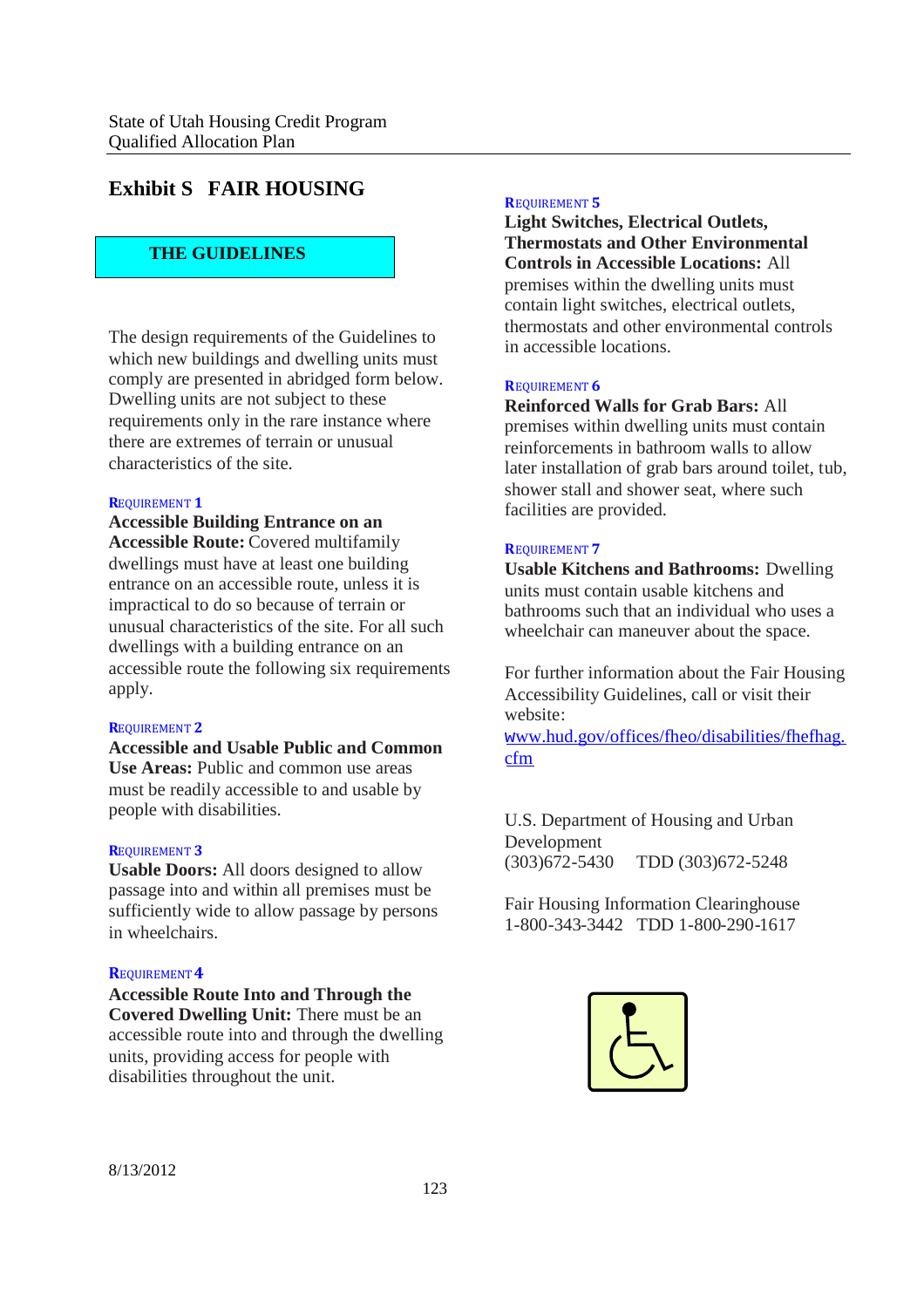# **Exhibit T ENERGY STAR PROCEDURES**

When applying for Housing Credits:

- 1. All new construction **must be** ENERGY STAR Certified;
- 2. All rehabilitation projects must be ENERGY STAR certified or ENERGY STAR enhanced if certification cannot be achieved; and
- 3. Rehabilitation projects must be ENERGY STAR certified when using OWHLF funds unless a waiver is granted from the Division of Housing and Community Development (DHCD).

Both new and rehabilitation projects must obtain an independent Home Energy Rating System (HERS) score to determine ENERGY STAR eligibility. Projects receive an initial score during design and a final score after construction is completed.<sup>1</sup> It is important for developers to work carefully with the HERS rater to develop a strategy that achieves the highest, cost effective final score.

The HERS rater will provide Applicants with the list of the upgrades that can be implemented to achieve ENERGY STAR qualifying status. Although ENERGY STAR applies to both new and existing units, ENERGY STAR is a more difficult and expensive achievement for existing units. Once project development is complete, Applicants must submit the initial certificate showing the preliminary score from the HERS rater for each project.

The costs of ENERGY STAR compliance including cost increments for equipment and envelope upgrades over and above the current statewide energy code and rating costs should be included in the overall project budget.

Facilities three stories or fewer with or without a central heating and cooling system require a sampling of individual housing units by the certified rater. The independent HERS raters generally charge \$250-300 per multifamily unit rating. For projects within the Rocky Mountain Power (formally Utah Power and Light) or Questar service area, the HERS rater can help prepare special rebate documentation for submittal to Rocky Mountain Power and Questar, and help the Applicant work with the utility representative.

As of June 1, 2007, the EPA is still developing a category for rating "apartments" through the ENERGY STAR website. Any delay in developing this category could postpone a larger building's submittal for ENERGY STAR qualification. In the meantime and for larger facilities (over three stories) with central heating and cooling plants, ENERGY STAR compliance can be determined by rating the entire facility using the "other building" category at EPA's ENERGY STAR website:https://www.energystar.gov/index.cfm?c=evaluate\_performance.bus\_portfoliomanager

It should also be noted that existing multi-family units may be eligible for retrofit grant funding through the Utah Weatherization Assistance Program. http://housing.utah.gov/wap/index.html

<sup>&</sup>lt;sup>1</sup>. For a list of independent HERS raters, please contact Mike Glenn (801-526-4495) at the Utah Division of Housing and Community Development.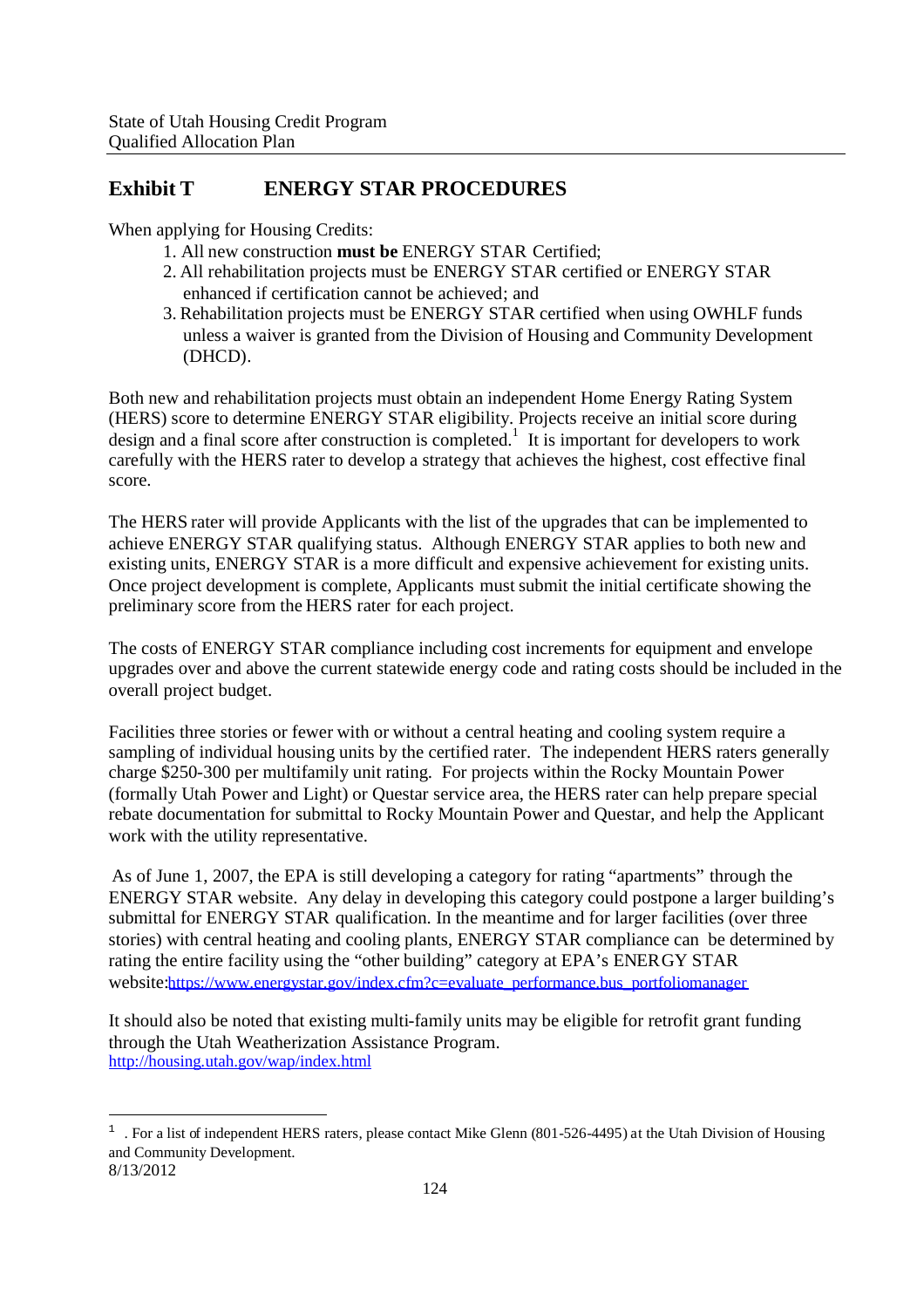ENERGY STAR focuses on a housing unit's energy efficiency. Solar and other renewable features are independent of the ENERGY STAR rating. Developers choosing to include renewable energy features over and beyond ENERGY STAR can request funding from UHC and DHCD for the additional upgrade costs.

For any energy efficient units (with or without any renewable features), the utility allowances can be based upon the utility usage and costs estimated by a certified and independent HERS rater or independent professional energy provider. After rehabilitation or construction, the allowance can be based upon actual utility charges from the previous year.

Projects may be eligible for federal and state energy efficiency and renewable Tax Credits. For additional information, see: http://geology.utah.gov/sep/incentives/index.htm

### **Procedure for** *New* **Projects Individual or Central Heated and Cooled Systems (1 to 3 Stories)**

| Step 1.  | Notify project architect that the proposed building's drawings and specifications must<br>be ENERGY STAR certified.                                                                                                                                                                                                                                                                                   |
|----------|-------------------------------------------------------------------------------------------------------------------------------------------------------------------------------------------------------------------------------------------------------------------------------------------------------------------------------------------------------------------------------------------------------|
| Step 2.  | Work with the utility company to submit a pre-application to the utility for possible<br>rebates (this must be submitted to the utility companies prior to construction).                                                                                                                                                                                                                             |
| Step 3.  | Developer contacts the HERS rater. The HERS rater can complete ratings or train and<br>certify HERS raters. For the new units, a HERS rater reviews plans and specifications<br>for necessary upgrades that achieve an ENERGY STAR rating which is approximately<br>15% more efficient than the current state energy code.                                                                            |
| Step 4.  | From the review, the rater prepares an improvement analysis based upon cost effective<br>measures and then estimates incremental costs to be added for each measure.                                                                                                                                                                                                                                  |
| Step 5.  | The developer includes the upgrades in the overall and proposed project budget and<br>request for funding. At the time of Application, the developer also submits the initial<br>HERS score contained on a HERS rater's certificate.                                                                                                                                                                  |
| Step 6.  | The developer selects contractors who are knowledgeable and sensitive to energy<br>efficiency.                                                                                                                                                                                                                                                                                                        |
| Step 7.  | The HERS rater completes interim inspections of the construction site to ensure that<br>contractors are meeting ENERGY STAR specifications.                                                                                                                                                                                                                                                           |
| Step 8.  | Once the new units are complete, the HERS rater samples the units and conducts tests<br>and inspection to confirm the ENERGY STAR score.                                                                                                                                                                                                                                                              |
| Step 9.  | The developer submits the final ENERGY Star certificate to UHC and DHCD.                                                                                                                                                                                                                                                                                                                              |
| Step 10. | The developer applies for the utility rebates if the project is located within the Rocky<br>Mountain Power or Questar service area. The utility rebate which average over \$250+<br>per unit helps offset the cost of the rating. The utility rebate applies to structures of 6<br>units of more and that are separately metered. Structures with 5 or fewer units may<br>qualify for higher rebates. |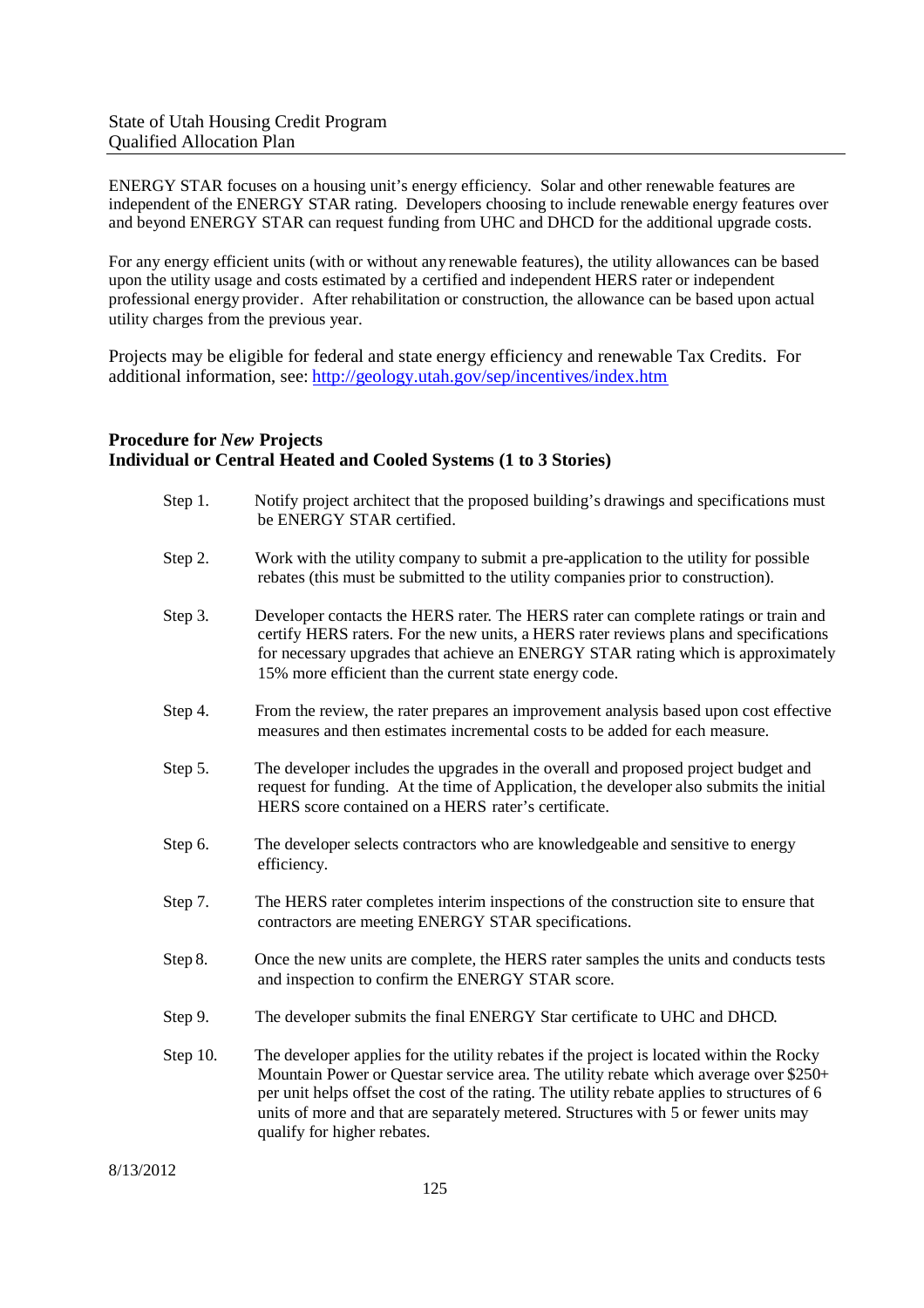### **Procedure for** *New* **Projects Individual or Central Heated and Cooled Systems (Over 3 Stories)**

| Step 1. | Notify project architect that the proposed building's drawings and specifications must<br>be ENERGY STAR certified.                                                                                                                                                                                                                                                                                                                                                    |
|---------|------------------------------------------------------------------------------------------------------------------------------------------------------------------------------------------------------------------------------------------------------------------------------------------------------------------------------------------------------------------------------------------------------------------------------------------------------------------------|
| Step 2. | Work with the utility company to submit a pre-application to the utility for possible<br>rebates (this must be submitted to the utility company prior to construction).                                                                                                                                                                                                                                                                                                |
| Step 3. | Generally, new multifamily units that are centrally heated and cooled and that are 4<br>stories or taller are processed on-line for ENERGY STAR compliance through the EPA<br>ENERGY STAR rating system for commercial buildings. In such cases, the architect<br>prepares plans and specifications in accordance with the EPA ENERGY STAR's<br>targeted energy consumption baseline (see:<br>http://www.energystar.gov/index.cfm?c=new_bldg_design.bus_target_finder) |
| Step 4. | The developer includes the upgrades in the overall and proposed project budget and<br>request for funding. At the time of Application, the developer submits documentation<br>of the initial ENERGY STAR score.                                                                                                                                                                                                                                                        |
| Step 5. | The developer selects contractors who are knowledgeable and sensitive to energy<br>efficiency.                                                                                                                                                                                                                                                                                                                                                                         |
| Step 6. | The architect completes interim inspections of the construction site to ensure that<br>contractors are meeting ENERGY STAR specifications.                                                                                                                                                                                                                                                                                                                             |
| Step 7. | Once the new units are completed, the architect completes a final rating through the<br>EPA ENERGY STAR website to ensure that the building meets the ENERGY STAR<br>qualifying threshold.                                                                                                                                                                                                                                                                             |
| Step 8. | The developer submits the final ENERGY STAR certificate to UHC and DHCD.                                                                                                                                                                                                                                                                                                                                                                                               |
| Step 9. | The developer applies for the utility rebates if the project is located within the Rocky<br>Mountain Power or Questar service area. The utility rebate for larger buildings that<br>possess central systems is based upon the amount of KWH and KW saved. Unlike<br>smaller buildings where a rebate per unit is available, a representative of Rocky<br>Mountain Power will calculate the rebate for these large buildings.                                           |
|         |                                                                                                                                                                                                                                                                                                                                                                                                                                                                        |

### **Procedure for** *Rehabilitation* **Projects Individual or Central Heated and Cooled Systems (1 to 3 Stories)**

- Step 1. Contact the HERS rater. For existing units, the HERS rater conducts a diagnostic inspection and review of the units (a sample of units for large facilities), suggesting energy improvements to achieve ENERGY STAR.
- Step 2. The developer works with the utility company to submit a pre-application to the utility for possible rebates (this must be submitted prior to construction).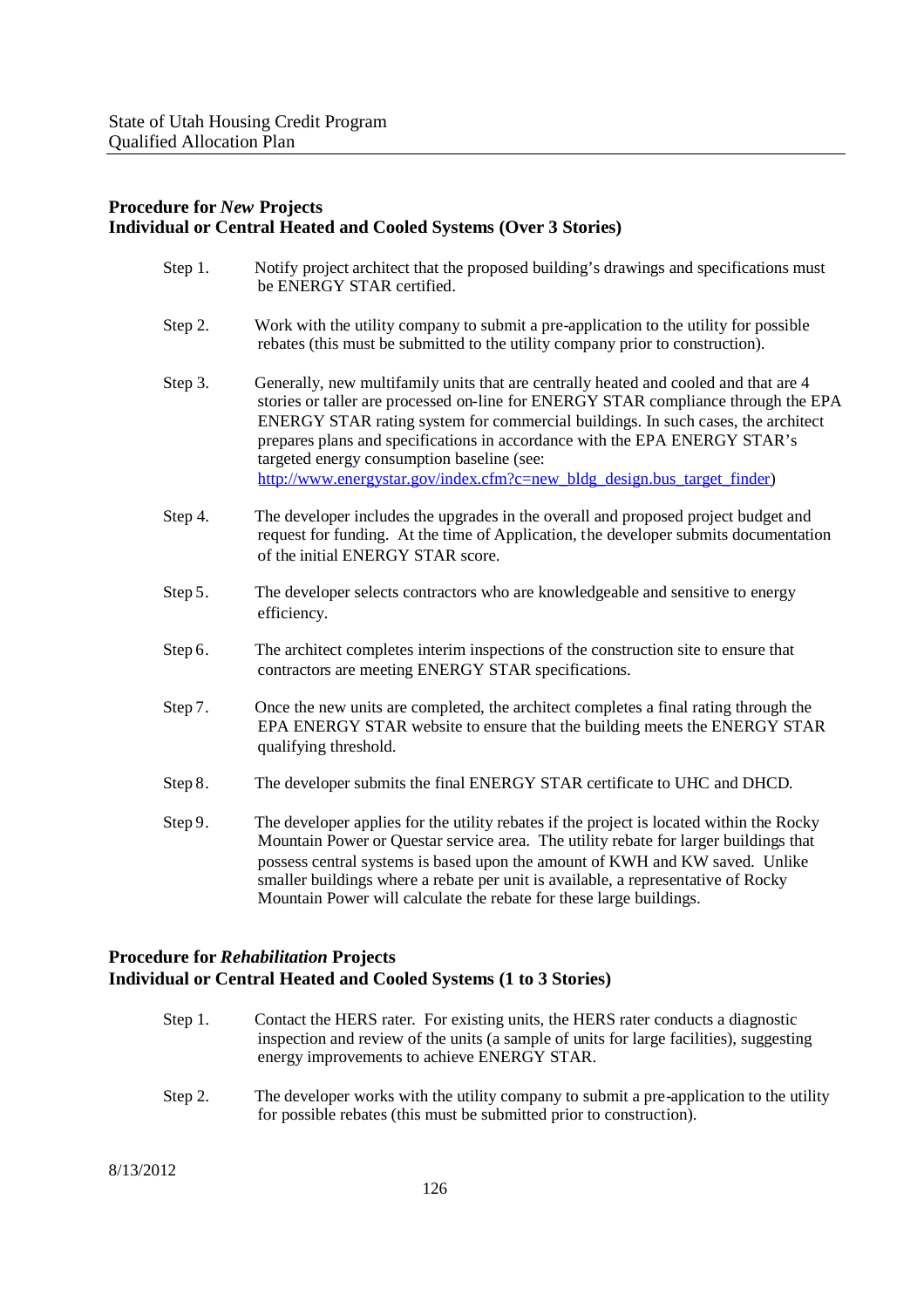| Step 3. | From the inspection and review, the certified rater prepares a list of cost effective<br>individual energy efficiency measures and can estimate costs to be added to the rehab<br>project for each measure.                                                                                                                                                                                  |
|---------|----------------------------------------------------------------------------------------------------------------------------------------------------------------------------------------------------------------------------------------------------------------------------------------------------------------------------------------------------------------------------------------------|
| Step 4. | The developer includes the upgrades into the overall and proposed project budget and<br>request for funding. At the time of Application, the developer submits documentation<br>of the initial ENERGY STAR score.                                                                                                                                                                            |
| Step 5. | The developer selects contractors who are knowledgeable and sensitive to energy<br>efficiency.                                                                                                                                                                                                                                                                                               |
| Step 6. | The HERS rater completes interim inspections of the construction site to ensure that<br>contractors are meeting ENERGY STAR specifications.                                                                                                                                                                                                                                                  |
| Step 7. | Once the improvements are completed through the rehabilitation process, the HERS<br>rater conducts tests and does an inspection to confirm the ENERGY STAR score.                                                                                                                                                                                                                            |
| Step 8. | The developer submits the ENERGY STAR certificate to UHC and DHCD.                                                                                                                                                                                                                                                                                                                           |
| Step 9. | The developer applies for the utility rebates if the project is located within the Rocky<br>Mountain Power or Questar service area. The utility rebate which averages over \$250+<br>per unit helps offset the cost of the rating. The rebate applies to structures of 6 units or<br>more and that are separately metered. Structures of 5 units or fewer may qualify for<br>higher rebates. |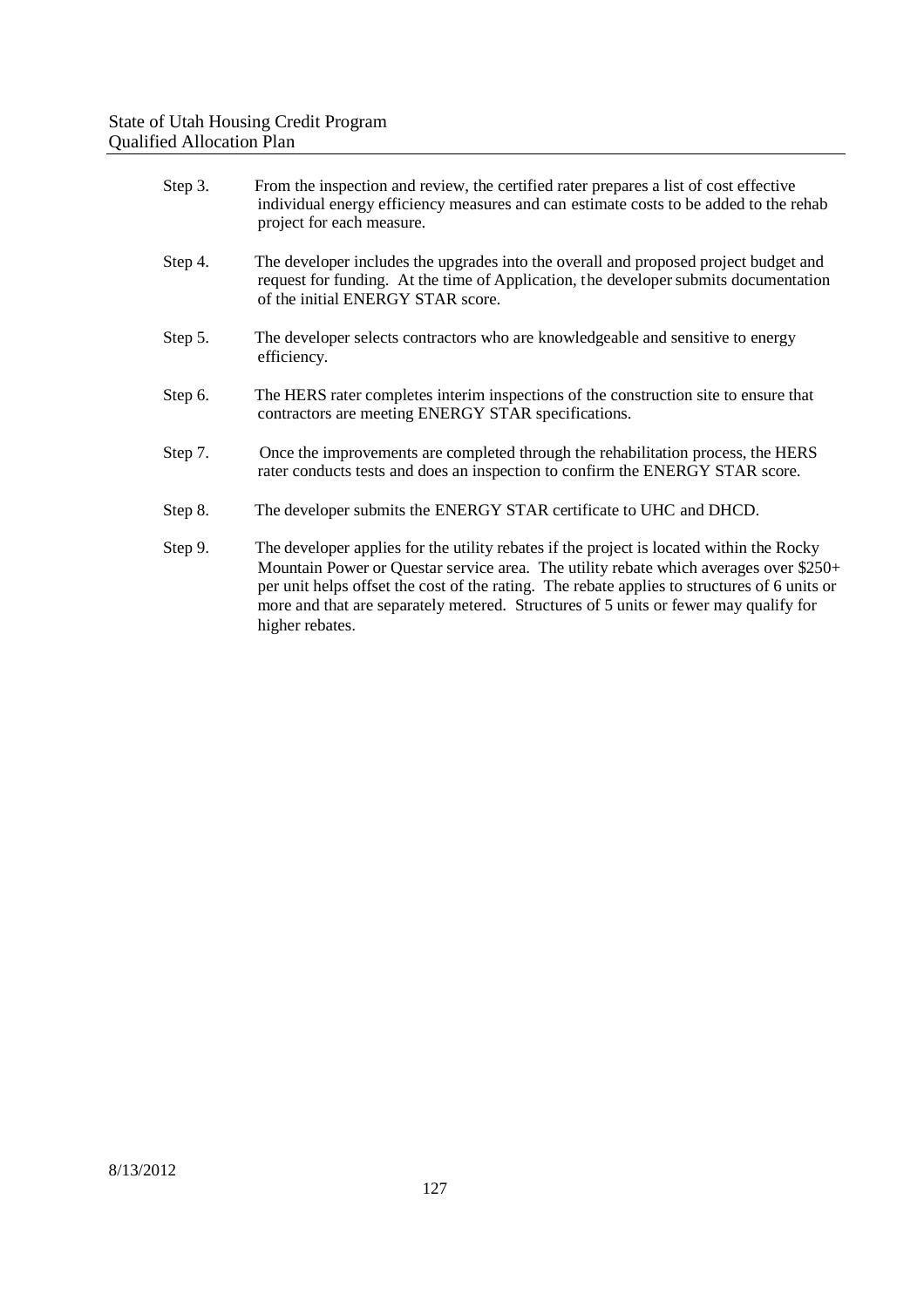### **Energy Star Submittal Form**

One form can be submitted for all similar units. For assistance or questions regarding this form, contact Mike Glenn at 801 526-4495 at the Utah Division of Housing and Community Development.

| Check one:                                                 | _____ this project is new construction<br>___ this project is a rehabilitation project<br>___# of stories (please contact DHCD for buildings greater than 3 stories)<br>$\frac{1}{1}$ # of units covered by this form |                                  |                                                                       |
|------------------------------------------------------------|-----------------------------------------------------------------------------------------------------------------------------------------------------------------------------------------------------------------------|----------------------------------|-----------------------------------------------------------------------|
|                                                            |                                                                                                                                                                                                                       |                                  |                                                                       |
|                                                            |                                                                                                                                                                                                                       |                                  |                                                                       |
|                                                            |                                                                                                                                                                                                                       |                                  |                                                                       |
|                                                            | Address for Energy Star rated property (if different from above):                                                                                                                                                     |                                  |                                                                       |
|                                                            | Owner/applicant contact name and phone number: _________________________________                                                                                                                                      |                                  |                                                                       |
|                                                            |                                                                                                                                                                                                                       |                                  |                                                                       |
|                                                            |                                                                                                                                                                                                                       |                                  |                                                                       |
|                                                            | Energy Star criteria: __________ Initial score _________ Final score                                                                                                                                                  |                                  |                                                                       |
|                                                            | <b>Energy Efficiency Measure</b><br>(Enter items from Energy Star Analysis schedule)                                                                                                                                  | Base cost of a<br>standard unit  | Incremental cost<br>to achieve<br><b>Energy Star for</b><br>this unit |
|                                                            |                                                                                                                                                                                                                       |                                  |                                                                       |
|                                                            |                                                                                                                                                                                                                       |                                  |                                                                       |
|                                                            |                                                                                                                                                                                                                       |                                  |                                                                       |
|                                                            |                                                                                                                                                                                                                       |                                  |                                                                       |
|                                                            |                                                                                                                                                                                                                       |                                  |                                                                       |
|                                                            |                                                                                                                                                                                                                       |                                  |                                                                       |
|                                                            |                                                                                                                                                                                                                       |                                  |                                                                       |
|                                                            |                                                                                                                                                                                                                       |                                  |                                                                       |
|                                                            |                                                                                                                                                                                                                       |                                  |                                                                       |
| <b>Less RMP rebate</b>                                     |                                                                                                                                                                                                                       |                                  |                                                                       |
| Less federal and state tax credits<br><b>Totals costs:</b> |                                                                                                                                                                                                                       | \$                               | \$                                                                    |
| UHC and DHCD use only:<br>Date Received: ____________      | s                                                                                                                                                                                                                     | Eligible costs approved per unit |                                                                       |

Approved by: \_\_\_\_\_\_\_\_\_\_\_\_\_\_\_\_\_\_\_\_\_\_\_\_\_ (UHC/DHCD official) Date: \_\_\_\_\_\_\_\_\_\_\_\_\_\_\_\_\_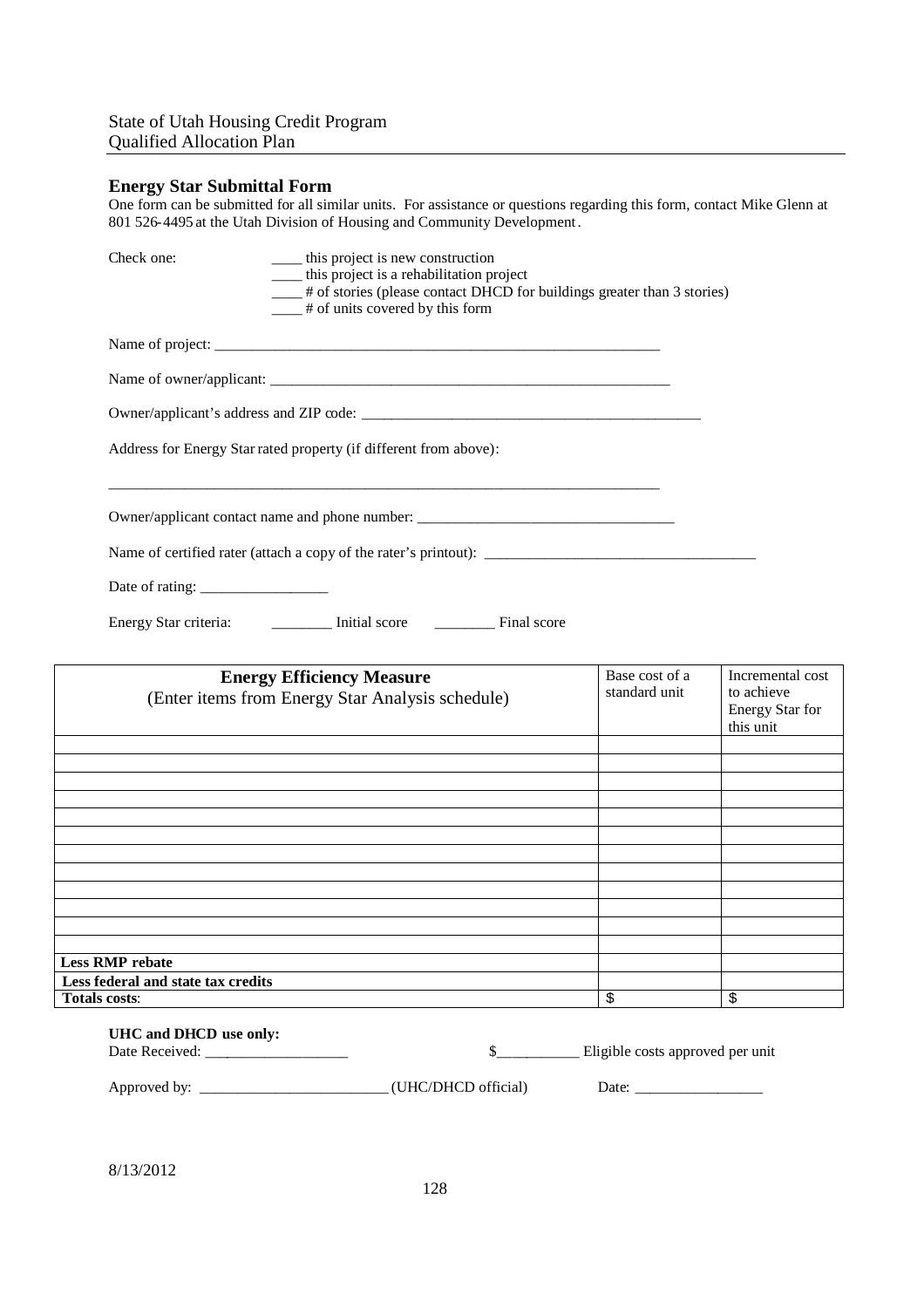# **Exhibit U NON-PARTICIPATING AREAS**

## **COUNTIES:**

Daggett Morgan Piute

Wayne

# **CITIES:** (List from: "Local Government Officials Directory, Incorporated Cities and Towns")

| Alpine                   | Clawson                   | Garland          | Junction            |
|--------------------------|---------------------------|------------------|---------------------|
| Alta                     | Cleveland                 | Genola           | Knarraville         |
| Altamont                 | Corinne                   | Glendale         | Kanosh              |
| Alton                    | Cornish                   | Glenwood         | Kingston            |
| Amalga                   | <b>Cottonwood Heights</b> | Goshen           | Koosharem           |
| Annabella                | Daniel                    | Gunnison         | Laketown            |
| Antimony                 | Deweyville                | Hanksville       | LaVerkin            |
| <b>Apple Valley</b>      | Duchense                  | Harrisville      | Leamington          |
| Aurora                   | Eagle Mountain            | Hatch            | Leeds               |
| <b>Ballard</b>           | <b>East Carbon</b>        | Henefer          | Levan               |
| <b>Bear River</b>        | Elk Ridge                 | Henrieville      | Lewiston            |
| Bicknell                 | Elsinore                  | Hideout          | Lindon              |
| <b>Big Water</b>         | Elwood                    | Highland         | Loa                 |
| <b>Boulder City</b>      | Emery                     | Hildale          | Lyman               |
| <b>Brian Head</b>        | Enterprise                | Hinckley         | Lynndyl             |
| <b>Bryce Canyon City</b> | Escalante                 | Holden           | Manila              |
| Cannonville              | Eureka                    | Honeyville       | Mantua              |
| <b>Castle Valley</b>     | Fairfield                 | Hooper           | Mapleton            |
| <b>Cedar Fort</b>        | Fairview                  | Howell           | Marriot-Slaterville |
| <b>Cedar Hills</b>       | Farr West                 | Huntington       | Marysvale           |
| Centerfield              | Fayette                   | Huntsville       | Mayfield            |
| Centerville              | Ferron                    | <b>Hyde Park</b> | Meadow              |
| <b>Central Valley</b>    | Fielding                  | Hyrum            | Mendon              |
| Charleston               | <b>Fountain Green</b>     | Independence     | Midway              |
| Circleville              | Francis                   | Ivins            | Milford             |
| Clarkston                | Fruit Heights             | Joseph           | Millville           |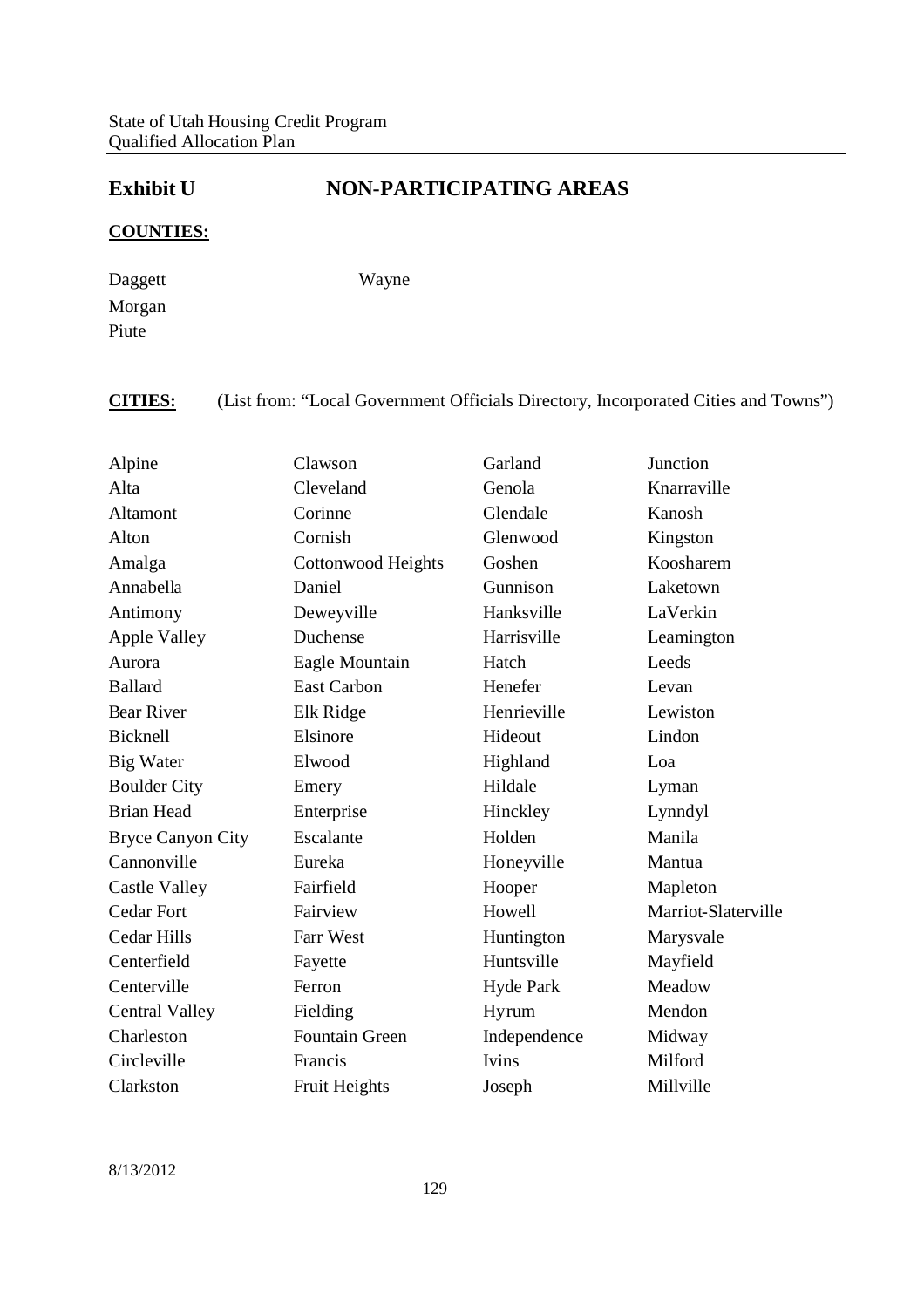### State of Utah Housing Credit Program Qualified Allocation Plan

| Minersville          | South Weber           |
|----------------------|-----------------------|
| Mona                 | <b>Spring City</b>    |
| Morgan               | Springville           |
| <b>Naples</b>        | Sterling              |
| New Harmony          | Stockton              |
| Newton               | Sunnyside             |
| Nibley               | Sunset                |
| Oak City             | Syracuse              |
| Ophir                | Tabiona               |
| Orangeville          | Toquerville           |
| Orderville           | Torrey                |
| Paradise             | Trenton               |
| Paragonah            | Uintah                |
| Parowan              | Vernon                |
| Perry                | Vineyard              |
| Plain City           | Virgin                |
| <b>Pleasant View</b> | Wales                 |
| Plymouth             | Wallsburg             |
| Portage              | Wellington            |
| Providence           | Wellsville            |
| Randolph             | Wendover              |
| Redmond              | <b>West Bountiful</b> |
| Richmond             | <b>West Point</b>     |
| <b>River Heights</b> | Willard               |
| Riverdale            | <b>Woodland Hills</b> |
| Riverton             | Woodruff              |
| Rockville            | <b>Woods Cross</b>    |
| Rocky Ridge          |                       |
| Roy                  |                       |
| RushValley           |                       |
| Salem                |                       |
| Santa Clara          |                       |
| Scipio               |                       |
| Scofield             |                       |
| Sigurd               |                       |
| Snowville            |                       |
| South Jordan         |                       |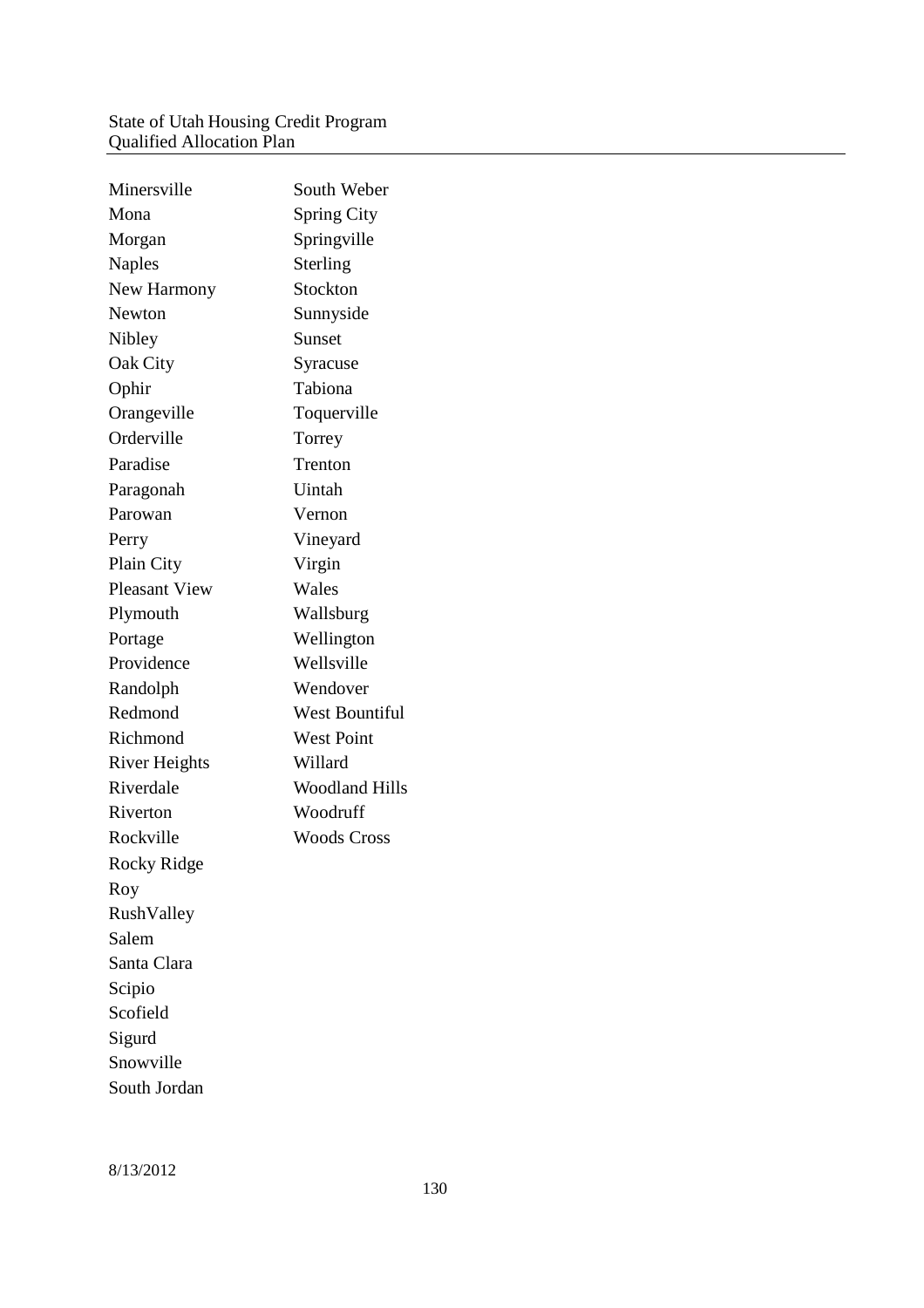# **Exhibit V MEMORANDUM OF UNDERSTANDING**

(regarding acceptance of qualified Section 8 vouchers or certificate holders)

This Memorandum of Understanding is by and between the HOUSING AUTHORITY NAME (the "Housing Authority") and PROJECT OWNER NAME, (the "Owner") (both parties are sometimes collectively referred to herein as the "Parties"), regarding Owner's renovation or construction development and operation of the PROJECT NAME (the "Project") located at ADDRESS, CITY, STATE.

Owner desires to enter into an agreement with Housing Authority to accept qualified Section 8 voucher holders and Housing Authority desires to enter into such an agreement with Owner.

Therefore, in the event Owner receives federal Housing Credits through Utah Housing Corporation for the construction or renovation of the Project, the Parties agree as follows:

- 1. Owner shall accept referrals from Housing Authority on an ongoing basis, subject only to the availability of rental units.
- 2. It is understood that applicants referred by Housing Authority must meet, without exception; all requirements for tenancy as established by management for the above-referenced Project and that such requirements may be changed by management from time-to-time.
- 3. Resident referred by Housing Authority shall be required to sign the standard lease agreement or the applicable standard Section 8 lease agreement and abide by the rules and regulations of the Project as well as meet all income requirements of project management.
- 4. Owner and Project management reserve the right, from time-to-time, to alter, amend or change, without notice to Housing Authority, any portion of its procedures and criteria for tenancy.
- 5. Owner and/or Project management shall have the final and absolute right, at its sole discretion, to accept or reject for tenancy, an applicant referred by Housing Authority, according to the same criteria used to accept or reject all other applicants.
- 6. Owner shall have the right to assign this Memorandum of Understanding at any time and without the comment of Housing Authority.
- 7. This Memorandum of Understanding is subject to modification as agreed to in writing by the Parties in a form acceptable to UHC.

The undersigned hereby attest to their agreement of the aforementioned terms.

### **[HOUSING AUTHORITY NAME]**

### **[PROJECT OWNER NAME]**

| $\mathbf{By:}$ |  |  |  |
|----------------|--|--|--|
| Its:           |  |  |  |
| Date:          |  |  |  |

| By:   |  |
|-------|--|
| Its:  |  |
| Date: |  |

.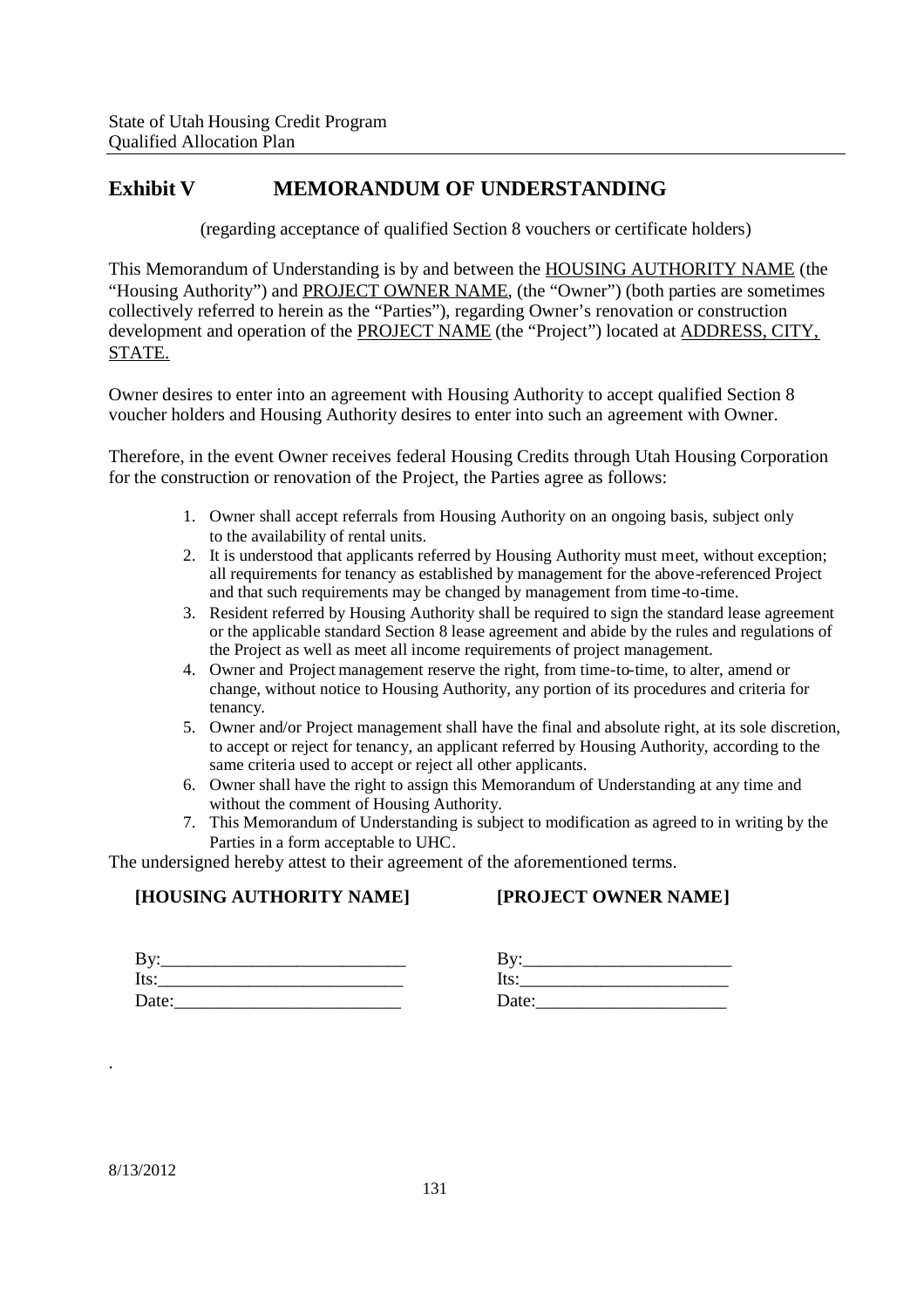# **Exhibit W PRIOR ACTIVITIES CERTIFICATION**

UHC may disqualify an application if an owner, principal or management agent affiliated with the project

- 1. has been debarred or received a limited denial of participation in the past ten years by any federal or state agency from participating in any development program;
- 2. within the past ten years has been in a bankruptcy, an adverse fair housing settlement, an adverse civil rights settlement, or an adverse federal or state government proceeding and settlement;
- 3. has been in a mortgage default, breech, or arrearage of three months or more within the last five years on any publicly subsidized or assisted project;
- 4. has been involved within the past ten years in a project which previously received an allocation of tax credits but failed to meet standards or requirements of the housing credit allocation or failed to fulfill one of the representations contained in an application for housing credits, or violated the Land Use Restriction Agreement;
- 5. has been found to be directly or indirectly responsible for any other project within the past five years in which there is or was uncorrected noncompliance more than three months from the date of notification by the Agency or any other state allocating agency; or
- 6. is Not in Good Standing\* with UHC at the time of this Application.
- $\Box$  I hereby certify that I have reviewed the forgoing and none of the above items are applicable to any of the owners, principals or management agents affiliated with the project.
- $\Box$  I wish to submit an application with a detailed explanation and supporting documentation regarding any applicable event(s) listed above. I understand that this application may still be returned without further review.

|               |      | By: $\qquad \qquad$ |
|---------------|------|---------------------|
|               | Its: |                     |
| *See Glossary |      |                     |
|               |      |                     |
|               |      |                     |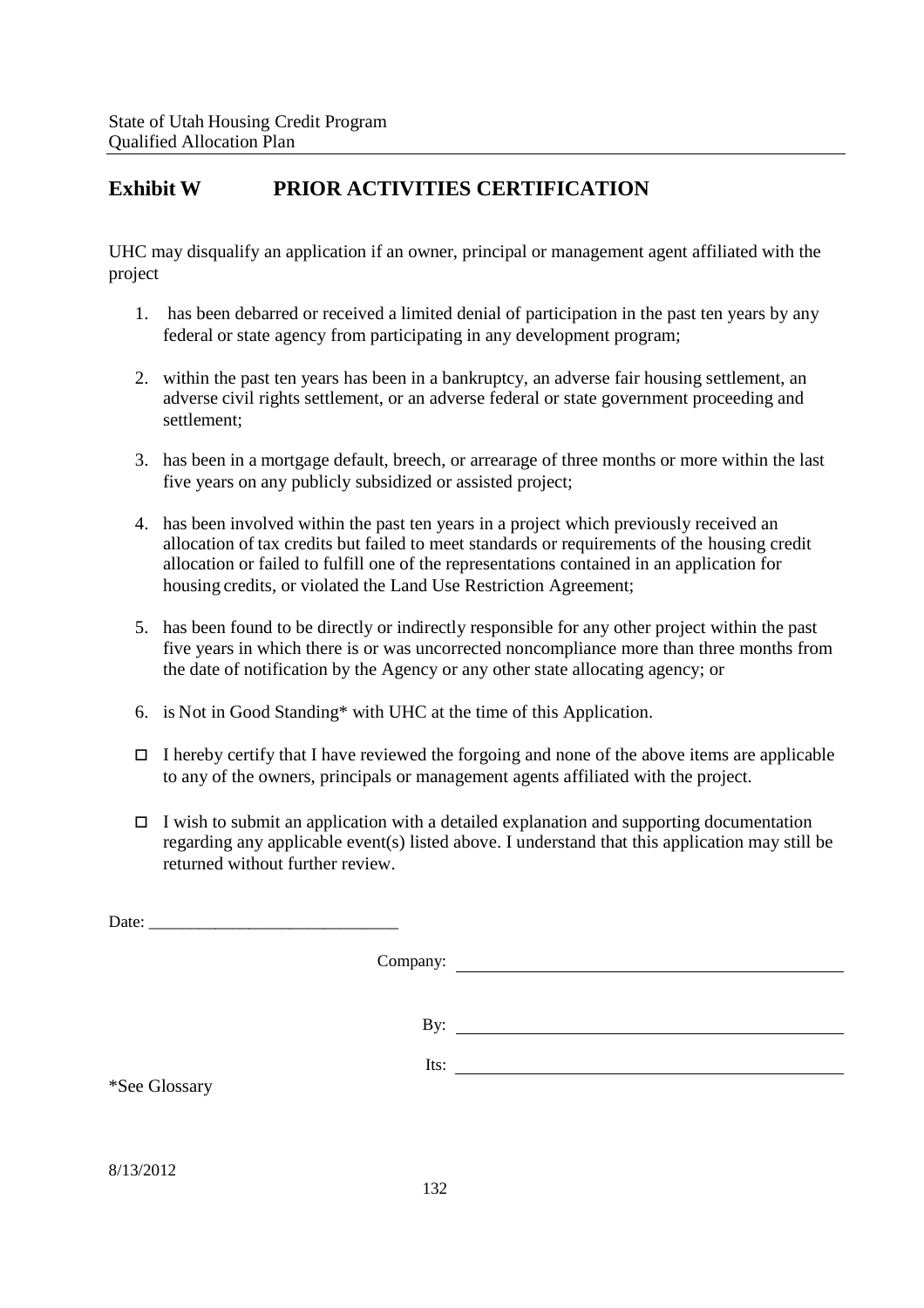# **Exhibit X SUMMARY OF CRITICAL DATES FOR COMPETITIVE PROJECTS**

| <b>Event or Action</b>                | <b>Timing or Due Date</b>                                   |
|---------------------------------------|-------------------------------------------------------------|
|                                       | October 1, 2012                                             |
|                                       | Due with Application                                        |
|                                       | Approx. 90 days from Application deadline                   |
|                                       | Mid-January                                                 |
|                                       | Due prior to the execution of the Reservation               |
|                                       | Agreement                                                   |
| Land Use Restriction Agreement (LURA) | 30 days before site/project acquisition                     |
| Project Development Schedules         | April $1st$ and September $1st$ of each year the            |
|                                       | project is under development                                |
|                                       | On or before November $1st$ of the year in which a          |
|                                       | Reservation Agreement was issued with or                    |
|                                       | without 10% Cost Certification                              |
|                                       | Due with Carryover Allocation Packet                        |
|                                       | January $1st$ for each year thereafter that the credit      |
|                                       | reservation is still active                                 |
|                                       | Within 1 year from the date of the Carryover                |
|                                       | Allocation                                                  |
|                                       | New construction projects-Within 6 months after             |
|                                       | last building in the project receives its Certificate       |
|                                       | of Occupancy or December 1 <sup>st</sup> of that year,      |
|                                       | whichever is earlier                                        |
|                                       | Rehabilitation projects-within 6 months after the           |
|                                       | last building in the project receives a Final               |
|                                       | Inspection Report or December 1 <sup>st</sup> of that year, |
|                                       | whichever is earlier                                        |
| Annual Income/Rent Limits             |                                                             |
|                                       | Distributed by UHC, typically in December                   |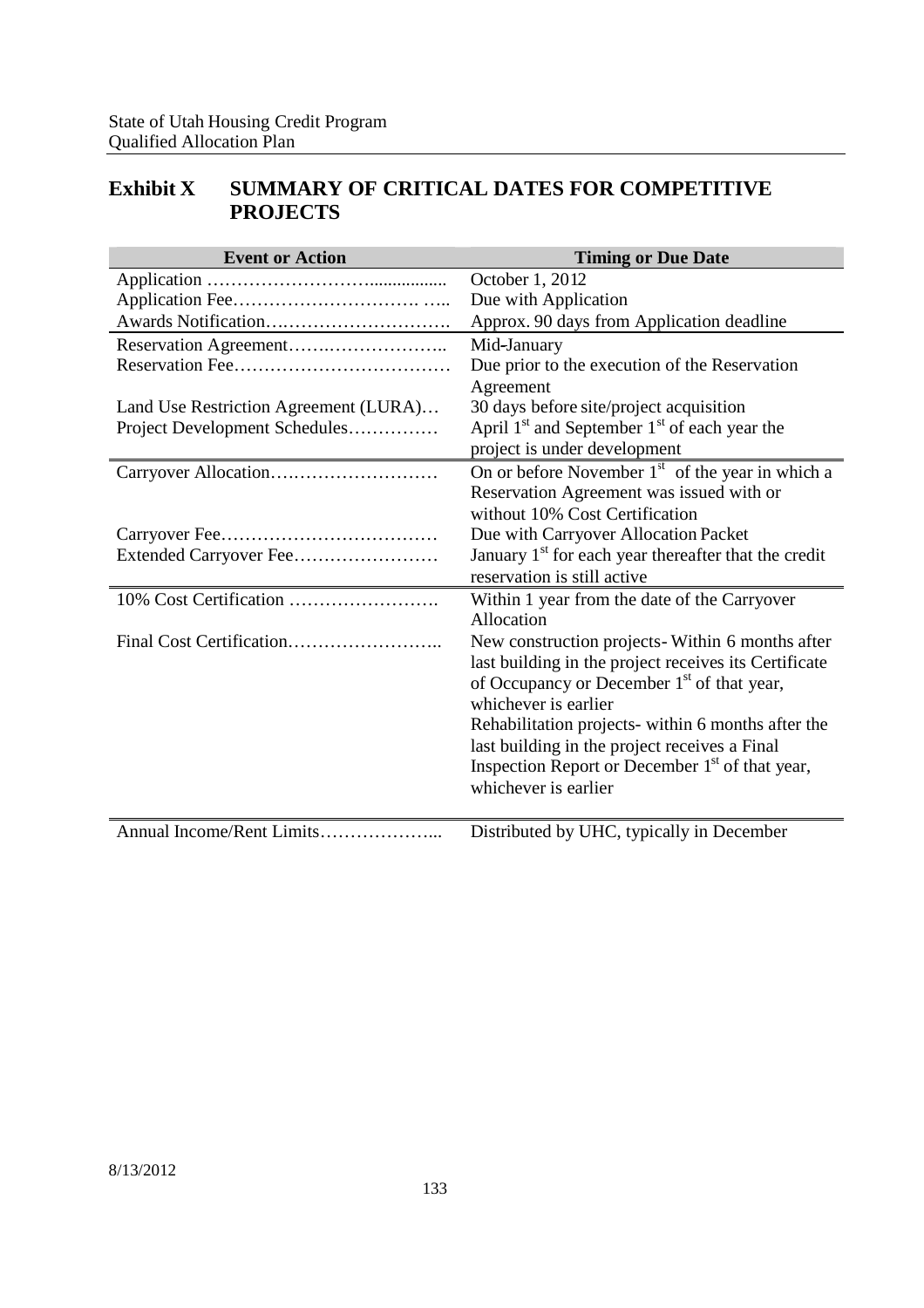# **Exhibit Y SUMMARY OF CRITICAL DATES FOR BOND PROJECTS**

| <b>Event or Action</b>                | <b>Timing or Due Date</b>                                                                                                                                                                                                                                                                                                                                                                   |
|---------------------------------------|---------------------------------------------------------------------------------------------------------------------------------------------------------------------------------------------------------------------------------------------------------------------------------------------------------------------------------------------------------------------------------------------|
|                                       | Visit Private Activity Bond Review Board<br>Website at                                                                                                                                                                                                                                                                                                                                      |
|                                       | http://housing.utah.gov/pab/schedule.html<br>Due with Application                                                                                                                                                                                                                                                                                                                           |
| Awards Notification                   | Approx. 2 Months from Application Cycle                                                                                                                                                                                                                                                                                                                                                     |
|                                       | Approx. 1 to 2 days from Awards<br>Notification                                                                                                                                                                                                                                                                                                                                             |
| Award Fee                             | 30 days from receipt of Award Letter                                                                                                                                                                                                                                                                                                                                                        |
| Land Use Restriction Agreement (LURA) | 30 days before site/project acquisition                                                                                                                                                                                                                                                                                                                                                     |
| Project Development Schedules         | April $1st$ and September $1st$ of each year the<br>project is under development                                                                                                                                                                                                                                                                                                            |
| Final Cost Certification              | New construction projects- Within 6 months<br>after last building in the project receives its<br>Certificate of Occupancy or December 1 <sup>st</sup> of<br>that year, whichever is earlier<br>Rehabilitation projects- Within 6 months<br>after the last building in the project receiver<br>its Final Inspection Report or December 1 <sup>st</sup><br>of that year, whichever is earlier |
| Annual Income/Rent Limits             | Distributed by UHC, typically in December                                                                                                                                                                                                                                                                                                                                                   |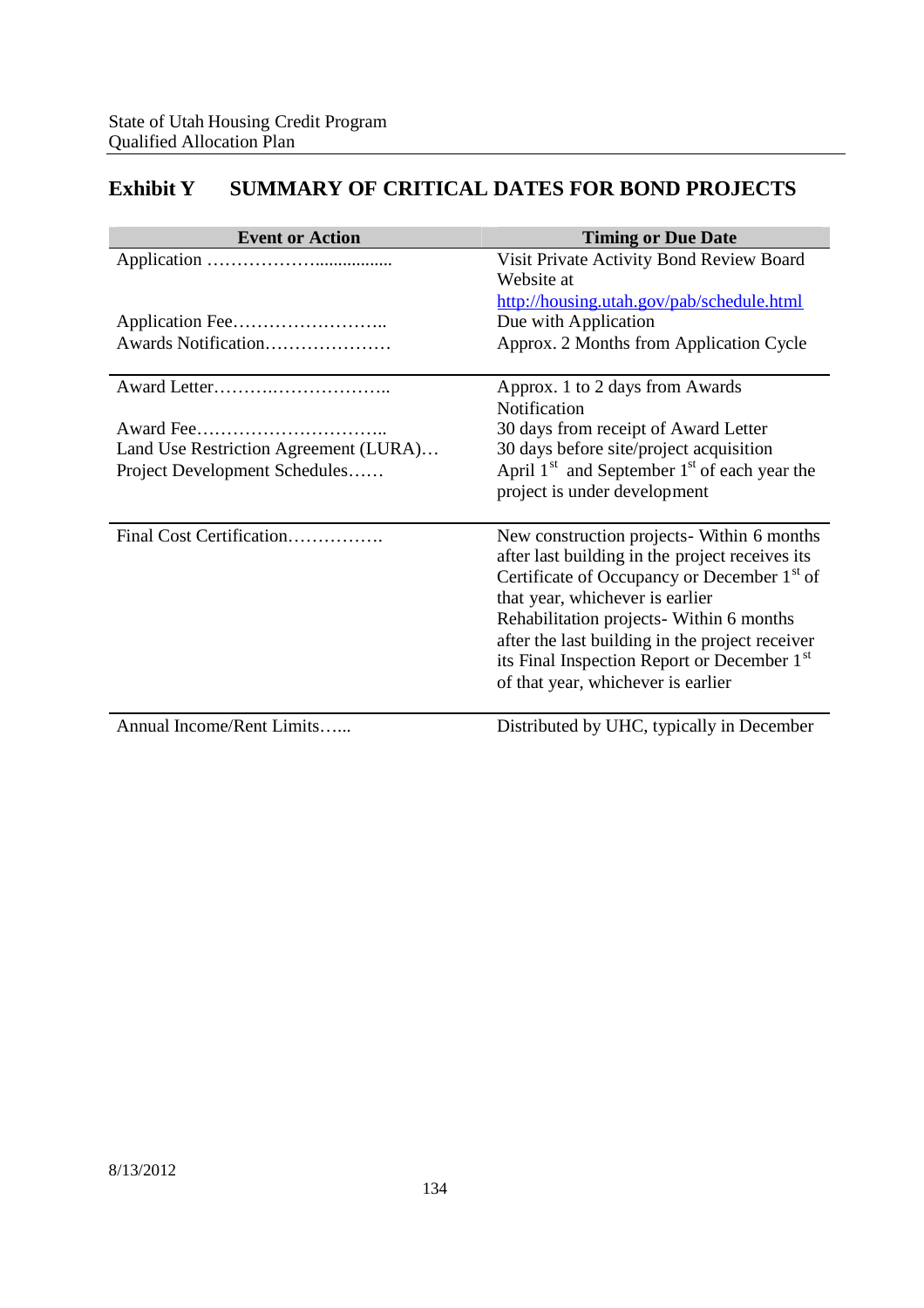# **Exhibit Z REQUEST FOR REIMBURSEMENT RESOLUTION**

\_\_\_\_\_\_\_\_\_\_\_\_\_\_\_\_\_\_\_ (Date)

To: Utah Housing Corporation 2479 Lake Park Blvd. West Valley City, Utah 84120 Attn: Jonathan A. Hanks, Senior Vice President/COO

### RE: [Insert Name of Project]

The undersigned hereby requests Utah Housing Corporation ("UHC") to adopt a resolution evidencing its present intention to issue its revenue bonds pursuant to Part 9, Chapter 4, Title 9, Utah Code Annotated 1953, as amended (the "Act") and Section 142(d) of the Internal Revenue Code of 1986 (the "Code") to fund a mortgage loan to the undersigned or its designee to finance the multifamily residential rental housing project referred to above (the "Project") to be located in the State of Utah and occupied by low and moderate income persons in compliance with the Act and the Code. In making this request, the undersigned hereby acknowledges that the adoption of such a resolution does not obligate UHC to finance the Project, and that UHC will only be obligated to issue its bonds if it executes a loan agreement with the undersigned having terms and conditions satisfactory to UHC, in its sole discretion.

 $\Box$  Attached hereto are two separately bound, completed copies of the following:

- List of Interested Parties ( Exhibit AA)
- Comprehensive Reimbursement Resolution Certification for each person or entity on the List of Interested Parties (Exhibit BB)
- Consolidated Affordable Multifamily Housing Application for Private Activity Bond Authority/Low Income Housing Tax Credits
- Certificate of Allocation from the Private Activity Bond Review Board
- UHC Term Sheet (Exhibit CC) or something substantially similar

Attached hereto is an application fee in the form of a check payable to Utah Housing  $\mathbf{1}$ Corporation in the amount of \$1,000. The undersigned acknowledges that such fee is for the purpose of covering the costs of reviewing the application and preparation of a Reimbursement Resolution and related materials and such fee is non-refundable.

|           | (State of registration and type of entity, e.g., a Utah Limited Liability Company) |
|-----------|------------------------------------------------------------------------------------|
|           |                                                                                    |
|           | Signature:                                                                         |
|           | Title:                                                                             |
| 8/13/2012 |                                                                                    |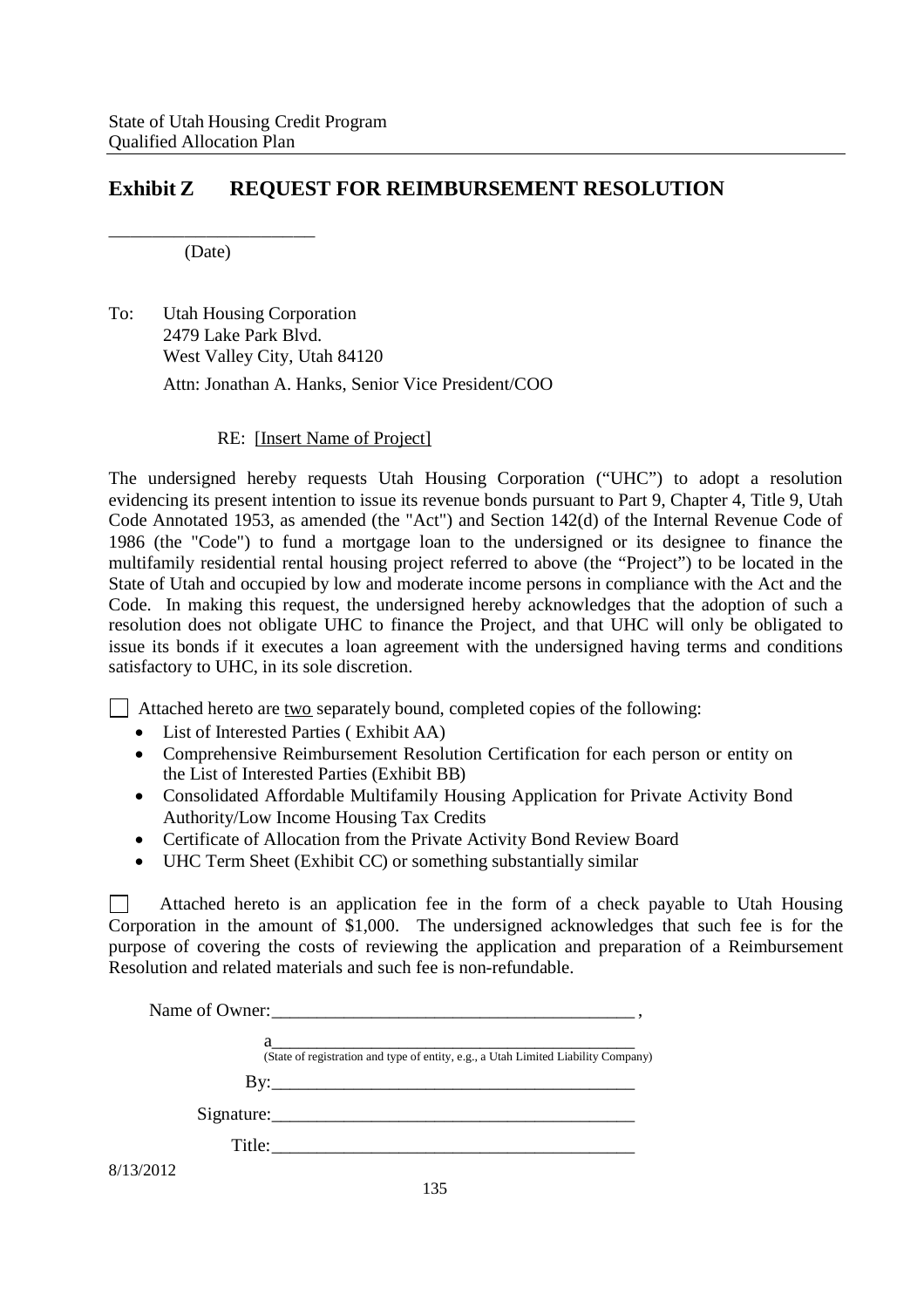# **Exhibit AA LIST OF INTERSTED PARTIES**

The Applicant hereby certifies that set forth below is a complete list of all persons and entities with a 5% or more projected interest (capital, management or profit, either legally or beneficially) in the Project, the owner or developer of the Project, or the general partner or the managing member of the owner or developer of the Project.

*Please Note*: Entities that have been or will be organized solely for the purpose of owning the Project or an interest in the owner of the Project should not be listed, and entities the majority ownership of which consists of persons who are already listed should not be listed. This list is intended to cover only natural persons and entities that meet the 5% threshold. Also, if a developer has not entered into a binding agreement with an investor (for example, the projected tax credit investor), the investor need not be listed. If you have any questions, please consult with UHC staff.

*Illustration*: Assume an experienced developer, Multifamily Development Company, has formed a limited partnership ("New Housing, LP") for the purpose of acquiring and developing the Project, with a newly formed limited liability company ("NH LLC") as the general partner, and John Johnson, a principal of the developer, as the limited partner (i.e. while the developer anticipates bringing in an investor as the limited partner in New Housing, LP, it has not done so at this time). Assume further that Multifamily Development Company owns 80% of NH LLC and Jane Hampton owns 20% of NH LLC. Assume further that John Johnson and Jim Gonzalez each owns 45% of Multifamily Development Company, and two other individuals own the rest equally. Only Jane Hampton, John Johnson and Jim Gonzalez need to be listed below.

|                 | % of Interest in $\Box$ Project $\Box$ Developer: $\Box$ %<br>(check one box) |  |
|-----------------|-------------------------------------------------------------------------------|--|
|                 |                                                                               |  |
| $\text{Title:}$ |                                                                               |  |
|                 | % of Interest in Project Developer: _____%<br>(check one box)                 |  |
|                 |                                                                               |  |
| $\text{Title:}$ |                                                                               |  |
|                 | % of Interest in Project Developer: _____%<br>(check one box)                 |  |

[Add more if necessary]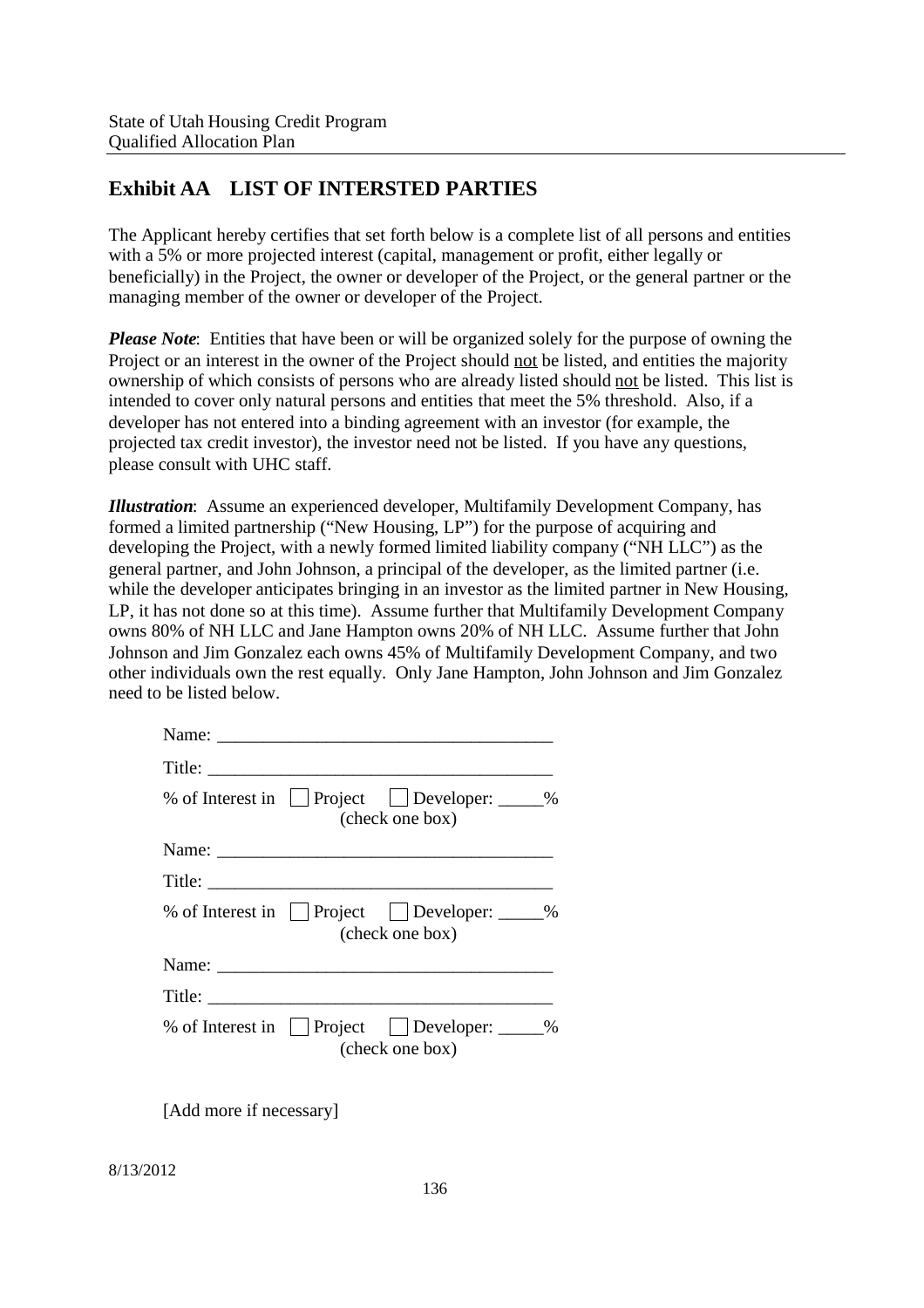# **Exhibit BB COMPREHENSIVE REIMBURSEMENT RESOLUTION CERTIFICATION**

I hereby certify that the following statements and information, including information contained in any attachments to this Comprehensive Reimbursement Resolution Certification, are, to the best of my knowledge based upon due inquiry, true, accurate and complete.

The information is submitted to Utah Housing Corporation in order that \_\_\_\_\_\_\_\_\_\_\_\_\_\_\_\_\_\_\_\_ (an entity in which I have an interest) may obtain approval for passage of a Reimbursement Resolution for  $($ the Project).

If the answer to any of the following questions is YES, please provide a **signed,** comprehensive narrative regarding past and current facts describing the matter on separate pages. Include facts about such real estate developments including a listing of principals related to the real estate development, the financing and equity sources and the addresses.

For the period beginning ten (10) years prior to the date of this certification:

- 1.  $\Box$  Yes  $\Box$  No The undersigned is or was a principal in a residential rental project (located in any state) for which an allocation of Federal Low Income Housing Tax Credits under Section 42 of the Internal Revenue Code of 1986, or Private Activity Bond Volume Cap under Section 146 of the Internal Revenue Code of 1986 was made to the residential rental project or its developer or sponsor, but which allocation was not fully utilized and any portion of such allocation expired and was unable to be utilized within the state of its allocation.
- 2.  $\Box$  Yes  $\Box$  No Neither the undersigned, any Interested Party (as set forth in the attached list), nor a person or entity related to the undersigned or any such Interested Party, had an ownership interest in the residential rental project (including the project site) to be financed at any time during the preceding five (5) years.
- 3. Yes No The undersigned is or was a principal in a real estate development (located in any state) in which there has been or was alleged to have been a default or non-compliance regarding:
	- Tax-exempt bond compliance requirements, or
	- Low Income Housing Tax Credit compliance requirements, or
	- A mortgage loan, construction, bridge or interim loan (including any assignment, deed-in-lieu of foreclosure, foreclosure, or lender relief) or
	- Real estate development partnership or operating (investor) agreements, or
	- Rent-up / vacancy requirements, or
	- Federal, state or local building, housing maintenance and/or construction codes or laws.
- 4.  $\Box$  Yes  $\Box$  No There is or has been litigation or a judgment related to: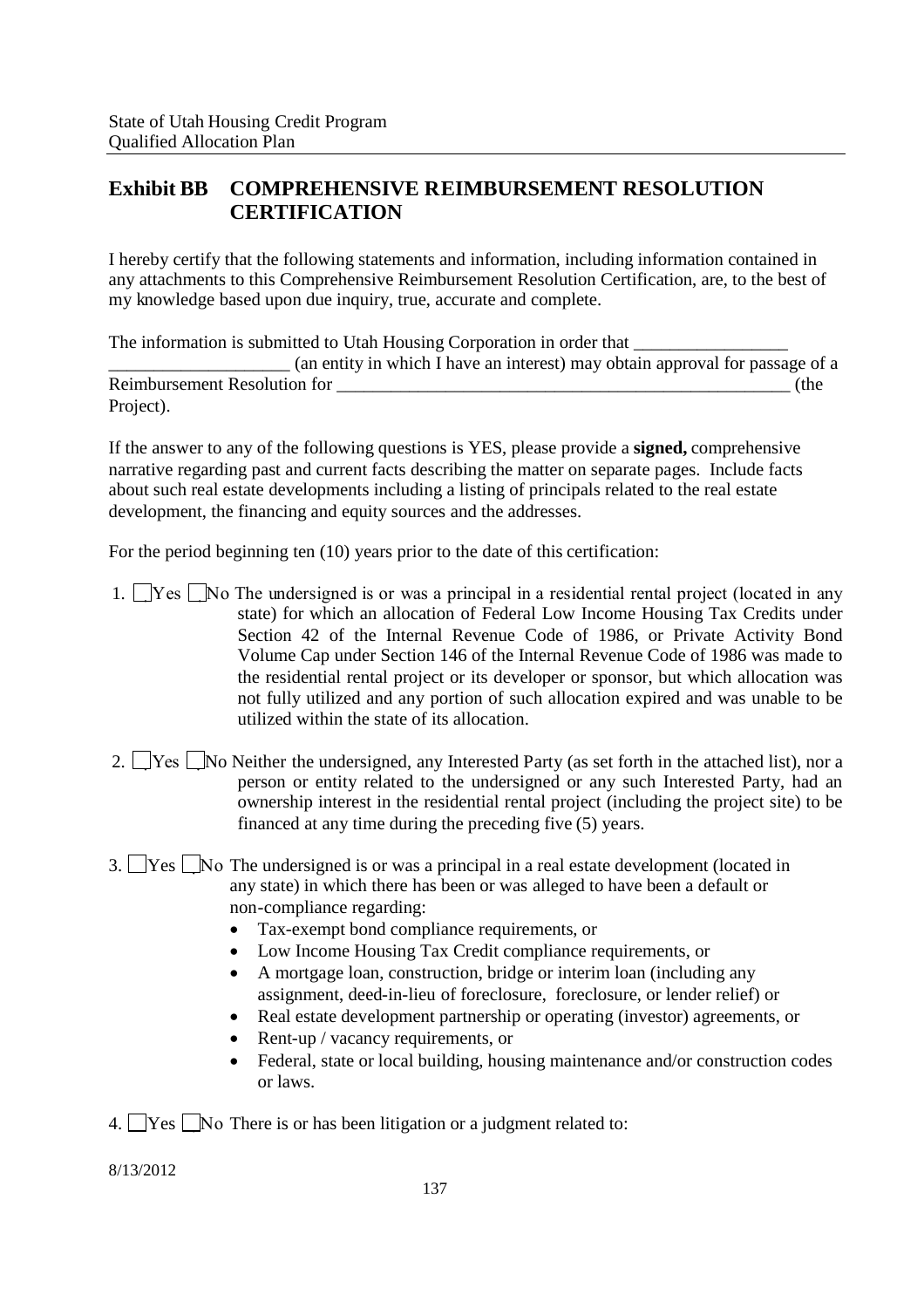| • The ownership or operation of any real estate which could materially and |
|----------------------------------------------------------------------------|
| adversely impact the financial condition of the undersigned, or            |
| • The undersigned's ownership interest in any real estate ownership,       |
| development, or management entity, or                                      |

- Any entity in which the undersigned owns a significant interest (5% or greater) which could materially and adversely impact the entity's financial condition.
- 5.  $\Box$  Yes  $\Box$  No There are unresolved findings raised as a result of audits, management reviews or other investigations by federal, state, or local government entities concerning the undersigned or real estate developments in which the undersigned is a principal.
- 6.  $\Box$  Yes  $\Box$  No The undersigned has been convicted of or plead guilty to fraud, a felony, or securities violation or is presently the subject of a material civil complaint, criminal charge, or indictment charging fraud, felony, or securities violation. (A felony is defined as any offense punishable by imprisonment for a term exceeding one year but does not include any offense classified as a misdemeanor under the laws of a state and punishable by imprisonment of two years or less).
- 7. Yes No The undersigned has been suspended, disbarred, debarred or otherwise restricted by any department or agency of the federal government or any state from doing business with such department or agency.
- 8. Yes No The undersigned is or was the subject of any bankruptcy or insolvency proceeding or is subject to unsatisfied liens or judgments.
- 9. Yes No The Project or the land upon which it is located, or any other real estate development in which the undersigned is a principal has any environmental or hazardous violations claimed against it.
- 10.  $\Box$  Yes  $\Box$  No The Project is located in a jurisdiction in which there is a court decision or court entered plan to address housing desegregation or remedy some other violation of law. [If the Project is located in such a jurisdiction provide the evidence for your conclusion that it is consistent with such court decision or court entered plan in an attachment to this omnibus certification].

| Name  |                          |  |  |
|-------|--------------------------|--|--|
| Title |                          |  |  |
|       | $\overline{\phantom{a}}$ |  |  |

| % of Interest in $\Box$ Project |  | $\Box$ Developer: | % |  |  |
|---------------------------------|--|-------------------|---|--|--|
| (check one box)                 |  |                   |   |  |  |

| Signature |  |
|-----------|--|
|           |  |

Date\_\_\_\_\_\_\_\_\_\_\_\_\_\_\_\_\_\_\_\_\_\_\_\_\_\_\_\_\_\_\_\_\_\_\_\_\_\_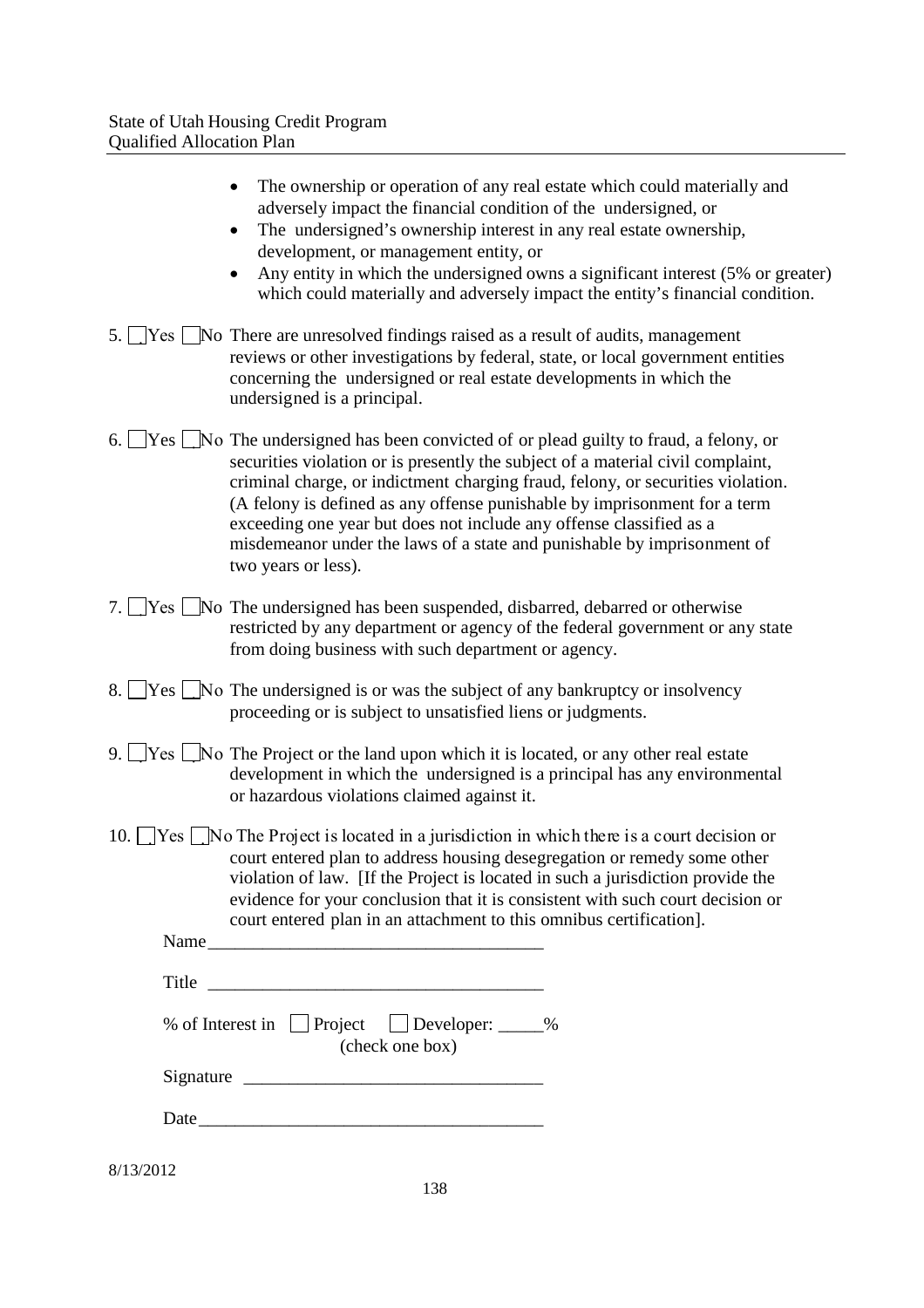# **Exhibit CC MULTIFAMILY BOND TERM SHEET**

*This form, or a substantial equivalent, must be completed and delivered to UHC before it will adopt a bond resolution or conduct the public hearing required by the Code. A distribution list containing all or some of the participants may be delivered in lieu of completing all participant information.*

### **PROJECT DESCRIPTION:**

| Project name                                                |                          |                       |        |  |
|-------------------------------------------------------------|--------------------------|-----------------------|--------|--|
| address (approximate)                                       |                          |                       |        |  |
| city, state, zip code                                       |                          |                       |        |  |
| (attach legal description)                                  |                          |                       |        |  |
| Total number of units                                       |                          |                       |        |  |
| # 0 bedroom units (studios)                                 |                          |                       |        |  |
| #1 bedroom units                                            |                          |                       |        |  |
| #2 bedroom units                                            | $\overline{\phantom{a}}$ |                       |        |  |
| #3 bedroom units                                            |                          |                       |        |  |
| #4 bedroom units                                            |                          |                       |        |  |
| # residential buildings                                     |                          | site acreage ________ | zoning |  |
| Describe amenities and auxiliary buildings or spaces ______ |                          |                       |        |  |
| # units $\leq$ 30% AMI                                      |                          |                       |        |  |
| # units $\leq$ 35% AMI                                      |                          |                       |        |  |
| # units $\leq 40\%$ AMI                                     |                          |                       |        |  |
| # units $\leq$ 45% AMI                                      |                          |                       |        |  |
| # units $\leq 50\%$ AMI                                     |                          |                       |        |  |
| # units $\leq 60\%$ AMI                                     |                          |                       |        |  |
| # units averaging $\leq 80\%$ AMI                           |                          |                       |        |  |
| # units other __ % AMI                                      |                          |                       |        |  |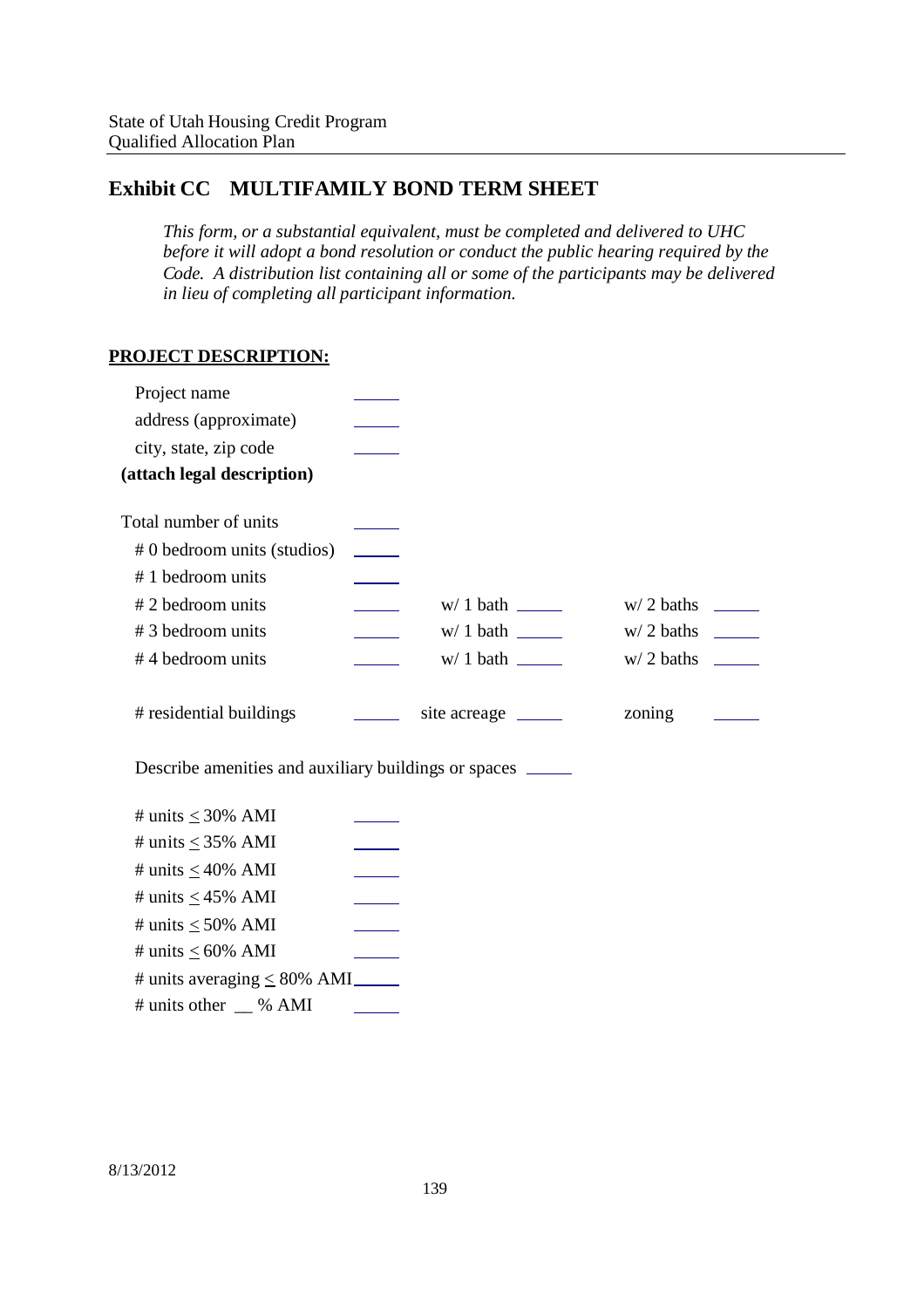#### **PARTICIPANTS:**

| <u>111110111111101</u>                                                               |                                                                                 |
|--------------------------------------------------------------------------------------|---------------------------------------------------------------------------------|
| <b>OWNER</b>                                                                         |                                                                                 |
| entity name                                                                          |                                                                                 |
| entity type                                                                          |                                                                                 |
| (e.g., A Utah Limited Liability Company)                                             |                                                                                 |
| mailing address                                                                      |                                                                                 |
| city, state, zip code                                                                |                                                                                 |
| primary contact person                                                               |                                                                                 |
| secondary contact person                                                             |                                                                                 |
|                                                                                      |                                                                                 |
| <b>GENERAL CONTRACTOR</b>                                                            |                                                                                 |
| entity name                                                                          |                                                                                 |
| <b>APARTMENT MANAGMENT</b>                                                           |                                                                                 |
| entity name                                                                          |                                                                                 |
| PROPOSED SENIOR UNDERWRITER (for publicly offered bonds)                             |                                                                                 |
| entity name                                                                          |                                                                                 |
| primary contact person                                                               |                                                                                 |
| mailing address                                                                      |                                                                                 |
| city, state, zip code                                                                |                                                                                 |
| phone <u>the fax</u>                                                                 |                                                                                 |
|                                                                                      | PROPOSED PLACEMENT AGENT or INITIAL BOND PURCHASER (for privately placed bonds) |
| entity name                                                                          |                                                                                 |
| primary contact person                                                               |                                                                                 |
| mailing address                                                                      |                                                                                 |
| city, state, zip code                                                                |                                                                                 |
| fax<br>phone<br><u> The Communication</u>                                            | e-mail                                                                          |
|                                                                                      | (attach purchaser's most recent annual report or audited financial statement)   |
| FINANCIAL ADVISOR (if applicable)                                                    |                                                                                 |
| entity name                                                                          |                                                                                 |
| primary contact person                                                               |                                                                                 |
| mailing address                                                                      |                                                                                 |
| city, state, zip code                                                                |                                                                                 |
| fax<br>phone<br>$\overline{\phantom{a}}$<br><b>TRUSTEE</b> (must be located in Utah) |                                                                                 |
| 8/13/2012                                                                            |                                                                                 |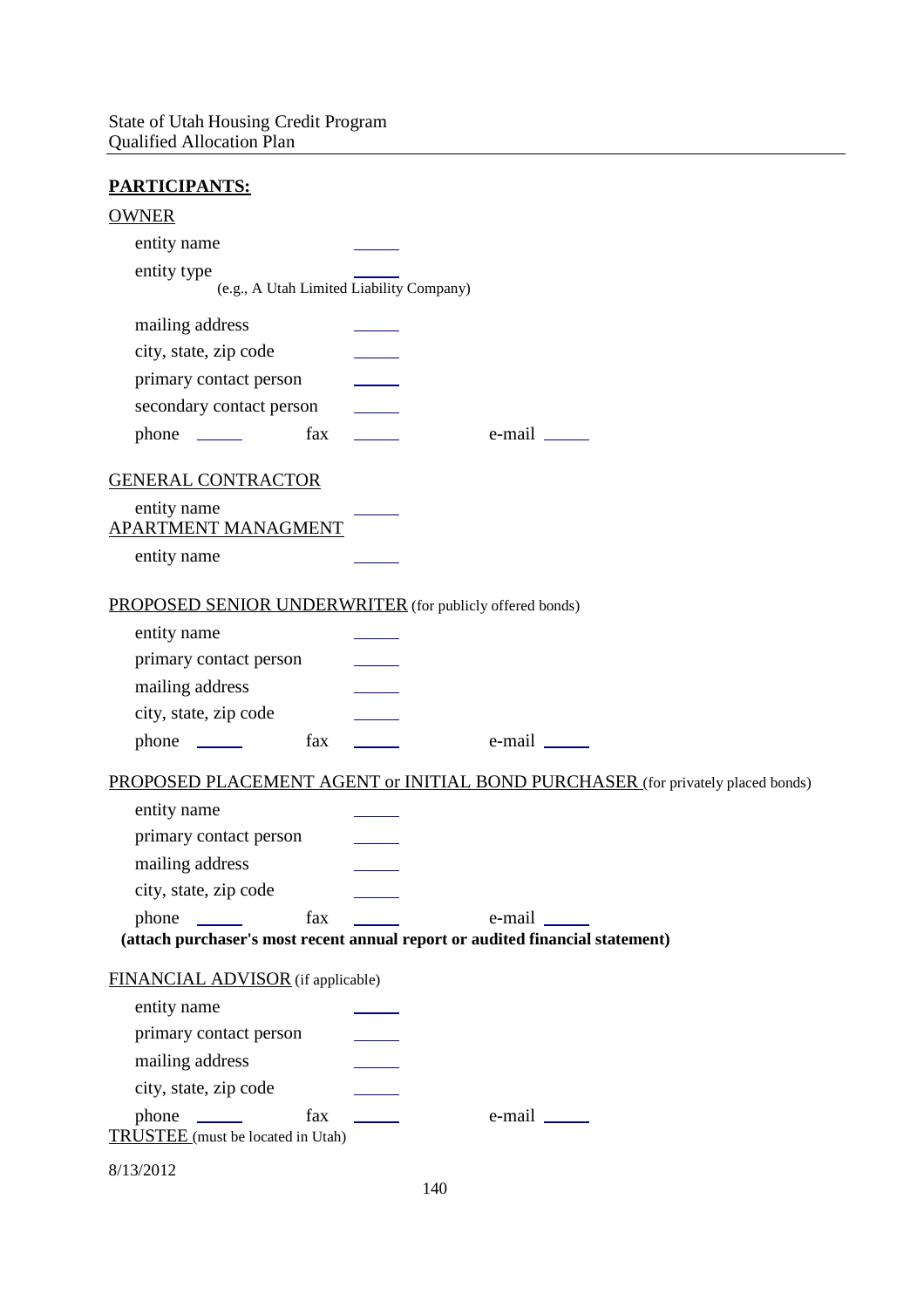| bank                                    |                                                                                                                                                                                                                                                |
|-----------------------------------------|------------------------------------------------------------------------------------------------------------------------------------------------------------------------------------------------------------------------------------------------|
| primary contact person                  |                                                                                                                                                                                                                                                |
| mailing address                         |                                                                                                                                                                                                                                                |
| city, state, zip code                   |                                                                                                                                                                                                                                                |
| fax                                     | $e$ -mail $\_\_\_\_\_\_\_\_\$                                                                                                                                                                                                                  |
| <b>BOND RATING</b>                      |                                                                                                                                                                                                                                                |
| rating service                          |                                                                                                                                                                                                                                                |
| primary contact person                  |                                                                                                                                                                                                                                                |
| mailing address                         |                                                                                                                                                                                                                                                |
| city, state, zip code                   |                                                                                                                                                                                                                                                |
| fax                                     | $e$ -mail $\_\_\_\_\_\_\_\$                                                                                                                                                                                                                    |
| expected rating                         |                                                                                                                                                                                                                                                |
| <u>EQUITY/BOND/MORTGAGE INFORMATION</u> |                                                                                                                                                                                                                                                |
|                                         |                                                                                                                                                                                                                                                |
|                                         | <b>EQUITY</b>                                                                                                                                                                                                                                  |
| Low Income Housing Credit proceeds \$   |                                                                                                                                                                                                                                                |
| cash                                    | $s$ <sub>_____</sub>                                                                                                                                                                                                                           |
| deferred developer fee, etc.            | s                                                                                                                                                                                                                                              |
| land                                    |                                                                                                                                                                                                                                                |
|                                         | <b>AMOUNT OF BONDS</b>                                                                                                                                                                                                                         |
| Tax Exempt \$                           | Taxable \$                                                                                                                                                                                                                                     |
|                                         |                                                                                                                                                                                                                                                |
|                                         | <b>BOND USES</b>                                                                                                                                                                                                                               |
| first mortgage loan                     | $\frac{\S_{\perp}}{\S_{\perp}}$                                                                                                                                                                                                                |
| construction loan                       | S                                                                                                                                                                                                                                              |
|                                         | <b>BOND STRUCTURE</b>                                                                                                                                                                                                                          |
| fixed rate<br>term                      | months balloon payment?<br><b>Contract Contract</b>                                                                                                                                                                                            |
| variable rate<br>term                   | months convertible to fixed? $\Box$ swapped to fixed? $\Box$                                                                                                                                                                                   |
| other<br>term                           | months<br><u>and the company of the company of the company of the company of the company of the company of the company of the company of the company of the company of the company of the company of the company of the company of the com</u> |
|                                         | (describe)                                                                                                                                                                                                                                     |

**(attach description e.g., indices for variable rates and swaps and others counterparties and liquidity providers)**

#### **CREDIT ENHANCEMENT** (if applicable)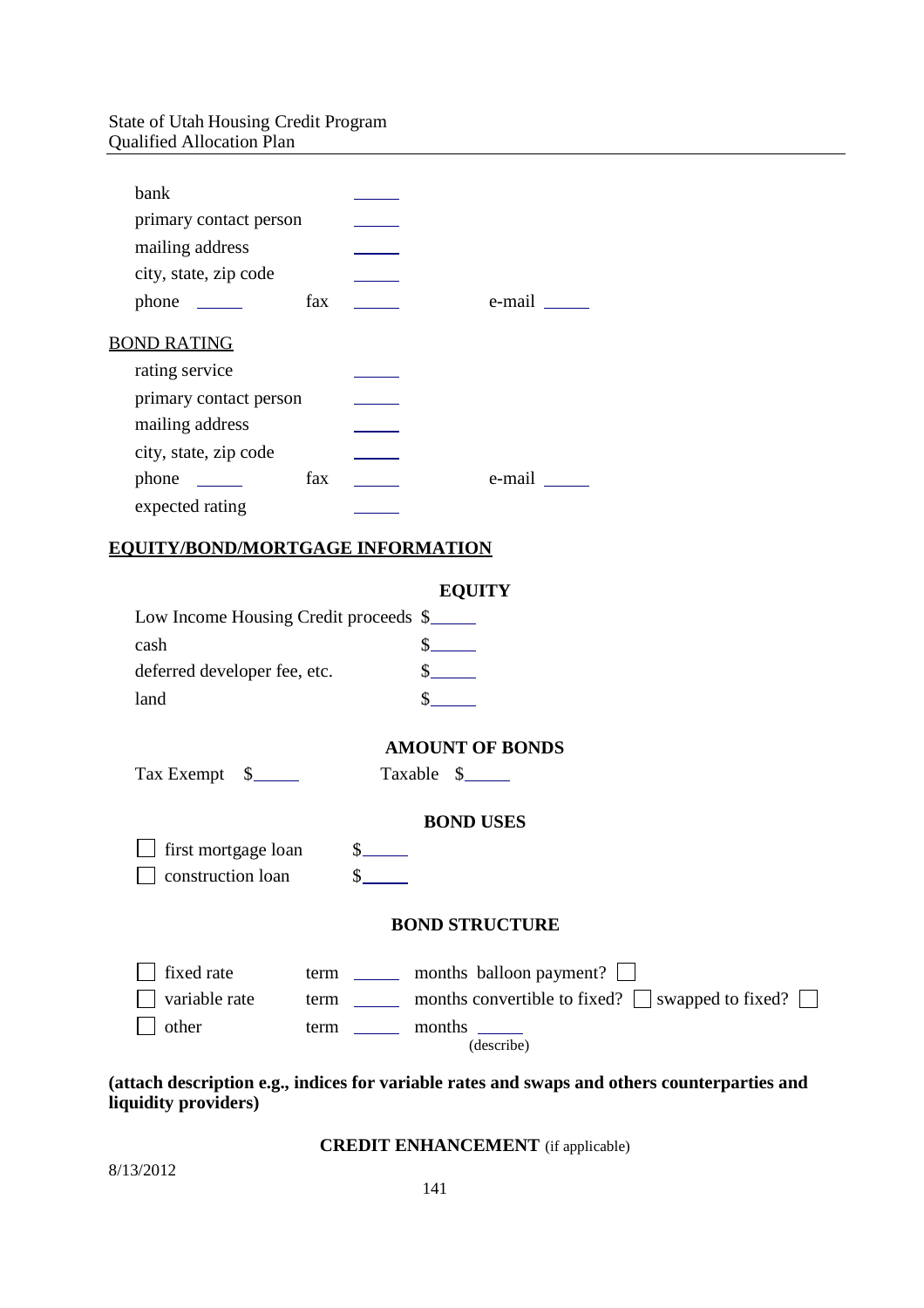| entity name            |     |                                                                                                                                                                                                                                                                                                                                                                              |                   |
|------------------------|-----|------------------------------------------------------------------------------------------------------------------------------------------------------------------------------------------------------------------------------------------------------------------------------------------------------------------------------------------------------------------------------|-------------------|
| primary contact person |     |                                                                                                                                                                                                                                                                                                                                                                              |                   |
| mailing address        |     |                                                                                                                                                                                                                                                                                                                                                                              |                   |
| city, state, zip code  |     |                                                                                                                                                                                                                                                                                                                                                                              |                   |
| $phone \_\_$           | fax |                                                                                                                                                                                                                                                                                                                                                                              | e-mail ______     |
|                        |     |                                                                                                                                                                                                                                                                                                                                                                              | <b>DEBT</b>       |
| construction loan      |     | $\frac{\S_{\frac{1}{2}}}{\S_{\frac{1}{2}}}{\S_{\frac{1}{2}}}{\S_{\frac{1}{2}}}{\S_{\frac{1}{2}}}{\S_{\frac{1}{2}}}{\S_{\frac{1}{2}}}{\S_{\frac{1}{2}}}{\S_{\frac{1}{2}}}{\S_{\frac{1}{2}}}{\S_{\frac{1}{2}}}{\S_{\frac{1}{2}}}{\S_{\frac{1}{2}}}{\S_{\frac{1}{2}}}{\S_{\frac{1}{2}}}{\S_{\frac{1}{2}}}{\S_{\frac{1}{2}}}{\S_{\frac{1}{2}}}{\S_{\frac{1}{2}}}{\S_{\frac{1}{2$ |                   |
| lender/servicer        |     |                                                                                                                                                                                                                                                                                                                                                                              |                   |
| primary contact person |     |                                                                                                                                                                                                                                                                                                                                                                              |                   |
| mailing address        |     |                                                                                                                                                                                                                                                                                                                                                                              |                   |
| city, state, zip code  |     |                                                                                                                                                                                                                                                                                                                                                                              |                   |
| $phone \_\_$           | fax |                                                                                                                                                                                                                                                                                                                                                                              | e-mail ______     |
| first mortgage loan    |     | $\frac{\S_{\frac{1}{2}}}{\S_{\frac{1}{2}}}{\S_{\frac{1}{2}}}{\S_{\frac{1}{2}}}{\S_{\frac{1}{2}}}{\S_{\frac{1}{2}}}{\S_{\frac{1}{2}}}{\S_{\frac{1}{2}}}{\S_{\frac{1}{2}}}{\S_{\frac{1}{2}}}{\S_{\frac{1}{2}}}{\S_{\frac{1}{2}}}{\S_{\frac{1}{2}}}{\S_{\frac{1}{2}}}{\S_{\frac{1}{2}}}{\S_{\frac{1}{2}}}{\S_{\frac{1}{2}}}{\S_{\frac{1}{2}}}{\S_{\frac{1}{2}}}{\S_{\frac{1}{2$ |                   |
| lender/servicer        |     |                                                                                                                                                                                                                                                                                                                                                                              |                   |
| primary contact person |     |                                                                                                                                                                                                                                                                                                                                                                              |                   |
| mailing address        |     |                                                                                                                                                                                                                                                                                                                                                                              |                   |
| city, state, zip code  |     |                                                                                                                                                                                                                                                                                                                                                                              |                   |
| $phone \_\_$           | fax |                                                                                                                                                                                                                                                                                                                                                                              | e-mail __         |
|                        |     |                                                                                                                                                                                                                                                                                                                                                                              | <b>OTHER DEBT</b> |

describe

**(attach additional sheets for explanations or clarifications if necessary)**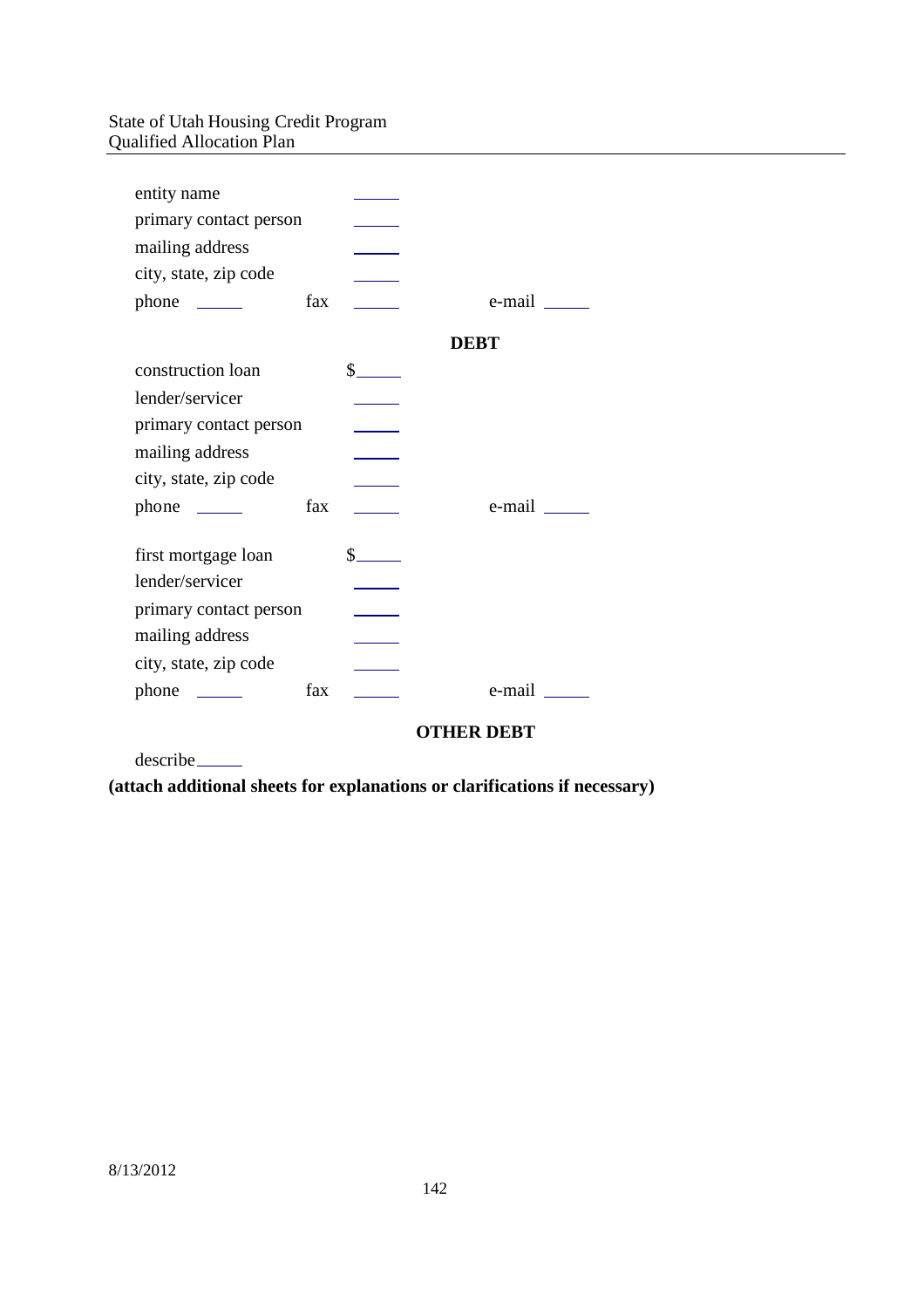## **7. COMPLIANCE MONITORING PLAN**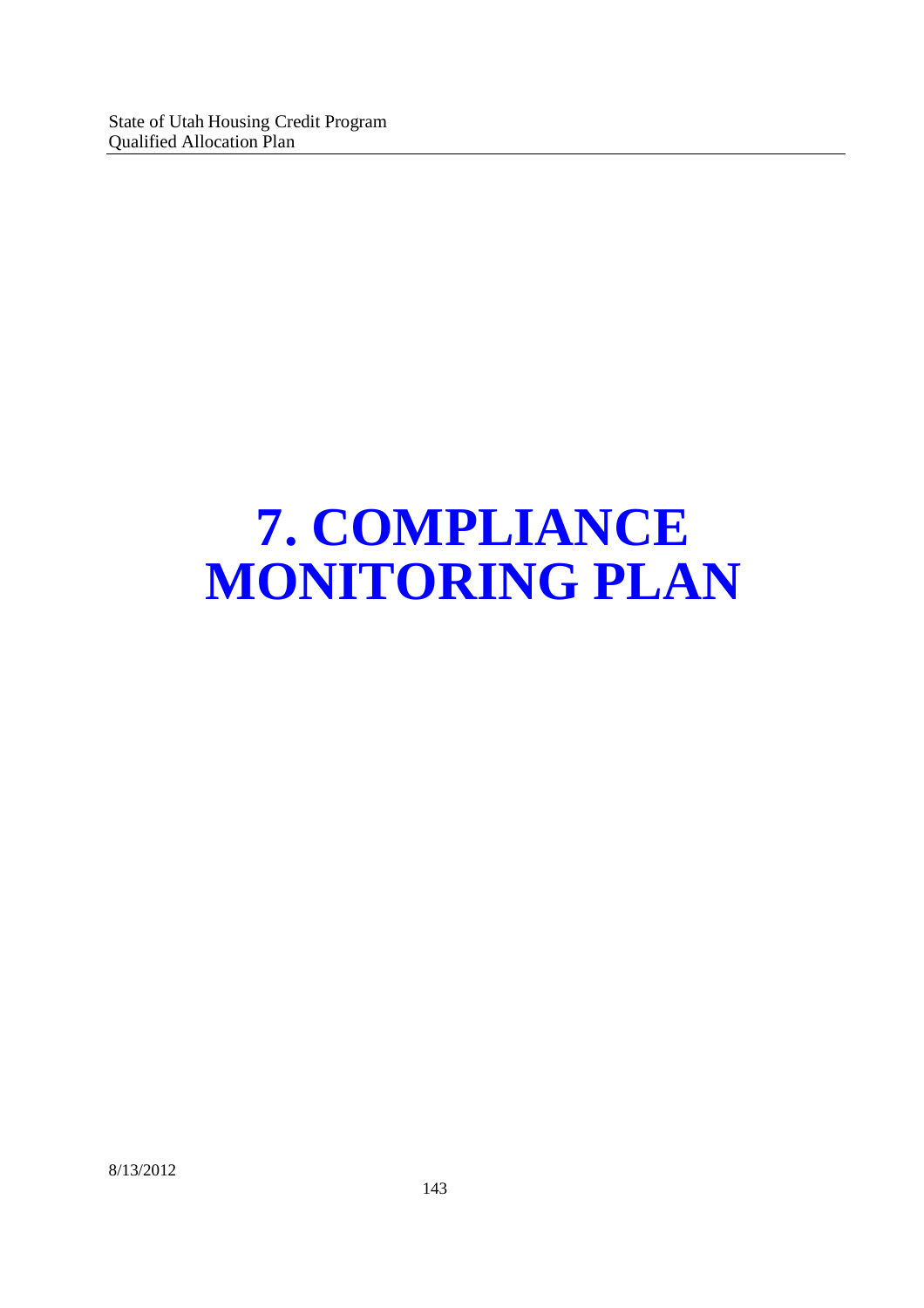## **COMPLIANCE MONITORING PLAN INTRODUCTION**

The Code requires UHC to monitor Housing Credit projects for compliance with the provisions of §42 and to notify the IRS of any noncompliance of which UHC becomes aware.

As a condition to the allocation of Housing Credits, owners are required to enter into a binding agreement to comply with the terms and conditions of this Plan.

The Compliance Monitoring Plan is part of UHC's Qualified Allocation Plan for the State of Utah. UHC's Compliance Manual, which contains more detailed information on procedures and fees, is incorporated into the Qualified Allocation Plan by reference and is available in its entirety on our website, www.utahhousingcorp.org. It may be amended as deemed necessary by UHC to comply with §42 and the regulations issued thereunder, as the same may be amended, or to further promote or clarify the Housing Credit Program in the State of Utah.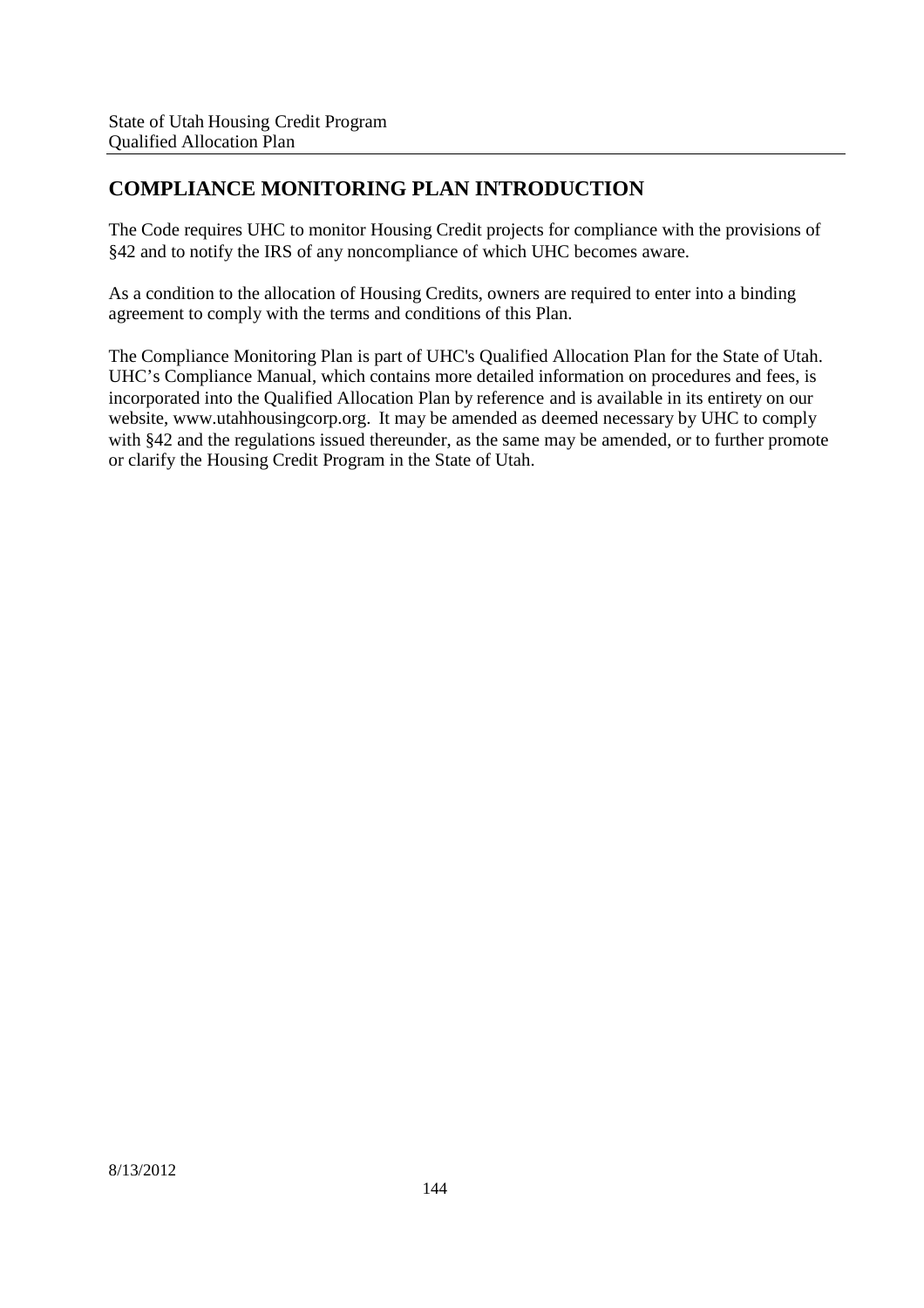#### **RECORDKEEPING AND RECORD RETENTION REQUIREMENTS**

#### **A. Recordkeeping Requirements**

A project owner is required to keep separate records for each qualified low-income building in a Housing Credit project that show for each year in the compliance period:

- 1. The total number of residential rental units in the building (including the number of bedrooms and the size in square feet of each residential rental unit);
- 2. The percentage of residential rental units in the building that are low-income units;
- 3. The rent charged on each residential rental unit in the building (including any utility allowances);
- 4. The number and ages of occupants in each low-income unit, but only if rent is determined by the number of occupants in each unit under Code  $\S 42$  (g)(2)(as in effect before the amendments made by the Revenue Reconciliation Act of 1989);
- 5. The status of all units in each building tracked on the Occupancy Report including Move-in/Move-out dates, Affordable or Market, Resident Name, and Rent Concessions given for each unit for the year.
- 6. The annual income certification of each low-income tenant per unit;
- 7. Documentation supporting each low-income tenant's income certification (for example, a copy of the tenant's federal income tax return, Form W-2, or verification of income from third parties such as employers or state agencies paying unemployment compensation. See Compliance Manual for further information);
- 8. The eligible basis and qualified basis of the building at the end of the first year of the Credit period;
- 9. The character and use of the nonresidential portion of the building included in the building's eligible basis under Code §42(d) (e.g., tenant facilities that are available on a comparable basis to all tenants and for which no separate fee is charged for use of the facilities, or facilities reasonable required by the Housing Credit project); and
- 10. Any other data necessary to allow UHC to comply with applicable federal and state law.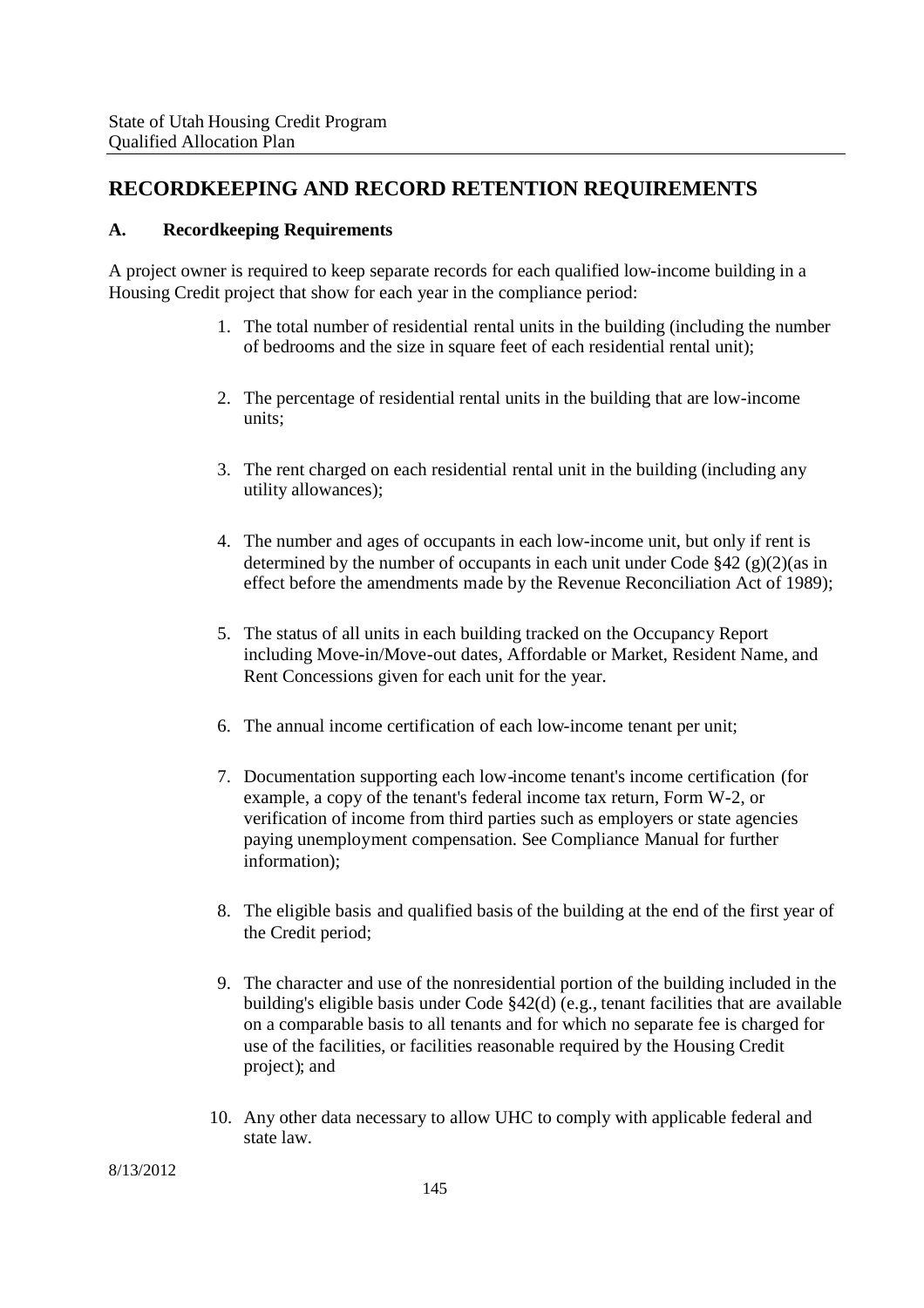For purposes of §42 and this QAP, tenant income is calculated in a manner consistent with the determination of annual income under Section 8 of the United States Housing Act of 1937, (see HUD handbook 4350.3 for policies and procedures to determine income, occupancy, etc.) and not in accordance with the determination of gross income for federal income tax liability. See the Compliance Manual for a copy of 24 CFR 813.106 HUD Definition of Annual Income, which is required to be used for determining income levels under §42.

In the case of a tenant receiving housing assistance payments under Section 8 of the Housing Act, the documentation requirement of this section is satisfied if the applicable public housing authority provides a statement to the owner declaring that the tenant's income does not exceed the applicable income limit under §42(g).

#### **B. Record Retention Requirements**

An owner is required to retain the records described in this section for at least six years after the due date (with extensions) for filing the federal income tax return for the year. The records for the first year of the Credit period, however, must be retained for at least six years beyond the due date (with extensions) for filing the federal income tax return for the last year of the compliance period of the building.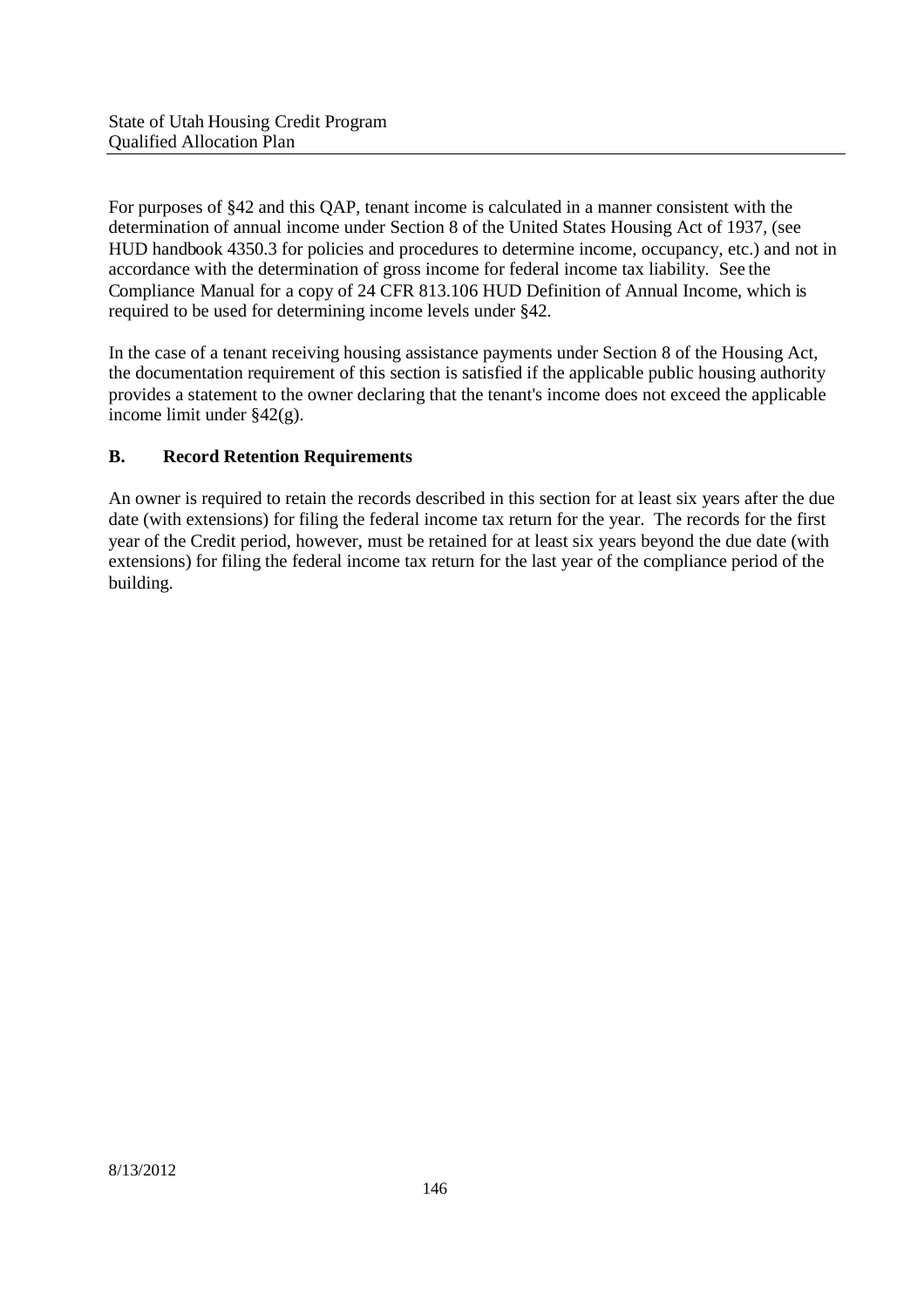### **CERTIFICATION AND REVIEW REQUIREMENTS**

#### **A. Certification Requirements**

An owner is required to certify at least annually to UHC that, for the preceding 12-month period:

- 1. The Housing Credit project met the requirements of: the 20-50 test under  $\S42(g)(1)(A)$  or the  $\overline{40-60}$  test under  $\S42(g)(1)(B)$ , whichever minimum setaside test was applicable to the project;
- 2. There was no change in the applicable fraction (as defined in  $\S42(c)(1)(B)$ ) of any building in the project, or that there was a change, and a description of the change;
- 3. The owner has received an income certification from each low-income tenant in accordance with the UHC Compliance Manual and documentation to support that certification; or, in the case of a tenant receiving housing assistance payments under Section 8 of the Housing Act, the statement from a PHA described in the Recordkeeping Requirements section;
- 4. Each low-income unit in the project was rent restricted under  $\S 42(g)(2)$ ;
- 5. All units in the project were for use by the general public and used on a nontransient basis (except for transitional housing for the homeless provided under  $$42(i)(3)(B)(iii)$ ;
- 6. Each building in the project was suitable for occupancy, taking into account local health, safety, and building codes;
- 7. There was no change in the eligible basis (as defined in §42(d)) of any building in the project, or if there was a change, the nature of the change (e.g., a common area has become commercial space, or a fee is now charged for a tenant facility formerly provided without charge);
- 8. All tenant facilities included in the eligible basis under §42(d) of any building in the project, such as swimming pools, other recreational facilities, and parking areas, were provided on a comparable basis without charge to all tenants in the building;
- 9. If a low-income unit in the project became vacant during the year, that reasonable attempts were or are being made to rent that unit or the next available unit of comparable or smaller size to tenants having a qualifying income before any units in the project were or will be rented to tenants not having a qualifying income;
- 10. If the income of tenants of a low-income unit in the project increased above the limit allowed in  $\S42(g)(2)(D)(ii)$ , the next available unit of comparable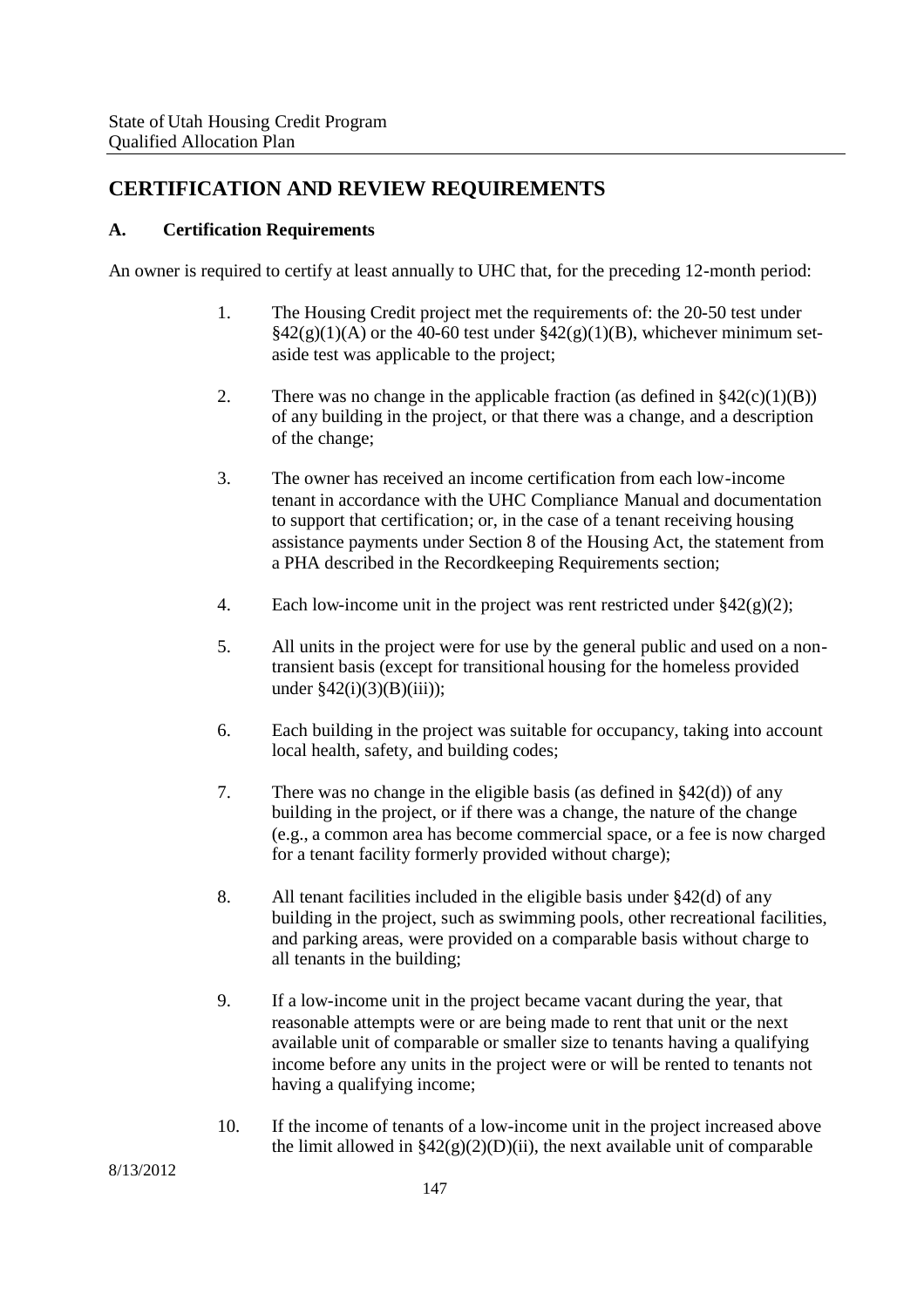or smaller size in the project was or will be rented to tenants having a qualifying income; and

11. An extended low-income housing commitment as described in §42(h)(6) was in effect.

#### **B. Review Requirements**

UHC will review the certifications submitted for compliance with the requirements of §42. UHC will also inspect at least 33% of Housing Credit projects each year and will inspect the low-income certification, the documentation the owner has received to support that certification, and the rent record for each low-income tenant in at least 20% of the low-income units in those projects.

UHC will determine which tenants' records are to be inspected or submitted by the owners for review. The records to be inspected will be chosen in a manner that will not give owners advance notice that their records for a particular year will or will not be inspected. However, UHC may give an owner reasonable notice that an inspection will occur so that the owner may assemble records (for example, 30 days notice of inspection).

As an alternative to inspecting at least 20% of Housing Credit projects each year and the inspection of low-income certifications, supporting documentation, and rent records for at least 20% of the low-income units in those projects, UHC may rely on either of the following in satisfaction of the Review Requirements:

- 1. The owners of at least 50% of all Housing Credit projects in UHC's jurisdiction shall submit to UHC for compliance review a copy of the annual income certification, the documentation the owner has received to support that certification, and the rent record for each of the low-income units in their projects; or
- 2. The owners of all Housing Credit projects shall submit to UHC each year information on tenant income and rent for each low-income unit, in the form and manner designated by UHC, and the owners of at least 20% of the Housing Credit projects must submit to UHC for compliance review a copy of the annual income certification, the documentation the owner has received to support that certification, and the rent record for each low-income tenant in at least 20% of the low-income units in their projects.

#### **C. Frequency and Form of Certification**

The certifications and Review Requirements shall be made at least annually covering each year of the fifteen year compliance period under §42(i)(1) and thereafter for such period determined by UHC not to exceed the Housing Credit project's extended use period. The certifications must be made under penalty of perjury. The certifications and reviews may be completed more frequently than on a 12 month basis, provided that all months within each 12 month period are subject to certification.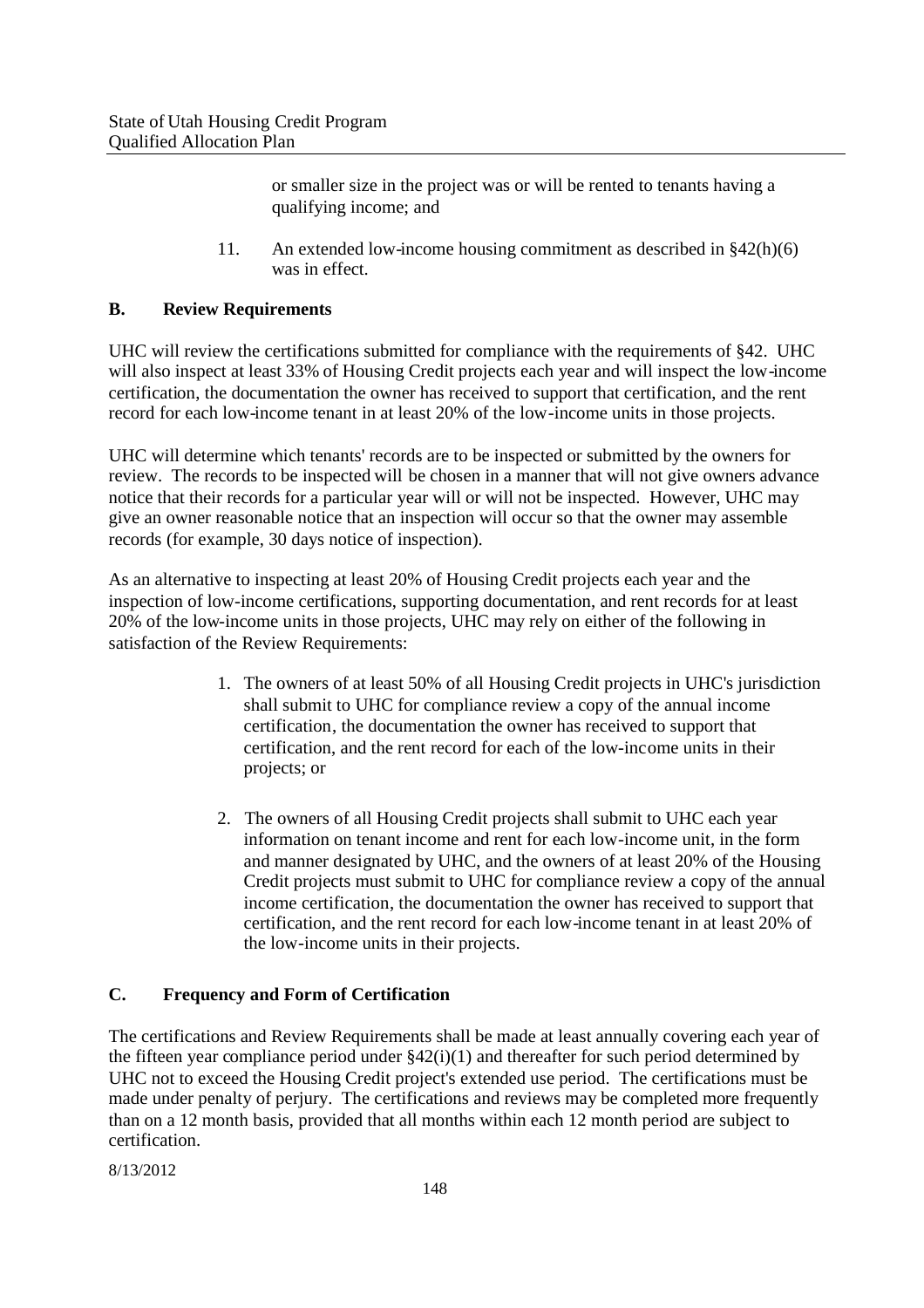## **INSPECTION REQUIREMENTS**

An owner shall permit, and UHC shall have the right to perform, an on-site inspection of any building in a Housing Credit project, at least through the end of the compliance period and thereafter for such period determined by UHC, not to exceed the Housing Credit project's extended use period. The inspection provision of this section is separate from any review of low-income certifications, supporting documents, and rent records under the Review Requirements section.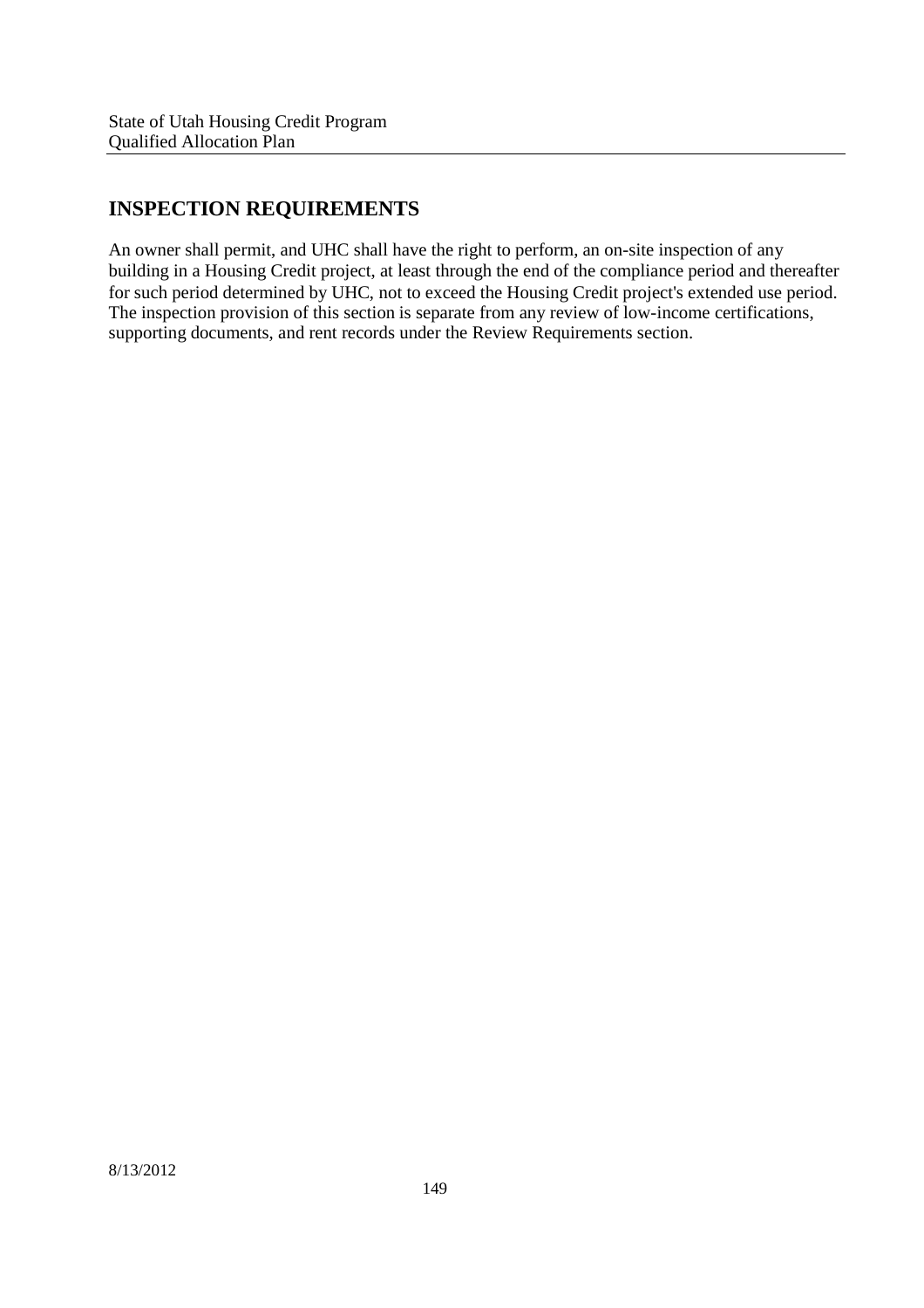## **NOTIFICATION OF NON-COMPLIANCE REQUIREMENTS**

UHC has a continuing responsibility to monitor compliance. All recipients of Housing Credits will be required to supply UHC with annual Housing Credit certifications, and/or inspections will be conducted each year to monitor compliance. Prior to such inspections, project owners will receive notification advising them of what records will be required by the compliance auditors. If noncompliance is discovered, UHC will, as required, report events of non-compliance to the Internal Revenue Service.

#### **A. Notice to Owner**

UHC will provide prompt written notice to the owner if UHC does not receive the certifications as required by this Plan, or has not received or is not permitted to inspect the tenant income certifications, supporting documentation and rent records described in this Plan, or discovers by inspection, review, or in some other manner, that the Housing Credit project is not in compliance with the provisions of the Code.

#### **B. Notice to Internal Revenue Service**

UHC will file IRS Form 8823, "Low-Income Housing Credit Agencies Report of Non-Compliance," with the IRS no later than 45 days after the end of the correction period (including permitted extensions) and no earlier than the end of the correction period, whether or not the non-compliance or failure to certify is corrected.

UHC will explain on IRS Form 8823 the nature of the non-compliance or failure to certify and indicate whether the owner has corrected the non-compliance or failure to certify. Any change in either the applicable fraction or eligible basis, that results in a decrease in the qualified basis of a Housing Credit project under §  $42(c)(1)(A)$ , is non-compliance that must be reported to the IRS.

If UHC reports on IRS Form 8823 that a building is entirely out of compliance and will not be in compliance at any time in the future, UHC need not file IRS Form 8823 in subsequent years to report that building's noncompliance.

#### **C. Correction Period**

The correction period is that period during which an owner must supply any missing certifications and bring the Housing Credit project into compliance with the provisions of the Code. The correction period is not to exceed 90 days from the date of the notice to the owner. UHC may extend the correction period for a limited time, but only if the owner demonstrates to UHC reasonable efforts to bringing the project back into compliance within the specified time frame.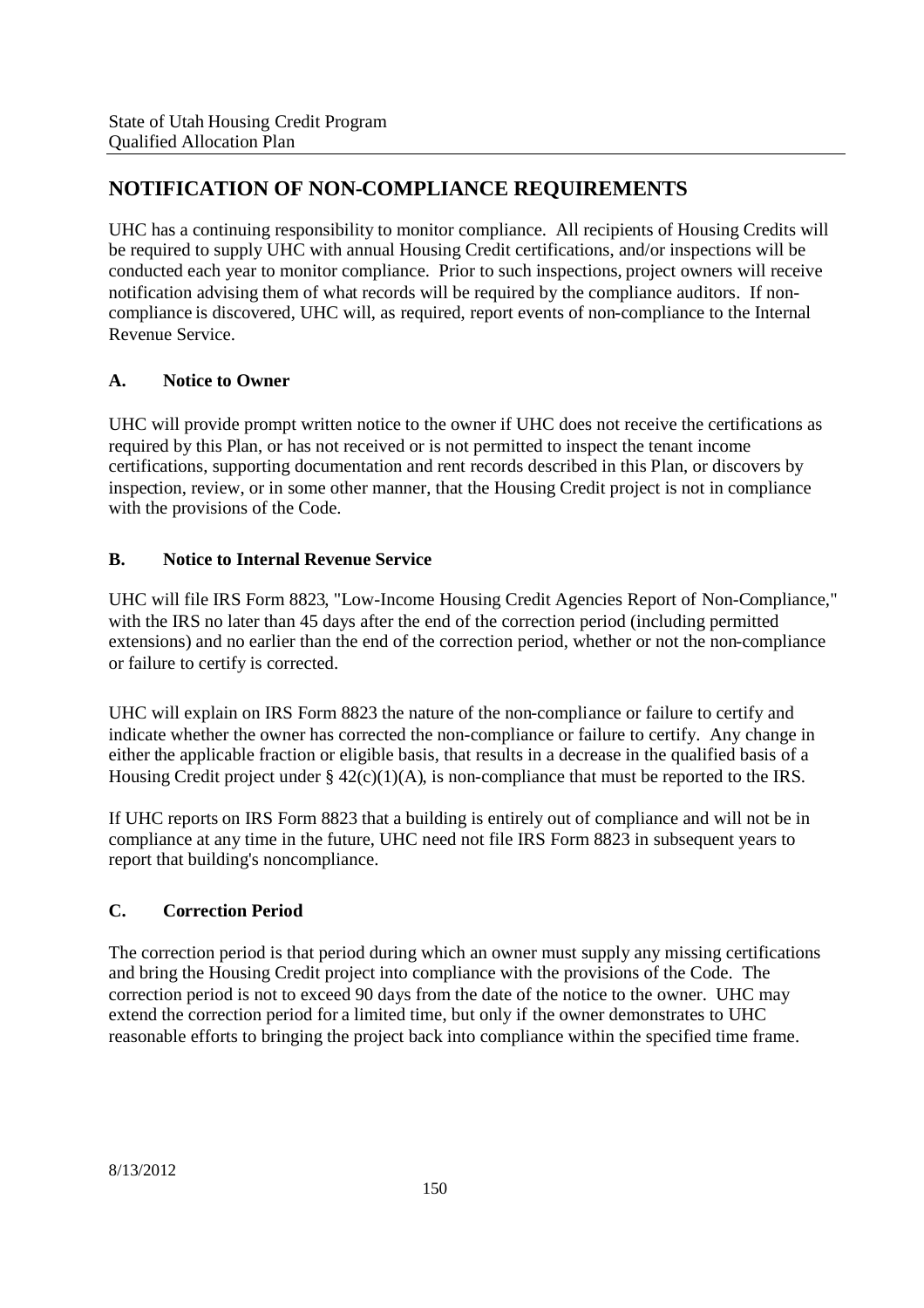#### **D. Record Retention**

UHC must retain records of non-compliance or failure to certify for six years beyond UHC's filing of the respective IRS Form 8823. In all other cases, UHC must retain the certifications and records described in this plan for six years from the end of the calendar year in which UHC receives the certifications and records.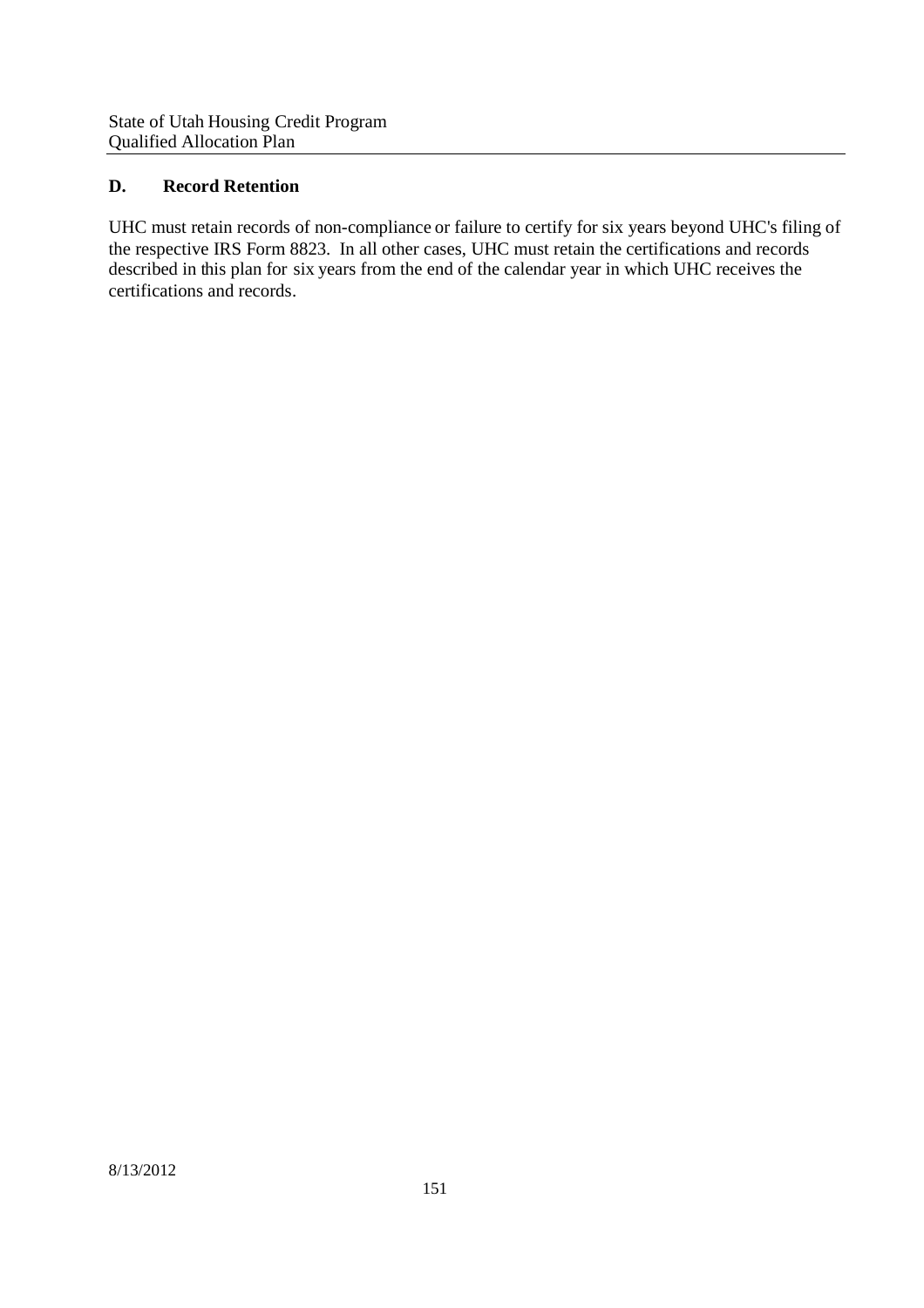### **HOUSING CREDIT PROJECT REAL ESTATE TAXATION AND PROJECT OWNER REQUIREMENTS**

The Utah Housing Corporation sponsored legislation which standardizedthe process by which an assessor arrives at the assessed value of a Housing Credit project.

The legislation emphasized the use of the income approach to valuation and also characterized the low-income housing tax credits as "intangible" property, thus not subject to valuation in the assessment process.

Certain administrative rules were required to standardize the process whereby assessors would obtain the information necessary to make their valuation. Failure to provide this information allows the assessors to use whatever information they have available.

The Utah Administrative Code (R884-24P-67) requires certain information for the valuation of Housing Credit pursuant to Utah Code Ann. Sections 59-2-102 and 59-2-301.3.

County Assessors must receive certain information by April 30 of each year. The owner of a Housing Credit project must provide the county assessor of the county in which the project is located the following project information for the prior year:

a) Operating statement;

- b) Rent rolls;
- c) Federal and commercial financing terms and agreements.

The county assessor will require a 3-year history of the above information if not previously provided.

The county assessor will assess and list the property described in this rule using the best information obtainable, if the property owner fails to provide the information required as described above.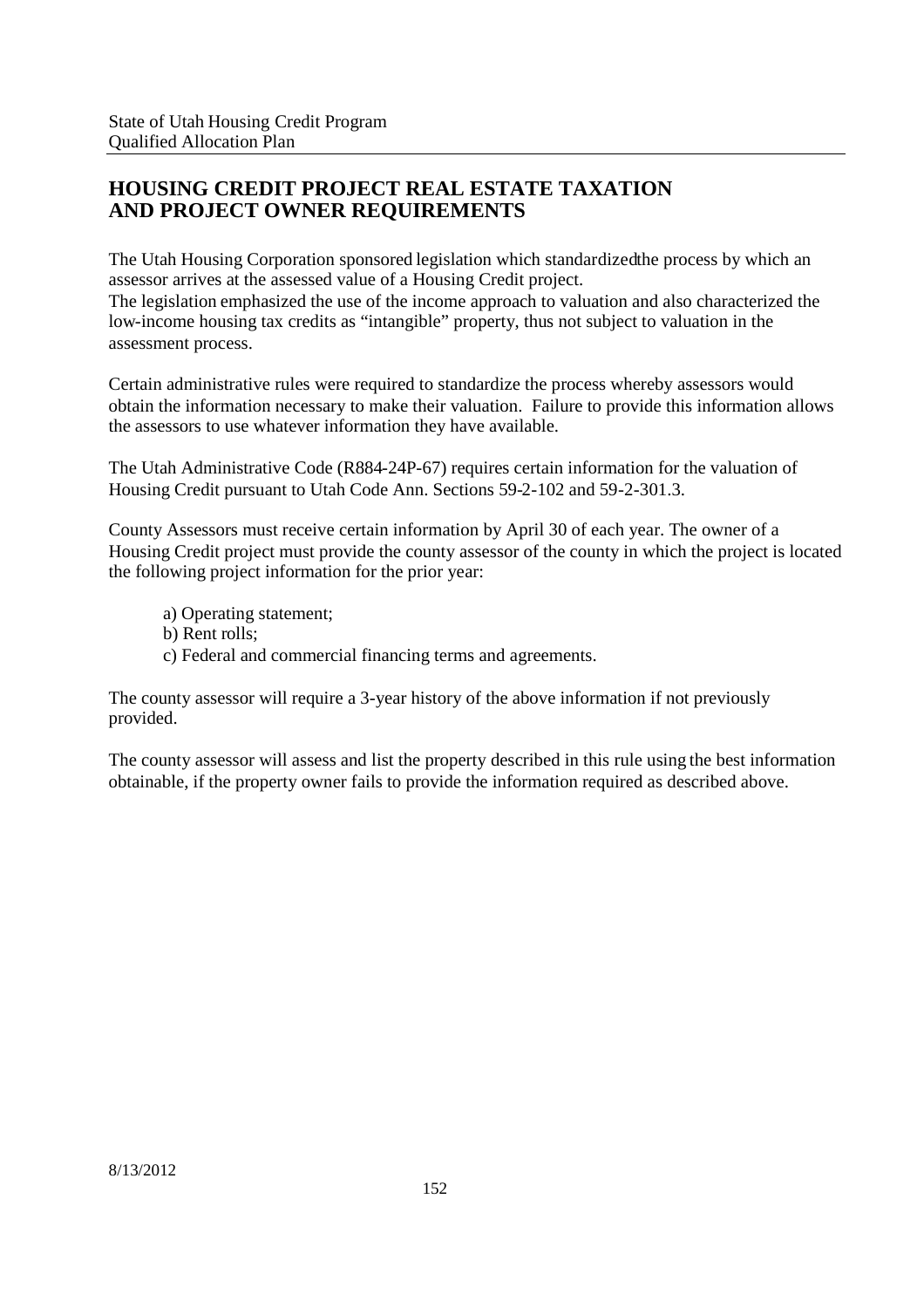## **DELEGATION OF AUTHORITY**

UHC may retain an agent ("Authorized Delegate") or other private contractor to perform compliance monitoring. The authorized delegate must be unrelated to the owner of any building that the authorized delegate monitors. The authorized delegate may be delegated all of the functions of UHC, except for the responsibility of notifying the IRS under the Notification of Non-Compliance Requirements section.

For example, the authorized delegate may be delegated the responsibility of reviewing tenant certifications and documentation, the right to inspect buildings and records, and the responsibility of notifying owners of lack of certification or non-compliance. The authorized delegate must notify UHC of any non-compliance or failure to certify.

If UHC delegates compliance monitoring to an authorized delegate, UHC will use reasonable diligence to ensure that the authorized delegate properly performs the delegated monitoring functions. Delegation by UHC of compliance monitoring functions to an authorized delegate does not relieve UHC of its obligation to notify the IRS of any noncompliance of which UHC becomes aware.

UHC may delegate all or some of its compliance monitoring responsibilities to another governmental agency of the State of Utah. This delegation to a governmental agency may include the responsibility of notifying the IRS under the Notification of Non-Compliance Requirements section of this plan.

Independent Third Party Compliance Audits for Recertification Waivers under Code §42(g)(8)(B) may be contracted directly by the owner with nationally recognized compliance training and services companies that the project owner or affiliates have not had business dealings for at least three prior years. Contact UHC for a list of Compliance Training and Service Companies.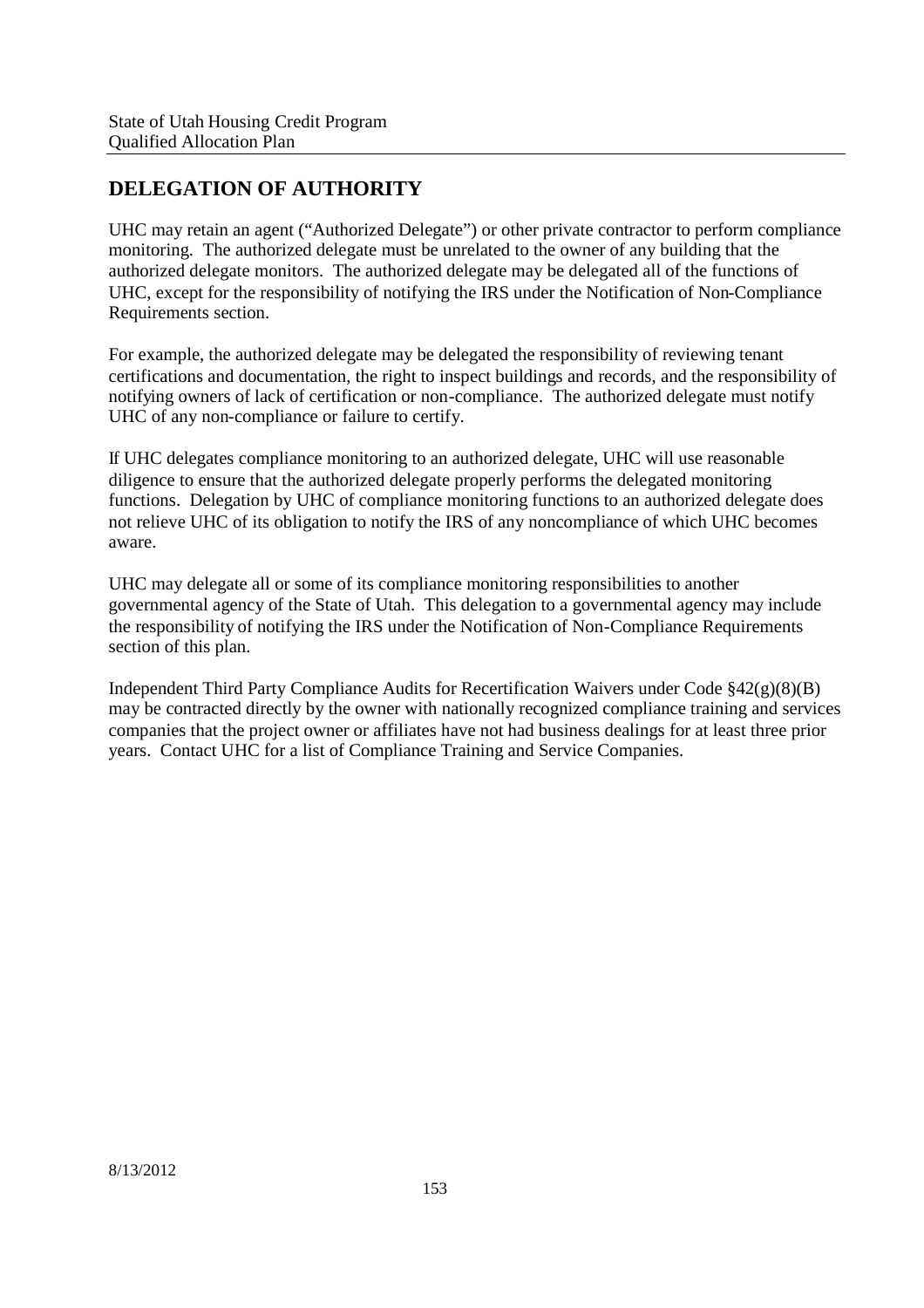## **LIABILITY**

Compliance with the requirements of the Code is the responsibility of the owner of the building for which the Housing Credits were allocated. UHC's obligation to monitor for compliance with the requirements of the Code does not make UHC liable for an owner's non-compliance.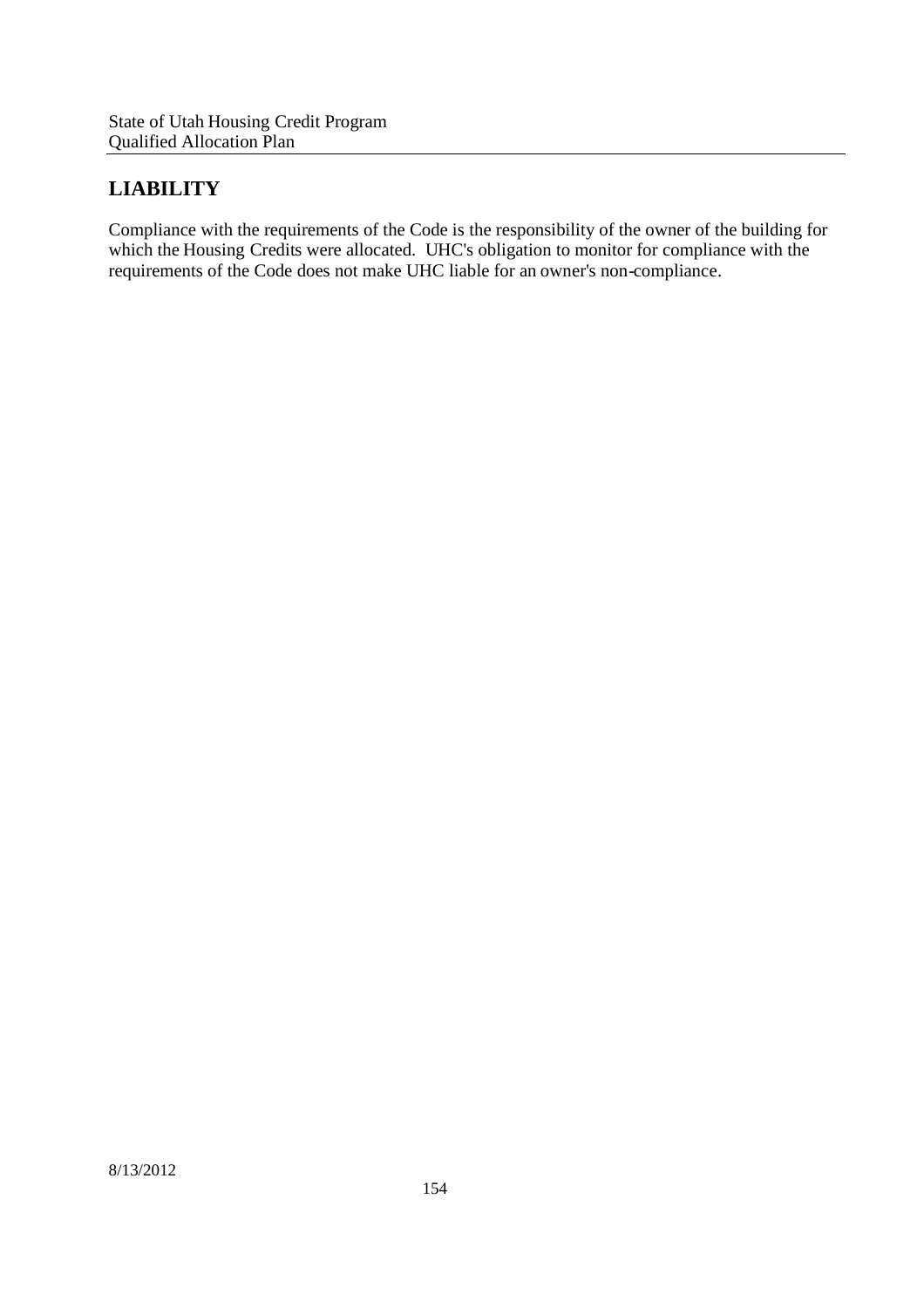# **8. GLOSSARY**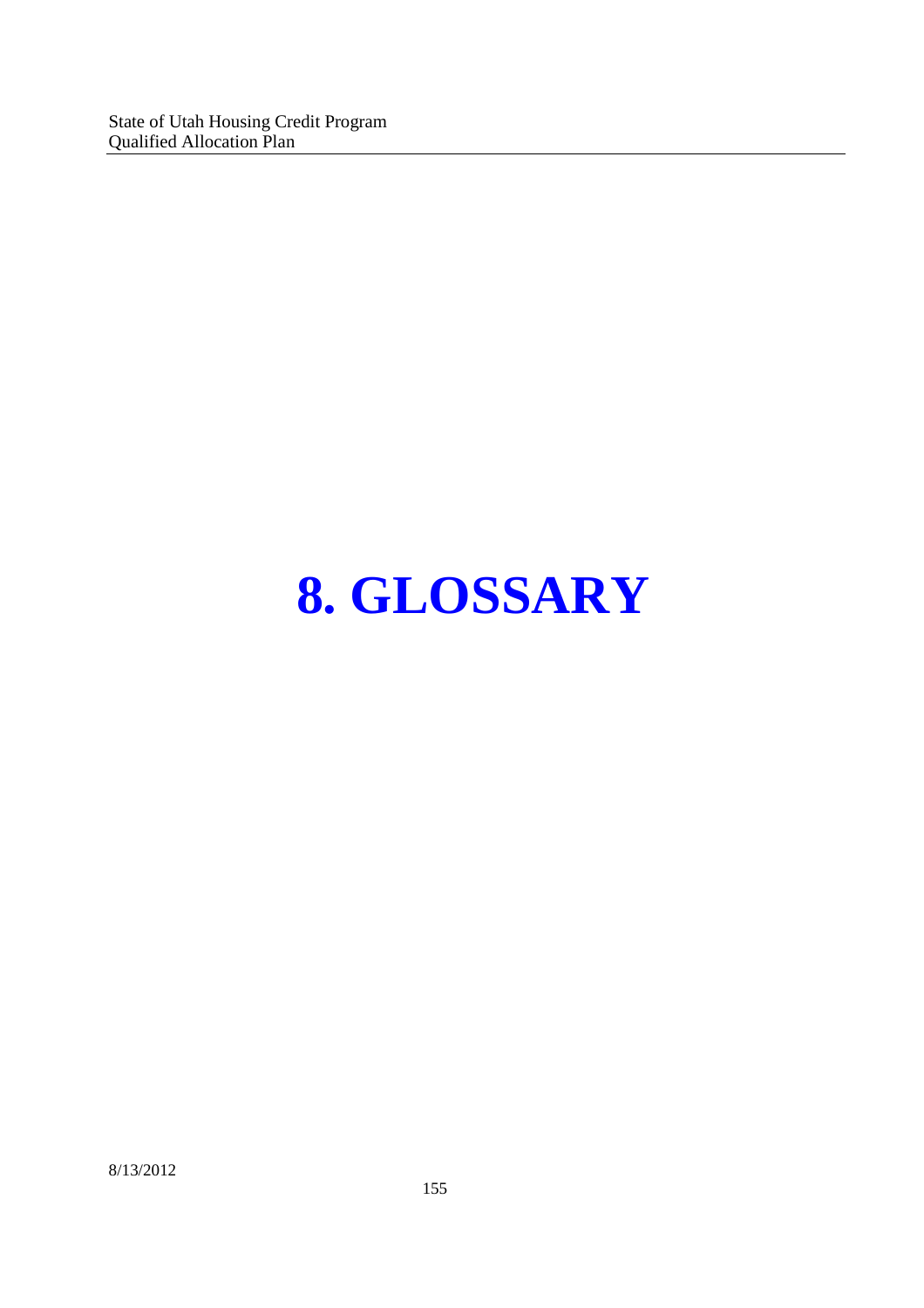| <b>ADA</b>                                   | American with Disabilities Act and its associated acts of Congress.<br>Specific architectural regulations have been developed to house<br>persons that are dependent on wheelchairs for mobility and/or who<br>may have other physical impairments.                                                                                                                                                                                                                                                                                                               |
|----------------------------------------------|-------------------------------------------------------------------------------------------------------------------------------------------------------------------------------------------------------------------------------------------------------------------------------------------------------------------------------------------------------------------------------------------------------------------------------------------------------------------------------------------------------------------------------------------------------------------|
| <b>Adjusted Basis</b>                        | Eligible Basis and land cost for determining if the 50% bond test has<br>been met.                                                                                                                                                                                                                                                                                                                                                                                                                                                                                |
| <b>Affordable Housing Unit</b>               | A Housing Unit that meets the definition of a Qualified Housing<br>Credit Unit. Common area units are not included, i.e., manager and<br>maintenance personnel units.                                                                                                                                                                                                                                                                                                                                                                                             |
| Allocation, award and<br>reservation         | The terms allocation, award and reservation are used throughout the<br>QAP interchangeably and generally refer to an Application that has<br>been successful in competition for Housing Credits and through the<br>period when the project has been placed in service but before an IRS<br>Form 8609 has been issued for a project or its individual buildings.<br>None of these terms necessarily entitle a to a specific amount of<br>Housing Credits.                                                                                                          |
| <b>Annual Credit Amount</b>                  | Qualified Basis multiplied by the Applicable Credit Percentage.                                                                                                                                                                                                                                                                                                                                                                                                                                                                                                   |
| <b>Applicable Credit</b><br>Percentage (ACP) | The U.S. Treasury publishes the exact rates monthly. Multiplying the<br>Qualified Basis by this percentage produces the maximum annual<br>Housing Credits for a building. The rate applied to a building may be<br>determined as follows:<br>1. The month the building is placed in service;<br>2. The owner elects to use the ACP the month a Carryover<br>Allocation is entered into with UHC;<br>3. For a tax exempt bond project, a notarized election<br>statement is submitted to UHC by the $5th$ day of the month<br>following the issuance of the bonds. |
| <b>Applicable Fraction</b>                   | The lesser of the following two ratios:<br>1. Percentage of qualified low-income units compared to the total<br>units within the project;<br>2. Percentage of qualified square footage compared to the total<br>square footage within a project.                                                                                                                                                                                                                                                                                                                  |
| <b>Applicant</b>                             | Applicant means the party that submits an Application to UHC for a<br>Credit Reservation, including its successors in interest as approved by<br>UHC.                                                                                                                                                                                                                                                                                                                                                                                                             |
| <b>Application</b>                           | Application means the Housing Credit Program Application submitted<br>by an Applicant for a project.                                                                                                                                                                                                                                                                                                                                                                                                                                                              |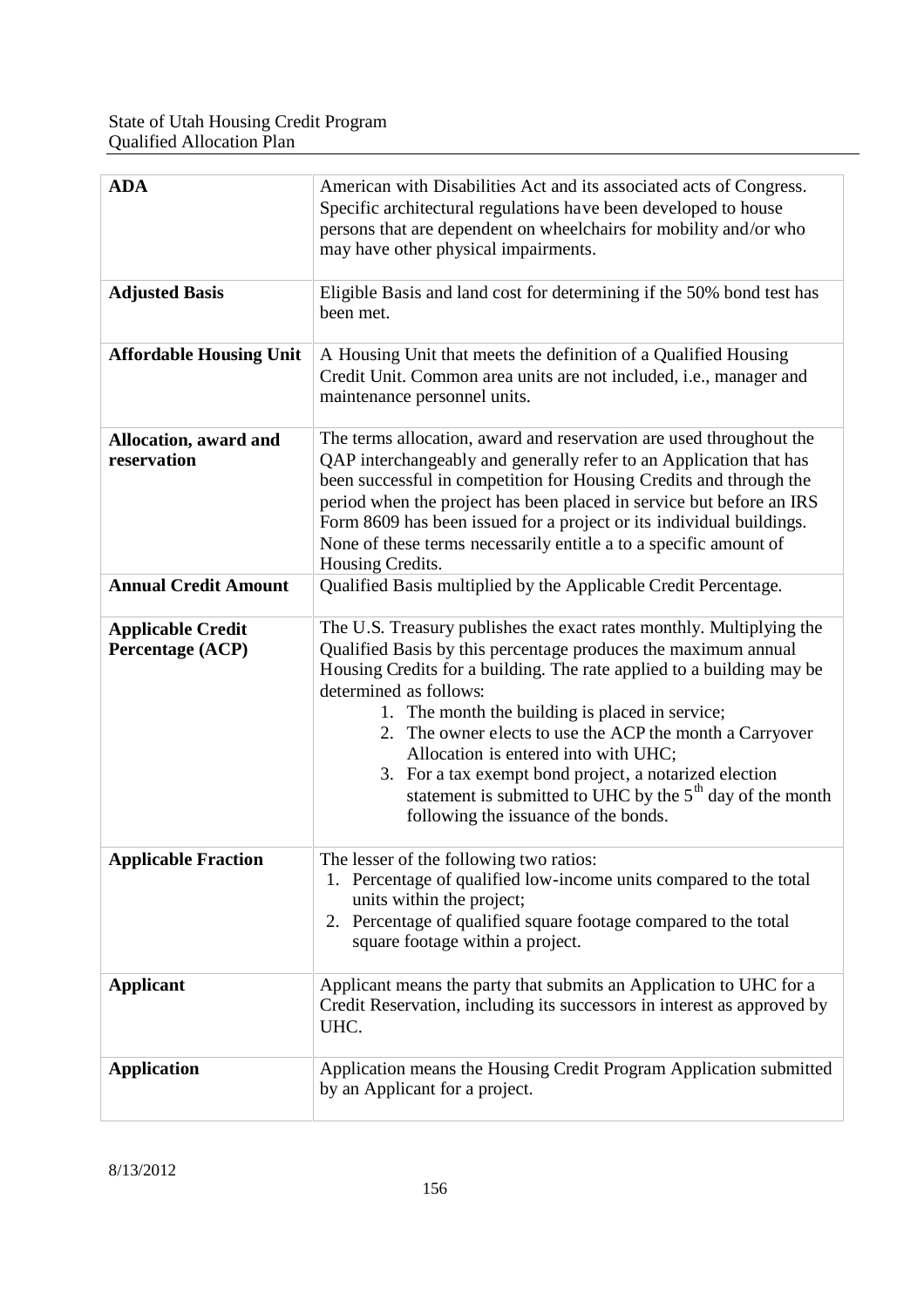| <b>Area Median Income</b>                       | Mid-point income with half the population above and half below in a<br>particular area. The HUD Area Median Incomes are published every<br>year for metropolitan and county areas. The AMI is adjusted for<br>household size. UHC allows the actual income tenants earn to be 5%<br>greater than the AMI used to determine rent, but cannot exceed the<br>minimum set-aside election of $20\%/50\%$ or $40\%/60\%$ , whichever is<br>applicable. See Minimum Set-Aside Election. |
|-------------------------------------------------|----------------------------------------------------------------------------------------------------------------------------------------------------------------------------------------------------------------------------------------------------------------------------------------------------------------------------------------------------------------------------------------------------------------------------------------------------------------------------------|
| <b>Assisted Living</b>                          | Assisted living refers to services provided in conjunction with housing<br>for persons who cannot live independently.                                                                                                                                                                                                                                                                                                                                                            |
| <b>BIN</b>                                      | Building Identification Number assigned by UHC.                                                                                                                                                                                                                                                                                                                                                                                                                                  |
| <b>CDBG</b>                                     | Community Development Block Grant. This is a program<br>administered by the Department of Community and Economic<br>Development in the State of Utah. It is a federal program designed to<br>assist local municipalities in developing infrastructure such as water<br>treatment plants, bridges, roads, etc. Occasionally it is used in a<br>Housing Credit project to obtain land or to develop sewer, water and<br>other infrastructure on or to the site.                    |
| <b>CHDO</b>                                     | Community Housing Development Organization. A nonprofit<br>housing development corporation whose mission and organizational<br>structure are defined by HUD. This type of organization can obtain<br>various funds on a priority basis from HUD and other sources.                                                                                                                                                                                                               |
| <b>Carryover Allocation</b>                     | This is the document that UHC issues when it allocates Housing<br>Credits to a project that is not complete. Housing Credits are reserved<br>to projects from Utah's Credit Ceiling available each calendar year.<br>Housing Credit projects which are not completed in the calendar year<br>in which the Credits are allocated may carry over that allocation for up<br>to two additional calendar years.                                                                       |
| <b>Certificate/Articles of</b><br>Incorporation | Legal document filed with the State which describes a corporation's<br>legal organizational structure, as well as any amendments and<br>restatements.                                                                                                                                                                                                                                                                                                                            |
| <b>Certification Period</b>                     | The 12-month period preceding the date that the Owner is required to<br>give the Annual Certification in accordance with the reporting<br>requirements of the LURA and $\S42(m)$ .                                                                                                                                                                                                                                                                                               |
| Code                                            | The Internal Revenue Code of 1986, as amended, together with<br>corresponding and applicable temporary, proposed, and final Treasury<br>Regulations, and Revenue Rulings and pronouncements issued or<br>amended regarding it by the U.S. Department of the Treasury or IRS.                                                                                                                                                                                                     |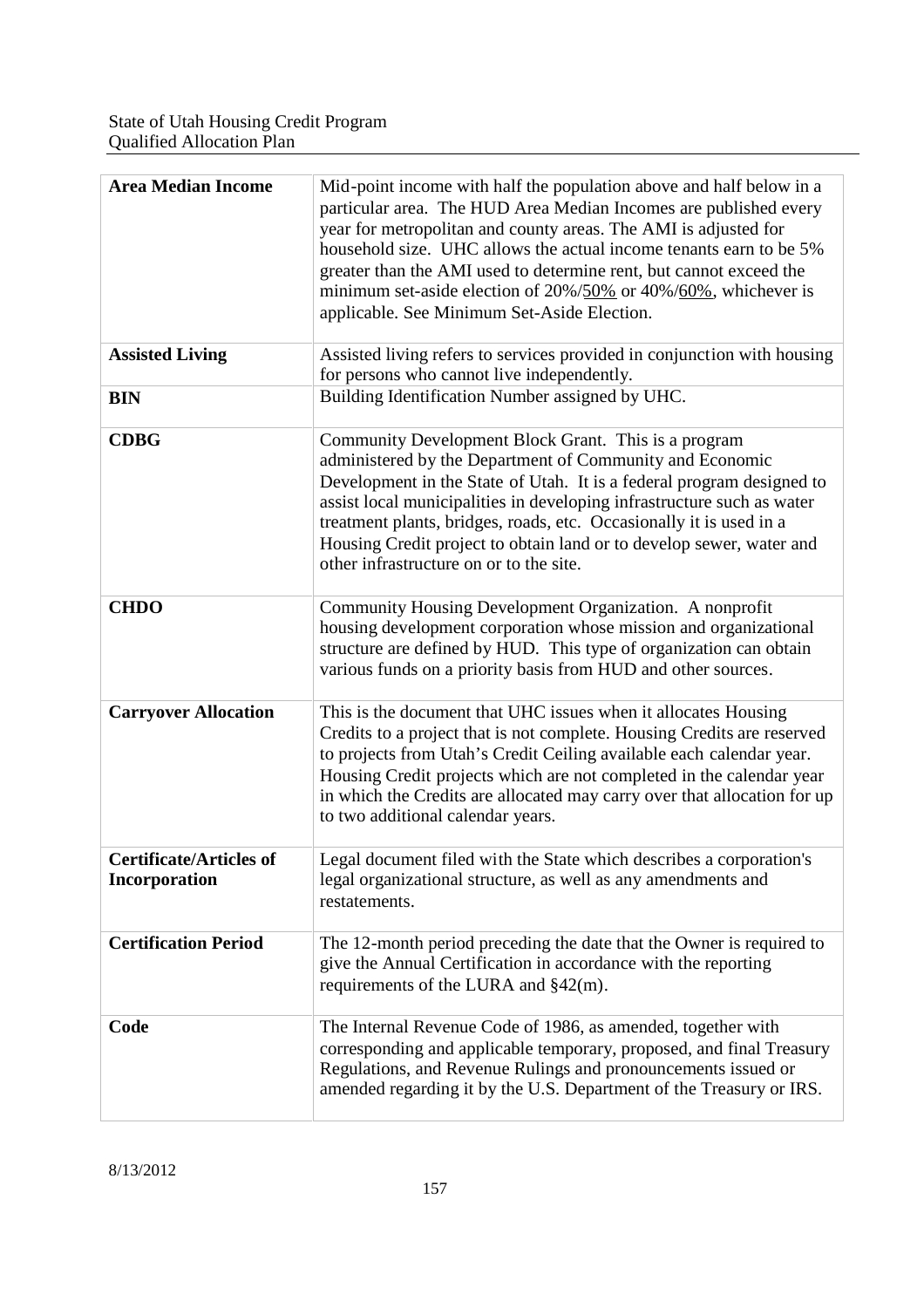| <b>Common Areas</b>                                                | Land, improvements, and amenities for the benefit and use of all<br>occupants, as well as the property owner. Examples are corridors,<br>hallways, playgrounds, community rooms, management offices, and<br>elevators.                                                                                                                                                                                                                                                                                                                                                                                                                                                                                                                                         |
|--------------------------------------------------------------------|----------------------------------------------------------------------------------------------------------------------------------------------------------------------------------------------------------------------------------------------------------------------------------------------------------------------------------------------------------------------------------------------------------------------------------------------------------------------------------------------------------------------------------------------------------------------------------------------------------------------------------------------------------------------------------------------------------------------------------------------------------------|
| <b>Compliance Period</b>                                           | The 15 year period during which projects must comply with the<br>requirements of the Housing Credit Program. The compliance period<br>is fifteen years for projects that received 1990 and later Housing<br>Credits. The extended use period involves an additional number of<br>years as stated in the Land Use Restriction Agreement.                                                                                                                                                                                                                                                                                                                                                                                                                        |
| <b>Community</b><br><b>Revitalization Plan</b><br>(CRP)            | A CRP seeks to create communities of opportunity in neighborhoods<br>by stimulating the reinvestment of human and economic capital and<br>economically empowering low-income residents. A CRP also seeks<br>to create partnerships among federal and local governments, and<br>neighborhood residents.                                                                                                                                                                                                                                                                                                                                                                                                                                                         |
| <b>Concerted Community</b><br><b>Revitalization Plan</b><br>(CCRP) | A CCRP must be evidenced by a written document which establishes<br>an active partnership between local government(s) and community-<br>based organizations and which commits each signatory to specific and<br>measurable goals, actions and timetables to foster, among other things,<br>the construction or rehabilitation of affordable housing. Is a published<br>document, approved and adopted by a governing body, by ordinance,<br>resolution, or other legal action, and targets funds or tax incentives to<br>specific geographic areas for either of the following:<br>1. economic development, including economic related<br>initiatives; or<br>2. commercial/retail development, including infrastructure<br>and community facility improvement. |
| <b>Cost Certification</b>                                          | An accounting of actual project-related costs, verified by a CPA.                                                                                                                                                                                                                                                                                                                                                                                                                                                                                                                                                                                                                                                                                              |
| <b>Credit Ceiling</b>                                              | Annual amount of federal Housing Credits received by Utah and<br>allocated according to the QAP.                                                                                                                                                                                                                                                                                                                                                                                                                                                                                                                                                                                                                                                               |
| <b>Credit Reservation</b>                                          | The Credit Reservation serves as the preliminary assignment of<br>Housing Credits to a qualified project. It contains special conditions<br>with which the project must comply in order to receive an allocation<br>of those Housing Credits.                                                                                                                                                                                                                                                                                                                                                                                                                                                                                                                  |
| Department of<br><b>Workforce Services</b><br>(DWS)                | Utah Department of Workforce Services. A department of the State of<br>Utah that administers various housing resources, including the State<br>HOME funds and the OWHLF, which are frequently used by Housing<br>Credit projects.                                                                                                                                                                                                                                                                                                                                                                                                                                                                                                                              |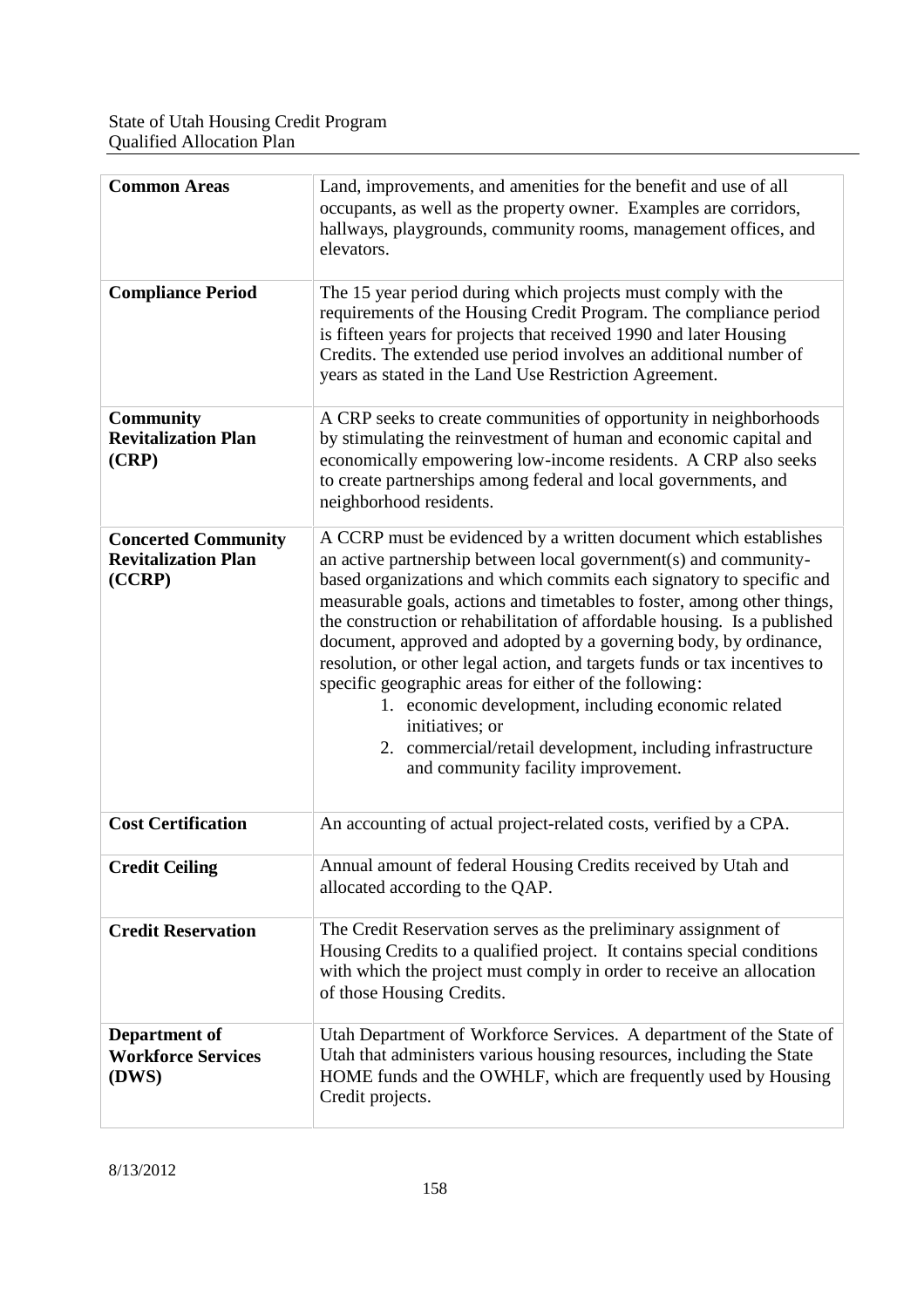| <b>DCR</b>                                                                                | Debt Service Coverage Ratio. This is a commonly used measure of<br>project feasibility. It is the annual net operating income before<br>income taxes divided by the annual debt service.                                                                                                                                                                                                                                                                                                                                                                                                                                                                                                                                    |
|-------------------------------------------------------------------------------------------|-----------------------------------------------------------------------------------------------------------------------------------------------------------------------------------------------------------------------------------------------------------------------------------------------------------------------------------------------------------------------------------------------------------------------------------------------------------------------------------------------------------------------------------------------------------------------------------------------------------------------------------------------------------------------------------------------------------------------------|
| <b>Developmentally</b><br><b>Disabled</b><br><b>Difficult Development</b><br>Areas (DDAs) | Refers to a person with severe, life-long disabilities attributable to<br>mental and/or physical impairments, manifested before the age 22.<br>Areas designated by HUD as having high construction costs, land and<br>utility costs, relative to the AMI. Projects located in these areas can<br>increase their eligible basis by 30%. DDA's are updated and published<br>annually by HUD are published herein in Exhibit B.                                                                                                                                                                                                                                                                                                |
| <b>Disabilities</b>                                                                       | Physical or mental impairments that substantially limit one or more of<br>the major life activities of an individual, such as, being unable to care<br>for oneself, performing manual tasks, walking, seeing, hearing,<br>speaking, breathing, or learning.                                                                                                                                                                                                                                                                                                                                                                                                                                                                 |
| <b>Due Diligence</b>                                                                      | Review performed by the syndicator of a Housing Credit project to<br>assess the project's feasibility. It includes information on local<br>approvals, environmental review, project funding, market demand,<br>and capacity and experience of the sponsor.                                                                                                                                                                                                                                                                                                                                                                                                                                                                  |
| <b>Elderly Housing</b>                                                                    | A project that conforms to the Fair Housing Act, as amended, and:<br>1. In which all housing units are intended for and solely<br>occupied by residents who are 62 or older;<br>2. In which all housing units are each intended and operated<br>for occupancy by at least one resident who is 55 or older,<br>and where at least 80% of the total housing units are in<br>fact occupied by at least one resident who is 55 or older;<br><b>or</b><br>3. Is financed, constructed, and operated under the RD<br>Section 515 program for the elderly (i.e., where each<br>resident is either 62 or older or is a person with handicaps<br>or disabilities regardless of age, as such terms are defined<br>in the RD program). |
| <b>Eligible Basis</b>                                                                     | Development expenditures that are eligible for obtaining Housing<br>Credits.                                                                                                                                                                                                                                                                                                                                                                                                                                                                                                                                                                                                                                                |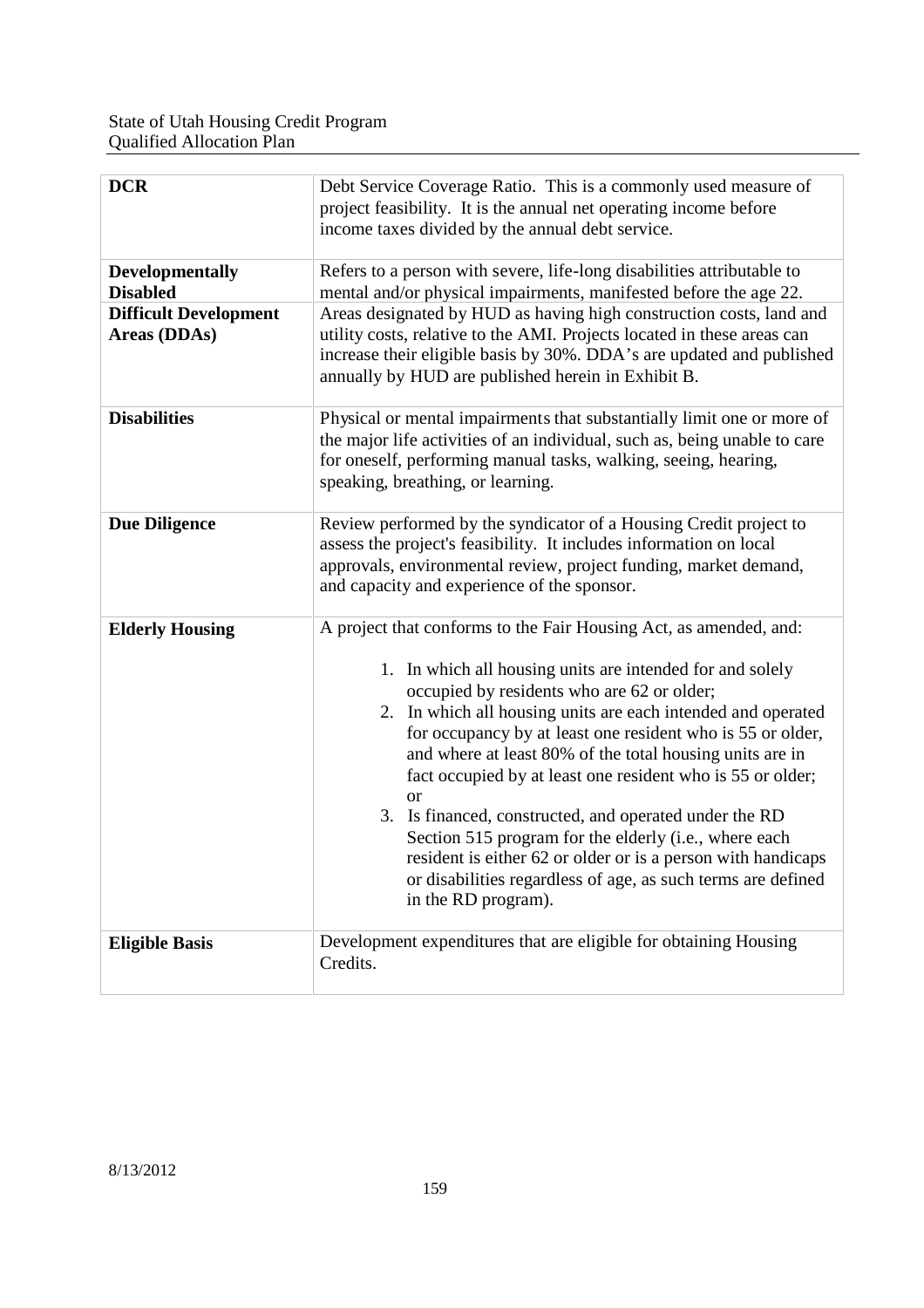| <b>Energy Star</b>                        | Energy Star qualified construction incorporates:<br>1. Tight construction (reduced air infiltration)<br>2. Tight ducts<br>3. Improved insulation<br>4. High performance windows<br>5. Energy efficient heating & cooling equipment                                                                                                                |
|-------------------------------------------|---------------------------------------------------------------------------------------------------------------------------------------------------------------------------------------------------------------------------------------------------------------------------------------------------------------------------------------------------|
|                                           | The Utah Energy Conservation Coalition (UECC) does the rating<br>certification and certifies other analysts. A project must be rated by<br>UECC, or equivalent, and then certified after construction to be an<br>Energy Star Qualified project. See website www.energystar.gov.                                                                  |
| <b>Equity</b>                             | Funds a developer receives from an investor or syndicator resulting<br>from the sale of Housing Credits that were awarded to a project in the<br>Housing Credit Program.                                                                                                                                                                          |
| <b>Equity Gap</b>                         | This is the difference between long-term financing and project<br>construction and interim expenses, including reasonable soft costs and<br>reserves.                                                                                                                                                                                             |
| <b>Extended Use Period</b>                | The period of years (commencing after the close of the Compliance<br>Period) that an Applicant committed to in the Application:<br>1. maintain the units as low-income housing units;<br>2. to comply with all the terms and conditions of the<br>LURA; and<br>3. comply with the Housing Credit Program and<br>certain requirements of the Code. |
| <b>Fair Market Value</b>                  | The highest price a property would bring if offered for sale in a<br>competitive market for a reasonable time period, with both buyer and<br>seller being fully aware of all the property's present and future uses<br>without being compelled to conduct the transaction.                                                                        |
| <b>Farm Worker</b>                        | A person hired to work in the agricultural industry who may or may<br>not be related to the individuals who own or run the farm, but his or<br>her job entails a more formal relationship than a family member or<br>neighbor who might do occasional chores on the farm. A farm worker<br>may engage in seasonal or permanent work.              |
| <b>Firm Commitment</b>                    | A lender's irrevocable agreement to loan a specific sum of money to<br>an owner at a specified interest rate for a definite term, subject to<br>certain conditions.                                                                                                                                                                               |
| <b>Forward Year</b><br><b>Reservation</b> | Reservation and/or allocation of Housing Credits to a project from the<br>Credit Ceiling amount from the following year.                                                                                                                                                                                                                          |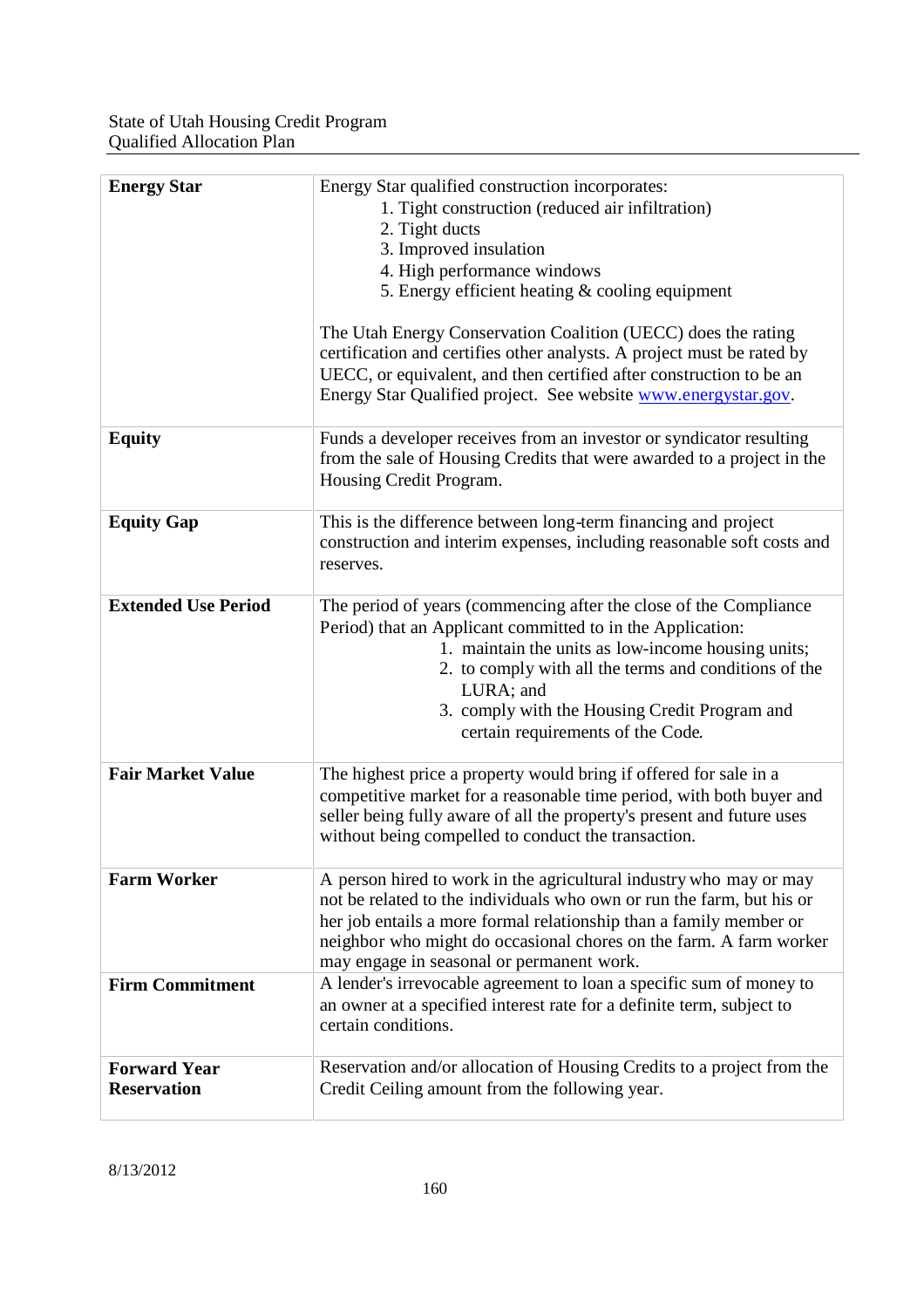| <b>GRAMA</b>                                   | Utah Government Records Access and Management Act.                                                                                                                                                                                                                                                                                            |
|------------------------------------------------|-----------------------------------------------------------------------------------------------------------------------------------------------------------------------------------------------------------------------------------------------------------------------------------------------------------------------------------------------|
| <b>General Partner</b>                         | A natural person, partnership, corporation or other person or entity in<br>its own or any representative capacity who has been admitted to a<br>limited partnership as a general partner in accordance with the<br>partnership agreement.                                                                                                     |
| <b>Good Standing</b>                           | A project owner who, on all previous and current projects, has paid all<br>UHC required fees, corrected any noncompliance (Form 8823) within<br>the correction period, and has no pattern of ongoing non-compliance<br>in either the allocation and compliance aspects of the Program and is<br>not in violation of the LURA.                 |
| <b>Hard Costs</b>                              | Costs incurred by the contractor in providing all labor, materials,<br>equipment, general conditions, overhead and profit for the<br>construction of a project.                                                                                                                                                                               |
| <b>HOME Funds</b>                              | HOME Funds investment partnership is a federal housing program<br>administered by HUD and granted to states. Home Funds provides<br>loans at below market interest rates to assist Housing Credit projects<br>achieve below market rents. Please note that projects utilizing HOME<br>funds must have 40% of their units at or below 50% AMI. |
| <b>HOPWA</b>                                   | Housing of Persons With AIDS. The HOPWA Program is used to<br>develop housing and assist in the operation of the project by providing<br>rent subsidies for persons with AIDS or HIV.                                                                                                                                                         |
| <b>HUD</b>                                     | The U.S. Department of Housing and Urban Development. A federal<br>agency responsible for housing. HUD is the regulatory body over<br>Public Housing Authorities and provides funds for various housing<br>priorities.                                                                                                                        |
| <b>Housing Credit</b>                          | A dollar-for-dollar reduction in federal tax liability for parties that<br>invest in affordable housing under the Housing Credit Program.                                                                                                                                                                                                     |
| <b>Housing Credit Ceiling</b><br><b>Amount</b> | Annual amount of federal Housing Credits received by Utah and<br>allocated according to the QAP.                                                                                                                                                                                                                                              |
| <b>Housing Credit Program</b>                  | UHC's program for awarding, reserving and allocating Housing<br>Credits and monitoring projects for compliance with Housing Credit<br>Program and §42 of the Code, as set forth in the QAP, and UHC's<br>agreements, contracts, manuals, guides, and other documents.                                                                         |
| <b>Housing Credit</b><br><b>Reservation</b>    | Formal reservation of Housing Credits to a project by the UHC Board<br>of Trustees.                                                                                                                                                                                                                                                           |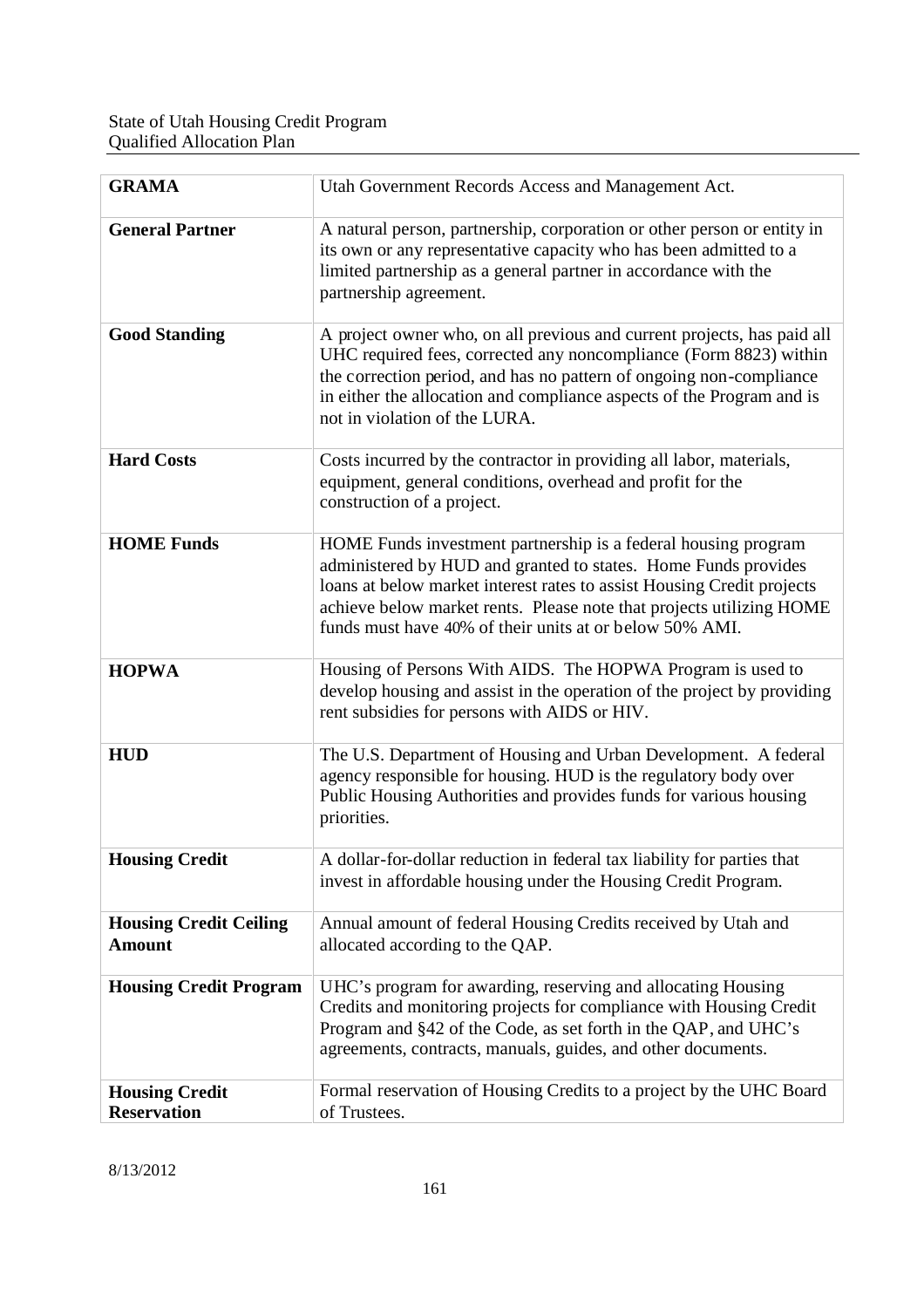| <b>Housing Unit</b>                 | Housing Unit means an affordable housing unit and/or market rate<br>housing unit in a building that is available for rent or rented by<br>residents. A common area unit is not a Housing Unit in a project.                                                                                                                                      |
|-------------------------------------|--------------------------------------------------------------------------------------------------------------------------------------------------------------------------------------------------------------------------------------------------------------------------------------------------------------------------------------------------|
| <b>HAP Contract</b>                 | The HAP Contract is an agreement between the PHA and the owner of<br>a unit occupied by an assisted household. The HAP Contract provides<br>sufficient operating subsidies.                                                                                                                                                                      |
| <b>IRS</b>                          | Internal Revenue Service. The federal agency having jurisdiction over<br>the Program, as mandated by Congress.                                                                                                                                                                                                                                   |
| <b>Identity of Interest</b>         | A financial, familial, or business relationship that permits less than<br>arm's length transactions. For example: Related Parties; persons,<br>entities, or organizations affiliated with or controlled by or in control<br>of another; existence of a reimbursement program or exchange of<br>funds; common financial interests; and etc.       |
| <b>Investor Member</b>              | An investor who is admitted into the ownership of a project through<br>an Operating Agreement or Limited Partnership Agreement, typically<br>acquiring the interest without becoming involved in the daily<br>management of the project. Its main role is to invest in the project<br>through a purchase of Housing Credits.                     |
| <b>LURA</b>                         | Land Use Restriction Agreement. This is the Low Income Housing<br>Credit Commitment Agreement and Declaration of Restrictive<br>Covenants, an agreement between UHC and the property owner. The<br>agreement is a restrictive covenant that runs with the land. Except<br>under limited situations, all other liens are subordinate to the LURA. |
| <b>Large Household</b>              | A group of four or more income qualified residents who are not<br>necessarily related and who live together in a low-income housing unit<br>containing three or more bedrooms.                                                                                                                                                                   |
| <b>Limited Liability</b><br>Company | A company formed with limited liability in accordance with Utah state<br>laws.                                                                                                                                                                                                                                                                   |
| <b>Low Income</b>                   | Households or persons whose incomes are 60% or below of the AMI.                                                                                                                                                                                                                                                                                 |
| <b>Mentally Ill</b>                 | Refers to a person who is incapable of managing his/her person or<br>affairs. A mentally ill person requires care, treatment or control for<br>his/her own good or in the public interest.                                                                                                                                                       |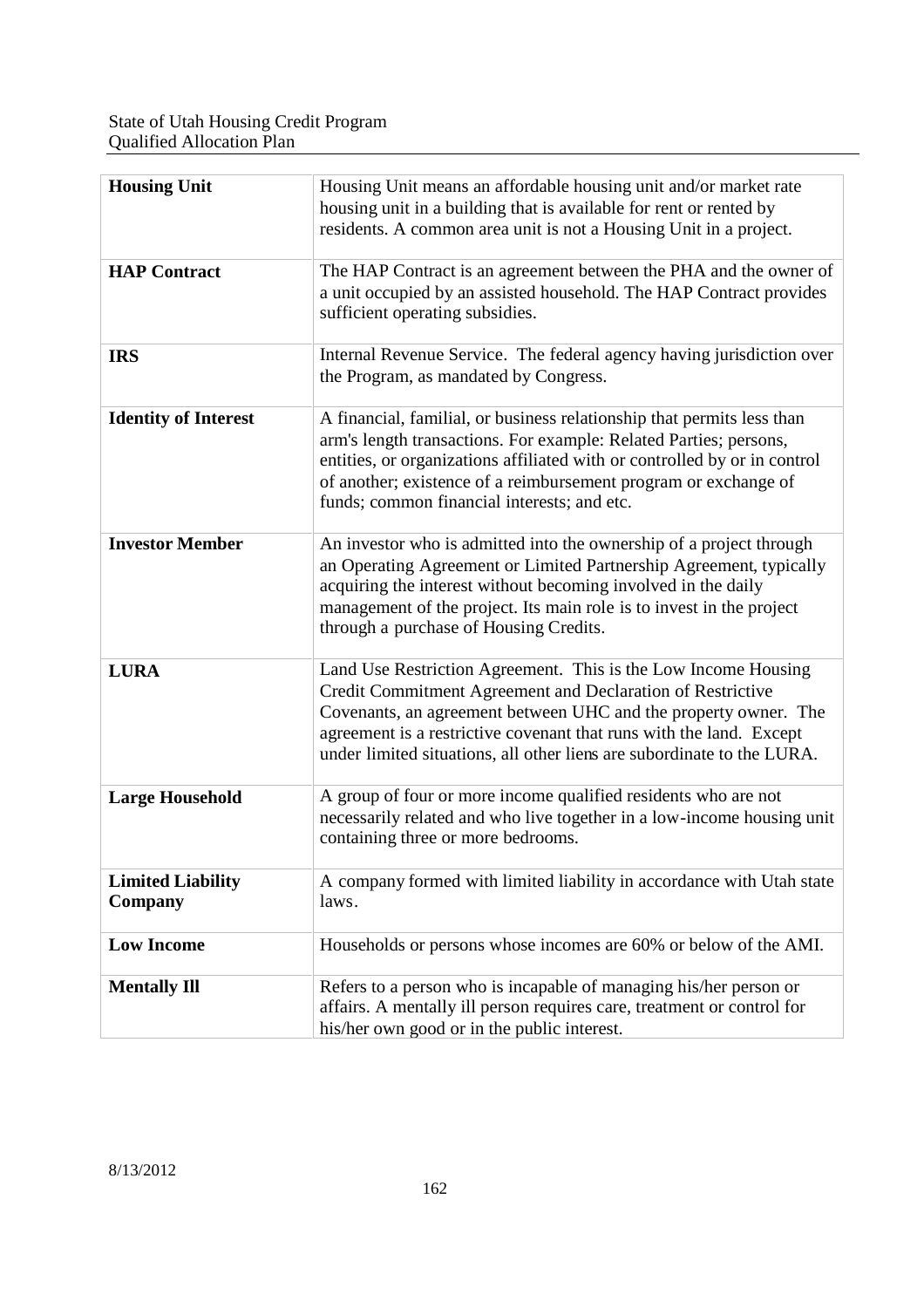| <b>Minimum Set-aside</b><br><b>Election</b>            | To participate in the Program, the project must dedicate (set aside) at<br>least<br>1. 20% of the project units at 50% or less AMI rents, or<br>2. 40% of the project units at 60% or less AMI rents.<br>Housing Credit units in excess of the minimum election are also<br>limited to the applicable election limit.                                                                                                                                                                                                                                                         |
|--------------------------------------------------------|-------------------------------------------------------------------------------------------------------------------------------------------------------------------------------------------------------------------------------------------------------------------------------------------------------------------------------------------------------------------------------------------------------------------------------------------------------------------------------------------------------------------------------------------------------------------------------|
| <b>Moderate Income</b>                                 | Households or persons whose incomes are from 60% to 80% of the<br>AMI.                                                                                                                                                                                                                                                                                                                                                                                                                                                                                                        |
| <b>Mutual Consent of</b><br><b>Return Agreement</b>    | The agreement is a mutual consent between UHC and the project<br>owner to return unused housing credits.                                                                                                                                                                                                                                                                                                                                                                                                                                                                      |
| <b>National Pool</b>                                   | The unused Housing Credit of a state for any calendar year is assigned<br>to the IRS for inclusion in a national pool of unused Housing Credits<br>(National Pool) that is reallocated among qualified states the<br>succeeding calendar year.                                                                                                                                                                                                                                                                                                                                |
| <b>Net Residential Square</b><br><b>Footage (NRSF)</b> | The area of an individual unit that is available for the exclusive use of<br>the tenant. NRSF for each unit is measured from the inside finished<br>surface of surrounding permanent walls, and excludes walls, columns,<br>and projections enclosing the structural elements of the building<br>within the unit. Exterior space including patios and balconies that are<br>available for the exclusive use of tenants is also included in this<br>calculation.                                                                                                               |
| <b>Non-Compliance</b>                                  | Failure to observe or perform any covenant, condition or term of any<br>agreement between the Applicant and UHC or failure to meet the<br>requirements of §42 of the Code, the QAP, or the Housing Credit<br>Program.                                                                                                                                                                                                                                                                                                                                                         |
| <b>Nonprofit Organization</b>                          | An organization organized and operated exclusively for charitable<br>purposes and that is tax-exempt under Section 501(a) of the Code.<br>Examples of these are organizations described in Sections $501(c)(3)$<br>and $501(c)(4)$ of the Code. A Nonprofit Organization also includes<br>PHA's and public development corporations and agencies that are tax<br>exempt.                                                                                                                                                                                                      |
| <b>Not in Good Standing</b>                            | A designation issued by UHC to a developer, owner, property<br>management company, or any other party to a Housing Credit project,<br>so issued as a result of failure to pay required fees on time, failure to<br>complete required reporting on time, failure to address noncompliance<br>issues on time, exhibiting a pattern of ongoing noncompliance in the<br>Housing Credit Program or in violation of the LURA, or for any other<br>reason of malfeasance or abuse of the Housing Credit Program as<br>determined by UHC. Anyone found to be Not in Good Standing may |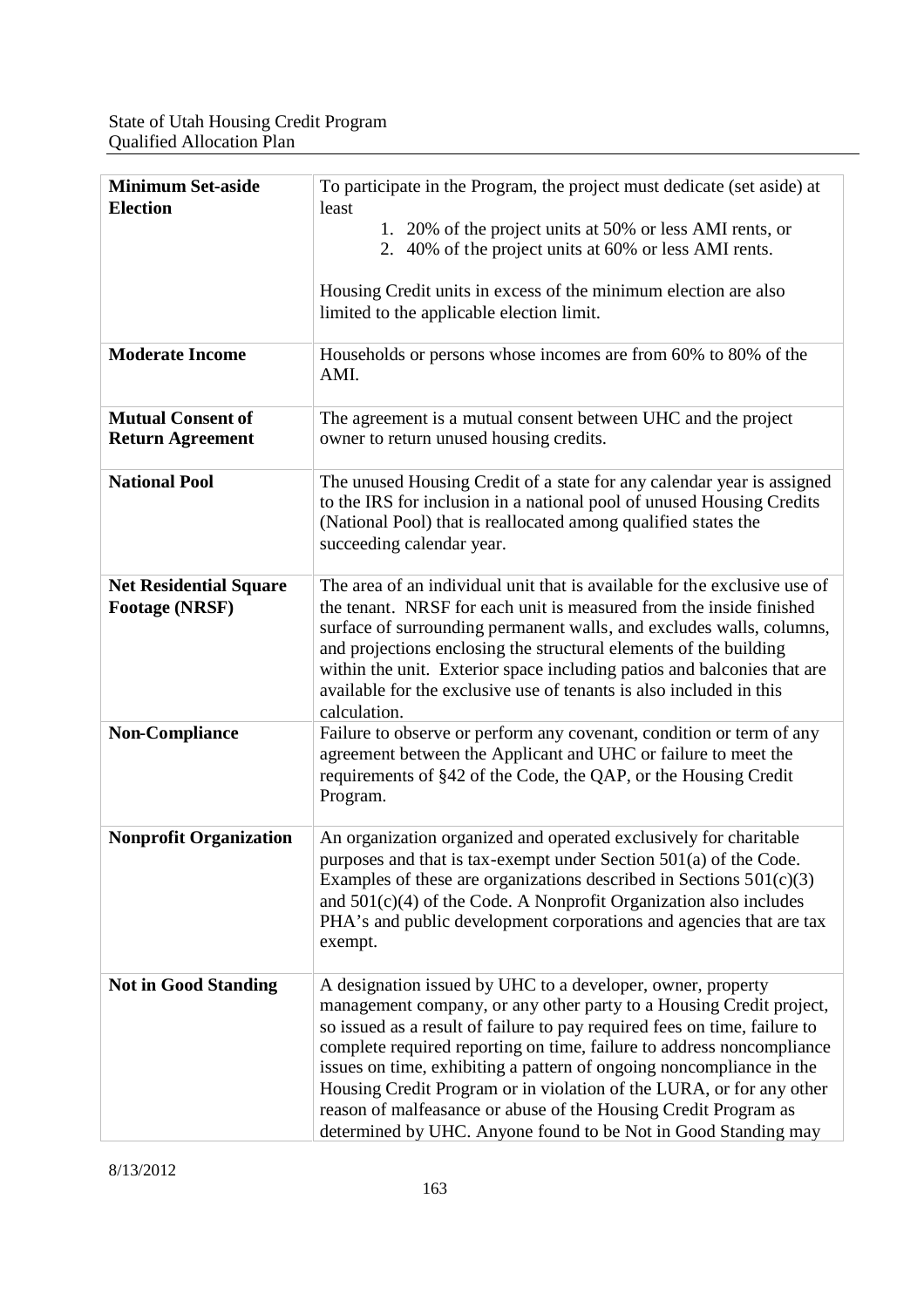|                                        | be disqualified from future participation in the Housing Credit<br>Program for a determined period of time.                                                                                                                                                                                                                                                                 |
|----------------------------------------|-----------------------------------------------------------------------------------------------------------------------------------------------------------------------------------------------------------------------------------------------------------------------------------------------------------------------------------------------------------------------------|
| <b>OWHLF</b>                           | Olene Walker Housing Loan Fund - provides financial assistance for<br>the acquisition, construction, or rehabilitation of affordable rental<br>housing.                                                                                                                                                                                                                     |
| <b>Operating Agreement</b>             | Document that defines and governs the business relationship between<br>the members of a limited liability company.                                                                                                                                                                                                                                                          |
| <b>Operating Expenses</b>              | Periodic expenses which are essential for a project's continuous<br>operation and maintenance. Operating expenses may be fixed, such as<br>property taxes and insurance, or they may be variable, such as utilities<br>or payroll. Operating and replacement reserve contributions are<br>operating expenses; mortgage principal and interest, and depreciation<br>are not. |
| <b>PAB Board</b>                       | Private Activity Bond Review Board Authority – allocates tax exempt<br>bonds. The PAB is within the Governor's Office of Economic<br>Development Incentives program. See the following website:<br>http://business.utah.gov/relocate/incentives for more information.                                                                                                       |
| <b>PHA</b>                             | Public Housing Authority. An independent organization set up to<br>provide housing assistance within a community. PHA's are the<br>issuing agents for HUD Section 8 vouchers and certificates. They also<br>may have ownership interest in Housing Credit Units.                                                                                                            |
| <b>PUD</b>                             | Planned Unit Development. This is a form of ownership typical of<br>townhouse construction. Unlike a condominium, where the owner<br>owns a percentage of the project and the area within his unit, each<br>owner of a PUD unit owns the land under their unit and a percentage<br>of any common area.                                                                      |
| <b>Placed in Service Date</b><br>(PIS) | For a residential rental building, it is the date when the first unit in the<br>building is ready and available for occupancy under state or local law,<br>usually the date when a Certificate of Occupancy is issued.                                                                                                                                                      |
|                                        | For Rehabilitation projects, this date is selected by the project owner<br>as of any date during the 24-month period over which the<br>expenditures are aggregated, whether or not the building is occupied<br>during the rehabilitation period. However, with respect to Housing<br>Credits for acquisition costs, the PIS is the date the building was<br>acquired.       |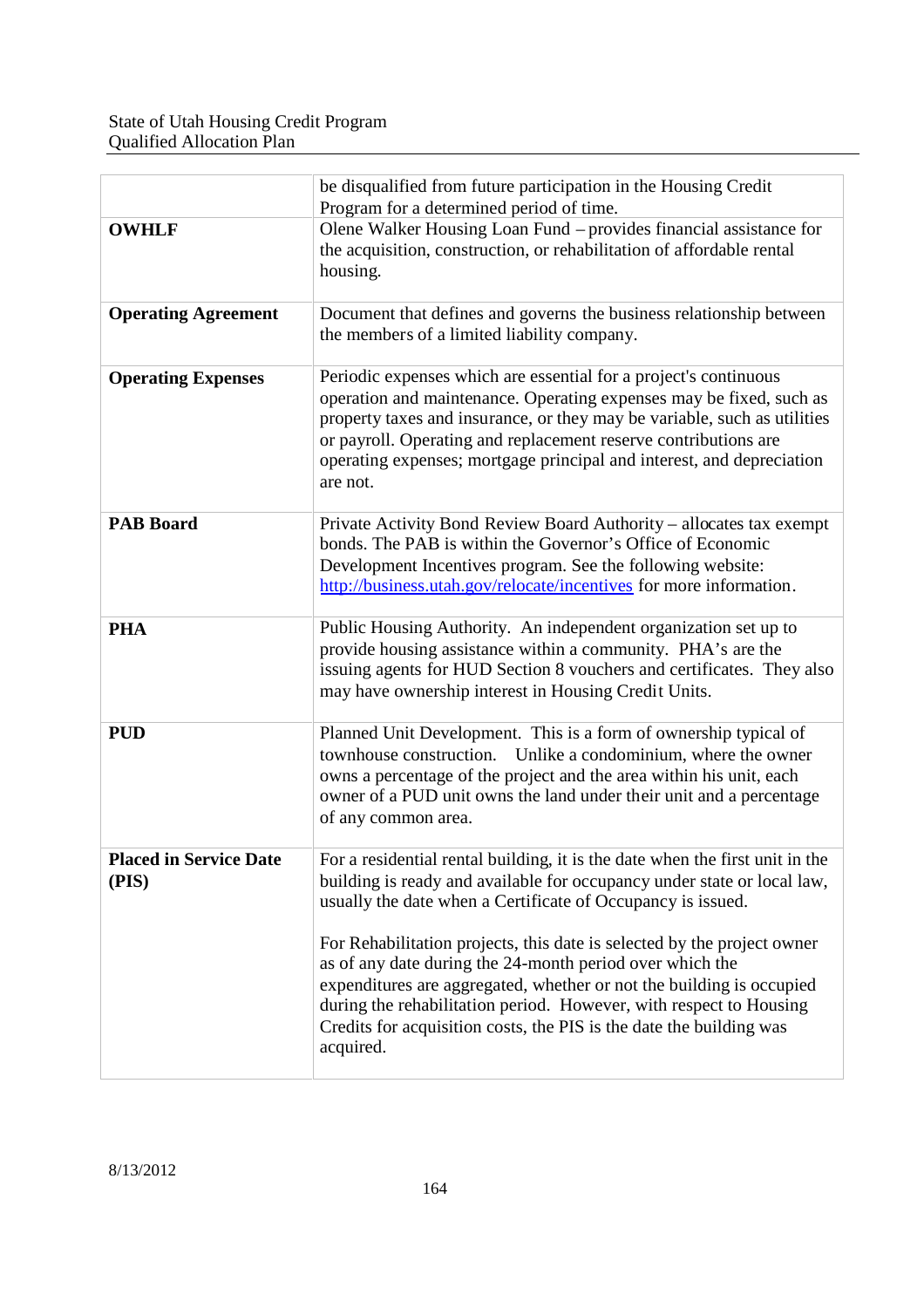| <b>Pre-development Costs</b>              | Costs which are incurred in conjunction with, but prior to, the actual<br>commencement of the project's construction, such as site option costs,<br>site carrying charges, architectural and engineering fees, and appraisal<br>fees.                                                                                                                                                                                                                                                                                                  |
|-------------------------------------------|----------------------------------------------------------------------------------------------------------------------------------------------------------------------------------------------------------------------------------------------------------------------------------------------------------------------------------------------------------------------------------------------------------------------------------------------------------------------------------------------------------------------------------------|
| <b>Present Value</b>                      | The value today of payments to be made or received in the future.                                                                                                                                                                                                                                                                                                                                                                                                                                                                      |
| <b>Qualified Allocation</b><br>Plan (QAP) | A plan prepared by UHC and adopted by the State of Utah pursuant to<br>§42 that establishes the criteria and preferences for allocating Housing<br>Credits.                                                                                                                                                                                                                                                                                                                                                                            |
| <b>Qualified Basis</b>                    | Eligible Basis multiplied by the Applicable Fraction.                                                                                                                                                                                                                                                                                                                                                                                                                                                                                  |
| <b>Qualified Census Tract</b><br>(QCT)    | Census tracts where 50% or more of households have incomes of less<br>than 60% of the AMI. Projects located in a QCT can increase their<br>eligible basis by 30%. A list of qualified census tracts is published by<br>HUD and updated annually and is included herein in Exhibit B.                                                                                                                                                                                                                                                   |
| <b>RD</b>                                 | U.S. Department of Agriculture Rural Development Service, an<br>agency of the federal government responsible for economic and<br>housing development in rural areas. Formerly known as the Farmers<br>Home Administration.                                                                                                                                                                                                                                                                                                             |
| <b>Refugee</b>                            | A person who owing to a well-founded fear of being persecuted for<br>reasons of race, religion, nationality, membership of a particular social<br>group or political opinion, is outside the country of his nationality and<br>is unable or, owing to such fear, is unwilling to avail himself of the<br>protection of that country; or who, not having a nationality and being<br>outside the country of his former habitual residence as a result of such<br>events, is unable or, owing to such fear, is unwilling to return to it. |
| <b>Rehabilitation</b>                     | Restoration of a building to its former or an improved condition, as<br>when buildings are renovated or modernized. Rehabilitation usually<br>does not alter a structure's basic plan or style, but may include some<br>new construction, buildings, or additions.                                                                                                                                                                                                                                                                     |
| <b>Related Party</b>                      | The brothers, sisters, spouse, ancestors, and direct descendants<br>1.<br>of a person;                                                                                                                                                                                                                                                                                                                                                                                                                                                 |
|                                           | A person and corporation where that person owns more than<br>2.<br>50% in value of the outstanding stock of that corporation;                                                                                                                                                                                                                                                                                                                                                                                                          |
|                                           | Two or more corporations that are connected through stock<br>3.<br>ownership with a common parent with stock possessing:                                                                                                                                                                                                                                                                                                                                                                                                               |
|                                           | i.<br>at least 50% of the total combined voting power of all<br>classes that can vote, or                                                                                                                                                                                                                                                                                                                                                                                                                                              |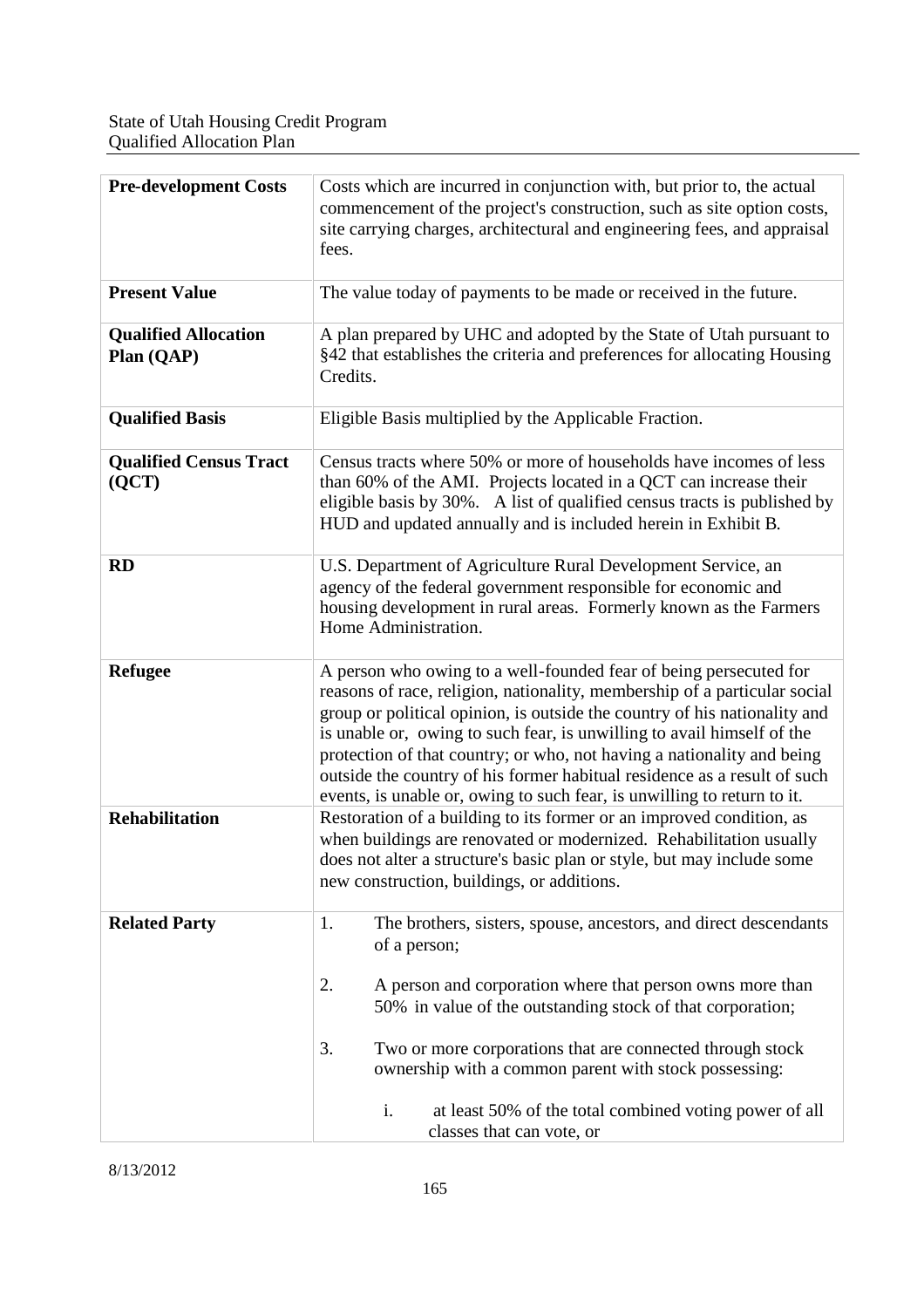|                              |     | ii.<br>at least 50% of the total value of shares of all classes of<br>stock of each of the corporations, or<br>iii.<br>at least 50% of the total value of shares of all classes of<br>stock of at least one of the other corporations,<br>excluding in computing that voting power or value<br>stock owned directly by the other corporation; |
|------------------------------|-----|-----------------------------------------------------------------------------------------------------------------------------------------------------------------------------------------------------------------------------------------------------------------------------------------------------------------------------------------------|
|                              | 4.  | A grantor and fiduciary of any trust;                                                                                                                                                                                                                                                                                                         |
|                              | 5.  | A fiduciary of one trust and a fiduciary of another trust, if the<br>same person is a grantor of both trusts;                                                                                                                                                                                                                                 |
|                              | 6.  | A fiduciary of a trust and a beneficiary of that trust;                                                                                                                                                                                                                                                                                       |
|                              | 7.  | A fiduciary of a trust and a corporation where more than 50%<br>in value of the outstanding stock is owned by or for the trust or<br>by or for a person who is a grantor of the trust;                                                                                                                                                        |
|                              | 8.  | A person or organization and an organization that is tax-<br>exempt under Section $501(a)$ of the Code and that is affiliated<br>with or controlled by that person or the person's family<br>members or by that organization;                                                                                                                 |
| <b>Related Party (Cont.)</b> | 9.  | A corporation, partnership, limited liability company, or joint<br>venture if the same persons own more than:                                                                                                                                                                                                                                 |
|                              |     | i.<br>50% in value of the outstanding stock of the<br>corporation; and                                                                                                                                                                                                                                                                        |
|                              |     | ii.<br>50% of the capital interest or the profits' interest in the<br>partnership, limited liability company, or joint venture;                                                                                                                                                                                                               |
|                              | 10. | One S corporation and another S corporation if the same<br>persons own more than 50% in value of the outstanding stock<br>of each corporation;                                                                                                                                                                                                |
|                              | 11. | An S corporation and a C corporation, if the same persons own<br>more than 50% in value of the outstanding stock of each<br>corporation;                                                                                                                                                                                                      |
|                              | 12. | A partnership, limited liability company, or joint venture and a<br>person or organization owning more than 50% of the capital<br>interest or the profits' interest in that partnership, limited<br>liability company, or joint venture; or                                                                                                   |
|                              | 13. | Two partnerships, limited liability companies, or joint<br>ventures, or a combination thereof, where the same person or                                                                                                                                                                                                                       |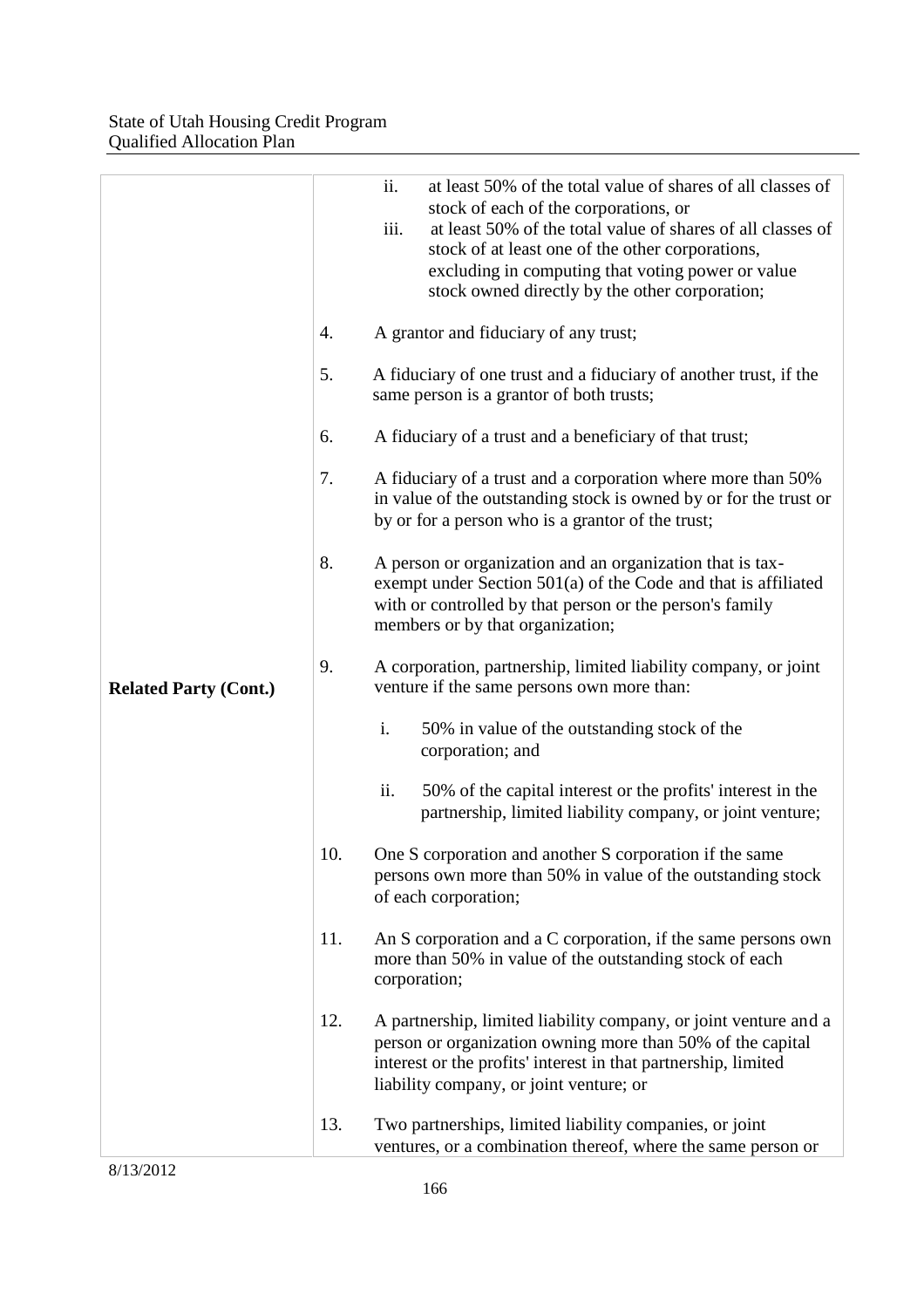|                               | organization owns more than 50% of the capital interests or<br>profits' interests.                                                                                                                                                                                                                                                                                                                                                                                                            |
|-------------------------------|-----------------------------------------------------------------------------------------------------------------------------------------------------------------------------------------------------------------------------------------------------------------------------------------------------------------------------------------------------------------------------------------------------------------------------------------------------------------------------------------------|
|                               | For purposes of 1 through 13 above, the constructive ownership<br>provisions of Section 267 of the Code apply.                                                                                                                                                                                                                                                                                                                                                                                |
| <b>Replacement Reserve</b>    | The amount set aside at the time of initial occupancy, or each month<br>thereafter, for the future replacement of items including, but not<br>limited to, flooring, plumbing systems, heating systems, security<br>systems, electrical systems, roofs, and window and door units.                                                                                                                                                                                                             |
| <b>Reservation Agreement</b>  | UHC's notification to a project sponsor that Housing Credits have<br>been set aside for the project.                                                                                                                                                                                                                                                                                                                                                                                          |
| <b>Restricted Rent</b>        | The rent limitation for a dwelling unit for purposes of qualifying for<br>Housing Credits.                                                                                                                                                                                                                                                                                                                                                                                                    |
| <b>SMSA</b>                   | Standard Metropolitan Statistical Areas is defined into three<br>metropolitan statistical Areas:<br>Metropolitan Statistical Area (MSA) is a city of at least fifty<br>$\bullet$<br>thousand people with a surrounding rural population<br>Primary Metropolitan Statistical Area (PMSA) is an area of<br>more than a million people with internal and social links<br>Consolidates Metropolitan Statistical Areas (CMSA) is two or<br>$\bullet$<br>more PMSA's that are geographically linked |
| <b>SRO</b>                    | Single Residential Occupancy unit. This is a very small rental unit<br>that usually has a small kitchenette with common bathroom and<br>shower facilities. It is generally built for households having only one<br>person.                                                                                                                                                                                                                                                                    |
| <b>Scattered Site Project</b> | A qualified low income housing project located on multiple sites.<br>UHC requires that all components of a scattered site project are<br>located within the same county.                                                                                                                                                                                                                                                                                                                      |
| <b>Set-Aside Pools</b>        | Pools of Applicants or project types that are given specified<br>percentages of the Credit Ceiling amount.                                                                                                                                                                                                                                                                                                                                                                                    |
| <b>Scoring Criteria</b>       | Criteria set forth in the Scoring Section of the QAP and the<br>Application used by UHC to assess the degree to which a proposed<br>project promotes the priorities determined by UHC and the Code.                                                                                                                                                                                                                                                                                           |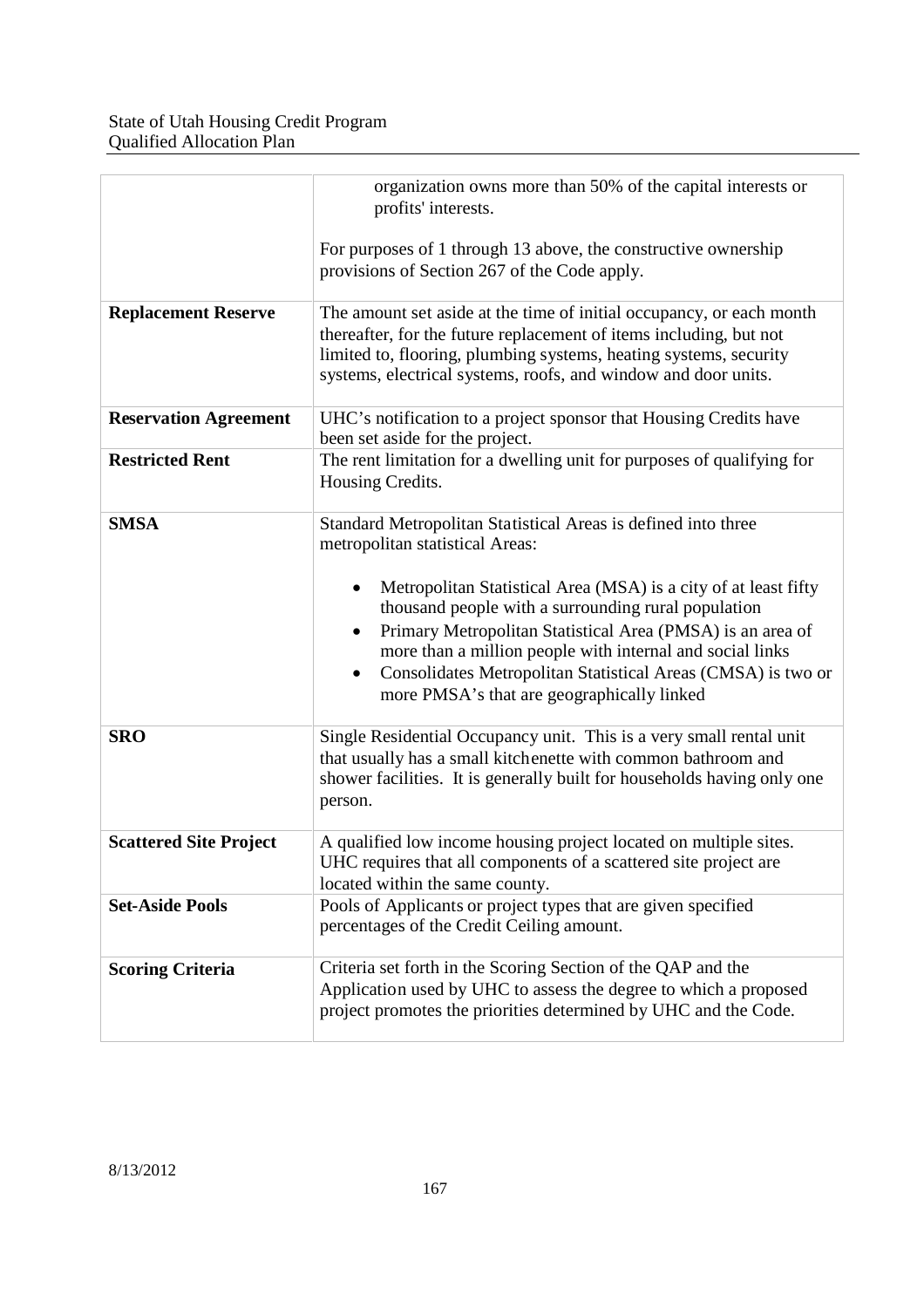| <b>Soft Costs</b>                            | Costs, other than for acquisition and construction/rehabilitation,<br>which are incurred while holding unimproved property or during<br>construction. Soft costs may include such items as carrying charges<br>(interest, real estate taxes, and ground rents), professional service and<br>audit fees, offering plan/prospectus costs, surveys, relocation<br>expenses, insurance, assessment, mortgage insurance premiums,<br>inspection, recording and filing fee, not-for-profit developer's<br>allowance, FNMA/GHMA fee, mortgage recording tax, title<br>examination costs, and others. |
|----------------------------------------------|-----------------------------------------------------------------------------------------------------------------------------------------------------------------------------------------------------------------------------------------------------------------------------------------------------------------------------------------------------------------------------------------------------------------------------------------------------------------------------------------------------------------------------------------------------------------------------------------------|
| <b>Subsidy</b>                               | A grant made by a government or other entity to reduce the cost of<br>housing to the occupant.                                                                                                                                                                                                                                                                                                                                                                                                                                                                                                |
| <b>Substantial</b><br><b>Rehabilitation</b>  | Requires the replacement of at least two major systems. The<br>expenditures exceed \$6,000 per unit or 20% of Adjusted Basis,<br>whichever is greater. (See Exhibit H).                                                                                                                                                                                                                                                                                                                                                                                                                       |
| <b>Syndication Costs</b>                     | The costs of legal, marketing and syndicator fees necessary to sell<br>partnership or limited liability company interests providing federal tax<br>benefits through the purchase of Housing Credits.                                                                                                                                                                                                                                                                                                                                                                                          |
| <b>Takeout/Permanent</b><br><b>Financing</b> | Long-term permanent financing used to pay off a project's short-term<br>construction loan. This term is used when a project's financing<br>involves two lenders- the construction lender and the permanent<br>lender. Prior to making a construction loan, a construction lender<br>usually requires a commitment from the permanent lender to "take<br>out" or pay off the construction lender when construction is<br>completed.                                                                                                                                                            |
| 10% Cost Certification                       | A 10% Cost Certification must be submitted to UHC within one year<br>from the date of the Carryover Allocation. This certification is<br>verified by a CPA and shows that 10% of the projected eligible costs<br>(land and depreciable costs) have been spent.                                                                                                                                                                                                                                                                                                                                |
| <b>Tax Exempt Bond</b>                       | Congress established government bonds that could be used for private<br>activities; these activities include mortgages, student loans, and<br>industrial loans. States may issue these bonds to foster economic and<br>housing development. Interest paid to owners of these bonds is<br>exempt from federal and in some cases state income taxes. They are<br>authorized under Section 103 of the Code.                                                                                                                                                                                      |
| <b>Ten-Year Homeless Plan</b>                | A plan adopted by the State if Utah with the goal of providing access<br>to safe, decent, and affordable housing with the needed resources and<br>support for self-sufficiency and well being for every person.                                                                                                                                                                                                                                                                                                                                                                               |